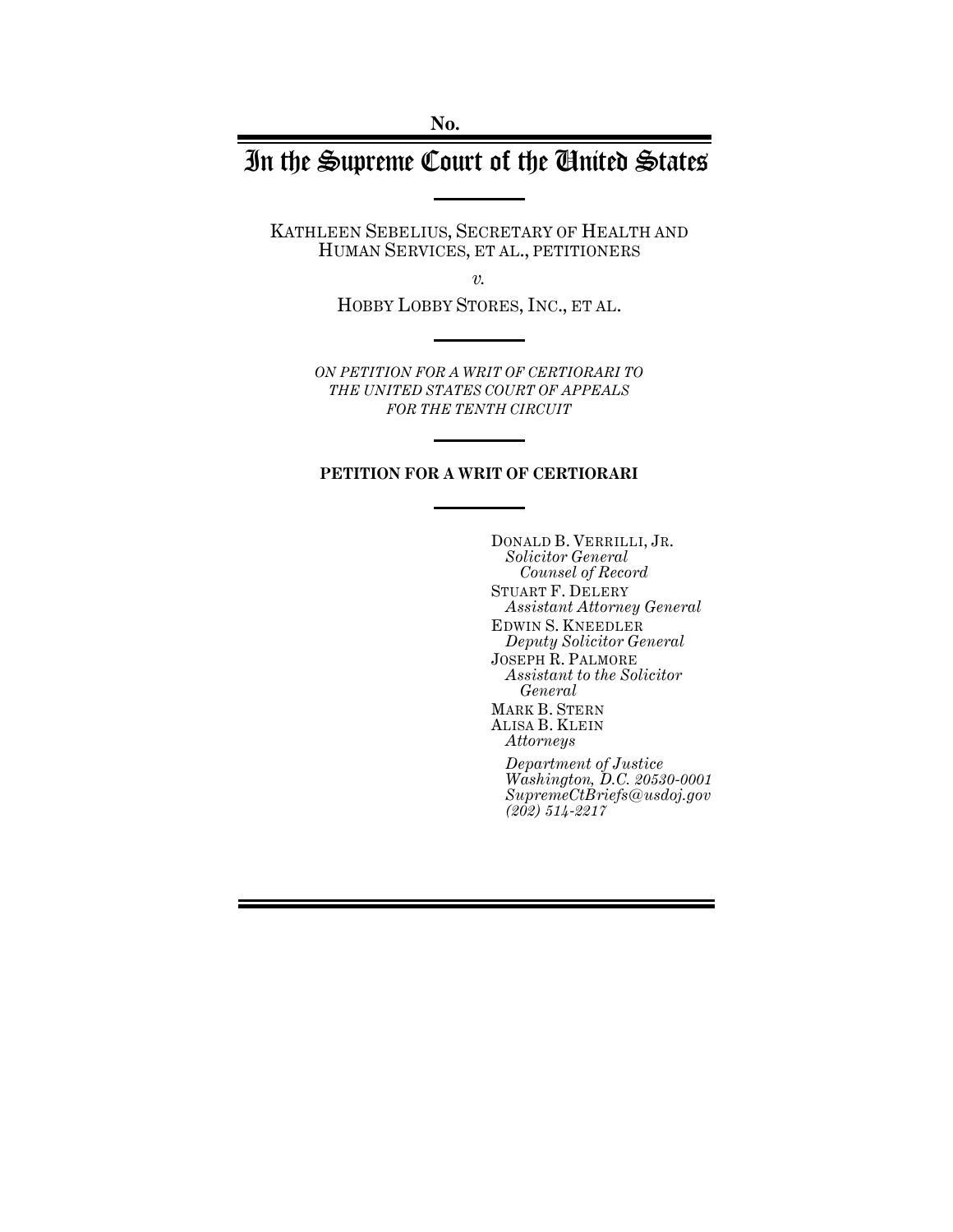### **QUESTION PRESENTED**

The Religious Freedom Restoration Act of 1993 (RFRA), 42 U.S.C. 2000bb *et seq.*, provides that the government "shall not substantially burden a person's exercise of religion" unless that burden is the least restrictive means to further a compelling governmental interest. 42 U.S.C. 2000bb-1(a) and (b). The question presented is whether RFRA allows a for-profit corporation to deny its employees the health coverage of contraceptives to which the employees are otherwise entitled by federal law, based on the religious objections of the corporation's owners.

(I)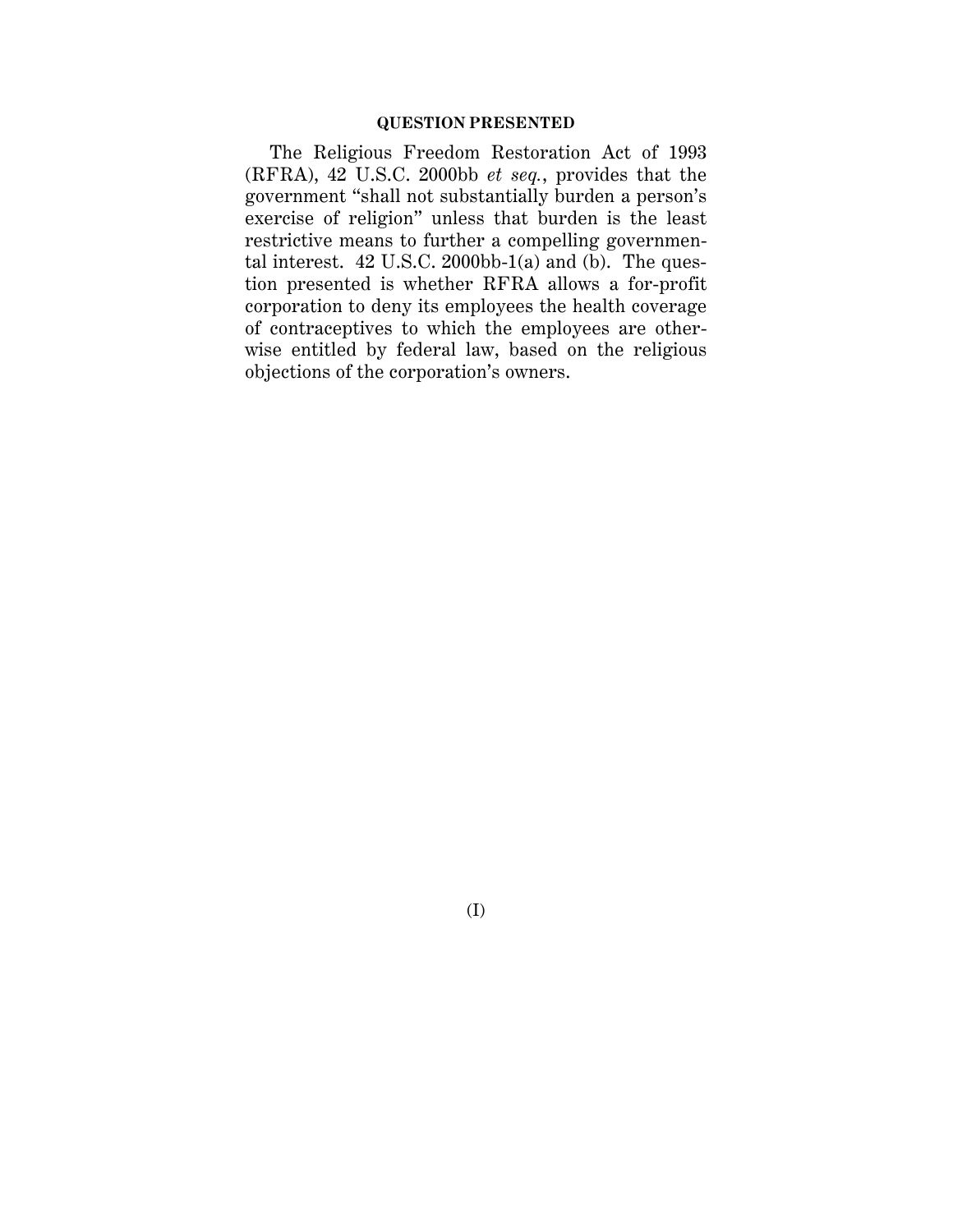### **PARTIES TO THE PROCEEDINGS**

Petitioners are Kathleen Sebelius, Secretary of Health and Human Services; the Department of Health and Human Services; Thomas E. Perez, Secretary of Labor; the Department of Labor; Jacob J. Lew, Secretary of the Treasury; and the Department of the Treasury.

Respondents are Hobby Lobby Stores, Inc.; Mardel, Inc.; David Green; Barbara Green; Mart Green; Steve Green; and Darsee Lett.

(II)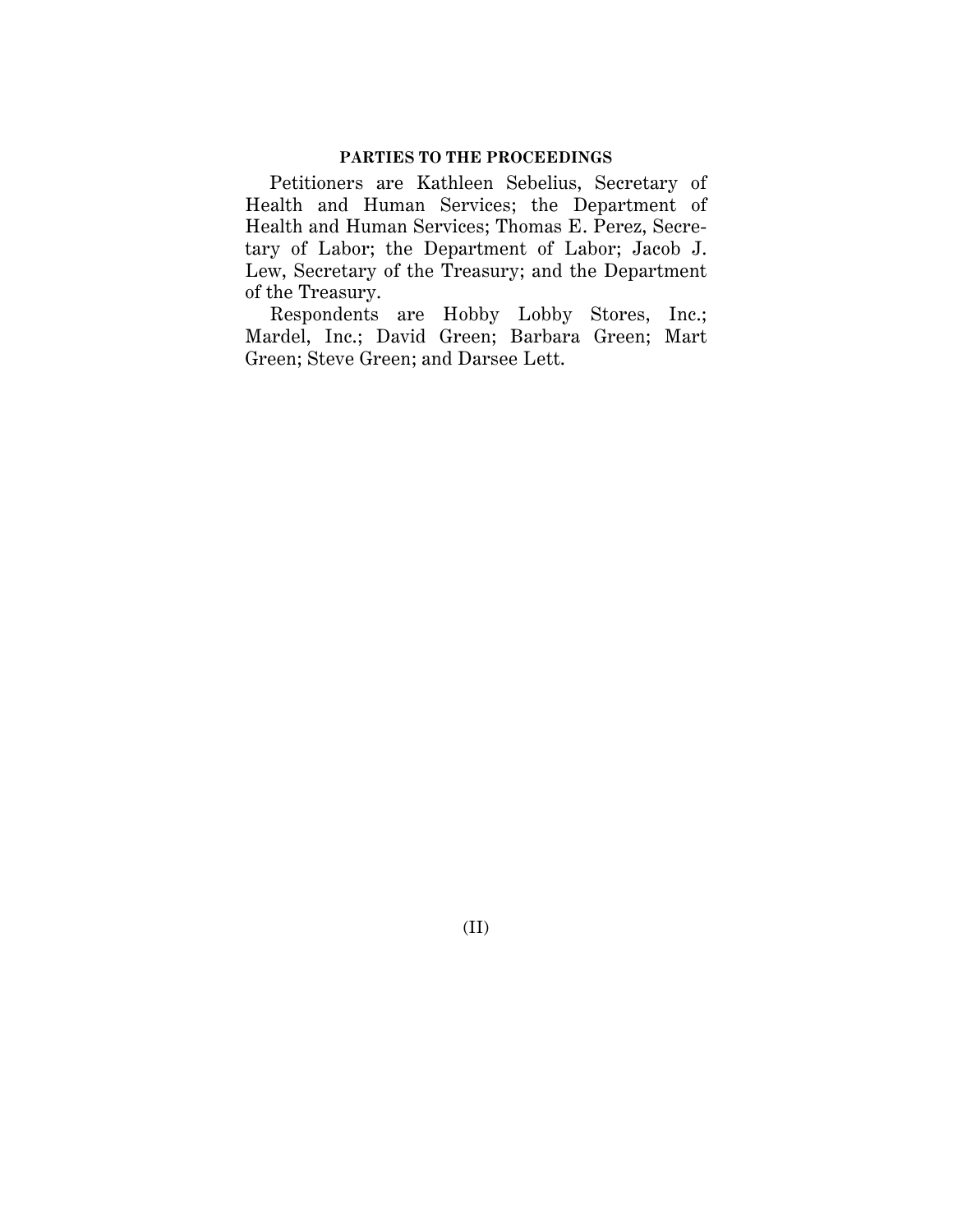### **TABLE OF CONTENTS**

Page

| $\mathcal{P}$                                             |
|-----------------------------------------------------------|
|                                                           |
|                                                           |
|                                                           |
| A. RFRA does not allow a for-profit corporation           |
| to deny its employees the benefits to which they          |
|                                                           |
| B. The court of appeals' en banc decision presents        |
| a question of exceptional importance and directly         |
| conflicts with decisions of other circuits 32             |
| .36                                                       |
| Appendix $A$ — Court of appeals opinion (June 27, 2013)1a |
| Appendix B — District court order (Nov. 19, 2012) 167a    |
|                                                           |

# **TABLE OF AUTHORITIES**

# Cases:

| Autocam Corp. v. Sebelius, No. 12-2673, 2013 WL    |
|----------------------------------------------------|
|                                                    |
|                                                    |
| Canderm Pharmacal, Ltd. v. Elder Pharm., Inc., 862 |
|                                                    |
| Cedric Kushner Promotions, Ltd. v. King, 533 U.S.  |
|                                                    |
| Church of the Lukumi Babalu Aye, Inc. v. City of   |
|                                                    |
| Conestoga Wood Specialties Corp. v. HHS,           |
| No. 13-1144, 2013 WL 3845365 (3d Cir. July 26,     |
|                                                    |

# (III)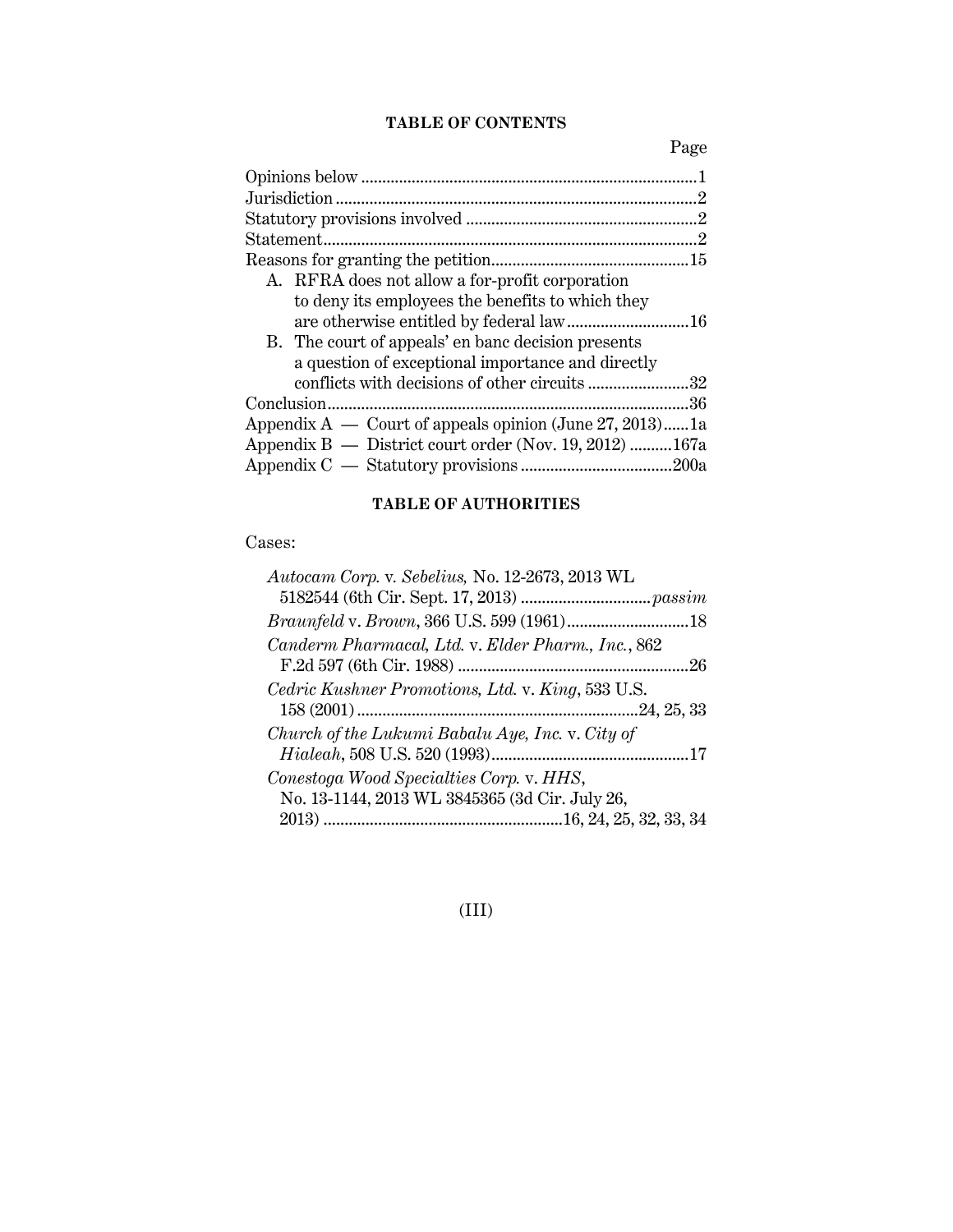| Cases-Continued:<br>Page                                                                               |  |
|--------------------------------------------------------------------------------------------------------|--|
| Corporation of the Presiding Bishop of the Church of<br>Jesus Christ of Latter-Day Saints v. Amos, 483 |  |
|                                                                                                        |  |
|                                                                                                        |  |
| Diva's Inc. v. City of Bangor, 411 F.3d 30 (1st Cir.                                                   |  |
| Dole Food Co. v. Patrickson, 538 U.S. 468 (2003)24                                                     |  |
| Domino's Pizza, Inc. v. McDonald, 546 U.S. 470<br>$(2006)$                                             |  |
| $EEOC$ v. Townley $Eng'g \& Mfg.$ Co., 859 F.2d 610                                                    |  |
| (9th Cir. 1988), cert. denied, 489 U.S. 1077 (1989) 22                                                 |  |
|                                                                                                        |  |
| Employment Div., Dep't of Human Res. v. Smith,                                                         |  |
| Erlich v. Glasner, 418 F.2d 226 (9th Cir. 1969)26                                                      |  |
| Gonzales v. O Centro Espirita Beneficente Uniao do                                                     |  |
| Grote v. Sebelius, 708 F.3d 850 (7th Cir. 2013)25, 26, 27, 29                                          |  |
|                                                                                                        |  |
| Mead v. Holder, 766 F. Supp. 2d 16 (D.D.C.),                                                           |  |
| aff'd sub nom. Seven Sky v. Holder, 661 F.3d 1                                                         |  |
| (D.C. Cir. 2011), cert. denied, 133 S. Ct. 63 (2012)27                                                 |  |
|                                                                                                        |  |
| O'Brien v. HHS, 894 F. Supp. 2d 1149 (E.D. Mo.                                                         |  |
| 2012), appeal docketed, No. 12-3357 (8th Cir. Oct. 4,<br>27                                            |  |
| Public Citizen v. Department of Justice, 491 U.S. 440                                                  |  |
| Roberts v. United State Jaycees, 468 U.S. 609 (1984) 28                                                |  |
| Schenley Distillers Corp. v. United States, 326 U.S.                                                   |  |
|                                                                                                        |  |
| Sherbert v. Verner, 374 U.S. 398 (1963)17                                                              |  |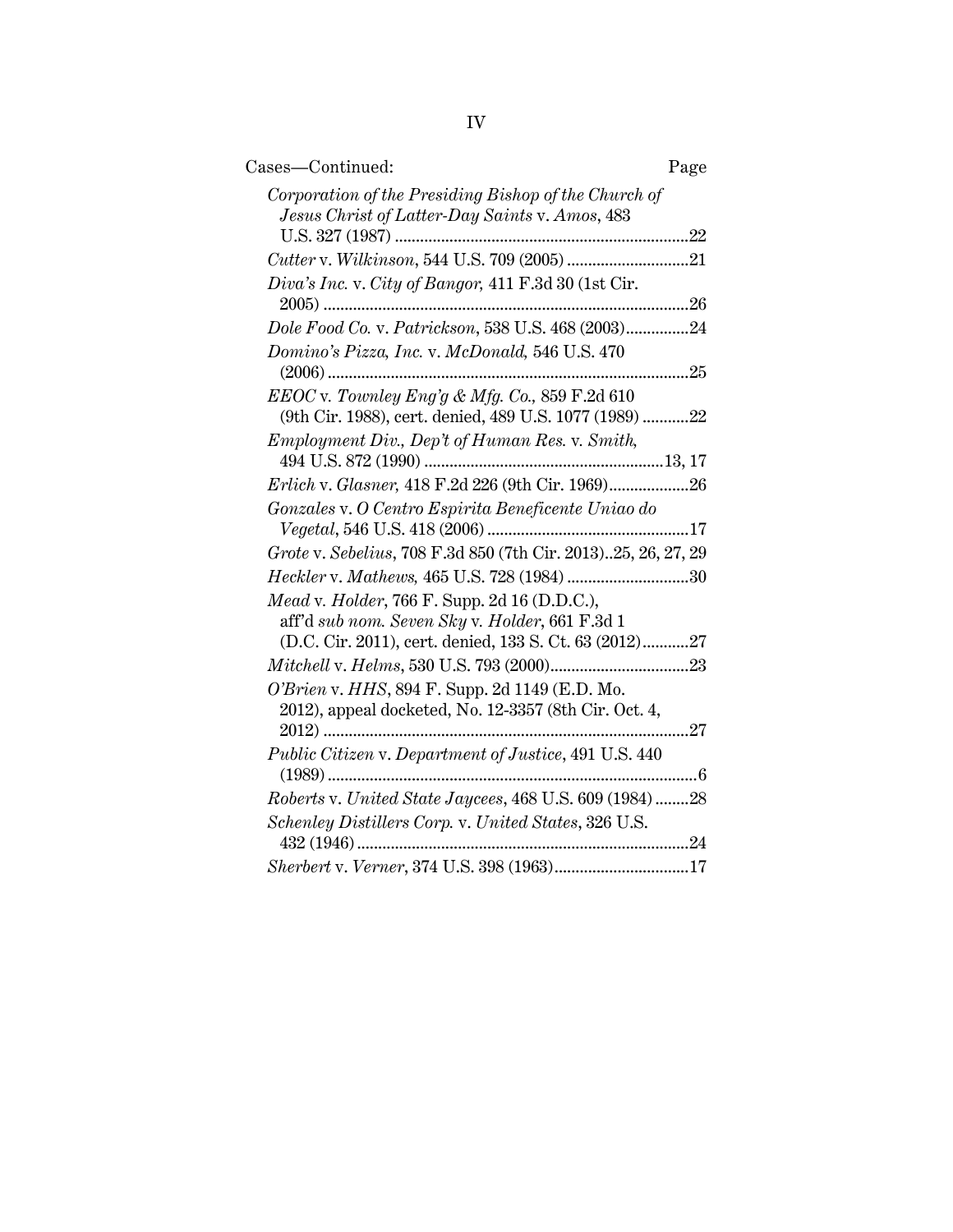| Cases—Continued:                                        | Page |
|---------------------------------------------------------|------|
| Smith Setzer & Sons, Inc. v. South Carolina Pro-        |      |
| curement Review Panel, 20 F.3d 1311 (4th Cir.           |      |
|                                                         | .26  |
| Spencer v. World Vision, Inc., 633 F.3d 723 (9th        |      |
|                                                         | .23  |
| The Guides, Ltd. v. Yarmouth Grp. Prop. Mgmt.,          |      |
|                                                         | .26  |
| Trans World Airlines, Inc. v. Hardison, 432 U.S. 63     |      |
|                                                         | 21   |
| University of Great Falls v. NLRB, 278 F.3d 1335        |      |
|                                                         | .23  |
| United States v. Lee, 455 U.S. 252 (1982)18, 19, 29, 31 |      |
|                                                         |      |

Constitution, statutes and regulations:

| U.S. Const.:                                            |
|---------------------------------------------------------|
|                                                         |
|                                                         |
| Amend. I (Establishment Clause/Free Exercise            |
|                                                         |
| Americans with Disabilities Act of 1990, 42 U.S.C.      |
|                                                         |
|                                                         |
|                                                         |
| Civil Rights Act of 1964, Tit. VII, Pub. L. No. 88-352, |
|                                                         |
|                                                         |
|                                                         |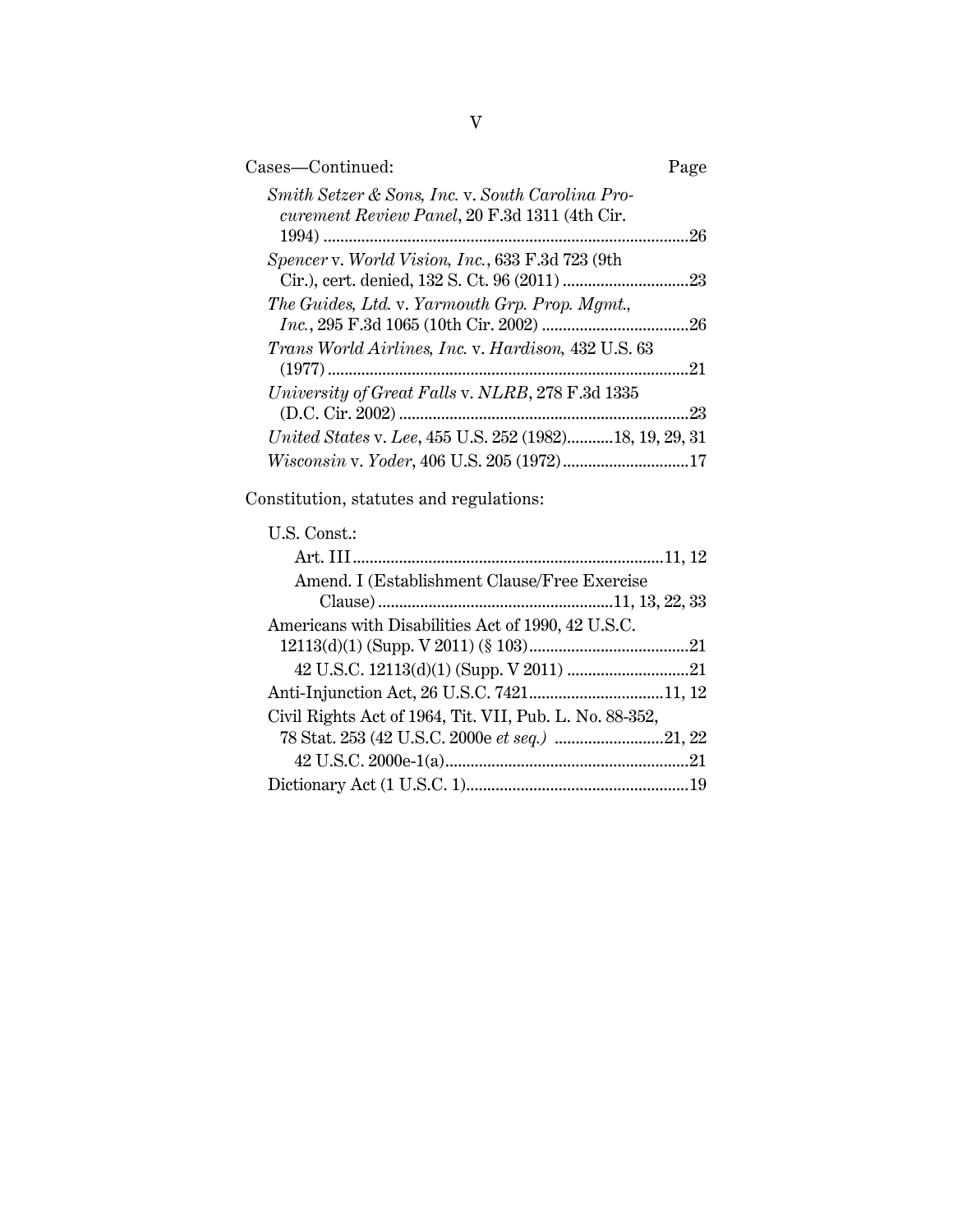| Statutes and regulations-Continued:                                                           | Page |
|-----------------------------------------------------------------------------------------------|------|
| Employee Retirement Income Security Act of 1974,<br>29 U.S.C. 1001 et seq.:                   |      |
|                                                                                               |      |
|                                                                                               |      |
|                                                                                               |      |
| Health Care and Education Reconciliation Act of<br>2010, Pub. L. No. 111-152, 124 Stat. 10293 |      |
| Patient Protection and Affordable Care Act,                                                   |      |
| Pub. L. No. 111-148, 124 Stat. 1193, 4, 5, 28, 29, 30                                         |      |
|                                                                                               |      |
|                                                                                               |      |
|                                                                                               |      |
|                                                                                               |      |
|                                                                                               |      |
|                                                                                               |      |
|                                                                                               |      |
|                                                                                               |      |
|                                                                                               |      |
|                                                                                               |      |
|                                                                                               |      |
| 42 U.S.C. 300gg-22(b)(1)(A) (Supp. V 2011) 3                                                  |      |
|                                                                                               |      |
| Religious Freedom Restoration Act of 1993,                                                    |      |
|                                                                                               |      |
| 42 U.S.C. 2000bb-1(a) 10, 16, 17, 20, 23, 26                                                  |      |
|                                                                                               |      |
|                                                                                               |      |
|                                                                                               |      |
|                                                                                               |      |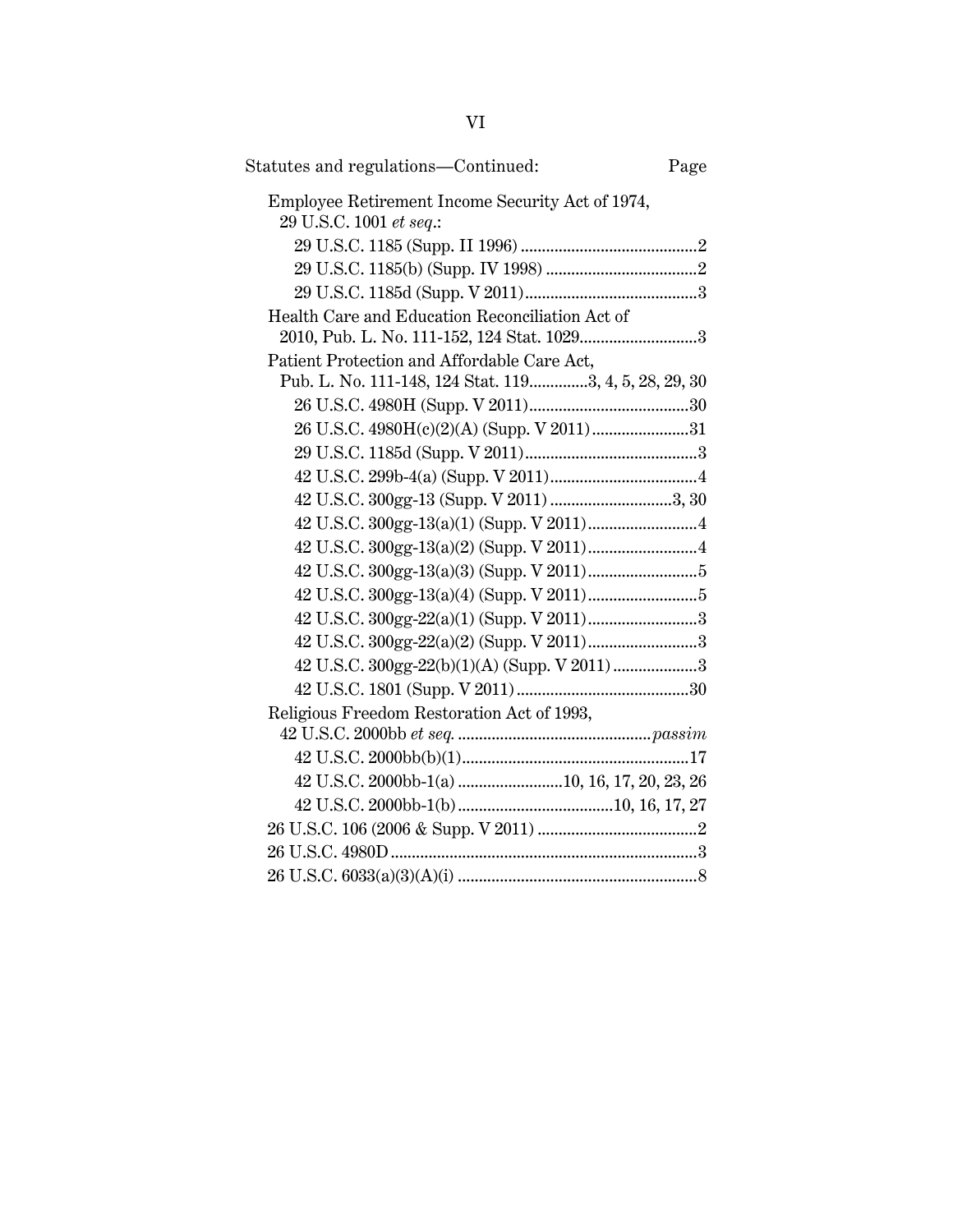| ٠ | ٠ |
|---|---|
|   |   |

| Statutes and regulations-Continued:                | Page |
|----------------------------------------------------|------|
|                                                    |      |
|                                                    |      |
|                                                    |      |
|                                                    |      |
|                                                    |      |
|                                                    |      |
|                                                    |      |
|                                                    |      |
|                                                    |      |
| 45 C.F.R.:                                         |      |
|                                                    |      |
|                                                    |      |
|                                                    |      |
|                                                    |      |
| Miscellaneous:                                     |      |
| Congressional Budget Office, Key Issues in Analyz- |      |
| ing Major Health Insurance Proposals (2008) 2      |      |
| 155 Cong. Rec. (2009):                             |      |
|                                                    |      |
|                                                    |      |
| 75 Fed. Reg. (July 19, 2010):                      |      |
|                                                    |      |
|                                                    |      |
|                                                    |      |
|                                                    |      |
|                                                    |      |
|                                                    |      |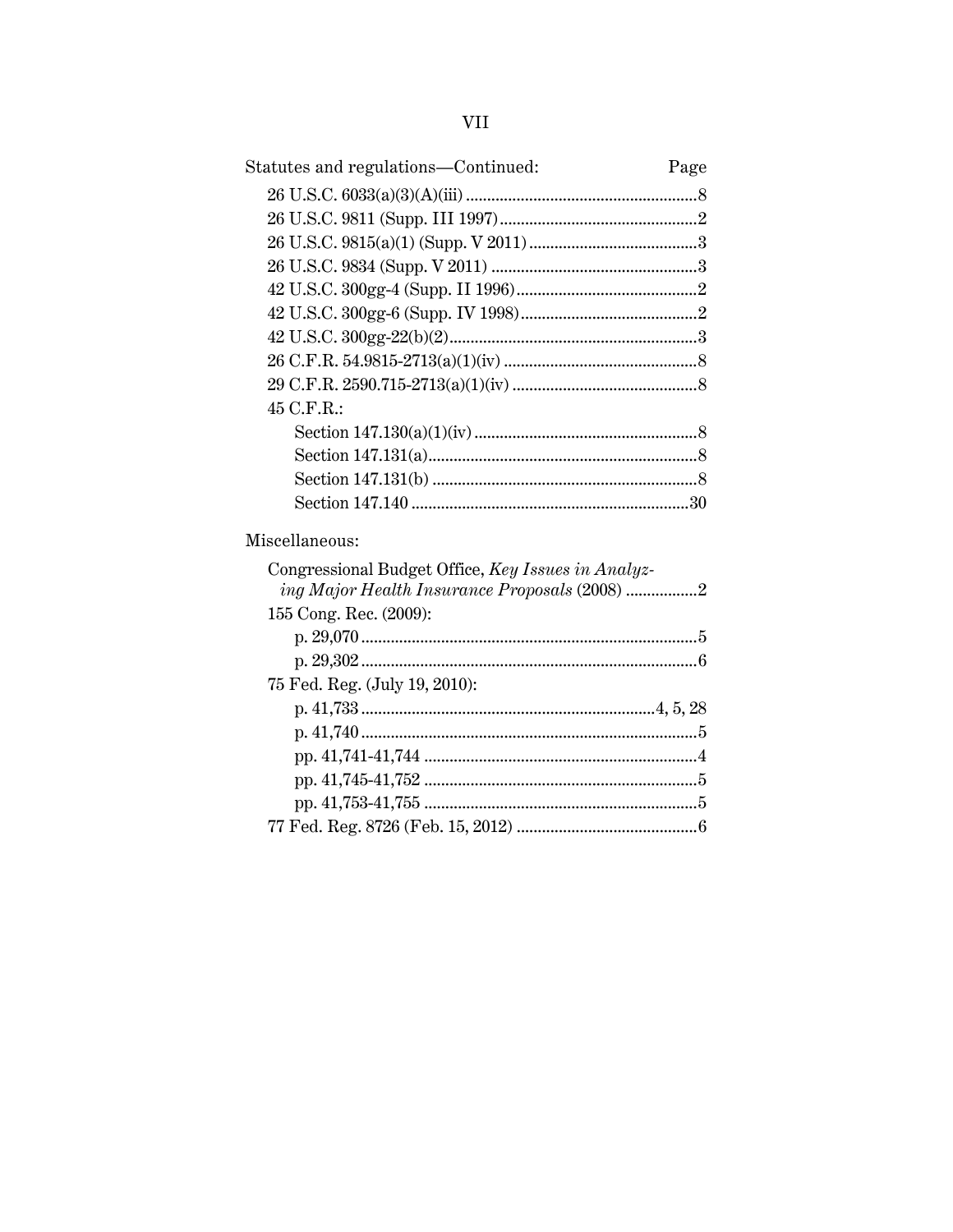| Miscellaneous—Continued:                                   | Page |
|------------------------------------------------------------|------|
| 78 Fed. Reg. (July 2, 2013):                               |      |
|                                                            |      |
|                                                            |      |
|                                                            |      |
|                                                            |      |
|                                                            |      |
| 1A Fletcher Cyclopedia of the Law of Corporations          |      |
|                                                            |      |
| Food & Drug Admin., Birth Control: Medicines to            |      |
| Help You, http://www.fda.gov/ForConsumers/                 |      |
| ByAudience/ForWomen/FreePublications/                      |      |
|                                                            |      |
| Health Res. & Servs. Admin., HHS, Women's                  |      |
| <i>Preventive Services Guidelines, http://www.hrsa.</i>    |      |
| gov/womensguidelines/ (last visited Sept. 18, 2013)        |      |
| Institute of Medicine, <i>Clinical Preventive Services</i> |      |
| for Women: Closing the Gaps (2011) 4, 5, 6, 7, 28, 32      |      |
| Office of Mgmt. & Budget, Exec. Office of the              |      |
| President, Analytical Perspectives: Budget                 |      |
| of the U.S. Government, Fiscal Year 2011 (2010)2           |      |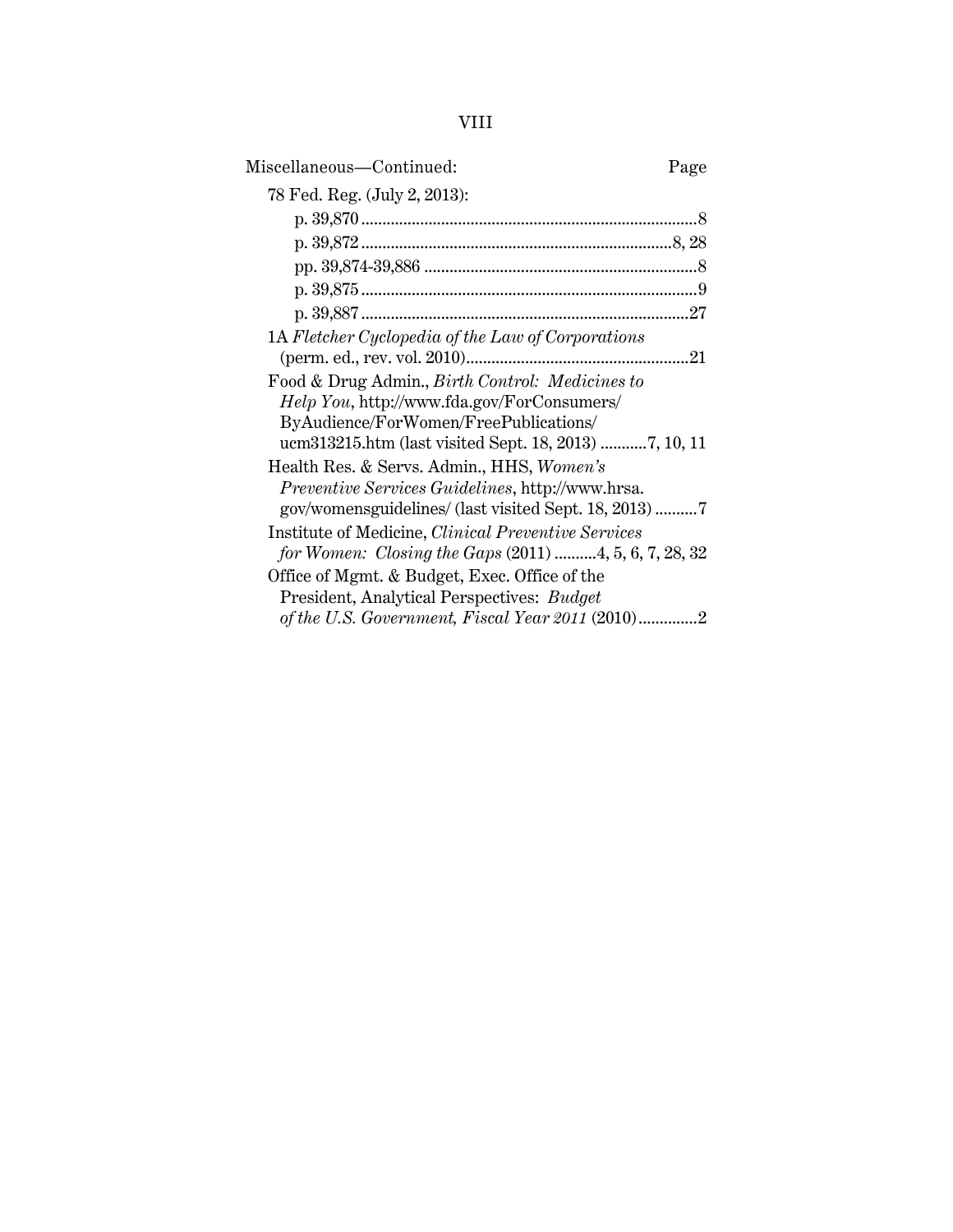# In the Supreme Court of the United States

 $No.$ 

KATHLEEN SEBELIUS, SECRETARY OF HEALTH AND HUMAN SERVICES, ET AL., PETITIONERS

*v.*

HOBBY LOBBY STORES, INC., ET AL.

*ON PETITION FOR A WRIT OF CERTIORARI TO THE UNITED STATES COURT OF APPEALS FOR THE TENTH CIRCUIT* 

#### **PETITION FOR A WRIT OF CERTIORARI**

The Solicitor General, on behalf of Kathleen Sebelius, the Secretary of Health and Human Services, *et al.*, respectfully petitions for a writ of certiorari to review the judgment of the United States Court of Appeals for the Tenth Circuit in this case.

### **OPINIONS BELOW**

The opinion of the en banc court of appeals (App., *infra*, 1a-166a) is reported at 723 F.3d 1114. The opinion of the district court (App., *infra*, 167a-199a) is reported at 870 F. Supp. 2d 1278. A prior decision of the court of appeals denying an injunction pending appeal is unreported but is available at 2012 WL 6930302. Justice Sotomayor's in-chambers opinion denying an injunction pending appeal is reported at 133 S. Ct. 641.

(1)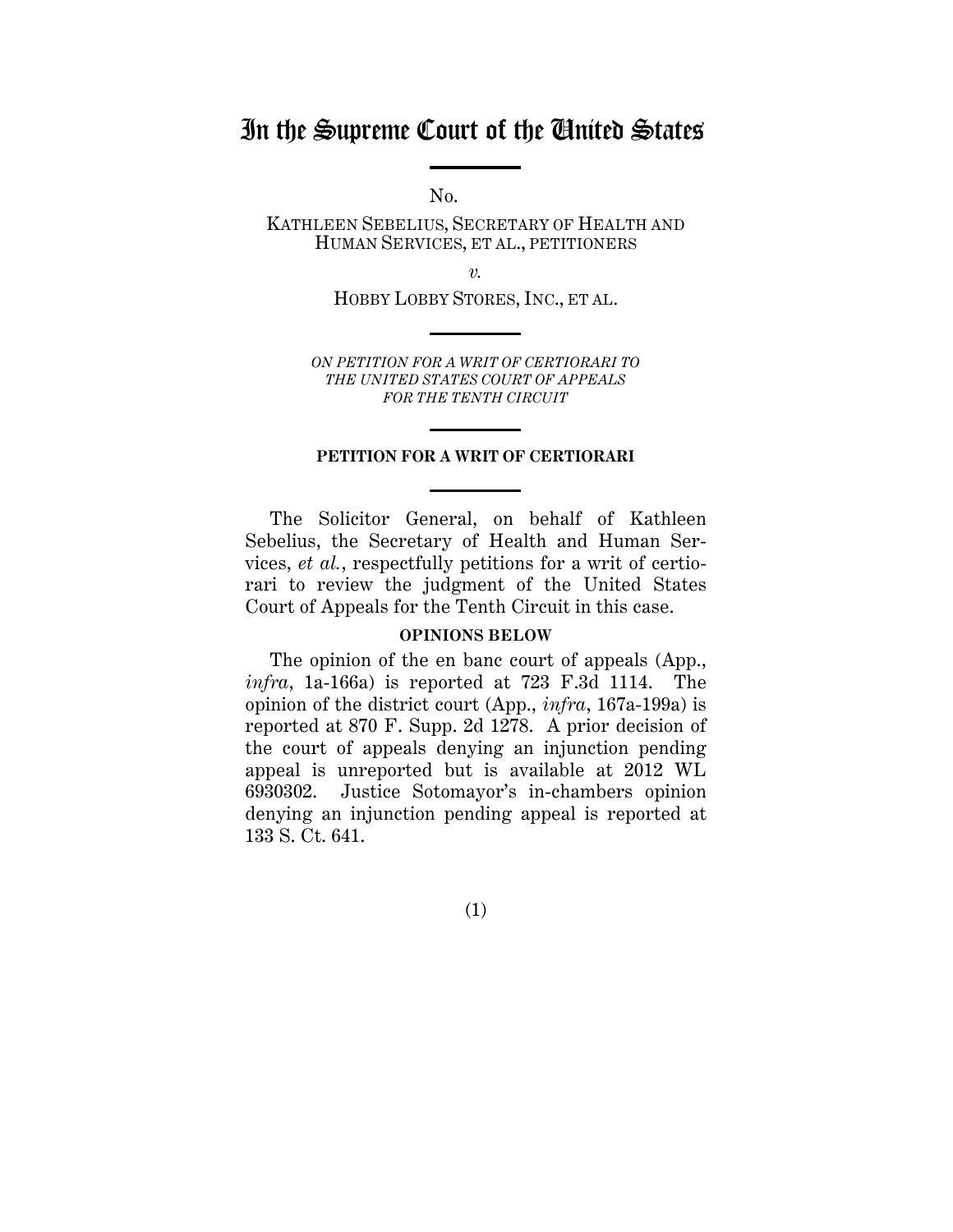#### **JURISDICTION**

The judgment of the court of appeals was entered on June 27, 2013. The jurisdiction of this Court is invoked under 28 U.S.C. 1254(1).

### **STATUTORY PROVISIONS INVOLVED**

Pertinent statutory provisions are set forth in the appendix to this petition. App., *infra*, 200a-206a.

### **STATEMENT**

1. Most Americans with private health coverage obtain it through an employment-based group health insurance plan. Congressional Budget Office, *Key Issues in Analyzing Major Health Insurance Proposals* 4 & Tbl. 1-1 (2008). The cost of such employment-based health coverage is typically covered by a combination of employer and employee contributions. *Id*. at 4.

The federal government heavily subsidizes group health plans<sup>1</sup> and has also established certain minimum coverage standards for them. For example, in 1996, Congress required such plans to cover certain benefits for mothers and newborns. 42 U.S.C. 300gg-4 (Supp. II 1996); 26 U.S.C. 9811 (Supp. III 1997); 29 U.S.C. 1185 (Supp. II 1996). In 1998, Congress required coverage of reconstructive surgery after covered mastectomies. 42 U.S.C. 300gg-6 (Supp. IV 1998); 29 U.S.C. 1185b (Supp. IV 1998).

<sup>&</sup>lt;sup>1</sup> While employees pay income and payroll taxes on their cash wages, they typically do not pay taxes on their employer's contributions to their health coverage. 26 U.S.C. 106 (2006 & Supp. V 2011). The aggregate federal tax subsidy for employment-based health coverage was \$242 billion in 2009. Office of Mgmt. & Budget, *Analytical Perspectives: Budget of the U.S. Government, Fiscal Year 2011*, Tbl. 16:1 (2010).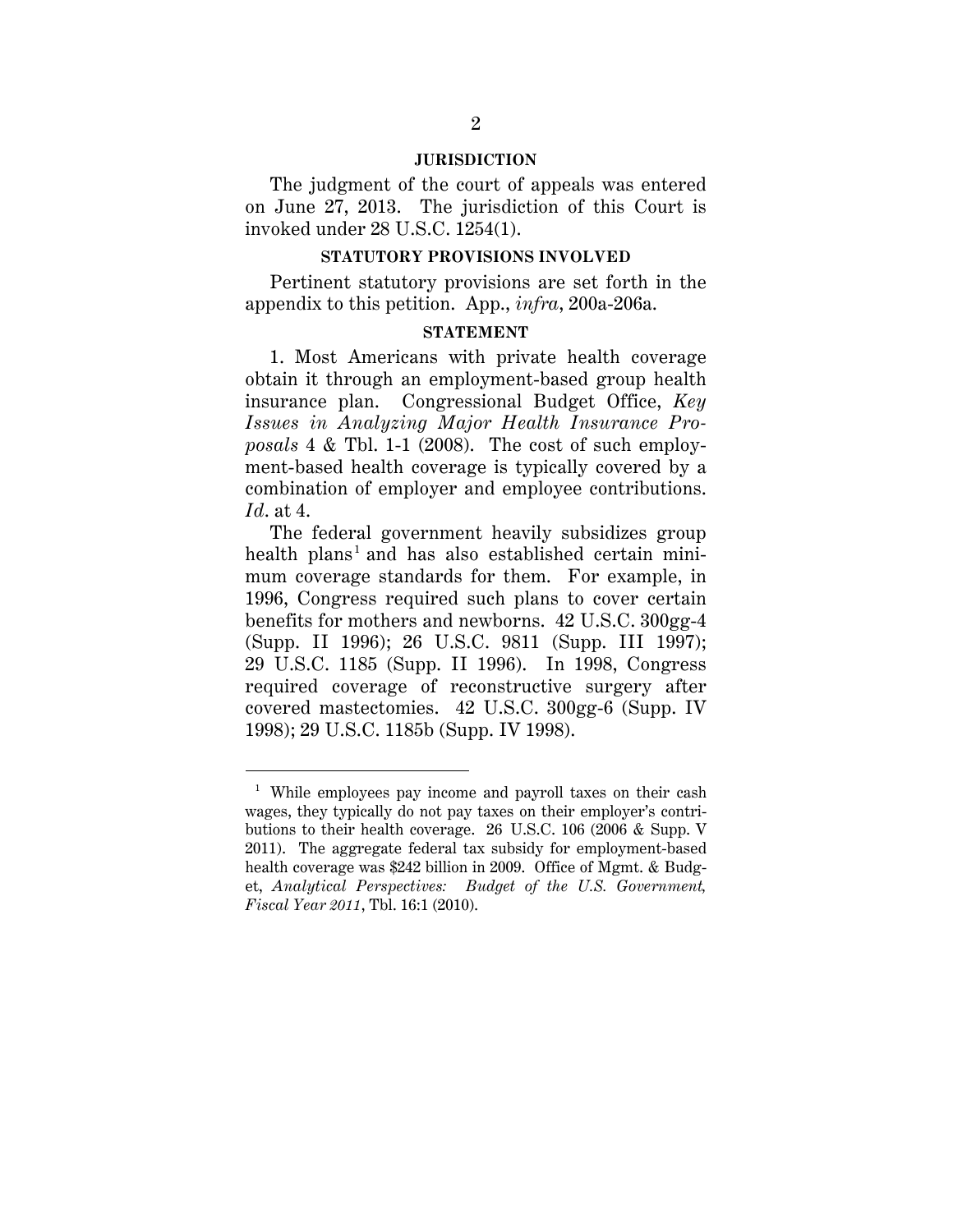2. In the Patient Protection and Affordable Care Act, Pub. L. No. 111-148, 124 Stat. 119 (Affordable Care Act or  $Act$ ),<sup>2</sup> Congress provided for additional minimum standards for group health plans (and health insurers offering coverage in both the group and individual markets).

a. As relevant here, the Act requires nongrandfathered group health plans to cover certain preventive-health services without cost sharing—that is, without requiring plan participants and beneficiaries to make copayments or pay deductibles or coinsurance. 42 U.S.C. 300gg-13 (Supp. V 2011) (preventiveservices coverage requirement).<sup>3</sup> "Prevention is a

 $2$  Amended by the Health Care and Education Reconciliation Act of 2010, Pub. L. No. 111-152, 124 Stat. 1029.

This preventive-services coverage requirement applies to, among other types of health coverage, employment-based group health plans covered by the Employee Retirement Income Security Act of 1974 (ERISA), 29 U.S.C. 1001 *et seq.*, and, with respect to such plans, is subject to ERISA's enforcement mechanisms. 29 U.S.C. 1185d (Supp. V 2011). It is also enforceable through imposition of tax penalties on the employers that sponsor such plans. 26 U.S.C. 4980D; see 26 U.S.C. 9815(a)(1), 9834 (Supp. V 2011). With respect to health insurers in the individual and group markets, States may enforce the Act's insurance market reforms, including the preventive-services coverage requirement. 42 U.S.C. 300gg-22(a)(1) (Supp. V 2011). If the Secretary of Health and Human Services determines that a State "has failed to substantially enforce" one of the insurance market reforms with respect to such insurers, she conducts such enforcement herself and may impose civil penalties. 42 U.S.C. 300gg-22(a)(2) (Supp. V 2011); see 42 U.S.C. 300gg-22(b)(1)(A) (Supp. V 2011); 42 U.S.C. 300gg-22(b)(2). The Act's grandfathering provision has the effect of allowing certain existing plans to transition to providing coverage for recommended preventive services and to complying with some of the Act's other requirements. See p. 30, *infra*.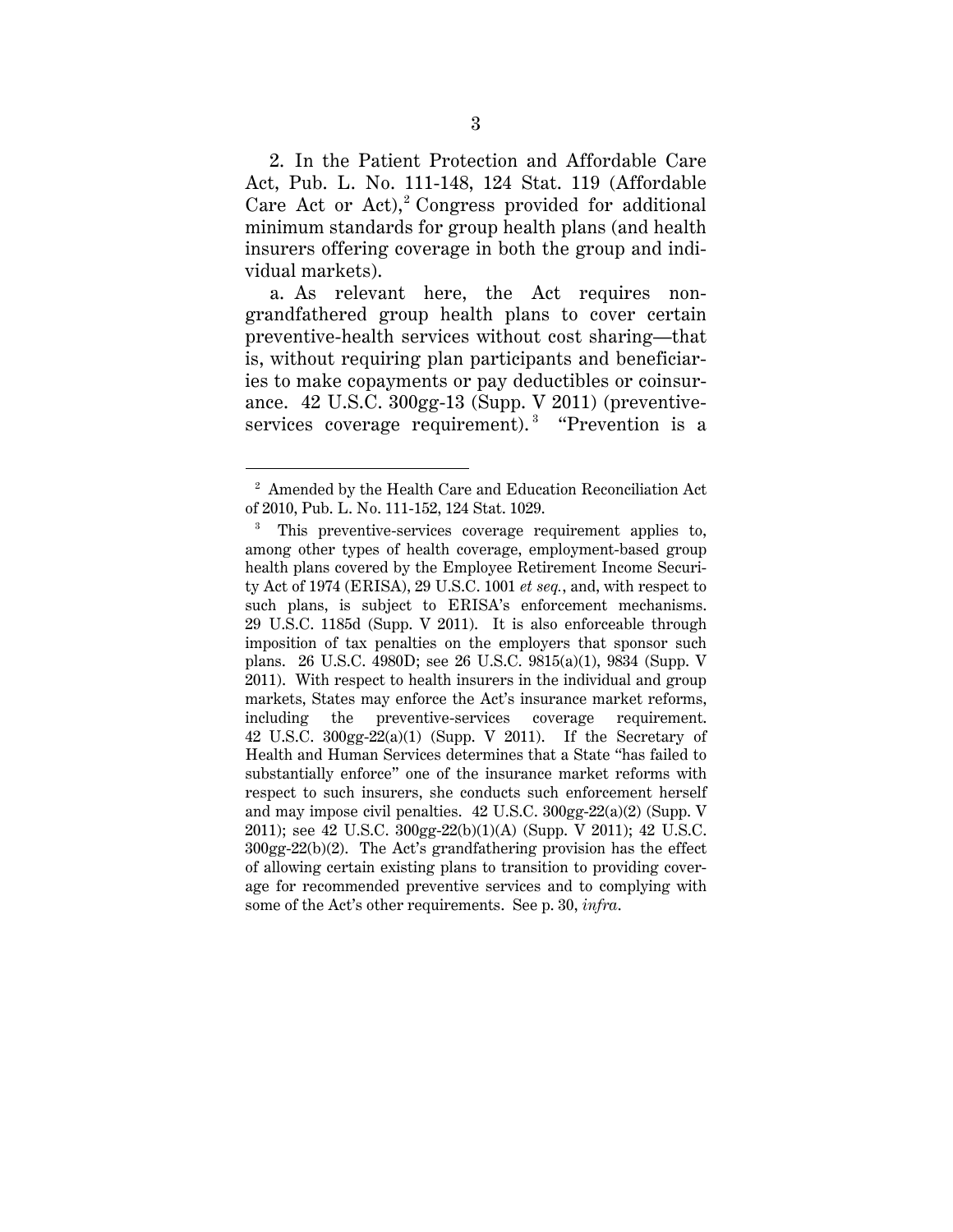well-recognized, effective tool in improving health and well-being and has been shown to be cost-effective in addressing many conditions early." Institute of Medicine, *Clinical Preventive Services for Women: Closing the Gaps* 16 (2011) (IOM Report). Nonetheless, the American health-care system has "fallen short in the provision of such services" and has "relied more on responding to acute problems and the urgent needs of patients than on prevention." *Id.* at 16-17. To address this problem, the Act requires coverage of preventive services without cost sharing in four categories.

First, group health plans must cover items or services that have an "A" or "B" rating from the U.S. Preventive Services Task Force (Task Force). 42 U.S.C. 300gg-13(a)(1) (Supp. V 2011). The Task Force is composed of independent health-care professionals who "review the scientific evidence related to the effectiveness, appropriateness, and costeffectiveness of clinical preventive services for the purpose of developing recommendations for the health care community." 42 U.S.C. 299b-4(a) (Supp. V 2011). Services rated "A" or "B" are those for which the Task Force has the greatest certainty of a net benefit for patients. 75 Fed. Reg. 41,733 (July 19, 2010). The Task Force has awarded those ratings to more than 40 preventive services, including cholesterol screening, colorectal cancer screening, and diabetes screening for those with high blood pressure. *Id.* at 41,741- 41,744.

Second, the Act requires coverage of immunizations recommended by the Advisory Committee on Immunization Practices of the Centers for Disease Control and Prevention. 42 U.S.C. 300gg-13(a)(2)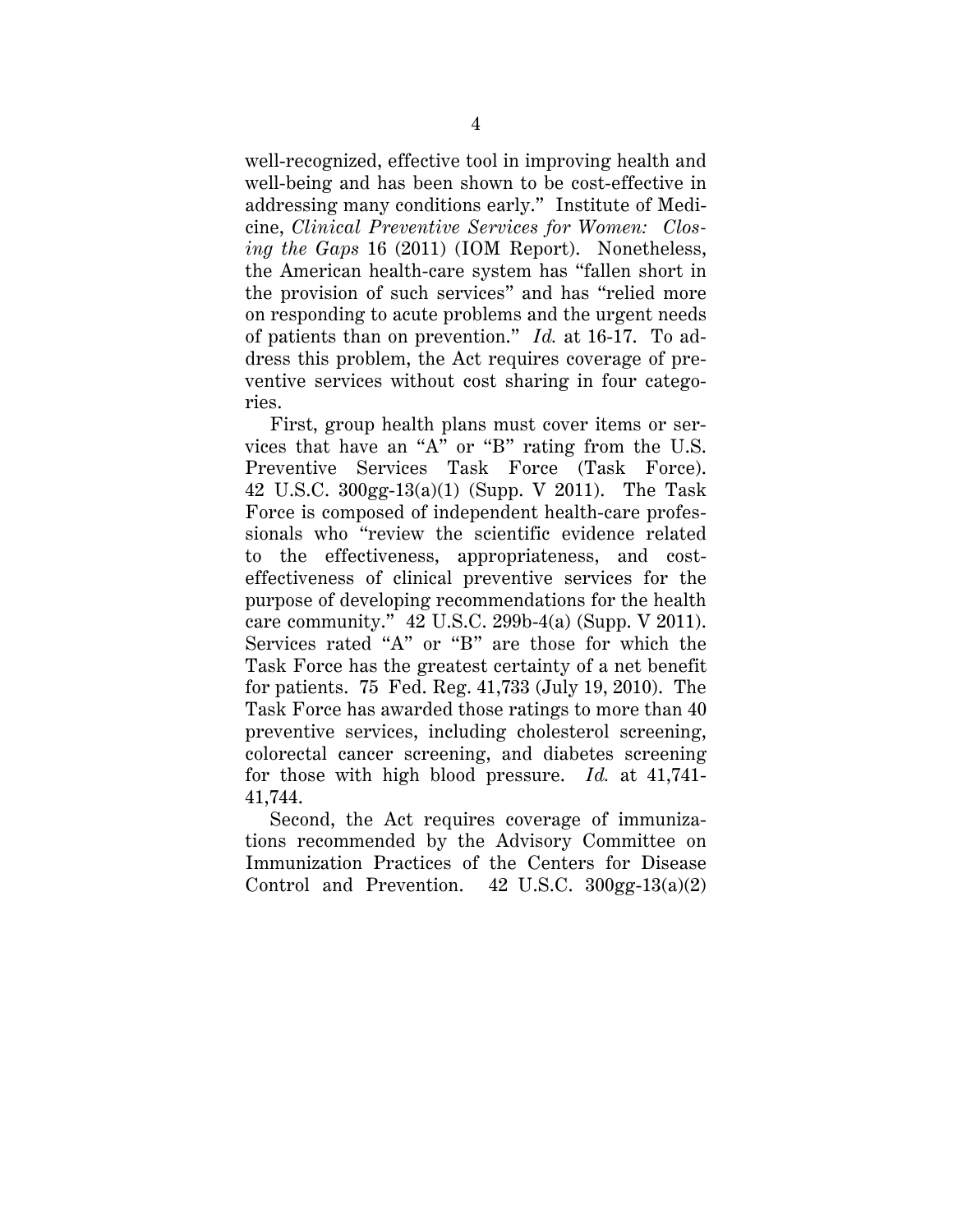(Supp. V. 2011). The Committee has recommended routine vaccination to prevent a variety of vaccinepreventable diseases that occur in children and adults. 75 Fed. Reg. at 41,740, 41,745-41,752.

Third, the Act requires coverage of "evidenceinformed preventive care and screenings" for infants, children, and adolescents as provided for in guidelines supported by the Health Resources and Services Administration (HRSA), which is a component of the Department of Health and Human Services (HHS). 42 U.S.C. 300gg-13(a)(3) (Supp. V 2011). The relevant HRSA guidelines were developed "by multidisciplinary professionals in the relevant fields to provide a framework for improving children's health and reducing morbidity and mortality based on a review of the relevant evidence." 75 Fed. Reg. at 41,733. They include a schedule of examinations and screenings. *Id.* at 41,753-41,755.

Fourth, and as particularly relevant here, the Act requires coverage "with respect to women, [of] such additional preventive care and screenings" (not covered by the Task Force's recommendations) "as provided for in comprehensive guidelines supported" by HRSA. 42 U.S.C. 300gg-13(a)(4) (Supp. V 2011). Congress included this provision in response to a legislative record showing that "women have different health needs than men, and these needs often generate additional costs." 155 Cong. Rec. 29,070 (2009) (statement of Sen. Feinstein); see IOM Report 18. In particular, "[w]omen of childbearing age spend 68 percent more in out-of-pocket health care costs than men." 155 Cong. Rec. at 29,070 (statement of Sen. Feinstein). And women often find that copayments and other cost sharing for important preventive ser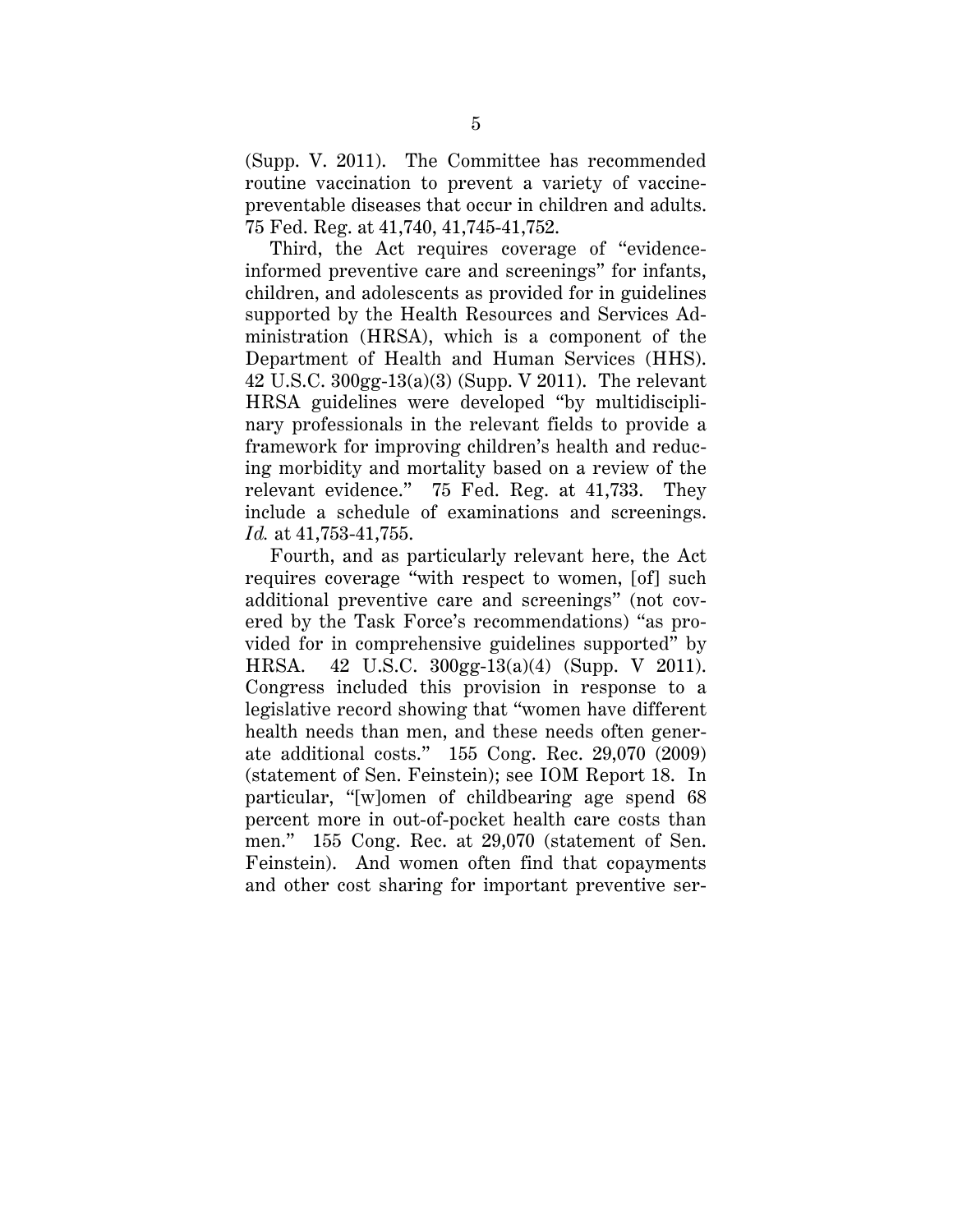vices "are so high that they avoid getting [the services] in the first place." *Id.* at 29,302 (statement of Sen. Mikulski); see IOM Report 19-20.

Because HRSA did not have relevant guidelines at the time of the Act's enactment, HHS requested that the Institute of Medicine (Institute or IOM) develop recommendations for it. 77 Fed. Reg. 8726 (Feb. 15, 2012); IOM Report 1. The Institute is part of the National Academy of Sciences, a "semi-private" organization Congress established "for the explicit purpose of furnishing advice to the Government." *Public Citizen* v. *Department of Justice*, 491 U.S. 440, 460 & n.11 (1989) (citation omitted); see IOM Report iv.

To formulate recommendations, the Institute convened a group of experts, "including specialists in disease prevention, women's health issues, adolescent health issues, and evidence-based guidelines." IOM Report 2. The Institute defined preventive services as measures "shown to improve well-being, and/or decrease the likelihood or delay the onset of a targeted disease or condition." *Id.* at 3. Based on the Institute's review of the evidence, it then recommended a number of preventive services for women, such as screening for gestational diabetes for pregnant women, screening and counseling for domestic violence, and at least one well-woman preventive care visit a year. *Id.* at 8-12.

The Institute also recommended coverage for the "full range" of "contraceptive methods" approved by the Food and Drug Administration (FDA), as well as "sterilization procedures" and "patient education and counseling for all women with reproductive capacity." IOM Report 10; see *id.* at 102-110. FDA-approved contraceptive methods include oral contraceptive pills,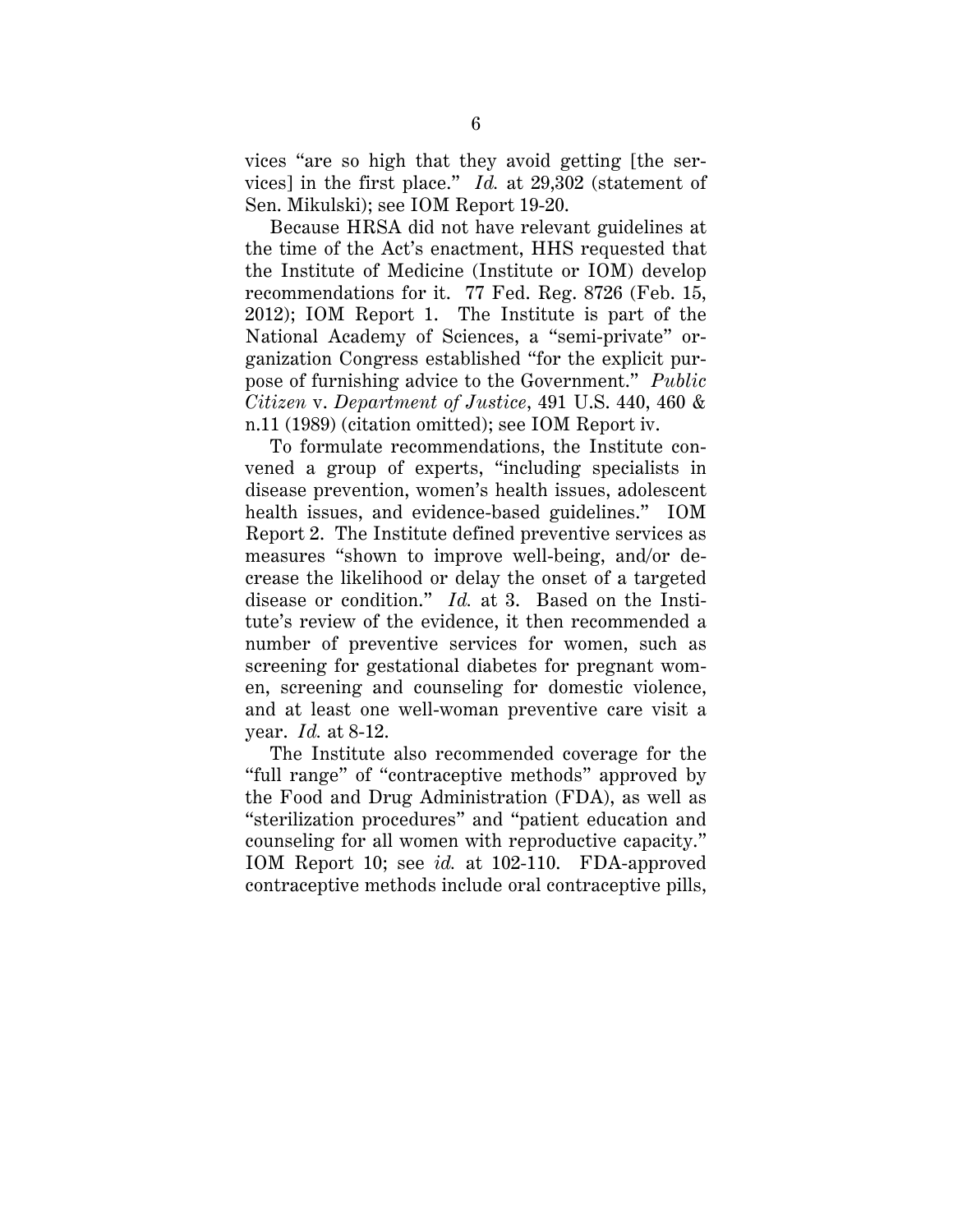diaphragms, injections and implants, emergency contraceptive drugs, and intrauterine devices (IUDs). FDA, *Birth Control: Medicines To Help You*, http:// www.fda.gov/ForConsumers/ByAudience/ForWomen/ FreePublications/ucm313215.htm (last visited Sept. 18, 2013) (*Birth Control Guide*).

In making that recommendation, the Institute noted that nearly half of all pregnancies in the United States are unintended and that unintended pregnancies have adverse health consequences for both mothers and children. IOM Report 102-103 (discussing consequences, including inadequate prenatal care, higher incidence of depression during pregnancy, and increased likelihood of preterm birth and low birth weight). In addition, the Institute observed, use of contraceptives leads to longer intervals between pregnancies, which "is important because of the increased risk of adverse pregnancy outcomes for pregnancies that are too closely spaced." *Id.* at 103. The Institute also noted that greater use of contraceptives lowers abortion rates. *Id.* at 105. Finally, the Institute explained that "contraception is highly cost-effective," as the "direct medical cost of unintended pregnancy in the United States was estimated to be nearly \$5 billion in 2002." *Id.* at 107.

HRSA adopted guidelines consistent with the Institute's recommendations, including a coverage requirement for all FDA-approved "contraceptive methods [and] sterilization procedures," as well as "patient education and counseling for all women with reproductive capacity," as prescribed by a health-care provider. HRSA, HHS, *Women's Preventive Services Guidelines*, http://www.hrsa.gov/womensguidelines/ (last visited Sept. 18, 2013). The relevant regulations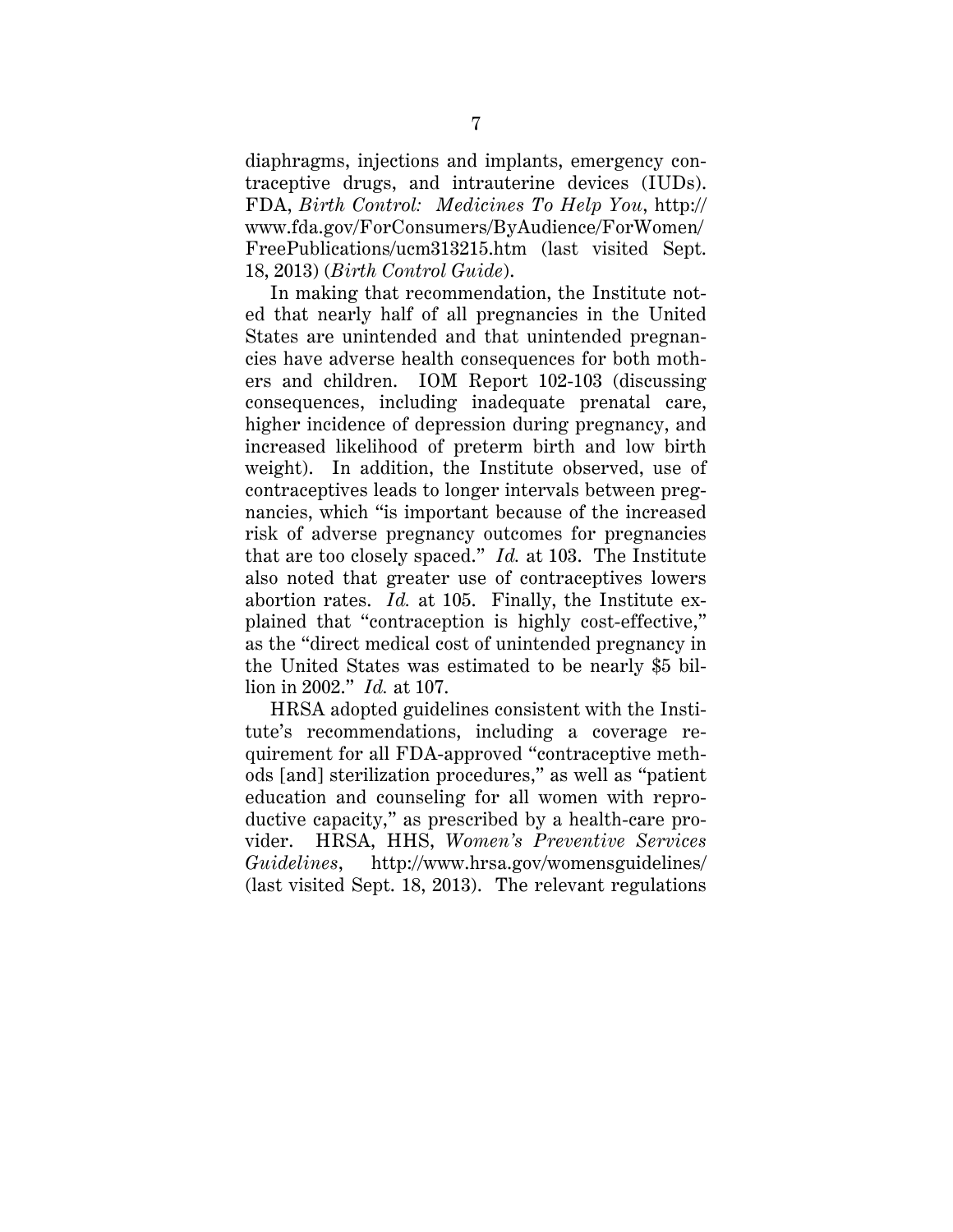adopted by the three Departments implementing this portion of the Act (HHS, Labor, and Treasury) require coverage of, among other preventive services, the contraceptive services recommended in the HRSA guidelines.  $45 \text{ C.F.R. } 147.130(a)(1)(iv)$  (HHS); 29 C.F.R. 2590.715-2713(a)(1)(iv) (Labor); 26 C.F.R. 54.9815-2713(a)(1)(iv) (Treasury) (collectively referred to in this brief as the contraceptive-coverage requirement).

b. The implementing regulations authorize an exemption from the contraceptive-coverage requirement for the group health plan of an organization that qualifies as a "religious employer." 45 C.F.R. 147.131(a). A religious employer is defined as a non-profit organization described in the Internal Revenue Code provision that refers to churches, their integrated auxiliaries, conventions or associations of churches, and the exclusively religious activities of any religious order. *Ibid.* (cross-referencing 26 U.S.C.  $6033(a)(3)(A)(i)$  and  $(iii)$ ).

The implementing regulations also establish certain religion-related accommodations for group health plans established or maintained by "eligible organization[s]."  $45$  C.F.R. 147.131(b). An accommodation is available to a non-profit religious organization that has religious objections to providing coverage for some or all contraceptive services. *Ibid.* If a nonprofit religious organization is eligible for such an accommodation, the women who participate in its plan will have access to contraceptive coverage without cost sharing though an alternative mechanism established by the regulations. 78 Fed. Reg. 39,870, 39,872, 39,874-39,886 (July 2, 2013).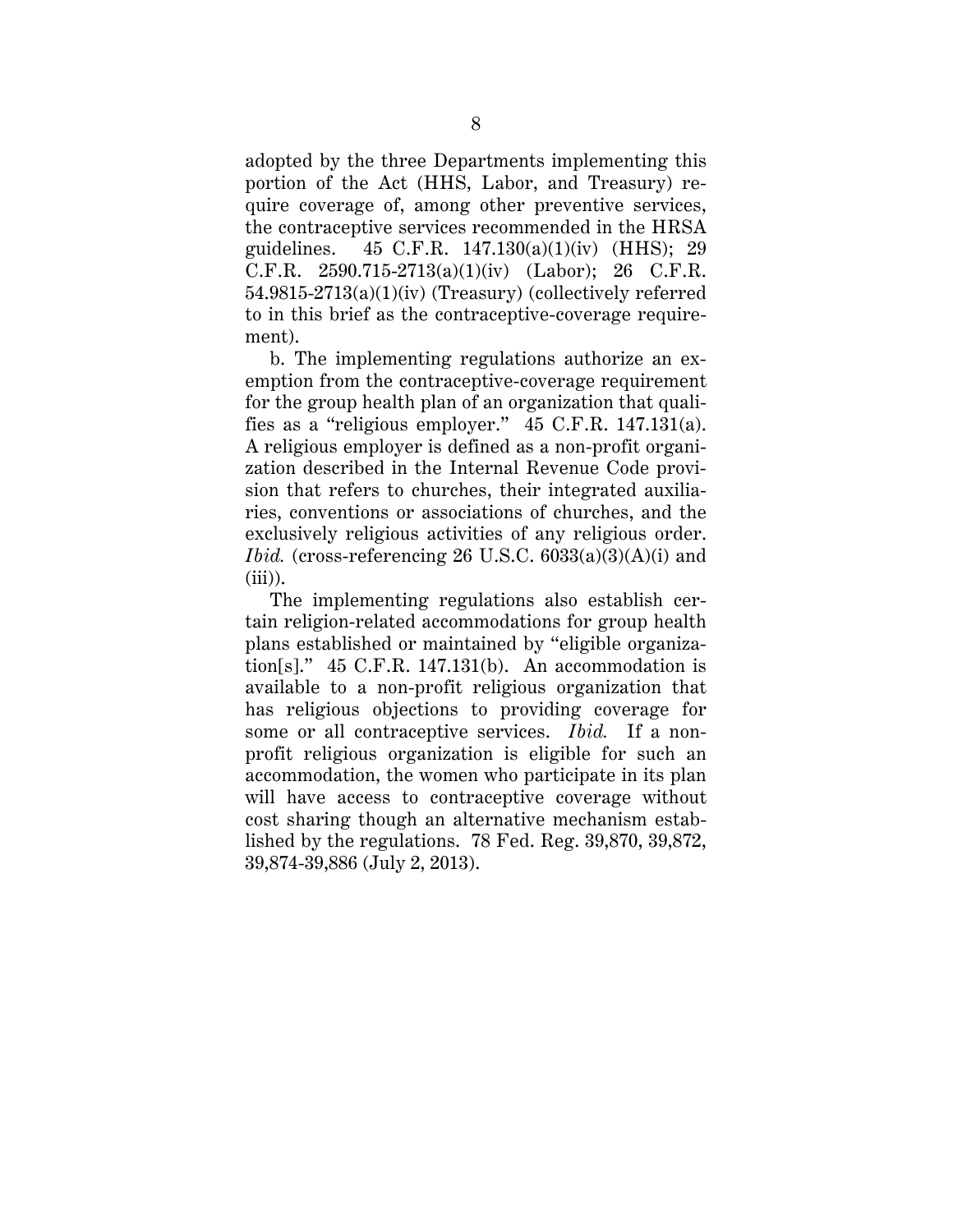"Consistent with religious accommodations in related areas of federal law, such as the exemption for religious organizations under Title VII of the Civil Rights Act of 1964," the definition of an organization eligible for an accommodation "does not extend to forprofit organizations." 78 Fed. Reg. at 39,875. The Departments that issued the preventive-services coverage regulations explained that they were "unaware of any court granting a religious exemption to a forprofit organization, and decline[d] to expand the definition of eligible organization to include for-profit organizations." *Ibid*.

3. Respondents are two for-profit corporations— Hobby Lobby Stores, Inc., and Mardel, Inc.—and the corporations' owners, who are five family members (collectively referred to here as the Greens). $<sup>4</sup>$  Hobby</sup> Lobby is a chain of more than 500 arts-and-crafts stores that has approximately 13,000 full-time employees throughout the country. App., *infra*, 7a. Mardel is a chain of 35 stores selling books and educational supplies and specializing in Christian materials. *Id.* at 171a. Mardel has 372 employees. *Ibid.* The corporations do not hire employees on the basis of their religion, and the employees are not required to share the religious beliefs of the Greens. *Id.* at 197a (Hobby Lobby "welcome[s] employees of all faiths or no faith."). Employees of both corporations obtain

<sup>&</sup>lt;sup>4</sup> The Greens are trustees of a management trust that owns and operates Hobby Lobby and Mardel. App., *infra*, 8a; see *id.* at 125a (Briscoe, C.J., concurring in part and dissenting in part). They refer to themselves as the corporations' owners, Resp. C.A. Br. 2, and the court of appeals did the same, *e.g.*, App., *infra*, 7a. Justice Sotomayor analogized them to "controlling shareholders." 133 S. Ct. at 643.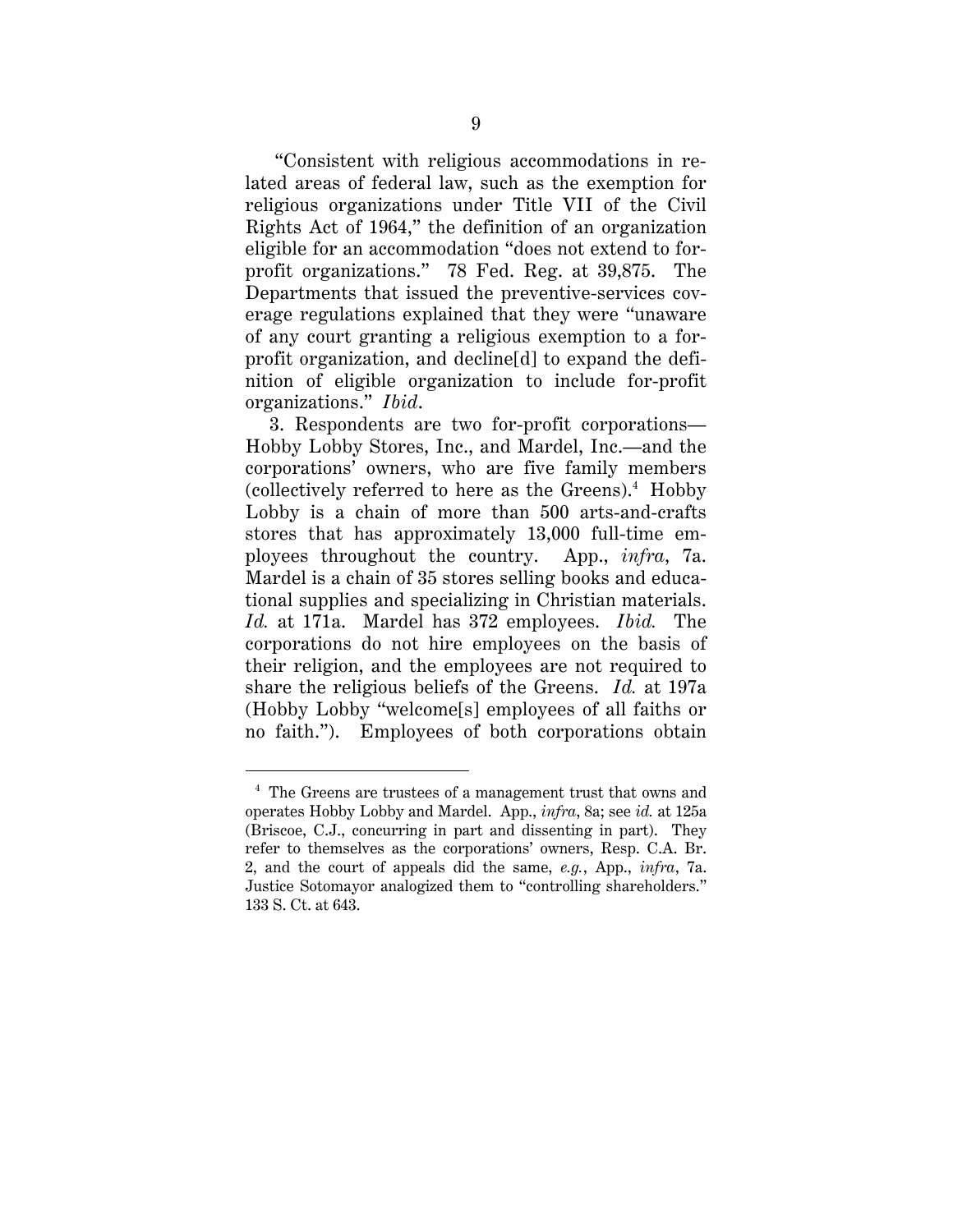health coverage through the Hobby Lobby selfinsured group health plan. *Id.* at 14a.

"[T]he Greens believe that human life begins at conception," that is, "when sperm fertilizes an egg," and they therefore oppose certain contraceptives on the ground that they prevent implantation of a fertilized egg. App., *infra*, 9a, 14a. After learning about the contraceptive-coverage requirement, Hobby Lobby "re-examined its insurance policies," discovered that they already covered certain FDA-approved contraceptives to which the Greens objected, and proceeded to exclude those contraceptives from the Hobby Lobby plan. C.A. App. 26a-27a (Verified Compl. para. 55).

Respondents also initiated this suit, contending that the requirement that the Hobby Lobby group health plan cover all forms of FDA-approved contraceptives violates the Religious Freedom Restoration Act of 1993 (RFRA), 42 U.S.C. 2000bb *et seq.*, which provides that the government "shall not substantially burden a person's exercise of religion" unless that burden is the least restrictive means to further a compelling governmental interest. 42 U.S.C. 2000bb-1(a) and (b). Specifically, respondents contend that RFRA entitles the Hobby Lobby plan to an exemption from the contraceptive-coverage requirement because the Greens object to "facilitating" coverage of certain contraceptives (two types of IUDs, Plan B, and Ella). App., *infra*, 14a.<sup>5</sup> Respondents also contend that the

<sup>&</sup>lt;sup>5</sup> An IUD is a device inserted into the uterus by a physician that "prevents sperm from reaching the egg, from fertilizing the egg, and may prevent the egg from attaching (implanting) in the womb (uterus)." *Birth Control Guide*. Plan B, an emergency contraceptive, is a pill that "works mainly by stopping the release of an egg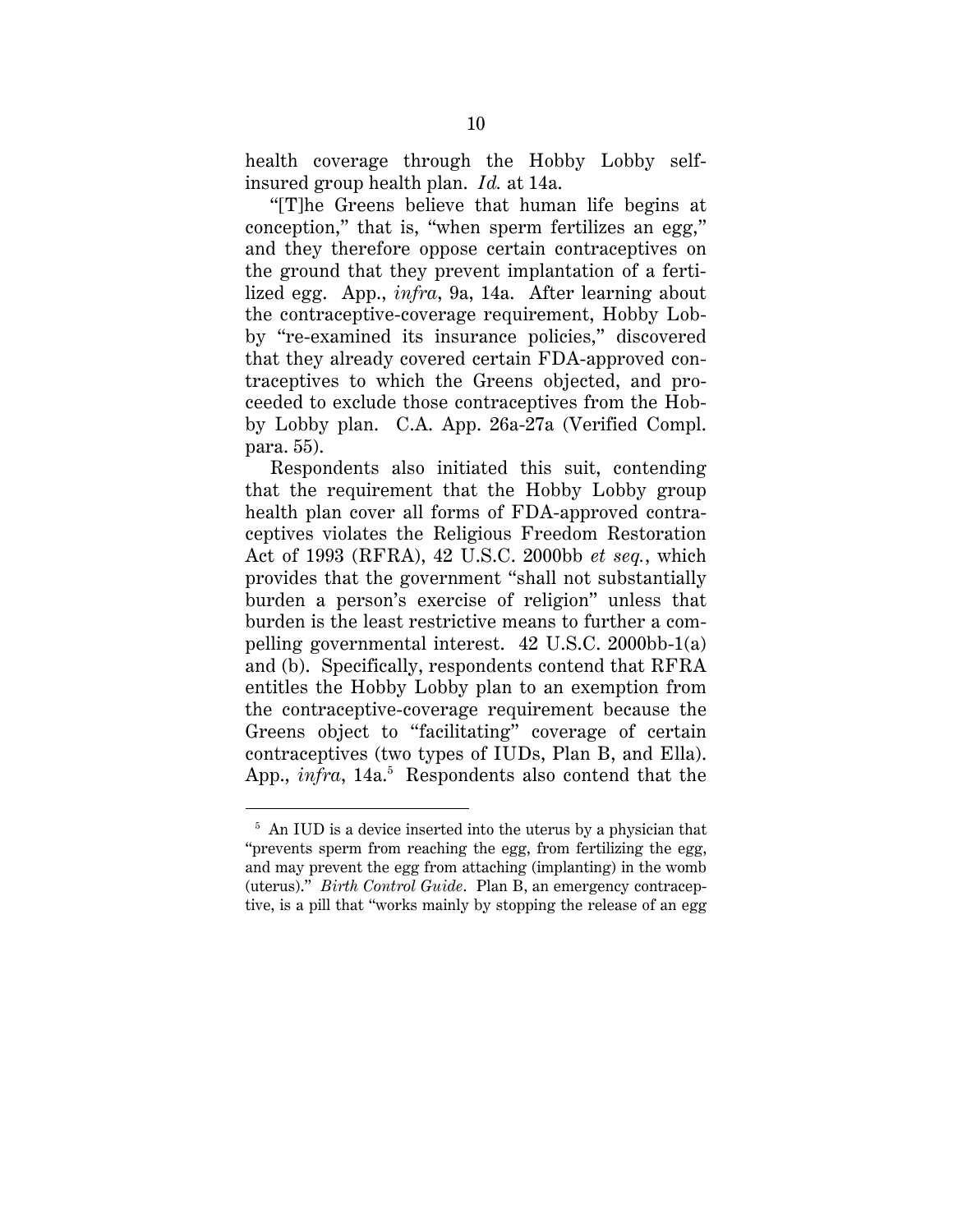contraceptive-coverage requirement violates the Free Exercise Clause of the First Amendment. *Id.* at 15a.

The district court denied respondents' motion for a preliminary injunction, holding that neither the corporations nor the Greens had established a likelihood of success on the merits of their claims. App., *infra*, 167a-199a.

4. Respondents appealed the denial of the preliminary injunction, and the court of appeals denied their motion for an injunction pending appeal. 2012 WL 6930302. Respondents then applied to this Court for emergency relief, which Justice Sotomayor denied. 133 S. Ct. 641 (2012).

Respondents subsequently moved in the court of appeals for initial en banc consideration of their appeal, citing the "exceptional importance of the questions presented." App., *infra*, 16a. The court of appeals granted that motion. *Ibid.* The court also expedited its consideration of the appeal because the Hobby Lobby plan was due to become subject to the contraceptive-coverage requirement when the new plan year began on July 1, 2013. *Ibid.*

a. In a divided decision, the eight-member en banc court reversed the judgment of the district court. App., *infra*, 1a-166a. As a threshold matter, the court held that the corporations (Hobby Lobby and Mardel) have Article III standing and that the Anti-Injunction Act, 26 U.S.C. 7421, does not bar this suit. *Id.* at 5a,

from the ovary" but "may also work by preventing fertilization of an egg  $* * *$  or by preventing attachment (implantation) to the womb (uterus)." *Ibid.* Ella, another emergency contraceptive, is a pill that "works mainly by stopping or delaying the ovaries from releasing an egg" but "may also work by changing the lining of the womb (uterus) that may prevent attachment (implantation)." *Ibid.*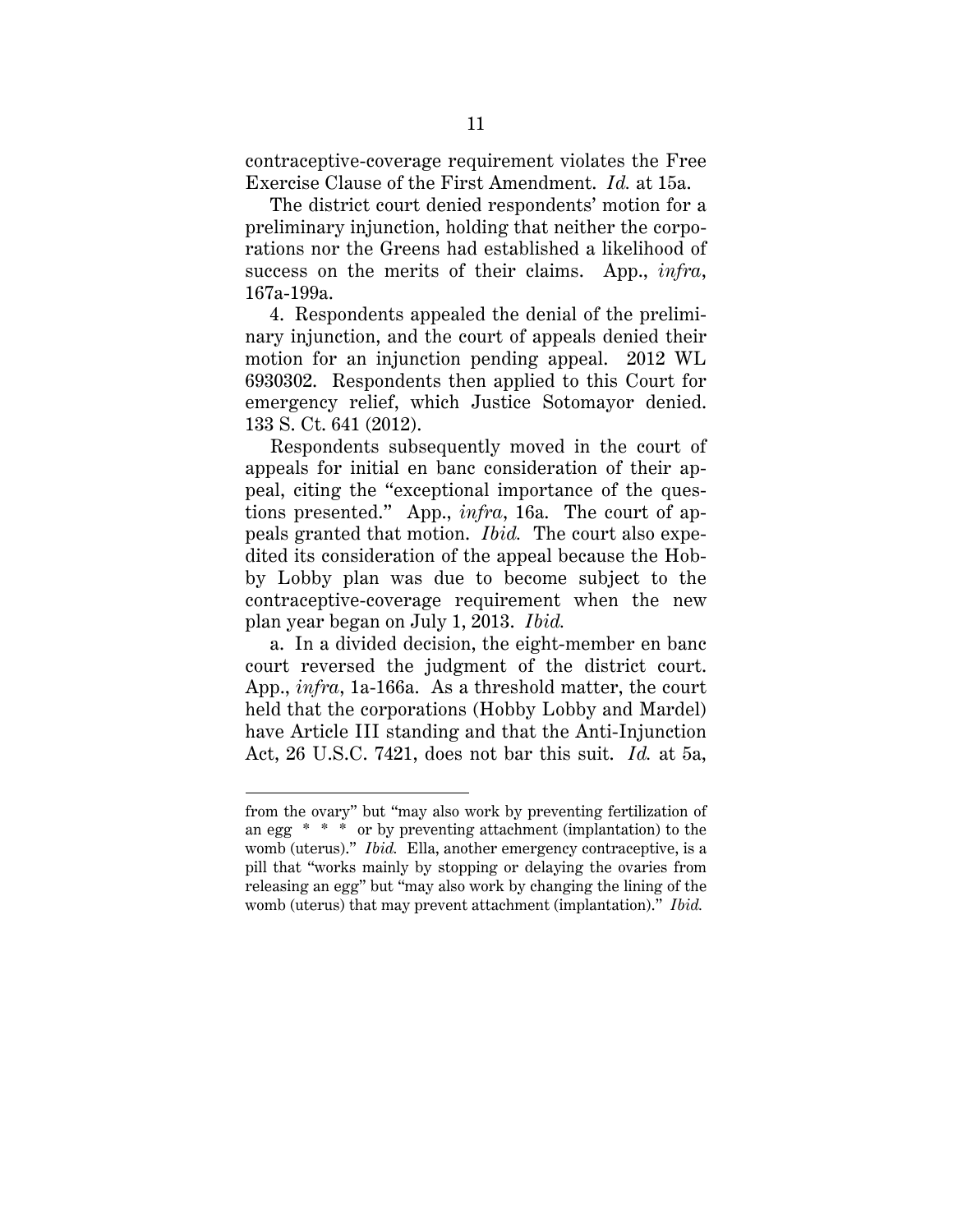17a-21a; see *id.* at 18a (noting the government's agreement that the Anti-Injunction Act does not apply); see also Gov't Supp. C.A. Br. 3 (agreeing that respondent corporations have Article III standing). The court found it unnecessary to decide whether the Greens had standing in their own right as the owners of the corporations being regulated. App., *infra*, 18a n.4.

Addressing the merits, a five-judge majority held that the corporate respondents are likely to succeed on the merits of their RFRA claims. App., *infra*, 6a, 23a-61a. The court first held that "for-profit corporations, such as Hobby Lobby and Mardel, are persons exercising religion for purposes of RFRA." *Id.* at 23a; see *id.* at 23a-43a. The court further held that "the contraceptive-coverage requirement constitutes a substantial burden on Hobby Lobby and Mardel's exercise of religion." *Id.* at 44a; see *id.* at 44a-56a.

The court then determined that the contraceptivecoverage requirement is invalid as applied to Hobby Lobby and Mardel because that requirement is not "the least restrictive means of advancing a compelling interest." App., *infra*, 57a (citation omitted); see *id.* at 56a-61a. The court held that the interests protected by the requirement (public health and gender equality) cannot be compelling because certain plans are not required to cover recommended preventive-health services (while those plans retain grandfathered status), and because plans sponsored by churches or other non-profit religious organizations are not required to cover contraceptives. *Id.* at 58a.

The court of appeals noted the government's argument that respondents "are, in effect, imposing their religious views on their employees," but disagreed on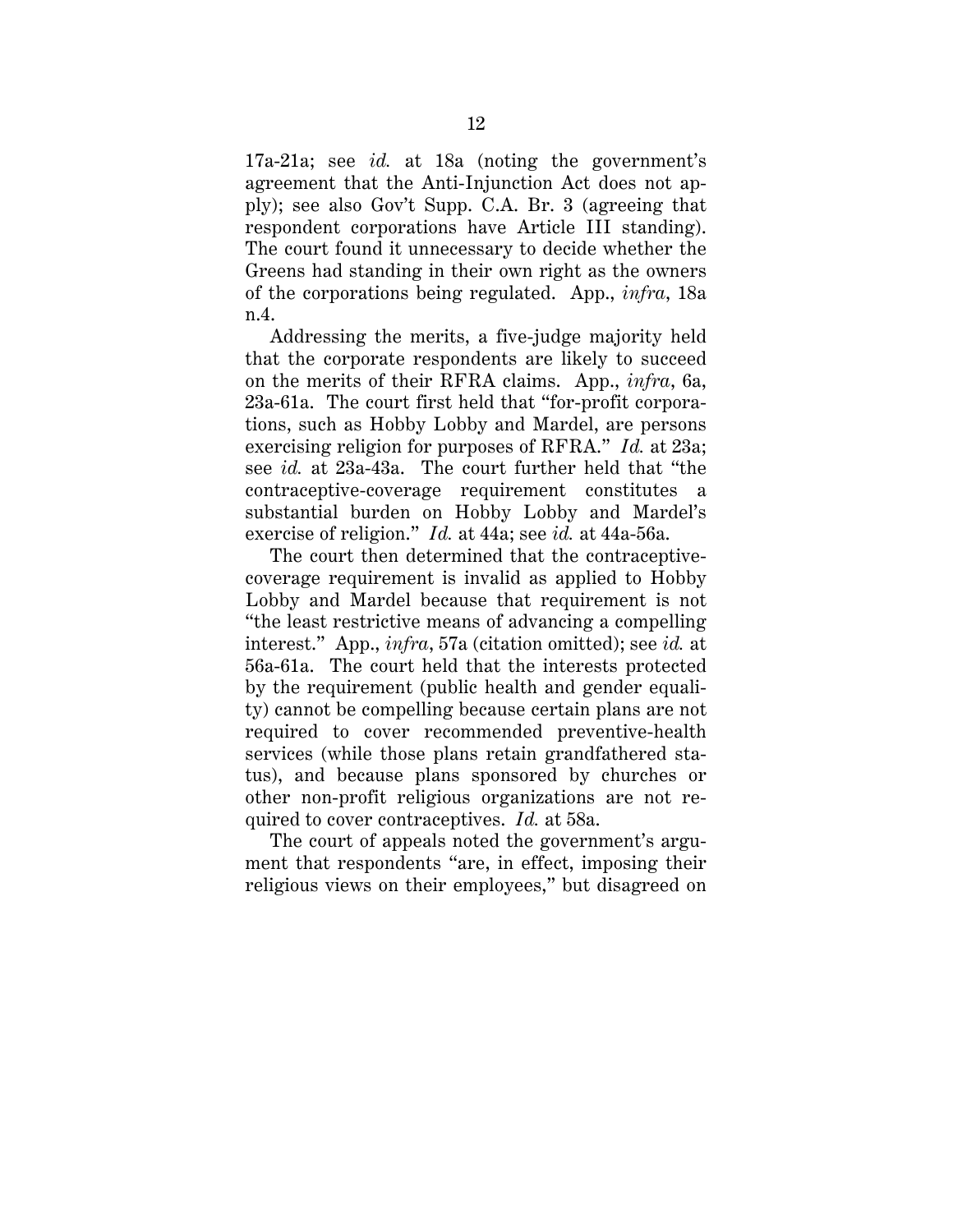the ground that the corporations "do not prevent employees from using their own money to purchase the four contraceptives at issue here." App., *infra*, 60a. The court acknowledged that this would impose a unique economic burden on those employees, but found that result justified on the ground that "[a]ccommodations for religion frequently operate by lifting a burden from the accommodated party and placing it elsewhere." *Id.* at 60a-61a.6

Turning to the other factors relevant to whether a preliminary injunction should be granted, the majority held that the corporations would experience irreparable harm if the contraceptive-coverage requirement were not enjoined. App., *infra*, 64a-65a. Four members of the majority would have resolved the two remaining factors (balance of equities and public interest) in the corporations' favor, but the court lacked a majority to do so and instead remanded to the district court to consider those two factors. *Id.* at 6a.

b. Chief Judge Briscoe, joined by Judge Lucero, dissented. App., *infra*, 103a-138a. They concluded that neither the corporations nor their owners could establish a prima facie case under RFRA. *Id.* at 107a-130a. The dissenters noted that RFRA was intended to restore this Court's jurisprudence that preceded *Employment Division, Department of Human Resources* v. *Smith*, 494 U.S. 872 (1993), and explained that, in interpreting RFRA, the "relevant context" is "the body of free exercise case law that existed at the time of RFRA's passage." App., *infra*, 112a. The dissent observed that, "during the 200-year span be-

<sup>&</sup>lt;sup>6</sup> The court of appeals majority did not address respondents' claim under the Free Exercise Clause of the First Amendment. App., *infra*, 7a n.2.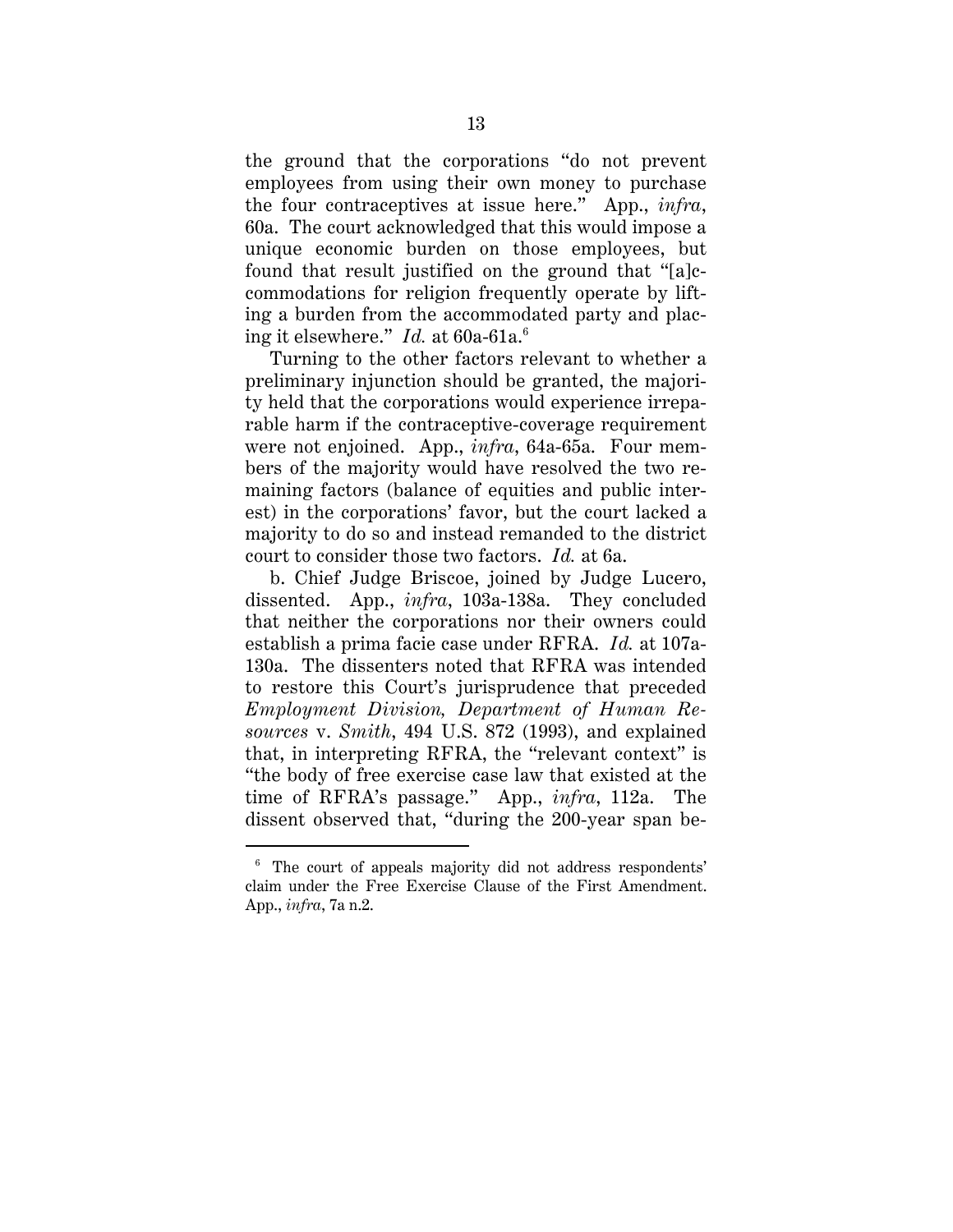tween the adoption of the First Amendment and RFRA's passage, the Supreme Court consistently treated free exercise rights as confined to individuals and non-profit religious organizations." *Id.* at 115a.

This limitation, the dissenters continued, "is reinforced by examining the legislative history of RFRA," which includes many references to individuals and religious institutions but makes no reference to forprofit corporations. App., *infra*, 115a; see *id.* at 115a-117a. Accordingly, the dissenters found "no plausible basis for inferring that Congress intended or could have anticipated that for-profit corporations would be covered by RFRA." *Id.* at 118a (internal quotation marks and citation omitted).

Chief Judge Briscoe's dissent further explained that the majority's substantial-burden analysis conflated the corporations in this case with their owners, "even though doing so violates basic principles of corporation law." App., *infra*, 130a-131a. In addition, the dissenters noted that the decision to utilize health coverage for particular contraceptives is made by plan participants and beneficiaries, in consultation with their doctors, and not by respondents. *Id.* at 137a. The dissenters concluded that the claimed burden of merely being associated with a group health plan that provides comprehensive health coverage is not a substantial burden within the meaning of RFRA. *Id.* at 136a-138a.7

<sup>&</sup>lt;sup>7</sup> Judge Matheson wrote separately to explain that he would have rejected the corporations' RFRA claims but remanded for further consideration of the Greens' RFRA claims. App., *infra*, 138a-164a (Matheson, J., concurring in part and dissenting in part). Judges Hartz, Gorsuch, and Bacharach filed concurring opinions. *Id.* at 66a-77a, 77a-94a, 94a-103a.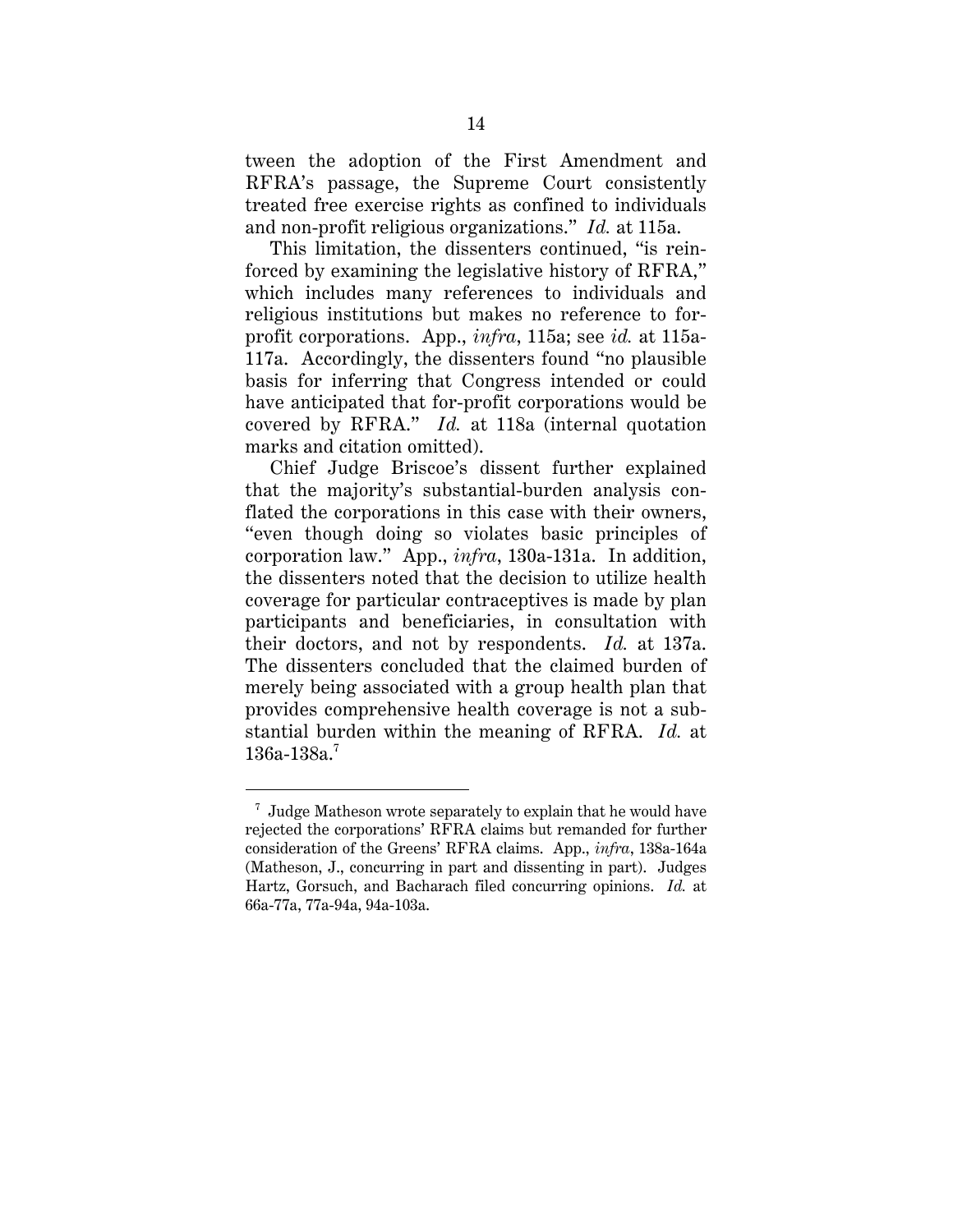5. On remand, the district court entered a preliminary injunction and stayed further proceedings pending the government's determination whether to seek this Court's review of the court of appeals' en banc decision. 2013 WL 3869832, at \*2 (July 19, 2013).<sup>8</sup>

### **REASONS FOR GRANTING THE PETITION**

In a divided decision, the en banc court of appeals held that the Religious Freedom Restoration Act of 1993, 42 U.S.C. 2000bb *et seq.*, allows respondent forprofit corporations to deny employees the health coverage to which they are otherwise entitled by federal law, based on the religious objections of the individuals who own a controlling stake in the corporations. That unprecedented ruling warrants review by this Court. The court did not cite (and the government is not aware of) any other decision of this Court or a court of appeals that has ever accepted a claim that RFRA enables a for-profit corporate employer to exempt itself from generally applicable employment regulations. See 133 S. Ct. 641, 643 (2012) (Sotomayor, J., in chambers) ("This Court has not previously addressed similar RFRA or free exercise claims brought by closely held for-profit corporations and their controlling shareholders alleging that the mandatory provision of certain employee benefits substantially burdens their exercise of religion.").

The question presented is one of exceptional importance, as the court of appeals recognized in initially

<sup>&</sup>lt;sup>8</sup> On September 17, the government filed a notice of appeal from the district court's entry of a preliminary injunction. The government intends to ask the court of appeals to hold the appeal in abeyance pending this Court's consideration of this petition for a writ of certiorari and, in the event the petition is granted, the Court's decision in the case.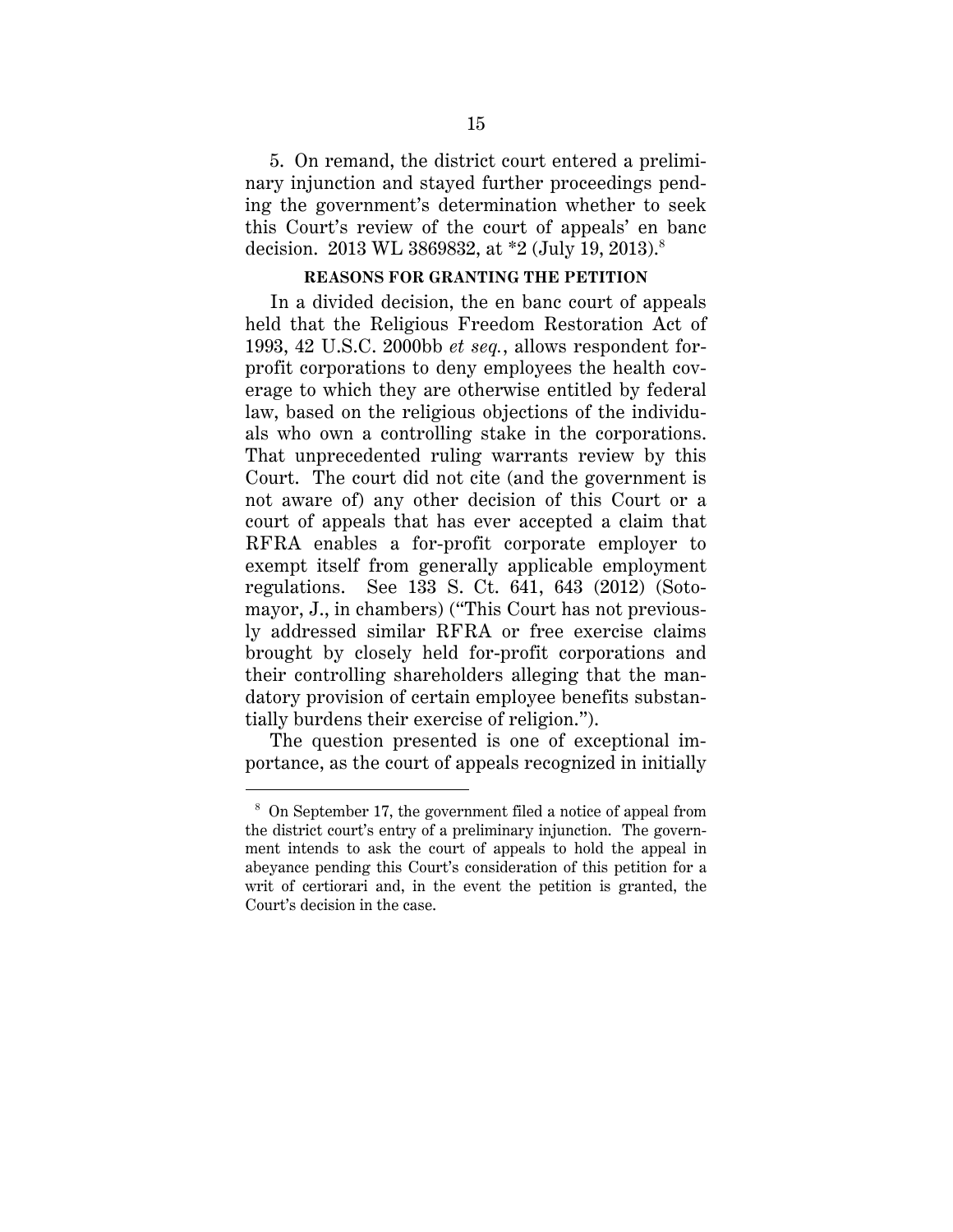hearing the case en banc. App., *infra*, 16a. Moreover, the Third and Sixth Circuits have expressly disagreed with the decision below, *Conestoga Wood Specialties Corp.* v. *HHS*, No. 13-1144, 2013 WL 3845365 (3d Cir. July 26, 2013) (*Conestoga Wood*); *Autocam Corp.* v. *Sebelius*, No. 12-2673, 2013 WL 5182544 (6th Cir. Sept. 17, 2013) (*Autocam*), creating an acknowledged conflict in the courts of appeals that is likely to deepen soon as more circuits address the question in the many pending cases presenting it. Finally, the court of appeals' decision is incorrect and would transform RFRA from a shield for individuals and religious institutions into a sword used to deny employees of for-profit commercial enterprises the benefits and protections of generally applicable laws. The petition for a writ of certiorari should be granted.

### **A. RFRA Does Not Allow A For-Profit Corporation To Deny Its Employees The Benefits To Which They Are Otherwise Entitled By Federal Law**

RFRA provides that the federal government "shall not substantially burden a person's exercise of religion" unless application of that burden is "the least restrictive means of furthering [a] compelling governmental interest." 42 U.S.C. 2000bb-1(a) and (b). Respondents' challenge to the contraceptive-coverage requirement fails to satisfy this statutory standard in multiple respects. First, the for-profit corporate respondents are not "person[s] exercis[ing] religion" within the meaning of RFRA, 42 U.S.C. 2000bb-1(a). Second, there is no indication that Congress, in enacting RFRA, intended to disregard fundamental tenets of corporate law that distinguish between the rights and responsibilities of a corporation and those of its owners. Third, the particular burden of which re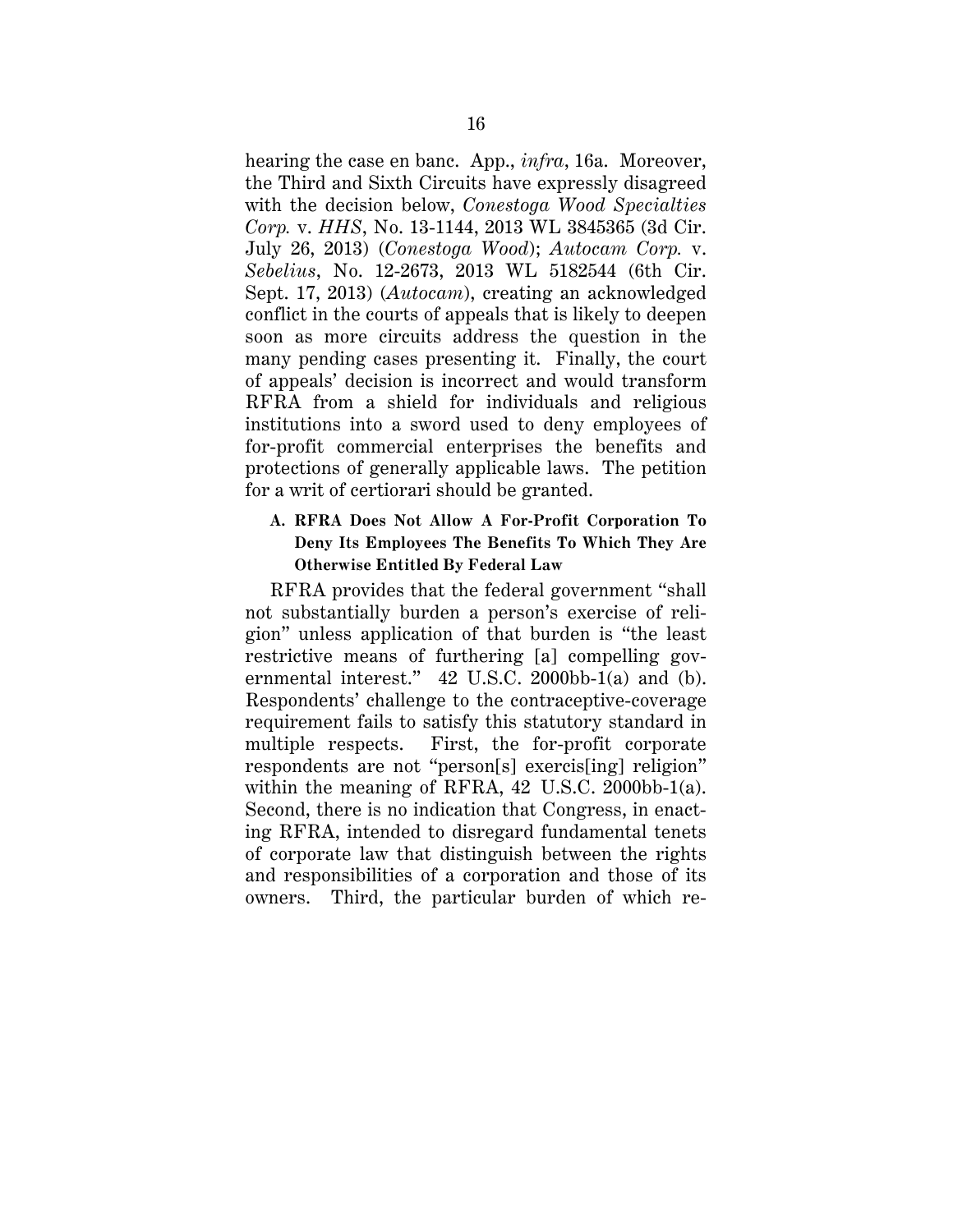spondents complain is too attenuated to be "substantial[]." *Ibid.* Finally, even if respondents could surmount those threshold obstacles, their claim would fail because the contraceptive-coverage requirement is the least restrictive means of advancing compelling governmental interests. 42 U.S.C. 2000bb-1(b).

1. The court of appeals erred by deeming the respondent corporations to be "persons" engaged in the "exercise of religion" within the meaning of RFRA.

a. Congress enacted RFRA to codify this Court's free-exercise jurisprudence as it stood before *Employment Division, Department of Human Resources*  v. *Smith*, 494 U.S. 872 (1990). See *Gonzales* v. *O Centro Espirita Beneficente Uniao do Vegetal*, 546 U.S. 418, 424 (2006) (*O Centro*).Entirely absent from that pre-*Smith* jurisprudence is any case affording freeexercise rights to for-profit corporations.

Under the pre-*Smith* case law, individuals could seek exemptions in certain circumstances from generally applicable regulations that interfered with their exercise of religion. The two cases cited in RFRA itself are illustrative.  $42 \text{ U.S.C. } 2000 \text{bb(b)}(1)$  (citing *Sherbert* v. *Verner*, 374 U.S. 398 (1963), and *Wisconsin* v. *Yoder*, 406 U.S. 205 (1972)). In *Sherbert*, the Court held that a state government could not deny unemployment compensation to an individual who lost her job because her religious beliefs prevented her from working on a Saturday. 374 U.S. at 399-410. And, in *Yoder*, the Court held that a state government could not compel Amish parents to send their children to high school. 406 U.S. at 234-235.

The pre-RFRA case law also allowed churches to assert free-exercise claims on behalf of their members. For example, in *Church of the Lukumi Babalu*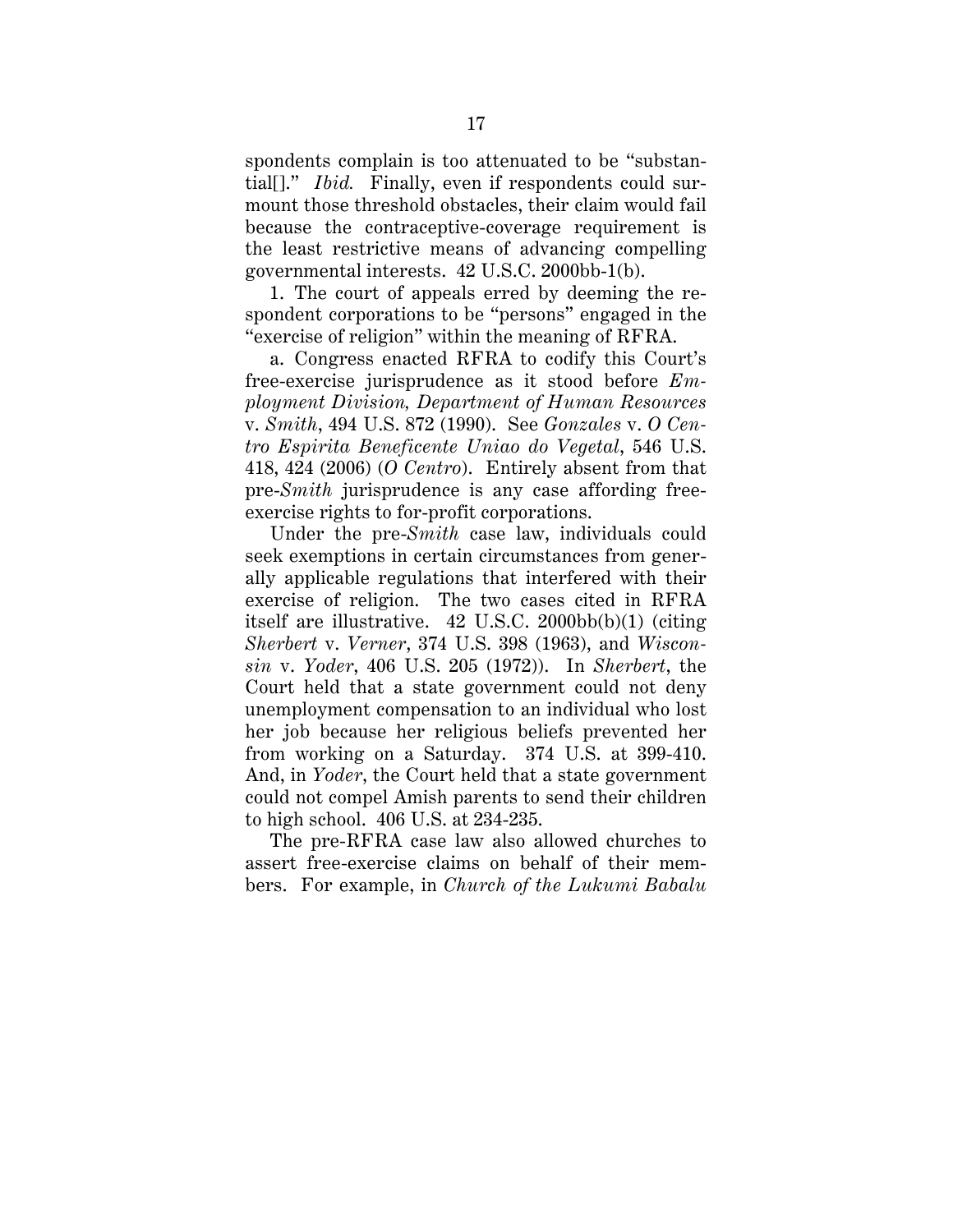*Aye, Inc.* v. *City of Hialeah*, 508 U.S. 520 (1993), a church successfully challenged a local ordinance that made it unlawful for its members to perform the ritual animal sacrifice that is part of the Santeria religion. *Id.* at 531-540, 542-547. Accordingly, when this Court later applied RFRA in *O Centro*, *supra*, it likewise held that RFRA allowed a religious sect to obtain an exemption on behalf of its members from a federal law (the Controlled Substances Act, 21 U.S.C. 801 *et seq.*) that prevented them from receiving communion in the form of a sacramental tea. 546 U.S. at 427-439.

In contrast, no pre-*Smith* case held—or even suggested—that a for-profit corporation could obtain exemptions from corporate regulation on the basis of religion. The two cases on which the court of appeals relied for the contrary proposition, App., *infra*, 35a-36a (citing *Braunfeld* v. *Brown*, 366 U.S. 599 (1961), and *United States* v. *Lee*, 455 U.S. 252 (1982)), *rejected* free-exercise claims raised by *individuals*. They are therefore doubly unsupportive of the proposition the court of appeals sought to advance.

In *Braunfeld*, the Court rejected the free-exercise claim asserted by Orthodox Jewish individuals who faced criminal prosecution if they sold their goods on Sundays, even though the Sunday closing law placed substantial pressure on them "to give up their [Saturday] Sabbath observance, a basic tenet of the Orthodox Jewish faith." 366 U.S. at 602 (plurality opinion). In *Lee*, the Court rejected an Amish farmer's claim that he had a free-exercise right to be exempted from the requirement to pay Social Security taxes on behalf of his employees. 455 U.S. at 256-261.

*Lee* in fact undermines, rather than supports, the court of appeals' analysis. The Court in *Lee* empha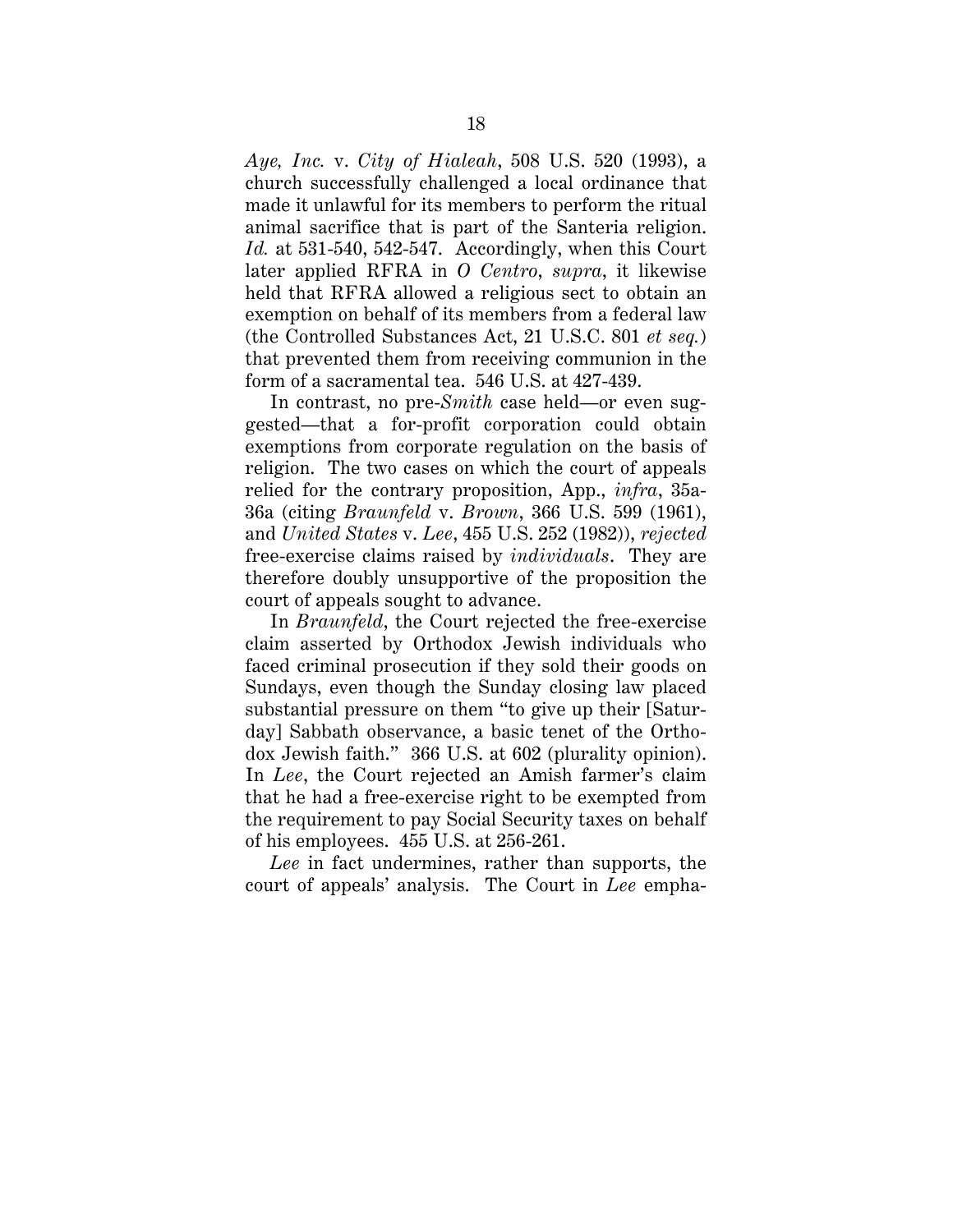sized that exempting the employer from the obligation to pay Social Security taxes "operates to impose the employer's religious faith on the employees," 455 U.S. at 261, who would be denied the benefits to which they were entitled by federal law if their employer were exempted. Even with respect to the *individual* employer at issue in *Lee*, this Court held: "When followers of a particular sect enter into commercial activity as a matter of choice, the limits they accept on their own conduct as a matter of conscience and faith are not to be superimposed on the statutory schemes which are binding on others in that activity." *Ibid*.

b. Accordingly, when Congress enacted RFRA to codify pre-*Smith* free-exercise jurisprudence, it would have understood that for-profit corporations could not rely on RFRA to escape generally applicable regulation. The "limitation of RFRA's applicability to individuals and non-profit religious organizations is reinforced by examining the legislative history of RFRA." App., *infra*, 115a (Briscoe, C.J., concurring in part and dissenting in part). The committee reports, hearings, and debates are replete with references to individuals and religious institutions, but "[e]ntirely absent from the legislative history \* \* \* is any reference to for-profit corporations." *Id*. at 116a.

The court of appeals understood the relevant statutory inquiry to be whether a for-profit corporation could be a "person" for purposes of RFRA. App., *infra*, 24a. The majority resolved that question by reference to the Dictionary Act, which states that the term "person" in a federal statute includes corporations unless "the context indicates otherwise." *Ibid.* (quoting 1 U.S.C. 1). But here, for the reasons just stated, the context of RFRA does in fact indicate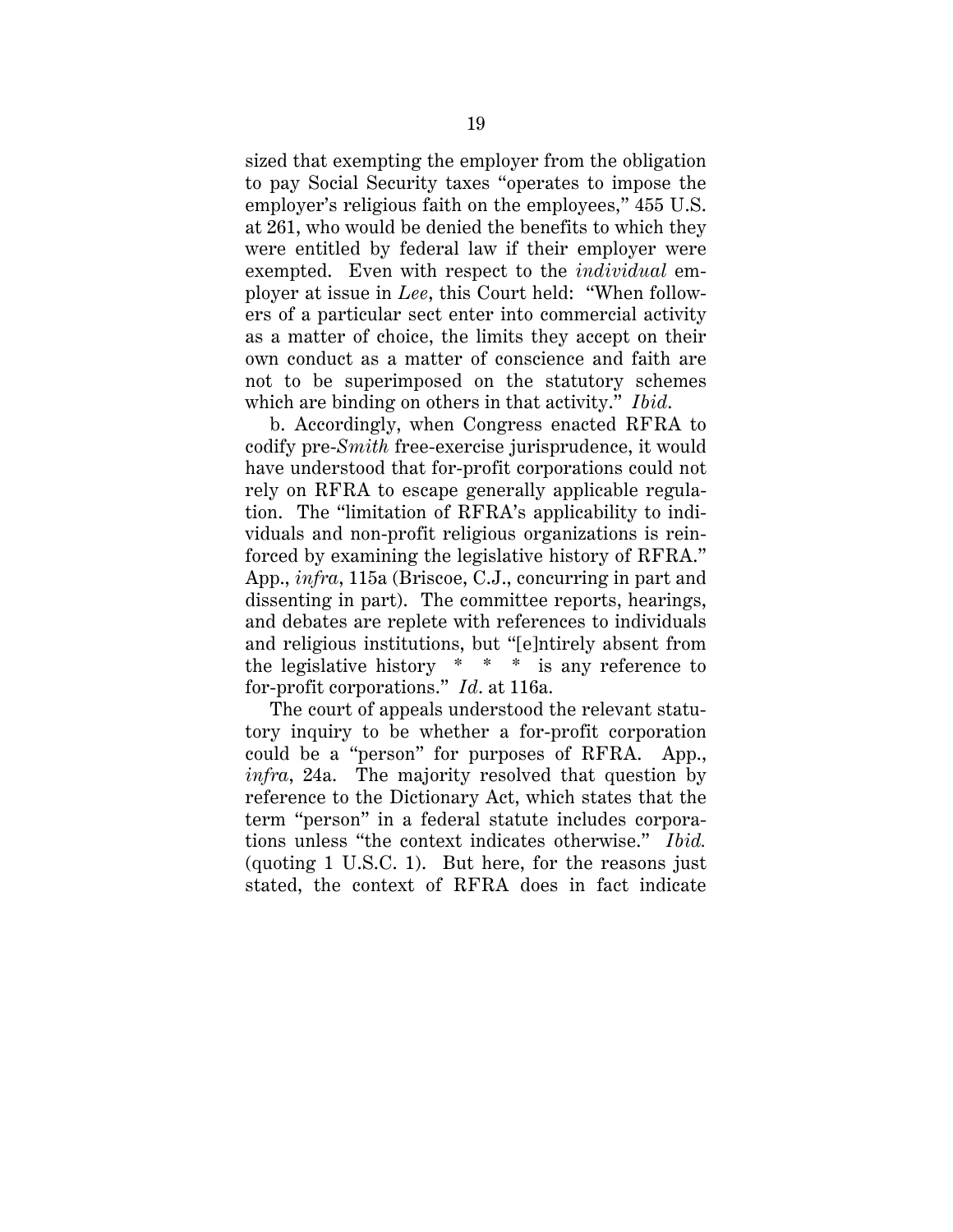otherwise with respect to for-profit corporations. Even more to the point, the question presented by this case is whether for-profit corporations are persons *engaged in the "exercise of religion"* (42 U.S.C. 2000bb-1(a)) within the meaning of RFRA. The Dictionary Act does not answer that question.

Given RFRA's expressly stated purpose to codify this Court's pre-*Smith* jurisprudence, the proper statutory inquiry here must be guided by decisions issued during the "200-year span between the adoption of the First Amendment and RFRA's passage." App., *infra*, 115a (Briscoe, C.J., concurring in part and dissenting in part). During that long period, the Court "consistently treated free exercise rights as confined to individuals and non-profit religious organizations." *Ibid.* Accordingly, there is no "plausible basis for inferring that Congress intended or could have anticipated that for-profit corporations would be covered by RFRA." *Id*. at 118a (internal quotation marks and citation omitted); accord *Autocam*, 2013 WL 5182544, at \*7-\*9.

c. The court of appeals held that the religious beliefs of the Greens (which the court imputed to the corporations) trump the rights of the corporations' 13,000 full-time employees and their family members to receive the health coverage to which they are entitled by federal law. The majority found it unremarkable that, under its interpretation of RFRA, for-profit corporations could obtain religious exemptions that come "at the expense of their employees." App., *infra*, 61a. The majority dismissed that concern by declaring that "[a]ccommodations for religion frequently operate by lifting a burden from the accommodated party and placing it elsewhere." *Id.* at 60a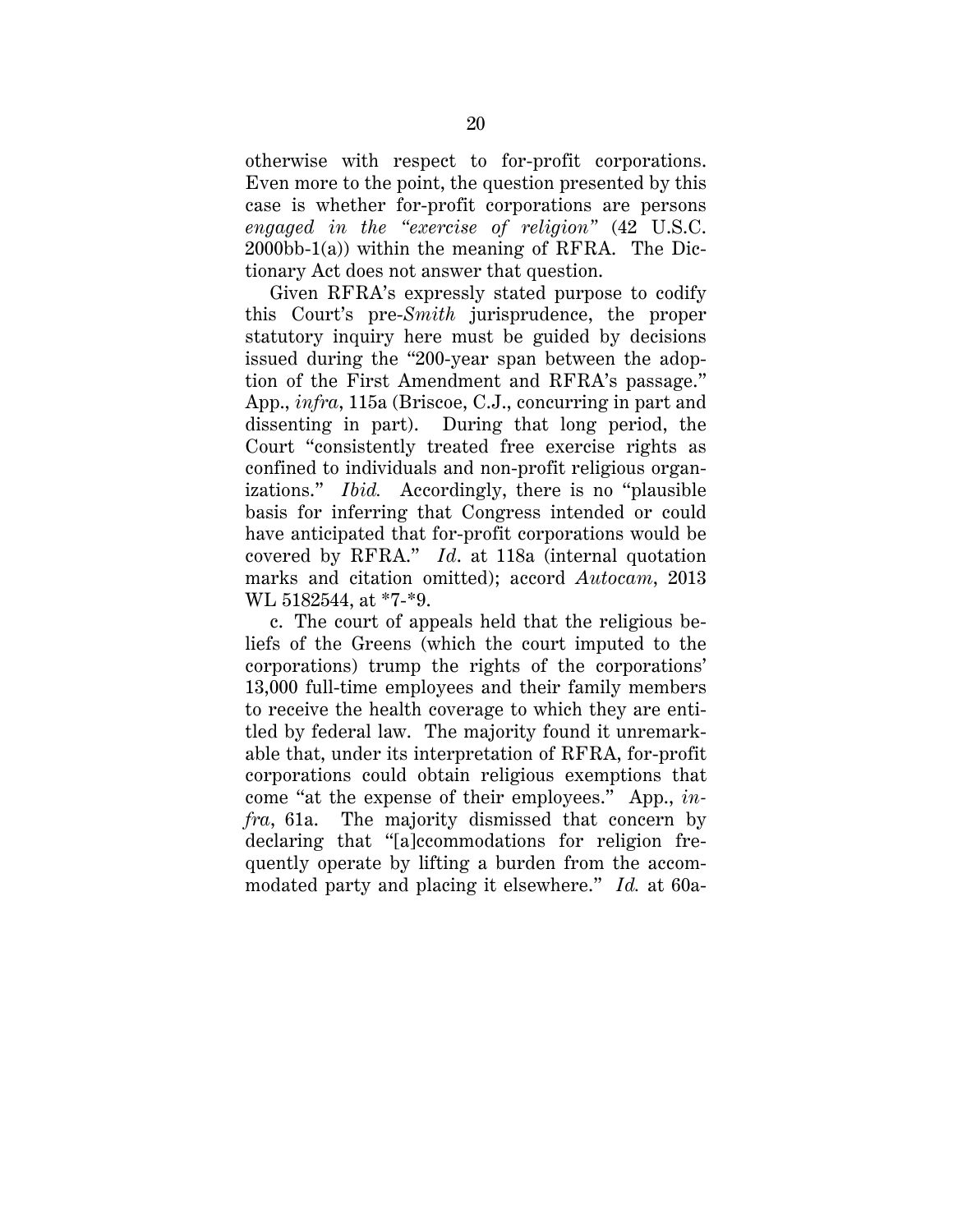61a. Indeed, the majority opined that such burdenshifting "is RFRA's basic purpose." *Id.* at 61a.

This Court, by contrast, has cautioned that "courts must take adequate account of the burdens a requested accommodation may impose on nonbeneficiaries." *Cutter* v. *Wilkinson*, 544 U.S. 709, 720 (2005). That principle informed this Court's pre-RFRA interpretation of religious accommodations in the context of employment. For example, in *Trans World Airlines, Inc.* v. *Hardison,* 432 U.S. 63 (1977), the Court held that Title VII of the Civil Rights Act of 1964 (Title VII), Pub. L. No. 88-352, 78 Stat. 253, does not allow an employee to obtain a religious accommodation that would come "at the expense of" other employees or result in "more than a *de minimis* cost" to the employer. 432 U.S. at 81, 84.

The court of appeals noted that some civil rights statutes have "exemptions for religious employers." App., *infra*, 26a. But such accommodations have never been extended to for-profit corporations. For example, Title VII exempts from its prohibition against discrimination based on religion "a *religious corporation, association, educational institution, or society* with respect to the employment of individuals of a particular religion to perform work connected with the carrying on  $* * *$  of its activities." 42 U.S.C. 2000e-1(a) (emphasis added); see 42 U.S.C. 12113(d)(1) (Supp. V 2011) (parallel exemption in Americans with Disabilities Act of 1990, 42 U.S.C. 12101 *et seq.*). A "religious corporation" is a "special class of *nonprofit* corporation[]" that is "designed to provide the congregants with an orderly procedural framework in order for them to freely exercise their religion." 1A *Fletcher Cyclopedia of the Law of Corporations* § 80,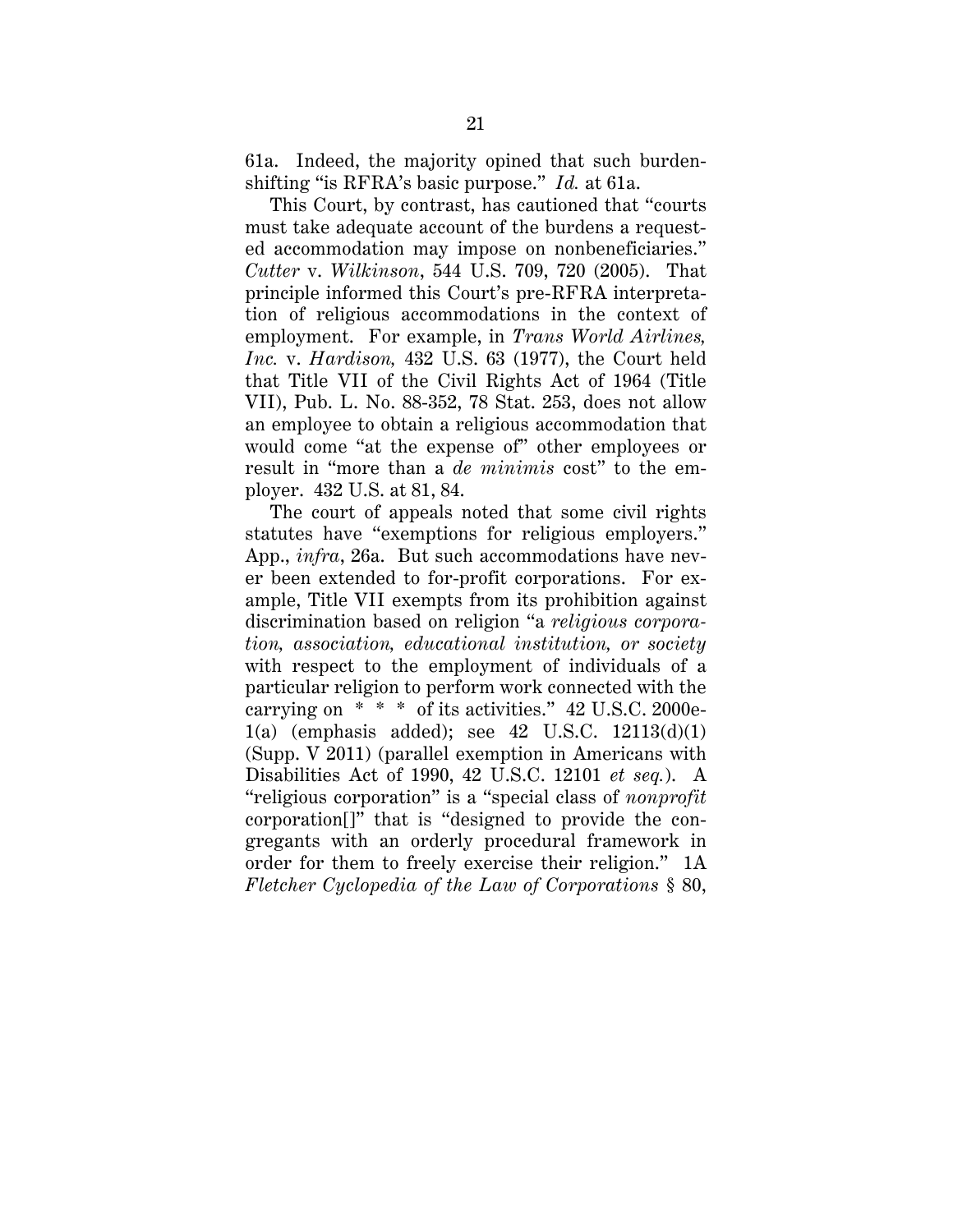at 61 (perm. ed., rev. vol. 2010) (emphasis added); see *EEOC* v. *Townley Eng'g & Mfg. Co.*, 859 F.2d 610, 619 (9th Cir. 1988) ("hav[ing] no difficulty" in concluding that "for profit" manufacturer of mining equipment was ineligible for Title VII exemption notwithstanding its owners' religious beliefs), cert. denied, 489 U.S. 1077 (1989).

In *Corporation of the Presiding Bishop of the Church of Jesus Christ of Latter-Day Saints* v. *Amos*, 483 U.S. 327 (1987), the Court rejected the claim that Title VII's religious-employer exemption impermissibly advances religion in violation of the Establishment Clause. *Id.* at 334-339. The Court reasoned that, by expanding the Title VII exemption to reach all of a religious organization's non-profit activities, rather than just its specifically religious activities, Congress avoided entangling governmental inquiries into whether particular activities should be categorized as religious or secular. *Id.* at 336. The Court explained that "it is a significant burden on a religious organization to require it, on pain of substantial liability, to predict which of its activities a secular court will consider religious." *Ibid*.

The *Amos* Court emphasized, however, that the case before it concerned only "the *nonprofit* activities of religious employers," 483 U.S. at 339 (emphasis added), and the concurring opinions stressed the same point.9 Moreover, the *Amos* Court's reasoning, by its

<sup>&</sup>lt;sup>9</sup> Amos, 483 U.S. at 340 (Brennan, J., concurring) ("I write separately to emphasize that my concurrence in the judgment rests on the fact that these cases involve a challenge to the application of § 702's categorical exemption to the activities of a *nonprofit* organization."); *id*. at 349 (O'Connor, J., concurring) ("Because there is a probability that a nonprofit activity of a religious organization will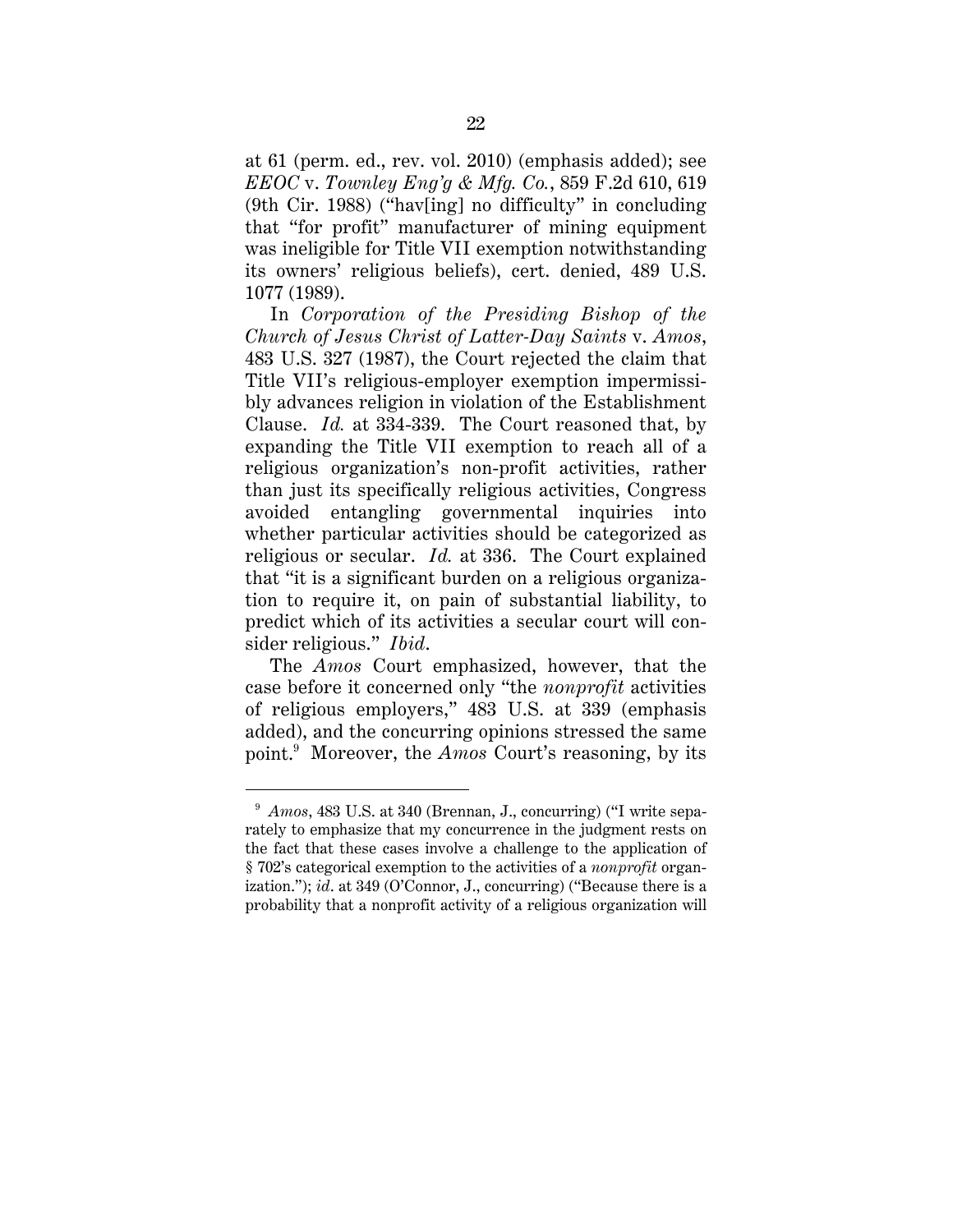terms, does not extend to for-profit corporations. "As the *Amos* Court noted, it is hard to draw a line between the secular and religious activities of a religious organization." *University of Great Falls* v. *NLRB*, 278 F.3d 1335, 1344 (D.C. Cir. 2002). By contrast, "it is relatively straight-forward to distinguish between a non-profit and a for-profit entity." *Ibid*.; accord *Spencer* v. *World Vision, Inc.*, 633 F.3d 723, 734 (9th Cir.) (O'Scannlain, J., concurring), cert. denied, 132 S. Ct. 96 (2011). Under RFRA, as under pre-existing federal employment statutes, a corporation's non-profit or for-profit status provides an objective means of differentiation that does not require "trolling through a person's or institution's religious beliefs." *University of Great Falls*, 278 F.3d at 1341-1342 (quoting *Mitchell* v. *Helms*, 530 U.S. 793, 828 (2000) (plurality opinion)).

For these reasons, the court of appeals erred in concluding that the respondent "for-profit businesses focused on selling merchandise to consumers," App., *infra*, 108a (Briscoe, C.J., concurring in part and dissenting in part), are "persons" engaged in the "exercise of religion" within the meaning of RFRA, 42 U.S.C. 2000bb-1(a).

2. The court of appeals also cited no evidence that Congress in enacting RFRA would have contemplated claims that disregard fundamental tenets of American corporate law. Yet the court of appeals permitted just such a claim in this case when it attributed the religious beliefs of the Greens—the individuals who own

itself be involved in the organization's religious mission, in my view the objective observer should perceive the Government action as an accommodation of the exercise of religion rather than as a Government endorsement of religion.").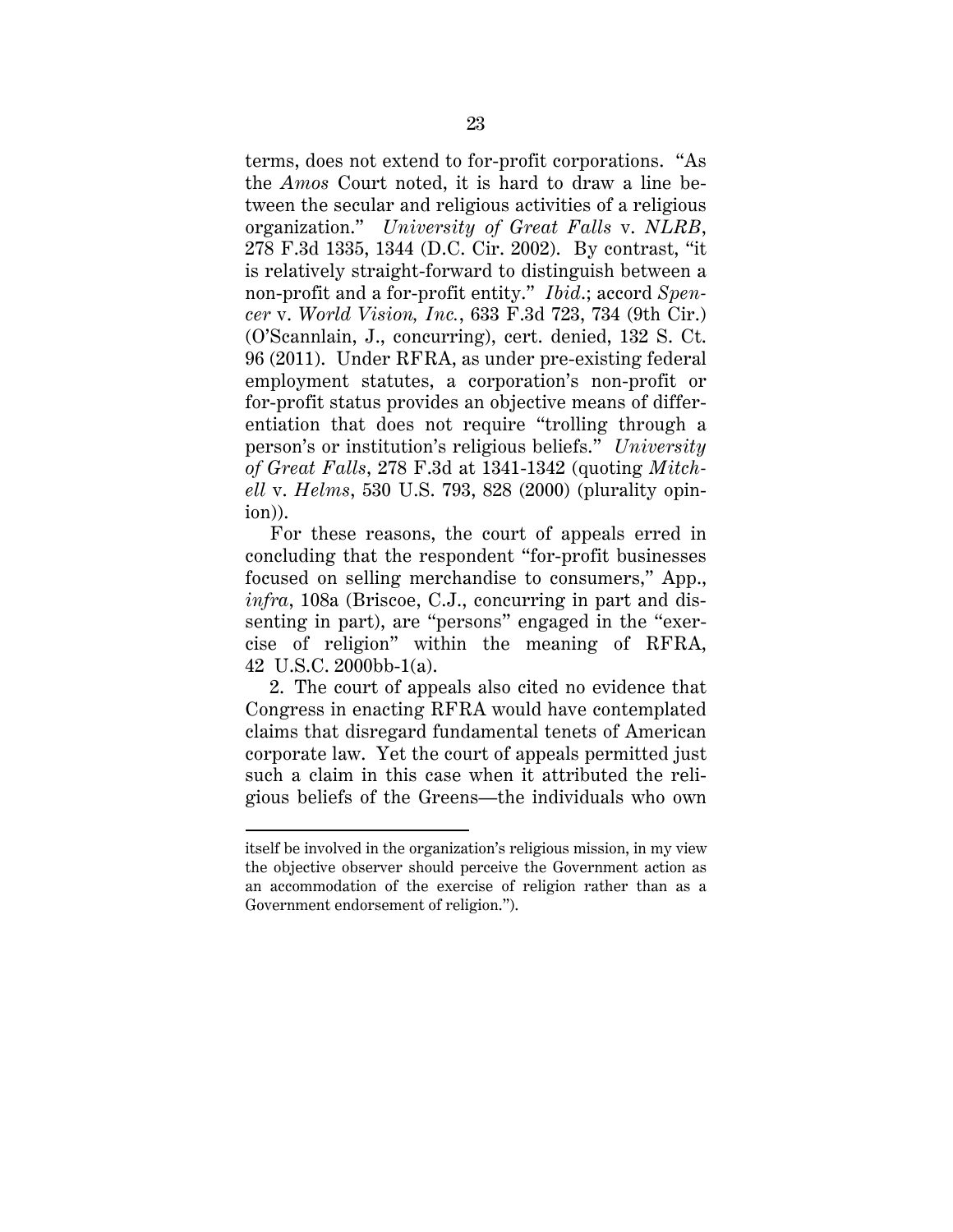the corporations—to the corporate entities themselves. In particular, the court of appeals declared that "[t]he corporate plaintiffs believe life begins at conception," App., *infra*, 50a, but supported that pronouncement by citing only the *Greens'* belief that "human life begins when sperm fertilizes an egg." *Id.* at 9a; see *id.* at 14a. The court of appeals thus conflated the corporations with their owners.

As the Third Circuit explained in its decision rejecting a for-profit corporation's RFRA claim, "[i]t is a fundamental principle that 'incorporation's basic purpose is to create a distinct legal entity, with legal rights, obligations, powers, and privileges different from those of the natural individuals who created' the corporation." *Conestoga Wood*, 2013 WL 3845365, at \*7 (quoting *Cedric Kushner Promotions, Ltd.* v. *King*, 533 U.S. 158, 163 (2001) (*Cedric Kushner*)); see *Dole Food Co.* v. *Patrickson*, 538 U.S. 468, 474 (2003). And it is equally clear that "[o]ne who has created a corporate arrangement, chosen as a means of carrying out his business purposes, does not have the choice of disregarding the corporate entity in order to avoid the obligations which the statute lays upon it for the protection of the public." *Schenley Distillers Corp.* v. *United States*, 326 U.S. 432, 437 (1946).

The court of appeals found it significant that the corporations in this case are "closely held" and that their owners are "unanimous" in their religious beliefs. App., *infra*, 42a. But, as this Court's *Cedric Kushner* decision illustrates, the tenet that a corporation is distinct from its shareholders applies even when the corporation has only a single shareholder. That case "focuse[d] upon a person who [was] the president and sole shareholder of a closely held corpo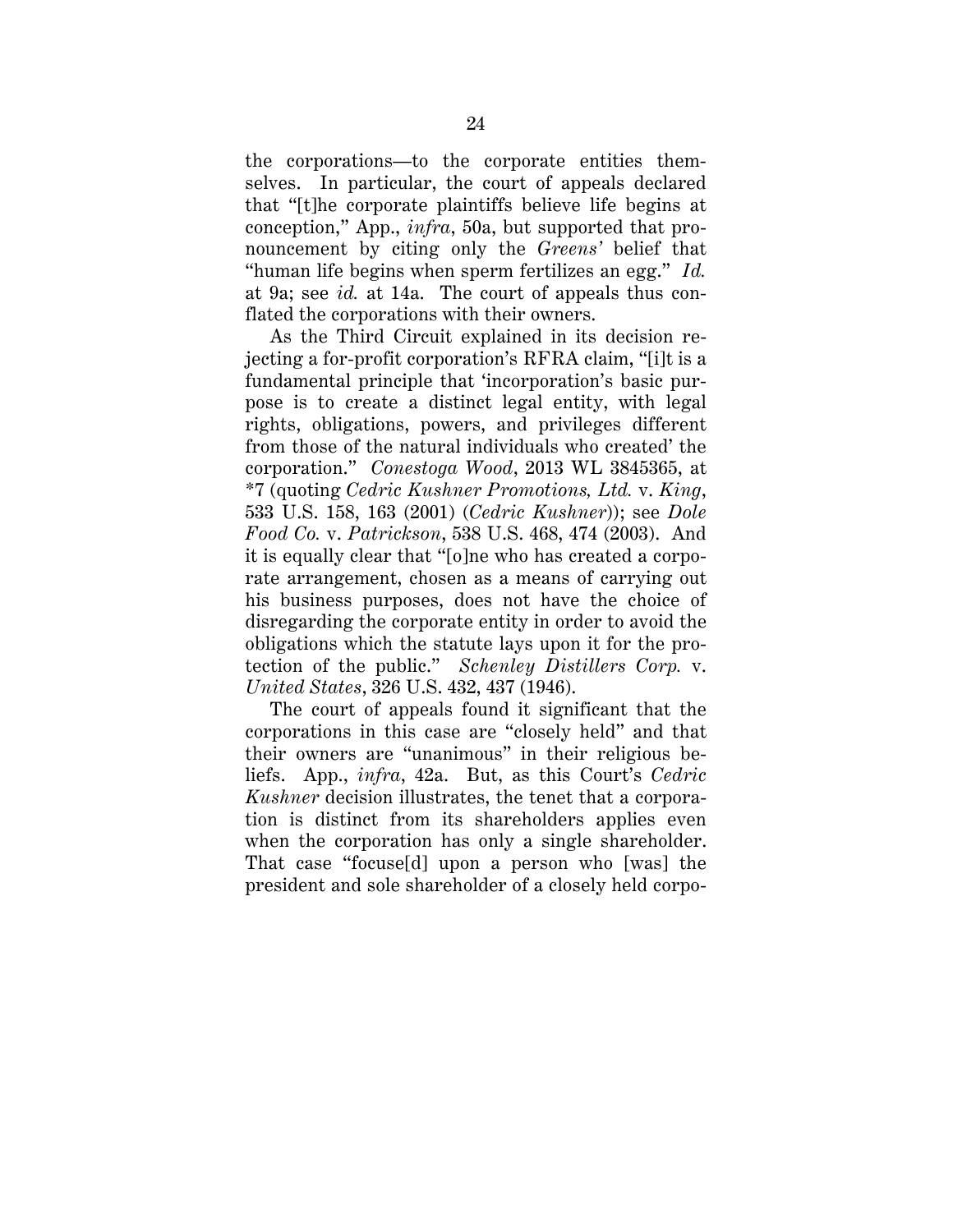ration" and rested its holding on the fact that he was "distinct from the corporation itself, a legally different entity with different rights and responsibilities due to its different legal status." *Cedric Kushner,* 533 U.S. at 160, 163.

Federal law does not require the Greens personally to provide health coverage of any kind to Hobby Lobby employees, or to satisfy other legal obligations of the corporations. *Autocam*, 2013 WL 5182544, at \*5. The Greens are likewise not personally liable for paying the employees' salaries. See generally *Domino's Pizza, Inc.* v. *McDonald*, 546 U.S. 470, 477 (2006) ("[I]t is fundamental corporation and agency law indeed, it can be said to be the whole purpose of corporation and agency law—that the shareholder and contracting officer of a corporation has no rights and is exposed to no liability under the corporation's contracts."). Those obligations lie with Hobby Lobby itself. It is Hobby Lobby that acts as the employing party; it is Hobby Lobby that sponsors a group health plan for the more than 13,000 full-time employees of Hobby Lobby and Mardel (and their family members); and "it is that health plan which is now obligated by the Affordable Care Act and resulting regulations to provide contraceptive coverage." *Grote* v. *Sebelius*, 708 F.3d 850, 857 (7th Cir. 2013) (Rovner, J., dissenting from grant of injunction pending appeal).

The Greens "chose to incorporate and conduct business through [corporations], thereby obtaining both the advantages and disadvantages of the corporate form." *Conestoga Wood*, 2013 WL 3845365, at \*8. They cannot "move freely between corporate and individual status to gain the advantages and avoid the disadvantages of the respective forms." *Ibid*. (inter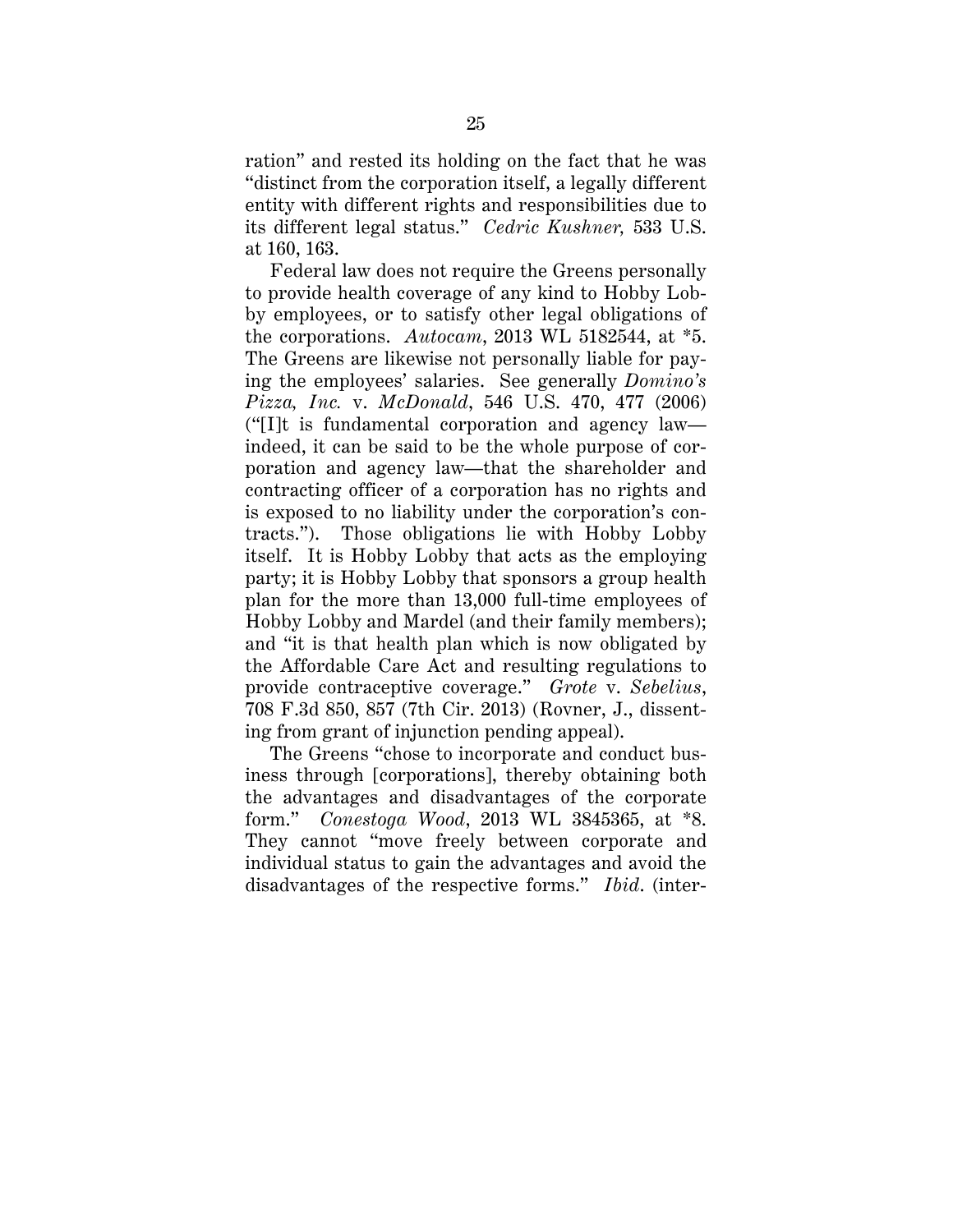nal quotation marks and citation omitted). Indeed, "the circuits are consistent in holding that 'an action to redress injuries to a corporation . . . cannot be maintained by a stockholder in his own name.'" *Canderm Pharmacal, Ltd.* v. *Elder Pharm., Inc.*, 862 F.2d 597, 602-603 (6th Cir. 1988) (citation omitted); see *Autocam*, 2013 WL 5182544, at \*4-\*5.10 The court of appeals offered no persuasive support for its view that Congress intended to disregard this long-settled body of law and permit RFRA claims involving forprofit corporations based on the religious beliefs of the corporations' owners.

3. Respondents' RFRA claim also fails because the particular burden about which they complain is too attenuated to qualify as "substantial" within the meaning of the statute.  $42 \text{ U.S.C. } 2000 \text{ bb-1(a)}$ ; see App., *infra*, 194a. A group health plan "covers many medical services, not just contraception." *Grote*, 708 F.3d at 865 (Rovner, J., dissenting). The decision as to which specific "services will be used is left to the employee and her doctor." *Ibid*. "No individual decision by an employee and her physician—be it to use contraception, treat an infection, or have a hip re-

<sup>10</sup> See also *Diva's Inc.* v. *City of Bangor,* 411 F.3d 30, 35, 42 (1st Cir. 2005) (dismissing sole shareholder's First Amendment claim for lack of standing); *The Guides, Ltd.* v. *Yarmouth Grp. Prop. Mgmt., Inc.*, 295 F.3d 1065, 1070, 1071-1073 (10th Cir. 2002) (race discrimination claim); *Smith Setzer & Sons, Inc.* v. *South Carolina Procurement Review Panel*, 20 F.3d 1311, 1317 (4th Cir. 1994) (Privileges and Immunities Clause claim); *Erlich* v. *Glasner*, 418 F.2d 226, 228 (9th Cir. 1969) (finding "nothing in the Civil Rights Act" that would permit a plaintiff-stockholder to circumvent the rule that, "even though a stockholder owns all, or practically all, of the stock in a corporation, such a fact of itself does not authorize him to sue as an individual").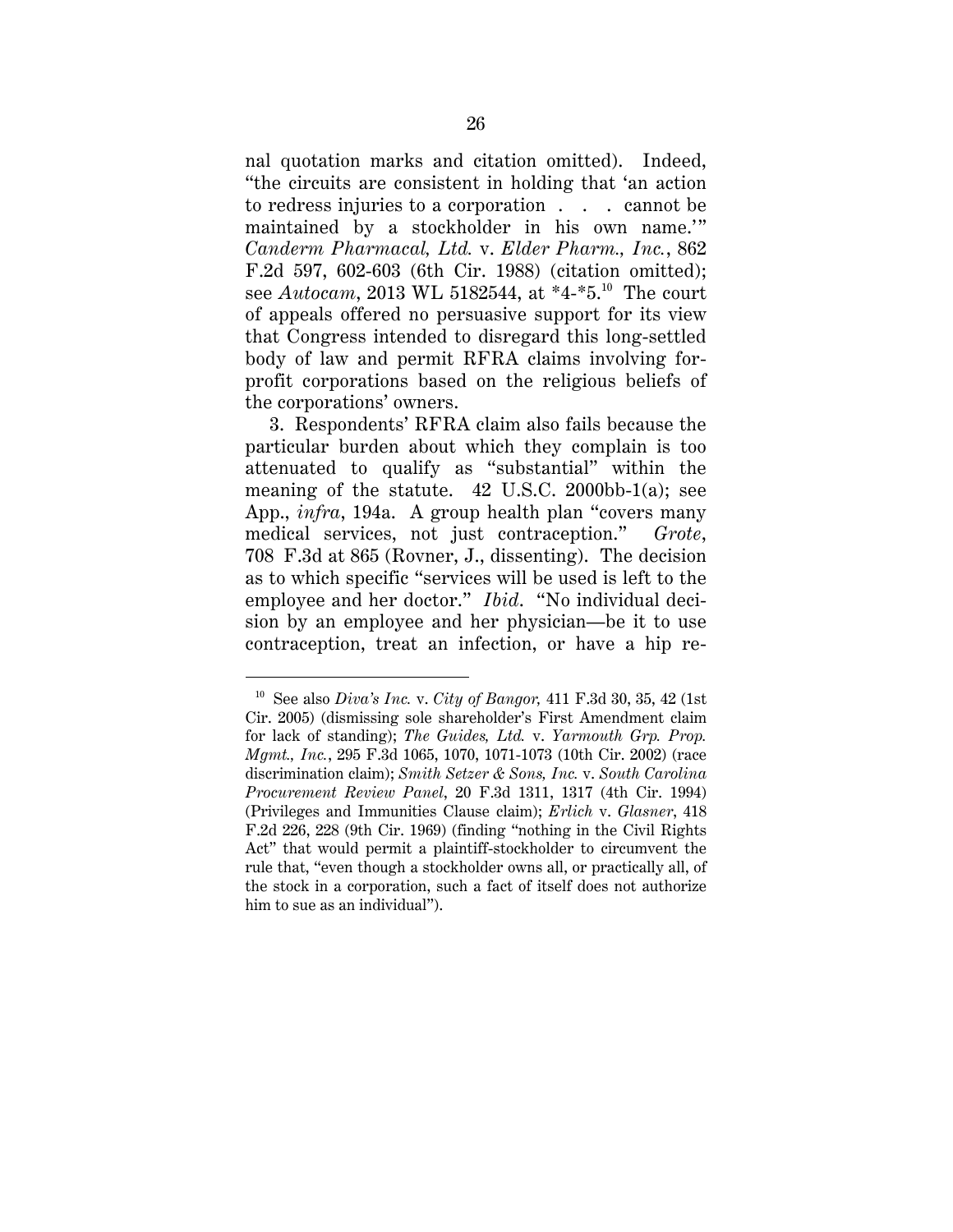placed—is in any meaningful sense [her employer's] decision or action." *Ibid*.

The connection to the corporate owners is more attenuated still. The Greens are, "in both law and fact, separated by multiple steps from both the coverage that the company health plan provides and from the decisions that individual employees make in consultation with their physicians as to what covered services they will use." *Grote*, 708 F.3d at 858 (Rovner, J., dissenting). "RFRA does not protect against the slight burden on religious exercise that arises when one's money circuitously flows to support the conduct of other free-exercise-wielding individuals who hold religious beliefs that differ from one's own." *O'Brien*  v. *HHS*, 894 F. Supp. 2d 1149, 1159 (E.D. Mo. 2012), appeal docketed, No. 12-3357 (8th Cir. Oct. 1, 2012).

4. There would be no basis for exempting the respondent corporations from the contraceptivecoverage requirement even if that requirement were subject to heightened scrutiny under RFRA. 42 U.S.C. 2000bb-1(b). The requirement is justified by compelling governmental interests and is the least restrictive means to achieve them.

a. The promotion of public health is unquestionably a compelling governmental interest. *E.g.*, *Mead* v. *Holder*, 766 F. Supp. 2d 16, 43 (D.D.C.), aff'd *sub nom. Seven-Sky* v. *Holder*, 661 F.3d 1 (D.C. Cir. 2011), cert. denied, 133 S. Ct. 63 (2012). The preventiveservices requirement furthers that compelling interest by "expanding access to and utilization of recommended preventive services for women." 78 Fed. Reg. at 39,887. The primary benefit of the preventiveservices coverage requirement as a general matter is that such services improve health by "decreas[ing] the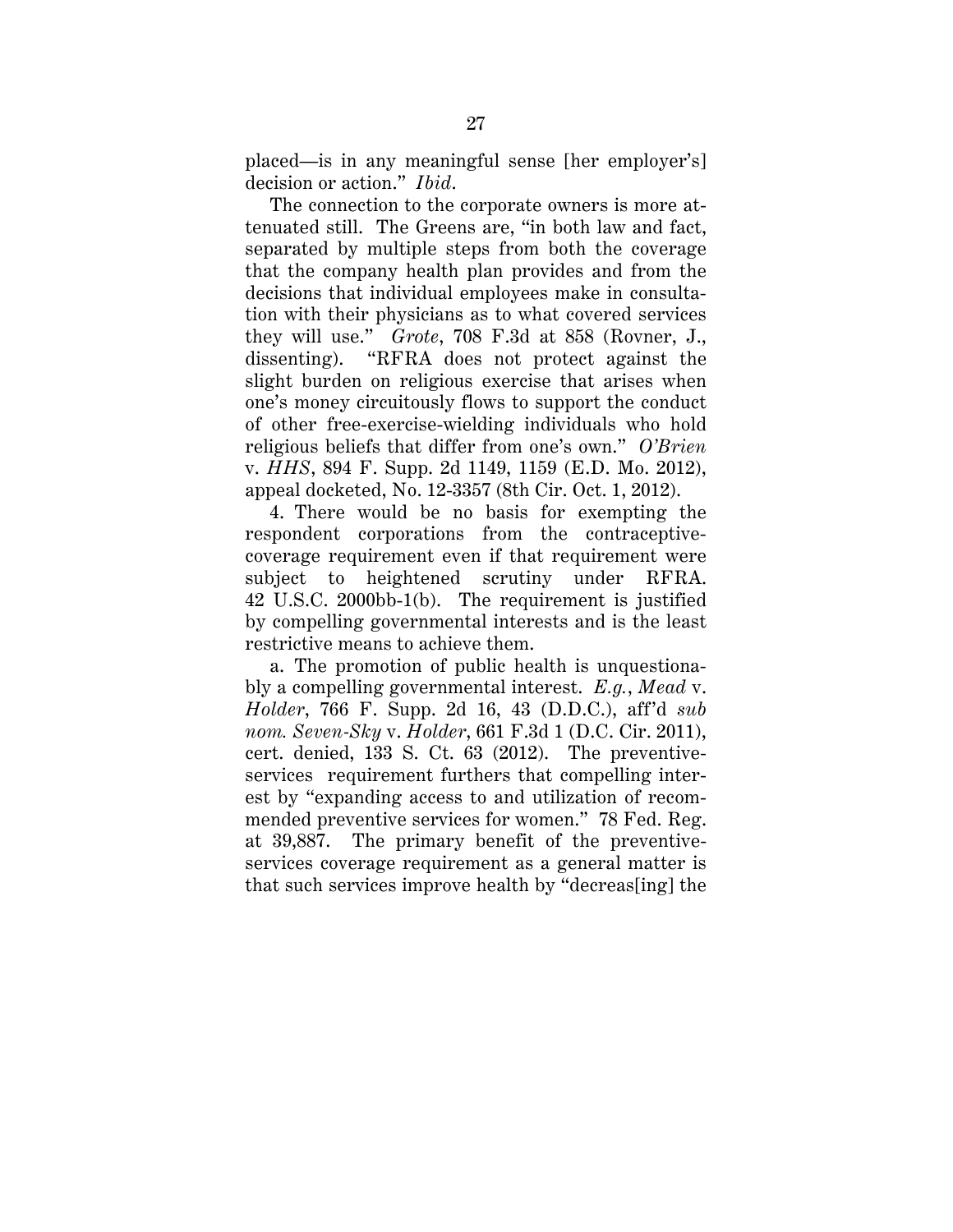likelihood or delay[ing] the onset of a targeted disease or condition." IOM Report 3; see 75 Fed. Reg. at 41,733. Increased access to FDA-approved contraceptive services in particular is a key component of the measures intended to produce those predicted health outcomes, as a lack of contraceptive use has proven in many cases to have negative health consequences for both women and children. 78 Fed. Reg. at 39,872; see p.7, *supra* (discussing IOM's findings on health benefits of access to contraception).

Closely tied to that interest is the separate compelling interest in assuring that women have equal access to health-care services. 78 Fed. Reg. at 39,872, 39,887. As the Court explained in *Roberts* v. *United States Jaycees*, 468 U.S. 609 (1984), there is a fundamental "importance, both to the individual and to society, of removing the barriers to economic advancement and political and social integration that have historically plagued certain disadvantaged groups, including women." *Id.* at 626. Thus, "[a]ssuring women equal access to \* \* \* goods, privileges, and advantages clearly furthers compelling state interests." *Ibid.* By including the women's preventive-services coverage requirement in the Affordable Care Act, Congress ensured that the goals and benefits of effective preventive health care would apply equally to women, who might otherwise be excluded from such benefits if their unique health-care needs were not taken into account. See pp. 5-6, *supra* (discussing record before Congress).

The court of appeals gave short shrift to the interests of the women who would bear the burden of accommodating the Greens' personal religious beliefs. The majority declared that "Hobby Lobby and Mardel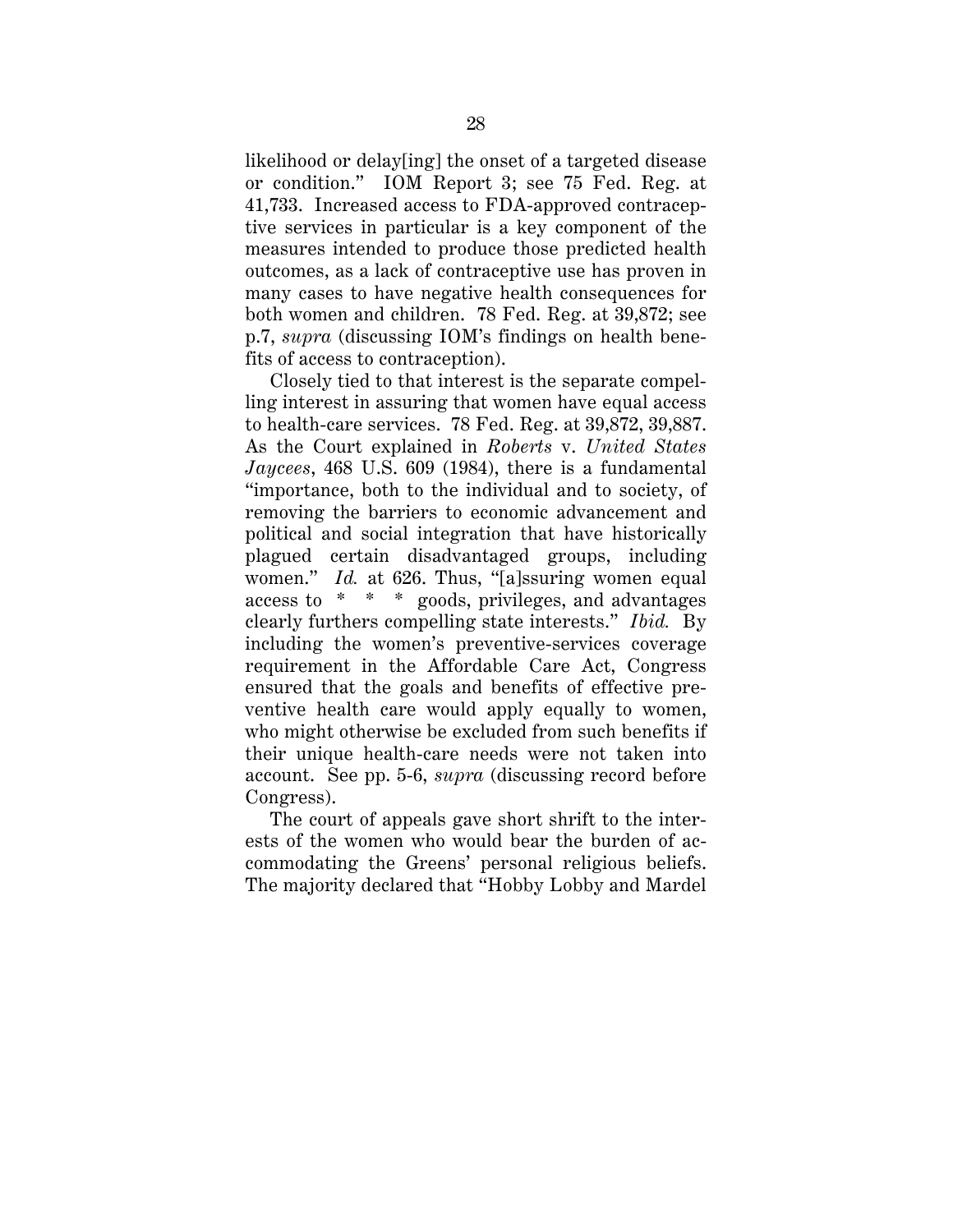do not prevent employees from using their own money to purchase the four contraceptives at issue here." App., *infra*, 60a. But Congress enacted the women's preventive-services coverage requirement because it found that women already spend significantly more on out-of-pocket health-care costs than do men. See pp. 5-6, *supra*. And Congress specified that recommended preventive services be covered without cost sharing, in light of evidence showing that such expenses discouraged use of the services. See *ibid.* The court of appeals' preference for women to pay out of pocket for these services is directly contrary to Congress's views on the matter.

The Act and its preventive-services coverage provision also advance the compelling interest in ensuring a "comprehensive insurance system with a variety of benefits available to all participants." *Lee*, 455 U.S. at 258. A system that is comprehensive in its coverage of recommended preventive-health services, yet subject to ad hoc opt-outs by employers outside of clearly drawn categories, "would be almost a contradiction in terms" and extremely difficult to administer. *Ibid.* Indeed, controlling shareholders might have religious objections to other preventive services (such as immunizations), and the court of appeals' decision opens the door for them to attempt to exempt their corporations from other aspects of the preventive-services coverage requirement as well. App., *infra*, 128a n.8 (Briscoe, C.J., concurring in part and dissenting in part); *Grote*, 708 F.3d at 866 (Rovner, J., dissenting).

b. The court of appeals stated that the interests advanced by the preventive-services coverage requirement cannot be compelling because the requirement does not apply to all plans. App., *infra*, 58a. The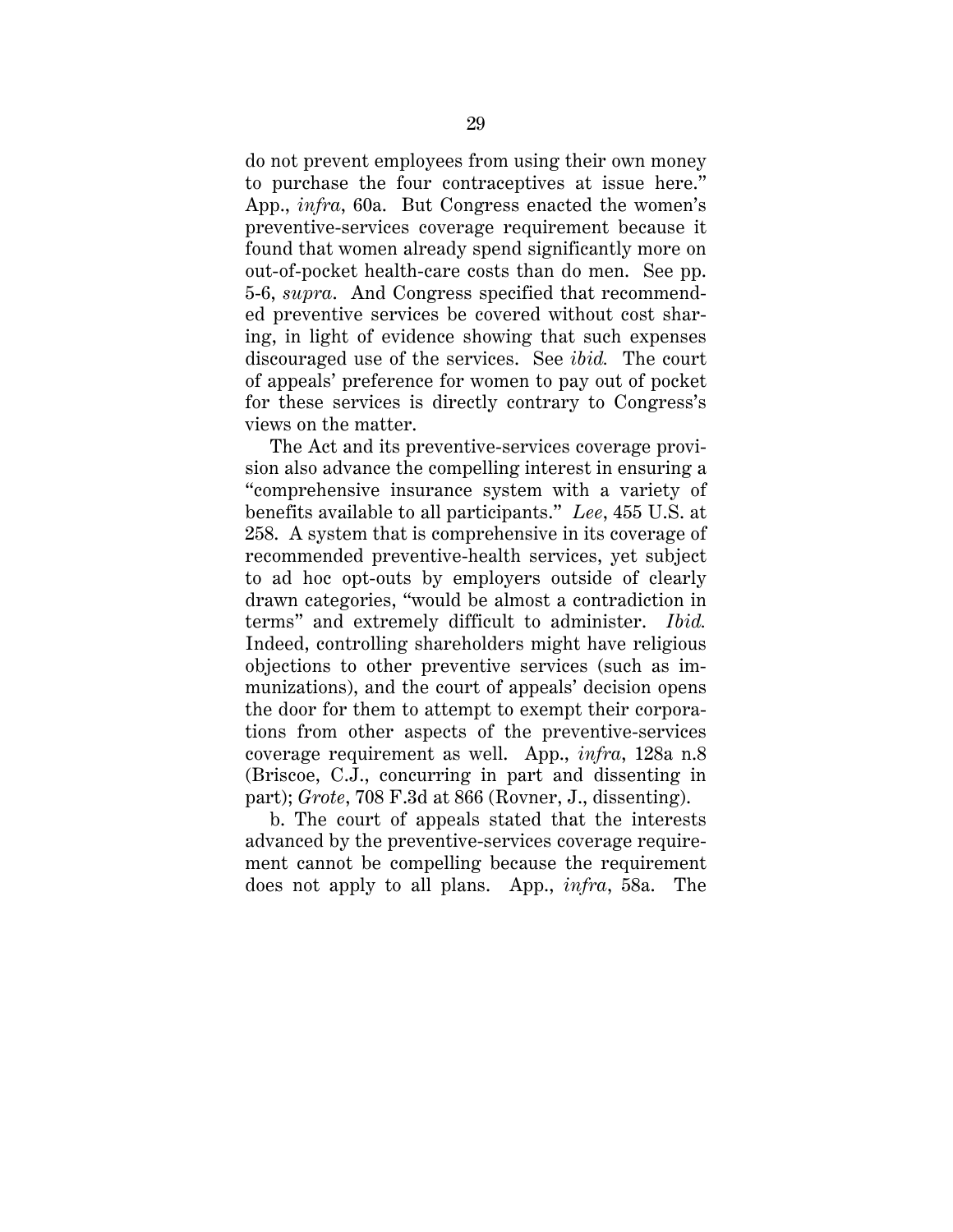court's reasoning is incorrect. First, the court noted that grandfathered plans are not subject to the Act's preventive-services coverage requirement. *Ibid.* The Act's grandfathering provision, 42 U.S.C. 18011 (Supp. V 2011); see 45 C.F.R. 147.140, however, does not effect a permanent exemption; instead, it is transitional in effect (applying to a variety of Act provisions, not just the preventive-services coverage requirement) and is intended to minimize disruption to existing coverage as the Affordable Care Act is implemented. The compelling nature of an interest is not diminished merely because the government declines to make a regulation advancing that interest immediately effective in order to avoid the disruption doing so might cause. Cf. *Heckler* v. *Mathews*, 465 U.S. 728, 746-748 (1984) (noting that "protection of reasonable reliance interests is \* \* \* a legitimate governmental objective" that Congress may permissibly advance through phased implementation of regulatory requirements).

Second, the court of appeals erred as a factual matter in stating that plans sponsored by employers with fewer than 50 full-time employees are exempt from the preventive-services coverage requirement. App., *infra*, 58a. That requirement applies without regard to the size of the employer, 42 U.S.C. 300gg-13 (Supp. V 2011), as the majority appeared to recognize elsewhere in its opinion, App., *infra*, 13a. Accordingly, if a small employer offers health coverage, its plan must comply with the preventive-services coverage requirement. (Businesses with fewer than 50 full-timeequivalent employees are not subject to a *different* provision, 26 U.S.C. 4980H (Supp. V 2011), that imposes tax liability on certain large employers that fail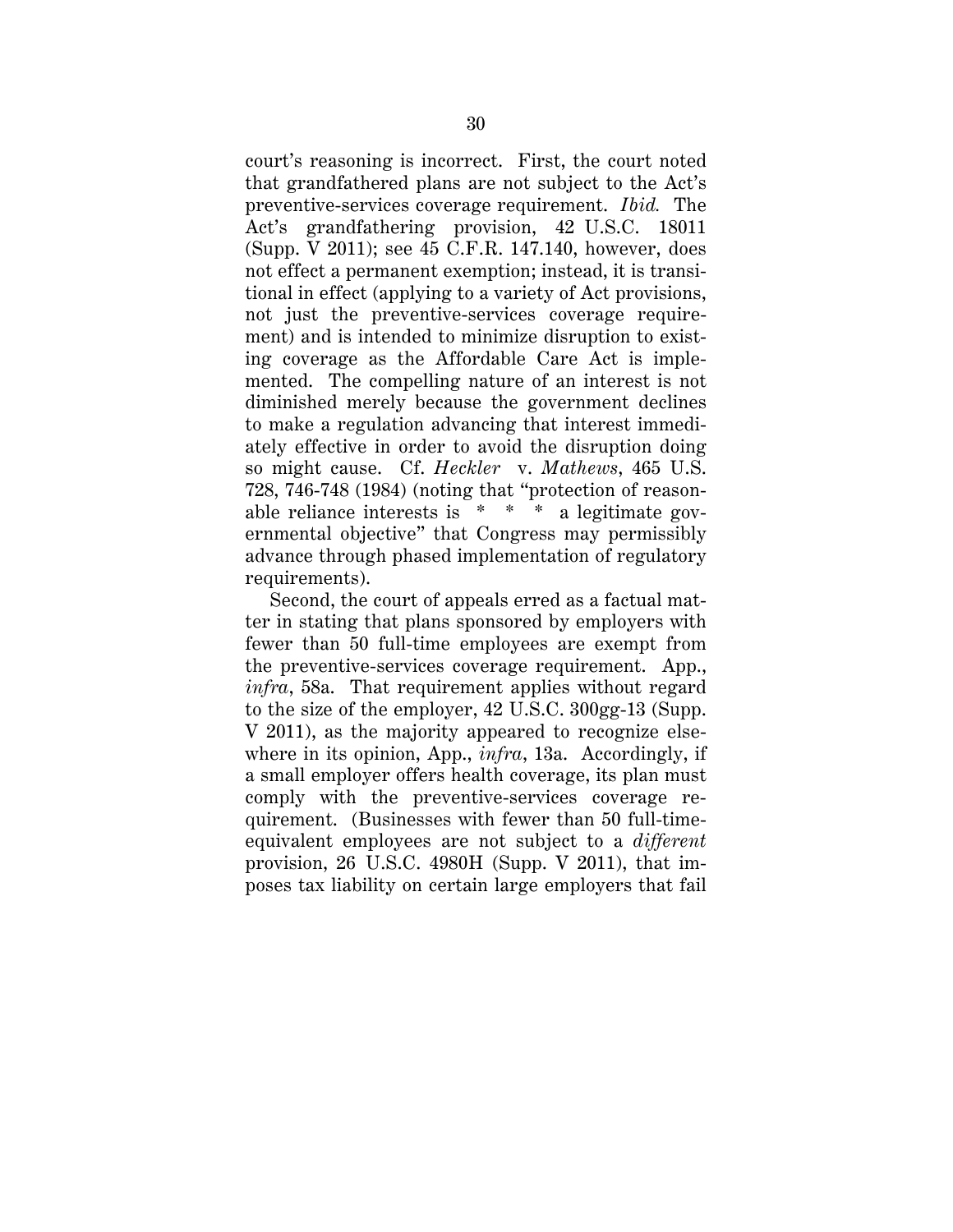to offer full-time employees (and their dependents) adequate health coverage. 26 U.S.C.  $4980H(c)(2)(A)$ (Supp. V 2011).)

Third, the fact that the government has provided an exemption and accommodations to certain nonprofit religious entities, see p. 8, *supra*, does not diminish its interests in enforcing the contraceptivecoverage requirement outside those carefully defined categories. Cf. App., *infra*, 58a. It would be perverse to hold that providing a targeted religious exemption eliminates the government's compelling interest in the underlying regulation, thus effectively extending the same exemption, through RFRA, to anyone else who wants it. Such a reading of RFRA would *discourage* the government from accommodating religion, the exact opposite of what Congress intended in enacting RFRA.

It is thus not surprising that the Court in *Lee* rejected the accommodation claim there on the ground that it would undermine the comprehensive and mandatory nature of Social Security, 455 U.S. at 258, even as it emphasized that Congress *had* provided religionbased exemptions for self-employed individuals, *id.* at 260-261. "Confining [the exemption] to the selfemployed provided for a narrow category which was readily identifiable," *ibid.*, and Congress's inclusion of such an exemption did not undermine the government's interest in enforcing the law outside the exemption's confines.

c. The court of appeals concluded that, "[e]ven if the government had stated a compelling interest in public health or gender equality," the contraceptivecoverage requirement was not the least restrictive means of achieving it. App., *infra*, 59a. The court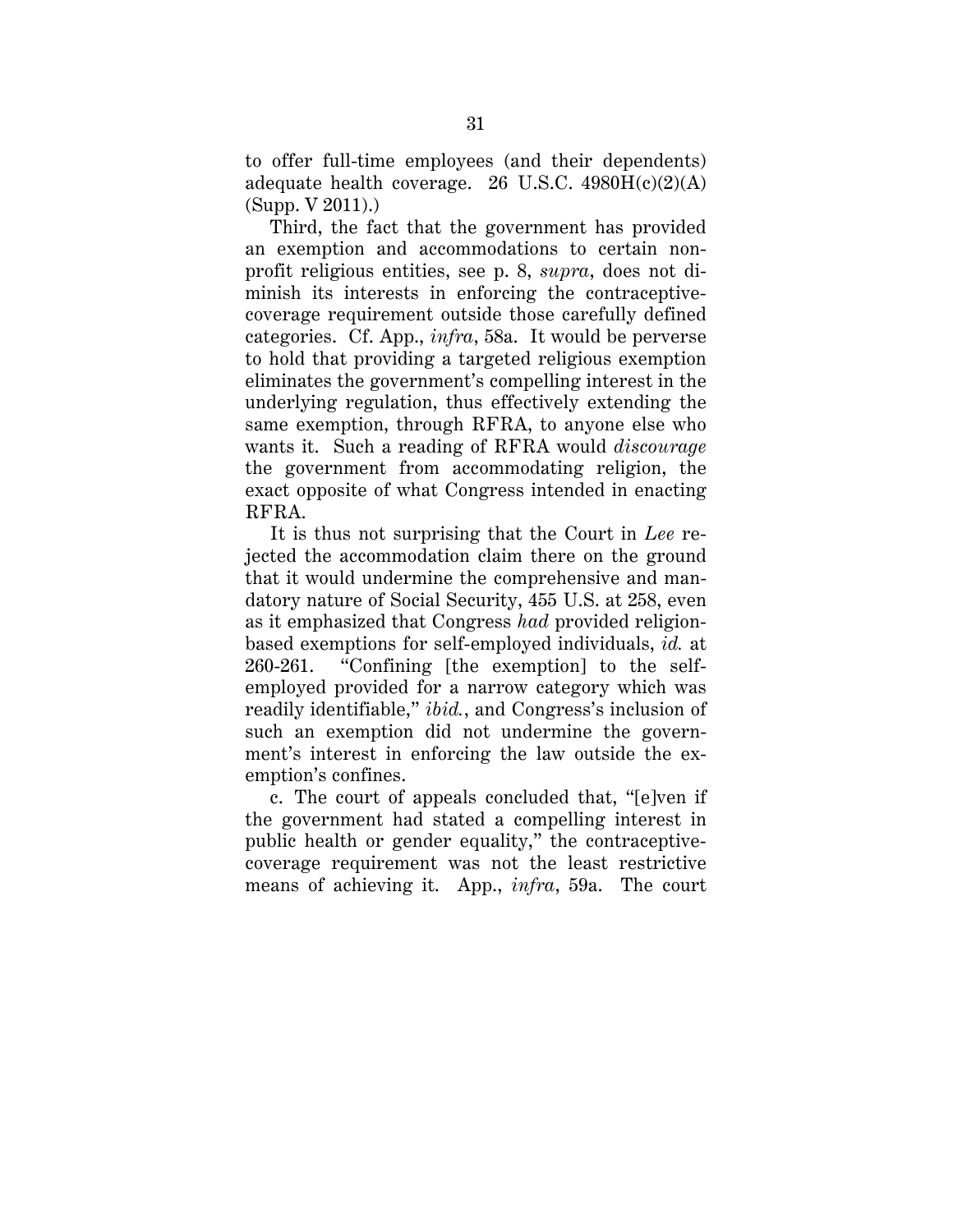rested this conclusion exclusively on the ground that "Hobby Lobby and Mardel ask only to be excused from covering four contraceptive methods out of twenty, not to be excused from covering contraception altogether." *Id.* at 60a.

Contrary to the majority's belief, the various forms of FDA-approved contraceptives are not fungible. Pharmaceutical companies go through the time and expense of obtaining FDA approval because different types of contraceptives serve different needs. And some forms of contraception are contraindicated for women with certain medical conditions and risk factors. IOM Report 105. The Institute thus recommended coverage of *all* FDA-approved contraceptive methods. *Id*. at 10, 104-110. Such comprehensive coverage ensures that a woman and her physician not her employer—will decide which form of contraception is most appropriate for her.

# **B. The Court Of Appeals' En Banc Decision Presents A Question Of Exceptional Importance And Directly Conflicts With Decisions Of Other Circuits**

The court of appeals' decision presents a question of exceptional importance concerning asserted RFRA rights of for-profit corporations, as it recognized in hearing the case initially en banc. App., *infra*, 16a. Although the decision addressed a preliminary injunction, the court definitively decided the legal questions at the heart of the case, making it unnecessary to await further proceedings before granting review. In addition, the decision below directly conflicts with subsequent decisions by the Third and Sixth Circuits, both of which expressly rejected the court of appeals' reasoning in this case. *Conestoga Wood*, 2013 WL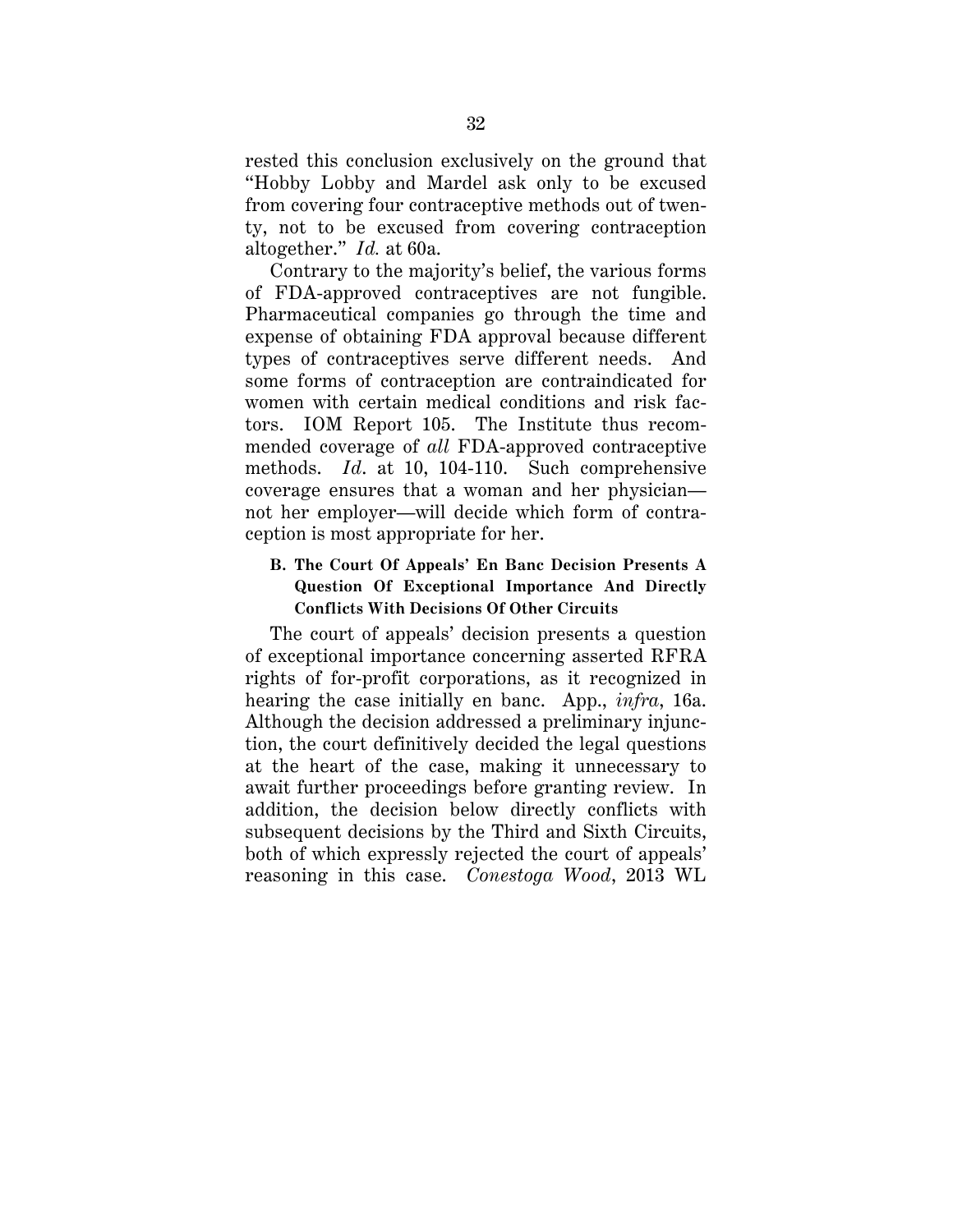3845365, at \*5 n.7; *Autocam*, 2013 WL 5182544, at \*1 & n.1, \*7.

In *Conestoga Wood*, a for-profit corporation and its controlling shareholders sought to exclude from the corporation's group health plan coverage of those forms of FDA-approved contraceptives that they believe may prevent the implantation of a fertilized egg in a woman's uterus. 2013 WL 3845365 at \*2. Over a dissent, the Third Circuit rejected the corporation's claims under RFRA and the Free Exercise Clause, explaining that the court was "not aware of any case preceding the commencement of litigation about the [contraceptive-coverage requirement], in which a for-profit, secular corporation was itself found to have free exercise rights." *Id*. at \*5.

The Third Circuit also rejected the plaintiffs' invitation to disregard the corporate form and to treat the closely held corporation as if it were indistinguishable from its controlling shareholders (the Hahns). The court explained that "incorporation's basic purpose is to create a distinct legal entity, with legal rights, obligations, powers, and privileges different from those of the natural individuals who created" the corporation. *Conestoga Wood*, 2013 WL 3845365, at \*7 (quoting *Cedric Kushner*, 533 U.S. at 163). The Third Circuit thus held that, "[a]s the Hahns have decided to utilize the corporate form, they cannot 'move freely between corporate and individual status to gain the advantages and avoid the disadvantages of the respective forms.'" *Id*. at \*8 (citation omitted).

The Sixth Circuit's unanimous decision in *Autocam*  involved a challenge to the contraceptive-coverage requirement by "for-profit, secular corporations engaged in high-volume manufacturing for the automo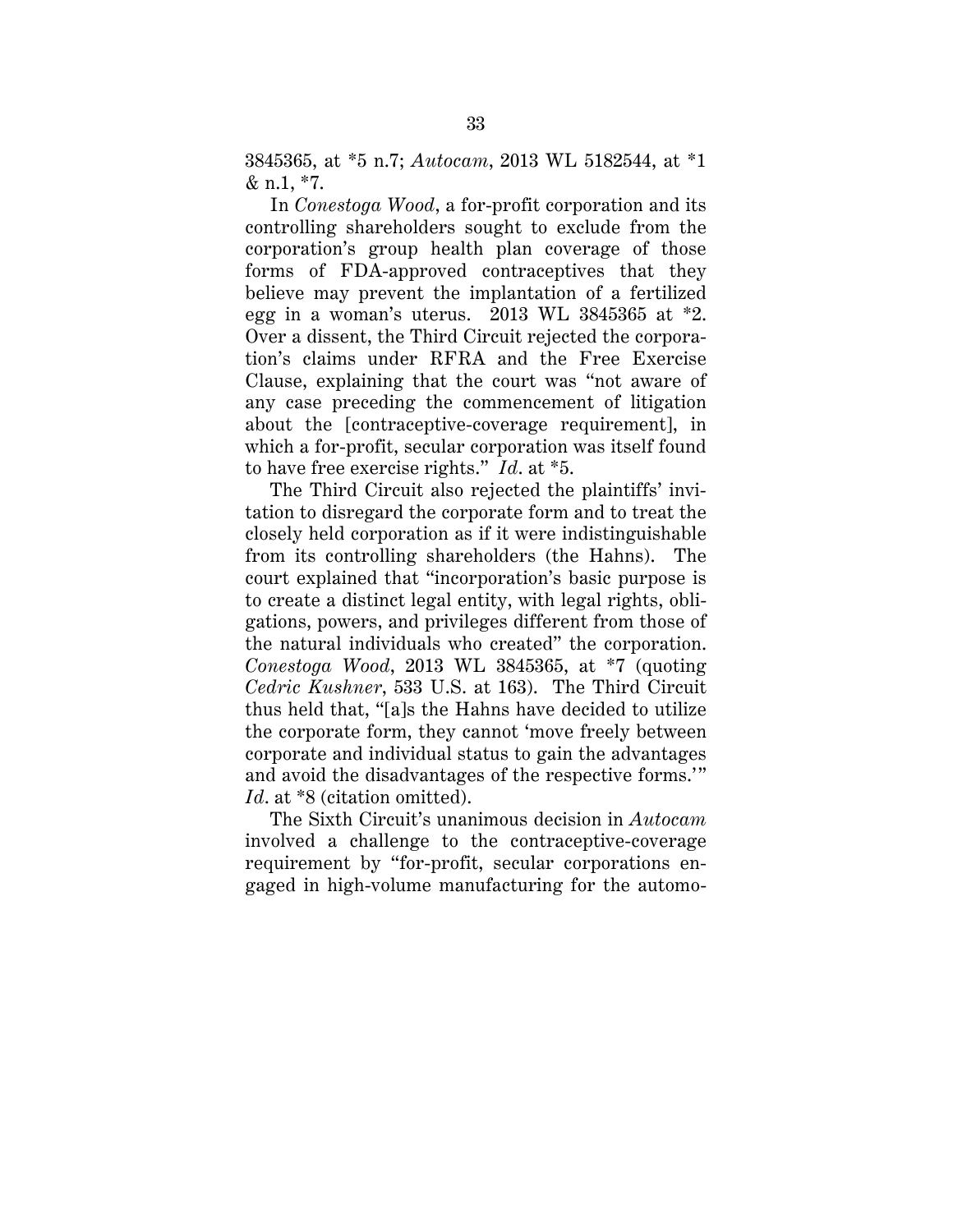tive and medical industries," and the corporations' owners. 2013 WL 5182544, at \*1. The Sixth Circuit held that the corporations there were not "person[s]' capable of 'religious exercise' as intended by RFRA." *Id*. at \*7. The court explained that Congress's purpose in enacting RFRA was "to restore Free Exercise Clause claims of the sort articulated in *Sherbert* and *Yoder*, claims which were fundamentally personal" and was not "to expand the scope of the Free Exercise Clause." *Id.* at \*8. The court reasoned that "[r]eading the term 'person' in the manner suggested by Autocam would lead to a significant expansion of the scope of the rights the Free Exercise Clause protected prior to *Smith*" because the pre-*Smith* Court had "never recognized [free-exercise] rights on behalf of corporations pursuing secular ends for profit." *Ibid.*  (citing App., *infra*, 115a (Briscoe, C.J., concurring in part and dissenting in part) and *Conestoga Wood*, 2013 WL 3845365, at \*5)).

The Sixth Circuit also dismissed the RFRA claims of Autocam's owners for lack of standing. *Autocam*, 2013 WL 5182544, \*3-\*5. The court explained that "[i]ncorporation's basic purpose is to create a distinct legal entity," and that all of the actions the individual owners of Autocam take with respect to the company "are not actions taken in an individual capacity, but as officers and directors of the corporation." *Id.* at \*5 (citation omitted). Any harm to the owners "cannot fairly be classified as a harm distinct from the one suffered by Autocam." *Ibid.* Accordingly, under the longstanding rule generally barring claims by shareholders "intended to redress injuries to a corporation," the individual owners could not challenge the contraceptive-coverage requirement. *Id.* at \*3-\*5.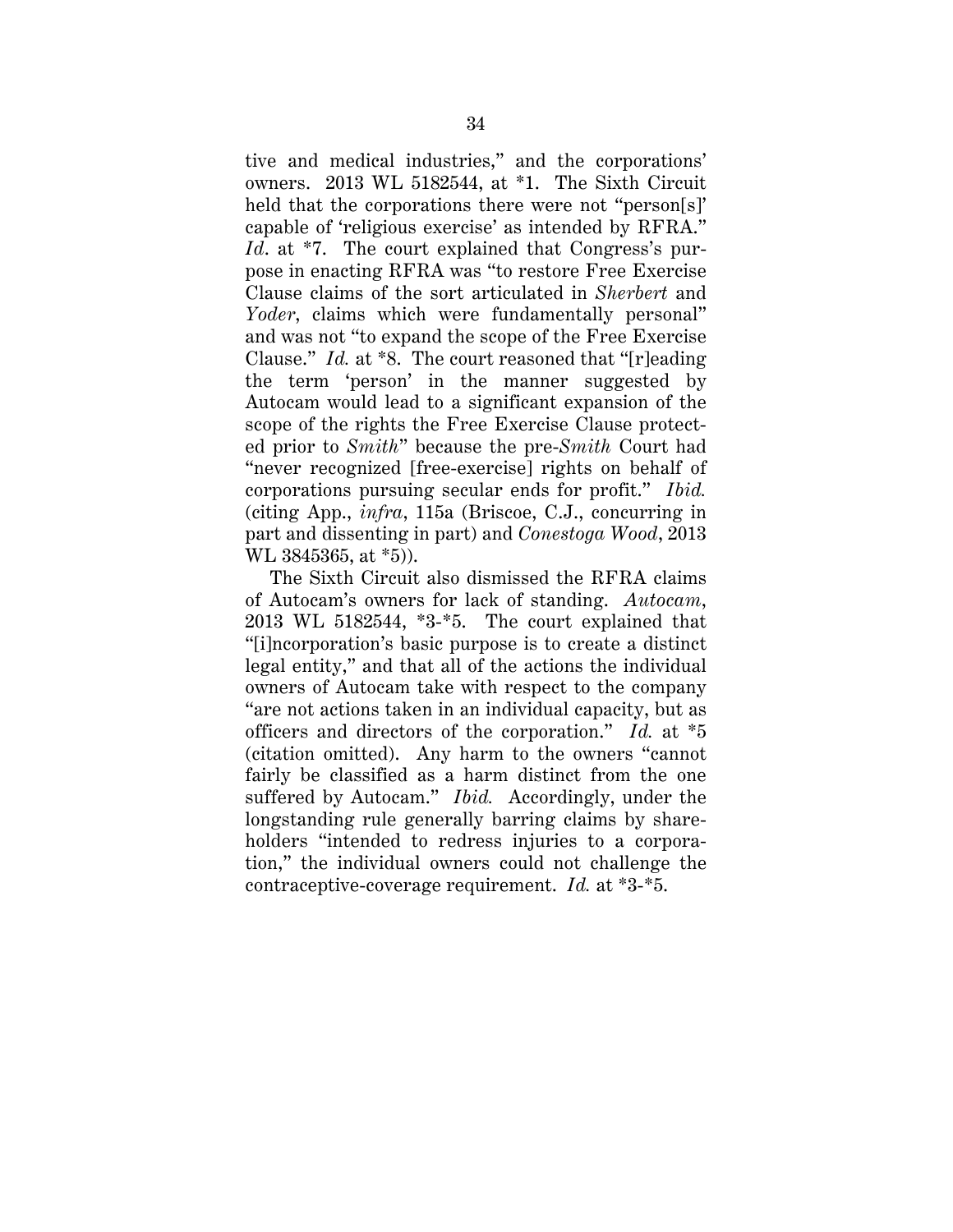The decision below was issued by the en banc court, and the Third Circuit declined to hear *Conestoga Wood* en banc,<sup>11</sup> so this conflict in the circuits will not resolve itself. Moreover, comparable RFRA claims are pending in many other courts, including the Seventh, Eighth, Eleventh, and D.C. Circuits.<sup>12</sup> The Seventh Circuit heard oral argument in May, and the D.C. Circuit has scheduled argument for later in September. See note 12, *supra*. It is thus likely that the division in the circuits on the question presented will deepen in the near future. This Court's review is warranted.

 $\overline{a}$ 

<sup>11</sup> Sur Pet. for Reh'g, *Conestoga Wood Specialties Corp.* v. *Secretary*, No. 13-1144 (Aug. 14, 2013).

<sup>12</sup> *E.g.*, *Korte* v. *Sebelius*, No. 12-3841, and *Grote* v. *Sebelius*, No. 13-1077 (7th Cir. argued May 22, 2013); *O'Brien* v. *HHS*, appeal docketed, No. 12-3357 (8th Cir. Oct 4, 2012); *Beckwith Elec. Co., Inc.* v. *Secretary of HHS*, appeal docketed, No. 13-13879 (11th Cir. Aug. 28, 2013); *Gilardi* v. *HHS*, No. 13-5069 (D.C. Cir.) (argument scheduled for Sept. 24, 2013).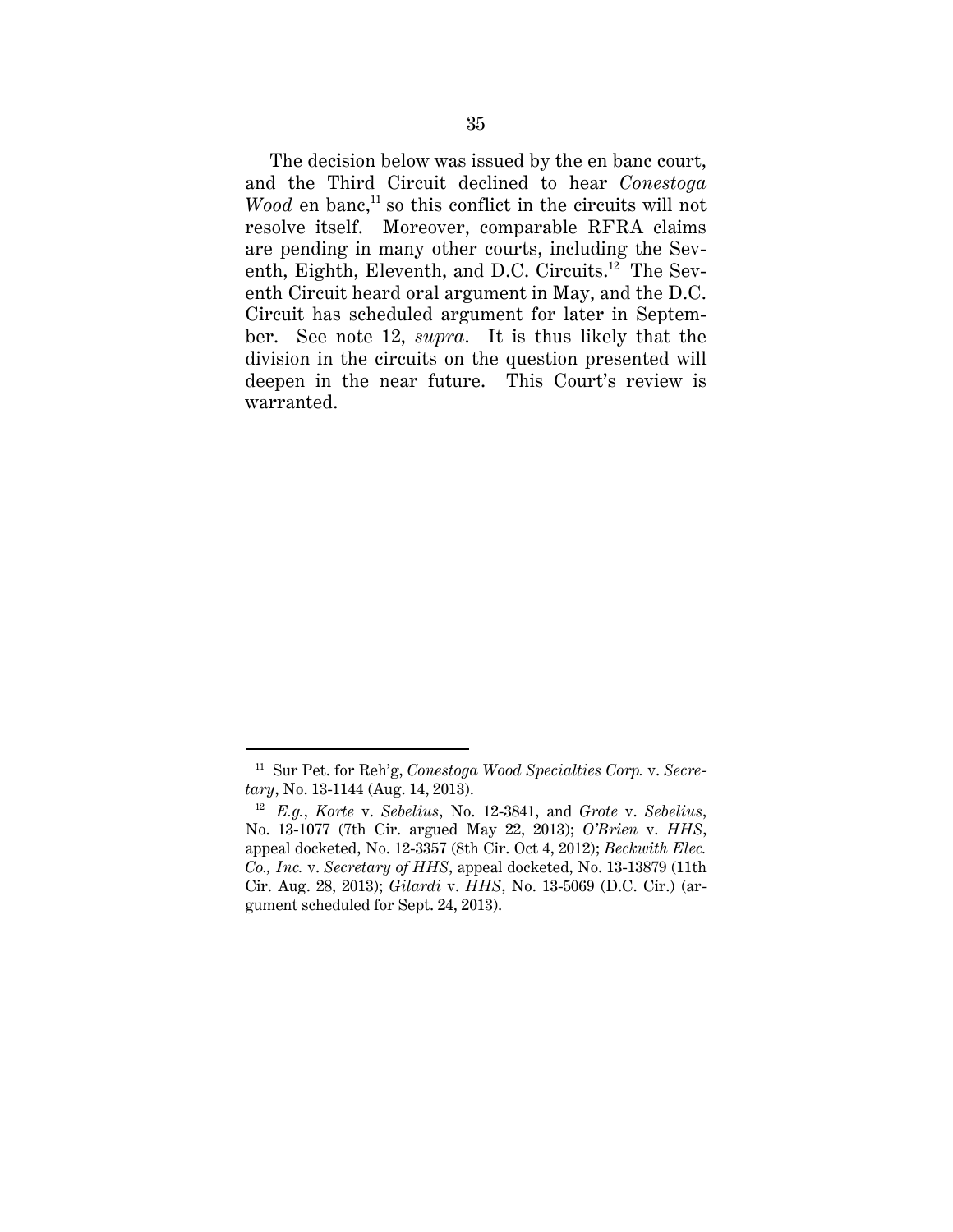#### **CONCLUSION**

The petition for a writ of certiorari should be granted.

Respectfully submitted.

DONALD B. VERRILLI, JR. *Solicitor General*  STUART F. DELERY *Assistant Attorney General*  EDWIN S. KNEEDLER *Deputy Solicitor General*  JOSEPH R. PALMORE *Assistant to the Solicitor General*  MARK B. STERN ALISA B. KLEIN *Attorneys* 

SEPTEMBER 2013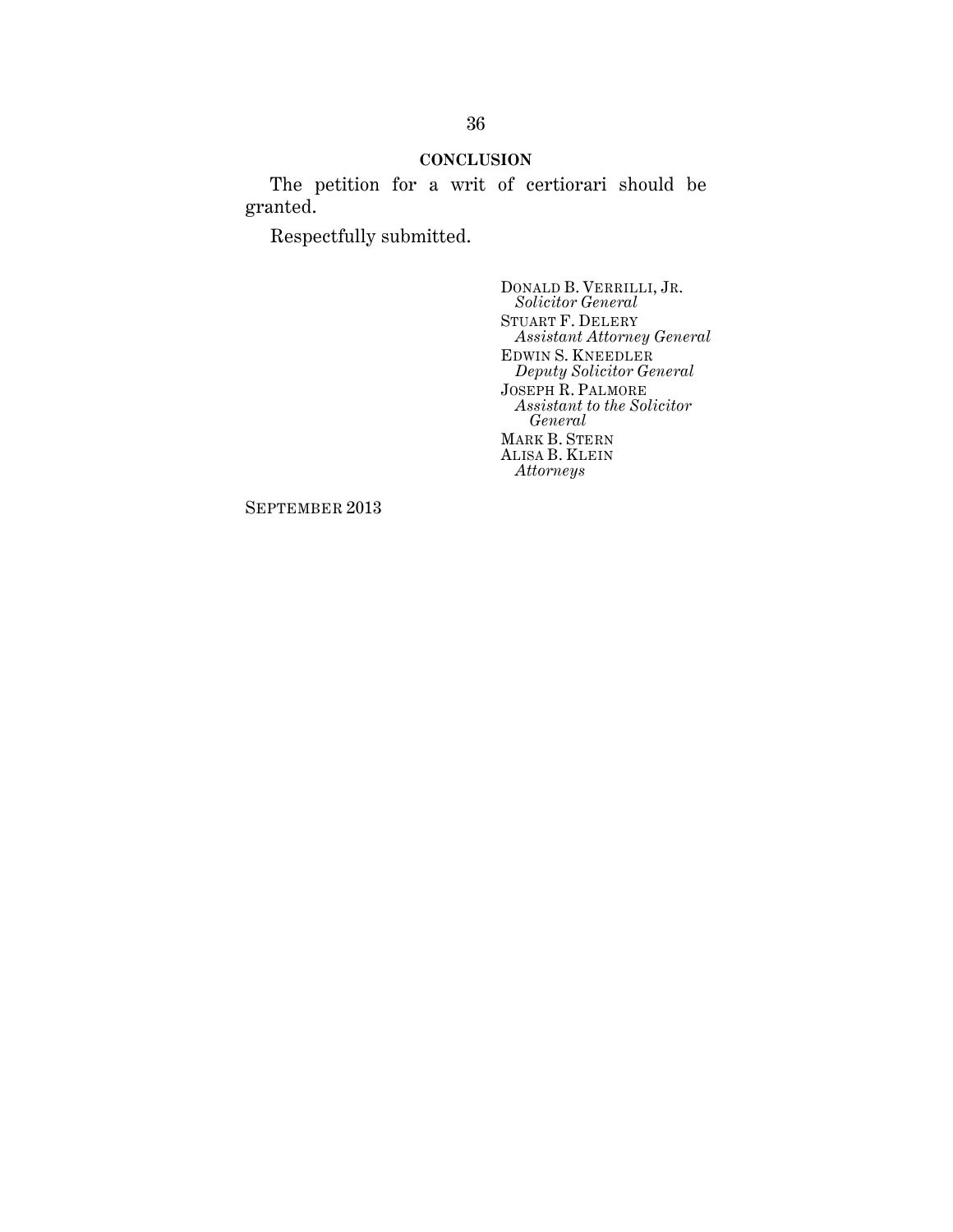### **APPENDIX A**

# UNITED STATES COURT OF APPEALS FOR THE TENTH CIRCUIT

### No. 12-6294

### HOBBY LOBBY STORES, INC.; MARDEL, INC.; DAVID GREEN; BARBARA GREEN; MART GREEN; STEVE GREEN; DARSEE LETT, PLAINTIFFS-APPELLANTS

*v.*

KATHLEEN SEBELIUS, IN HER OFFICIAL CAPACITY AS SECRETARY OF THE UNITED STATES DEPARTMENT OF HEALTH AND HUMAN SERVICES; UNITED STATES DEPARTMENT OF HEALTH AND HUMAN SERVICES; HILDA SOLIS, SECRETARY OF THE UNITED STATES DEPARTMENT OF LABOR; UNITED STATES DEPARTMENT OF LABOR; TIMOTHY GEITHNER, SECRETARY OF THE UNITED STATES DEPARTMENT OF TREASURY; UNITED STATES DEPART-MENT OF THE TREASURY, DEFENDANTS-APPELLEES

EMERITUS PROFESSOR OF LAW CHARLES E. RICE; PROFESSOR OF LAW BRADLEY P. JACOB; TEXAS CENTER FOR DEFENSE OF LIFE; NATIONAL LEGAL FOUNDATION; LIBERTY, LIFE AND LAW FOUNDATION; AMERICAN CENTER FOR LAW AND JUSTICE; BREAST CANCER PREVENTION INSTITUTE; BIOETHICS DEFENSE FUND; LIFE LEGAL DEFENSE FOUNDATION; THE RIGHT REVEREND W. THOMAS FRERKING, OSB; MISSOURI ROUNDTABLE FOR LIFE; ARCHDIOCESE OF OKLAHOMA CITY; EAGLE FORUM; SANFORD C. COATS; SENATOR DANIEL COATS; SENATOR THAD COCHRAN; SENATOR MIKE CRAPO; SENATOR CHARLES GRASSLEY; SENATOR ORRIN G. HATCH, SENATOR; SENATOR JAMES M. INHOFE; SENATOR MITCH MCCONNELL; SENATOR PAT ROBERTS;

(1a)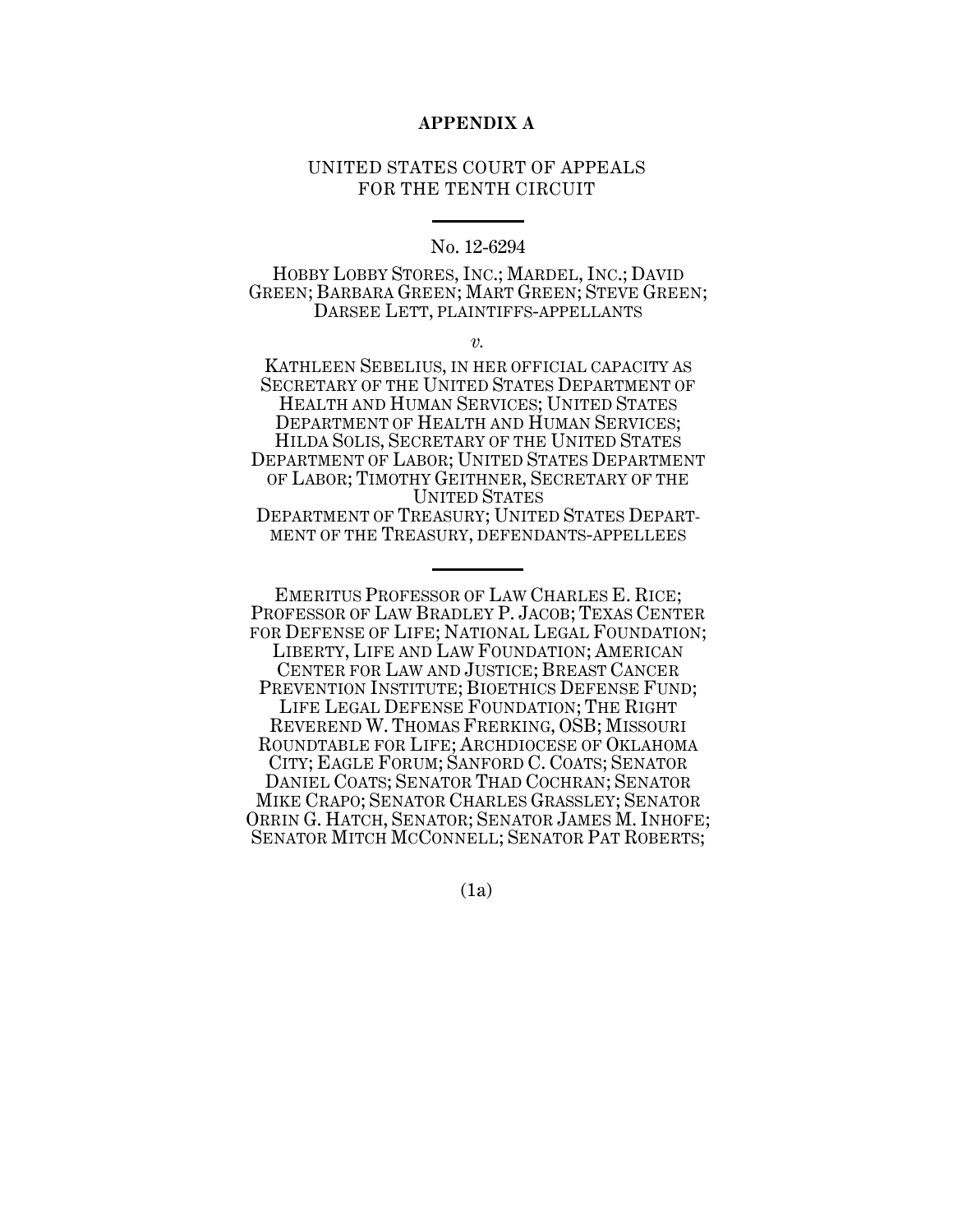SENATOR RICHARD SHELBY; CONGRESSMAN LAMAR SMITH; ASSOCIATION OF GOSPEL RESCUE MISSIONS; PRISON FELLOWSHIP MINISTRIES; ASSOCIATION OF CHRISTIAN SCHOOLS INTERNATIONAL; NATIONAL ASSOCIATION OF EVANGELICALS; ETHICS & RELIGIOUS LIBERTY COMMISSION OF THE SOUTHERN BAPTIST CONVENTION; INSTITUTIONAL RELIGIOUS FREEDOM ALLIANCE; CHRISTIAN LEGAL SOCIETY; ASSOCIATION OF AMERICAN PHYSICIANS & SURGEONS; AMERICAN ASSOCIATION OF PRO-LIFE OBSTETRICIANS AND GYNECOLOGISTS; CHRISTIAN MEDICAL ASSOCIATION; CATHOLIC MEDICAL ASSOCIATION; NATIONAL CATHOLIC BIOETHICS CENTER; PHYSICIANS FOR LIFE; NATIONAL ASSOCIATION OF PRO LIFE NURSES; UNITED STATES JUSTICE FOUNDATION; CONGRESSMAN FRANK WOLF; STATE OF OKLAHOMA; WYWATCH FAMILY ACTION, INC.; THE C12 GROUP; PHYSICIANS FOR REPRODUCTIVE HEALTH; THE AMERICAN COLLEGE OF OBSTETRICIANS AND GYNECOLOGISTS; THE AMERICAN SOCIETY FOR EMERGENCY CONTRACEPTION; ASSOCIATION OF RE-PRODUCTIVE HEALTH PROFESSIONALS; AMERICAN SO-CIETY FOR REPRODUCTIVE MEDICINE; SOCIETY FOR ADOLESCENT HEALTH AND MEDICINE; AMERICAN MEDICAL WOMEN'S ASSOCIATION; NATIONAL ASSOCIA-TION OF NURSE PRACTITIONERS IN WOMEN'S HEALTH; JAMES TRUSSELL; SUSAN F. WOOD; DON DOWNING; KATHLEEN BESINQUE; AMERICANS UNITED FOR SEPA-RATION OF CHURCH AND STATE; UNION FOR REFORM JUDAISM; CENTRAL CONFERENCE OF AMERICAN RABBIS; WOMEN OF REFORM JUDAISM; HINDU AMERICAN FOUNDATION; NATIONAL WOMEN'S LAW CENTER; AMERICAN ASSOCIATION OF UNIVERSITY WOMEN; AMERICAN FEDERATION OF STATE, COUNTY AND MUNICIPAL EMPLOYEES (AFSCME); BLACK WOMEN'S HEALTH IMPERATIVE; BOULDER NOW; COLORADO OR-GANIZATION FOR LATINA OPPORTUNITY AND REPRODUC-TIVE RIGHTS (COLOR); GENDER IMPACTS POLICY, A PROJECT OF THE CENTER OF SOUTHWEST CULTURE;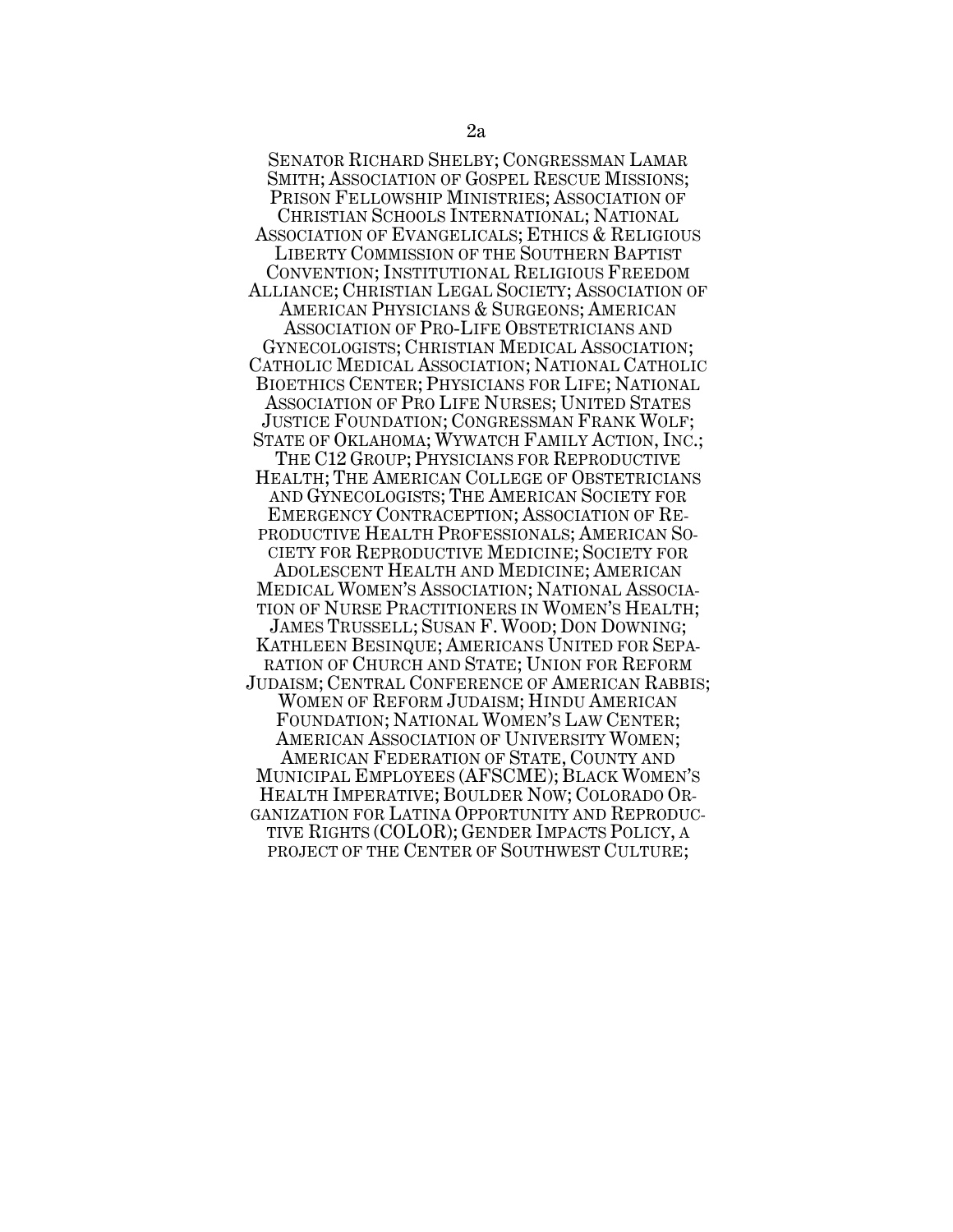IBIS REPRODUCTIVE HEALTH; LAW STUDENTS FOR REPRODUCTIVE JUSTICE; MERGERWATCH; NARAL PRO-CHOICE AMERICA; NARAL PRO-CHOICE COLORADO; NARAL PRO-CHOICE WYOMING; NATIONAL ORGANIZATION FOR WOMEN FOUNDATION; NATIONAL ORGANIZATION FOR WOMEN-SANTA FE CHAPTER (SANTA FE NOW); NATIONAL PARTNERSHIP FOR WOMEN AND FAMILIES; NEW MEXICO-NATIONAL ORGANIZATION FOR WOMEN (NMNOW); PLANNED PARENTHOOD OF ARKANSAS & EASTERN OKLAHOMA, INC., D/B/A PLANNED PARENTHOOD OF HEARTLAND-OKLAHOMA; PLANNED PARENTHOOD ASSOCIATION OF UTAH; PLANNED PARENTHOOD OF KANSAS & MID-MISSOURI; PLANNED PARENTHOOD OF THE ROCKY MOUNTAINS, INC.; POPU-LATION CONNECTION; RAISING WOMEN'S VOICES FOR THE HEALTH CARE WE NEED; SERVICE EMPLOYEES INTERNATIONAL UNION; SOUTHWEST WOMEN'S LAW CENTER; UTAH HEALTH POLICY PROJECT; CENTER FOR REPRODUCTIVE RIGHTS; AMERICAN PUBLIC HEALTH ASSOCIATION; GUTTMACHER INSTITUTE; NATIONAL FAMILY PLANNING & REPRODUCTIVE HEALTH ASSOCIA-TION; NATIONAL LATINA INSTITUTE FOR REPRODUCTIVE HEALTH; NATIONAL WOMEN'S HEALTH NETWORK; R. ALTA CHARO, PROFESSOR; REPRODUCTIVE HEALTH TECHNOLOGIES PROJECT; AMERICAN CIVIL LIBERTIES UNION; AMERICAN CIVIL LIBERTIES UNION OF OKLA-HOMA; ANTI-DEFAMATION LEAGUE; CATHOLICS FOR CHOICE; HADASSAH, THE WOMEN'S ZIONIST ORGANIZA-TION OF AMERICA, INC.; INTERFAITH ALLIANCE FOUN-DATION; NATIONAL COALITION OF AMERICAN NUNS; NATIONAL COUNCIL OF JEWISH WOMEN; RELIGIOUS COALITION FOR REPRODUCTIVE CHOICE; UNITARIAN UNIVERSALIST ASSOCIATION; UNITARIAN UNIVERSALIST WOMEN'S FEDERATION; NATIONAL HEALTH LAW PROGRAM; MEXICAN AMERICAN LEGAL DEFENSE AND EDUCATIONAL FUND, INC.; ASIAN PACIFIC AMERICAN LEGAL CENTER; FORWARD TO-GETHER; NATIONAL HISPANIC MEDICAL ASSOCIATION;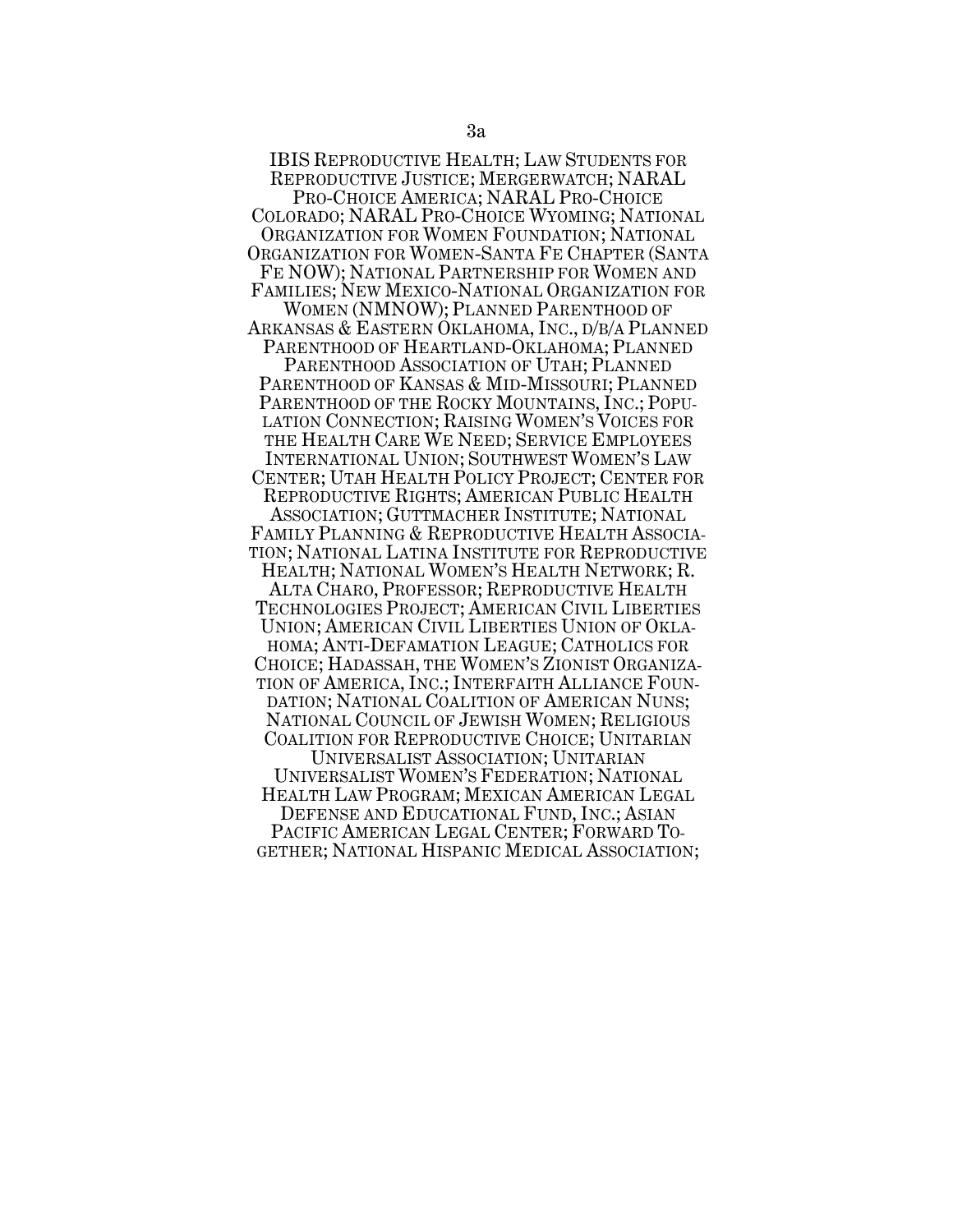IPAS; SEXUALITY INFORMATION AND EDUCATIONAL COUNCIL OF THE U.S.; CAMPAIGN TO END AIDS; HIV LAW PROJECT; NATIONAL WOMEN AND AIDS COLLEC-TIVE; HOUSING WORKS, AMICI CURIAE

APPEAL FROM THE UNITED STATES DISTRICT COURT FOR THE WESTERN DISTRICT OF OKLAHOMA (D.C. No. 5:12-CV-01000-HE)

[Filed: June 27, 2013]

\* \* \* \* \*

Before: BRISCOE, Chief Judge, KELLY, LUCERO, HARTZ, TYMKOVICH, GORSUCH, MATHESON, and BACH-ARACH, Circuit Judges.\*

TYMKOVICH, Circuit Judge.

-

This case requires us to determine whether the Religious Freedom Restoration Act and the Free Exercise Clause protect the plaintiffs—two companies and their owners who run their businesses to reflect their religious values. The companies are Hobby Lobby, a craft store chain, and Mardel, a Christian bookstore chain. Their owners, the Greens, run both companies as closely held family businesses and operate them according to a set of Christian principles. They contend regulations implementing the 2010 Patient Pro-

<sup>\*</sup> The Honorable Jerome A. Holmes is recused in this matter.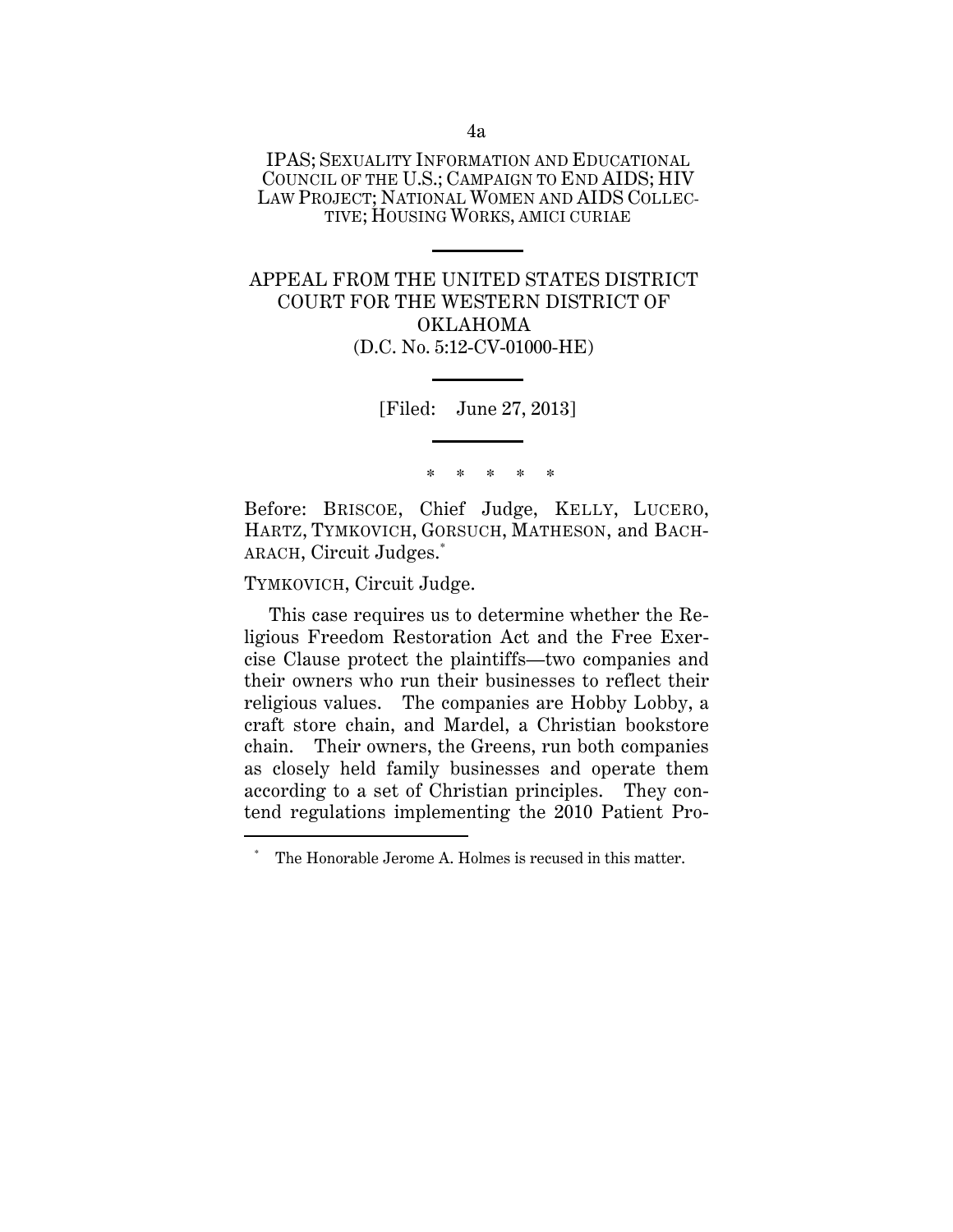tection and Affordable Care Act force them to violate their sincerely held religious beliefs. In particular, the plaintiffs brought an action challenging a regulation that requires them, beginning July 1, 2013, to provide certain contraceptive services as a part of their employer-sponsored health care plan. Among these services are drugs and devices that the plaintiffs believe to be abortifacients, the use of which is contrary to their faith.

We hold that Hobby Lobby and Mardel are entitled to bring claims under RFRA, have established a likelihood of success that their rights under this statute are substantially burdened by the contraceptive-coverage requirement, and have established an irreparable harm. But we remand the case to the district court for further proceedings on two of the remaining factors governing the grant or denial of a preliminary injunction.

### More specifically, the court rules as follows:

As to jurisdictional matters, the court unanimously holds that Hobby Lobby and Mardel have Article III standing to sue and that the Anti-Injunction Act does not apply to this case. Three judges (Kelly, Tymkovich, and Gorsuch, JJ.) would also find that the Anti-Injunction Act is not jurisdictional and the government has forfeited reliance on this statute. These three judges would also hold that the Greens have standing to bring RFRA and Free Exercise claims and that a preliminary injunction should be granted on their RFRA claim. A fourth judge (Matheson, J.) would hold that the Greens have standing and would remand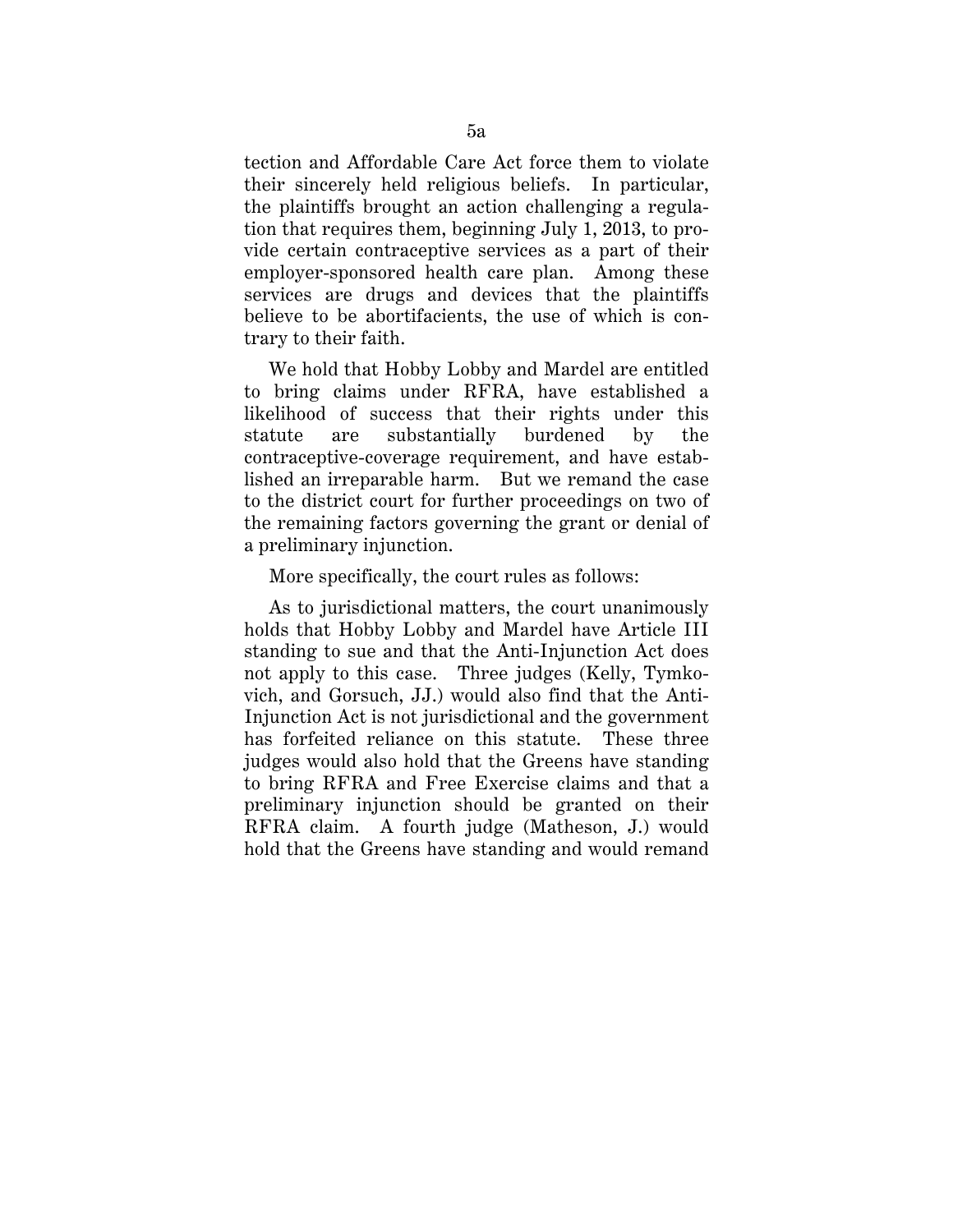for further consideration of their request for a preliminary injunction on their RFRA claim.

 Concerning the merits, a majority of five judges (Kelly, Hartz, Tymkovich, Gorsuch, and Bacharach, JJ.) holds that the district court erred in concluding Hobby Lobby and Mardel had not demonstrated a likelihood of success on their RFRA claim. Three judges (Briscoe, C.J., and Lucero and Matheson, JJ.) disagree and would affirm the district court on this question.

A majority of five judges (Kelly, Hartz, Tymkovich, Gorsuch, and Bacharach, JJ.) further holds that Hobby Lobby and Mardel satisfy the irreparable harm prong of the preliminary injunction standard. A four-judge plurality (Kelly, Hartz, Tymkovich, Gorsuch, JJ.) would resolve the other two preliminary injunction factors (balance of equities and public interest) in Hobby Lobby and Mardel's favor and remand with instructions to enter a preliminary injunction, but the court lacks a majority to do so. Instead, the court remands to the district court for further evaluation of the two remaining preliminary injunction factors.<sup>1</sup>

<u>.</u>

<sup>1</sup> The en banc court joins as follows:

<sup>(1)</sup> All judges join Part III; (2) Judges Kelly, Hartz, Tymkovich, Gorsuch, and Bacharach join Parts I, II, III, IV, and V; (3) Judges Kelly, Hartz, Tymkovich, and Gorsuch join Part VI in full, and Judge Bacharach joins as to Section VI(B)(1) only; (4) Judge Hartz separately concurs; (5) Judge Gorsuch separately concurs, joined by Judges Kelly and Tymkovich; (6) Judge Bacharach concurs in part; (7) Chief Judge Briscoe concurs and dissents in part, joined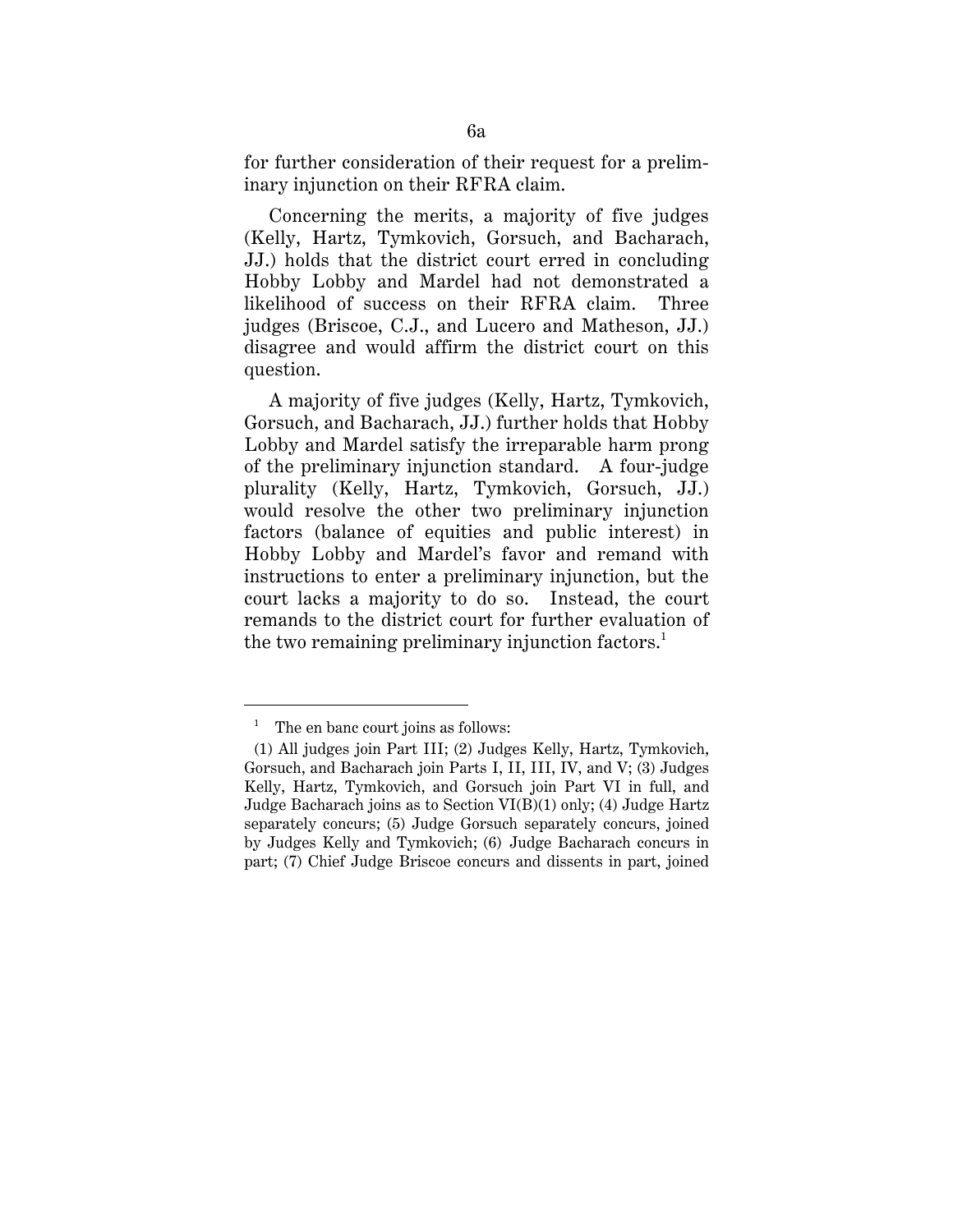One judge (Matheson, J.) reaches the merits of the plaintiffs' constitutional claim under the Free Exercise Clause, concluding that it does not entitle the plaintiffs to preliminary injunctive relief. $^2$ 

Accordingly, for the reasons set forth below and exercising jurisdiction under 28 U.S.C. § 1292(a)(1), we reverse the district court's denial of the plaintiffs' motion for a preliminary injunction and remand with instructions that the district court address the remaining two preliminary injunction factors and then assess whether to grant or deny the plaintiffs' motion.

# **I. Background & Procedural History**

### *A. The Plaintiffs*

<u>.</u>

The plaintiffs in this case are David and Barbara Green, their three children (Steve Green, Mart Green, and Darsee Lett), and the businesses they collectively own and operate: Hobby Lobby Stores, Inc. and Mardel, Inc. David Green is the founder of Hobby Lobby, an arts and crafts chain with over 500 stores and about 13,000 full-time employees. Hobby Lobby is a closely held family business organized as an

by Judge Lucero; and (8) Judge Matheson concurs and dissents in part.

<sup>2</sup> Because the district court will be reviewing the RFRA claim, the majority declines at this stage to reach the constitutional question of whether Hobby Lobby and Mardel are likely to succeed on their Free Exercise claim. *See, e.g., Lyng v. Nw. Indian Cemetery Protective Ass'n*, 485 U.S. 439, 445 (1988) ("A fundamental and longstanding principle of judicial restraint requires that courts avoid reaching constitutional questions in advance of the necessity of deciding them.").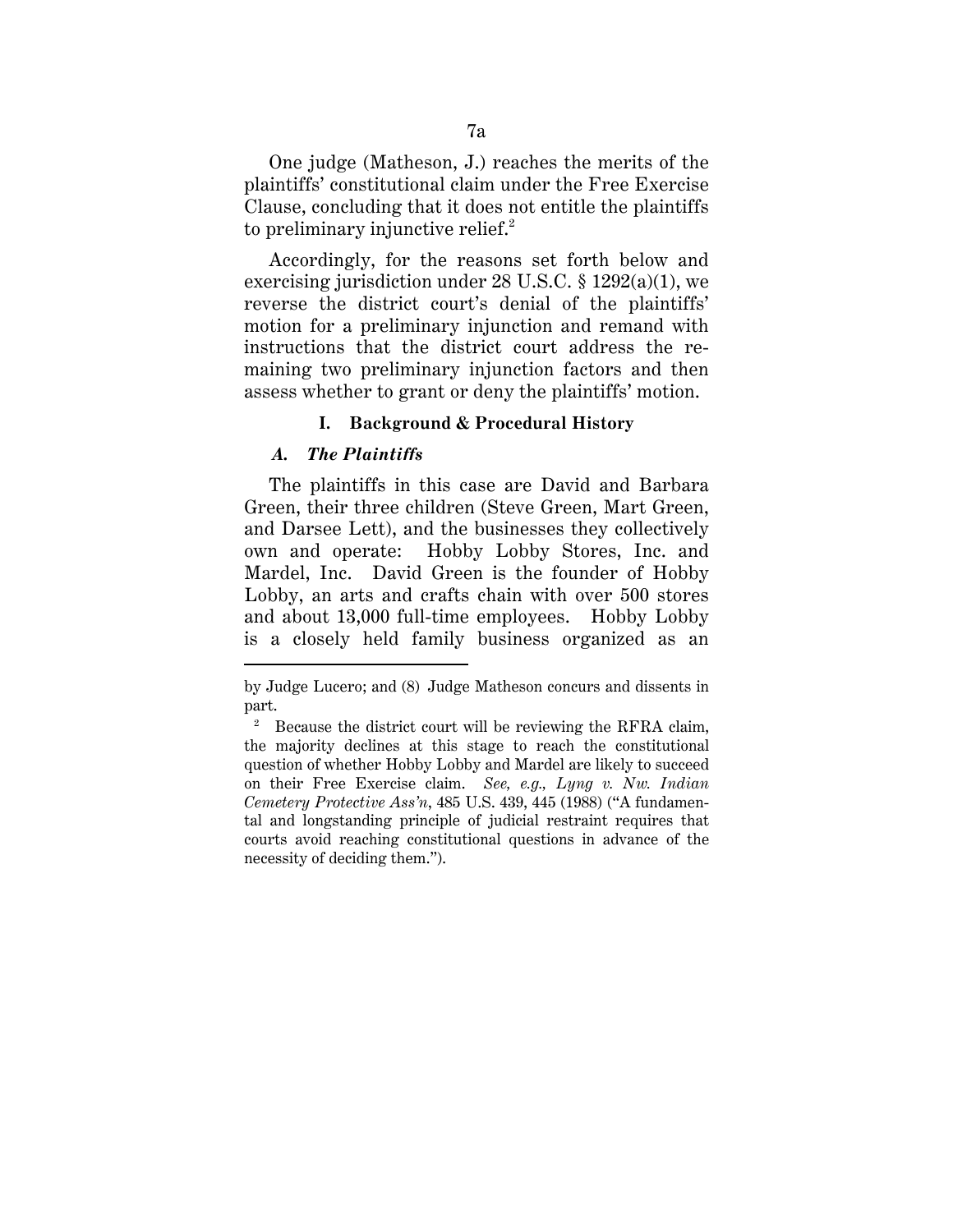S-corp. Steve Green is president of Hobby Lobby, and his siblings occupy various positions on the Hobby Lobby board. Mart Green is the founder and CEO of Mardel, an affiliated chain of thirty-five Christian bookstores with just under 400 employees, also run on a for-profit basis.

As owners and operators of both Hobby Lobby and Mardel, the Greens have organized their businesses with express religious principles in mind. For example, Hobby Lobby's statement of purpose recites the Greens' commitment to "[h]onoring the Lord in all we do by operating the company in a manner consistent with Biblical principles." JA 22-23a. Similarly, Mardel, which sells exclusively Christian books and materials, describes itself as "a faith-based company dedicated to renewing minds and transforming lives through the products we sell and the ministries we support." JA 25a.

Furthermore, the Greens allow their faith to guide business decisions for both companies. For example, Hobby Lobby and Mardel stores are not open on Sundays; Hobby Lobby buys hundreds of full-page newspaper ads inviting people to "know Jesus as Lord and Savior," JA 24a; and Hobby Lobby refuses to engage in business activities that facilitate or promote alcohol use.

The Greens operate Hobby Lobby and Mardel through a management trust (of which each Green is a trustee), and that trust is likewise governed by religious principles. The trust exists "to honor God with all that has been entrusted" to the Greens and to "use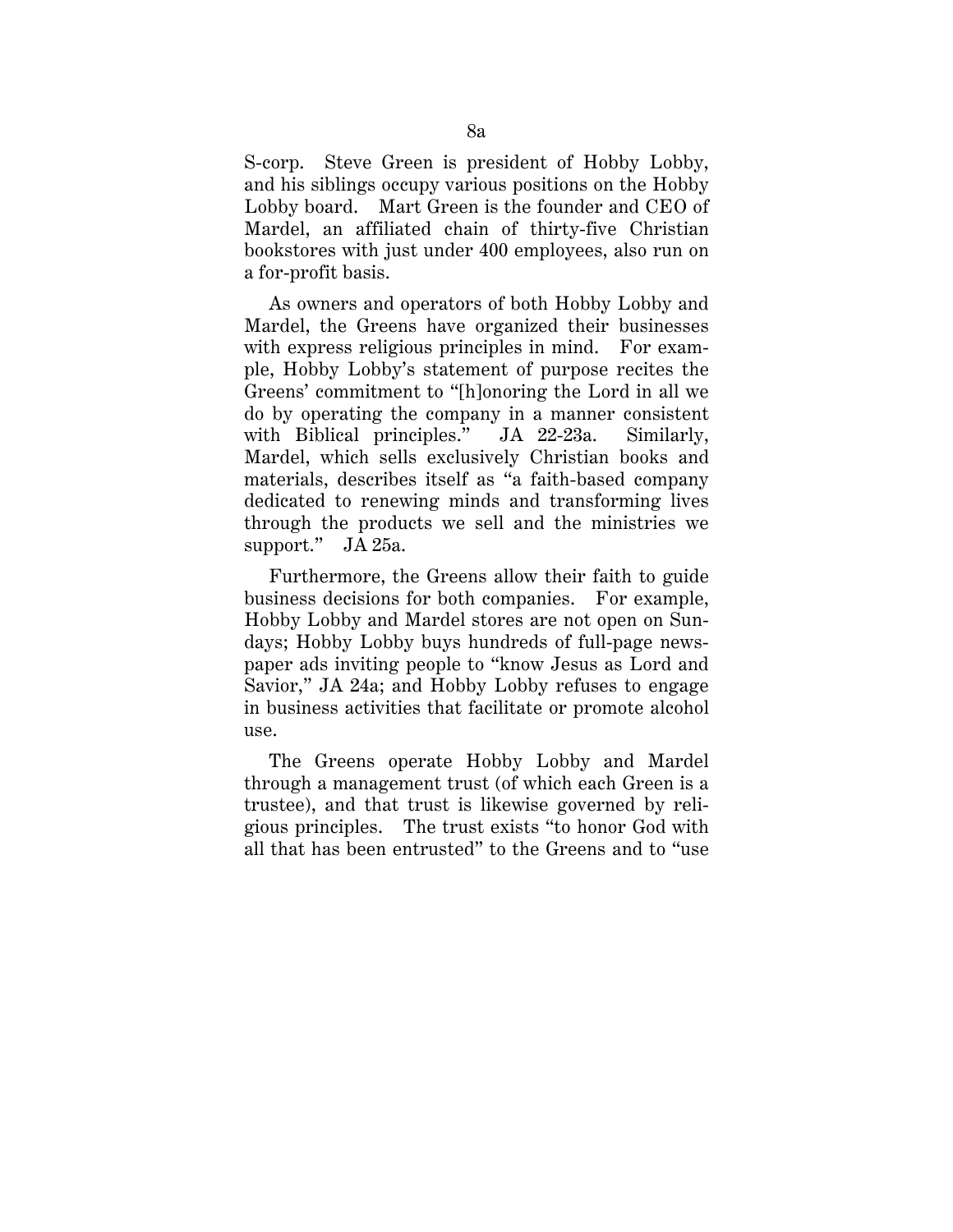the Green family assets to create, support, and leverage the efforts of Christian ministries." JA 21a. The trustees must sign "a Trust Commitment," which among other things requires them to affirm the Green family statement of faith and to "regularly seek to maintain a close intimate walk with the Lord Jesus Christ by regularly investing time in His Word and prayer." *Id.*

As is particularly relevant to this case, one aspect of the Greens' religious commitment is a belief that human life begins when sperm fertilizes an egg. In addition, the Greens believe it is immoral for them to facilitate any act that causes the death of a human embryo.

# *B. The Contraceptive-Coverage Requirement*

Under the Patient Protection and Affordable Care Act (ACA), employment-based group health plans covered by the Employee Retirement Income Security Act (ERISA) must provide certain types of preventive health services. *See* 42 U.S.C. § 300gg-13; 29 U.S.C. § 1185d. One provision mandates coverage, without cost-sharing by plan participants or beneficiaries, of "preventive care and screenings" for women "as provided for in comprehensive guidelines supported by the Health Resources and Services Administration [HRSA]." 42 U.S.C. § 300gg-13(a)(4). HRSA is an agency within the Department of Health and Human Services (HHS).

When the ACA was enacted, there were no HRSA guidelines related to preventive care and screening for women. As a result, HHS asked the Institute of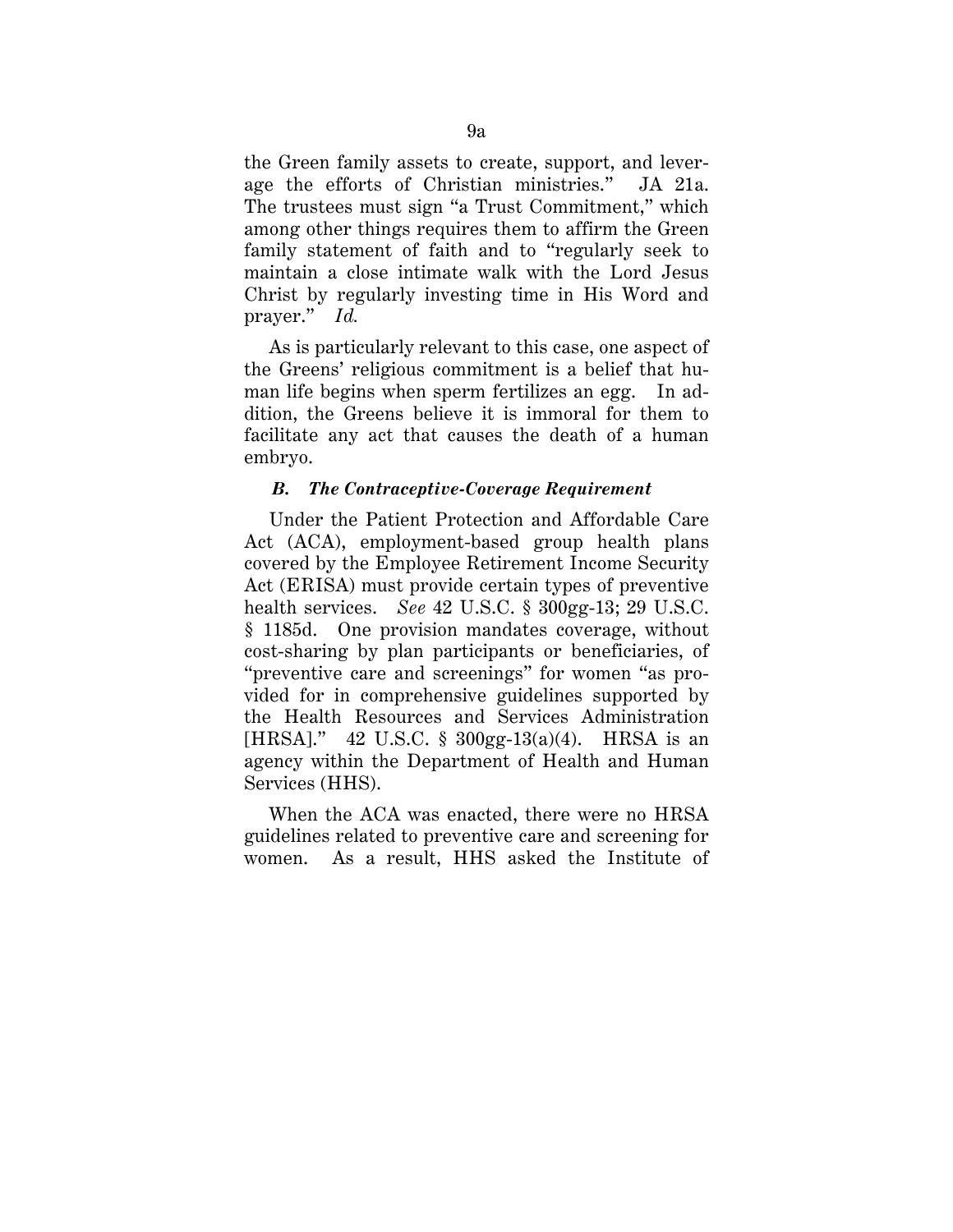Medicine (an arm of the National Academy of Sciences) to develop recommendations to help implement these requirements. In response, the Institute issued a report recommending, among other things, that the guidelines require coverage for "'[a]ll Food and Drug Administration [FDA] approved contraceptive methods, sterilization procedures, and patient education and counseling for all women with reproductive capacity,' as prescribed by a provider." 77 Fed. Reg. 8725, 8725 (Feb. 15, 2012).

HRSA and HHS adopted this recommendation, meaning that employment-based group health plans covered by ERISA now must include FDA-approved contraceptive methods. The FDA has approved twenty such methods, ranging from oral contraceptives to surgical sterilization. Four of the twenty approved methods—two types of intrauterine devices (IUDs) and the emergency contraceptives commonly known as Plan B and Ella—can function by preventing the implantation of a fertilized egg. The remaining methods function by preventing fertilization.<sup>3</sup>

<u>.</u>

<sup>3</sup> There is an ongoing medical debate as to whether some of the contraceptive methods relevant to this case act by preventing *implantation* or *fertilization. Compare, e.g.,* Physicians for Reproductive Health et al. Amicus Br. at 12-13, *with* Ass'n of Am. Physicians & Surgeons et al. Amicus Br. at 12 & n.21. This is relevant because Hobby Lobby and Mardel object to forms of contraception that prevent uterine implantation, but they do not object to those that prevent conception. For purposes of this appeal, however, there is no material dispute. Both the government and the medical amici supporting the government concede that at least some of the contraceptive methods to which the plaintiffs object have the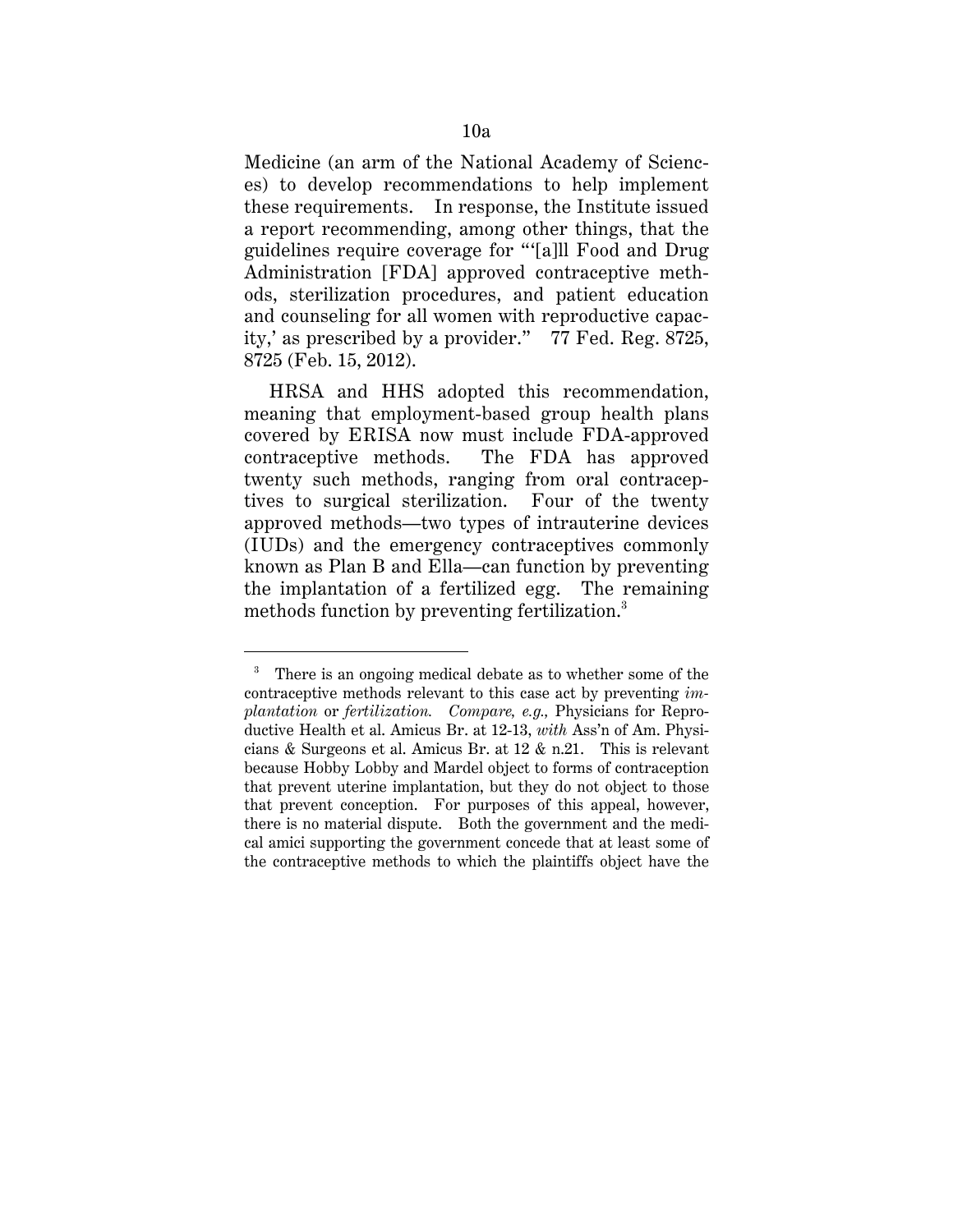# *C. Exemptions from the Contraceptive-Coverage Requirement*

A number of entities are partially or fully exempted from the contraceptive-coverage requirement.

*First,* HHS "may establish exemptions" for "group health plans established or maintained by religious employers and health insurance coverage provided in connection with group health plans established or maintained by religious employers with respect to any requirement to cover contraceptive services . . . . . . 45 C.F.R. § 147.130(a)(1)(iv)(A).

HHS regulations currently define a "religious employer" as an organization that: (1) has the inculcation of religious values as its purpose; (2) primarily employs persons who share its religious tenets; (3) primarily serves persons who share its religious tenets; and (4) is a non-profit organization described in a provision of the Internal Revenue Code that refers to

<u>.</u>

potential to prevent uterine implantation. *See, e.g.,* Aple. Br. at 9 n.6 (noting that one of the three ways emergency contraceptive pills function is by "inhibiting implantation" (quoting 62 Fed. Reg. 8610, 8611 (Feb. 25, 1997))); Physicians for Reproductive Health et al. Amicus Br. at 16 (noting that some studies suggest the copper present in IUDs "can also alter molecules present in the endometrial lining," which causes "alteration of the endometrial lining [that] *prevents* . . . implantation" (emphasis added)). Some of our colleagues suggest this debate extends only to intrauterine devices, not Plan B and Ella. *See* Briscoe Op. at 3. Whatever the merits of this argument, we need not wade into scientific waters here, given the above-noted agreement that some of the challenged devices function in a manner that Hobby Lobby and Mardel find morally problematic.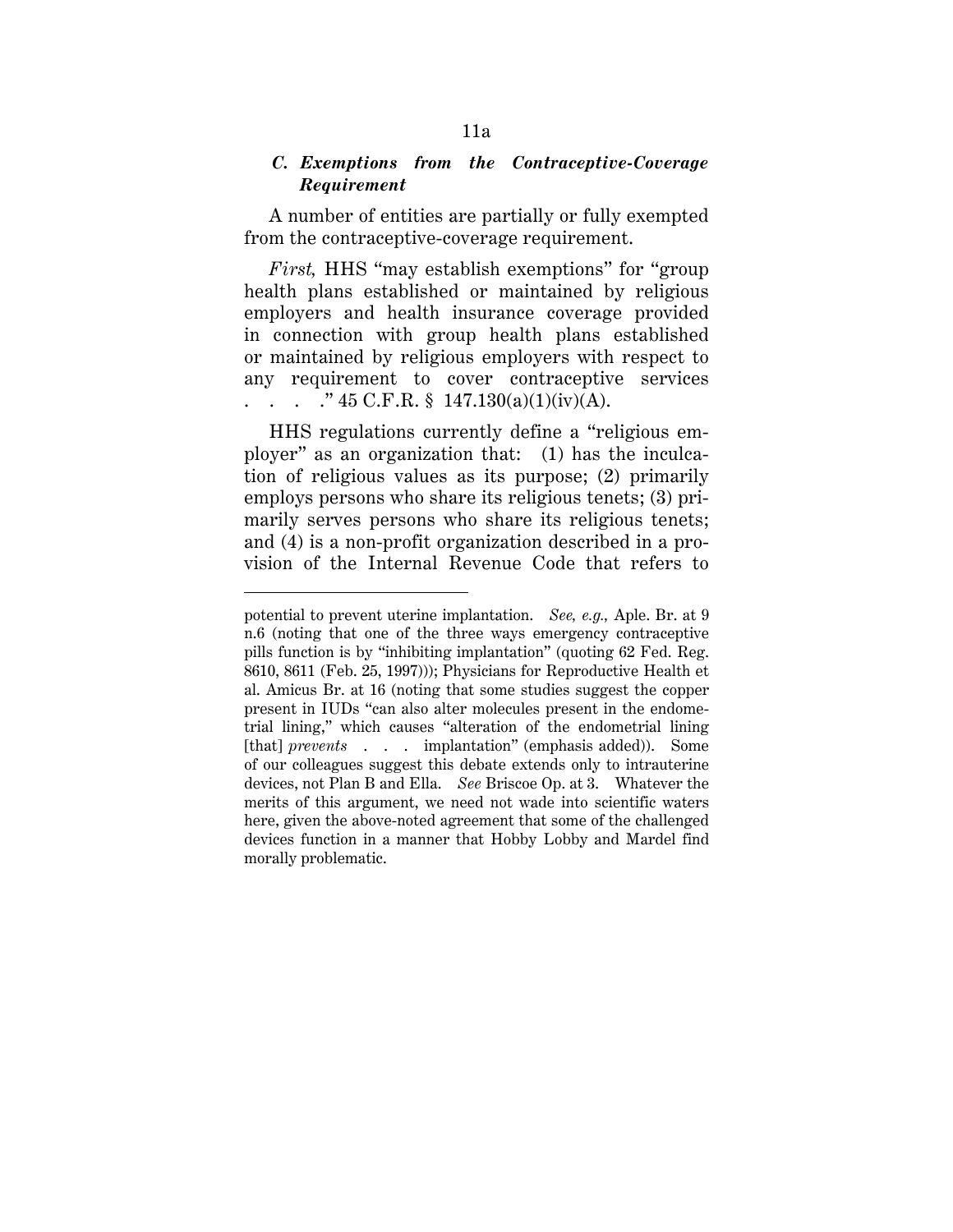churches, their integrated auxiliaries, conventions or associations of churches, and to the exclusively religious activities of any religious order. *See* 45 C.F.R.  $$147.130(a)(1)(iv)(B).$ 

This definition of religious employer might change, however, as the federal agencies responsible for implementing the preventive services portion of the ACA have proposed a new rule that would eliminate the first three requirements above and clarify that the exemption is available to all non-profit organizations falling within the scope of a certain Internal Revenue Code provision. *See* 78 Fed. Reg. 8456, 8461 (Feb. 6, 2013).

*Second,* the government has proposed an accommodation for certain other non-profit organizations, including religious institutions of higher education, that have maintained religious objections to contraceptive coverage yet will not fall within the amended definition of a religious employer. Many of these organizations are currently subject to a temporary "safe harbor" provision that temporarily exempts them from having to cover contraceptive services. The government has proposed to route the contraceptive coverage for these organizations through a middleman insurer or insurance plan administrator, allowing the organizations to avoid directly providing contraceptive coverage. *See id*. at 8458-68.

*Third,* if a business does not make certain significant changes to its health plans after the ACA's effective date, those plans are considered "grandfathered" and are exempt from the contraceptive-coverage re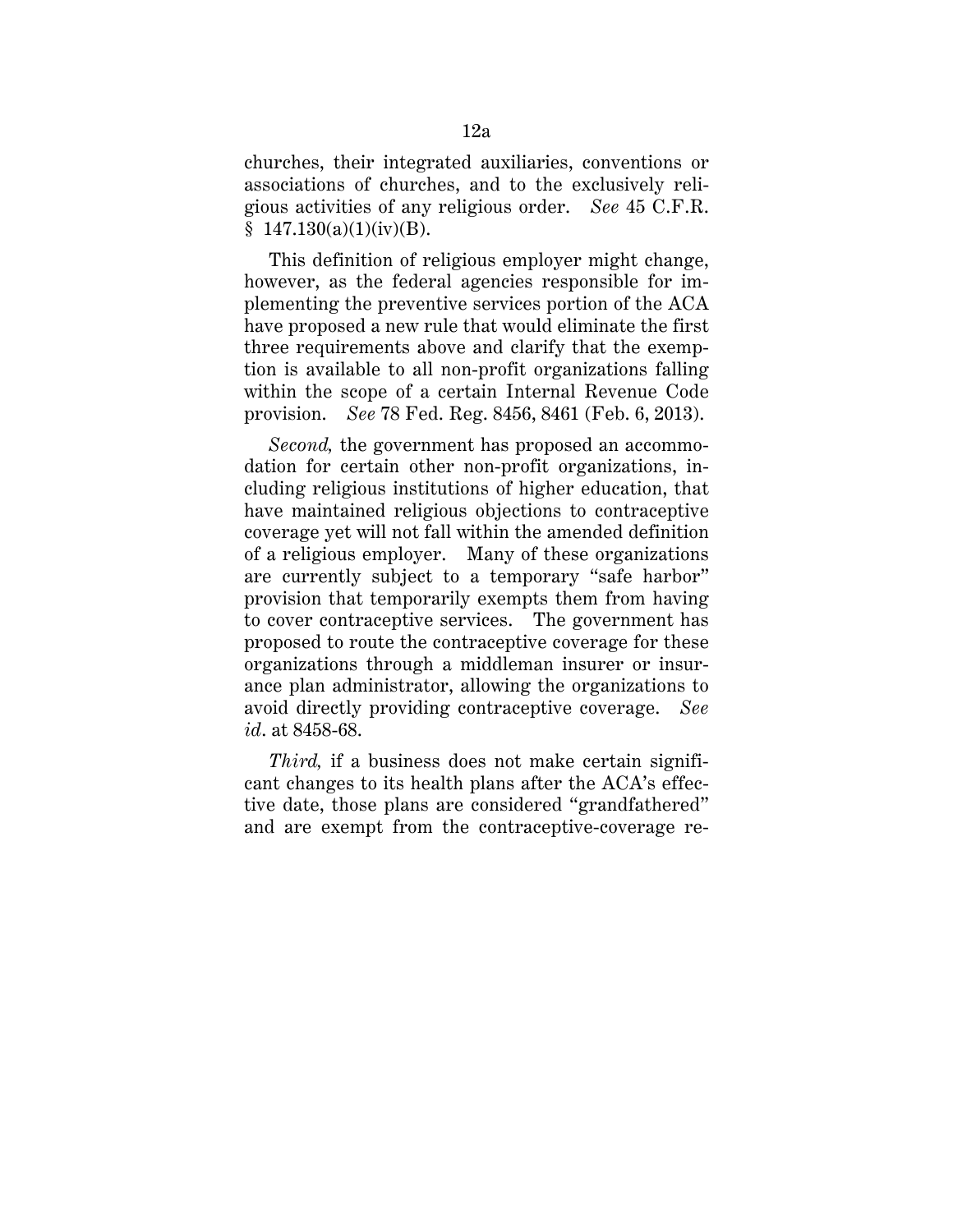quirement. *See* 42 U.S.C. § 18011(a)(2). Grandfathered plans may remain so indefinitely.

*Fourth,* businesses with fewer than fifty employees are not required to participate in employer-sponsored health plans. *See, e.g.,* 26 U.S.C. § 4980H. To the extent these businesses do not offer a health plan, they do not have to comply with any aspect of the shared responsibility health coverage requirements, including the contraceptive-coverage requirement. At the same time, the government asserts that if an otherwise exempt small business offers a health plan, it must comply with the contraceptive-coverage requirement. *See* Aple. Br. at 39 (citing 42 U.S.C. § 300gg-13).

Relying on information released by the White House and HHS, the plaintiffs estimate that at least 50 million people, and perhaps over a 100 million, are covered by exempt health plans. JA 80a. The government argues that the number of grandfathered health plans will decline over time, that grandfathered plans may already cover the objected-to contraceptives, and that financial incentives exist to push small businesses into the health insurance market, in which case they would have to comply with the contraceptivecoverage requirement. At the same time, the government has not offered contrary estimates of individuals covered by exempt health plans.

No exemption, proposed or otherwise, would extend to for-profit organizations like Hobby Lobby or Mardel. And the various government agencies responsible for implementing the exceptions to the contraceptive-coverage requirement have announced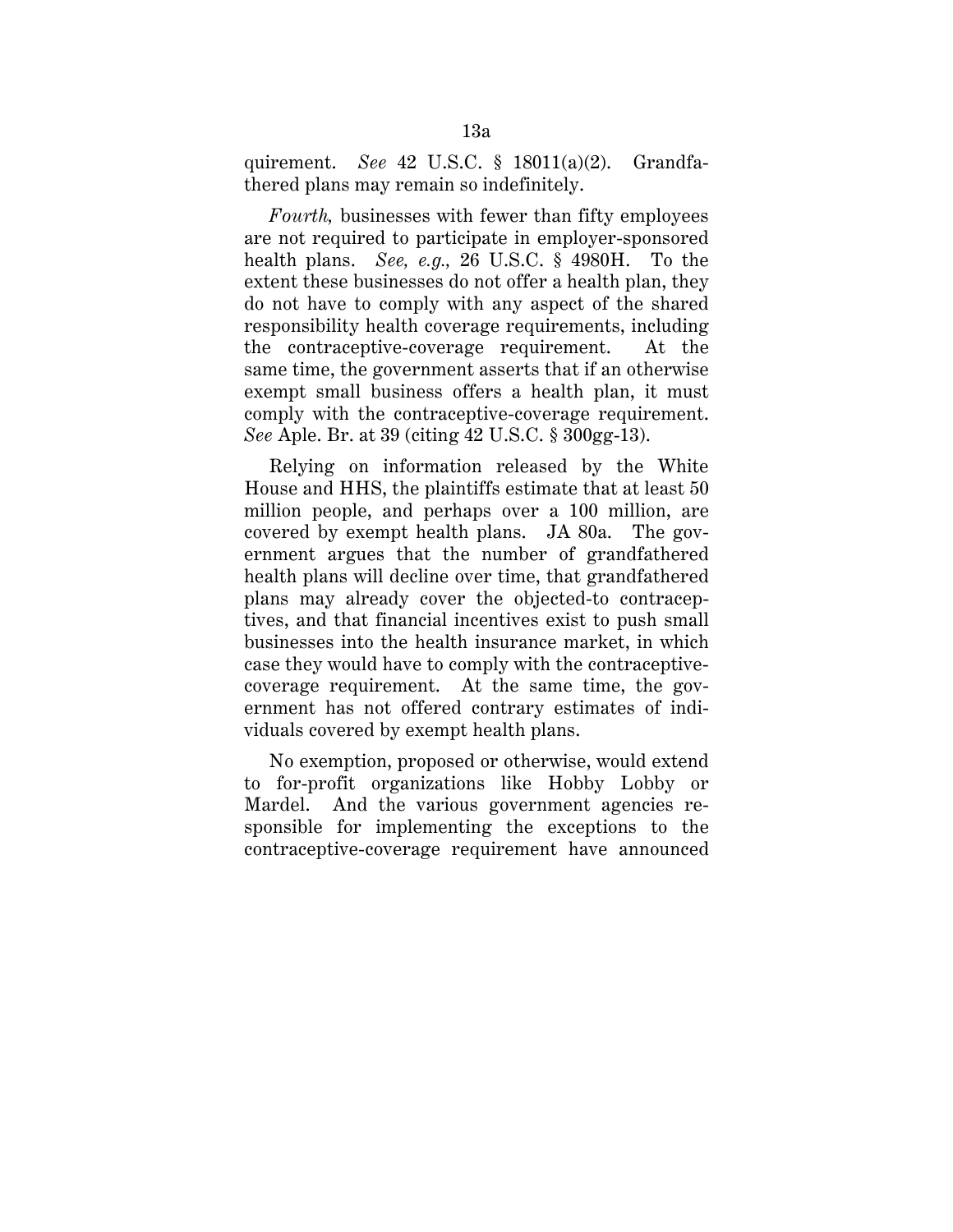that no proposed exemption will extend to for-profit entities under any circumstances because of what the government considers an important distinction, discussed further below, between for-profit and non-profit status.

# *D. The Expected Effect of the Contraceptive-Coverage Requirement*

The Greens run the Hobby Lobby health plan, a self-insured plan, which provides insurance to both Hobby Lobby and Mardel employees. Hobby Lobby and Mardel cannot qualify for the "grandfathered" status exemption because they elected not to maintain grandfathered status prior to the date that the contraceptive-coverage requirement was proposed.

Nevertheless, the Greens object to providing coverage for any FDA-approved contraceptives that would prevent implantation of a fertilized egg. Because the Greens believe that human life begins at conception, they also believe that they would be facilitating harms against human beings if the Hobby Lobby health plan provided coverage for the four FDA-approved contraceptive methods that prevent uterine implantation (Ella, Plan B, and the two IUDs). The government does not dispute the sincerity of this belief.

The Greens present no objection to providing coverage for the sixteen remaining contraceptive methods. In other words, the Greens are willing to cover, without cost-sharing, the majority of FDA-approved contraceptive methods, from the original birth control pill to surgical sterilization. But if Hobby Lobby or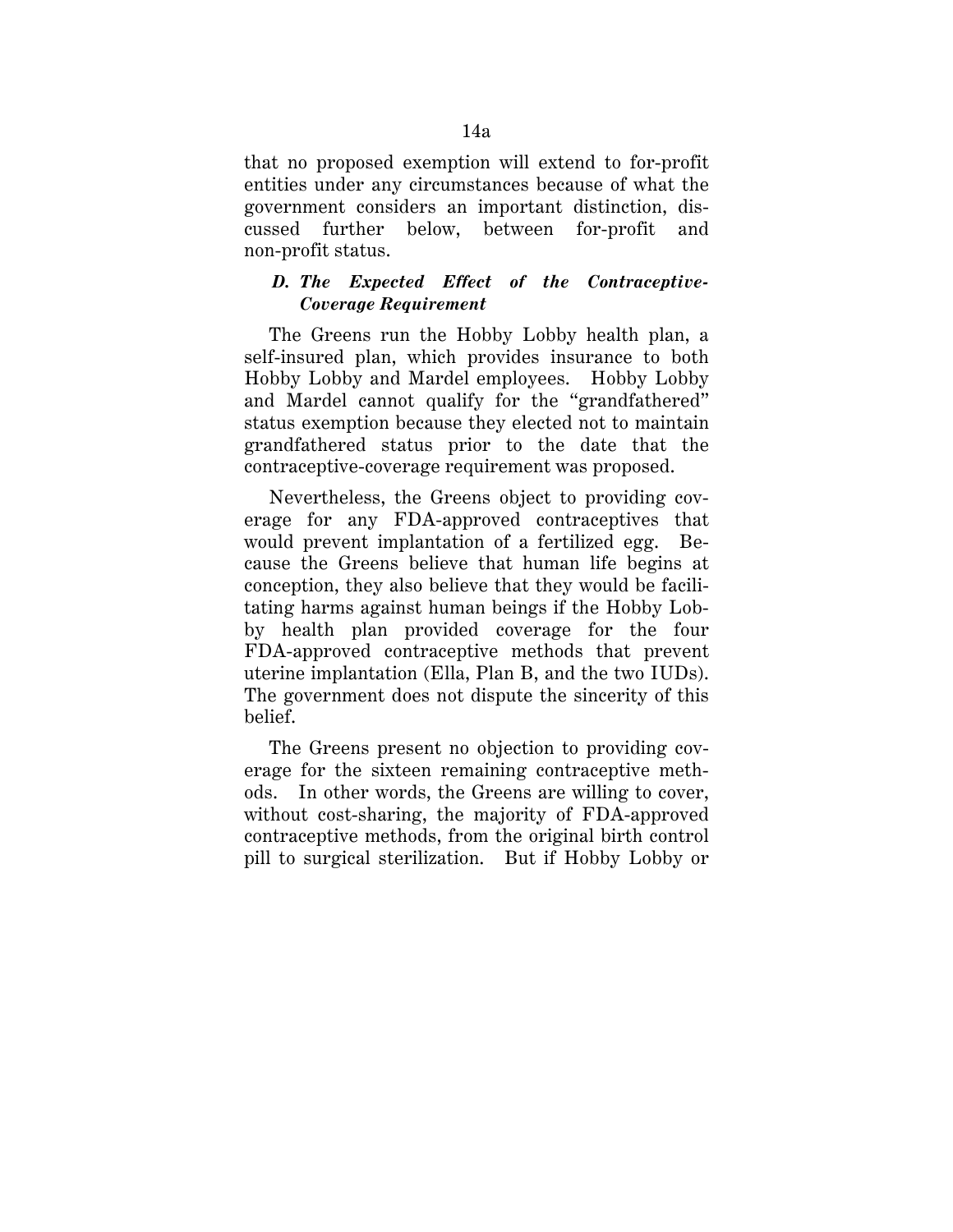Mardel employees wish to obtain Ella, Plan B, or IUDs, the Greens object to being forced to provide such coverage.

According to the plaintiffs, the corporations' deadline to comply with the contraceptive-coverage requirement is July 1, 2013. If the Hobby Lobby health plan does not cover all twenty contraceptive methods by that date, the businesses will be exposed to immediate tax penalties, potential regulatory action, and possible private lawsuits. *See, e.g.,* 26 U.S.C. §§ 4980D, 4980H; 29 U.S.C. §§ 1132, 1185d.

The most immediate consequence for Hobby Lobby and Mardel would come in the form of regulatory taxes: \$100 per day for each "individual to whom such failure relates." 26 U.S.C.  $\S$  4980D(b)(1). The plaintiffs assert that because more than 13,000 individuals are insured under the Hobby Lobby plan (which includes Mardel), this fine would total at least \$1.3 million per day, or almost \$475 million per year. This assumes that "individual" means each individual insured under Hobby Lobby's plan. If the corporations instead drop employee health insurance altogether, they will face penalties of \$26 million per year. *See id*. § 4980H.

### *E. Procedural History*

The plaintiffs filed suit on September 12, 2012, challenging the contraceptive-coverage requirement under RFRA, the Free Exercise Clause of the First Amendment, and the Administrative Procedure Act. The plaintiffs simultaneously moved for a preliminary injunction on the basis of their RFRA and Free Exer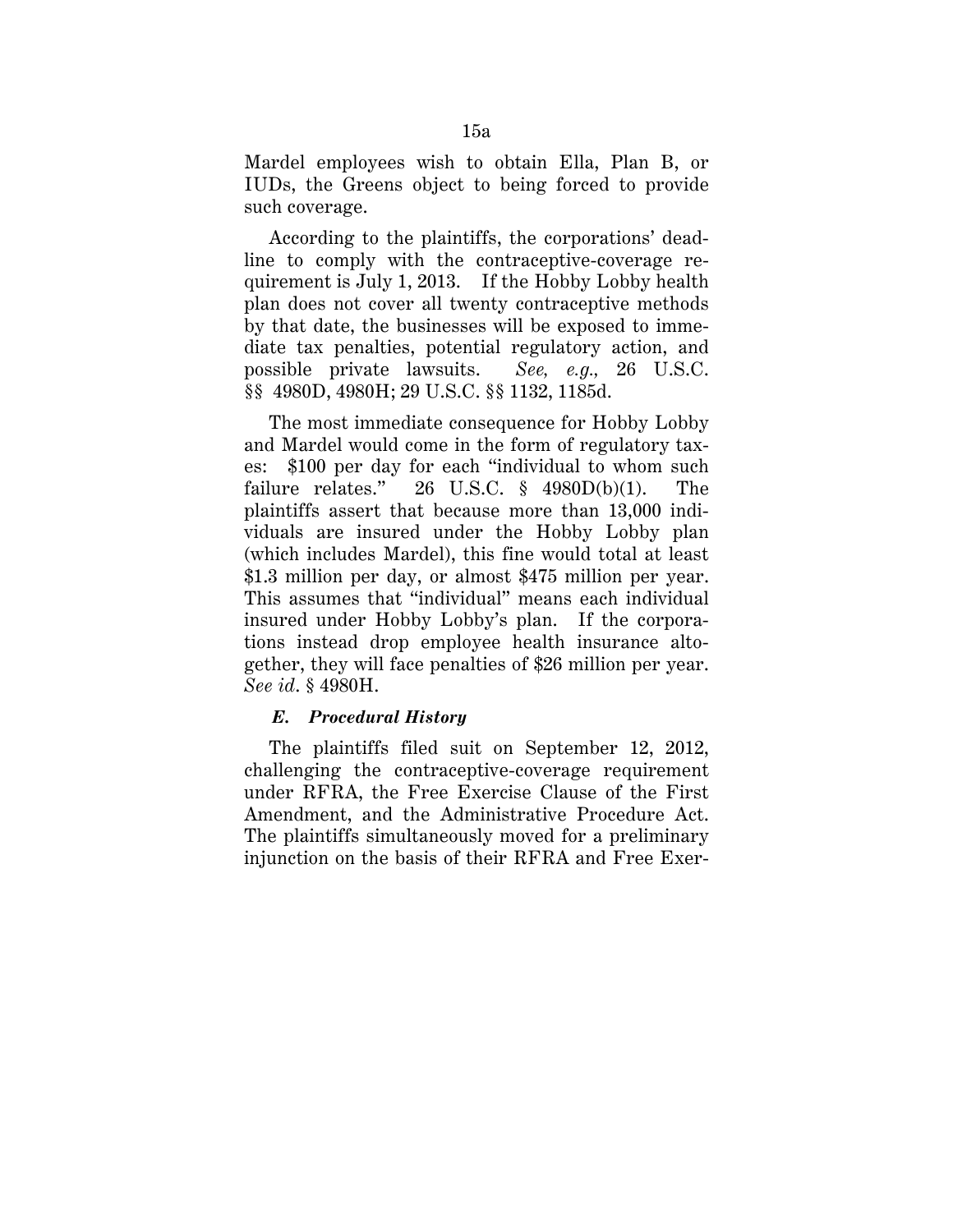cise claims. The district court denied that motion. *See Hobby Lobby Stores, Inc. v. Sebelius,* 870 F. Supp. 2d 1278 (W.D. Okla. 2012).

The plaintiffs then appealed the denial of the preliminary injunction and moved for injunctive relief pending appeal. A two-judge panel denied relief pending appeal, adopting substantially the same reasoning as the district court. *See Hobby Lobby Stores, Inc. v. Sebelius,* No. 12-6294, 2012 WL 6930302 (10th Cir. Dec. 20, 2012). The plaintiffs then sought emergency relief under the All Writs Act from the Supreme Court, which also denied relief. *See Hobby Lobby Stores, Inc. v. Sebelius*, 133 S. Ct. 641 (2012) (Sotomayor, J., in chambers).

The plaintiffs subsequently moved for initial en banc consideration of this appeal, citing the exceptional importance of the questions presented. We granted that motion. And given Hobby Lobby and Mardel's July 1 deadline for complying with the contraceptive-coverage requirement, we granted the plaintiffs' motion to expedite consideration of this appeal.

## **II. The Religious Freedom Restoration Act**

Hobby Lobby and Mardel's central claims here arise under the Religious Freedom Restoration Act. A plaintiff makes a prima facie case under RFRA by showing that the government substantially burdens a sincere religious exercise. *Kikumura v. Hurley,* 242 F.3d 950, 960 (10th Cir. 2001). The burden then shifts to the government to show that the "compelling interest test is satisfied through application of the chal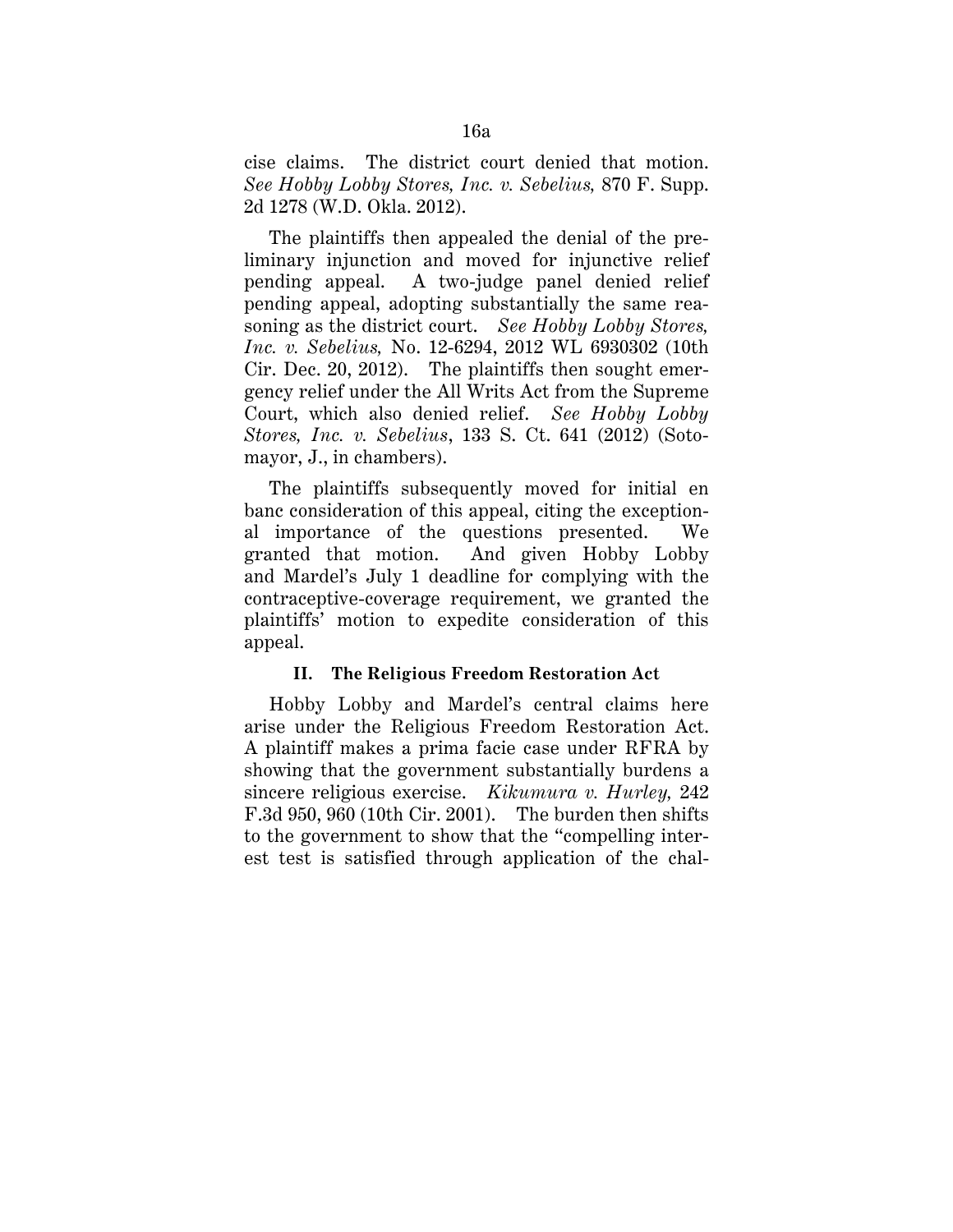lenged law 'to the person'—the particular claimant whose sincere exercise of religion is being substantially burdened." *Gonzales v. O Centro Espirita Beneficente Uniao do Vegetal,* 546 U.S. 418, 420 (2006) (quoting  $42 \text{ U.S.C. }$  \$ 2000bb-1(b)). This burdenshifting approach applies even at the preliminary injunction stage. *Id*. at 429.

The principal questions we must resolve here include: (1) whether Hobby Lobby and Mardel are "persons" exercising religion for purposes of RFRA; (2) if so, whether the corporations' religious exercise is substantially burdened; and (3) if there is a substantial burden, whether the government can demonstrate a narrowly tailored compelling government interest.

# **III. Subject-Matter Jurisdiction**

Before turning to the preliminary injunction standard, we must resolve two issues that bear on our subject-matter jurisdiction—standing and the Anti-Injunction Act.

# *A. Standing*

We begin by examining whether Hobby Lobby and Mardel have standing to sue in federal court. Article III of the Constitution limits federal judicial power to "Cases" and "Controversies." A party that cannot present a case or controversy within the meaning of Article III does not have standing to sue in federal court. And whenever standing is unclear, we must consider it *sua sponte* to ensure there is an Article III case or controversy before us. *See New Eng.*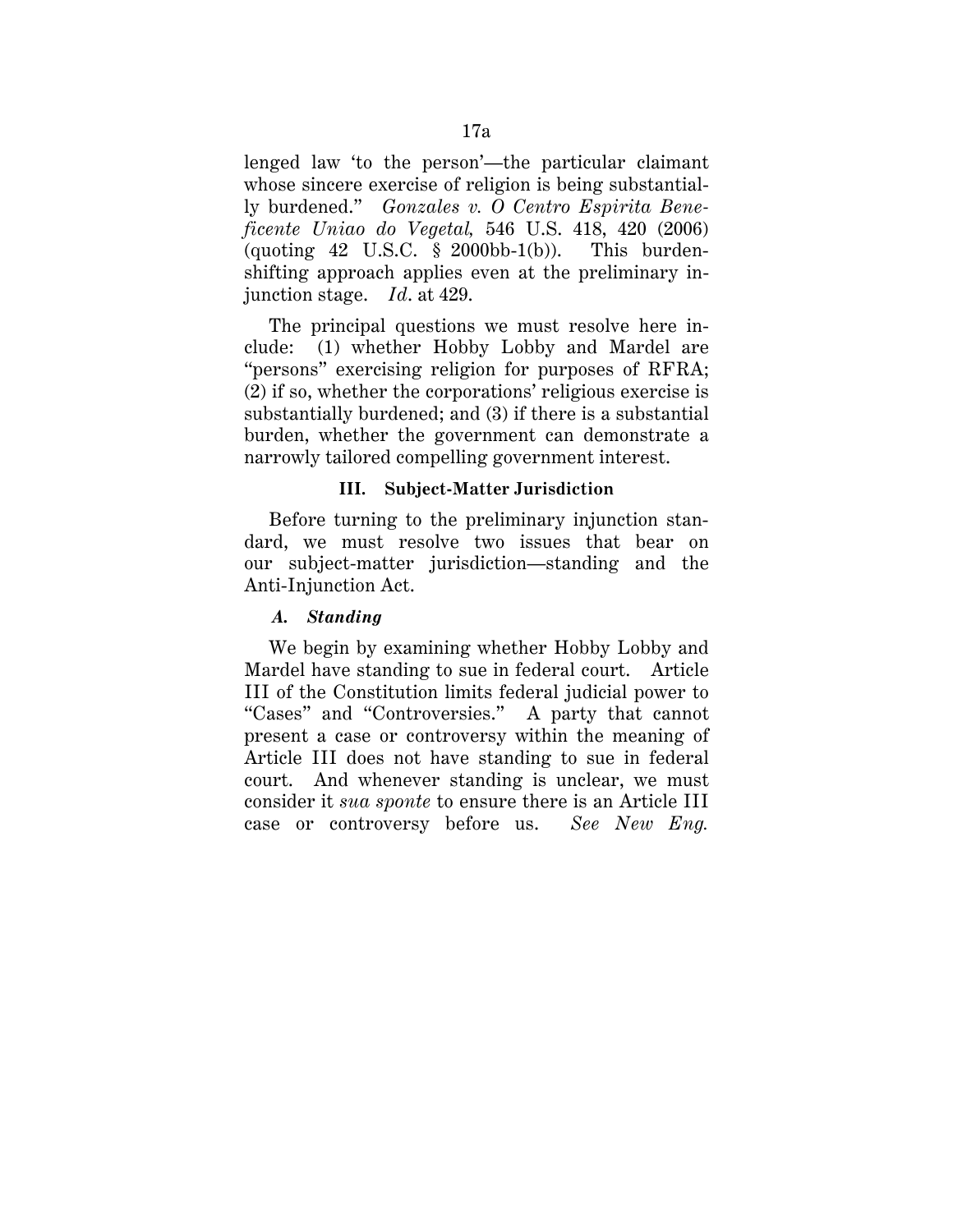*Health Care Emp. Pension Fund v. Woodruff,* 512 F.3d 1283, 1288 (10th Cir. 2008).

Under the familiar three-part test for establishing Article III standing, a plaintiff must show an injury that is "[1] concrete, particularized, and actual or imminent; [2] fairly traceable to the challenged action; and [3] redressable by a favorable ruling." *Clapper v. Amnesty Int'l USA*, 133 S. Ct. 1138, 1147 (2013) (internal quotation marks omitted).

We conclude that Hobby Lobby and Mardel have Article III standing. Both companies face an imminent loss of money, traceable to the contraceptivecoverage requirement. Both would receive redress if a court holds the contraceptive-coverage requirement unenforceable as to them. Both therefore have Article III standing.4

### *B. The Anti-Injunction Act*

-

A second possible impediment to our subject-matter jurisdiction is the Anti-Injunction Act (AIA). *See* 26 U.S.C. § 7421. Although the plaintiffs and the government agree that the AIA does not apply here,

<sup>4</sup> The plaintiffs also contend that the Greens, as owners of Hobby Lobby and Mardel, have standing in their own right to bring the claims at issue here. But there is no dispute that relief as to Hobby Lobby and Mardel would satisfy the Greens. Because we conclude RFRA protects Hobby Lobby and Mardel, the majority opinion does not reach whether the Greens may likewise bring RFRA claims based on regulations applying to the companies they own. Four judges would nonetheless conclude the Greens have standing and write separately on this question. *See* Gorsuch Op. (joined by Kelly and Tymkovich, JJ.), *infra;* Matheson Op., *infra.*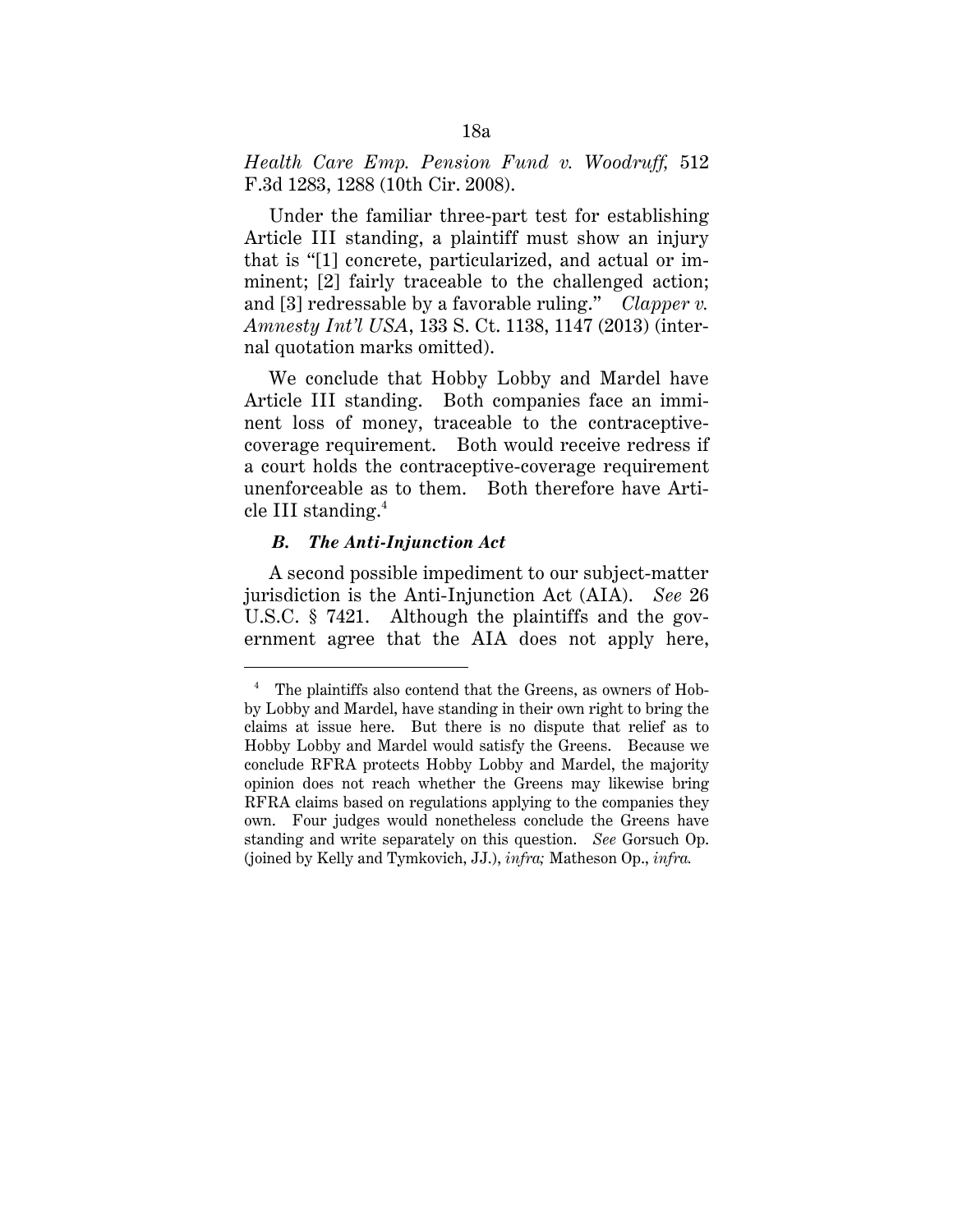"subject-matter jurisdiction, because it involves a court's power to hear a case, can never be forfeited or waived." *Arbaugh v. Y&H Corp.,* 546 U.S. 500, 514 (2006) (internal quotation marks omitted). We therefore have an independent duty to determine whether the AIA strips us of subject-matter jurisdiction. *Id.* 

The AIA dictates, with statutory exceptions inapplicable to this case, that "no suit for the purpose of restraining the assessment or collection of any tax shall be maintained in any court by any person, whether or not such person is the person against whom such tax was assessed." 26 U.S.C. § 7421(a). As the Supreme Court recently noted, the AIA "protects the Government's ability to collect a consistent stream of revenue, by barring litigation to enjoin or otherwise obstruct the collection of taxes." *NFIB v. Sebelius*, 132 S. Ct. 2566, 2582 (2012).

In this case, the corporations' challenge relates to the government's authority under 26 U.S.C. § 4980D, which imposes a "tax" on any employer that does not meet the ACA's health insurance requirements, including the contraceptive-coverage requirement. *Id*.  $§$  4980D(a). As noted above, the "tax" is set at \$100 "for each day in the noncompliance period with respect to each individual to whom such failure relates." *Id*. § 4980D(b)(1). If an employer fails to provide health insurance, the employer is subject to a tax under § 4980H. And, as the Supreme Court recently instructed, when Congress uses the term "tax," it is a strong indication that Congress intends the AIA to apply. *NFIB,* 132 S. Ct. at 2582 (2012).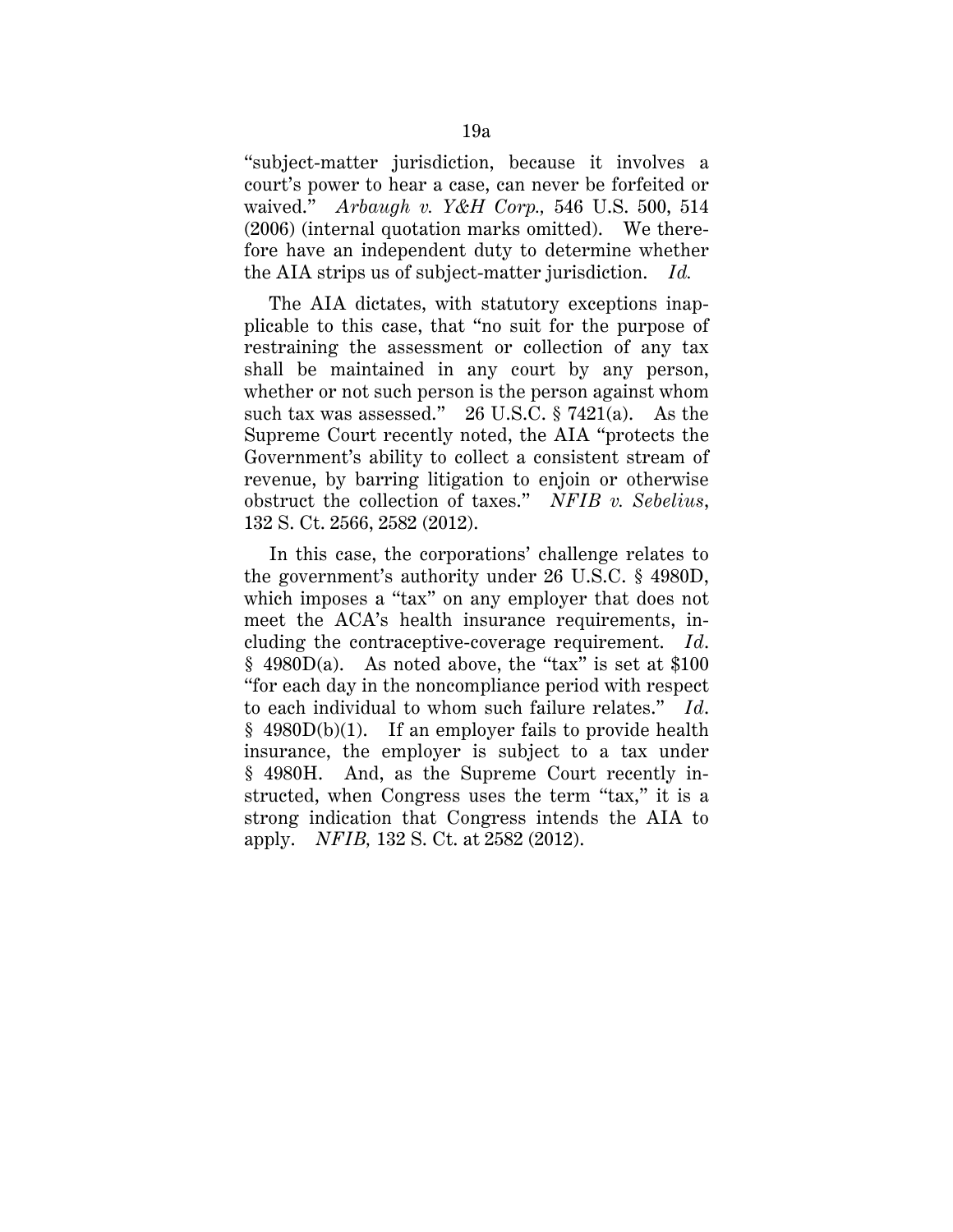Still, the AIA does not apply to every lawsuit "tangentially related to taxes," *Cohen v. United States,* 650 F.3d 717, 727 (D.C. Cir. 2011) (en banc), and the corporations' suit is not challenging the IRS's ability to collect taxes. Rather, they seek to enjoin the enforcement of one HHS regulation, 45 C.F.R. § 147.130, which requires Hobby Lobby and Mardel to provide their employees with health plans that include "preventive care . . . provided for in [the] [HRSA] guidelines," *id*. § 147.130(a)(1)(iv), which in turn "require coverage, without cost sharing, for '[a]ll [FDA-]approved contraceptive methods,'" 77 Fed. Reg. at 8726 (Feb. 15, 2012). In other words, Hobby Lobby and Mardel are not seeking to enjoin the collection of taxes or the execution of any IRS regulation; they are seeking to enjoin the enforcement, by whatever method, of one HHS regulation that they claim violates their RFRA rights.

Indeed, a regulatory tax is just one of many collateral consequences that can result from a failure to comply with the contraceptive-coverage requirement. *See, e.g.,* 29 U.S.C. § 1132(a)(5) (authorizing the Secretary of Labor to enforce the contraceptive-coverage requirement against non-compliant insurers); 42 U.S.C. § 300gg-22(a)(2) (authorizing the Secretary of HHS to exact penalties against non-compliant insurers in states where the state government does not enforce the health insurance requirements).

And just as the AIA does not apply to any suit against the individual mandate, which is enforced by the IRS, *see NFIB,* 132 S. Ct. at 2584, so too does the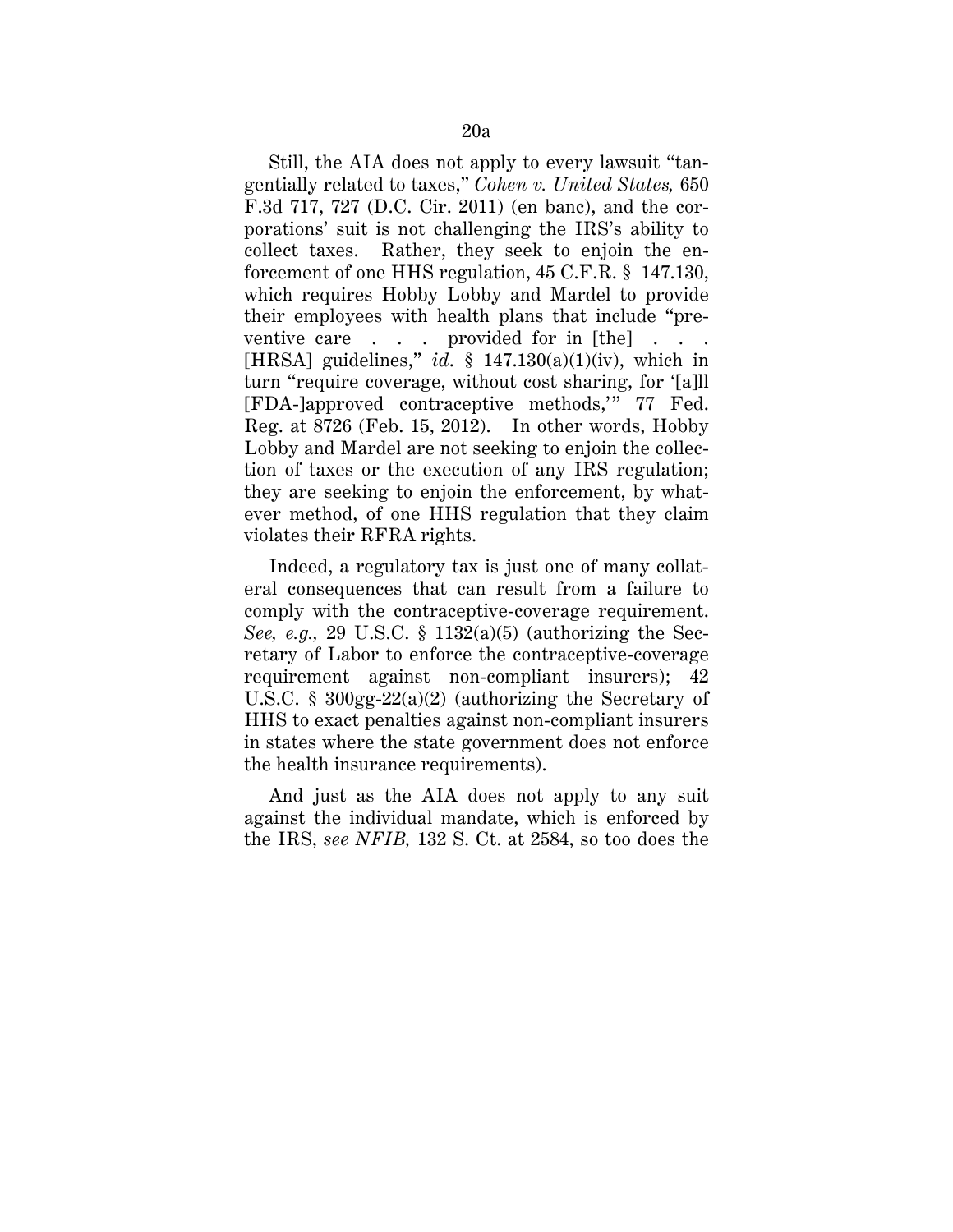AIA not apply to any suit against the contraceptivecoverage requirement, even though it also may be enforced by the IRS. The statutory scheme makes clear that the tax at issue here is no more than a penalty for violating regulations related to health care and employer-provided insurance, *see, e.g.,* 42 U.S.C.  $§$  300gg-22(b)(2)(C)(i) (calculating the maximum "penalty" that the Secretary of HHS can impose on noncompliant insurers in the same way that 26 U.S.C. § 4980D(b)(1) calculates the "tax" for non-compliant employers, namely "\$100 for each day for each individual with respect to which such a failure occurs"), and the AIA does not apply to "the exaction of a purely regulatory tax," *Robertson v. United States,* 582 F.2d 1126, 1127 (7th Cir. 1978).

Both sides agree that the AIA should not apply for essentially these same reasons. We are convinced by this reasoning and proceed to resolve the merits of the RFRA claim.

### **IV. Preliminary Injunction Standard**

As noted above, the district court denied Hobby Lobby and Mardel's request for preliminary injunctive relief. We review the denial of a preliminary injunction for abuse of discretion. *Little v. Jones,* 607 F.3d 1245, 1250 (10th Cir. 2010). A district court abuses its discretion by denying a preliminary injunction based on an error of law. *Westar Energy, Inc. v. Lake,* 552 F.3d 1215, 1224 (10th Cir. 2009).

Under the traditional four-prong test for a preliminary injunction, the party moving for an injunction must show: (1) a likelihood of success on the merits;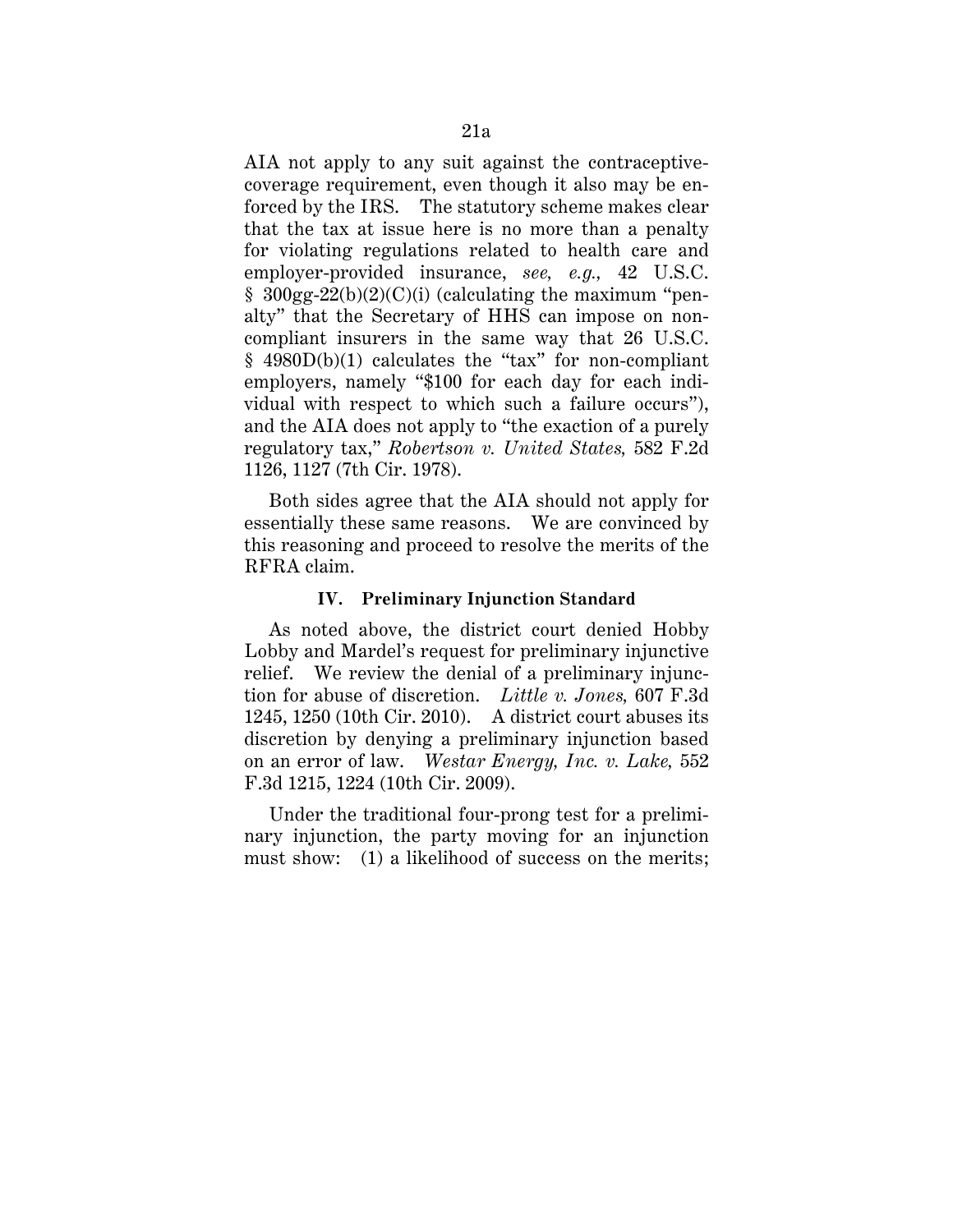(2) a likely threat of irreparable harm to the movant; (3) the harm alleged by the movant outweighs any harm to the non-moving party; and (4) an injunction is in the public interest. *See, e.g., Winter v. NRDC,* 555 U.S. 7, 20 (2008).

Hobby Lobby and Mardel urge that we apply a relaxed standard under which it can meet its burden for a preliminary injunction by showing the second, third, and fourth factors "tip strongly in [its] favor," and then satisfy the first factor "by showing that questions going to the merits are so serious, substantial, difficult, and doubtful as to make the issue ripe for litigation and deserving of more deliberate investigation." *Okla. ex rel. Okla. Tax Comm'n v. Int'l Registration Plan, Inc.,* 455 F.3d 1107, 1113 (10th Cir. 2006). But we need not resolve whether this relaxed standard would apply here, given that a majority of the court holds that Hobby Lobby and Mardel have satisfied the likelihood-of-success prong under the traditional standard.

The district court ruled that the corporations failed the likelihood-of-success element because even closely held family businesses like Hobby Lobby and Mardel are not protected by RFRA.

We disagree with this conclusion and determine that the contraceptive-coverage requirement substantially burdens Hobby Lobby and Mardel's rights under RFRA. And at this stage, the government has not shown a narrowly tailored compelling interest to justify this burden.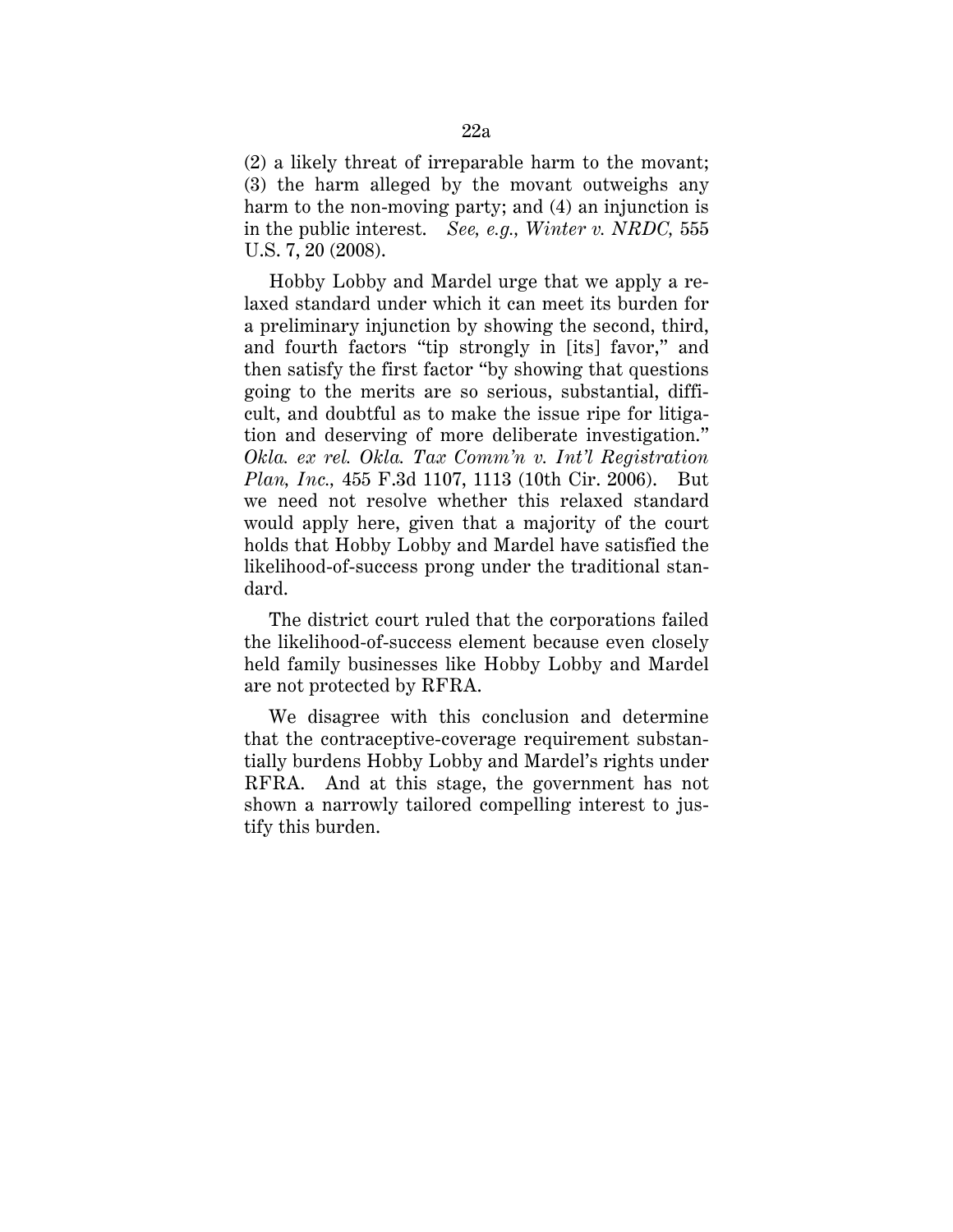## **V. Merits**

## *A. Hobby Lobby and Mardel Are "Persons Exercising Religion" Under RFRA*

RFRA provides, as a general rule, that the "Government shall not substantially burden a *person's* exercise of religion." 42 U.S.C. § 2000bb-1(a) (emphasis added). The parties dispute whether for-profit corporations, such as Hobby Lobby and Mardel, are persons exercising religion for purposes of RFRA. We thus turn to the question of whether Hobby Lobby, as a family owned business furthering its religious mission, and Mardel, as a Christian bookstore, can take advantage of RFRA's protections.

The government makes two arguments for why this is not the case. First, it cites to civil rights statutes and labor laws that create an exemption for religious organizations. It then references case law suggesting that non-profit status is an objective criterion for determining whether an entity is a religious organization for purposes of these civil rights statutes and labor laws. The government therefore argues that, as a matter of statutory interpretation, RFRA should be read to carry forward the supposedly preexisting distinction between non-profit, religious corporations and for-profit, secular corporations. Second, the government asserts that the for-profit/non-profit distinction is rooted in the Free Exercise Clause. It suggests Congress did not intend RFRA to expand the scope of the Free Exercise Clause. The government therefore concludes RFRA does not extend to for-profit corporations.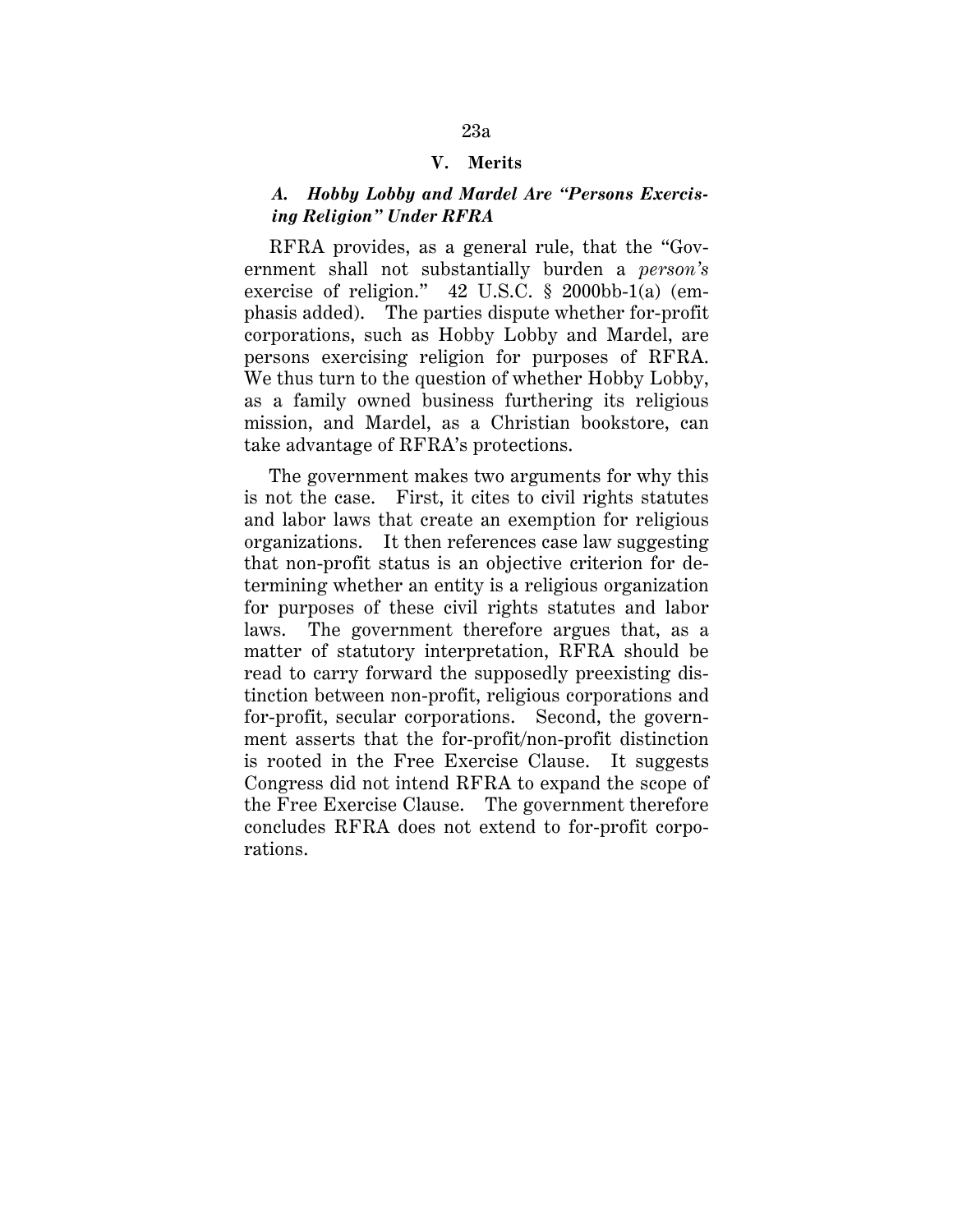We reject both of these arguments. First, we hold as a matter of statutory interpretation that Congress did not exclude for-profit corporations from RFRA's protections. Such corporations can be "persons" exercising religion for purposes of the statute.<sup>5</sup> Second, as a matter of constitutional law, Free Exercise rights may extend to some for-profit organizations.

### *1. Statutory Interpretation*

#### *a. The Dictionary Act*

We begin with the statutory text. RFRA contains no special definition of "person." Thus, our first resource in determining what Congress meant by "person" in RFRA is the Dictionary Act, which instructs: "In determining the meaning of any Act of Congress, unless the context indicates otherwise the word  $\lceil$  'person' . . . include  $\lceil s \rceil$ corporations, companies, associations, firms, partnerships, societies, and joint stock companies, as well as individuals." 1 U.S.C. § 1. Thus, we could end the matter here since the plain language of the text encompasses "corporations," including ones like Hobby Lobby and Mardel.

-

<sup>&</sup>lt;sup>5</sup> We recognize there is at least tentative disagreement among the courts of appeal on this question. *Compare, e.g., Grote v. Sebelius,* 708 F.3d 850, 855-56 (7th Cir. 2013) (corporation is a "person" for purposes of RFRA), *with Conestoga Wood Specialities Corp. v. Sec'y of U.S. Dep't of Health & Human Servs.,* No. 13-1144, 2013 WL 1277419, at \*2 (3d Cir. Feb. 8, 2013) (corporation is not a "person" under RFRA).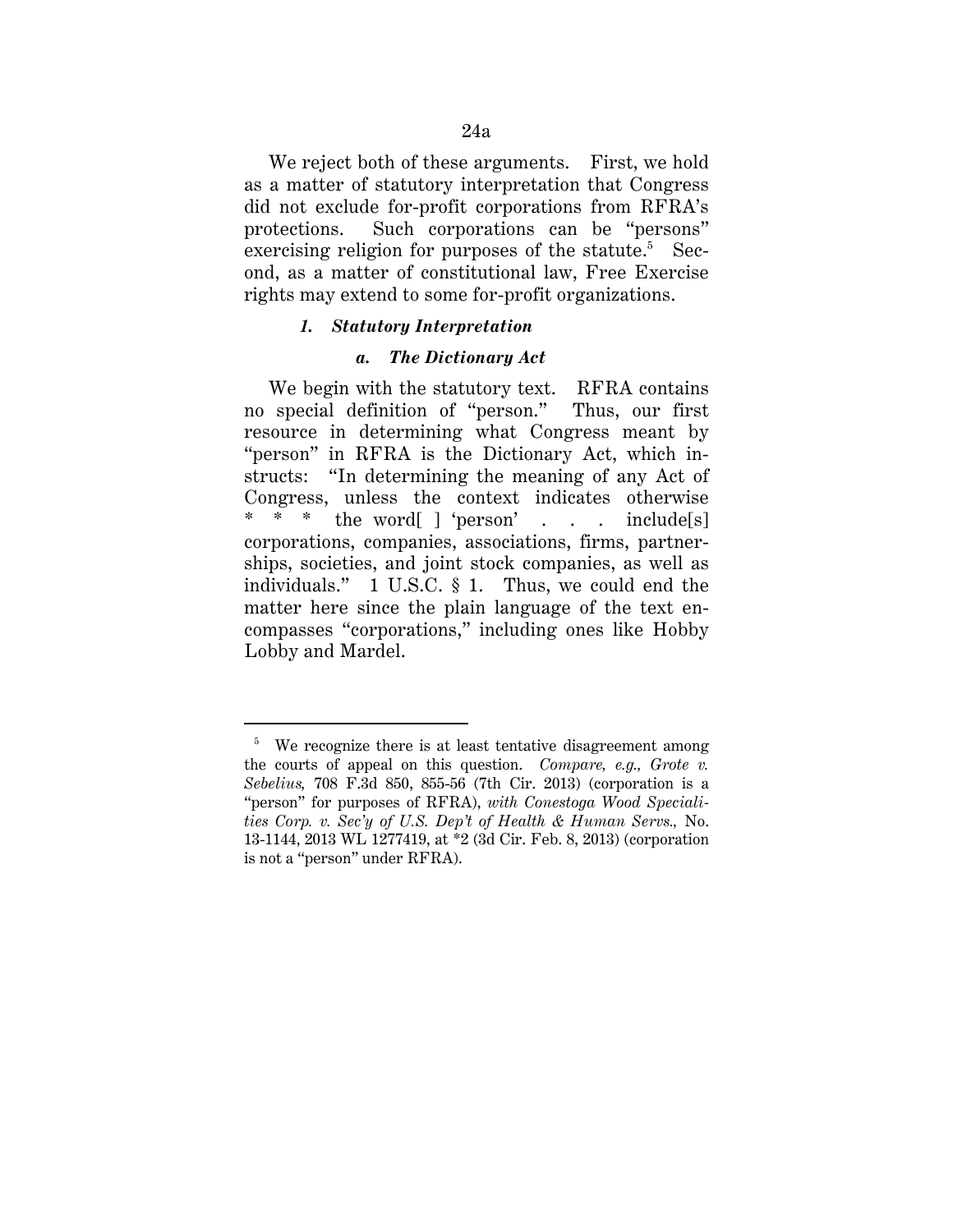In addition, the Supreme Court has affirmed the RFRA rights of corporate claimants, notwithstanding the claimants' decision to use the corporate form. *See O Centro Espirita Beneficente Uniao do Vegetal v. Ashcroft,* 389 F.3d 973, 973 (10th Cir. 2004) (en banc) (affirming a RFRA claim brought by "a New Mexico corporation on its own behalf"), *aff'd,* 546 U.S. 418  $(2006)^6$ 

#### *b. Other Statutes*

<u>.</u>

Given that no one disputes at least some types of corporate entities can bring RFRA claims, the next question is whether Congress intended to exclude forprofit corporations, as opposed to non-profit corporations, from RFRA's scope. Notably, neither the Dictionary Act nor RFRA explicitly distinguishes between for-profit and non-profit corporations; the Dictionary

<sup>6</sup> We further note that RFRA defines religious exercise by cross-reference to the Religious Land Use and Institutionalized Persons Act (RLUIPA). *See* 42 U.S.C. § 2000bb-2(4) ("the term 'exercise of religion' means religious exercise, as defined in section 2000cc-5 of this title"). According to the relevant portion of RLUIPA, "'religious exercise' includes any exercise of religion, whether or not compelled by, or central to, a system of religious belief." *Id*. § 2000cc-5(7)(A). RLUIPA further notes that both "person[s]" and "entit[ies]" can exercise the religious rights it grants. *Id*. § 2000cc-5(7)(B). RLUIPA therefore provides further support that RFRA, to which it is linked, encompasses both natural persons and anything that qualifies as an "entity"—which of course would encompass corporations. And this definition likewise does not distinguish between for-profit and non-profit status or between religious and secular entities.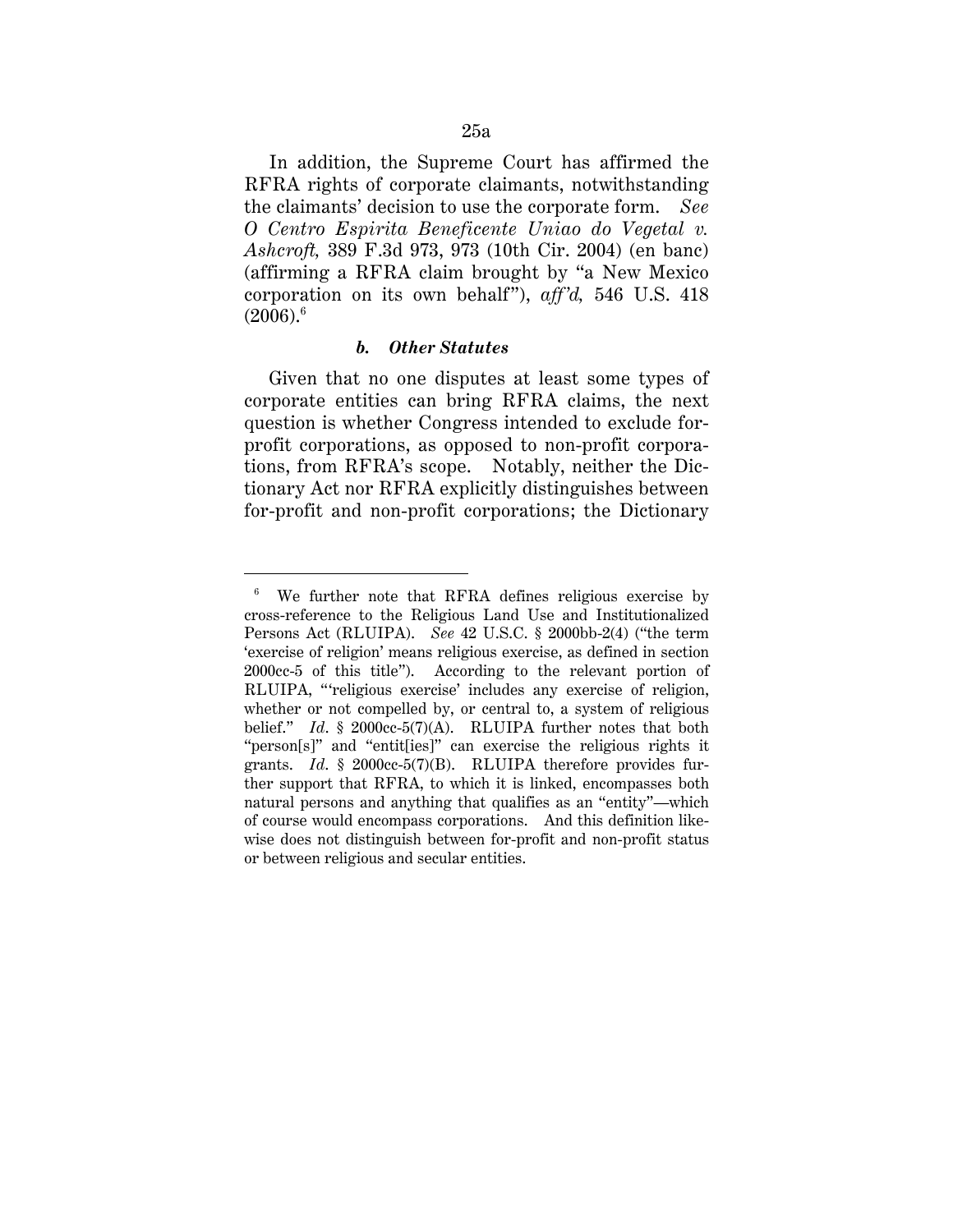Act merely instructs that the term "persons" includes corporations.

At the same time, we acknowledge the Dictionary Act definition does not apply if "the context indicates otherwise." 1 U.S.C. § 1. Generally, "context" here "means the text of the Act of Congress surrounding the word at issue, or the text of other related congressional Acts." *Rowland v. Cal. Men's Colony,* 506 U.S. 194, 199 (1993). The government contends that RFRA's "context" points to exemptions for religious employers in other statutes, and in particular it directs us to the religious exemptions contained in Title VII, the Americans with Disabilities Act (ADA), and the National Labor Relations Act (NLRA). But rather than providing contextual support for excluding for-profit corporations from RFRA, we think these exemptions show that Congress knows how to craft a corporate religious exemption, but chose not to do so in RFRA.

Under Title VII, for example, the prohibition on discrimination on the basis of religion does not apply to an employer that is "a religious corporation, association, educational institution, or society." 42 U.S.C. § 2000e-1(a). The ADA contains similar language. *See id*. § 12113(d)(1), (2). The government also notes that the Supreme Court has construed the NLRA to remove the National Labor Relations Board's jurisdic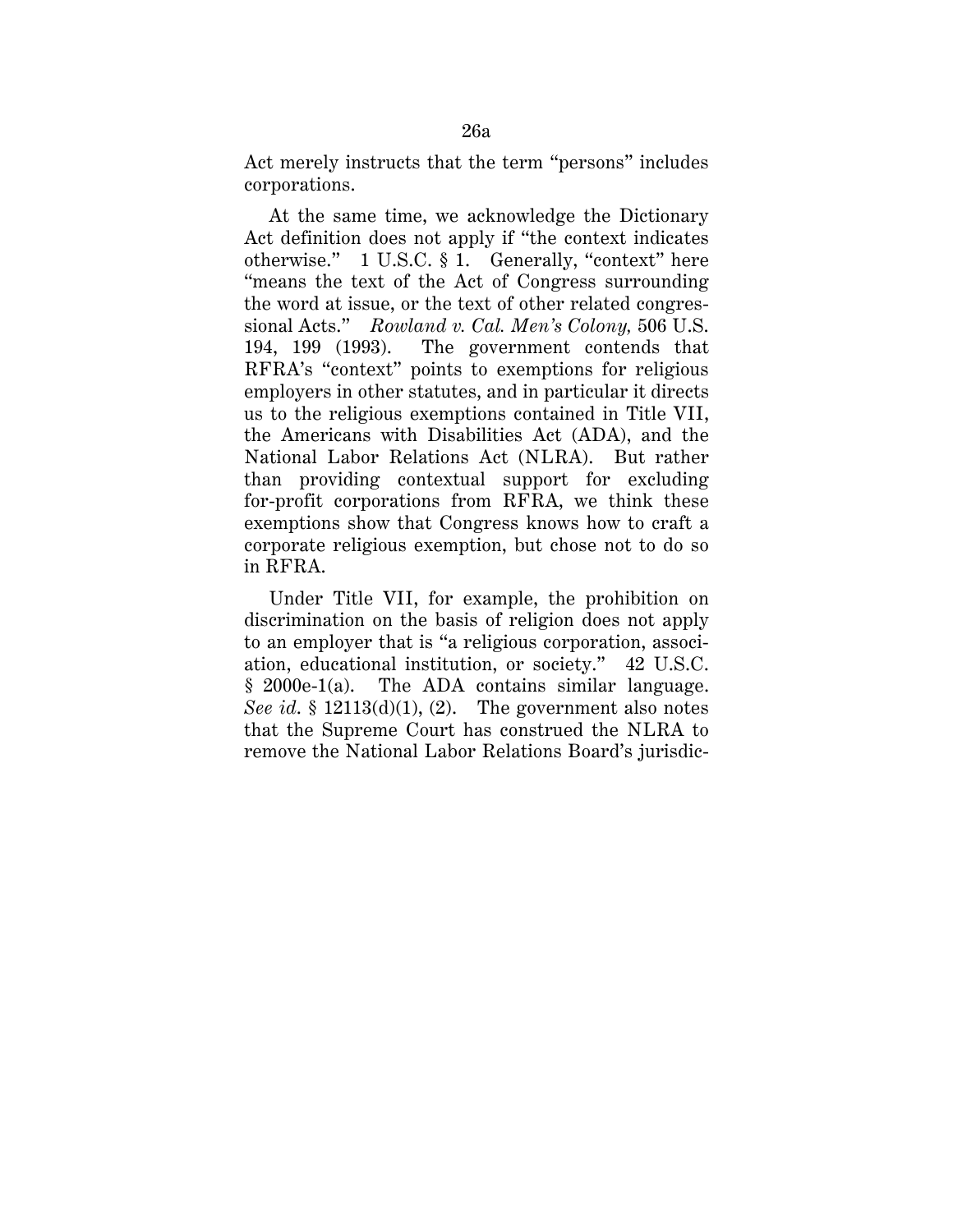tion over schools operated by churches. *See NLRB v. Catholic Bishop,* 440 U.S. 490 (1979).7

The government argues that in enacting RFRA against the backdrop of these statutes, Congress "carried forward [a] distinction between non-profit, religious organizations and for-profit, secular companies.'" Aple. Br. at 16. In short, the government believes Congress used "person" in RFRA as extreme shorthand for something like "natural person or 'religious organization' as that term was used in exemptions for religious organizations as set forth in Title VII, the ADA, and the NLRA."

This reading strikes us as strained. Indeed, the exemptions present in Title VII, the ADA, and the NLRA suggest the opposite inference from what the government draws. Rather than implying that similar narrowing constructions should be imported into statutes that do not contain such language, they imply Congress is quite capable of narrowing the scope of a statutory entitlement or affording a type of statutory exemption when it wants to. The corollary to this rule, of course, is that when the exemptions are not

-

<sup>7</sup> *Catholic Bishop* turned on constitutional avoidance, not on statutory text or congressional intent. *See id*. at 507 ("in the absence of a clear expression of Congress'[s] intent to bring teachers in church-operated schools within the jurisdiction of the Board, we decline to construe the Act in a manner that could in turn call upon the Court to resolve difficult and sensitive questions arising out of the guarantees of the First Amendment Religion Clauses"). But for present purposes we will accept the government's characterization of *Catholic Bishop* as "context" for RFRA.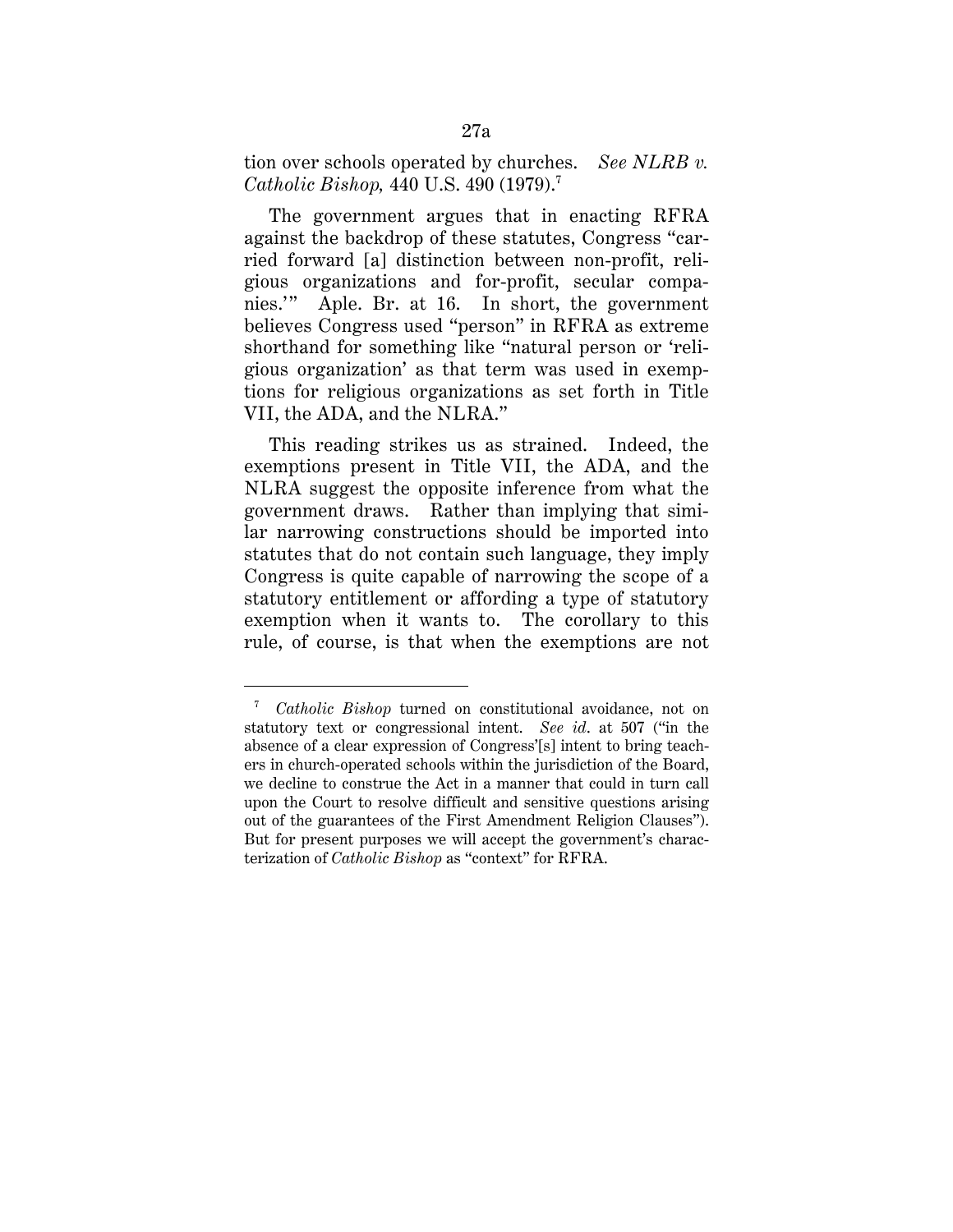present, it is not that they are "carried forward" but rather that they do not apply. *Cf. Chickasaw Nation v. United States,* 208 F.3d 871, 880 (10th Cir. 2000) (holding, in light of the fact that Congress had created a number of other tax exemptions for Indian tribes, "[i]f Congress wishes to exempt Indian tribes from excise taxes that otherwise might be reasonably construed as applying to them, it should do so explicitly"), *aff'd,* 534 U.S. 84 (2001).

In addition, Congress knows how to ensure that a prior-enacted statute restricts the meaning of a laterenacted statute. RFRA is just such a statute, restricting later-enacted federal statutes unless those statutes specifically exempt themselves. *See* 42 U.S.C. § 2000bb-3(b). Congress put nothing similar in Title VII, the ADA, or the NLRA.

#### *c. Case Law*

The government nonetheless points to *Corporation of the Presiding Bishop of the Church of Jesus Christ of Latter-day Saints v. Amos,* 483 U.S. 327 (1987), for the idea that the for-profit/non-profit distinction was well-established in Congress's mind before it enacted RFRA. We disagree with the government's interpretation of *Amos.* 

*Amos* involved employees of non-profit and arguably non-religious businesses run by the Mormon Church. These businesses had fired certain Mormon employees who did not follow church behavioral standards, and the employees sued under Title VII. The Church moved to dismiss based on Title VII's exemption for "religious corporation[s]," 42 U.S.C.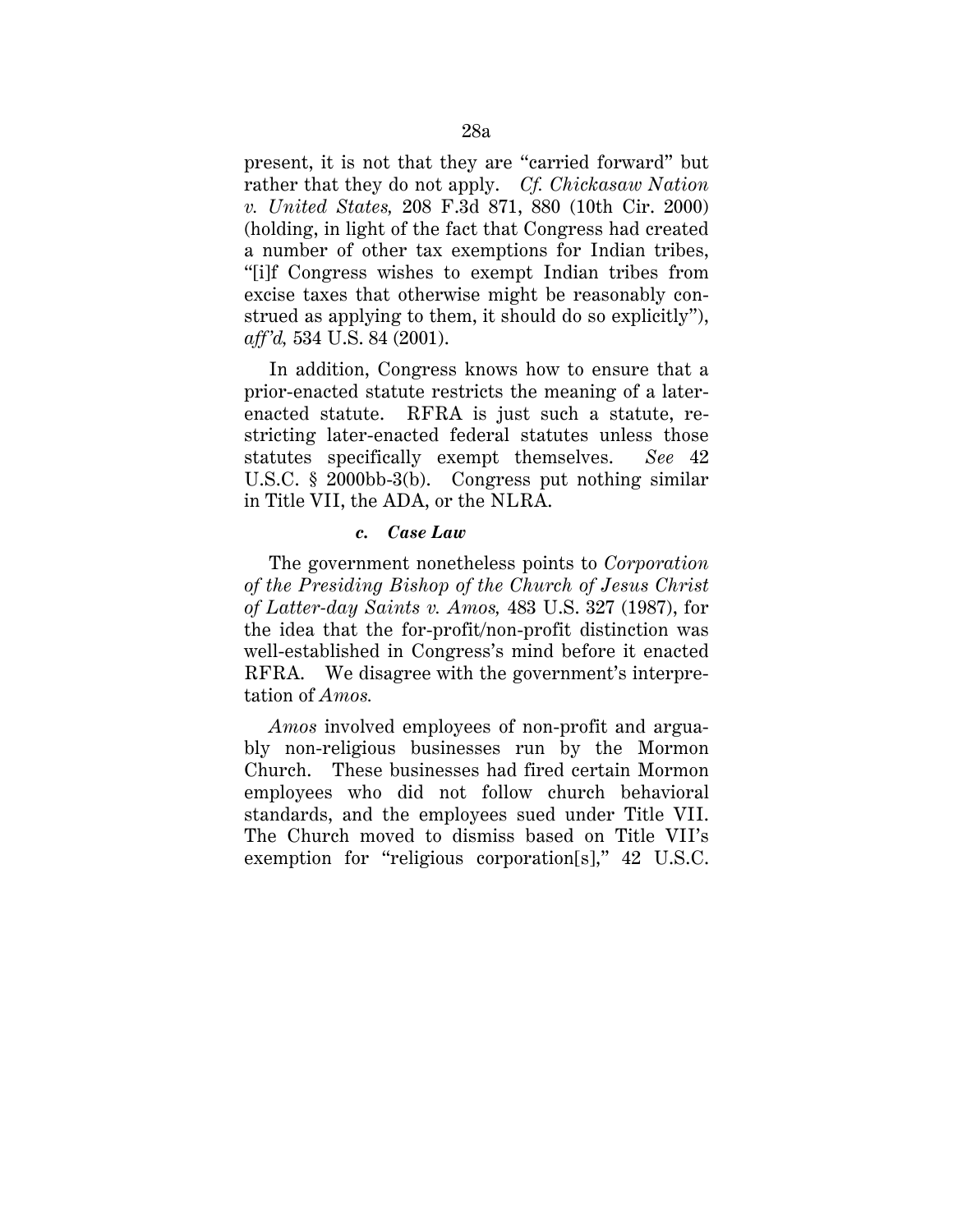§ 2000e-1(a)—the same exemption on which the government bases its argument that Congress intended to limit RFRA to non-profit entities.

The plaintiffs countered "that if construed to allow religious employers to discriminate on religious grounds in hiring for *nonreligious* jobs, [the exemption] violates the Establishment Clause." *Amos,* 483 U.S. at 331 (emphasis added). The district court agreed, reasoning in part that Title VII's exemption unlawfully advanced religion because it could "permit churches with financial resources impermissibly to extend their influence and propagate their faith by entering the commercial, profit-making world." *Id*. at 337.

The Supreme Court reversed. It concluded this particular part of the district court's reasoning was incorrect because it assumed the existence of for-profit activities yet none of the Mormon businesses at issue operated on a for-profit basis. The Court never reached the question of how for-profit activity might have changed its analysis. *Id.*

Two *Amos* concurrences raised concerns about religion-sponsored for-profit activity more explicitly. But both concurrences were careful not to categorically exclude such activity from Title VII's exemption. *See id*. at 345 n.6 (Brennan, J., concurring) (emphasizing that the non-profit distinction was important but also noting "ilt is . . . conceivable that some for-profit activities could have a religious character"); *id*. at 349 (O'Connor, J., concurring) (noting that the question "remains open" whether "activities conducted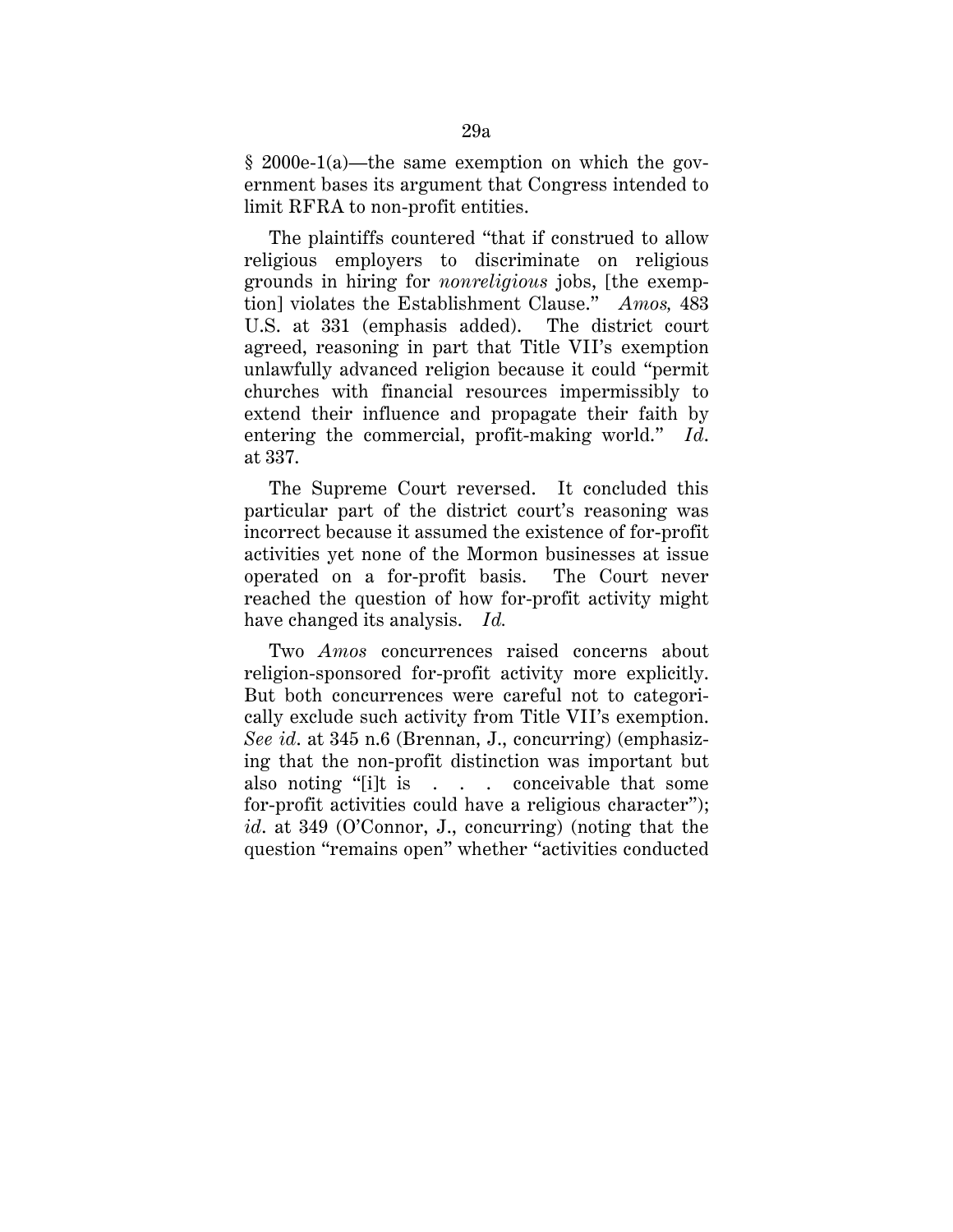by religious organizations solely as profit-making enterprises" would qualify as religious).

From these references to non-profit status in *Amos,* the government concludes that the for-profit/nonprofit distinction matters a great deal. But we do not see what the government sees in *Amos. Amos* was about whether Title VII's religious exemption violates the Establishment Clause. The *Amos* majority rendered no opinion on how for-profit activity might affect that question. At best, then, *Amos* leaves open the question of whether for-profit status matters for Title VII's religious employer exemption. We do not see how it provides the "context" that would render the Dictionary Act's definition of "person" inappropriate in RFRA.

Nor do the other post-RFRA circuit cases on which the government relies provide more guidance. The government cites *Spencer v. World Vision, Inc.,* 633 F.3d 723 (9th Cir. 2010) (per curiam), and *University of Great Falls v. NLRB,* 278 F.3d 1335 (D.C. Cir. 2002). The question in *Spencer* was whether a faithbased humanitarian organization could receive the same Title VII exemption at issue in *Amos*. In a fractured opinion, the court concluded the organization was eligible, in part because it did not engage in forprofit business activity. But *Spencer* established no categorical rule regarding for-profit entities. Judge O'Scannlain, in explaining why he agreed to make nonprofit status a relevant consideration, nonetheless noted that *Amos* left open the potential effect of for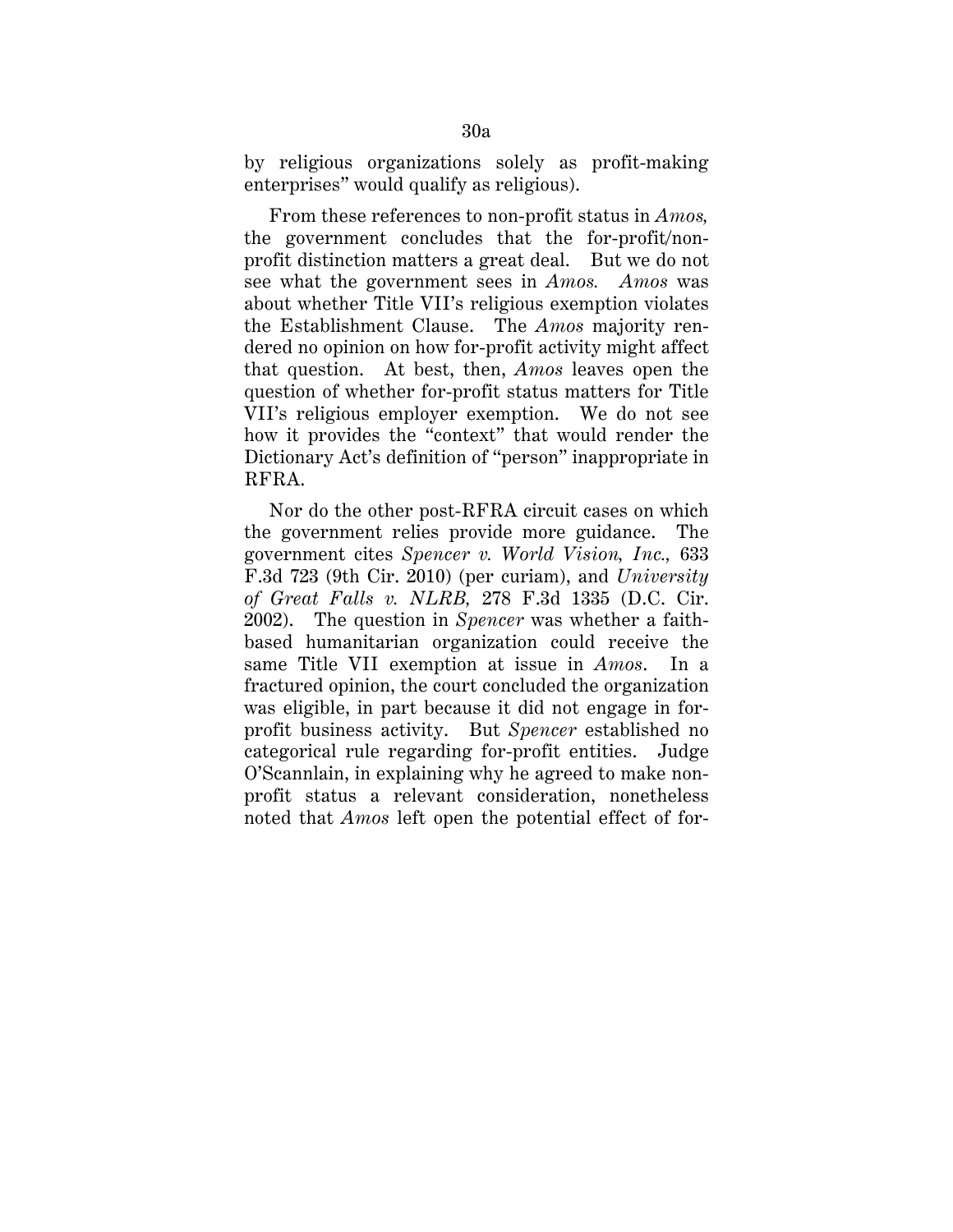profit status. *Id*. at 734 & n.13 (O'Scannlain, J., concurring).

The D.C. Circuit's *Great Falls* decision comes to essentially the same place, concluding that for-profit status can be one relevant factor among others when it comes to certain religious exemptions. In that case, the University of Great Falls contended that it was exempt from NLRB jurisdiction under both *Catholic Bishop* and RFRA. The D.C. Circuit adopted a three-factor test for the NLRB to use "to determine whether it has jurisdiction [over a school claiming the *Catholic Bishop* exemption] without delving into matters of religious doctrine or motive, and without coercing an educational institution into altering its religious mission to meet regulatory demands." *Great Falls,* 278 F.3d at 1345. Among the three factors was whether the institution "is organized as a nonprofit." *Id*. at 1343 (internal quotation marks omitted).

But *Great Falls* did not say that *only* non-profits can qualify for the *Catholic Bishop* exemption. *See id*. ("non-profit institutions have a more compelling claim to a *Catholic Bishop* exemption than for-profit businesses"). Moreover, the opinion made clear that its analysis did not settle anything as to RFRA: "a ruling that an entity is not exempt from [NLRB] jurisdiction under *Catholic Bishop* may not foreclose a [RFRA] claim that requiring that entity to engage in collective bargaining would 'substantially burden' its 'exercise of religion.'" *Id*. at 1347.

To the extent the government believes *Spencer* and *Great Falls* form part of what "Congress carried for-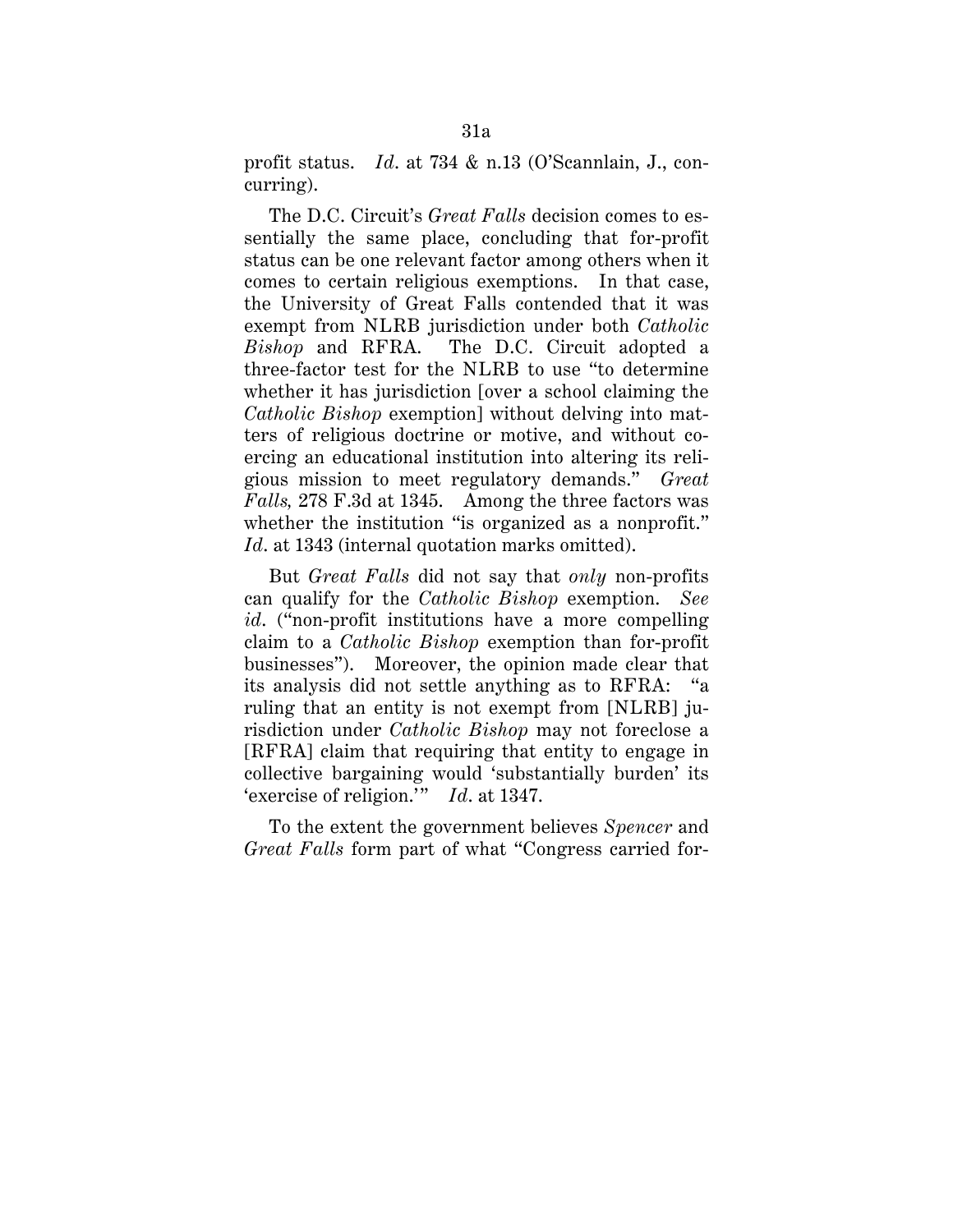ward" when enacting RFRA, Aple. Br. at 16, *Spencer* and *Great Falls,* of course, post-date RFRA. Congress therefore could not have carried them forward into RFRA. And to the extent the government sees *Spencer* and *Great Falls* as following principles laid down in *Amos*—which pre-dates RFRA—we disagree. *Amos* decides nothing about for-profit entities' religious rights. In short, none of these cases say anything about what Congress intended in  $RFRA$ <sup>8</sup>

In conclusion, the government has given us no persuasive reason to think that Congress meant "person" in RFRA to mean anything other than its default meaning in the Dictionary Act—which includes corporations regardless of their profit-making status.<sup>9</sup>

-

<sup>8</sup> We also note that even the dissent in *Grote v. Sebelius,* 708 F.3d 850 (7th Cir. 2013), would not establish a categorical rule against for-profit religious exercise. *Grote* involved a car parts business, but the dissent opined that "there do exist some corporate entities which are organized expressly to pursue religious ends, and I think it fair to assume that such entities may have cognizable religious liberties independent of the people who animate them, even if they are profit-seeking." *Id*. at 856 (Rovner, J., dissenting).

<sup>9</sup> The dissents suggest we have improperly placed the burden of persuasion on the government rather than the plaintiffs in our assessment of whether Hobby Lobby and Mardel are persons exercising religion for purposes of RFRA. *See* Briscoe Op. at 10-11 & n.3; Matheson Op. at 4-11. The question of the allocation of a burden for satisfying the preliminary injunction factors—which we agree rests with the plaintiffs—and the force of the legal arguments advanced by both sides are two different things. The default presumption is that the Dictionary Act applies. *Rowland,* 506 U.S. at 200. Regardless of who bears the overall burden of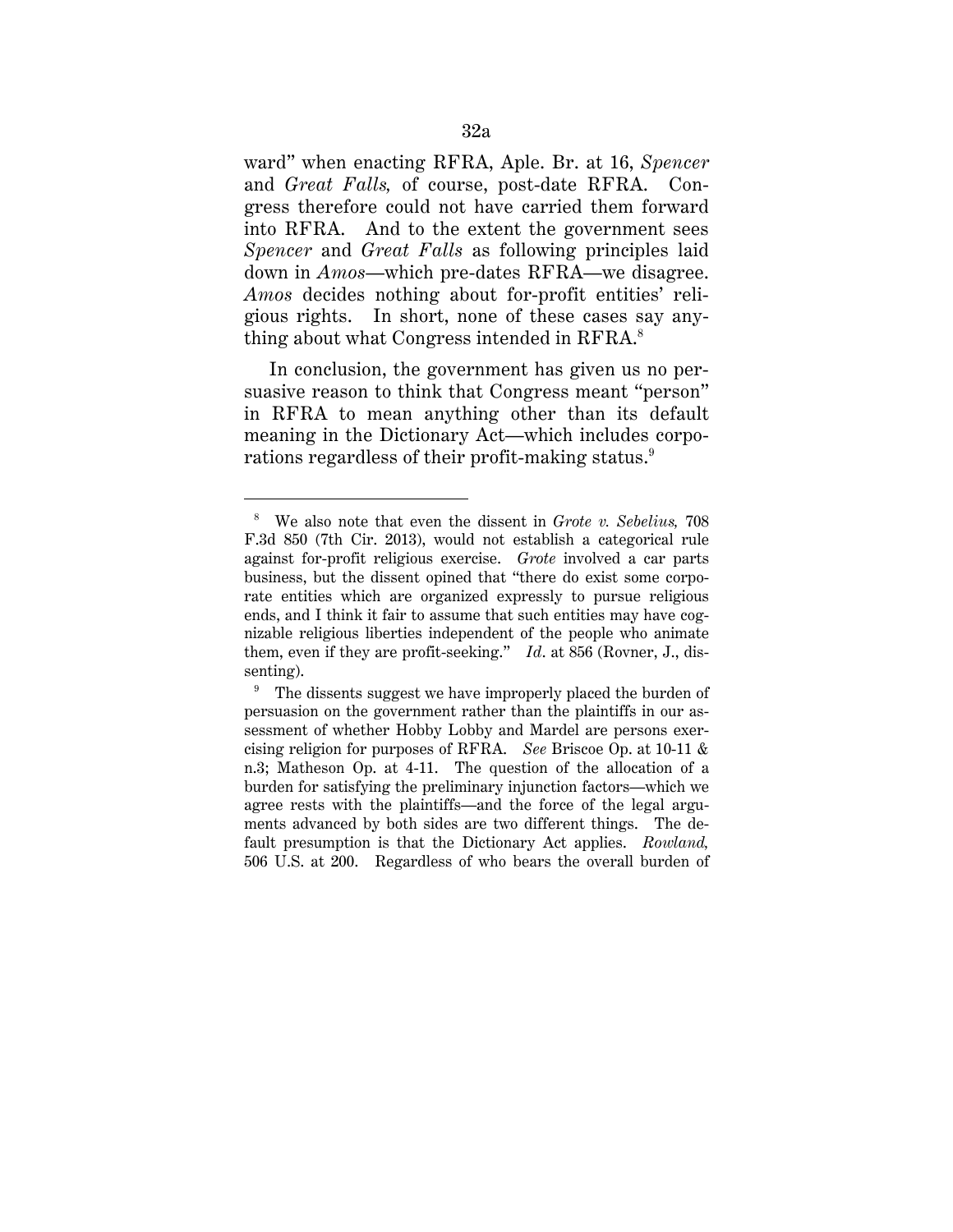#### *2. Free Exercise*

<u>.</u>

The government further argues that the "[t]he distinction between non-profit, religious organizations and for-profit, secular companies is rooted in the text of the First Amendment," Aple. Br. at 12 (internal quotation marks omitted). It claims this understanding of the First Amendment informed what Congress intended by "person" in RFRA. Undoubtedly, Congress's understanding of the First Amendment informed its drafting of RFRA, but we see no basis for concluding that such an understanding included a forprofit/non-profit distinction.

#### *a. RFRA's Purpose*

RFRA was Congress's attempt to legislatively overrule *Employment Division v. Smith,* 494 U.S. 872 (1990). *Smith* had abrogated much of the Supreme Court's earlier jurisprudence regarding whether a neutral law of general application nonetheless impermissibly burdened a person's Free Exercise rights. The pre-*Smith* test exempted such a person from the law's constraints unless the government could show a compelling need to apply the law to the person. *Id*. at 882-84. *Smith* eliminated that test on the theory that the Constitution permits burdening Free Exercise if

persuasion, we do not think it is the plaintiffs' duty to prove a negative—*i.e.*, to offer up all possible "context[s]" that might "indicate otherwise," 1 U.S.C. § 1—and then refute them. In our adversarial system, arguments for otherwise-indicating context naturally come from the party opposing the Dictionary Act's definition. The government's arguments in this regard do not convince us.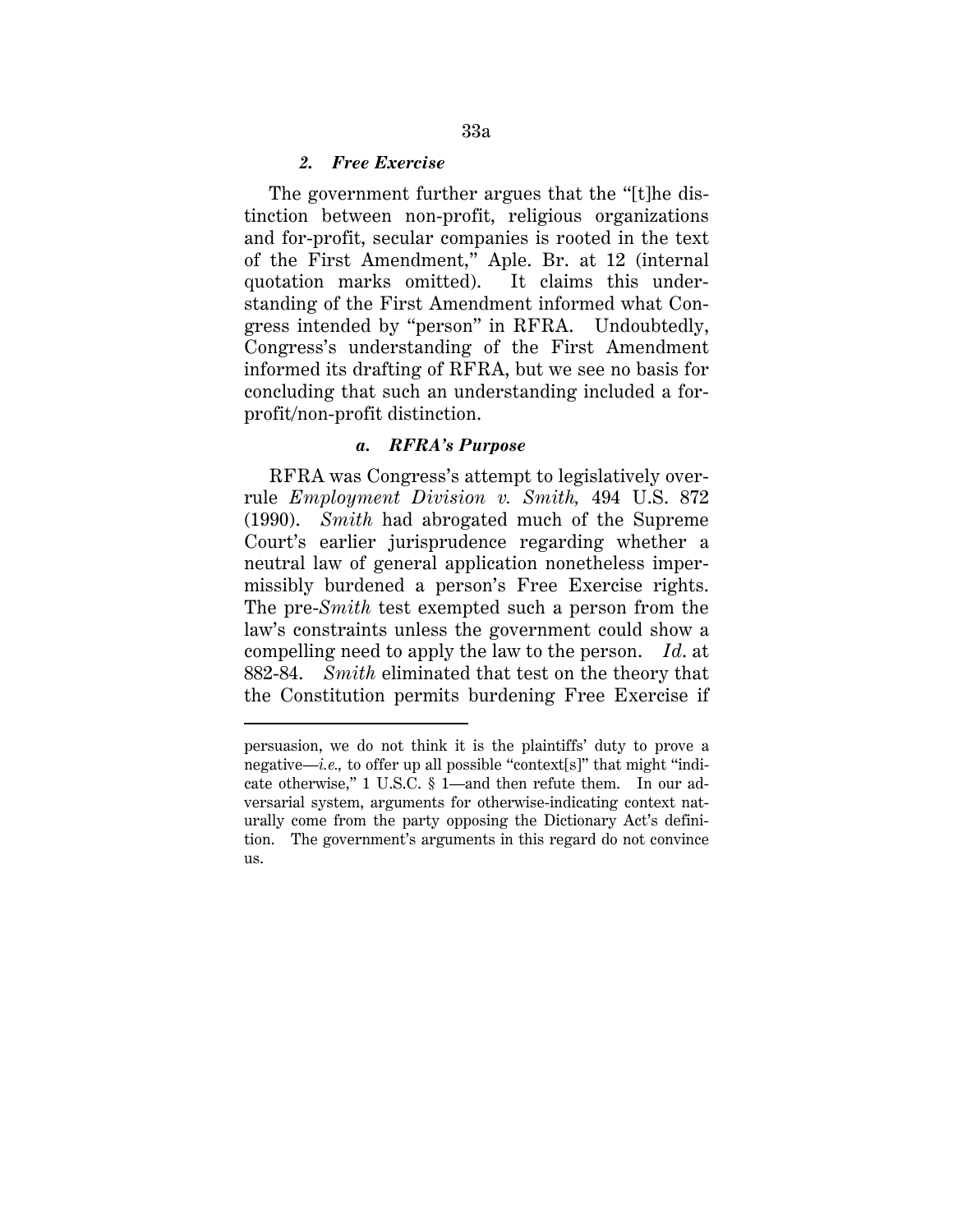that burden results from a neutral law of general application. *Id*. at 878-80.

Congress responded to *Smith* by enacting RFRA, which re-imposed a stricter standard on both the states and the federal government. The Supreme Court held that Congress could not constitutionally apply RFRA to the states, *City of Boerne v. Flores,* 521 U.S. 507, 532 (1997), but RFRA still constrains the federal government, *Kikumura,* 242 F.3d at 959.

Congress, through RFRA, intended to bring Free Exercise jurisprudence back to the test established before *Smith*. There is no indication Congress meant to alter any other aspect of pre-*Smith* jurisprudence including jurisprudence regarding who can bring Free Exercise claims. We therefore turn to that jurisprudence.

# *b. Corporate and For-Profit Free Exercise Rights*

It is beyond question that associations—not just individuals—have Free Exercise rights: "An individual's freedom to speak, *to worship,* and to petition the government for the redress of grievances could not be vigorously protected from interference by the State unless a correlative freedom to engage in group effort toward those ends were not also guaranteed." *Roberts v. U.S. Jaycees,* 468 U.S. 609, 622 (1984) (emphasis added). Therefore, courts have "recognized a right to associate for the purpose of engaging in those activities protected by the First Amendment—speech, assembly, petition for the redress of grievances, and *the exercise of religion*. The Constitution guarantees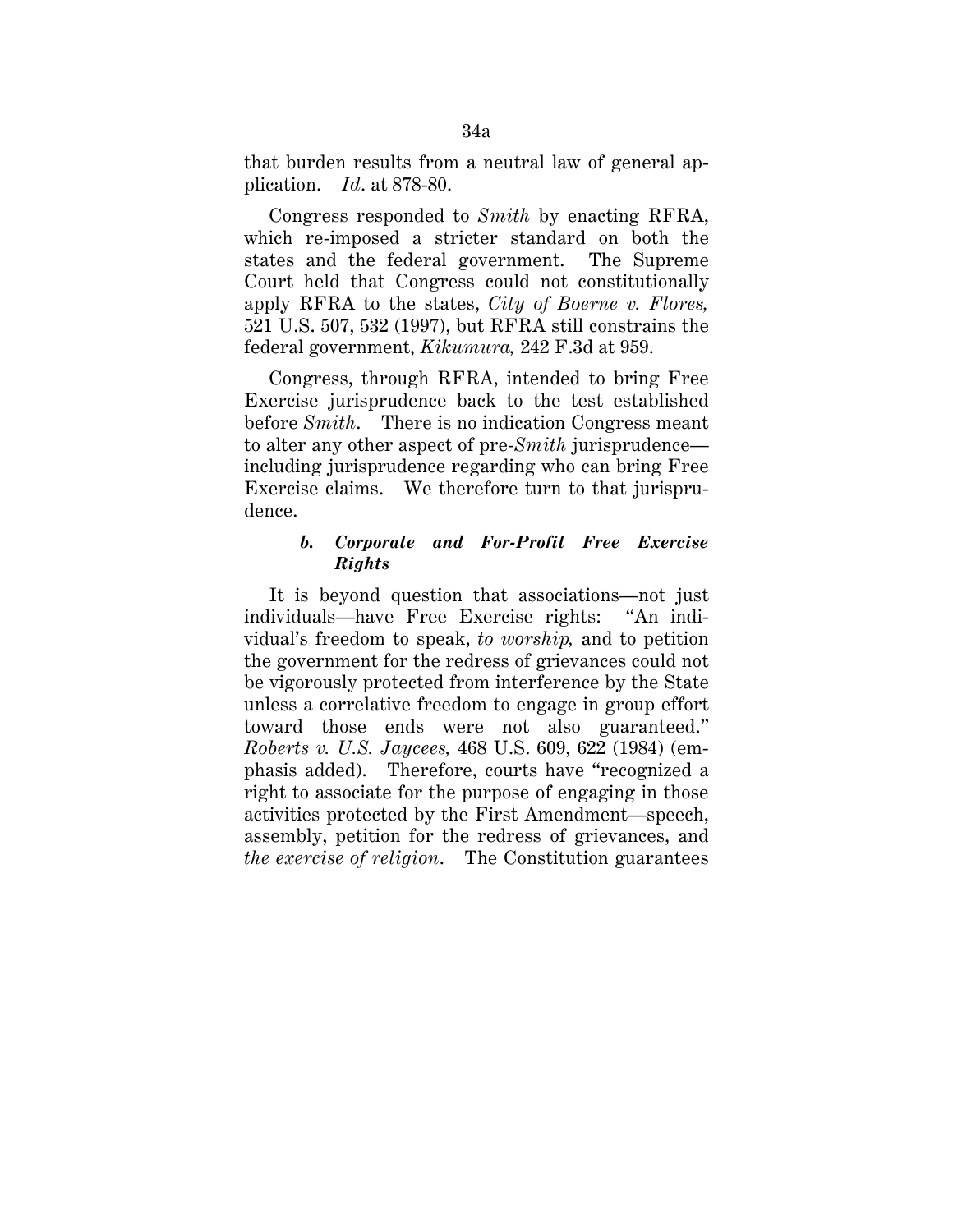freedom of association of this kind as an indispensable means of preserving other individual liberties." *Id*. at 618 (emphasis added); *see also Citizens United v. FEC,* 558 U.S. 310, 342-43 (2010) ("First Amendment protection extends to corporations . . . [, and the Court] has thus rejected the argument that . . . corporations or other associations should be treated differently under the First Amendment simply because such associations are not natural persons." (internal quotation marks omitted)).

Accordingly, the Free Exercise Clause is *not* a "'purely personal' guarantee[ ] . . . unavailable to corporations and other organizations because the 'historic function' of the particular [constitutional] guarantee has been limited to the protection of individuals." *First Nat'l Bank of Boston v. Bellotti,* 435 U.S. 765, 778 n.14 (1978). As should be obvious, the Free Exercise Clause at least extends to associations like churches— including those that incorporate. *See, e.g., Church of Lukumi Babalu Aye, Inc. v. City of Hialeah,* 508 U.S. 520, 525 (1993) (holding that a "notfor-profit corporation organized under Florida law" prevailed on its Free Exercise claim); *see also Terrett v. Taylor,* 13 U.S. (9 Cranch) 43, 49 (1815) (Story, J.) ("[The] legislature may . . . enable all sects to accomplish the great objects of religion by giving them corporate rights for the manag[e]ment of their property, and the regulation of their temporal as well as spiritual concerns.").

In addition, the Supreme Court has settled that *individuals* have Free Exercise rights with respect to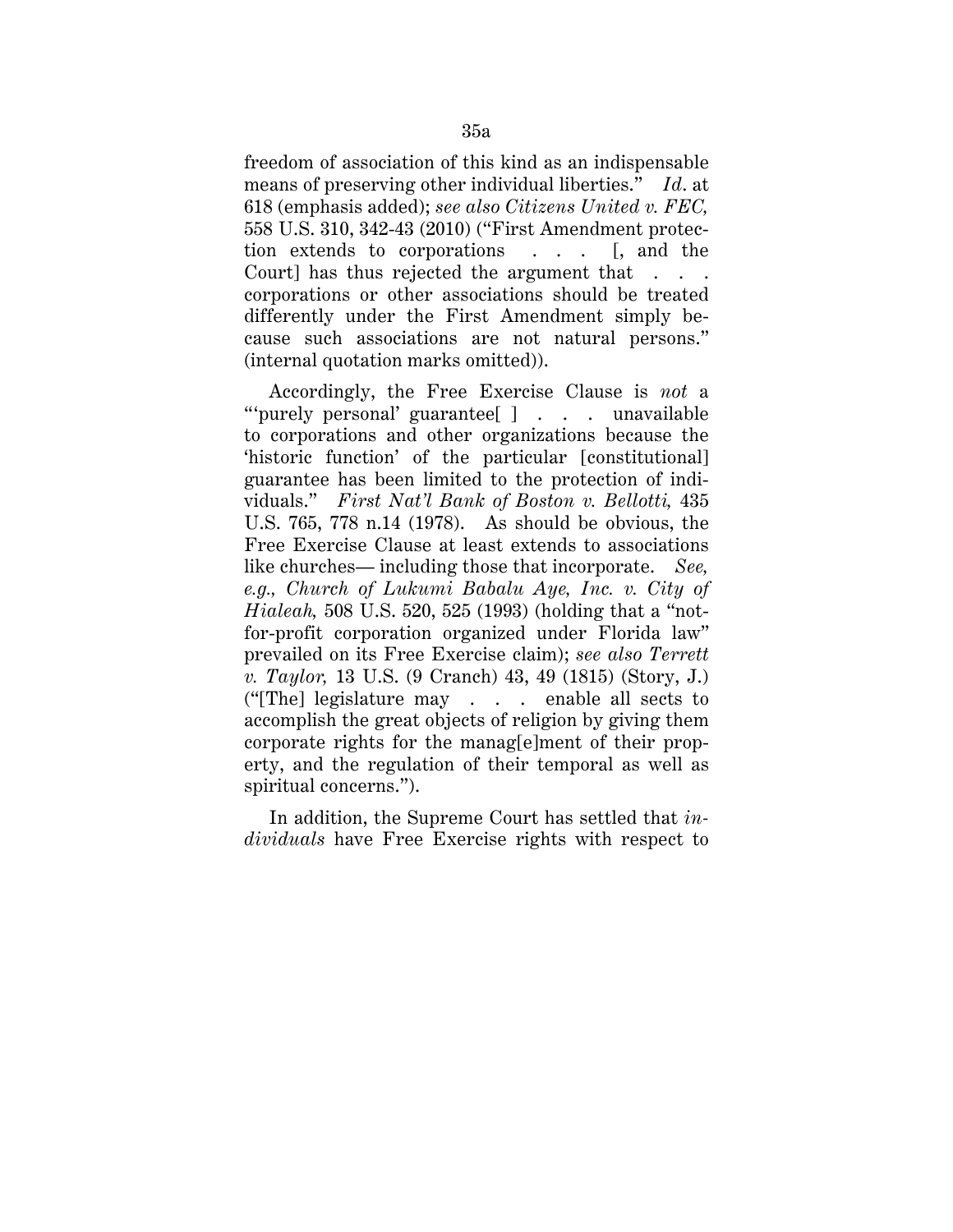their *for-profit businesses. See, e.g., United States v. Lee,* 455 U.S. 252 (1982) (considering a Free Exercise claim of an Amish employer); *Braunfeld v. Brown,* 366 U.S. 599 (1961) (plurality opinion) (considering a Free Exercise claim by Jewish merchants operating forprofit).

In short, individuals may incorporate for religious purposes and keep their Free Exercise rights, and unincorporated individuals may pursue profit while keeping their Free Exercise rights. With these propositions, the government does not seem to disagree. The problem for the government, it appears, is when individuals incorporate *and* fail to satisfy Internal Revenue Code  $\S$  501(c)(3). At that point, Free Exercise rights somehow disappear.

This position is not "rooted in the text of the First Amendment," Aple. Br. at 12, and therefore could not have informed Congress's intent when enacting RFRA. As an initial matter, the debates in Congress surrounding the adoption of the First Amendment demonstrate an intent to protect a range of conduct broader than the mere right to believe whatever one chooses. Indeed, at the time of the amendment's inception in Congress, a competing formulation for the "free exercise of religion" was "rights of conscience." *See* Michael W. McConnell, *The Origins and Historical Understanding of Free Exercise of Religion,* 103 Harv. L. Rev. 1409, 1488 (1990) [hereinafter McConnell, *The Origins*]; *see also Hosanna-Tabor Evangelical Lutheran Church & Sch. v. EEOC*, 132 S. Ct. 694, 702 (2012) (citing McConnell, *The Origins,*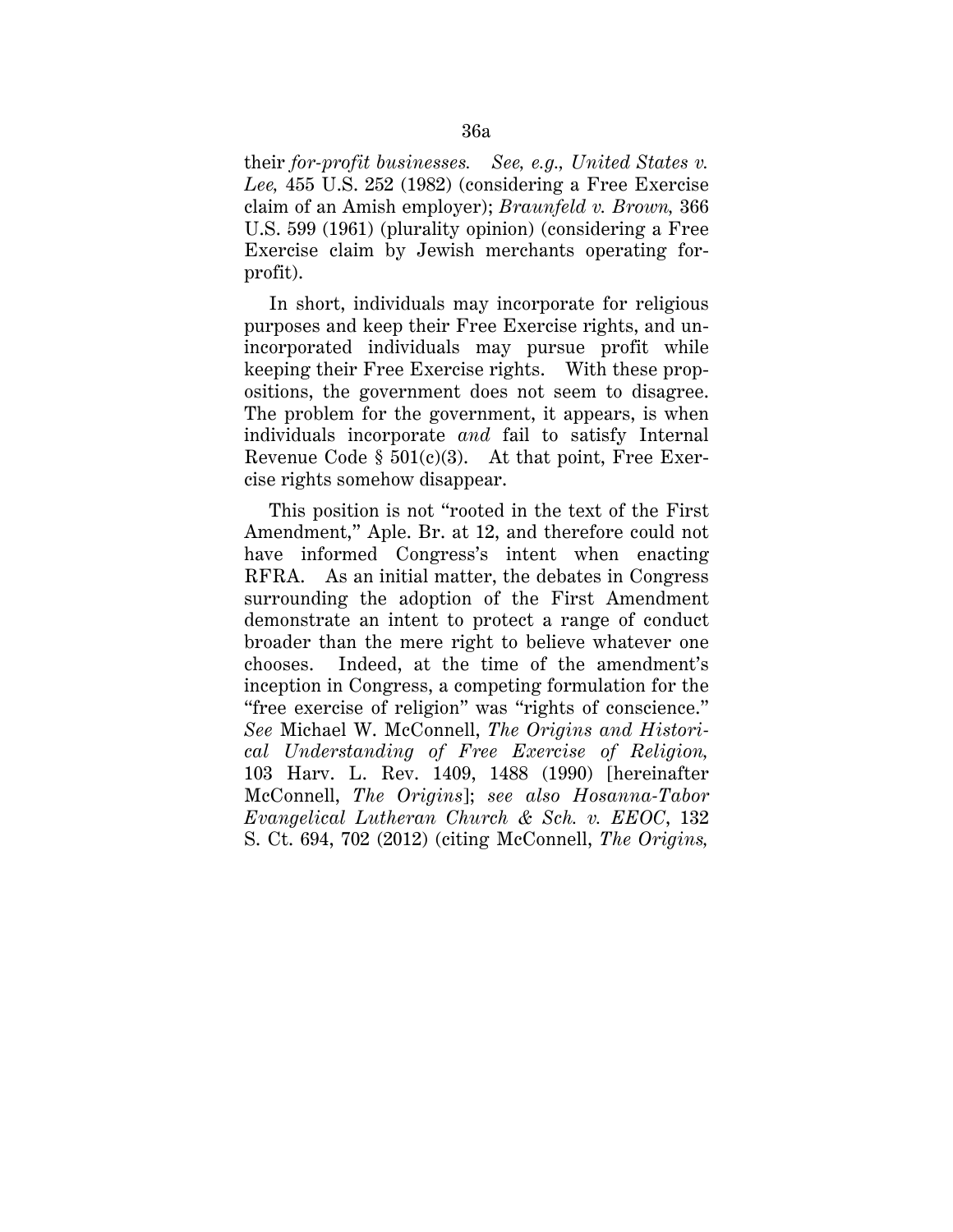*supra*). As compared to *exercise,* which "strongly connoted action" in the language of the day, "conscience" suggested mere thoughts, opinions, or internal convictions. McConnell, *The Origins, supra* at 1489. Congress chose *exercise,* indicating that, as the Supreme Court has frequently held, the protections of the Religion Clauses extend beyond the walls of a church, synagogue, or mosque to religiously motivated *conduct,* as well as religious belief. *Id*. at 1488-89.

The distinction gains force here because religious conduct includes religious expression, which can be communicated by individuals and for-profit corporations alike. *See Smith,* 494 U.S. at 877-78 (1990); *see also* Lee Strang, *The Meaning of "Religion" in the First Amendment,* 40 Duq. L. Rev. 181, 234 (2002) (stating that the shift from "conscience" to "religion" "connote[d] a 'community of believers' and allow[ed] for protection of the 'corporate or institutional aspect of religious belief'" (footnote omitted)); McConnell, *The Origins, supra* at 1490 (stating that an "important difference between the terms 'conscience' and 'religion' is that 'conscience' emphasizes individual judgment, while 'religion' also encompasses the corporate or institutional aspects of religious belief" (footnote omitted)). For example, the Supreme Court has stated that the exercise of religion includes "proselytizing." *Smith,* 494 U.S. at 877. And, as discussed above, Hobby Lobby and Mardel—two for-profit corporations—proselytize by purchasing hundreds of newspaper ads to "know Jesus as Lord and Savior." JA 24a. Because Hobby Lobby and Mardel express themselves for religious purposes, the First Amend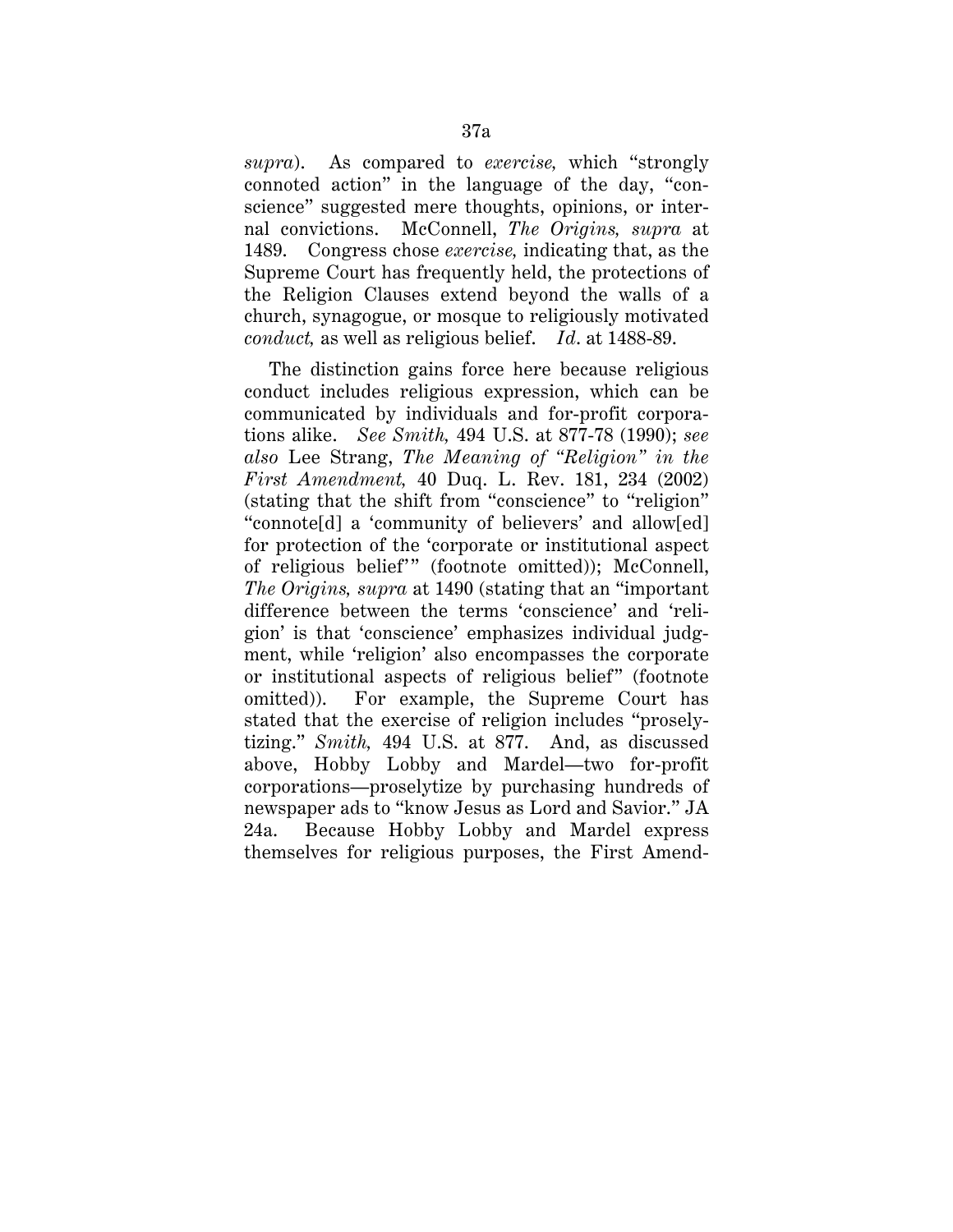ment logic of *Citizens United,* 558 U.S. at 342-55, where the Supreme Court has recognized a First Amendment right of for-profit corporations to express themselves for political purposes, applies as well. We see no reason the Supreme Court would recognize constitutional protection for a corporation's political expression but not its religious expression.

We also believe that a constitutional distinction would conflict with the Supreme Court's Free Exercise precedent. First, we cannot see why an individual operating for-profit retains Free Exercise protections but an individual who incorporates—even as the sole shareholder—does not, even though he engages in the exact same activities as before. This cannot be about the protections of the corporate form, such as limited liability and tax rates. Religious associations can incorporate, gain those protections, and nonetheless retain their Free Exercise rights.

Moreover, when the Supreme Court squarely addressed for-profit individuals' Free Exercise rights in *Lee* and *Braunfeld,* its analysis did not turn on the individuals' unincorporated status. Nor did the Court suggest that the Free Exercise right would have disappeared, using a more modern formulation, in a general or limited partnership, sole professional corporation, LLC, S-corp, or closely held family business like we have here. $^{10}$ 

-

 $10$  To the extent the government believes the for-profit/non-profit distinction derives from the nature of business versus religion, we note that the varieties of corporate form do not mirror such a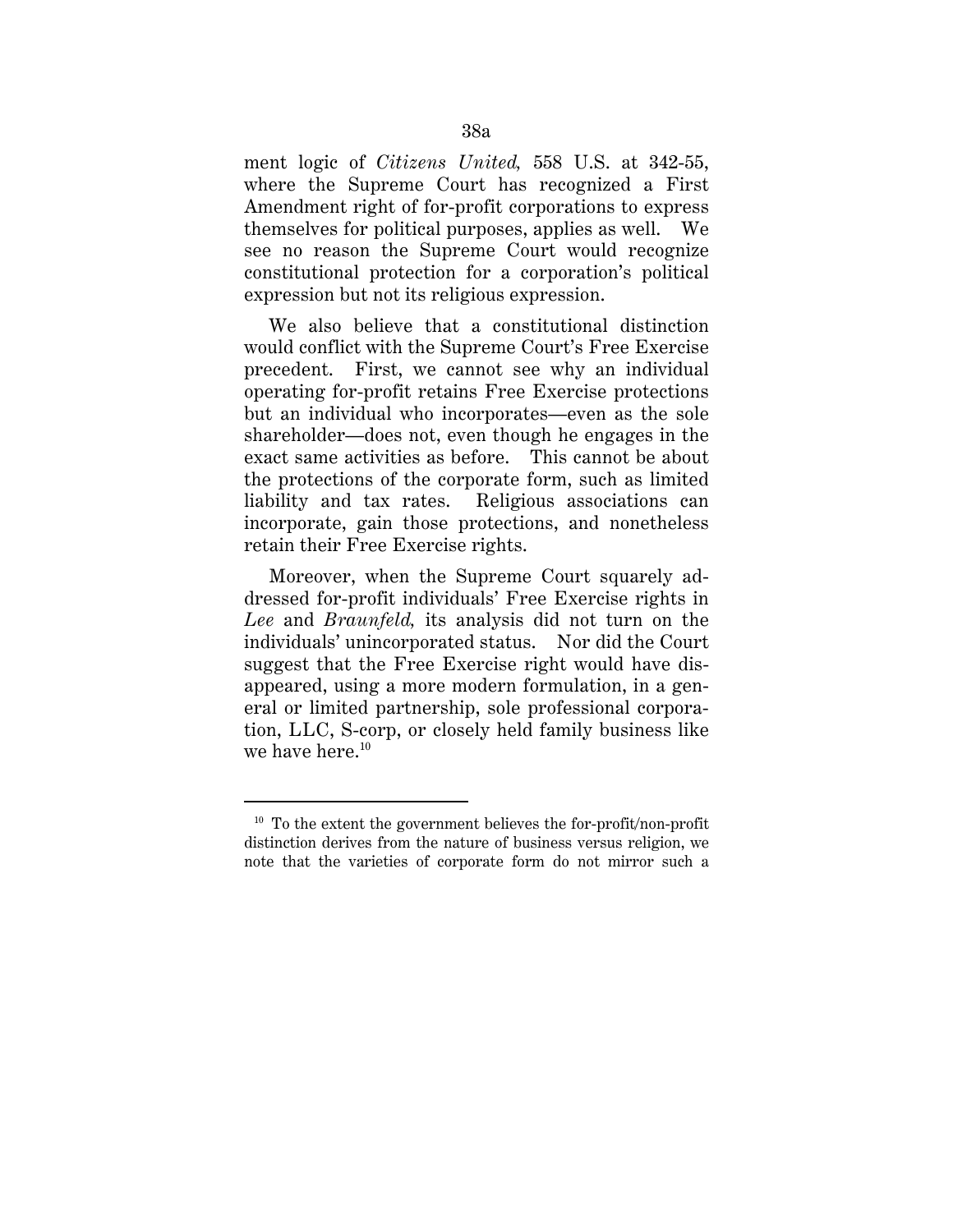In addition, sincerely religious persons could find a connection between the exercise of religion and the pursuit of profit. Would an incorporated kosher butcher really have no claim to challenge a regulation mandating non-kosher butchering practices? The kosher butcher, of course, might directly serve a religious community—as Mardel, a Christian bookstore, does here. But we see no reason why one must orient one's business toward a religious community to preserve Free Exercise protections. A religious individual may enter the for-profit realm intending to demonstrate to the marketplace that a corporation can succeed financially while adhering to religious values. As a court, we do not see how we can distinguish this form of evangelism from any other.

We are also troubled—as we believe Congress would be—by the notion that Free Exercise rights turn on Congress's definition of "non-profit." What if Congress eliminates the for-profit/non-profit distinction in tax law? Do for-profit corporations then *gain* Free Exercise rights? Or do non-profits *lose* Free Exercise rights? Or what if Congress, believing that large organizations are less likely to have a true nonprofit motive, declares that non-profit entities may not have more than 1,000 employees? Would a church with more than 1,000 employees lose its Free Exercise rights? Or consider a church that, for whatever rea-

<u>.</u>

bright-line rule. *See, e.g.,* Cal. Corp. Code §§ 14600-31 (establishing "benefit corporations" that may pursue profits while balancing social welfare goals).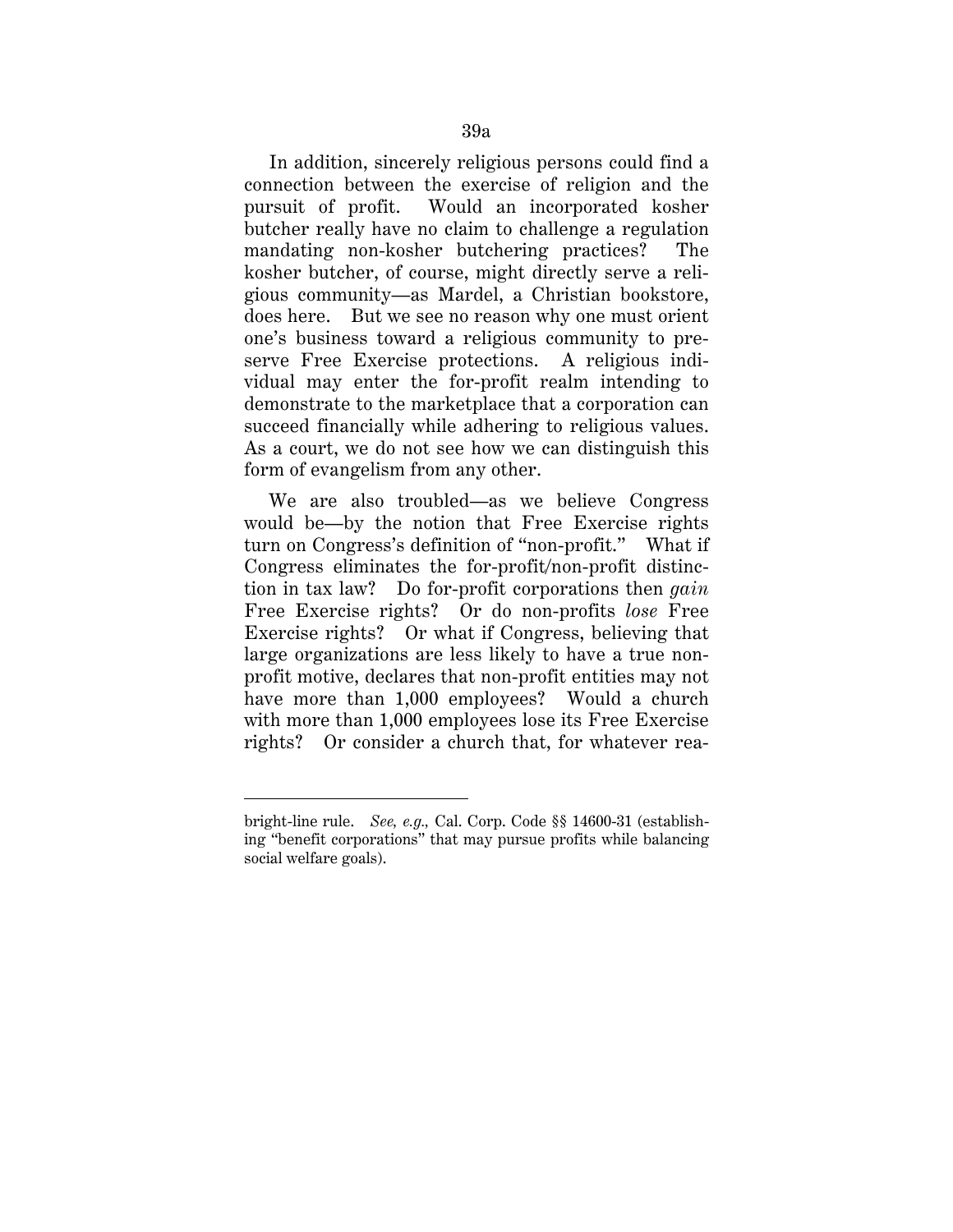son, loses its  $501(c)(3)$  status. Does it thereby lose Free Exercise rights?

To hypotheticals like these, the government cites to the Supreme Court's recent *Hosanna-Tabor* decision, where the Court recognized a ministerial exception that foreclosed review of the propriety of the decision of a "church" (understood in a broad sense that includes all religions) to hire or retain a "minister" (with the same broad meaning). In recognizing this ministerial exception, the Court found the exception precluded a claim brought under the Americans with Disabilities Act by a former employee of a school run by a denomination of the Lutheran church. The Court reiterated the uncontroversial proposition that "the text of the First Amendment . . . gives special solicitude to the rights of religious organizations." *Hosanna-Tabor,* 132 S. Ct. at 706. From this language, the government draws a narrow application of the Free Exercise Clause.

We do not share this interpretation. The main point of the Court was that the Religion Clauses add to the mix when considering freedom of association. *See also id*. at 712-13 (Alito, J., concurring) ("As the Court notes, the First Amendment 'gives special solicitude to the rights of religious organizations,' *but our expressive-association cases are nevertheless useful* in pointing out what . . . essential rights are [held by religious organizations]." (emphasis added)). But it does not follow that because religious organizations obtain protections through the Religion Clauses,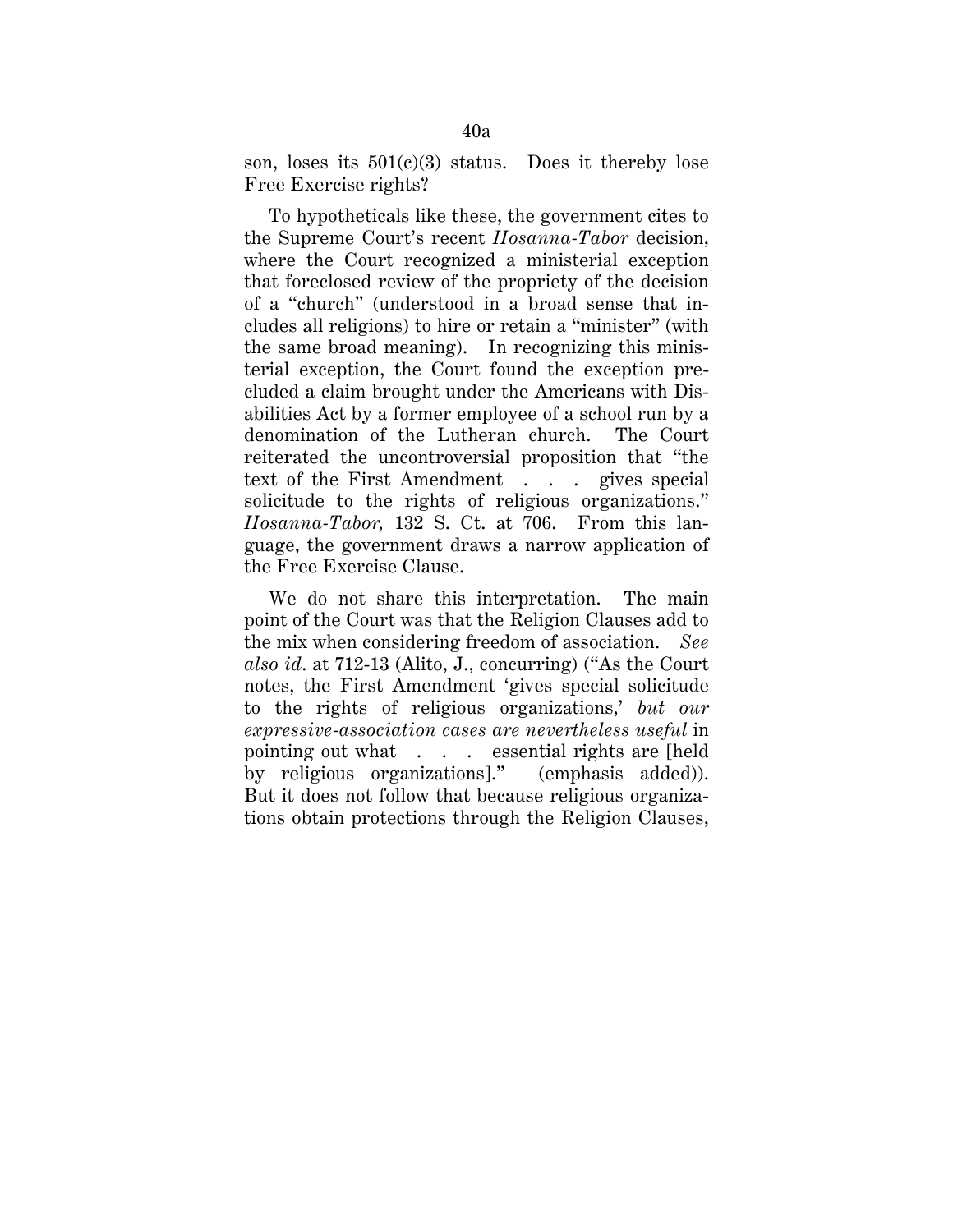all entities not included in the definition of religious organization are accorded *no* rights.

And, by relying on this language from *Hosanna-Tabor,* the government appears to concede that the for-profit/non-profit distinction is actually immaterial even under its own theory of the case. Under the government's position, only "religious organizations" receive Free Exercise rights. Any other organization, non-profit or for-profit, could not receive such protection. But *Hosanna-Tabor* was not deciding for-profit corporations' Free Exercise rights, and it does not follow that the Congress which enacted RFRA would have understood the First Amendment to contain such a bright-line rule.

The district court, nonetheless, saw incongruence between Free Exercise rights and the corporate form: "General business corporations . . . do not pray, worship, observe sacraments or take other religiouslymotivated actions separate and apart from the intention and direction of their individual actors." *Hobby Lobby,* 870 F. Supp. 2d at 1291. But this is equally true of churches or other entities that exercise religion. The Church of Lukumi Babalu Aye, Inc., for example, did not *itself* pray, worship, or observe sacraments—nor did the sect in *O Centro*. But both certainly have Free Exercise rights. *See O Centro,* 546 U.S. at 423; *Lukumi,* 508 U.S. at 525.11

-

<sup>&</sup>lt;sup>11</sup> This is not a special case of associational standing. Associational standing requires, among other things, that all members of the association "would otherwise have standing to sue in their own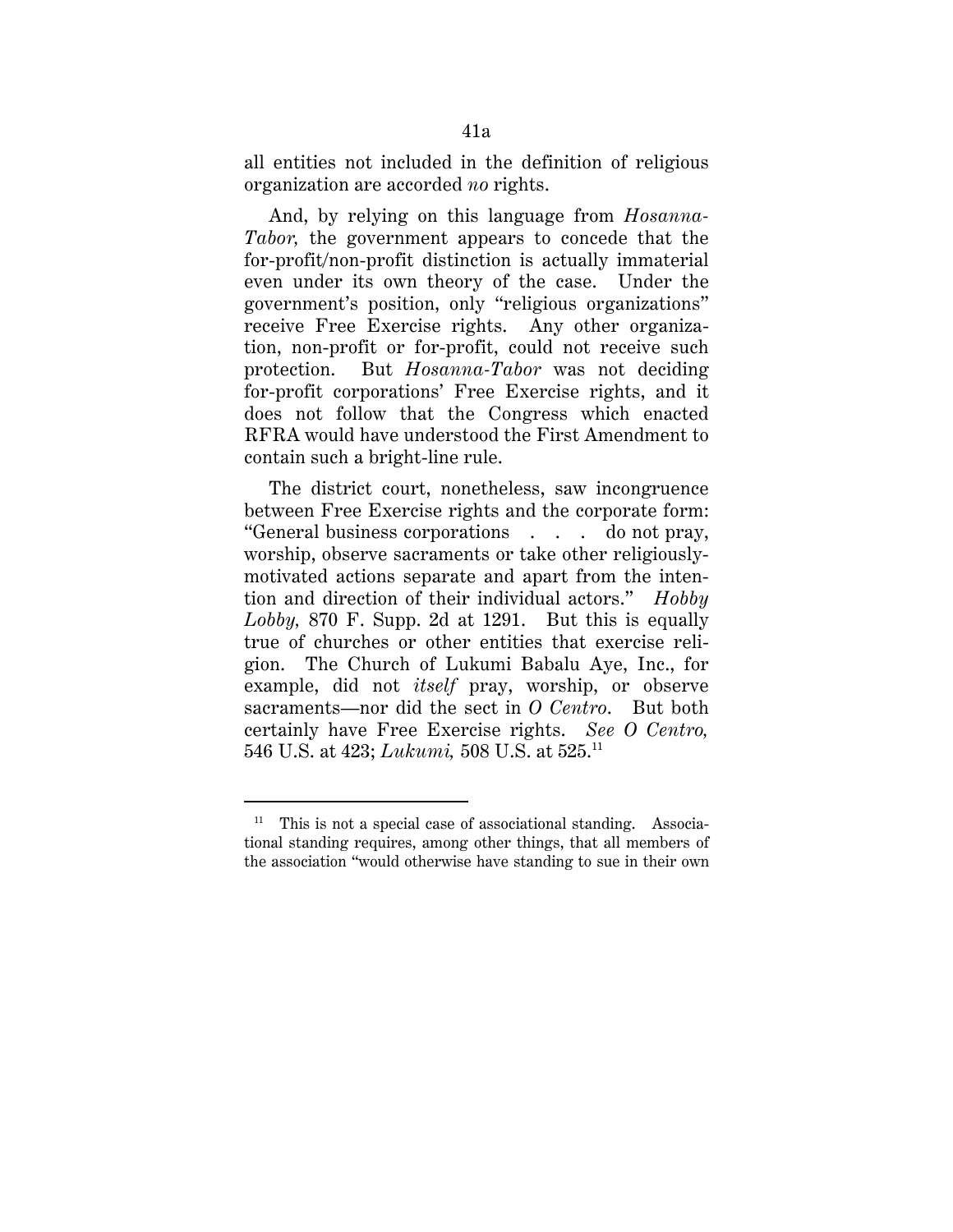The government nonetheless raises the specter of future cases in which, for example, a large publicly traded corporation tries to assert religious rights under RFRA. That would certainly seem to raise difficult questions of how to determine the corporation's sincerity of belief. But that is not an issue here. Hobby Lobby and Mardel are not publicly traded corporations; they are closely held family businesses with an explicit Christian mission as defined in their governing principles. The Greens, moreover, have associated through Hobby Lobby and Mardel with the intent to provide goods and services while adhering to Christian standards as they see them, and they have made business decisions according to those standards. And the Greens are unanimous in their belief that the contraceptive-coverage requirement violates the religious values they attempt to follow in operating Hobby Lobby and Mardel. It is hard to compare them to a large, publicly traded corporation, and the difference seems obvious. Thus, we do not share any concerns that our holding would prevent courts from distin-

-

right." *S. Utah Wilderness Alliance v. Office of Surface Mining Reclamation & Enforcement,* 620 F.3d 1227, 1246 (10th Cir. 2010). Although this may often be true for religious organizations, we are aware of no case in which it has been set forth as a requirement. When a religious organization sues in its own right, we do not ask, for example, whether every member of the religious group shares the same belief and therefore faces the same infringement on his or her belief. We accept the entity for what it claims to represent, regardless of unity among the individuals that associate through that entity.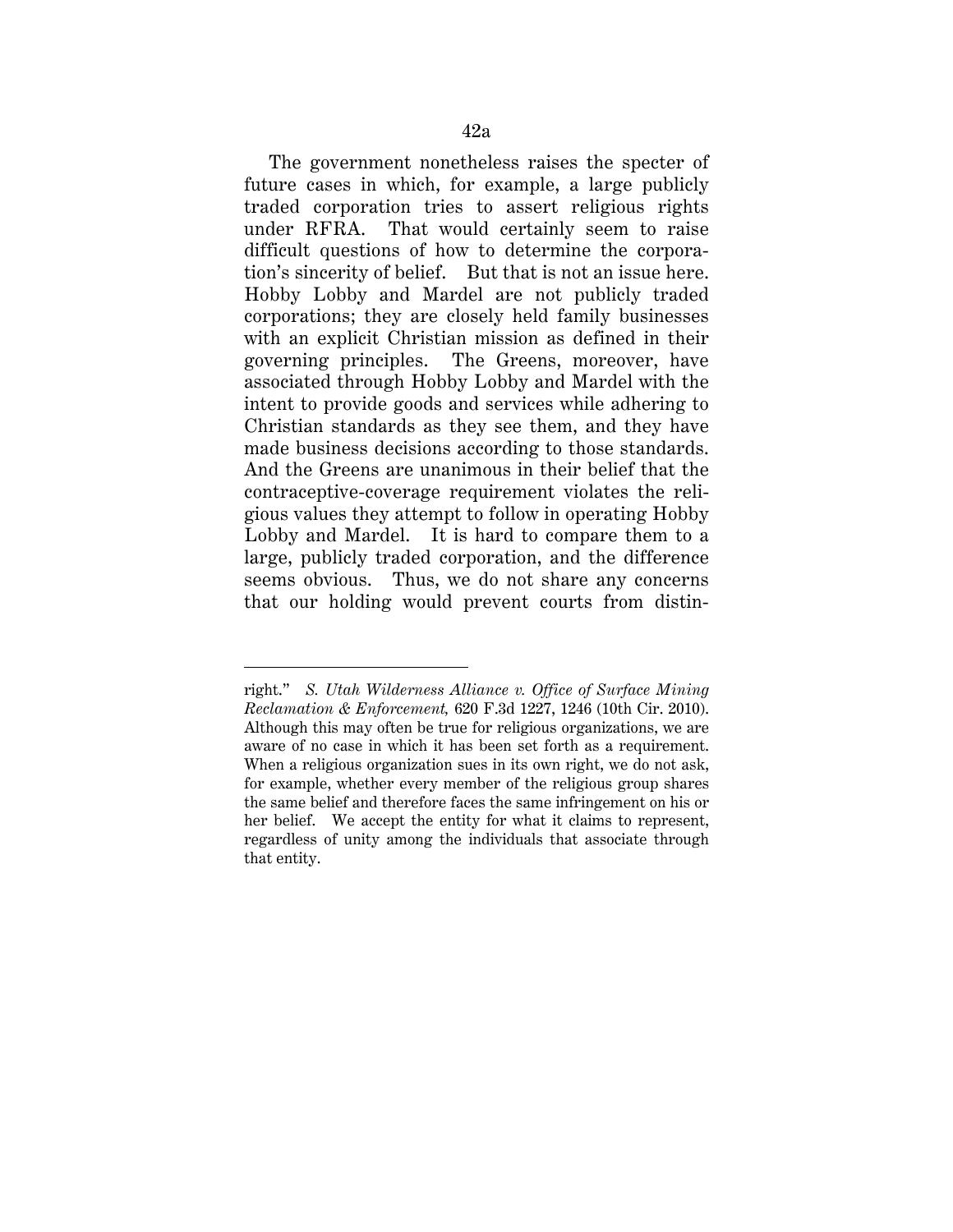guishing businesses that are not eligible for RFRA's protections.

We need not decide today whether any of these factors is necessary, but we conclude that their collective presence here is sufficient for Hobby Lobby and Mardel to qualify as "persons" under RFRA.<sup>12</sup>

<u>.</u>

 $12$  The dissenters refer to this analysis as a departure from First Amendment law. *See* Briscoe Op. at 16; Matheson Op. at 10-11. Not so. Where did Hobby Lobby and Mardel lose their Free Exercise rights? Was it when they incorporated? This alone cannot be the relevant trigger because religions may incorporate as well. Was it when they began operating for-profit? Again, this alone cannot be the relevant event because the Supreme Court in *Lee* and *Braunfeld* recognized Free Exercise rights in a for-profit context. Is it because Hobby Lobby and Mardel do not have an explicitly religious purpose, like a church? Once again, this alone cannot be the relevant distinction. *Lee* and *Braunfeld* demonstrate that activities without an explicitly religious purpose still implicate Free Exercise rights.

In noting that the claim presented by Hobby Lobby and Mardel may differ from that of a publicly traded company, Chief Judge Briscoe also implies that we have created some sort of problematic multi-factor test for future RFRA claims. *See* Briscoe Op. at 18-22. But our holding simply reflects the facts presented here and explains their relevance to the statutory analysis.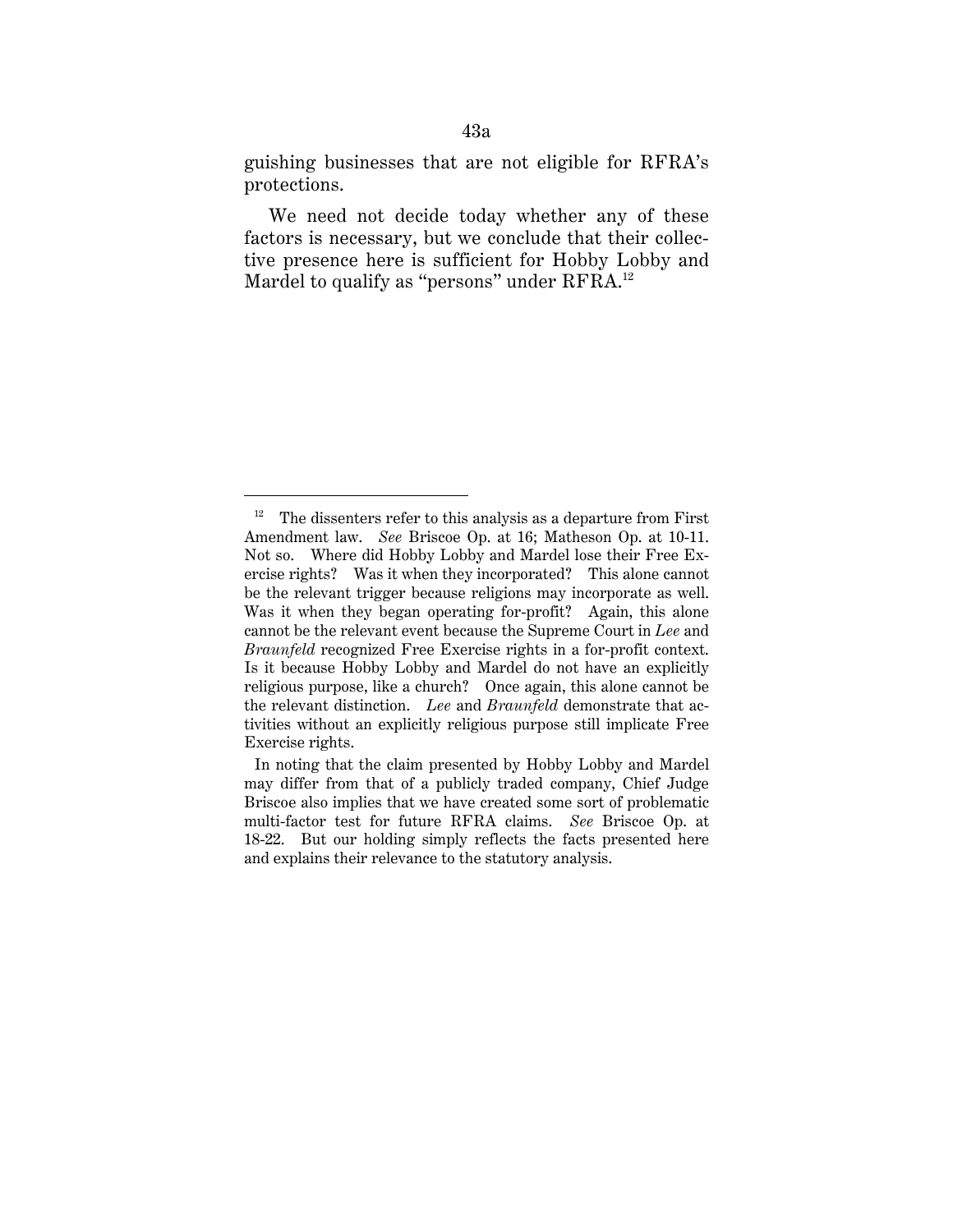#### *B. Substantial Burden*

The next question is whether the contraceptivecoverage requirement constitutes a substantial burden on Hobby Lobby and Mardel's exercise of religion.

The government urges that there can be no substantial burden here because "[a]n employee's decision to use her health coverage to pay for a particular item or service cannot properly be attributed to her employer." Aple. Br. at 13. There are variations on this same theme in many of the amicus briefs supporting the government's position, all of which stand for essentially the same proposition: one does not have a RFRA claim if the act of alleged government coercion somehow depends on the independent actions of third parties.

This position is fundamentally flawed because it advances an understanding of "substantial burden" that presumes "substantial" requires an inquiry into the theological merit of the belief in question rather than the *intensity of the coercion* applied by the government to act contrary to those beliefs. In isolation, the term "substantial burden" could encompass either definition, but for the reasons explained below, the latter interpretation prevails. Our only task is to determine whether the claimant's belief is sincere, and if so, whether the government has applied substantial pressure on the claimant to violate that belief.

No one disputes in this case the sincerity of Hobby Lobby and Mardel's religious beliefs. And because the contraceptive-coverage requirement places substantial pressure on Hobby Lobby and Mardel to vio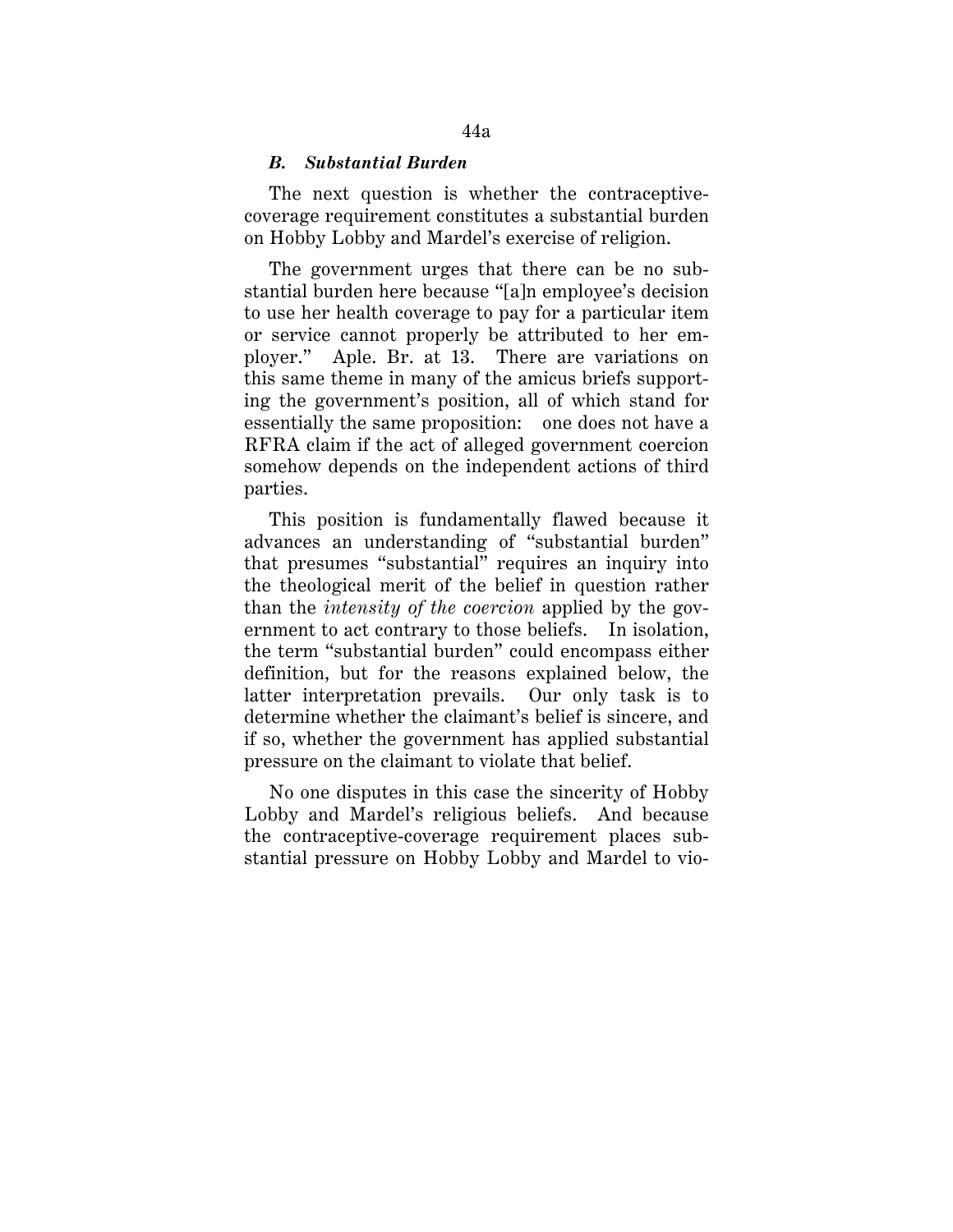late their sincere religious beliefs, their exercise of religion is substantially burdened within the meaning of RFRA.

### *1. The Substantial Burden Test*

Our most developed case discussing the substantial burden test is *Abdulhaseeb v. Calbone,* 600 F.3d 1301 (10th Cir. 2010). In *Abdulhaseeb,* we were required to resolve a RFRA claim brought by Madyun Abdulhaseeb, a Muslim prisoner who raised a religious objection to the prison's failure to provide him a halal diet. Abdulhaseeb alleged that the prison cafeteria's failure to serve halal food violated his rights under the Religious Land Use and Institutionalized Persons Act (RLUIPA), a statute that adopts RFRA's "substantial burden" standard.<sup>13</sup>

In analyzing Abdulhaseeb's claim, we held that a government act imposes a "substantial burden" on religious exercise if it: (1) "requires participation in an activity prohibited by a sincerely held religious belief," (2) "prevents participation in conduct motivated by a sincerely held religious belief," or (3) "places substantial pressure on an adherent . . . to engage in conduct contrary to a sincerely held religious belief." *Id*. at 1315. Our analysis in *Abdulhaseeb* only concerned the third prong of this test, related to "substantial pressure." As we will explain below, the same is true here.

<u>.</u>

 $^{13}$  Congress intended the substantial burden tests in RFRA and RLUIPA to be interpreted uniformly. *See Grace United Methodist Church v. City of Cheyenne,* 451 F.3d 643, 661 (10th Cir. 2006).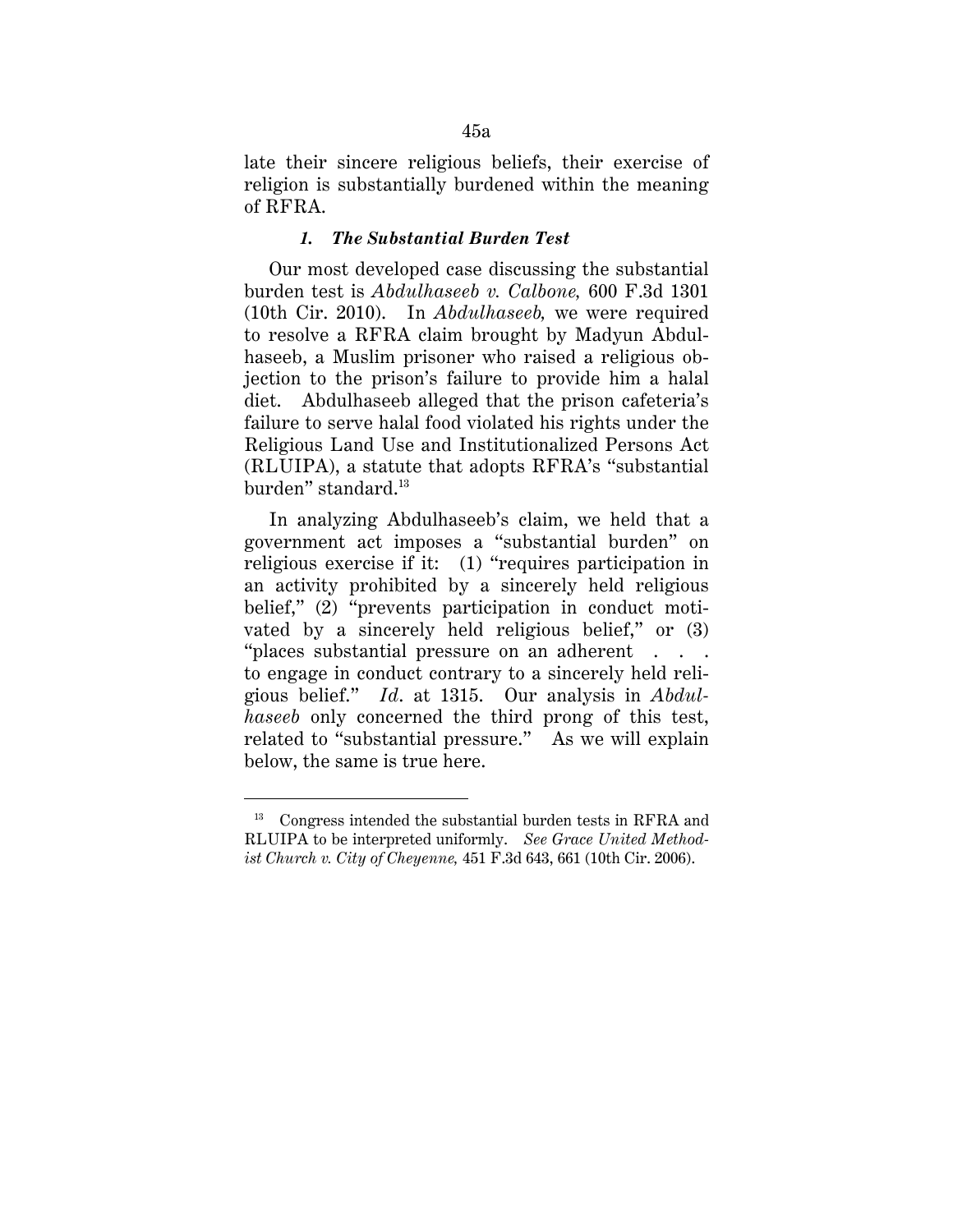The substantial pressure prong rests firmly on Supreme Court precedent, in particular: *Thomas v. Review Board of the Indiana Employment Security Division,* 450 U.S. 707 (1981), and *United States v. Lee*, 455 U.S. 252 (1982).

The plaintiff in *Thomas* was a Jehovah's Witness who had worked for a company that owned both a foundry and factory. The foundry processed sheet steel for a variety of industrial purposes. The factory manufactured turrets for military tanks. The plaintiff started working at the foundry but was transferred to the factory. Although he had no objection to working in the foundry, he raised a religious objection to his factory job, claiming that "he could not work on weapons without violating the principles of his religion." *Thomas,* 450 U.S. at 710. He quit his job and was eventually denied unemployment benefits. He then challenged this decision as improperly burdening his right to exercise his religion, a claim which ultimately reached the Supreme Court.

In considering the Free Exercise claim, the Court noted that the plaintiff could not clearly articulate the basis for the difference between processing steel that might be used in tanks and manufacturing the turrets themselves. *Id*. at 715. But that was not relevant to resolving the plaintiff's claim. Rather, the Court observed, "the judicial process is singularly ill equipped to resolve such differences in relation to the Religion Clauses." *Id*. Further, "[p]articularly in this sensitive area, it is not within the judicial function and judicial competence to inquire whether the peti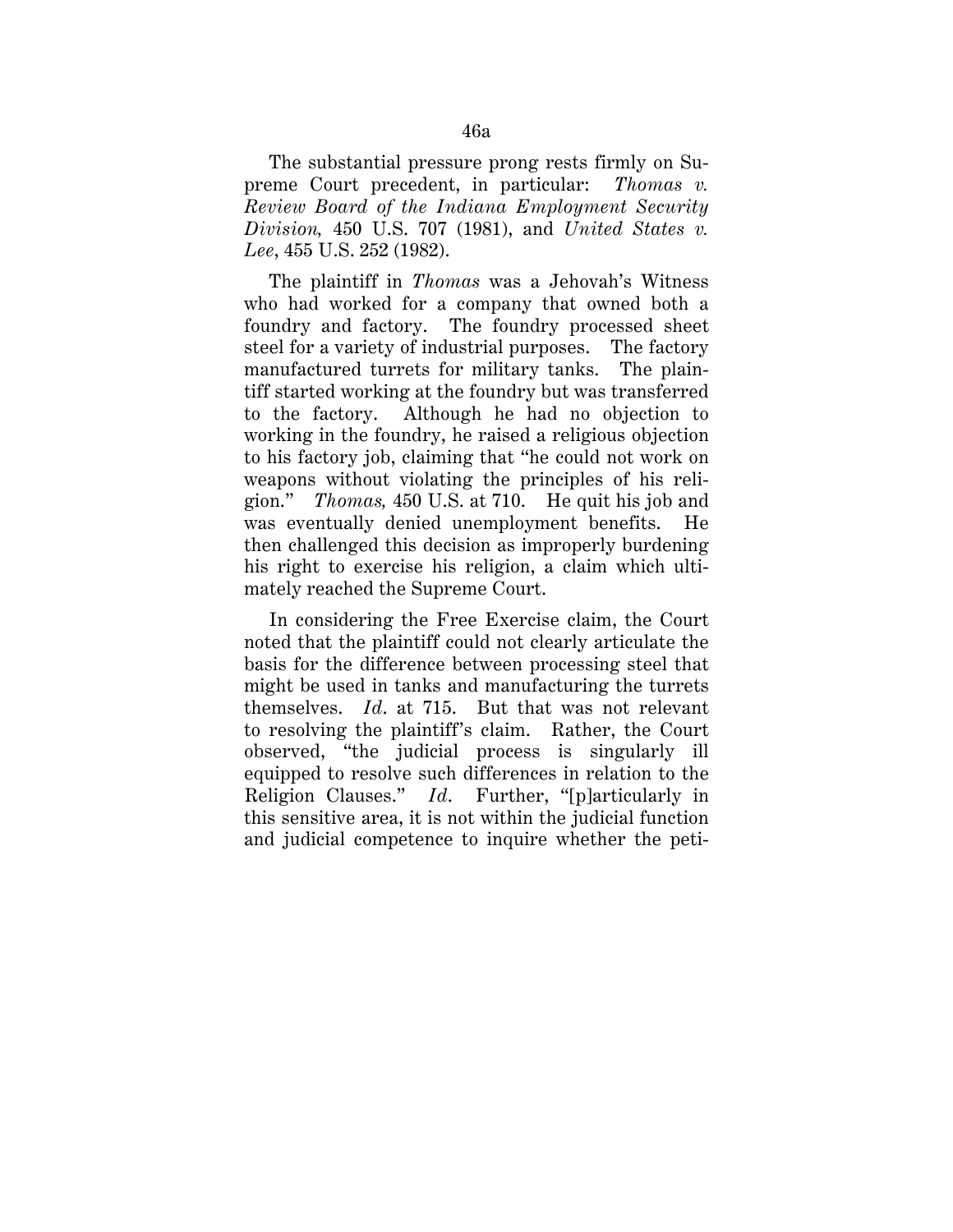tioner . . . correctly perceived the commands of [his] faith. Courts are not arbiters of scriptural interpretation." *Id*. at 716 (internal quotation marks omitted).

As to the distinction between factory and foundry work, the Court reasoned that "[the plaintiff's] statements reveal no more than that he found work in the . . . foundry sufficiently insulated from producing weapons of war. We see, therefore, that [the plaintiff] drew a line, and it is not for us to say that the line he drew was an unreasonable one." *Id*. at 715. In other words, the distinction that the plaintiff drew was not as important as the fact that he made it based upon his religious beliefs. Once the plaintiff drew this line, it did not matter whether the line was "acceptable, logical, consistent, or comprehensible to others in order to merit First Amendment protection." *Id*. at 714.

Accepting the plaintiff's religious beliefs as sincere, the Court then examined "the coercive impact" upon him of being "put to a choice between fidelity to religious belief or cessation of work." *Id*. at 717. On that score, the Court found a substantial burden:

Where the state conditions receipt of an important benefit upon conduct proscribed by a religious faith, or where it denies such a benefit because of conduct mandated by religious belief, thereby putting *substantial pressure* on an adherent to modify his behavior and to violate his beliefs, a *burden upon religion exists*. While the compulsion may be *indi-*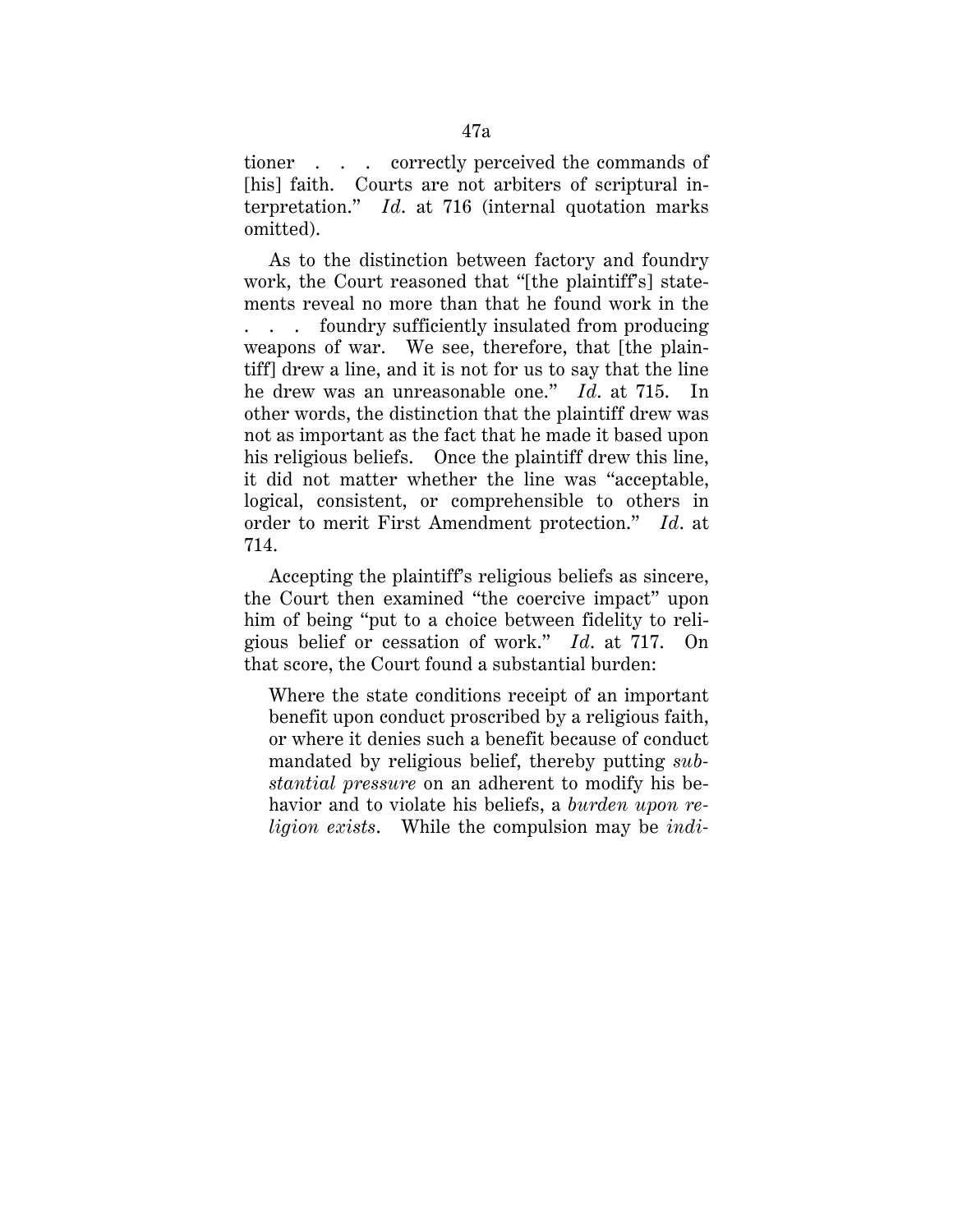*rect,* the infringement upon free exercise is *nonetheless substantial.*

### *Id*. at 717-18 (emphasis added).

*United States v. Lee* similarly demonstrates that the burden analysis does not turn on whether the government mandate operates directly or indirectly, but on the coercion the claimant feels to violate his beliefs. The question in *Lee* was "whether the payment of social security taxes and the receipt of benefits interferes with the free exercise rights of the Amish." 455 U.S. at 256-57. The Court first identified the religious belief at issue, namely, that "it [is] sinful [for the Amish] not to provide for their own elderly and needy," and it is concomitantly sinful to pay into the social security system and thereby enable other Amish to shirk their duties toward the elderly and needy. *Id*. at 255 & n.3. Thus, the belief at issue in *Lee* turned in part on a concern of facilitating others' wrongdoing.

In responding to Lee's claims, the government did not question the sincerity of the plaintiff's belief, but it did raise a direct/indirect argument, *i.e.,* "that payment of social security taxes will not threaten the integrity of the Amish religious belief or observance." *Id*. at 257. As in *Thomas,* the Court in *Lee* would not indulge the government on this point, reasoning simply that "[i]t is not within the judicial function and judicial competence . . . to determine whether" a plaintiff "has the proper interpretation of [his] faith." *Id*. (internal quotation marks omitted).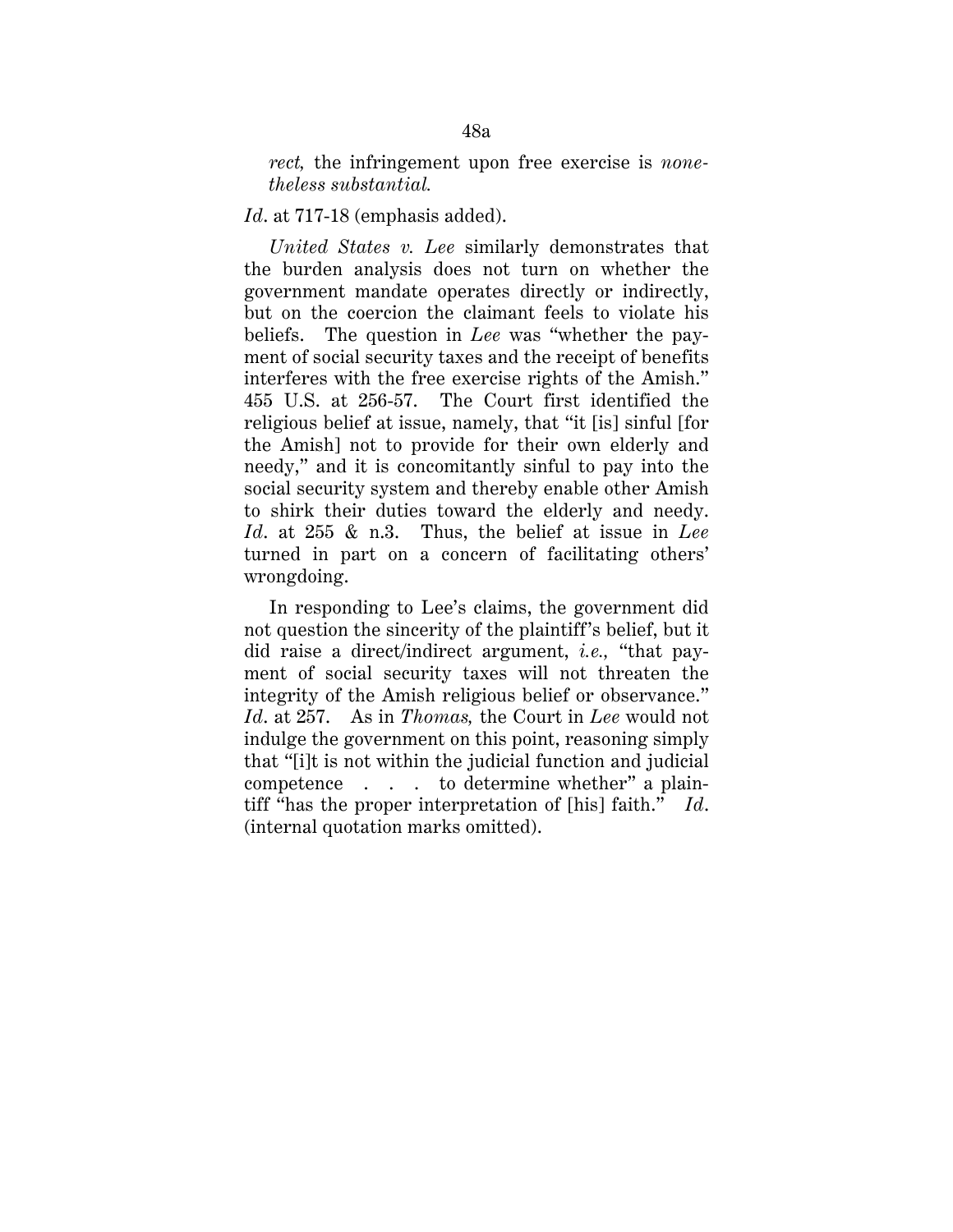The Court in *Lee* found "a conflict between the Amish faith and the obligations imposed by the social security system." *Id*. But, it said, "[n]ot all burdens on religion are unconstitutional." *Id*. The Court concluded, under the circumstances, that the burden was justified by "the Government's interest in assuring mandatory and continuous participation in and contribution to the social security system"—an interest which the Court described as "very high." *Id*. at 258-59. The Court determined that this interest justified the acknowledged burden on religious belief. *Id.*14 But again, the analysis did not turn on whether the Amish faced direct or indirect coercion or whether the supposed violations of their faith turned on actions of independent third parties. The Court recognized the belief for what it was, accepted that the government was imposing a burden, and then analyzed the strength of the government's interest.

Given the foregoing, our first step in *Abdulhaseeb* was to identify the belief in question—the immorality of a non-halal diet—and to determine if the belief was sincerely held. Finding it was, we stated that "the issue is not whether the lack of a halal diet that includes meats substantially burdens the religious exercise of any Muslim practitioner, but whether it sub-

-

<sup>&</sup>lt;sup>14</sup> The Free Exercise interest in *Lee* would today be described in the RFRA context as a "substantial burden on religious exercise," albeit one justified by a compelling government interest. *See O Centro,* 546 U.S. at 421. Further, the government agreed at oral argument that it is correct to view *Lee* as a case in which the Court found a "substantial burden" for purposes of the framework in RFRA.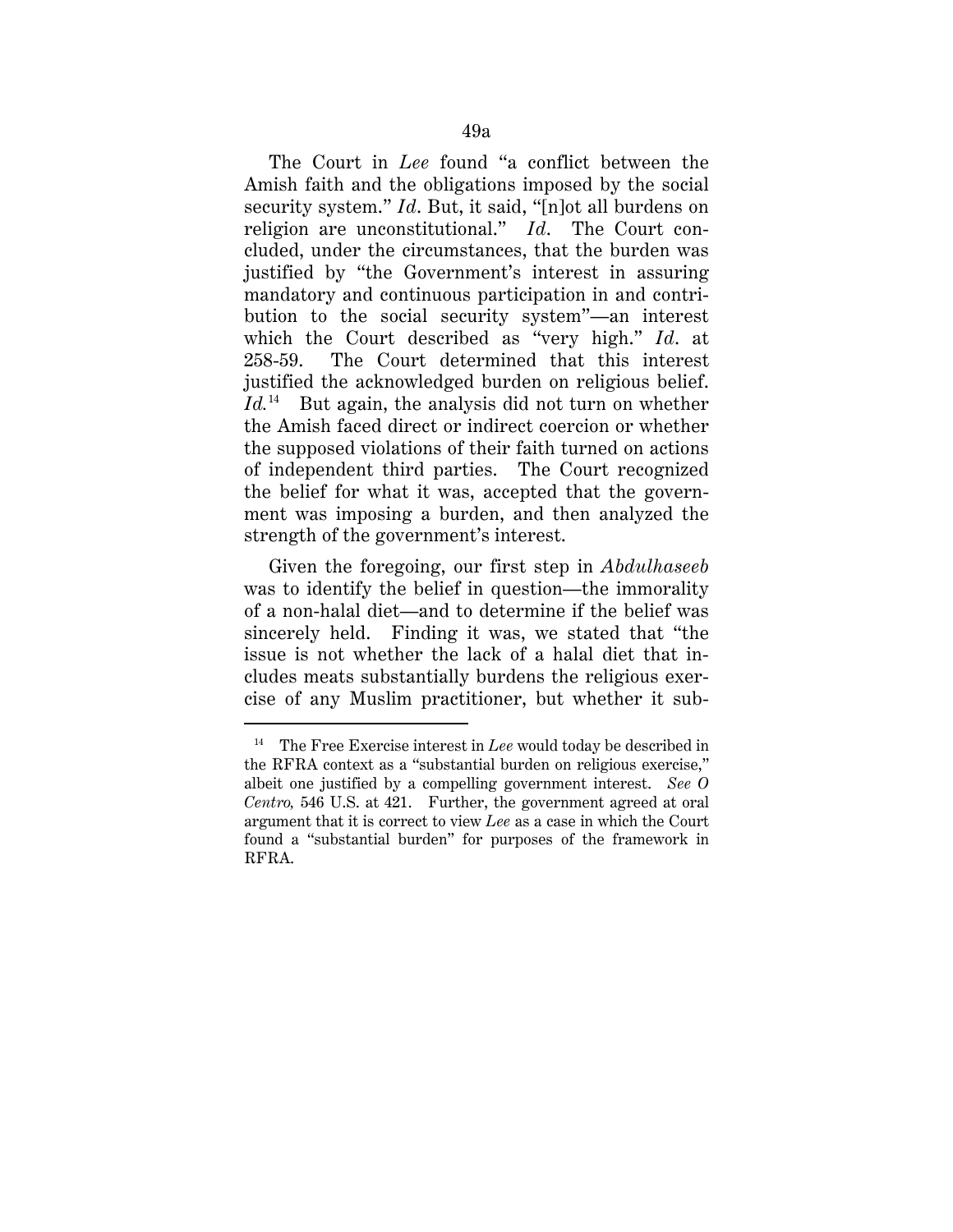stantially burdens *Mr. Abdulhaseeb's* own exercise of his sincerely held religious beliefs." 600 F.3d at 1314 (emphasis in original). We concluded that the prison cafeteria's "failure to provide a halal diet either prevents Mr. Abdulhaseeb's religious exercise, or, at the least, places substantial pressure on Mr. Abdulhaseeb not to engage in his religious exercise by presenting him with a Hobson's choice—either he eats a non-halal diet in violation of his sincerely held beliefs, or he does not eat." *Id*. at 1317. Thus, the plaintiff faced a substantial burden.

#### *2. Applying the Substantial Burden Test*

The claims of Hobby Lobby and Mardel are similar to those raised in *Thomas, Lee,* and *Abdulhaseeb,* and the framework provided in those cases guides our analysis.

First, we must identify the religious belief in this case. The corporate plaintiffs believe life begins at conception. Thus, they have what they describe as "a sincere religious objection to providing coverage for Plan B and Ella since they believe those drugs could prevent a human embryo . . . from implanting in the wall of the uterus, causing the death of the embryo." JA 35a. And they allege a "sincere religious objection to providing coverage for certain contraceptive [IUDs] since they believe those devices could prevent a human embryo from implanting in the wall of the uterus, causing the death of the embryo." *Id*. Further, Hobby Lobby and Mardel object to "participating in, providing access to, paying for, training others to engage in, or otherwise supporting" the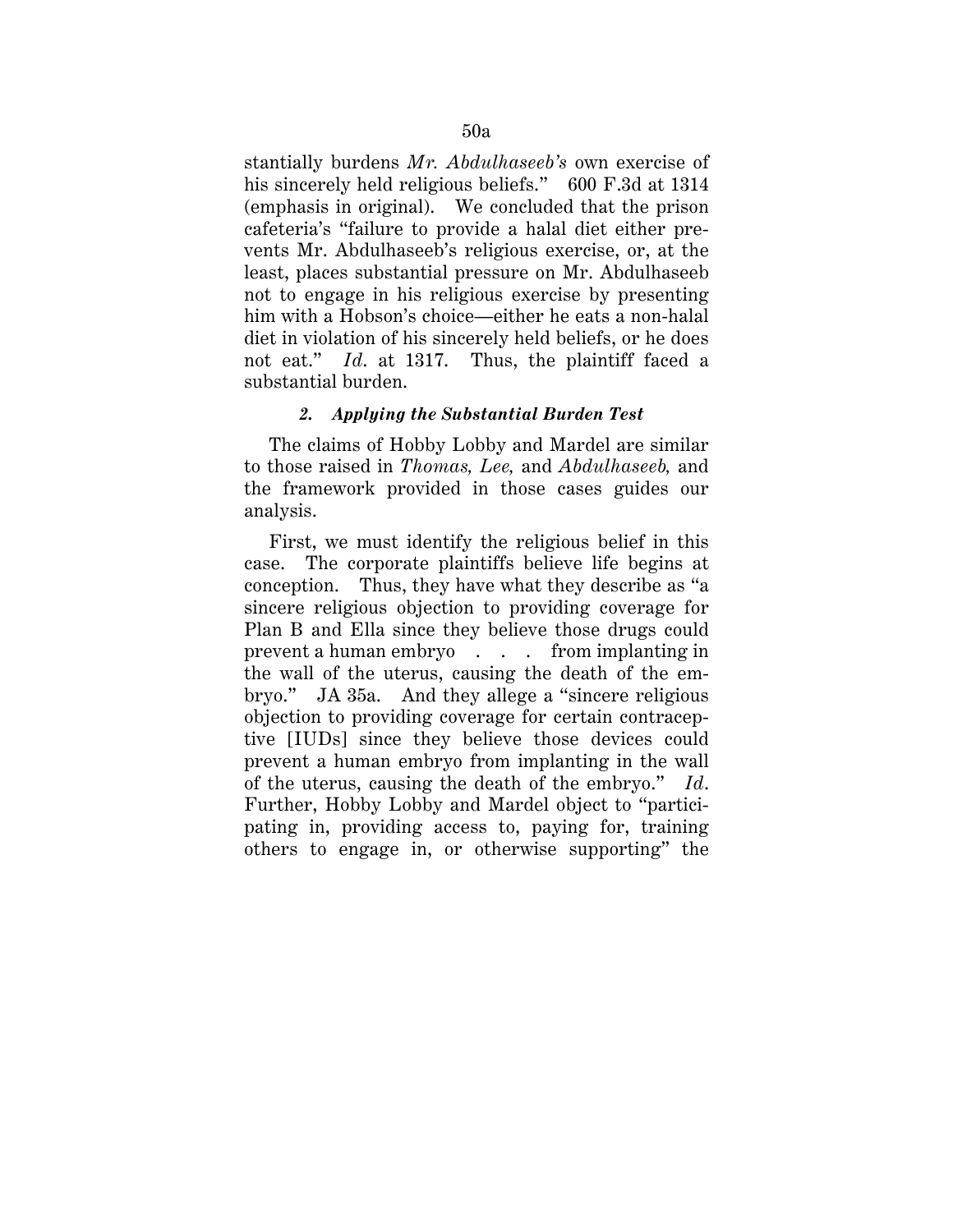devices and drugs that yield these effects. Aplt. Br. at 27 (citing JA 14a).

Second, we must determine whether this belief is sincere. The government does not dispute the corporations' sincerity, and we see no reason to question it either.15

Third, we turn to the question of whether the government places substantial pressure on the religious believer. Here, it is difficult to characterize the pressure as anything but substantial. To the extent Hobby Lobby and Mardel provide a health plan, they would be fined \$100 per employee, per day the plan does not meet the contraceptive-coverage requirement. 26 U.S.C. § 4980D(b)(1). With over 13,000 employees, that comes to more than \$1.3 million per day, or close to \$475 million per year. And if Hobby Lobby and Mardel simply stop offering a health plan dropping health insurance for more than 13,000 employees—then the companies must pay about \$26 million per year, *see id*. § 4980H(c)(1) (fining employer \$2,000 per employee per year), and put themselves "at a competitive disadvantage in [their] efforts to recruit and retain employees," JA 40a.

<u>.</u>

<sup>&</sup>lt;sup>15</sup> "One can, of course, imagine an asserted claim so bizarre, so clearly nonreligious in motivation, as not to be entitled to protection under the Free Exercise Clause; but that is not the case here . . . ." *Thomas,* 450 U.S. at 715. The assertion that life begins at conception is familiar in modern religious discourse, although of course not universally held. Moral culpability for enabling a third party's supposedly immoral act is likewise familiar.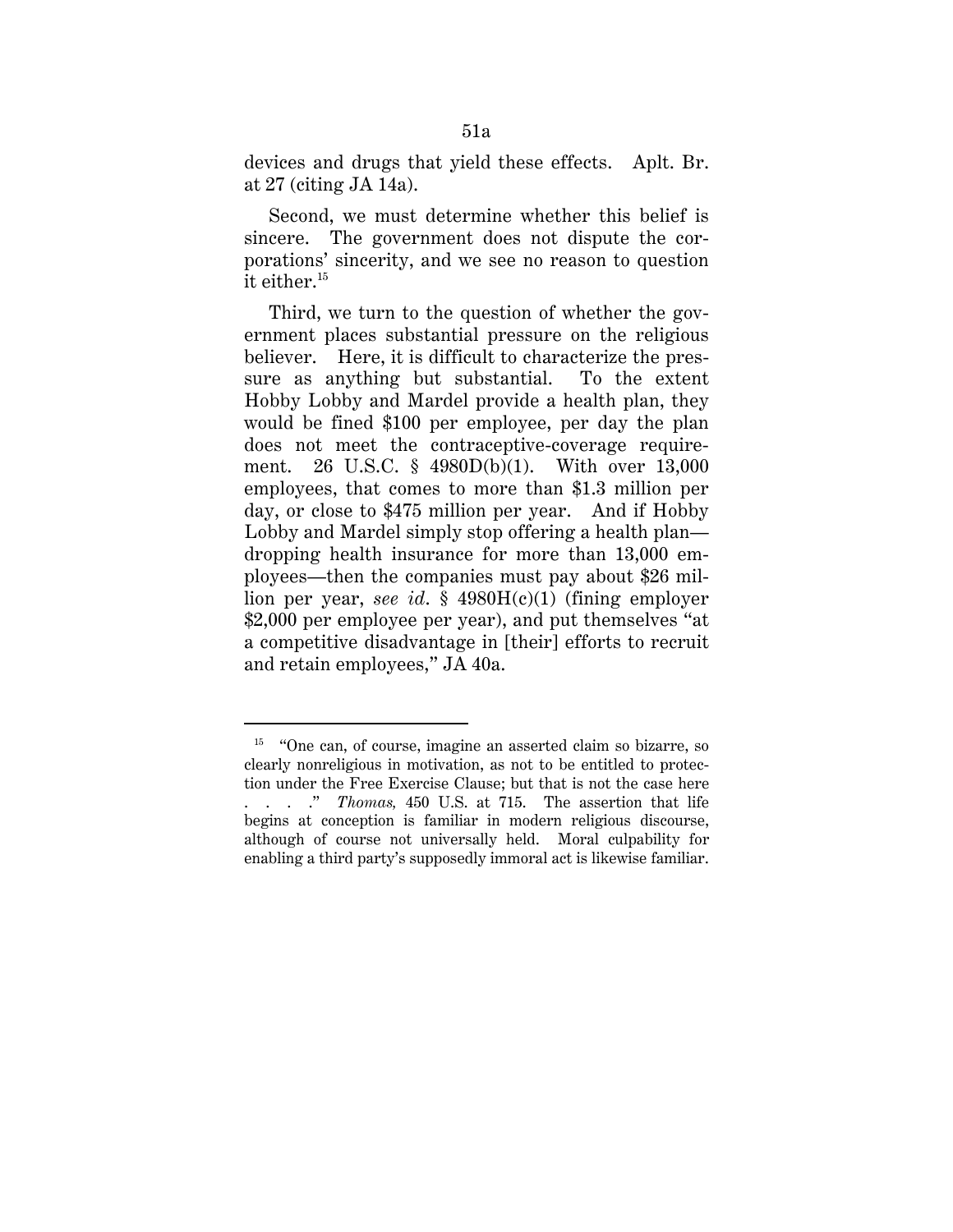With this dilemma created by the statute, we believe that Hobby Lobby and Mardel have made a threshold showing regarding a substantial burden. Ordinarily, the question of substantial burden would involve subsidiary factual issues. *See Kikumura,* 242 F.3d at 961; *id*. at 966 (Holloway, J., concurring in part and dissenting in part); *id*. at 966-67 (Ebel, J., concurring). But in the district court, the government did not question the significance of the financial burden. And, the government has not done so in this appeal. Thus, the district court record leaves only one possible scenario: Hobby Lobby and Mardel incurred a substantial burden on their ability to exercise their religion because the law requires Hobby Lobby and Mardel to:

- compromise their religious beliefs,
- pay close to \$475 million more in taxes every year, or
- pay roughly \$26 million more in annual taxes and drop health-insurance benefits for all employees.

This is precisely the sort of Hobson's choice described in *Abdulhaseeb,* and Hobby Lobby and Mardel have established a substantial burden as a matter of law.

### *3. The Government's Arguments*

The government resists this conclusion, contending the regulations place no burden on Hobby Lobby or Mardel. It insists the insurance coverage at issue is just another form of non-wage compensation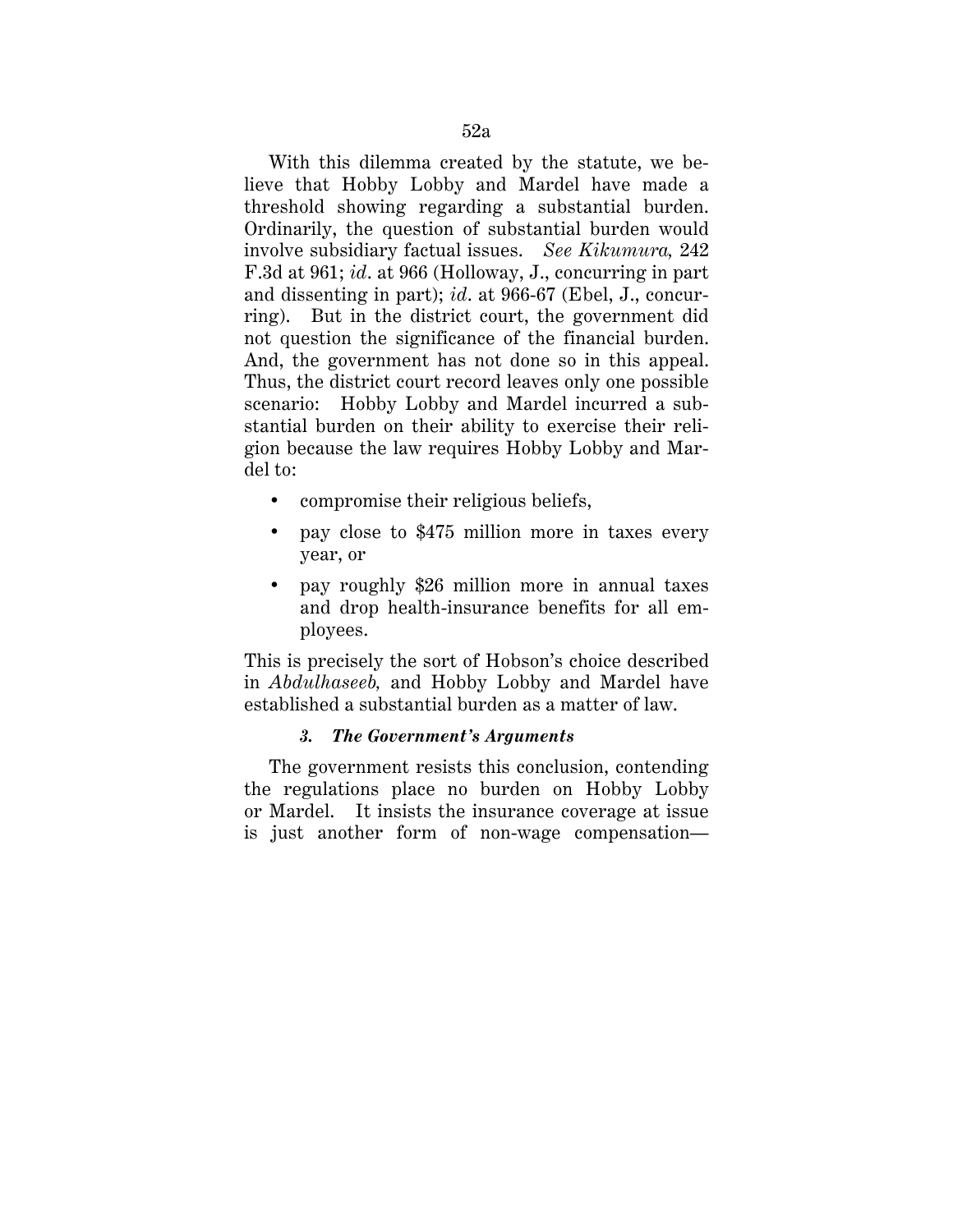supposedly the equivalent of money—and therefore should not present problems under RFRA.

Such reasoning cannot be squared with the Supreme Court's holding in *Thomas*. The Supreme Court emphasized that when the plaintiff drew a moral line between foundry and factory work, it was not the Court's prerogative to determine whether the line he drew "was an unreasonable one." *Thomas,* 450 U.S. at 715.

Just so here: Hobby Lobby and Mardel have drawn a line at providing coverage for drugs or devices they consider to induce abortions, and it is not for us to question whether the line is reasonable. This is especially so given that Hobby Lobby and Mardel stand in essentially the same position as the Amish carpenter in *Lee,* who objected to being forced to pay into a system that enables someone else to behave in a manner he considered immoral. That is precisely the objection of Hobby Lobby and Mardel. It is not the employees' health care decisions that burden the corporations' religious beliefs, but the government's demand that Hobby Lobby and Mardel enable access to contraceptives that Hobby Lobby and Mardel deem morally problematic. As the Supreme Court accepted the religious belief in *Lee,* so we must accept Hobby Lobby and Mardel's beliefs.16

-

 $16$  At oral argument, the concern was raised whether our ruling here would permit Hobby Lobby and Mardel to withhold wages on religious grounds if they knew the wages would be used to purchase the objected-to contraceptives. This argument ignores the fact that the government can justify a substantial burden on reli-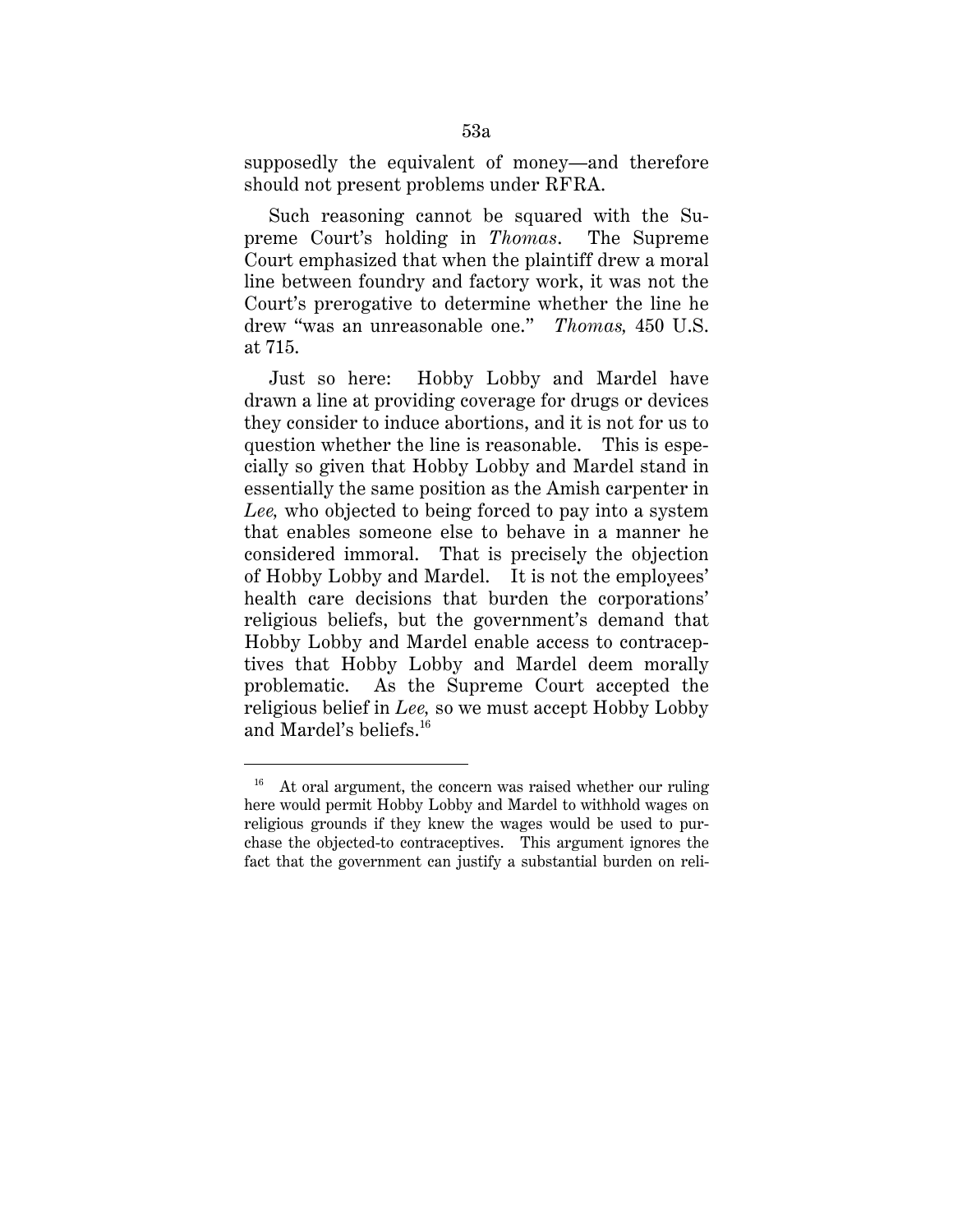For similar reasons, the government's reliance on *Zelman v. Simmons-Harris,* 536 U.S. 639 (2002), and *Board of Regents v. Southworth,* 529 U.S. 217 (2000), is misplaced. First, in *Zelman,* the Supreme Court addressed an Establishment Clause challenge to a school voucher program where an overwhelming majority of the students were using vouchers to enroll at religious schools. 536 U.S. at 647. The Court concluded that such a program did not violate the Establishment Clause in part because "the perceived endorsement of a religious message[] is reasonably attributable to the individual recipient, not to the government," *id*. at 652, and in part because "*no reasonable observer* would think a neutral program of private choice, where state aid reaches religious schools solely as a result of the numerous independent decisions of private individuals, carries with it the imprimatur of government endorsement," *id*. at 655 (emphasis added).

<u>.</u>

gious exercise by demonstrating a compelling interest, and uniform enforcement of labor laws such as the Fair Labor Standards Act, which governs the payment of wages, would give rise to such an interest. *See, e.g., Dole v. Shenandoah Baptist Church,* 899 F.2d 1389, 1397-99 (4th Cir. 1990). In a similar vein, Chief Judge Briscoe's dissent suggests that this opinion has "opened the floodgates to RFRA litigation challenging any number of federal statutes that govern corporate affairs." Briscoe Op. at 25; *see also* Matheson Op. at 6 n.3. This argument similarly fails to acknowledge both RFRA's allowance that a narrowly tailored compelling interest can justify a substantial burden and RFRA's requirement that the belief be sincere. *Cf. United States v. Quaintance,* 608 F.3d 717 (10th Cir. 2010) (rejecting an argument that RFRA barred the prosecution of members of a marijuana distribution conspiracy who claimed that use of the drug was central to their religious beliefs).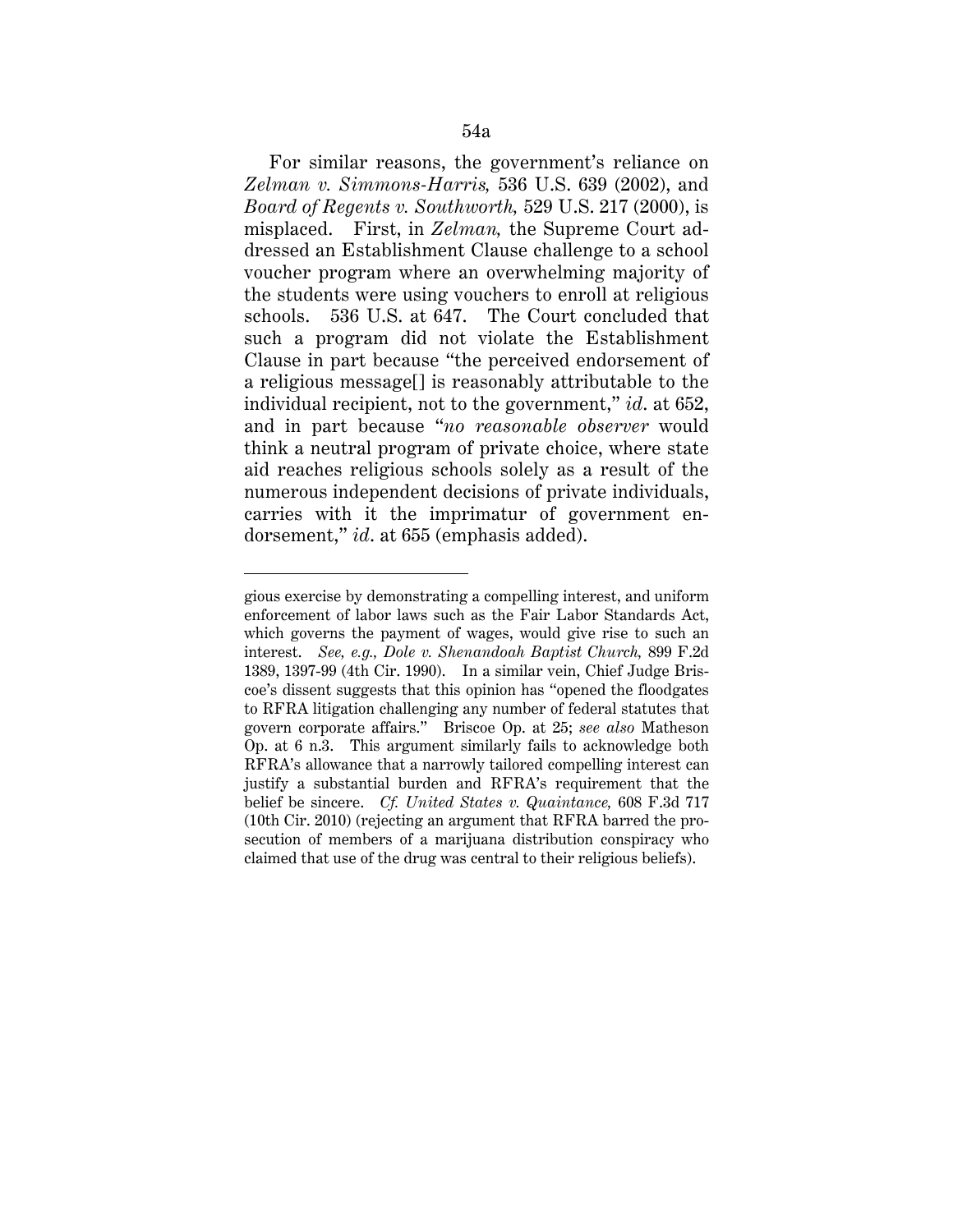*Southworth* involved a similar claim brought by university students who challenged a mandatory fee that would be used in part to fund other student groups that produced speech the plaintiffs found objectionable. 529 U.S. at 230. The Court concluded that because funds for student activities were distributed to student groups on a viewpoint-neutral basis, this system prevented "any mistaken impression that the student [groups] speak for the University" or for the plaintiffs. *Id*. at 233 (internal quotation marks omitted).

The government attempts to analogize these Free Speech and Establishment Clause cases to the question here. The government suggests that because it was not possible to attribute the offensive speech to the students in *Southworth* and the support for religious schools to the state in *Zelman,* it is also impossible to attribute an employee's independent choice to the employer.

We reject this position because it assumes that moral culpability for the religious believer can extend no further than the government's legal culpability in the Establishment or Free Speech contexts. Again, *Thomas* teaches that the plaintiff is not required to articulate a legal principle for the line he draws, let alone point to an analog from potentially related fields of constitutional law. And the question here is not whether the reasonable observer would consider the plaintiffs complicit in an immoral act, but rather how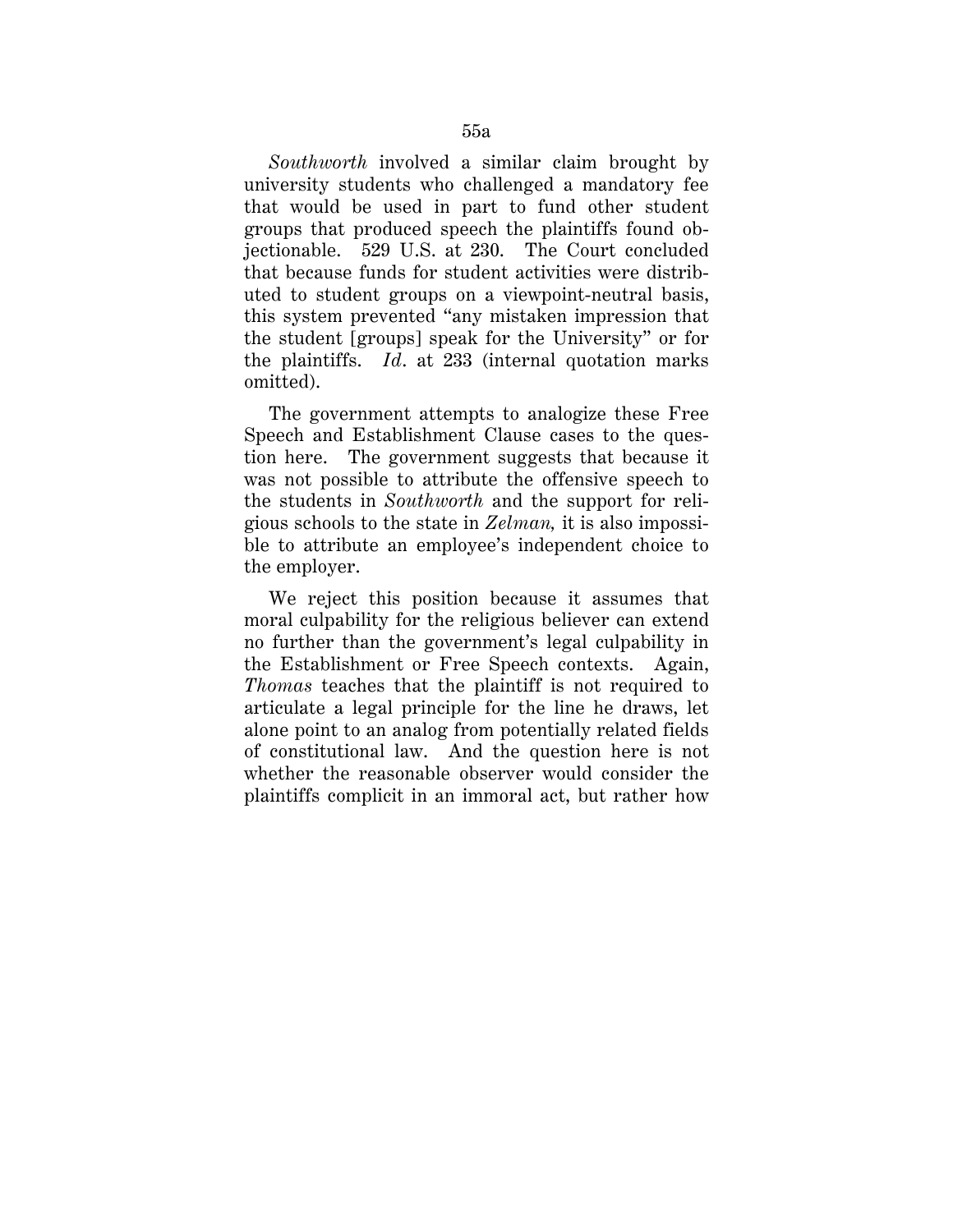the plaintiffs themselves measure their degree of complicity.17

Hobby Lobby and Mardel have therefore established a substantial burden to their sincerely held religious beliefs. We now turn to the final question: whether the government has presented a compelling interest implemented through the least restrictive means available.18

#### *C. Compelling Interest and Least Restrictive Means*

As noted above, even at the preliminary injunction stage, RFRA requires *the government* to demonstrate that mandating a plaintiff's compliance with the

<u>.</u>

plied by the Seventh Circuit in *Civil Liberties for Urban Believers v. City of Chicago,* 342 F.3d 752 (7th Cir. 2003). As the district court noted, the Seventh Circuit used *Civil Liberties* to change the test for what constitutes "inhibition" of religious practice by defining inhibition as any government act that "bears direct, primary, and fundamental responsibility for rendering religious exercise . . . effectively impracticable." *Id*. at 761. But *Abdulhaseeb* does not accept this formulation.

 $17$  At oral argument, the government relied upon language from *Doremus v. Bd. of Ed. of Borough of Hawthorne,* 342 U.S. 429 (1952), a taxpayer standing case. The Supreme Court denied the taxpayer standing to bring the claims, reasoning in part that "the interests of a taxpayer in the moneys of the federal treasury are too indeterminable, remote, uncertain and indirect to furnish a basis for an appeal to the preventive powers of the Court over their manner of expenditure." *Id*. at 433. *Doremus* does not apply here because Hobby Lobby and Mardel do not bring their claims as taxpayers but rather as entities alleging injury from coercive government regulation. Thus, the taxpayer standing concerns animating the court's *Doremus* decision are not implicated here.<br><sup>18</sup> The district court relied on a test for substantial burden ap-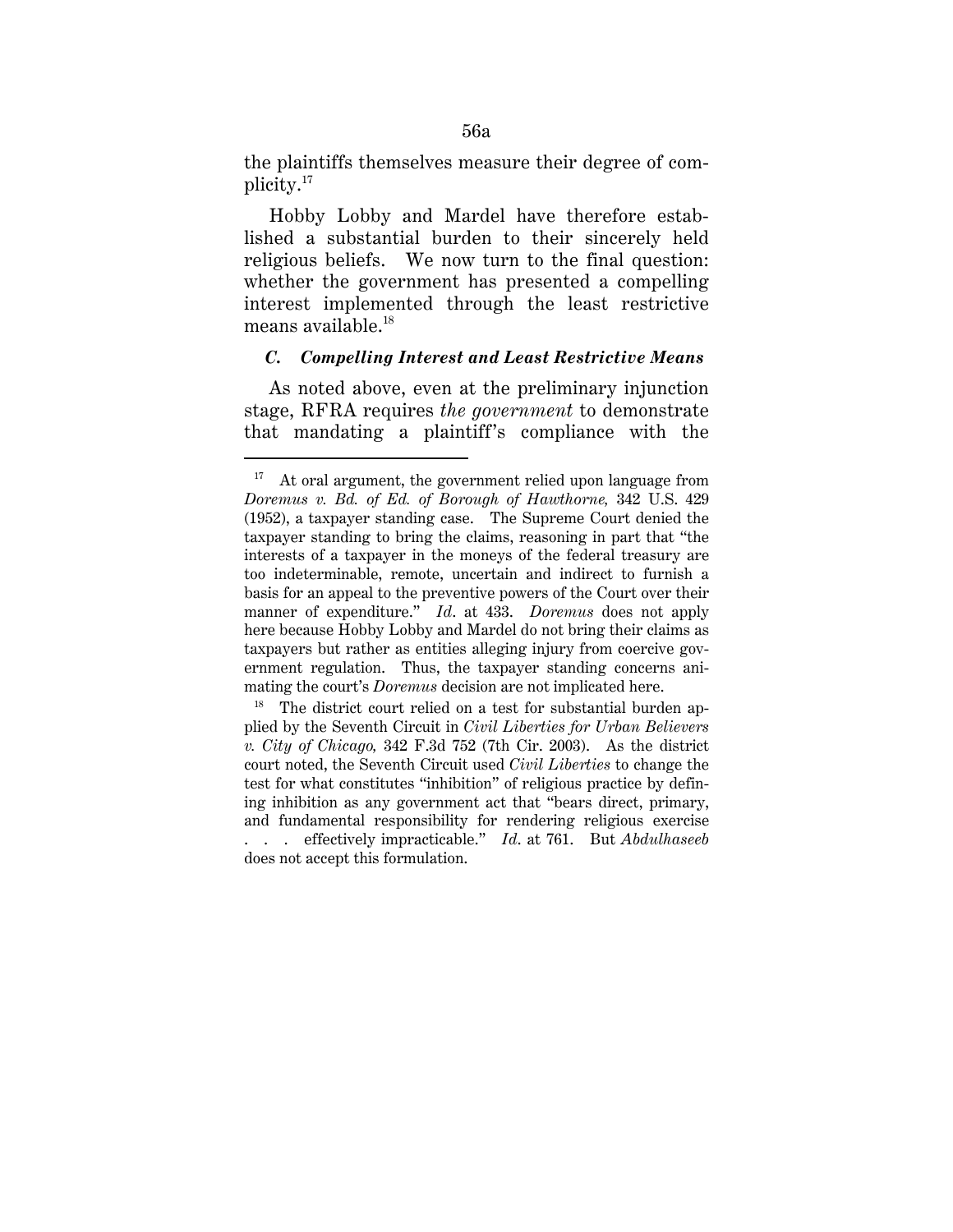contraceptive-coverage requirement is "the least restrictive means of advancing a compelling interest." *O Centro,* 546 U.S. at 423 (citing 42 U.S.C. § 2000bb1-(b)). As the Supreme Court emphasized, this standard requires that we "look[] beyond broadly formulated interests justifying the general applicability of government mandates and scrutinize[] the asserted harm of granting specific exemptions to particular religious claimants." *Id*. at 431.

The interest must also be narrowly tailored. "RFRA requires the Government to demonstrate that the compelling interest test is satisfied through application of the challenged law 'to the person'—*the particular claimant* whose sincere exercise of religion is being substantially burdened." *Id*. at 430 (quoting 42 U.S.C. § 2000bb-1(b)) (emphasis added). Thus, the government must show with "particularity how [even] admittedly strong interest[s]" "would be adversely affected by granting [the] exemption" specifically requested by Hobby Lobby and Mardel. *Wisconsin v. Yoder,* 406 U.S. 205, 236 (1972).

### *1. Compelling Interest*

The government asserts two interests here: "the interests in [1] public health and [2] gender equality." Aple. Br. at 34. We recognize the importance of these interests. But they nonetheless in this context do not satisfy the Supreme Court's compelling interest standards.

First, both interests as articulated by the government are insufficient under *O Centro* because they are "broadly formulated interests justifying the general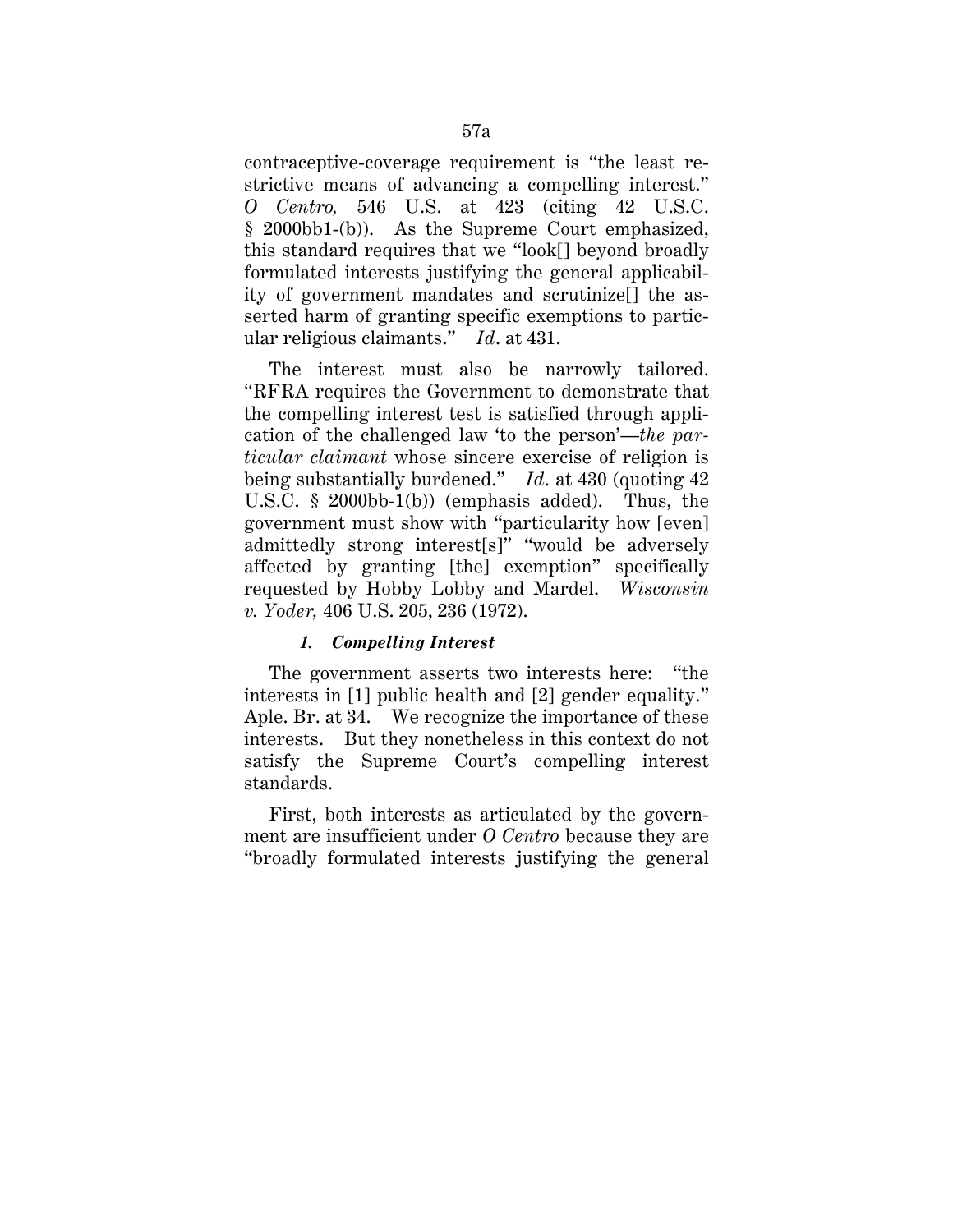applicability of government mandates." 546 U.S. at 431. And the government offers almost no justification for not "granting specific exemptions to particular religious claimants." *Id.*

Second, the interest here cannot be compelling because the contraceptive-coverage requirement presently does not apply to tens of millions of people. As noted above, this exempted population includes those working for private employers with grandfathered plans, for employers with fewer than fifty employees, and, under a proposed rule, for colleges and universities run by religious institutions. As the Supreme Court has said, "a law cannot be regarded as protecting an interest of the highest order when it leaves appreciable damage to that supposedly vital interest unprohibited." *Lukumi,* 508 U.S. at 547; *see also O Centro,* 546 U.S. at 433 (citing *Lukumi* as instructive in determining whether exemptions undermine a compelling government interest for purposes of RFRA). The exemptions at issue here would yield precisely this result: they would leave unprotected all women who work for exempted business entities.

On this question, *O Centro* is particularly instructive. In that case, a religious group sought an exemption for the sacramental use of hoasca, a hallucinogen classified as a Schedule I(c) controlled substance under the Controlled Substances Act. The question in *O Centro* was limited to whether the government could show a compelling governmental interest under RFRA to justify what was indisputably a substantial burden on the plaintiffs' exercise of reli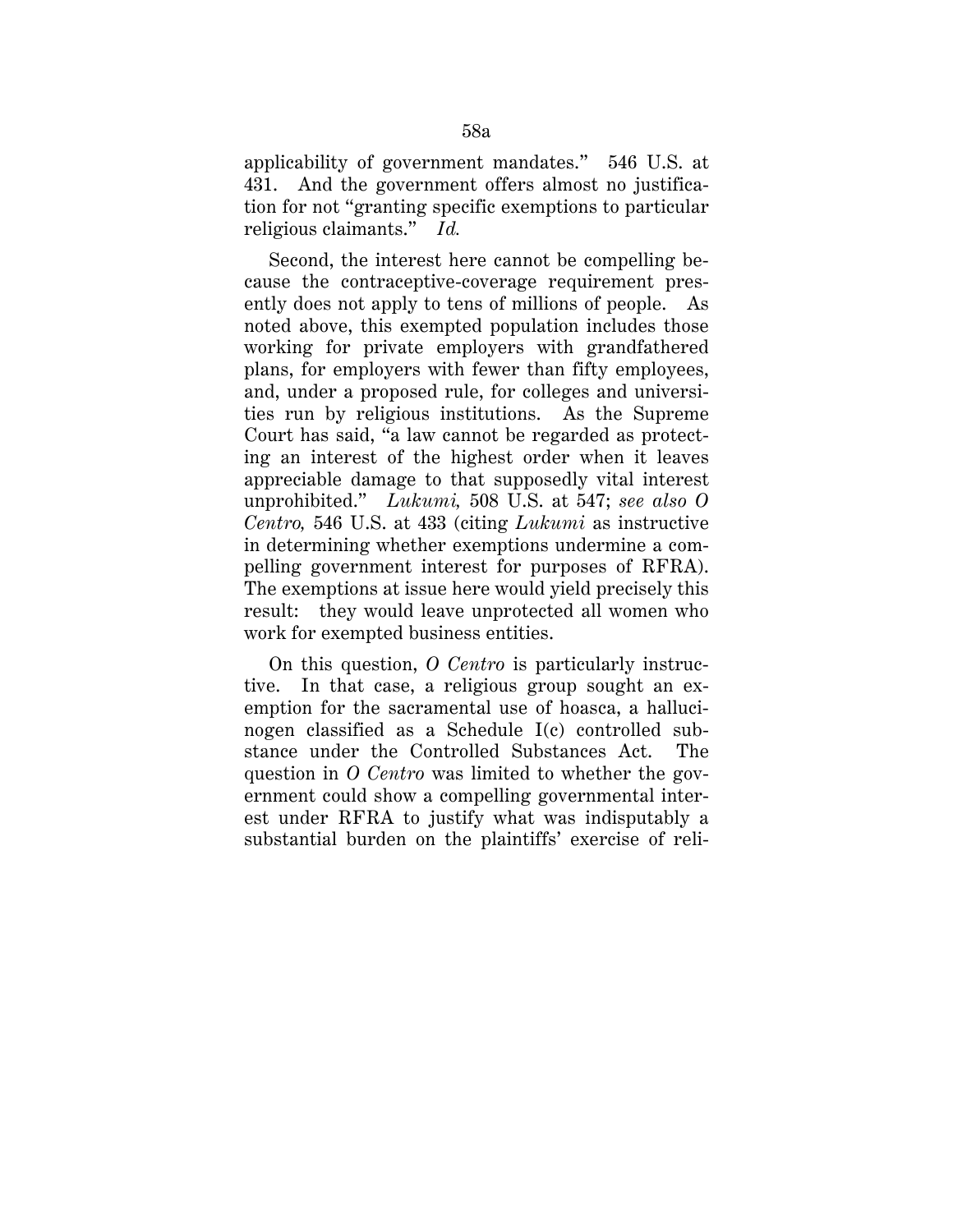gion. The government in part relied on its interest in promoting public health and safety and upon Congress's determination that hoasca "'has a high potential for abuse,' 'has no currently accepted medical use,' and has 'a lack of accepted safety for use . . . under medical supervision.'" *O Centro,* 546 U.S. at 433 (quoting 21 U.S.C. § 812(b)(1)).

The Supreme Court refused to credit this argument, however, in part because the CSA and related regulations contained an exemption for the religious use of another substance categorized as a Schedule I hallucinogen, peyote. As the Court reasoned, "Everything the Government says about the [dangerous chemicals] in hoasca . . . applies in equal measure to the [dangerous chemicals] in peyote." *Id*. Because both the Executive Branch and Congress had decreed a religious exemption for Native American use of peyote, the Court concluded that "it [was] difficult to see how" those same concerns could "preclude any consideration of a similar exception for" the religious use of hoasca. *Id*. If the peyote exemption in *O Centro,* which applied to "hundreds of thousands of Native Americans," *id.,* was enough to undermine the government's compelling interest argument in that case, we conclude the exemption for the millions of individuals here must dictate a similar result.

### *2. Least Restrictive Means*

Even if the government had stated a compelling interest in public health or gender equality, it has not explained how those larger interests would be undermined by granting Hobby Lobby and Mardel their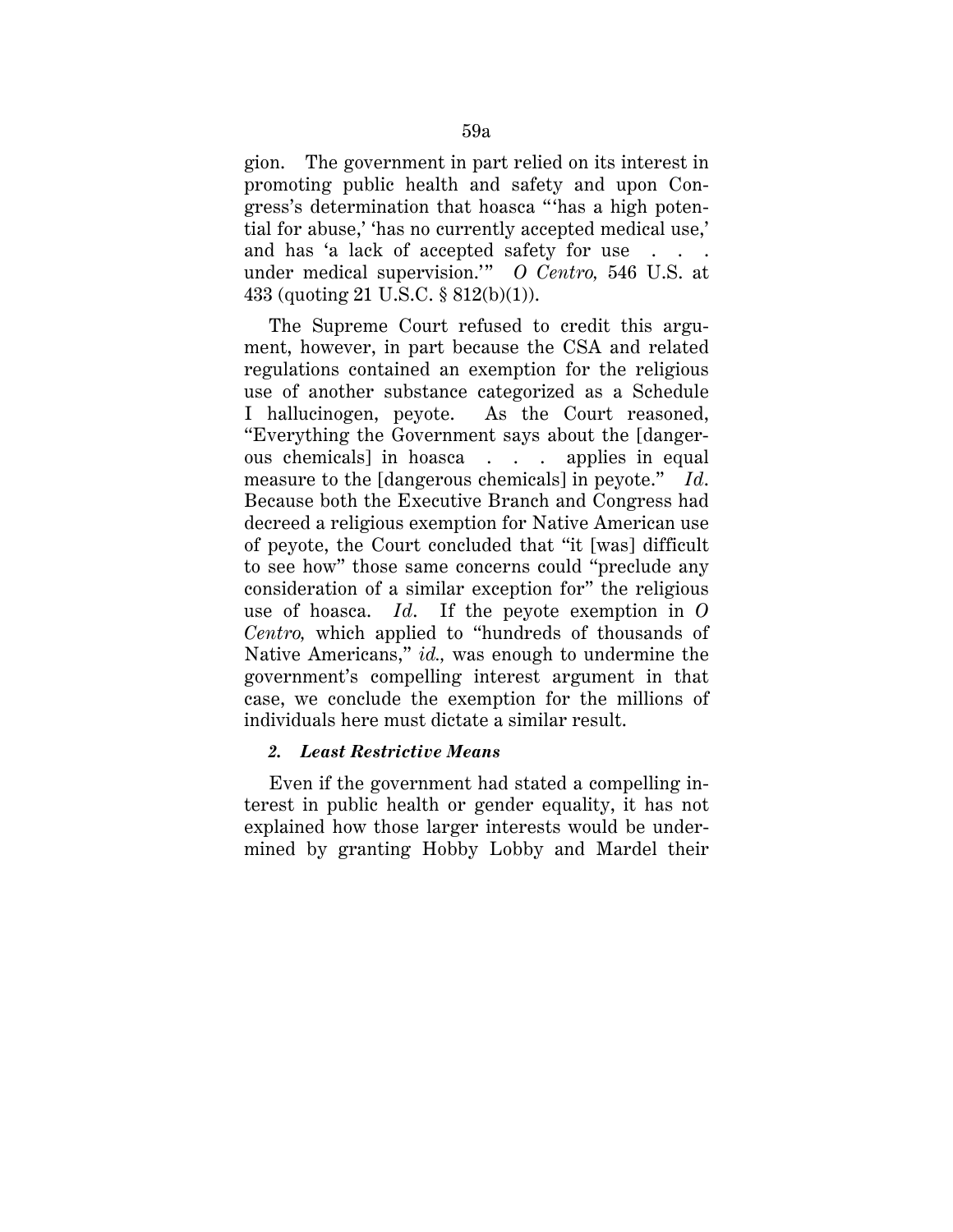requested exemption. Hobby Lobby and Mardel ask only to be excused from covering four contraceptive methods out of twenty, not to be excused from covering contraception altogether. The government does not articulate why accommodating such a limited request fundamentally frustrates its goals.19

### *3. Hobby Lobby and Mardel Employees*

Finally, we note a concern raised both at oral argument and in the government's briefing that Hobby Lobby and Mardel are, in effect, imposing their religious views on their employees or otherwise burdening their employees' religious beliefs. But Hobby Lobby and Mardel do not prevent employees from using their own money to purchase the four contraceptives at issue here.

Of course, employees of Hobby Lobby and Mardel seeking any of these four contraceptive methods would face an economic burden not shared by employees of companies that cover all twenty methods. But the government must show why the employees' burden creates a compelling interest that can only be met by requiring the corporations to conform to a mandate.

Accommodations for religion frequently operate by lifting a burden from the accommodated party and

<u>.</u>

 $19$  The government suggests on appeal that a limited number of women can only use the four contraceptives to which Hobby Lobby and Mardel object. The government did not raise this argument below nor has it provided any factual support for this claim. It is free to raise this argument below in permanent injunction proceedings.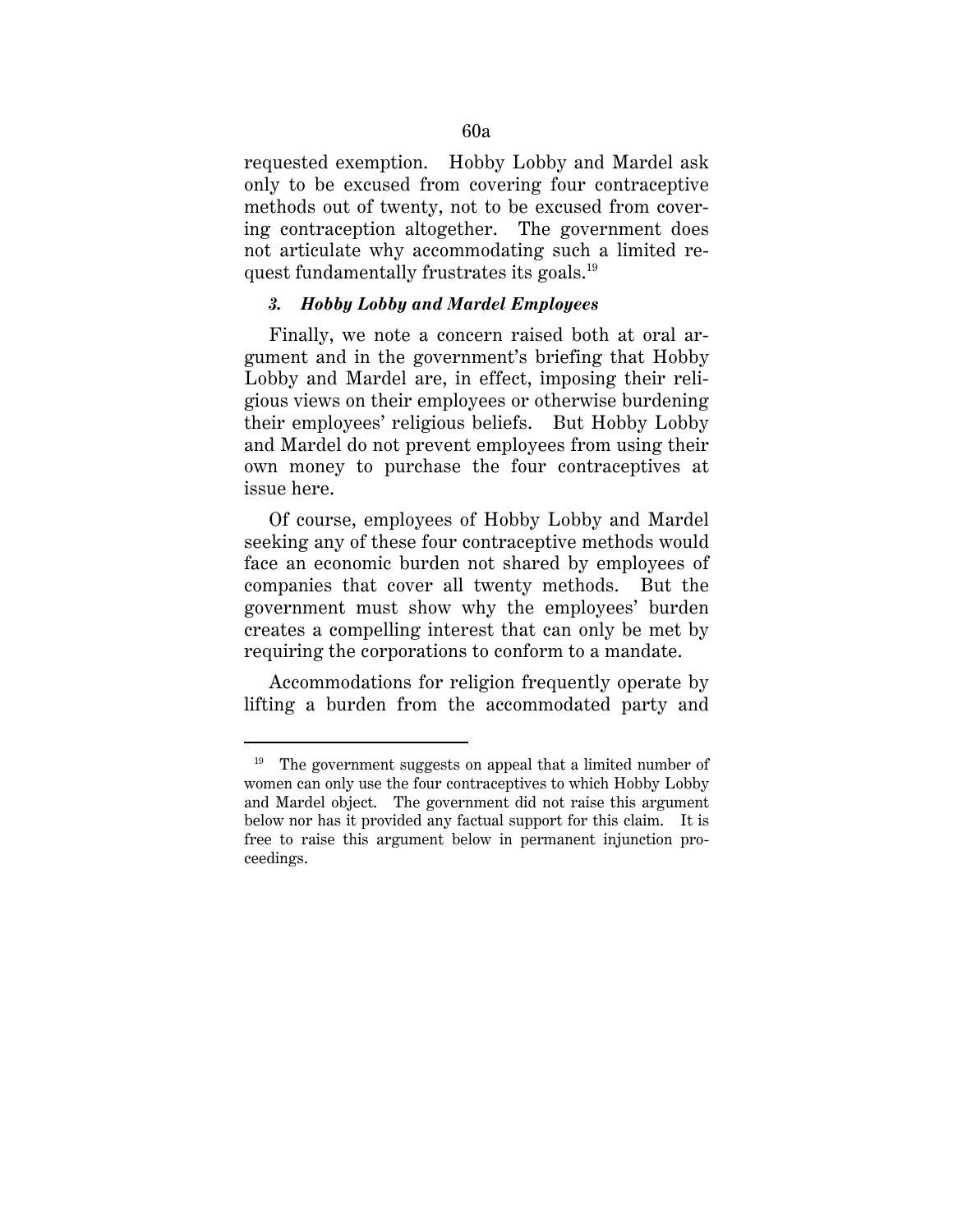placing it elsewhere. The government itself has even taken this step with the contraceptive-coverage requirement by accommodating certain religious employers, at the expense of their employees. That is part of accommodating religion—and is RFRA's basic purpose.

\* \* \* \* \*

In sum, for all of these reasons, Hobby Lobby and Mardel have established they are likely to succeed on their RFRA claim.

# **VI. Remaining Preliminary Injunction Factors**<sup>20</sup>

Having concluded that Hobby Lobby and Mardel are likely to succeed on the merits, we turn to the remaining preliminary injunction factors: whether Hobby Lobby and Mardel face irreparable harm; whether the balance of equities tips in Hobby Lobby and Mardel's favor; and whether an injunction is in the public interest. *Att'y Gen. of Okla. v. Tyson Foods, Inc.,* 565 F.3d 769, 776 (10th Cir. 2009). The district court did not analyze these factors (having disposed of the question on the likelihood-of-success prong) but Hobby Lobby and Mardel nonetheless ask that we reach them.

## *A. Propriety of Reaching the Remaining Factors*

"If the district court fails to analyze the factors necessary to justify a preliminary injunction, this court may do so [in the first instance] if the record is sufficiently developed." *Westar Energy,* 552 F.3d at 1224.

-

<sup>&</sup>lt;sup>20</sup> Judge Bacharach joins only Section VI(B)(1) of this Part.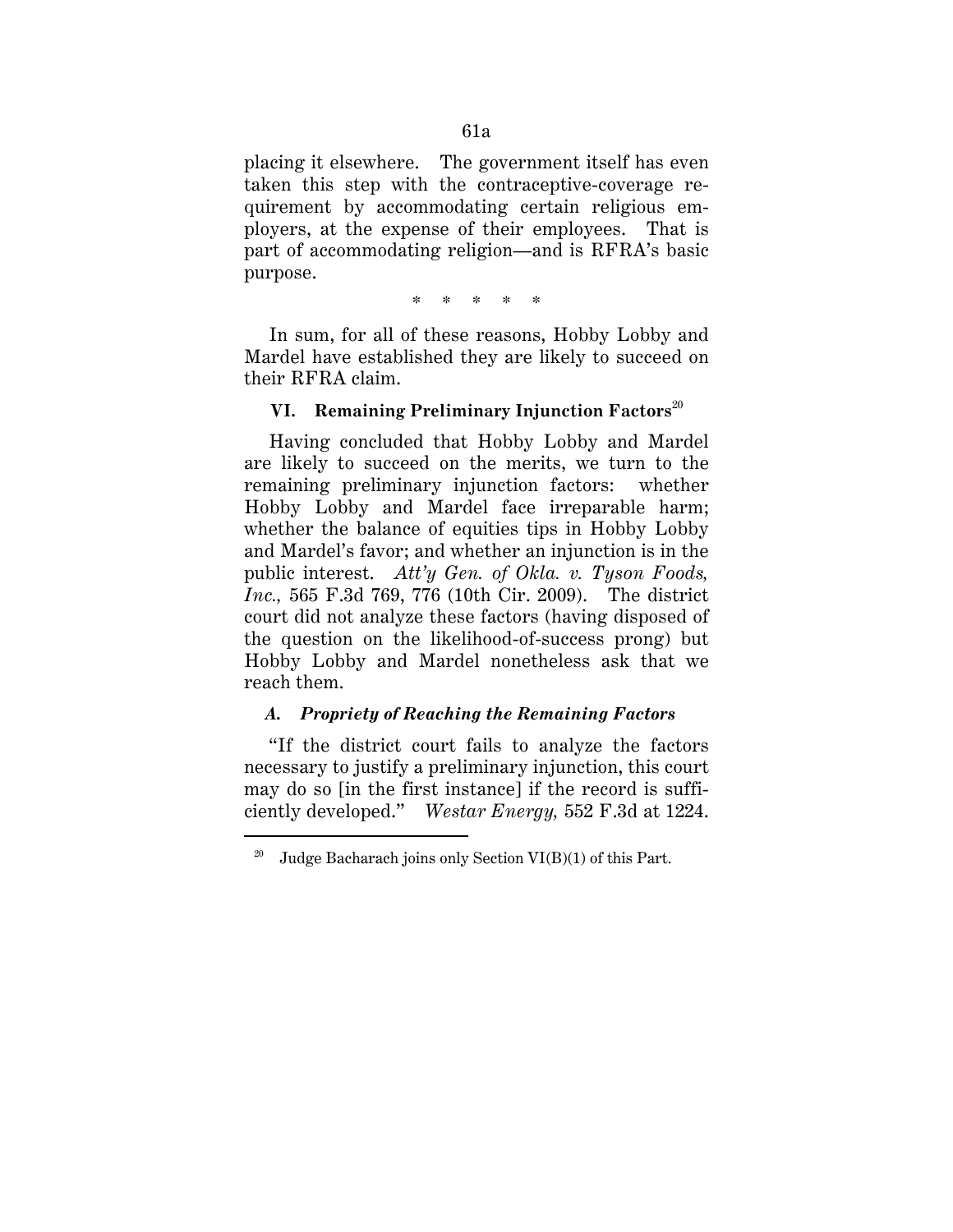The record we have is the record the parties chose to create below—it is the record they deemed sufficient for the district court to decide the preliminary injunction question. For each element, we believe this record suffices for us to resolve each of the remaining preliminary injunction factors.<sup>21</sup>

In addition, "in First Amendment cases, the likelihood of success on the merits will often be the determinative factor." *ACLU of Illinois v. Alvarez,* 679 F.3d 583, 589 (7th Cir. 2012), *cert. denied*, 133 S. Ct. 651 (2012). That is because:

• "the loss of First Amendment freedoms, for even minimal periods of time, unquestionably constitutes irreparable injury, *Heideman v. S. Salt Lake City,* 348 F.3d 1182, 1190 (10th Cir. 2003) (internal quotation marks omitted);

<u>.</u>

 $21$  In many First Amendment cases, courts of appeal have weighed these additional factors in the first instance after having determined that the district court had erroneously denied the preliminary injunction on the likelihood-of-success element. *See, e.g., Tenafly Eruv Ass'n, Inc. v. Borough of Tenafly,* 309 F.3d 144, 178 (3d Cir. 2002) (so holding in the context of a Free Exercise Claim); *Newsom ex rel. Newsom v. Albemarle Cnty. Sch. Bd.,* 354 F.3d 249, 261 (4th Cir. 2003) (same in the context of Free Speech claim); *ACLU of Illinois v. Alvarez,* 679 F.3d 583, 589 (7th Cir. 2012) (same), *cert. denied*, 133 S. Ct. 651 (2012); *see also Heideman v. S. Salt Lake City,* 348 F.3d 1182, 1191 (10th Cir. 2003) (addressing in the context of an affirmance of a denial of a preliminary injunction on a Free Exercise claim—all the preliminary injunction factors, even though the district court seemed to only address likelihood of success).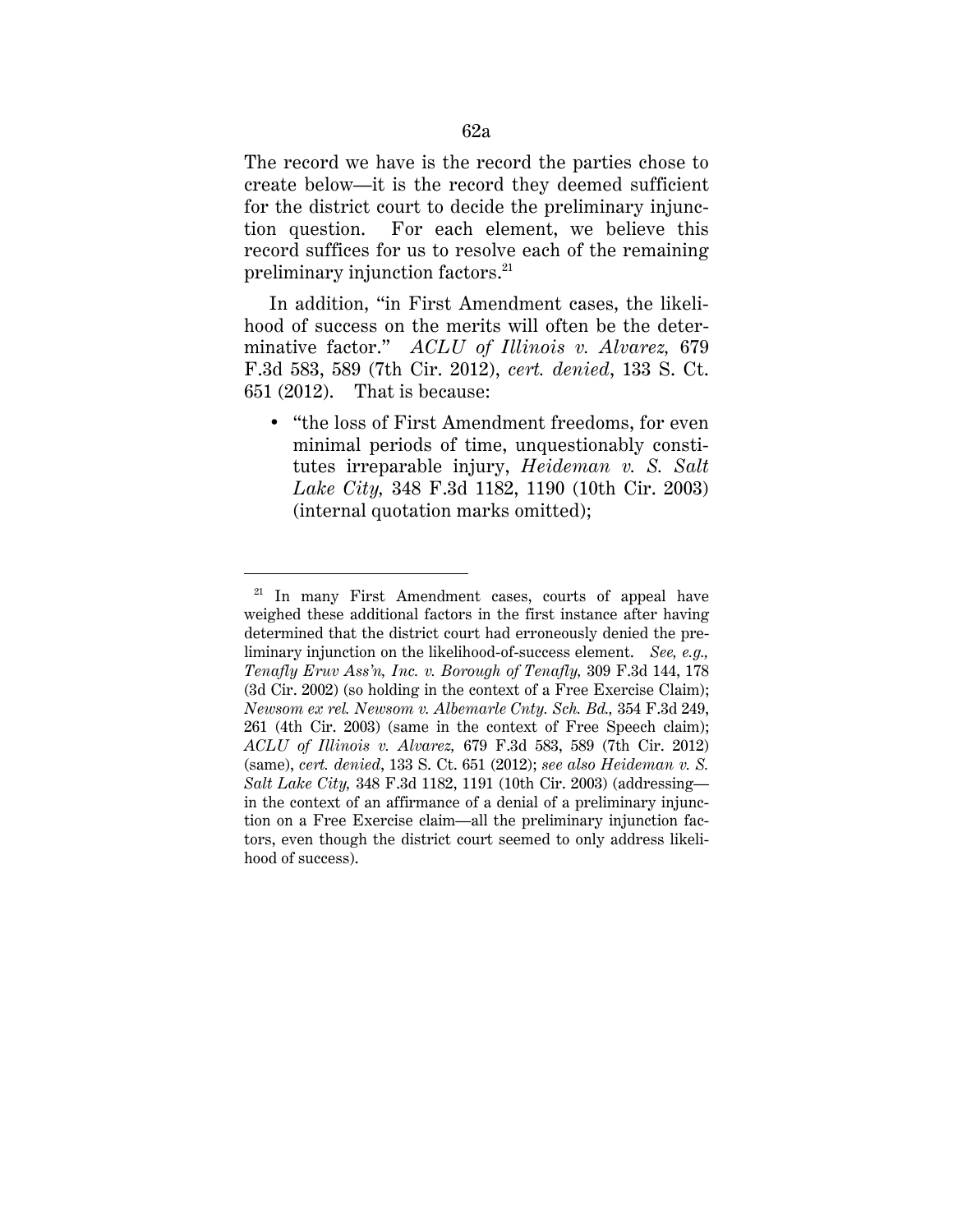- "when [a] law . . . is likely unconstitutional, the[] interests [of those the government represents, such as voters] do not outweigh [a plaintiff's interest] in having [its] constitutional rights protected," *Awad v. Ziriax,* 670 F.3d 1111, 1131-32 (10th Cir. 2012); and
- "it is always in the public interest to prevent the violation of a party's constitutional rights," *id*. at 1132.

This is likewise true here since RFRA is no ordinary statute: "Federal statutory law adopted after November 16, 1993 is subject to [RFRA] unless such law explicitly excludes such application by reference to this chapter." 42 U.S.C. § 2000bb-3(b). Congress thus obligated itself to *explicitly exempt* later-enacted statutes from RFRA, which is conclusive evidence that RFRA trumps later federal statutes when RFRA has been violated. That is why our case law analogizes RFRA to a constitutional right. *Kikumura,* 242 F.3d at 963 (stating, in analyzing a RFRA claim, that "[w]hen an alleged *constitutional right* is involved, most courts hold that no further showing of irreparable injury is necessary" (emphasis added; internal quotation marks omitted)); *see also* Michael Paulsen, *A RFRA Runs Through It: Religious Freedom and the U.S. Code,* 56 Mont. L. Rev. 249, 253 (1995) (characterizing RFRA as a "super-statute" given its binding nature on subsequent federal action). Congress did not exempt the ACA from RFRA, nor did it create any sort of wide-ranging exemption for HHS and other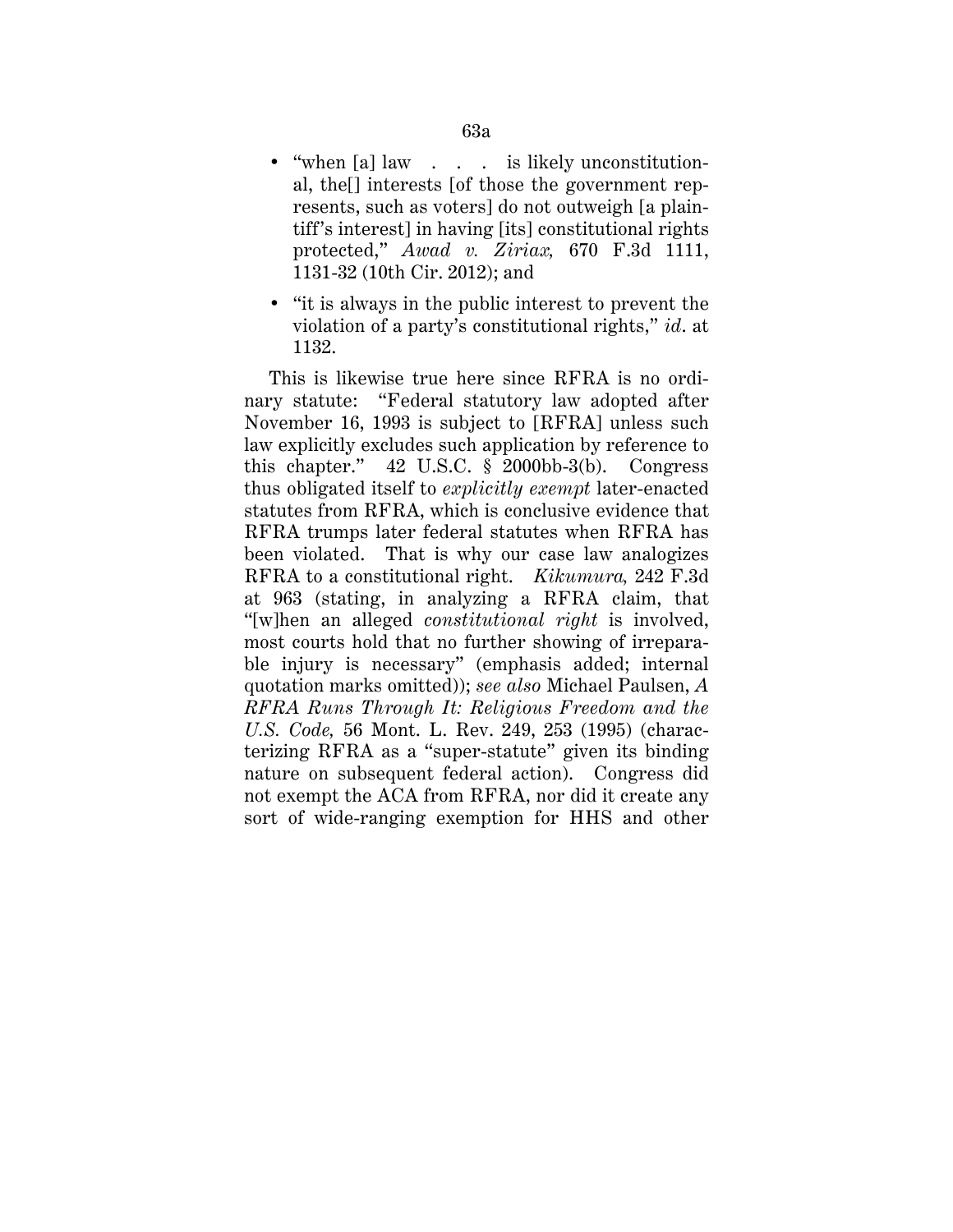agencies charged with implementing the ACA through the regulations challenged here.

Finally, the government nowhere contested the *factual* adequacy or accuracy of Hobby Lobby and Mardel's allegations, and given that those allegations were established through a verified complaint, they are deemed admitted for preliminary injunction purposes. *IDS Life Ins. Co. v. SunAmerica Life Ins. Co.,* 136 F.3d 537, 542 (7th Cir. 1998) (noting that "[v]erified complaints[ are] the equivalent of affidavits"); 11A Charles Alan Wright et al., Fed. Prac. & Proc. § 2949 (2d ed., Apr. 2013 update) ("[T]he written evidence [in a preliminary injunction proceeding] is presumed true if it is not contradicted.").

In short, the record before us is enough to resolve the remaining preliminary injunction factors. Given Hobby Lobby and Mardel's July 1 deadline, prudence strongly counsels in favor of reaching those factors. Thus, we would reach them and find that they favor Hobby Lobby and Mardel. Indeed, as we discuss next, even if likelihood of success was not enough to settle the question, we would find in favor of Hobby Lobby and Mardel.

### *B. Analysis of Remaining Factors*

#### *1. Irreparable Harm*

Hobby Lobby and Mardel have established a likely violation of RFRA. We have explicitly held—by analogy to First Amendment cases—that establishing a likely RFRA violation satisfies the irreparable harm factor. *See Kikumura,* 242 F.3d at 963 ("a plaintiff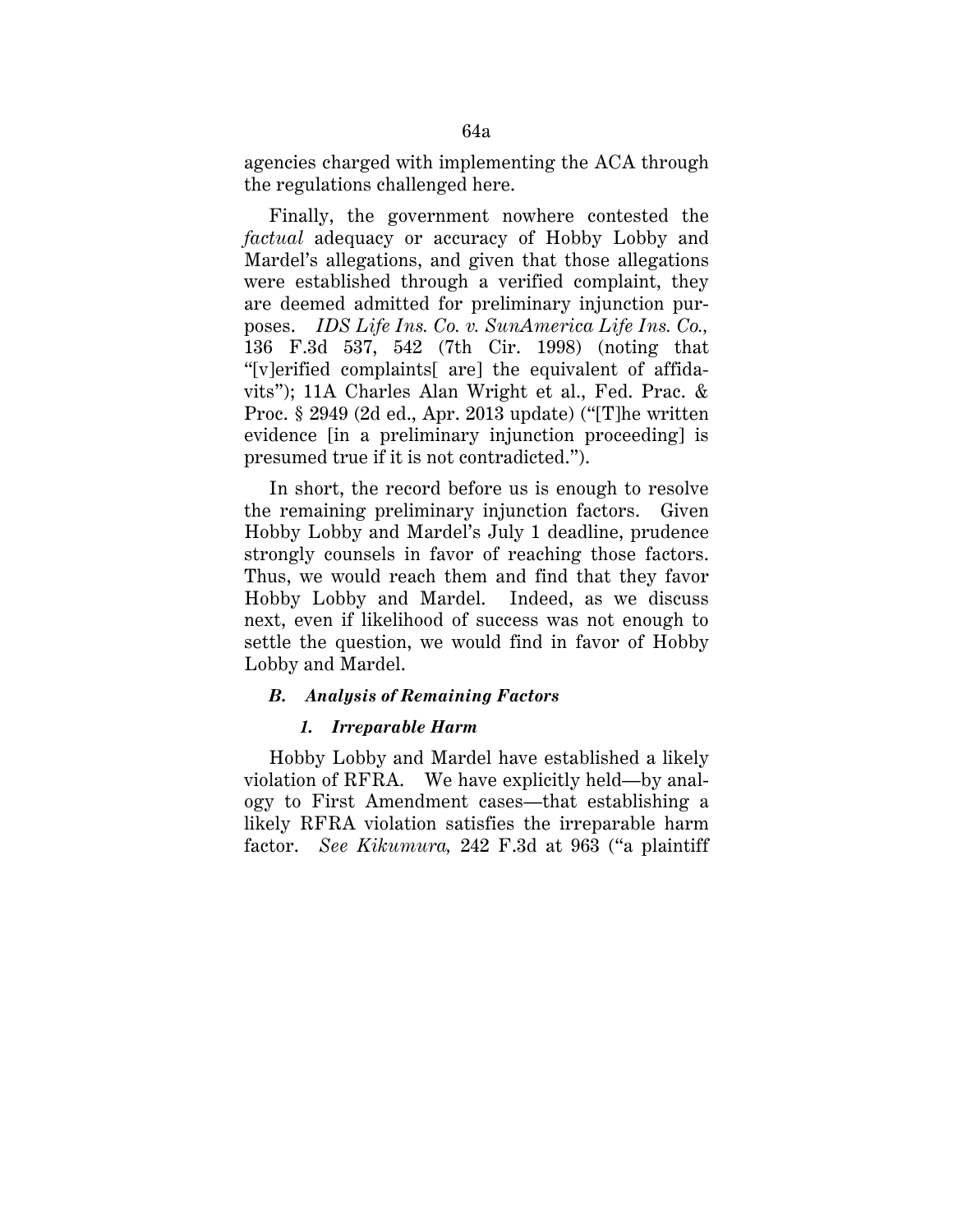satisfies the irreparable harm analysis by alleging a violation of RFRA"); *see also O Centro Espirita Beneficiente Uniao Do Vegetal v. Ashcroft,* 342 F.3d 1170, 1187 (10th Cir. 2003) (same). Hobby Lobby and Mardel have therefore demonstrated irreparable harm.

### *2. Balance of Equities*

Nor is there any question about the balance of equities. A preliminary injunction would forestall the government's ability to extend all twenty approved contraceptive methods to Hobby Lobby and Mardel's 13,000 employees. But Hobby Lobby and Mardel will continue to provide sixteen of the twenty contraceptive methods, so the government's interest is largely realized while coexisting with Hobby Lobby and Mardel's religious objections. And in any event, the government has already exempted health plans covering millions of others. These plans need not provide *any* of the twenty contraceptive methods.

By contrast, Hobby Lobby and Mardel remain subject to the Hobson's choice between catastrophic fines or violating its religious beliefs. Accordingly, the balance of equities tips in Hobby Lobby and Mardel's favor.

#### *3. Public Interest*

Finally, as stated above, "it is always in the public interest to prevent the violation of a party's constitutional rights." *Awad,* 670 F.3d at 1132. Again, as already noted, although RFRA violations are not constitutional violations, Congress has given RFRA similar importance by subjecting all subsequent con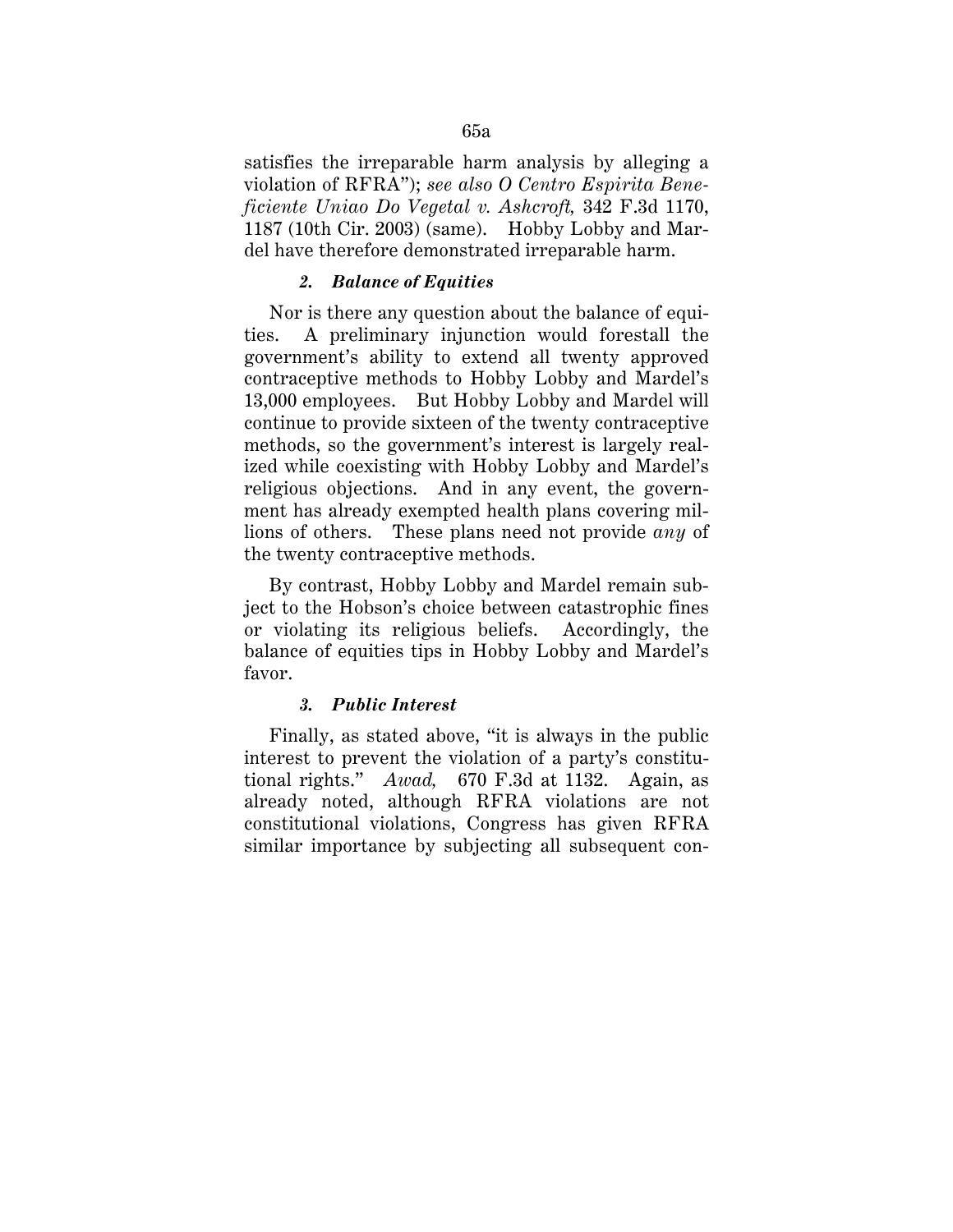gressional enactments to a strict scrutiny standard of review unless those enactments explicitly exclude themselves from RFRA. *See* 42 U.S.C. § 2000bb-3(b). And accommodating the two companies in this case does not undermine the application of the contraceptive-coverage requirement to the vast number of employers without religious objections. Because Hobby Lobby and Mardel have demonstrated a likely violation of their RFRA rights, an injunction would be in the public interest.

In sum, all preliminary injunction factors tip in favor of Hobby Lobby and Mardel, and we would therefore remand to the district court with instructions to enter a preliminary injunction.

#### **VII. Conclusion**

For the reasons set forth above, we reverse the district court's denial of the plaintiffs' motion for a preliminary injunction and remand with instructions that the district court address the remaining two preliminary injunction factors and then assess whether to grant or deny the plaintiffs' motion. The Clerk is directed to issue the mandate forthwith.

#### HARTZ, Circuit Judge, concurring:

I join Judge Tymkovich's opinion but write separately to explain why I think (1) that all corporations come within the protection of the Free Exercise Clause and RFRA and (2) that the substantial-burden analysis here is a simple one.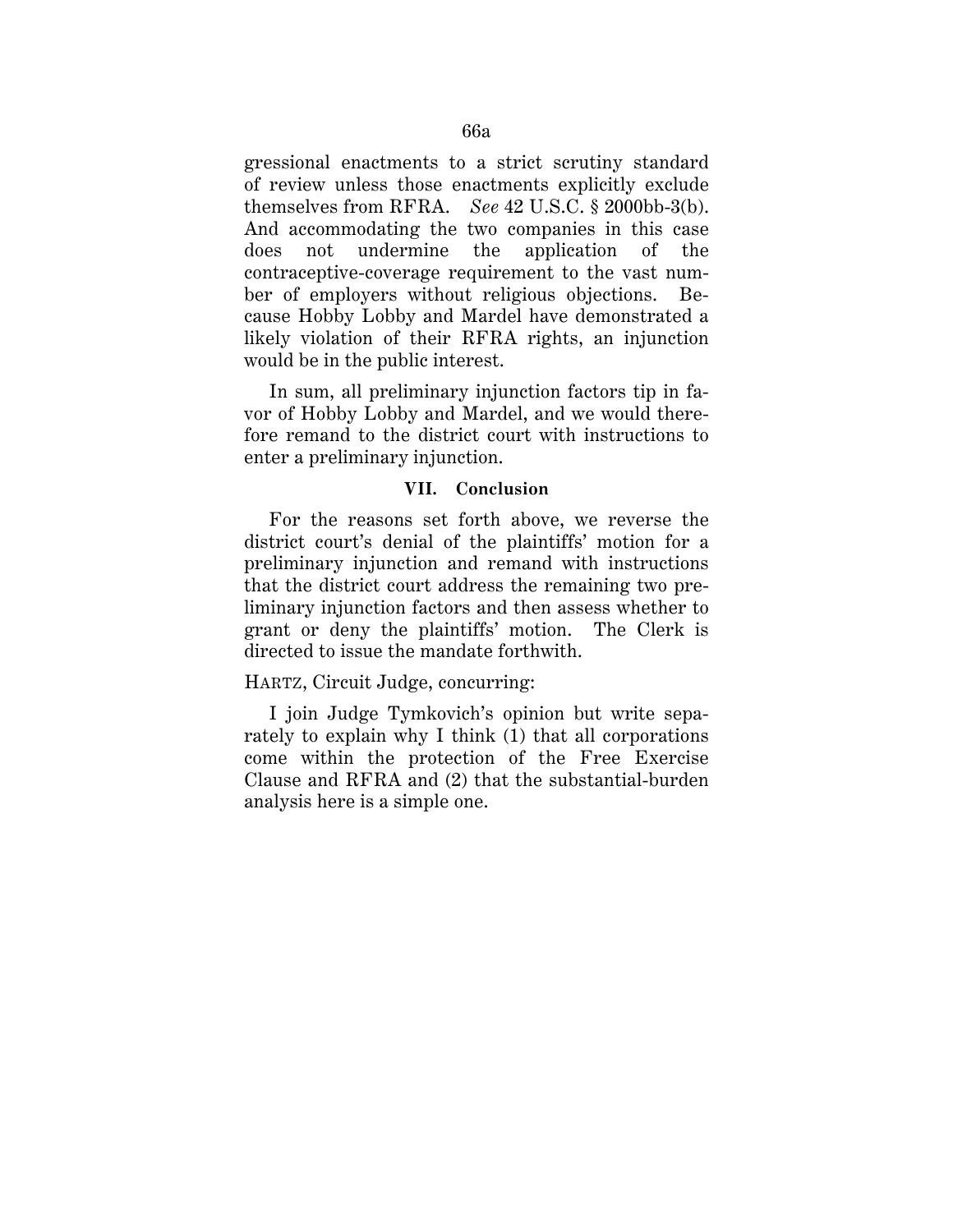#### **I. CORPORATIONS AS PERSONS**

To analyze whether corporations have civil rights, one must begin by recognizing what they are. For our purposes, two characteristics are the most important. First, ordinarily they are a means of organizing group activity, for social or business reasons. Second, the personal liability of owners is limited, thereby encouraging investment in the enterprise. The sole aim of a corporation may be to maximize profit or long-term value to shareholders. But no law requires a strict focus on the bottom line, and it is not uncommon for corporate executives to insist that corporations can and should advance values beyond the balance sheet and income statement. *See* ALI Principles of Corporate Governance: Analysis and Recommendations § 2.01(b) (2012) ("Even if corporate profit and shareholder gain are not thereby enhanced, the corporation, in the conduct of its business:  $\ldots$ . (2) May take into account ethical considerations that are reasonably regarded as appropriate to the responsible conduct of business; and (3) May devote a reasonable amount of resources to public welfare, humanitarian, educational and philanthropic purposes.").

Those who argue that a for-profit corporation does not have a right to the free exercise of religion point to three features of such an entity: (1) it is for profit, (2) it has adopted a corporate form, and (3) it is a group activity. It is unclear which of these features is thought to be the one that disqualifies corporations from the free-exercise right. In my view, however, none of these features can justify denial of rights pro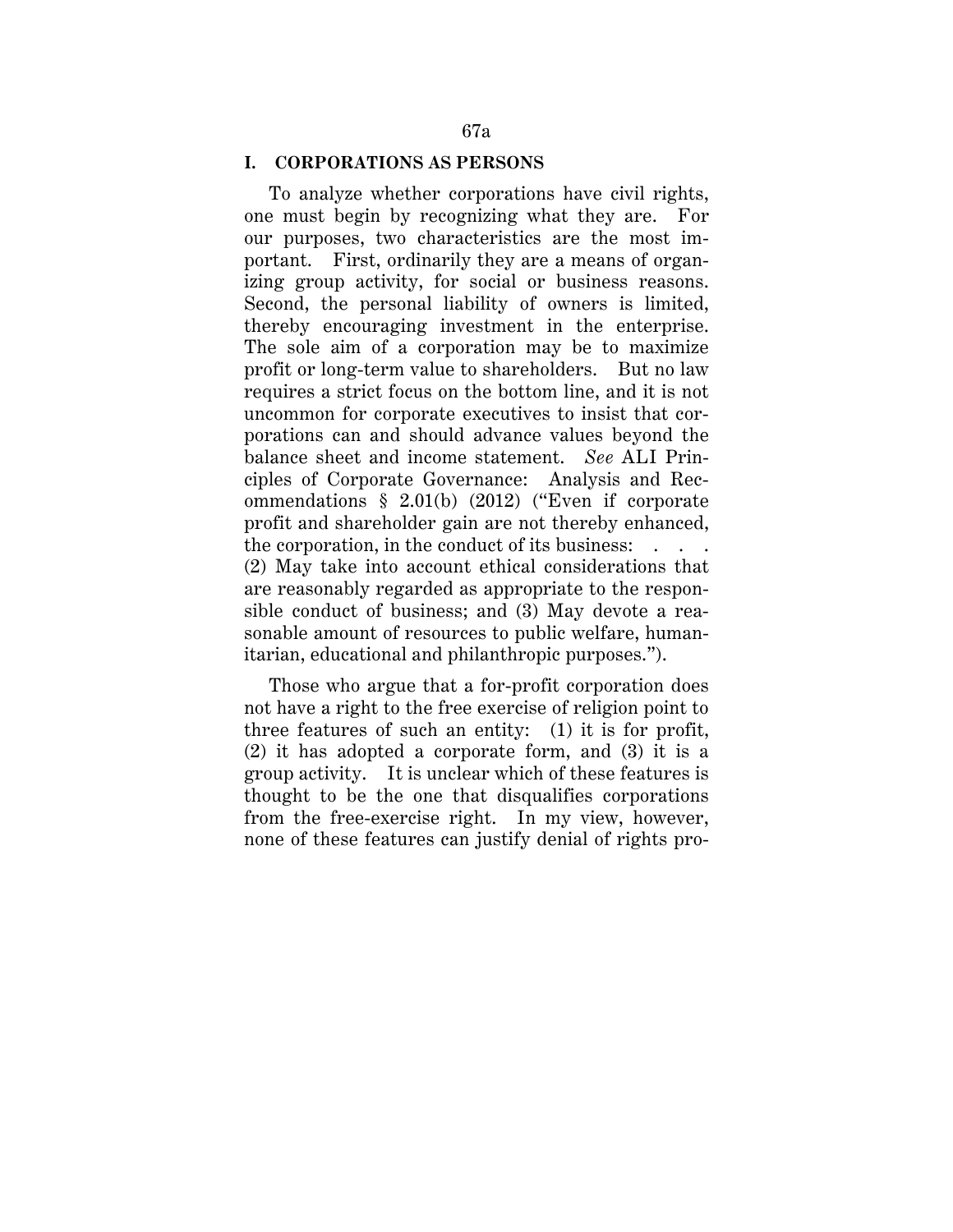tected under the First Amendment, including the right to free exercise of religion.

The first feature is the easiest to address because the Supreme Court has already recognized that profitseekers have a right to the free exercise of religion. In *Braunfeld v. Brown,* 366 U.S. 599, 601 (1961), the Court entertained a free-exercise challenge to Sunday blue laws by Jewish merchants "engage[d] in the retail sale of clothing and home furnishings." And in *United States v. Lee,* 455 U.S. 252, 254 (1982), an Amish farmer and carpenter was permitted to object on religious grounds to paying Social Security taxes for his employees. Perhaps profit-making is not a religious enterprise, but those who engage in profit-making enterprises can still have religious convictions that require them to do or refrain from doing certain things in their businesses. The Constitution does not require compartmentalization of the psyche, saying that one's religious persona can participate only in nonprofit activities. As Justice Brennan wrote, "[A] State may [not] put an individual to a choice between his business and his religion." *Braunfeld,* 366 U.S. at 611 (Brennan, J., dissenting).

Also, there is no principled reason why an individual who uses the corporate form in a business must thereby sacrifice the right to the free exercise of religion. Rabbi Manischewitz starts a business preparing kosher matzo. A city ordinance prohibits certain kosher practices. No one could doubt that he can challenge the ordinance under the Free Exercise Clause or RFRA. But, some say, he can no longer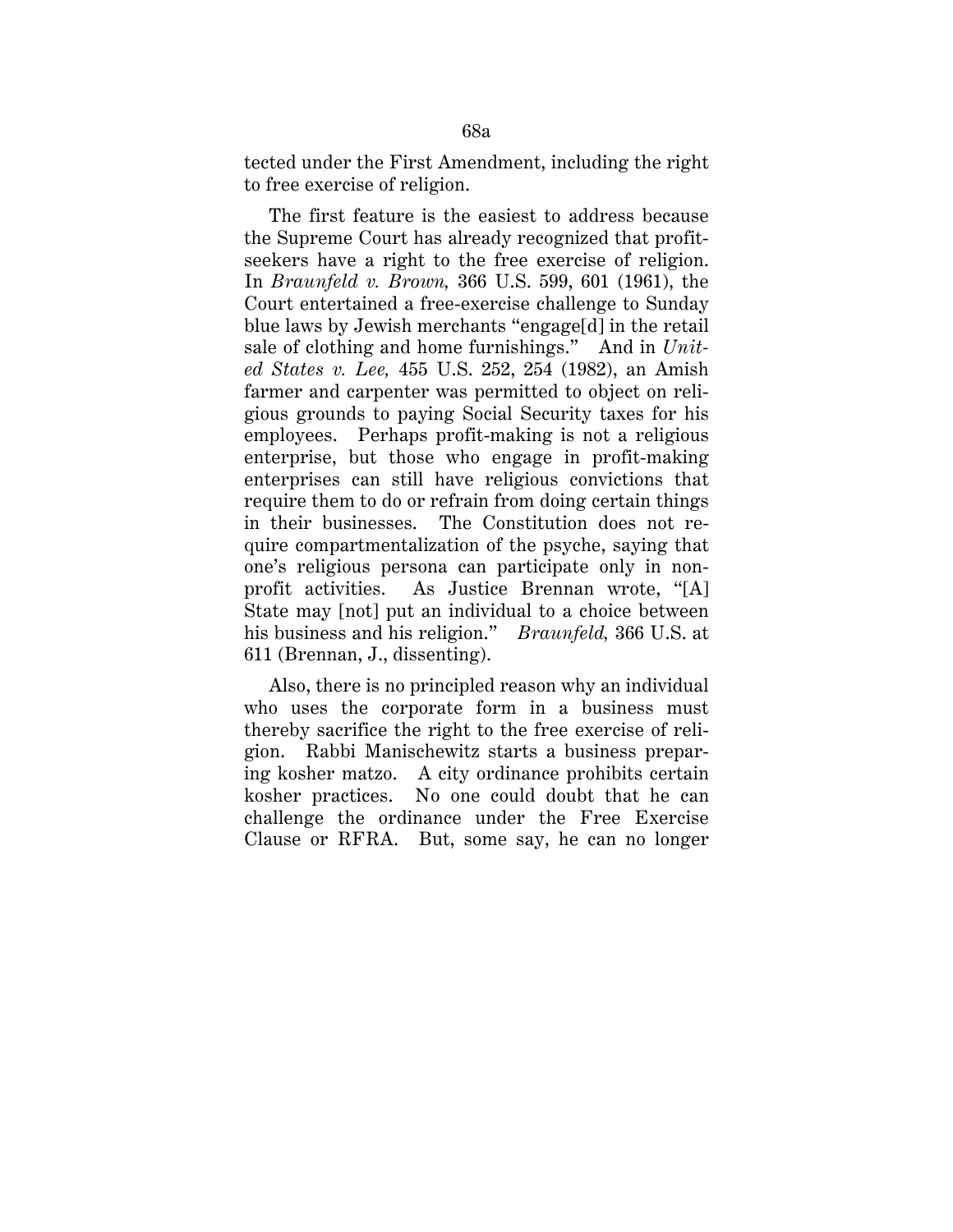raise such a challenge if he decides to limit his personal liability arising from the business by converting it to a sole-shareholder corporation. Why? True, the government may impose special duties on those who use a corporate form, such as a duty to produce corporate records, and those duties may require limitations on constitutional rights. *See Wilson v. United States,* 221 U.S. 361, 383-85 (1911) (no Fifth Amendment privilege to refuse to produce corporate records). But surely the limitations must relate to use of the corporate form. Does it make sense to say, "Since you have acted to reduce your personal financial risk, you can now be required to stop making kosher matzo."? What does limiting financial risk have to do with choosing to live a religious life? Although a corporation takes on a legal identity distinct from the sole shareholder, First Amendment jurisprudence is based on the substance of the constitutional protections, not matters of form. *See Bd. of Cnty. Comm'rs v. Umbehr,* 518 U.S. 667, 679-80 (1996) (citing cases); *Bd. of Educ. v. Grumet,* 512 U.S. 687, 698 (1994) (plurality opinion) ("In the circumstances of these cases, the difference between thus vesting state power in the members of a religious group as such instead of the officers of its sectarian organization is one of form, not substance."). Indeed, as Judge Tymkovich's opinion recites, use of the corporate form has not disqualified nonprofit corporations from invoking the protections of the Free Exercise Clause and RFRA. And forprofit corporations have been protected by rights to freedom of speech and freedom of the press. *See, e.g., Simon & Schuster, Inc. v. Members of N.Y. State*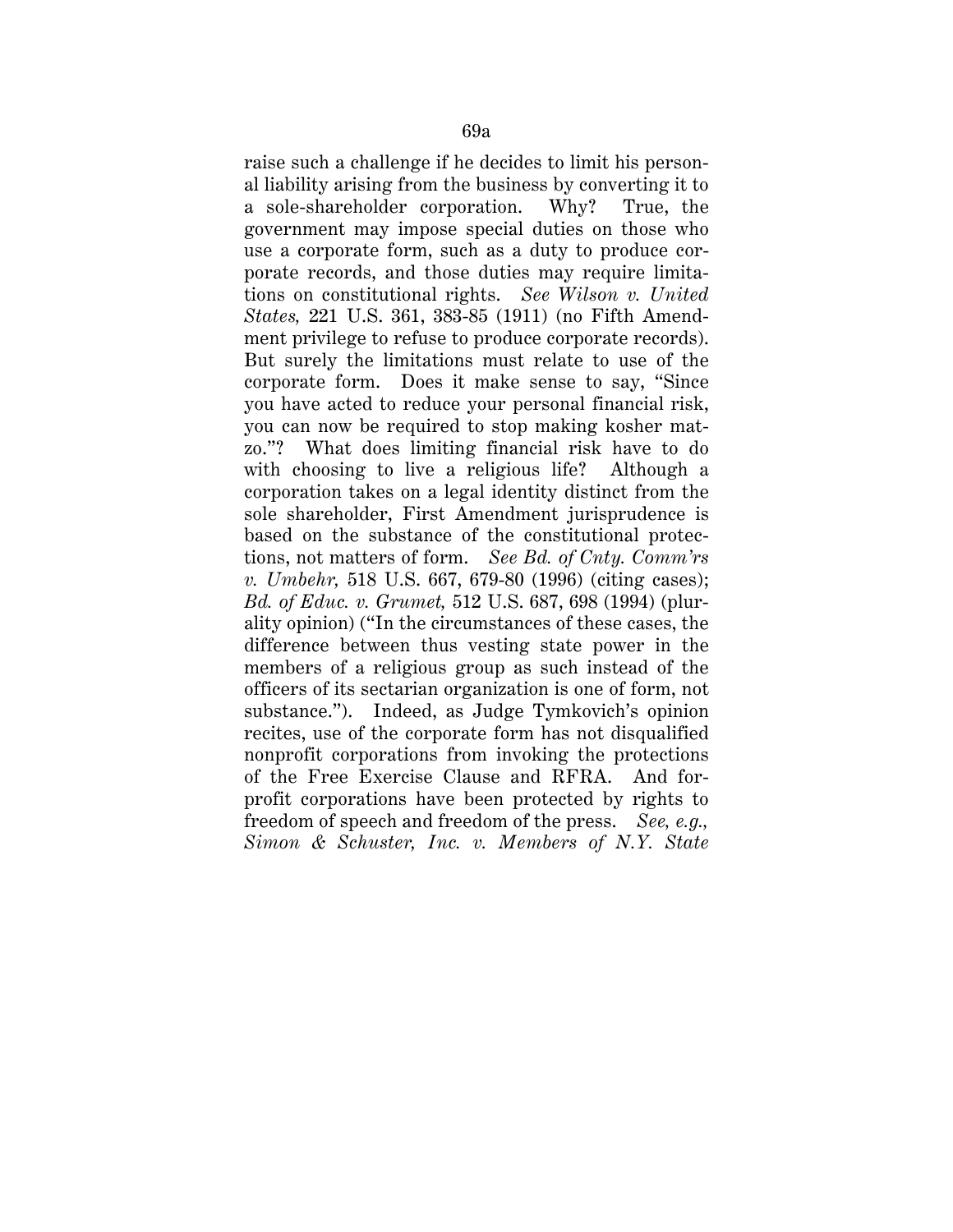*Crime Victims Bd.,* 502 U.S. 105 (1991); *New York Times Co. v. Sullivan,* 376 U.S. 254 (1964).

What about the group-activity feature of corporations? No one suggests that organizations, in contrast to their members, have souls. But it does not follow that people must sacrifice their souls to engage in group activities through an organization. Working with others through an organization can often be advantageous in many respects. Of course, one who acts through a group loses a measure of personal autonomy and privacy. The group may say something that is anathema to one of its members or do something contrary to the religious faith of a member. Thus, the civil liberties of an organization—say, to exercise religion or to speak—must be considered distinct from the civil liberties of any particular member. Its speech or conduct may reflect the view of only a bare majority of the members, or even just the view of the members' delegate—such as the editor of a newspaper or the pastor of a congregation. It suffices that the speech or conduct represents an "official position." *See Boy Scouts of Am. v. Dale,* 530 U.S. 640, 655 (2000) ("[T]he First Amendment simply does not require that every member of a group agree on every issue in order for the group's policy to be 'expressive association.' The Boy Scouts takes an official position . . . and that is sufficient for First Amendment purposes.") But the advantages of acting through an organization may still be attractive to the individual. One who wants to have a prosperous business, but a business that still does nothing contrary to one's faith, can reasonably decide that the best way to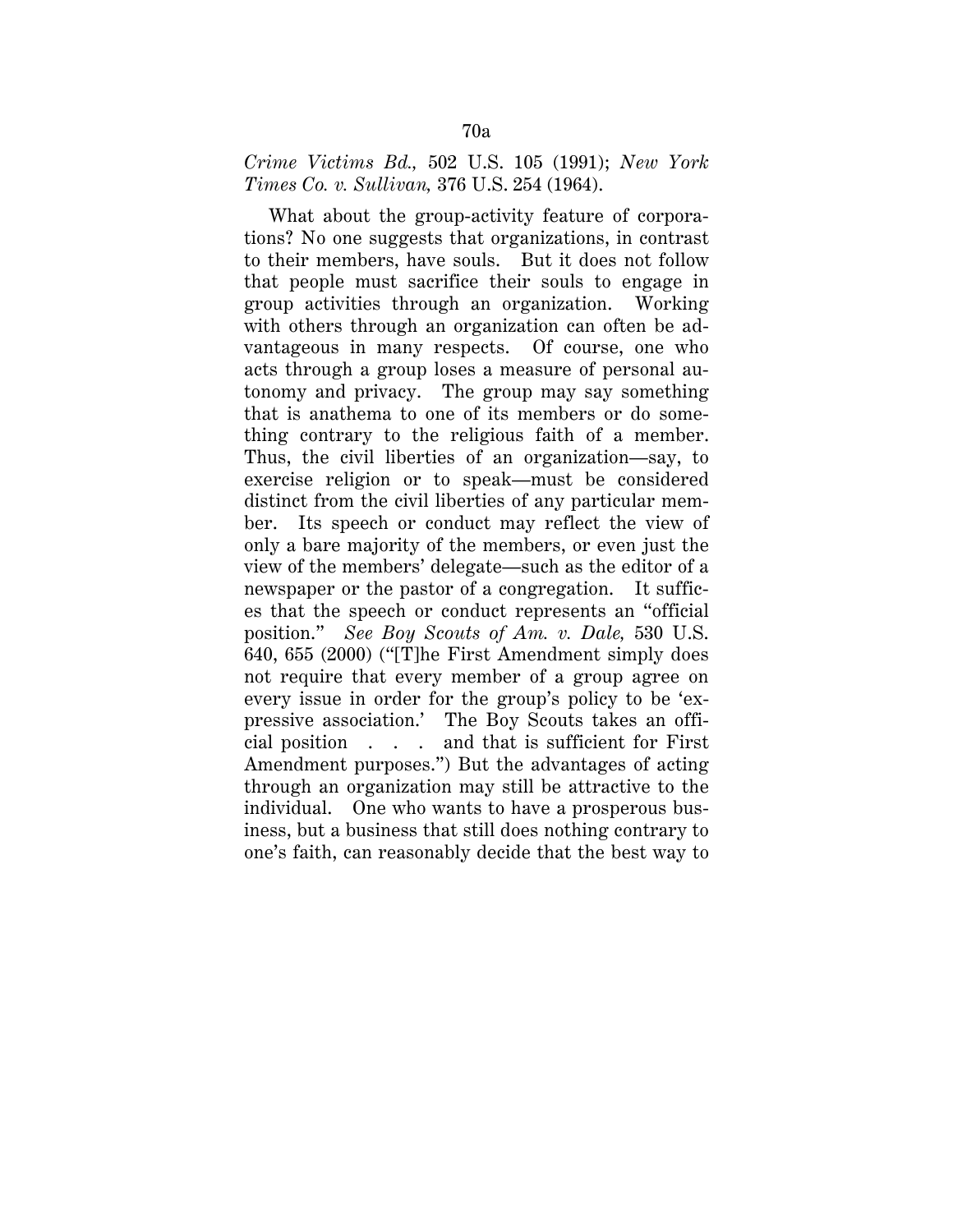accomplish this is to join with like-minded persons, perhaps as partners, perhaps as fellow shareholders. Is that desire to be thwarted because the government can require the organization to engage in sins that could not be required of any of the members individually? Rabbi Manischewitz need not comply with an ordinance prohibiting the baking of kosher matzo, but when he obtains investors and the business is incorporated as Manischewitz, Inc., the anti-kosher law can be enforced against it? Must he reorganize the business as a sole proprietorship to continue to make and sell kosher matzo? $^{\rm 1}$ 

As noted in Judge Tymkovich's opinion, the Supreme Court has recognized that civil liberties are preserved for those who work through groups. "An individual's freedom to speak, to worship, and to petition the government for the redress of grievances could not be vigorously protected from interference by the State unless a correlative freedom to engage in group effort toward those ends were not also guaranteed." *Roberts v. United States Jaycees,* 468 U.S. 609, 622 (1984); *cf. Grumet,* 512 U.S. at 698 ("religious people (or *groups of religious people*) cannot be denied the opportunity to exercise the rights of citizens simply because of their religious affiliations or commit-

<u>.</u>

<sup>1</sup> Judge Matheson suggests that it is not necessary for the corporation to have a RFRA claim because the rabbi himself could raise a claim as an individual. *See* Matheson Op. at 20-21 n.15. But I do not share his confidence that a shareholder, director, or officer can have a personal free-exercise claim (under the First Amendment or RFRA) to challenge a law that commands only the corporation.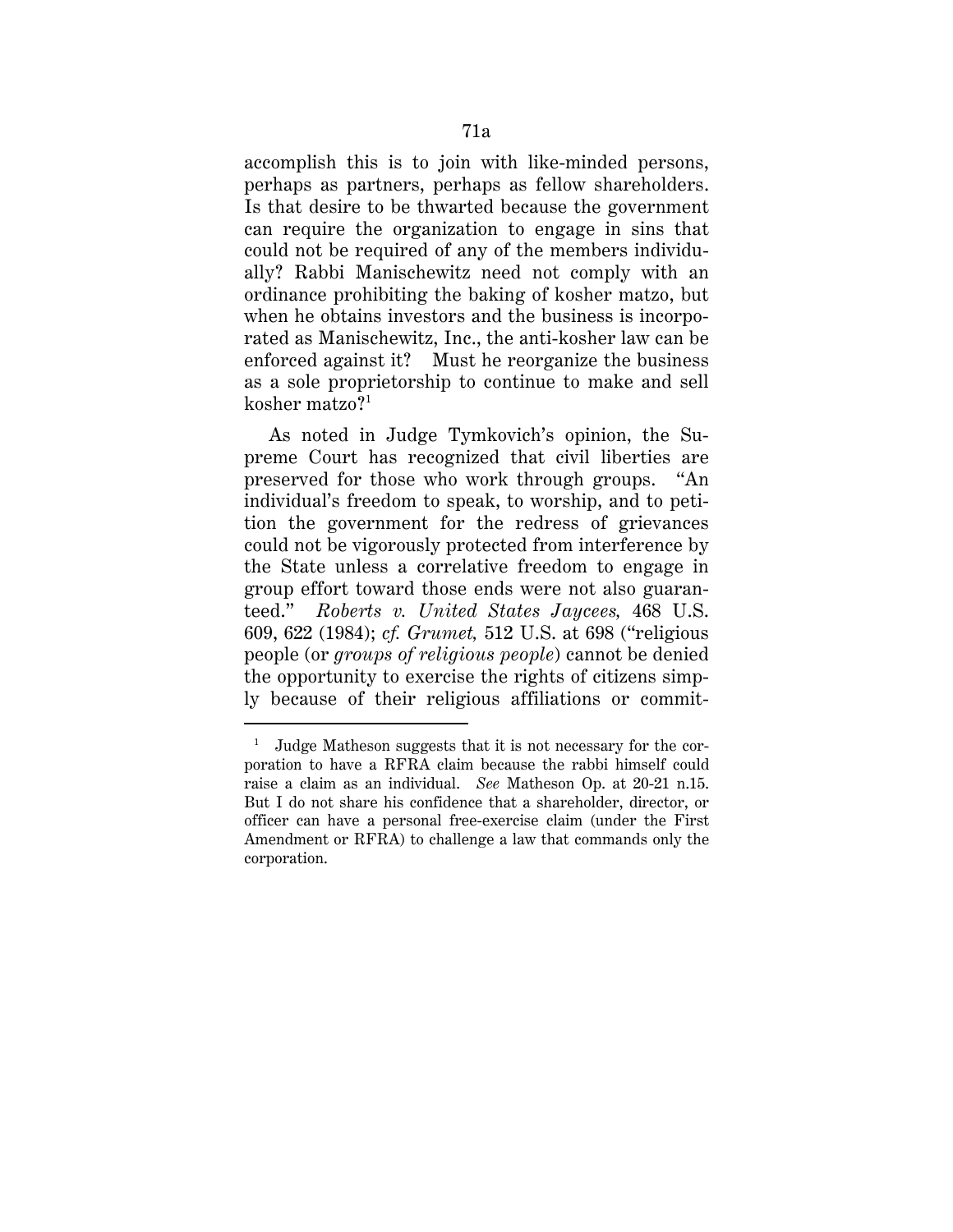ments, for such a disability would violate the right to religious free exercise" (emphasis added)).<sup>2</sup> There is no reason why that group should lose constitutional protection if it is organized in corporate form. *Cf. United States v. Int'l Union UAW-CIO,* 352 U.S. 568, 597 (1957) (Douglas, J., dissenting, joined by C.J. Warren and J. Black) ("Some may think that one group or another should not express its views in an election because it is too powerful, because it advocates unpopular ideas, or because it has a record of lawless action. But these are not justifications for withholding First Amendment rights from any group —labor or corporate.").

Perhaps in certain circumstances the use of the corporate form can be a proper ground for limiting (but not eliminating) First Amendment rights. The reasons argued for restricting political expenditures by corporations include the asserted inclinations and advantages of corporations in corrupting officeholders. *See Citizens United v. Fed. Election Comm'n,* 558 U.S. 310, 447-75 (Stevens, J., dissenting). But no such concern has been raised here, and I fail to see how such a concern could arise. A corporation exercising religious beliefs is not corrupting anyone. Nor do I see how it would have any special inclination or ad-

<u>.</u>

<sup>&</sup>lt;sup>2</sup> To be entitled to First Amendment protection, the group's speech or conduct need not be the purpose for forming the group. *See Boy Scouts of Am. v. Dale,* 530 U.S. 640, 655 (2000) ("[A]ssociations do not have to associate for the 'purpose' of disseminating a certain message in order to be entitled to the protections of the First Amendment. An association must merely engage in expressive activity that could be impaired to be entitled to protection.").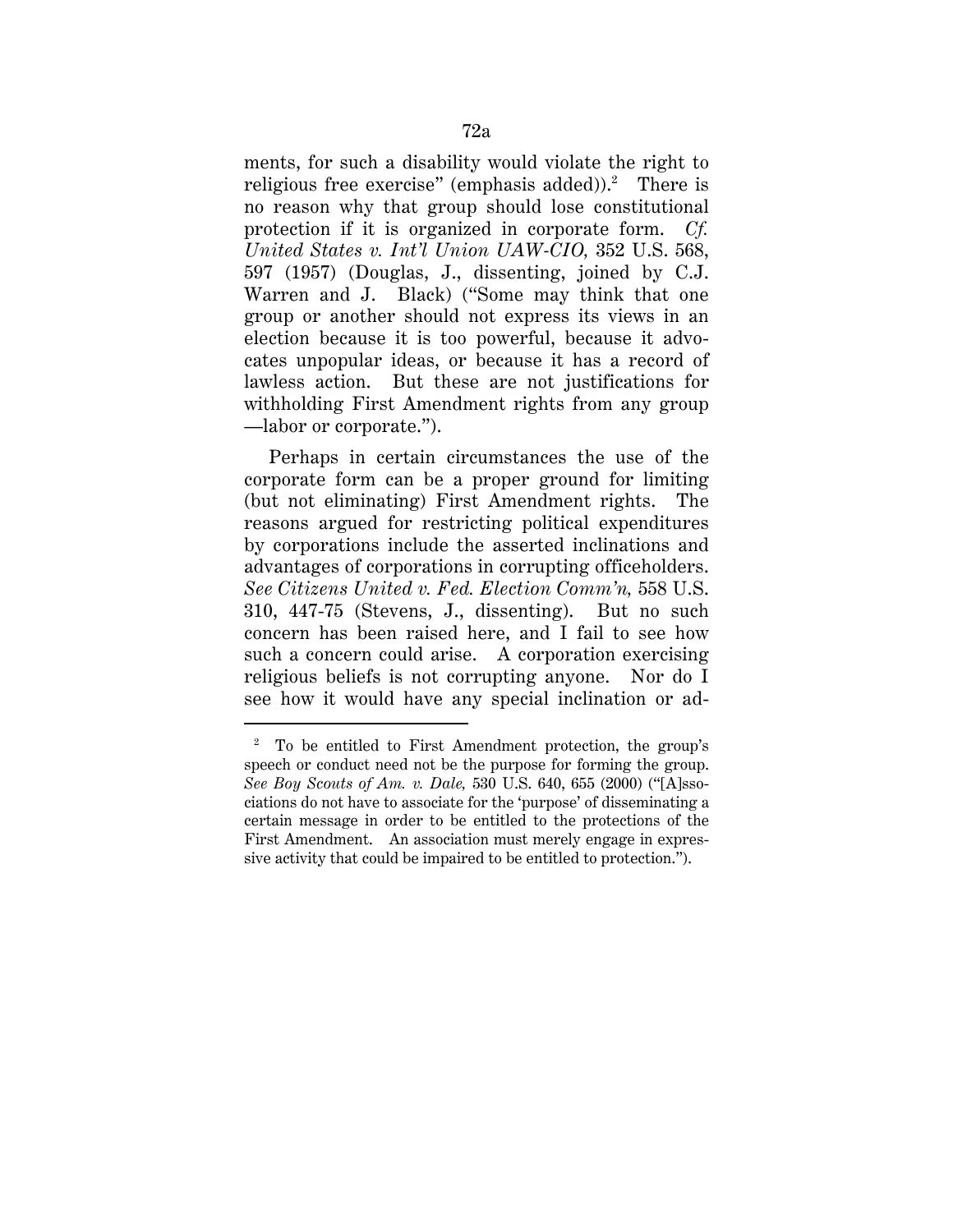vantage in exercising religious beliefs to the public detriment.

In short, those arguing that for-profit corporations cannot be "persons" under RFRA can find no support in any principles established in Supreme Court First Amendment jurisprudence. They must resort to pointing out that the Supreme Court has never ruled that a for-profit corporation has a right to the free exercise of religion. But neither has it ruled to the contrary. The fact of the matter is that it has never had to decide the issue. Interestingly, the issue was raised by the government in *Gallagher v. Crown Kosher Super Market of Massachusetts, Inc.,* 366 U.S. 617 (1961), one of the associated cases challenging Sunday blue laws on various grounds. Because the Court had already rejected the free-exercise claim in another decision, it said that it did not have to decide whether the corporation, its customers, or the rabbis who supervised the condition of kosher meat had standing to bring a free-exercise challenge. *See id*. at 631. But the three dissenters, Justices Douglas, Brennan, and Stewart, implicitly found standing.

Of course, a corporation is protected only in its sincere religious beliefs. Chief Judge Briscoe's opinion expresses concern about "how easily an 'exercise of religion' could now be asserted by a corporation to avoid or take advantage of any governmental rule or requirement." Briscoe Op. at 4. This is certainly a proper concern, just as courts can properly be concerned about the sincerity of prisoners who convert to Judaism and demand kosher meals. But sincerity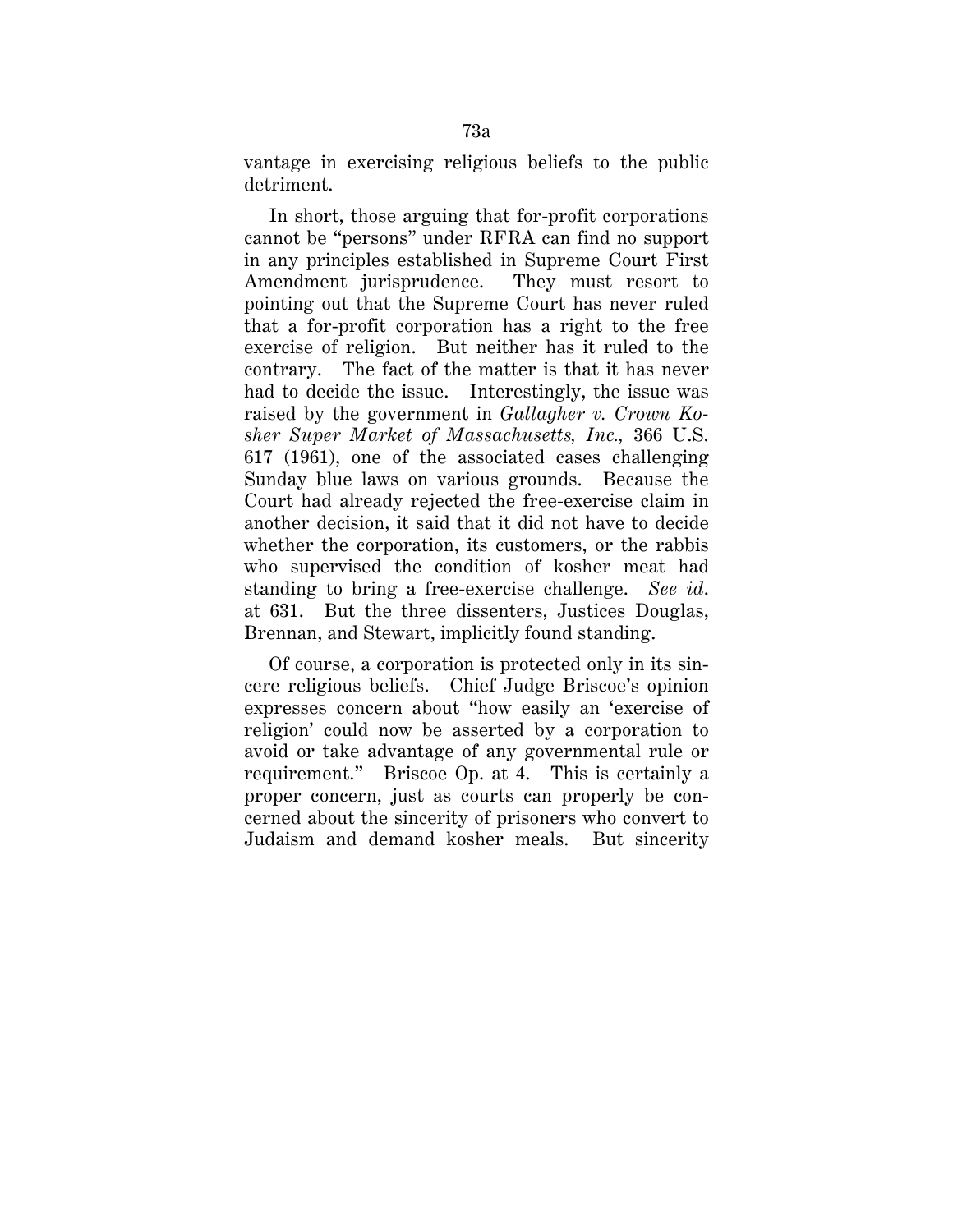questions with respect to corporations should not be unmanageable. It should not be hard to determine who has authority to speak or act for the corporation. And sincerity can be measured by consistency of the present stated belief with the history of the enterprise. Unlike prisoners, for example, corporations are not known to have epiphanies or sudden conversions.

Insofar as Chief Judge Briscoe's opinion is concerned about "open[ing] the floodgates to RFRA litigation challenging any number of federal statutes that govern corporate affairs," *id*. at 25, it does not explain why that danger is any greater than the possibility of litigation on behalf of sole proprietors, or perhaps partnerships and other business organizations. But in any event, it makes no sense under RFRA to refuse to grant a merited exemption just because others may also seek it. How ironic if a burden on religious objectors can be justified because "too many" objectors find a law repugnant. The fears expressed are reminiscent of what the Supreme Court wrote almost a quarter-century ago:

The government's ability to enforce generally applicable prohibitions of socially harmful conduct, like its ability to carry out other aspects of public policy, cannot depend on measuring the effects of a governmental action on a religious objector's spiritual development. To make an individual's obligation to obey such a law contingent upon the law's coincidence with his religious beliefs, except where the State's interest is compelling—permitting him, by virtue of his beliefs, to become a law unto him-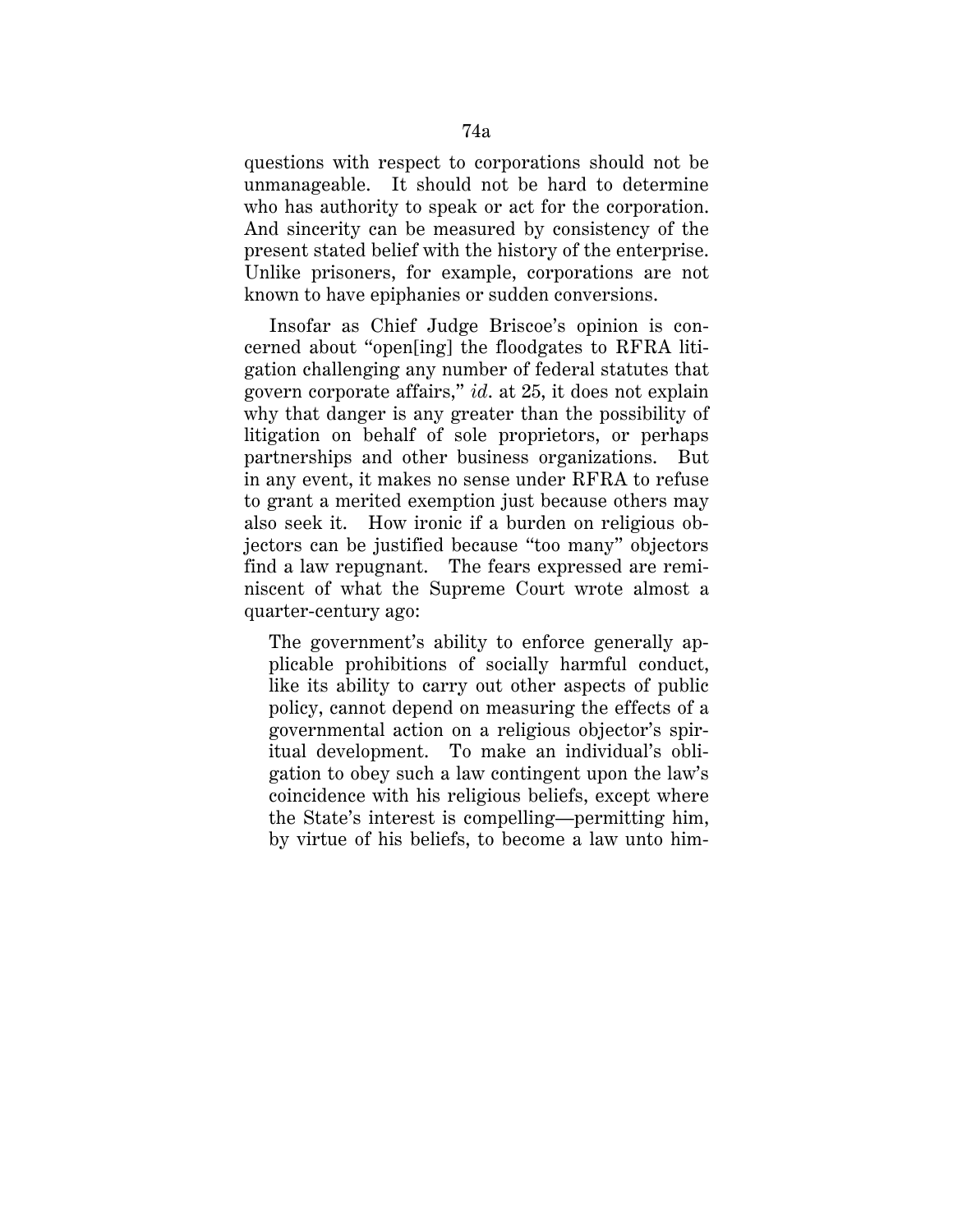self, contradicts both constitutional tradition and common sense . . . . Any society adopting such a system would be courting anarchy, but that danger increases in direct proportion to the society's diversity of religious beliefs, and its determination to coerce or suppress none of them.

*Emp't Div. v. Smith,* 494 U.S. 872, 885, 888 (1990) (citations and internal quotation marks omitted). Accordingly, the Court held that a "neutral law of general applicability" cannot be challenged on free-exercise grounds. *Id*. at 879; *see id*. at 888-89 (listing civic obligations, such as paying taxes and minimum wages, that could otherwise be subject to "constitutionally required" exemptions). That view, of course, was soundly rejected when Congress enacted RFRA.

### **II. SUBSTANTIAL BURDEN**

I would also add a few words on the meaning of "substantial burden." It is important to distinguish between two types of laws that may violate the right to free exercise of religion. Some laws require a person to do something contrary to the person's religious beliefs or to refrain from doing something required by those beliefs. Other laws do not order the violation of a religious duty but simply make it more difficult for a person to obey that duty. As I understand Supreme Court precedent, the first type of law imposes a substantial burden on free exercise, whatever the penalty imposed for violating the law. Measuring coercive impact to determine whether the law imposes a "substantial" burden is necessary only for the second type of law. For example, in *Lee* the law required the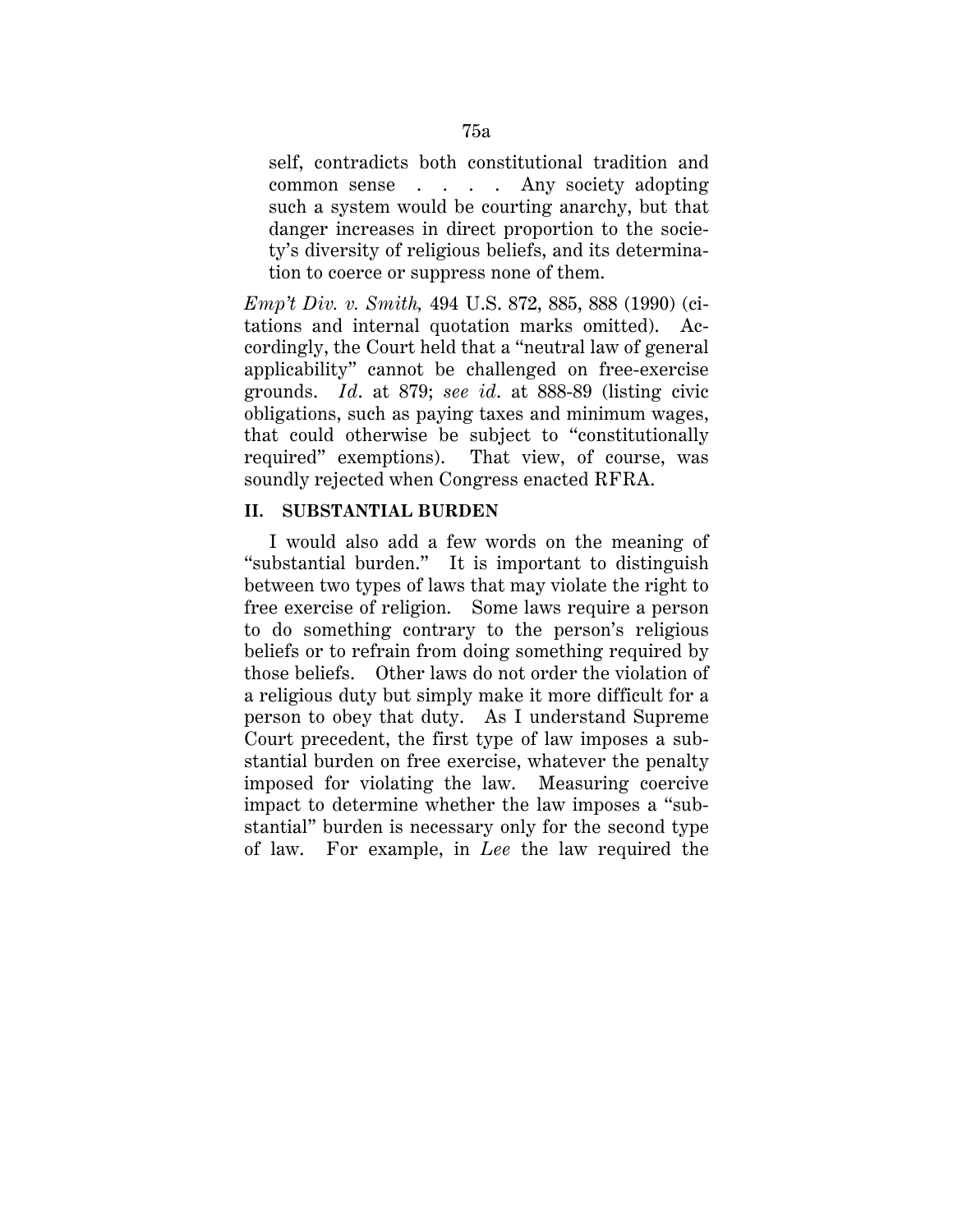Amish businessman to pay social security taxes, which his faith prohibited him from doing. The substantial-burden discussion in *Lee* is short and sweet: "Because the payment of the taxes or receipt of benefits violates Amish religious beliefs, compulsory participation in the social security system interferes with their free exercise rights." 455 U.S. at 257. And in *Thomas,* which required the payment of unemployment benefits to a worker who was fired for refusing to engage in work contrary to his religious beliefs, the Court turned to an analysis of the burden on the worker only after noting that "the Indiana [unemployment-compensation] law does not *compel* a violation of conscience." 450 U.S. at 717. Later cases that examined whether there was a substantial burden similarly pointed out that compliance with the law would not itself violate the person's religious views. *See Jimmy Swaggart Ministries v. Bd. of Equalization,* 493 U.S. 378, 391 ("There is no evidence in this case that collection and payment of the tax violates appellant's sincere religious beliefs."); *Hernandez v. Comm'r,* 490 U.S. 680, 699 ("Neither the payment nor the receipt of taxes is forbidden by the Scientology faith generally, and Scientology does not proscribe the payment of taxes in connection with auditing or training sessions specifically."). The law we address today compels the corporations to act contrary to their religious beliefs. They therefore suffer a substantial burden. I see no need to examine how damaging the sanctions for noncompliance would be or how difficult it would be for the corporations to rear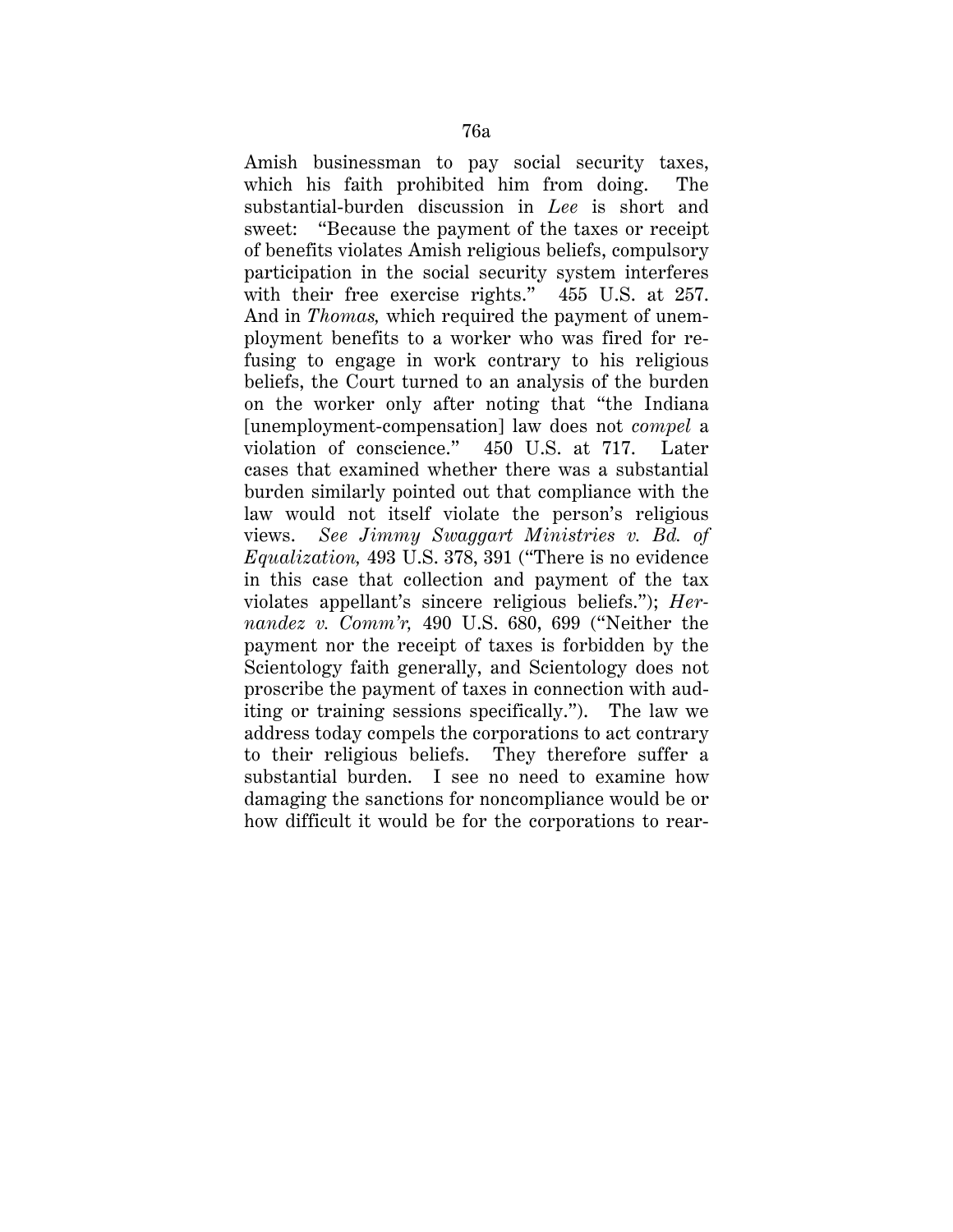range their present manner of operating their businesses to avoid violating the law.

GORSUCH, joined by KELLY and TYMKOVICH, Circuit Judges, concurring.

Judge Tymkovich explains why Hobby Lobby and Mardel are entitled to a preliminary injunction. I write to explain why the Greens themselves, as individuals, are also entitled to relief and why the Anti-Injunction Act does not preclude us from supplying that relief.

\* \* \* \* \*

All of us face the problem of complicity. All of us must answer for ourselves whether and to what degree we are willing to be involved in the wrongdoing of others. For some, religion provides an essential source of guidance both about what constitutes wrongful conduct and the degree to which those who assist others in committing wrongful conduct themselves bear moral culpability. The Green family members are among those who seek guidance from their faith on these questions. Understanding that is the key to understanding this case.

As the Greens explain their complaint, the ACA's mandate requires them to violate their religious faith by forcing them to lend an impermissible degree of assistance to conduct their religion teaches to be gravely wrong. No one before us disputes that the mandate compels Hobby Lobby and Mardel to underwrite payments for drugs or devices that can have the effect of destroying a fertilized human egg. No one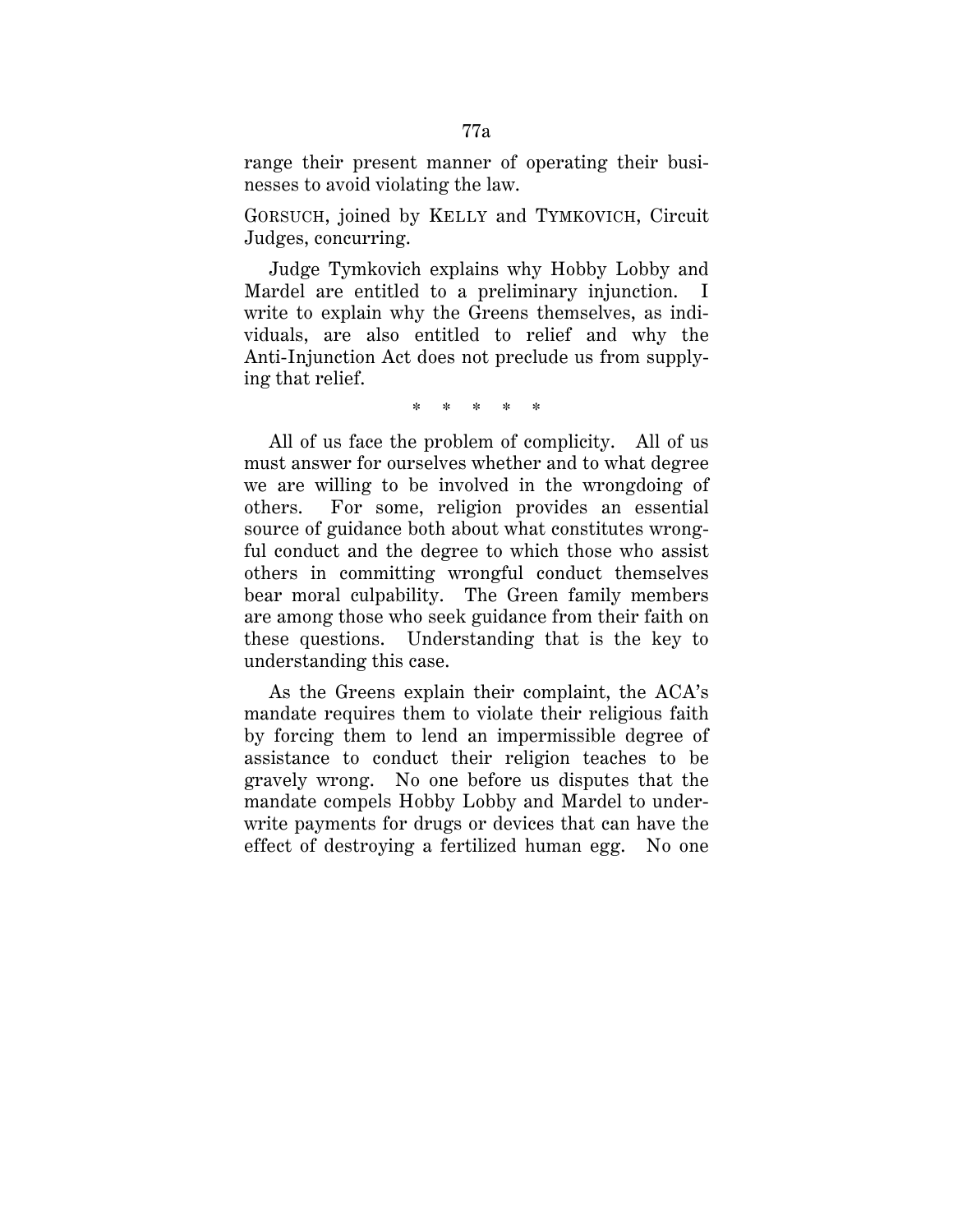disputes that the Greens' religion teaches them that the use of such drugs or devices is gravely wrong.<sup>1</sup> It is no less clear from the Greens' uncontested allegations that Hobby Lobby and Mardel cannot comply with the mandate unless and until the Greens direct them to do so—that they are the human actors who must compel the corporations to comply with the mandate. And it is *this* fact, the Greens contend, that poses their problem. As they understand it, ordering their companies to provide insurance coverage for drugs or devices whose use is inconsistent with their faith *itself* violates their faith, representing a degree of complicity their religion disallows. In light of the crippling penalties the mandate imposes for failing to comply with its dictates—running as high as \$475 million per year—the Greens contend they confront no less than a choice between exercising their faith or saving their business.

<u>.</u>

<sup>1</sup> *See* Gov't Br. at 9 n.6 (acknowledging that some of the drugs referenced in the ACA mandate can "inhibit $\lceil$  implantation"); Plaintiffs' Complaint ¶ 95 (suggesting same and citing an FDA publication). The dissent takes issue with the government's concession and asserts that the *drugs* referenced in the ACA mandate do not have the effect of preventing the implantation of a fertilized egg. *See* Briscoe Op. at 3, 31. But the dissent also acknowledges that the *devices* referenced in the mandate *do* have this effect. *Id*. at 3. Given this, there is no dispute from any quarter that the ACA forces Hobby Lobby and Mardel to underwrite *something* (be it drug or device) that offends the Greens' religious beliefs, and of course the only relief the corporations or Greens seek is relief sufficient to protect those beliefs. *See* Tymkovich Op. at 13 n.3.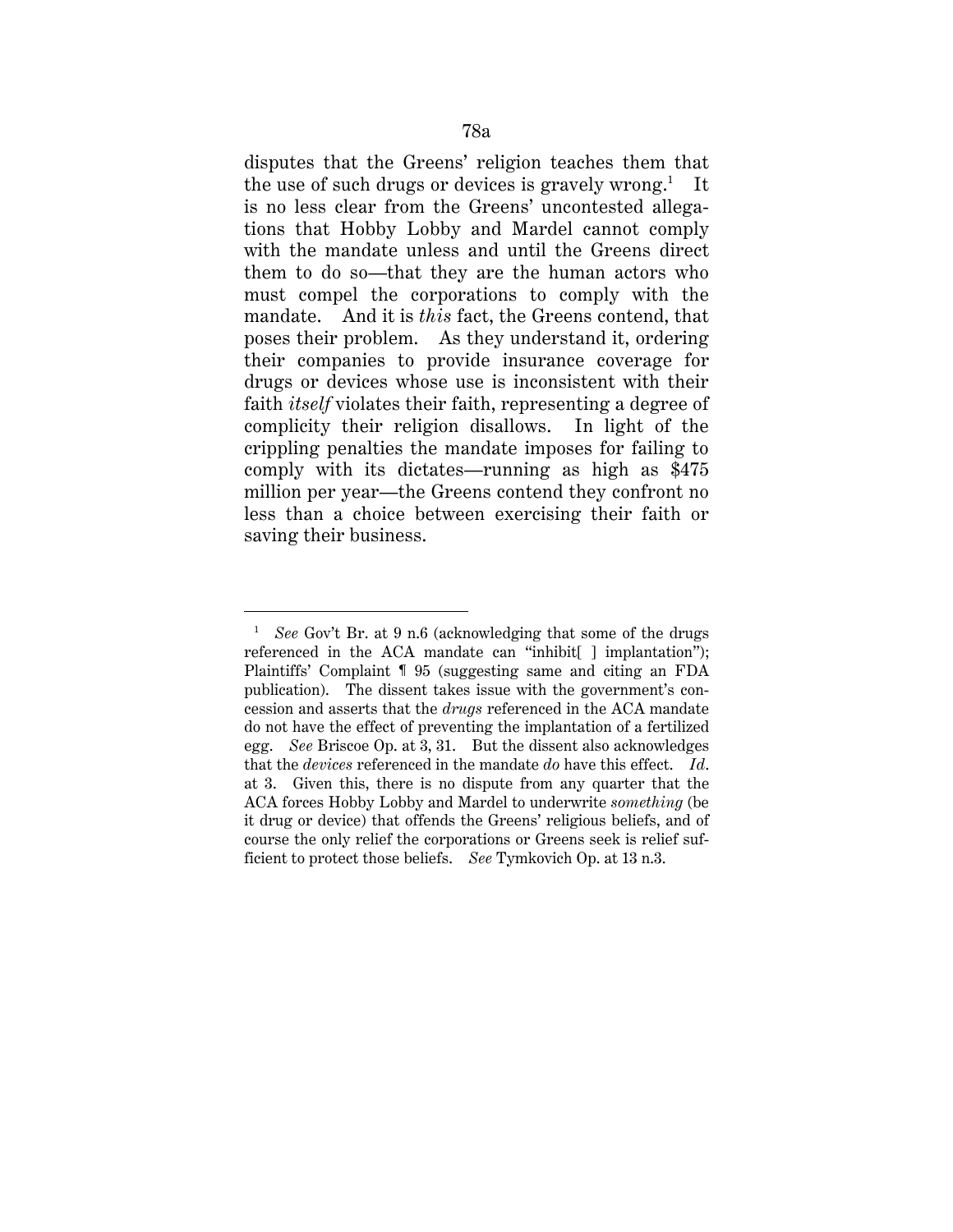No doubt, the Greens' religious convictions are contestable. Some may even find the Greens' beliefs offensive. But no one disputes that they *are* sincerely held religious beliefs. This isn't the case, say, of a wily businessman seeking to use an insincere claim of faith as cover to avoid a financially burdensome regulation. *See United States v. Quaintance,* 608 F.3d 717 (10th Cir. 2010) (an example of just that). And to know this much is to know the terms of the Religious Freedom Restoration Act apply. The Act doesn't just apply to protect popular religious beliefs: it does perhaps its most important work in protecting unpopular religious beliefs, vindicating this nation's longheld aspiration to serve as a refuge of religious tolerance.

The Greens' claim in this case closely parallels claims the Supreme Court vindicated in *Thomas* and *Lee*. In *Thomas,* the plaintiff, a faithful Jehovah's Witness, was willing to participate in manufacturing sheet steel he knew might find its way into armaments, but he was unwilling to work on a fabrication line producing tank turrets. *Thomas v. Review Bd. of the Ind. Employment Sec. Div.,* 450 U.S. 707, 711 (1980). That's the line he understood his faith to draw when it came to complicity in war-making, an activity itself forbidden by his faith. The Supreme Court acknowledged this line surely wasn't the same many others would draw, and that it wasn't even necessarily the same line other adherents to the plaintiff's own faith might always draw. But the Court proceeded to hold that it was not, is not, the place of courts of law to question the correctness or the consistency of tenets of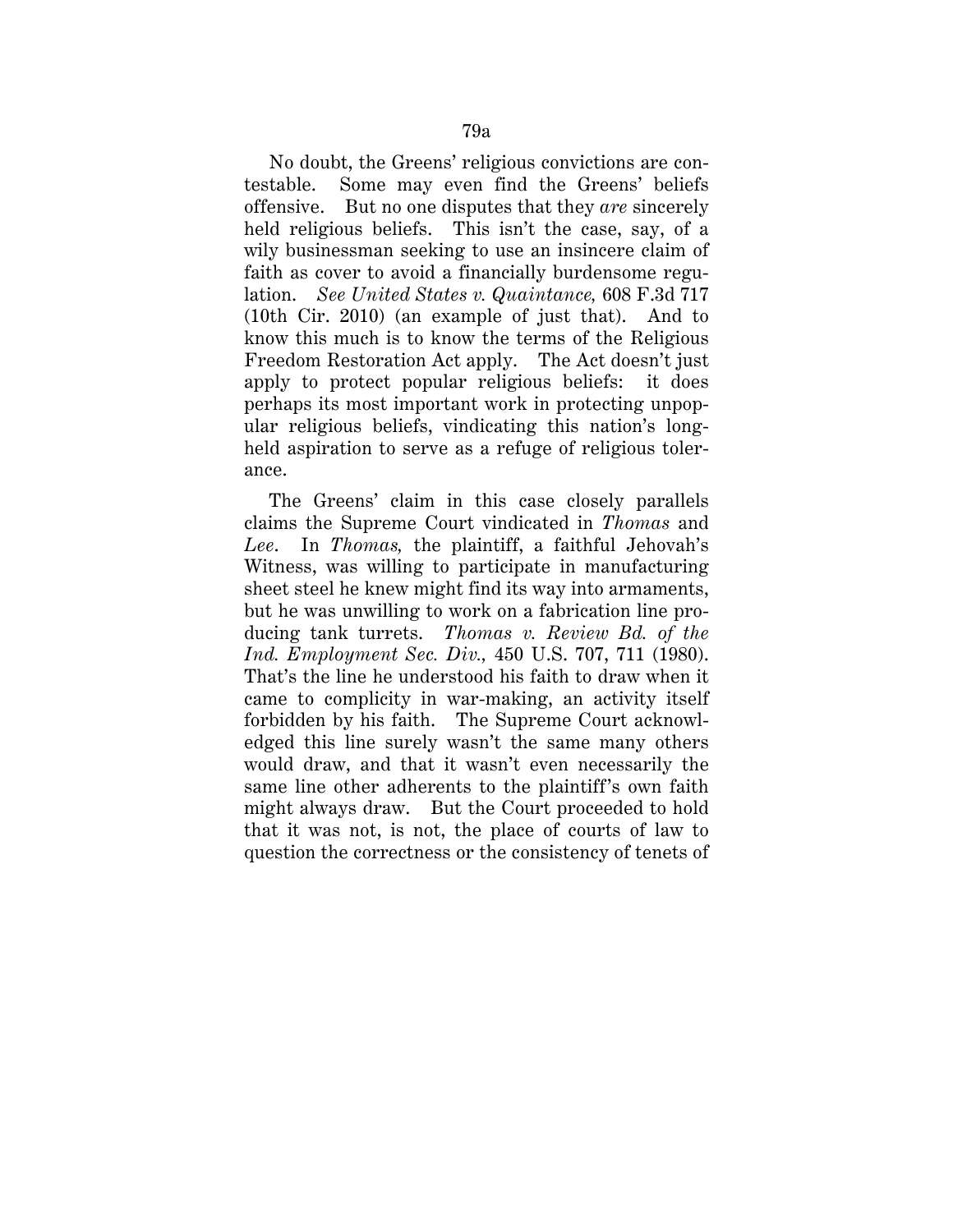religious faith, only to protect the exercise of faith. *Id.* at 714-16. No different result can reasonably follow here.

In *Lee,* a devout Amish employer refused to pay social security taxes on behalf of his employees. *See United States v. Lee,* 455 U.S. 252, 254-55 (1982). The employer's faith taught that it is sinful to accept governmental assistance. By being forced to pay social security taxes on behalf of his employees, the employer argued, he was being forced to create for his employees the possibility of accepting governmental assistance later. This much involvement or complicity, the employer argued, was itself sinful under the teachings of his religion. The government argued there—much as the government argues here—that the enforcement of its mandate on the employer would "not threaten the integrity of the [employer's] religious belief" because the employer didn't have to accept social security benefits himself and his employees could choose for themselves whether to do so. *See Lee,* 455 U.S. at 257; Brief for Gov't, *Lee* (No. 80-767), 1981 WL 389829 at \*10 (June 5, 1981). The Supreme Court squarely rejected this argument in language no less applicable to our case, explaining that it is not within "the judicial function and competence . . . to determine whether the Government has the proper interpretation of the Amish faith." 455 U.S. at 257.

The district court reached a different result only because it mistook the nature of the Greens' objection. As the district court described it, "the particular burden of which plaintiffs complain is that funds, which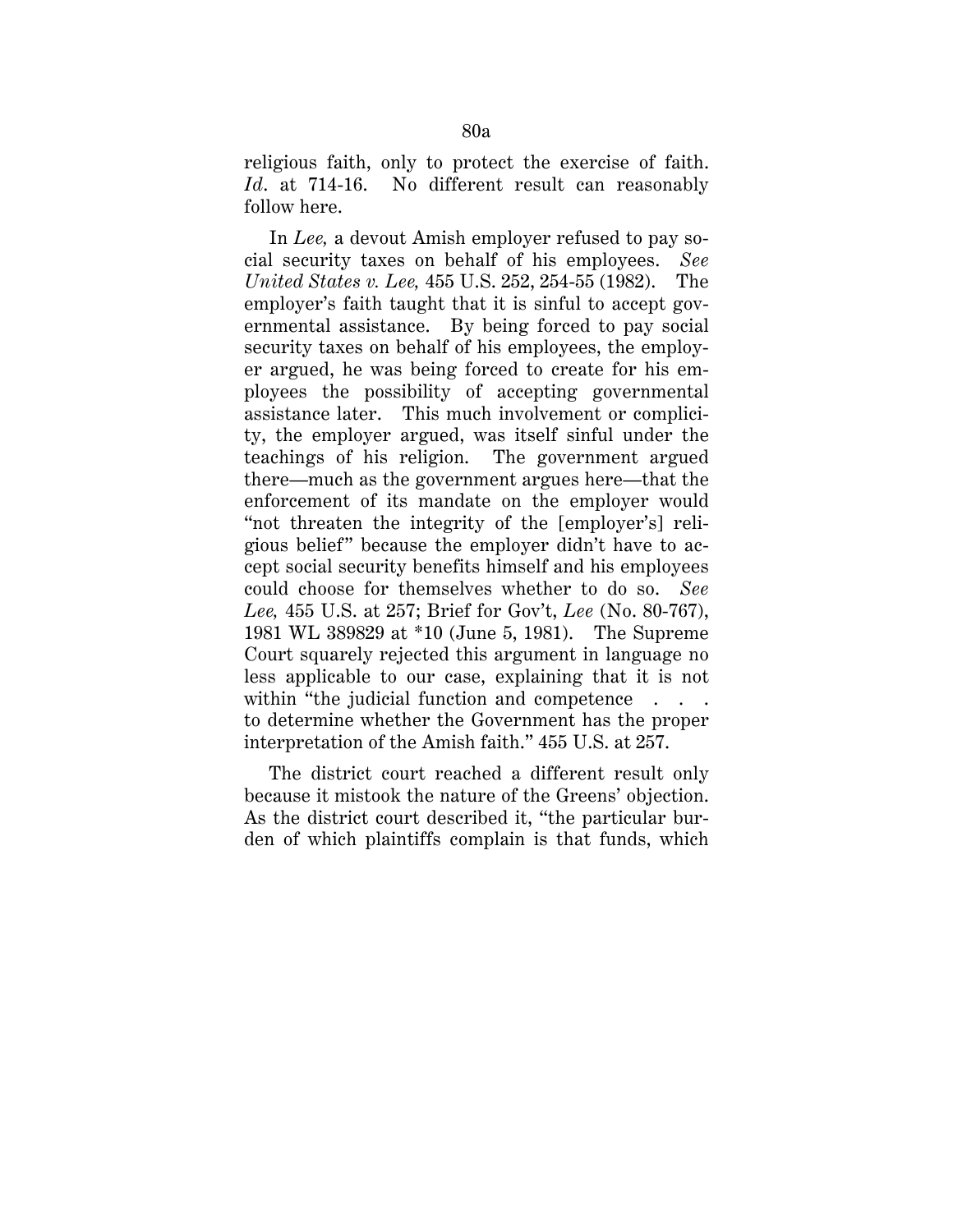plaintiffs will contribute to a group health plan, might, after a series of independent decisions by health care providers and patients covered by Hobby Lobby's plan, subsidize *someone else's* participation in an activity that is condemned by plaintiff's religion." Order at 23 (Nov. 19, 2012), ECF No. 45 (emphasis added). The dissent proceeds along the same lines today, asserting that the Greens have no claim because they do not "become a party to, or otherwise encourage, an individual employee's decision to use a particular drug or device." Briscoe Op. at 34. All this, however, mistakes or rewrites the Greens' sincerely held religious convictions. As the Greens describe it, it is their *personal involvement* in facilitating access to devices and drugs that can have the effect of destroying a fertilized human egg that their religious faith holds impermissible. And as we have seen, it is not for secular courts to rewrite the religious complaint of a faithful adherent, or to decide whether a religious teaching about complicity imposes "too much" moral disapproval on those only "indirectly" assisting wrongful conduct. Whether an act of complicity is or isn't "too attenuated" from the underlying wrong is sometimes itself a matter of faith we must respect. *Thomas* and *Lee* teach no less.2

<u>.</u>

<sup>2</sup> The primary authority the dissent relies on for its reading of the Greens' religious objection turns out to be another circuit dissent that itself fails to account for *Thomas* or *Lee. See Grote v. Sebelius,* 708 F.3d 850, 856-57 (7th Cir. 2013) (Rovner, J., dissenting). The only other authority the dissent relies on has nothing to do with RFRA, let alone the degree to which we must defer to a sincerely held religious belief about complicity. It concerns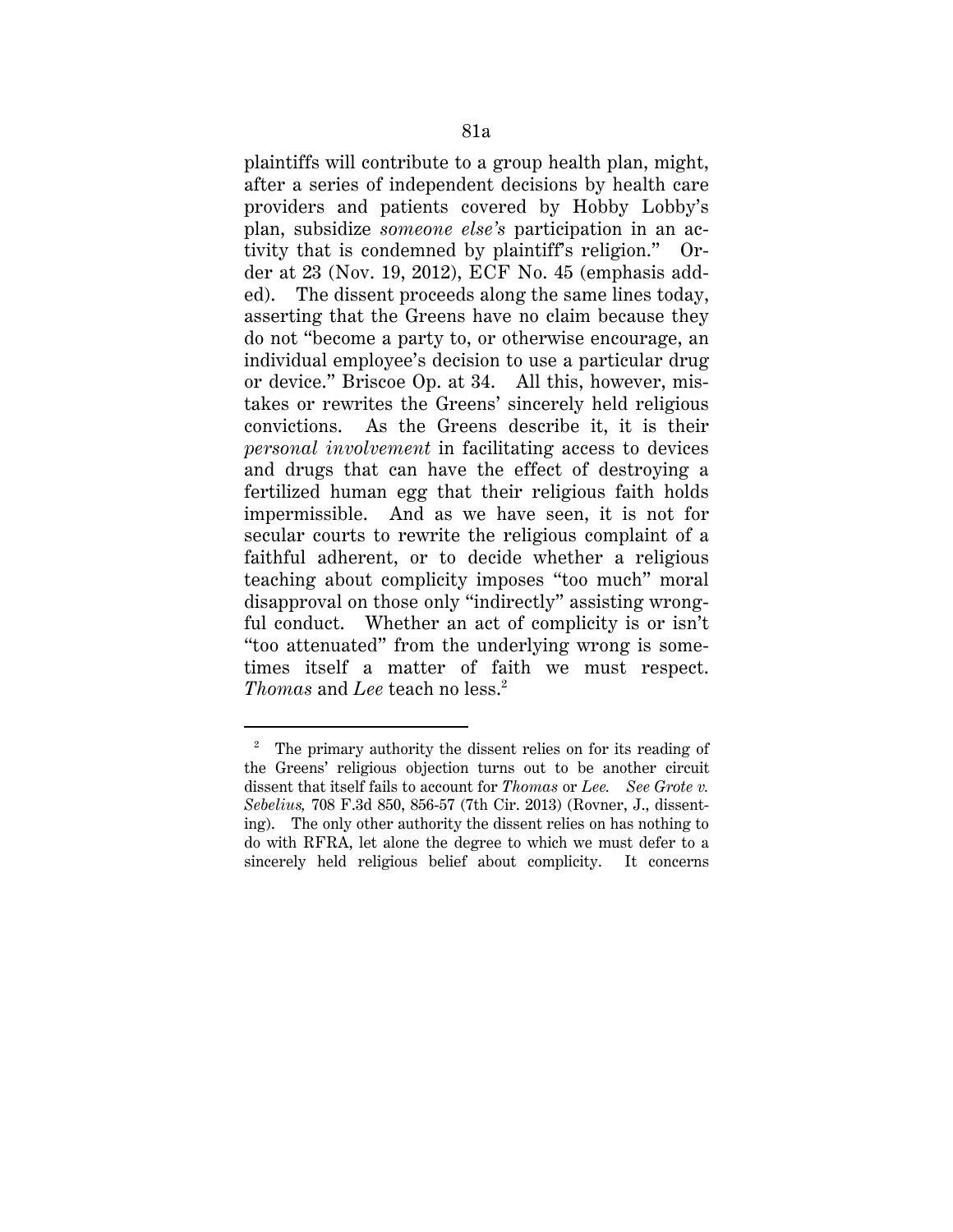With that much in mind, it is beyond question that the Greens have Article III standing to pursue their claims individually. This is so not simply because the company shares of which they are the beneficial owners would decline in value if the mandate's penalties for non-compliance were enforced, though that alone would satisfy Article III. *See Franchise Tax Bd. of Cal. v. Alcan Aluminium Ltd.,* 493 U.S. 331, 336 (1990); *Grubbs v. Bailes,* 445 F.3d 1275, 1280 (10th Cir. 2006). It is also because the mandate infringes the Greens' religious liberties by requiring them to lend what their religion teaches to be an impermissible degree of assistance to the commission of what their religion teaches to be a moral wrong. This sort of governmental pressure to compromise an article of religious faith is surely sufficient to convey Article III standing to the Greens, as it was for the plaintiffs in *Thomas* and *Lee* and in so many other religious liberty cases. Certainly our sister circuits have had no trouble finding Article III standing in similar cases where, say, individual pharmacists sought to contest regulations requiring their employers to dispense some of the same drugs or devices challenged here, *see Stormans, Inc. v. Selecky,* 586 F.3d 1109, 1121 (9th Cir. 2009), or where individual soldiers sought to challenge military rules prohibiting their on-base day-care providers from including religious practices in their pro-

<u>.</u>

instead the degree of assistance the government (not a religious person) may afford religious activities before running afoul of the Constitution's Establishment Clause (not an article of religious faith). *See* Briscoe Op. at 34 (citing *Zelman v. Simmons-Harris,* 536 U.S. 639, 652 (2002)).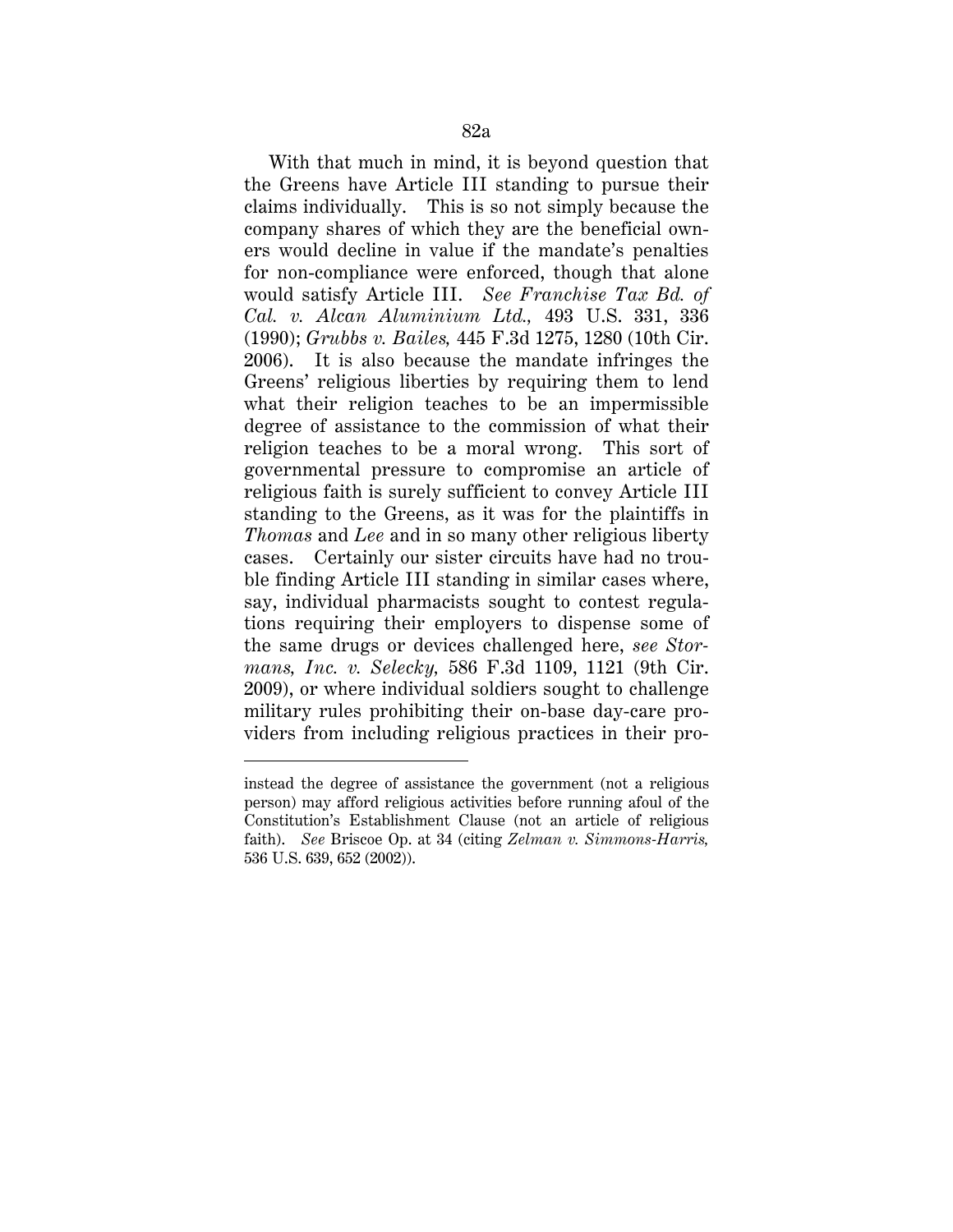grams, *see Hartmann v. Stone,* 68 F.3d 973, 979 n.4 (6th Cir. 1995). Indeed, I do not understand the government or any of my colleagues to dispute the Greens' Article III standing.<sup>3</sup>

But what of prudential standing doctrines, and perhaps most especially the shareholder standing rule? Prudential standing doctrines are not jurisdictional: they may be forfeited or waived. *Finstuen v. Crutcher,* 496 F.3d 1139, 1147 (10th Cir. 2007). In this case, the government did not raise prudential standing as a defense in the district court; the district court did not raise the issue for itself but proceeded to address the Greens' claim on the merits; and the government did not mention any prudential standing concern in its principal brief to this court. To be sure, the government finally took up that cudgel when we *asked* for supplemental briefing on the issue. But even then it left critical questions unaddressed.

Take this one. Under the plain text of RFRA, standing is "governed by the general rules of standing *under article III*." 42 U.S.C. § 2000bb-1(c) (emphasis added). Congress's directive seems clear on its

-

<sup>3</sup> The dissent emphasizes the fact that the Greens are the beneficial owners of Hobby Lobby and Mardel through trusts rather than the corporation's direct owners, *see* Briscoe Op. at 32, but I do not take this discussion as going so far as to suggest the Greens lack Article III standing. *See generally Gollust v. Mendell,* 501 U.S. 115, 125-27 (1991) (indirect ownership of one corporation through another found sufficient for standing under federal securities laws); Fed. R. Civ. P.  $17(a)(1)(E)$  (allowing a trustee to sue in her own name on behalf of a trust).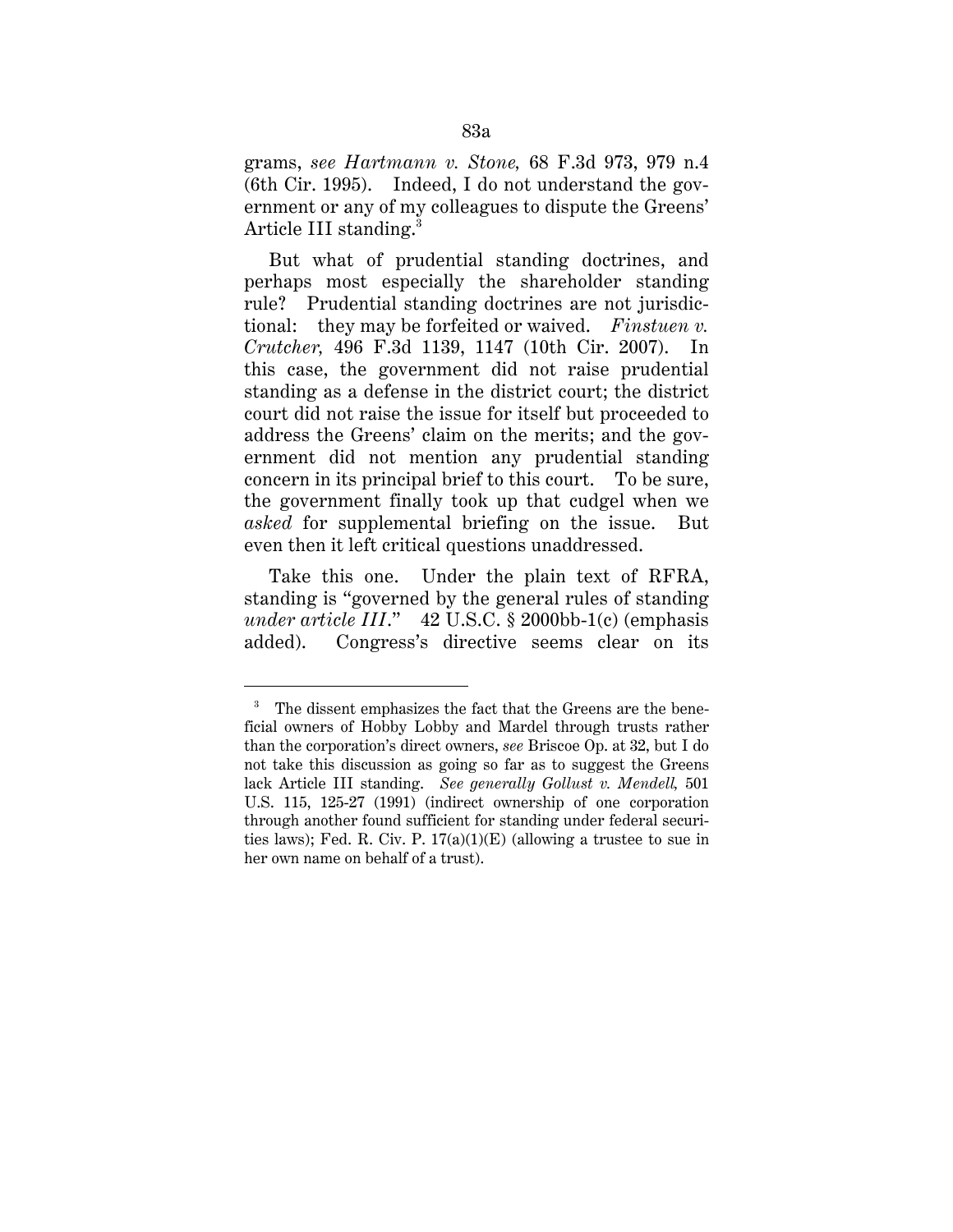face—the text expressly tells us to apply the rules of standing under Article III and makes no mention of prudential (non-Article III) standing rules. In this way, the plain language seems to suggest prudential standing doctrine failed to make its way into RFRA. The government never confronts this possibility, let alone suggests the statute's language is fairly susceptible to an alternative reading that might suffice to suggest an ambiguity about its meaning. In fact, the government's supplemental brief on prudential standing doesn't even cite RFRA's text.

That's not all. Judicially importing prudential standing doctrine into RFRA would appear not only to defy the statute's plain text, it would also appear to run the risk of rendering the text surplusage. After all, Congress could hardly suspend Article III standing rules even if it wished to do so, and Congress had no need to speak if it wished to leave existing prudential rules in place. *See Bennett v. Spear,* 520 U.S. 154, 163 (1997) (Congress "legislates against the background of . . . prudential standing doctrine, which applies unless it is expressly negated"). So if Congress's directive in  $\S$  2000bb-1(c) cannot curb the operation of *constitutional* standing rules, and if Congress's directive is not needed to perpetuate *prudential* standing rules, what work is left for it to accomplish? The most obvious candidate is to rule out the use of *prudential* standing restrictions and, as we've seen, the text is certainly sufficient to that task. Again, however, the government fails to consider, let alone refute, this complication.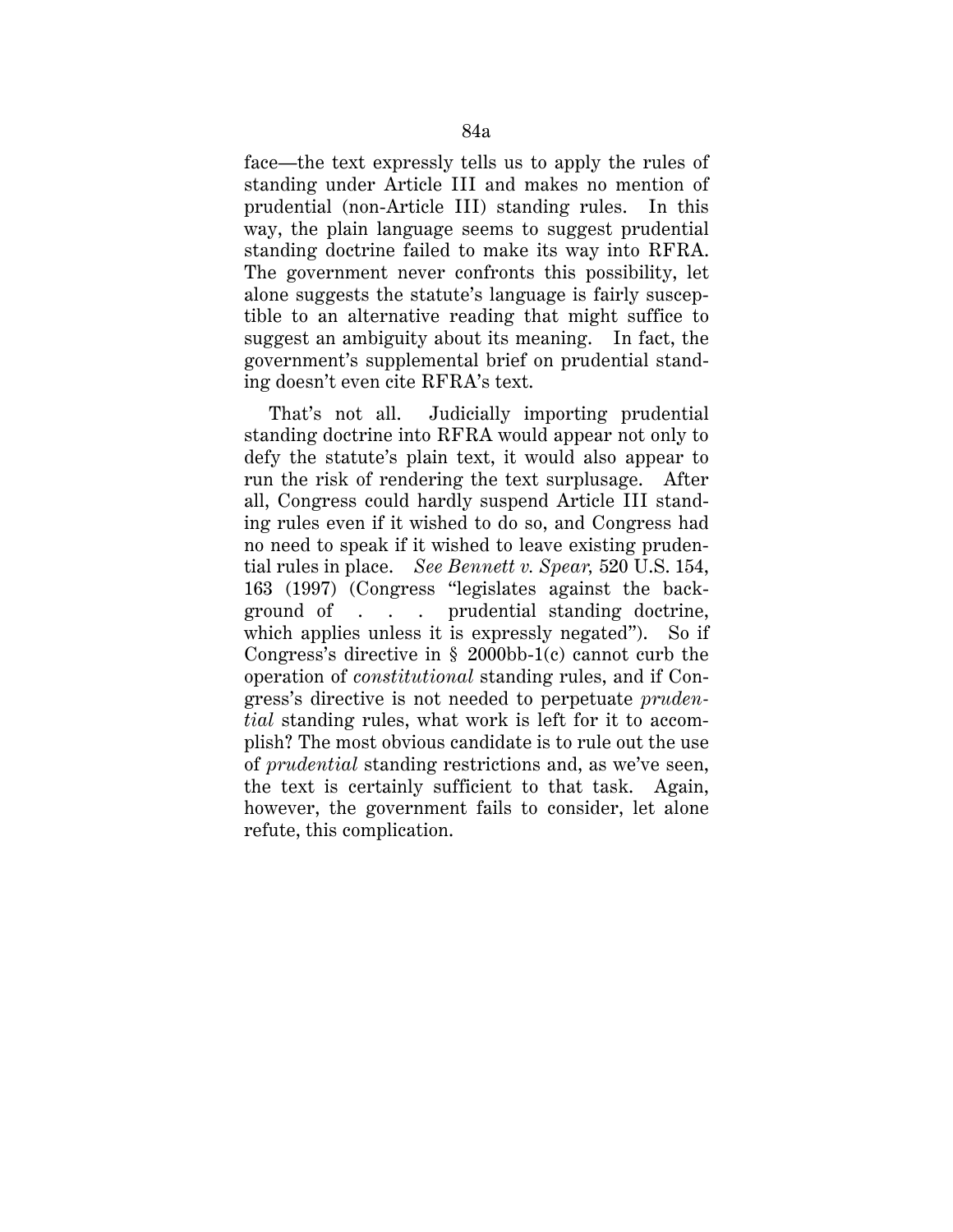To be sure, at oral argument the government finally directed us to *Jackson v. Dist. of Columbia,* 254 F.3d 262 (D.C. Cir. 2001), and suggested that case endorsed the use of prudential standing doctrine in RFRA cases. But it turns out that *Jackson* discussed only the interaction of exhaustion (not standing) doctrine and RFRA. *See id*. at 266-67. Moreover, when *Jackson* briefly mentioned standing in the course of addressing the plaintiffs' exhaustion argument, it proceeded to consult the legislative history without first identifying an ambiguity in the text, as it was obliged to do. *See Conn. Nat'l Bank v. Germain,* 503 U.S. 249, 253 (1992) ("We have stated time and again that courts must presume that a legislature says in a statute what it means and means in a statute what it says there. When the words of a statute are unambiguous, then, this first canon is also the last: judicial inquiry is complete." (citations and internal quotation marks omitted)).

At the end of the day, then, and even after inviting supplemental briefing, we are left with almost no help from the government on the critical question of the statutory text's receptivity to prudential standing doctrine. Without that assistance, without as well some meaningful adversarial engagement on the question, we run a serious risk of reaching "an improvident or ill-advised opinion," not to mention causing unfairness to the individual plaintiffs who cannot now respond to the government's eleventh-hour oral argument reference to *Jackson. See Hill v. Kemp,* 478 F.3d 1236, 1250-51 (10th Cir. 2007) (citing *Headrick v. Rockwell Int'l Corp.,* 24 F.3d 1272, 1277-78 (10th Cir. 1994)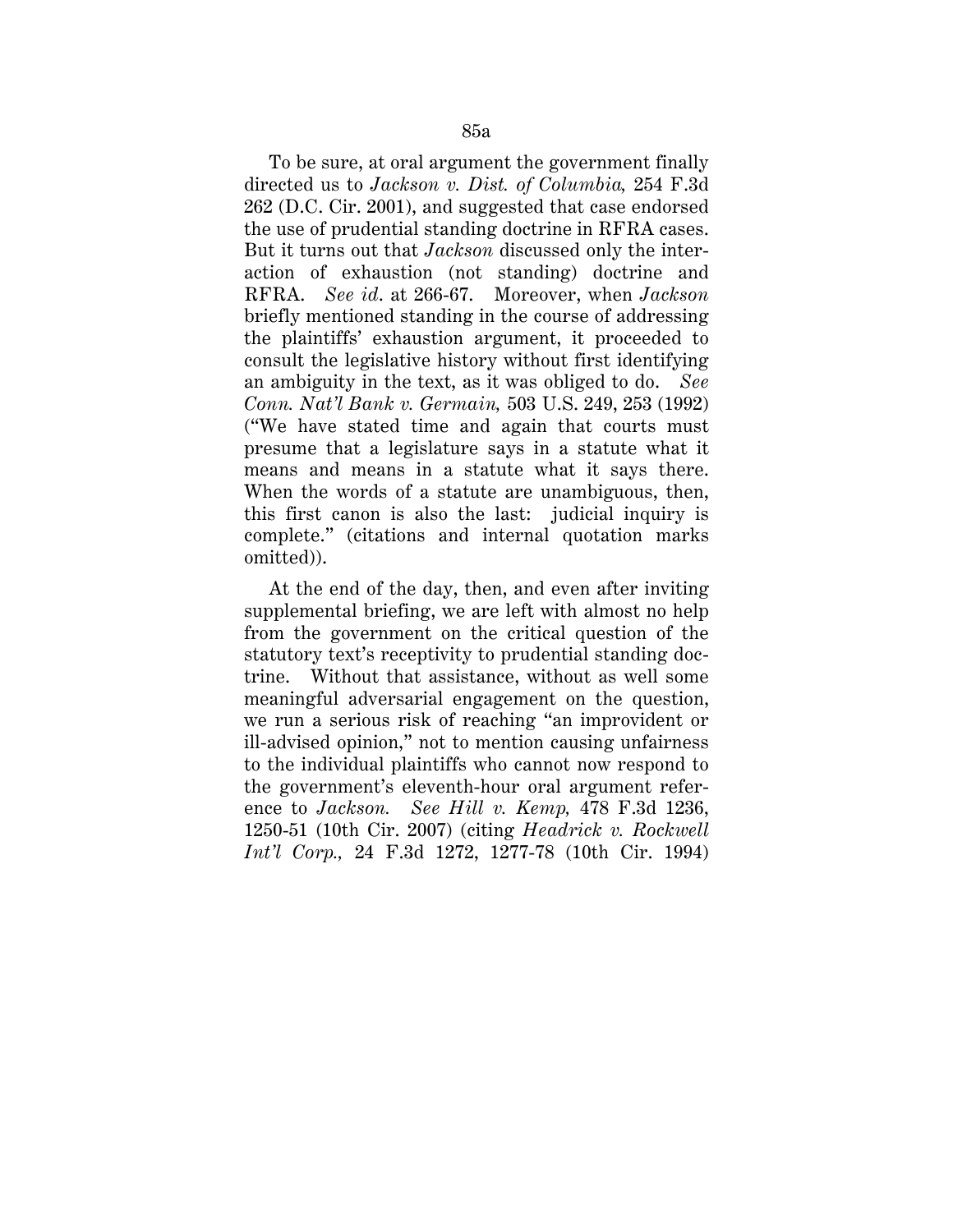(White, J.)). Applying our normal forfeiture rules in these circumstances is both more prudent and more just. We should bypass questions of prudential standing and reach the merits of the Greens' claims, just as the district court did and both parties have.

That said, even if we were to entertain prudential standing questions at this late stage and assume the doctrine applies to RFRA despite the gaping questions the government left unaddressed, it's far from clear the doctrine bars the Greens' claim on its own terms. The government points us in the general direction of the shareholder standing rule, a feature of prudential standing doctrine barring corporate owners from asserting claims belonging to the corporation. *See Alcan,* 493 U.S. at 336. But that prudential rule does not bar corporate owners from bringing suit if they have "a direct, personal interest in a cause of action . . . even if the corporation's rights are also implicated." *Id*. And in our case the Greens contend that they, as the controlling owners and operators of Hobby Lobby and Mardel, are the human beings who must direct the corporations to comply with the mandate and do so in defiance of their faith. They contend the ACA prevents them as individuals from owning and managing a corporation of the size of Hobby Lobby and Mardel—from practicing their traditional trade—without violating their religious beliefs. That much would seem to qualify as a quintessentially "direct" and "personal" interest protected even under the shareholder standing rule. *See Heart of Am. Grain Inspection Serv., Inc. v. Missouri Dep't of Agriculture,* 123 F.3d 1098, 1102 (8th Cir. 1987) (both em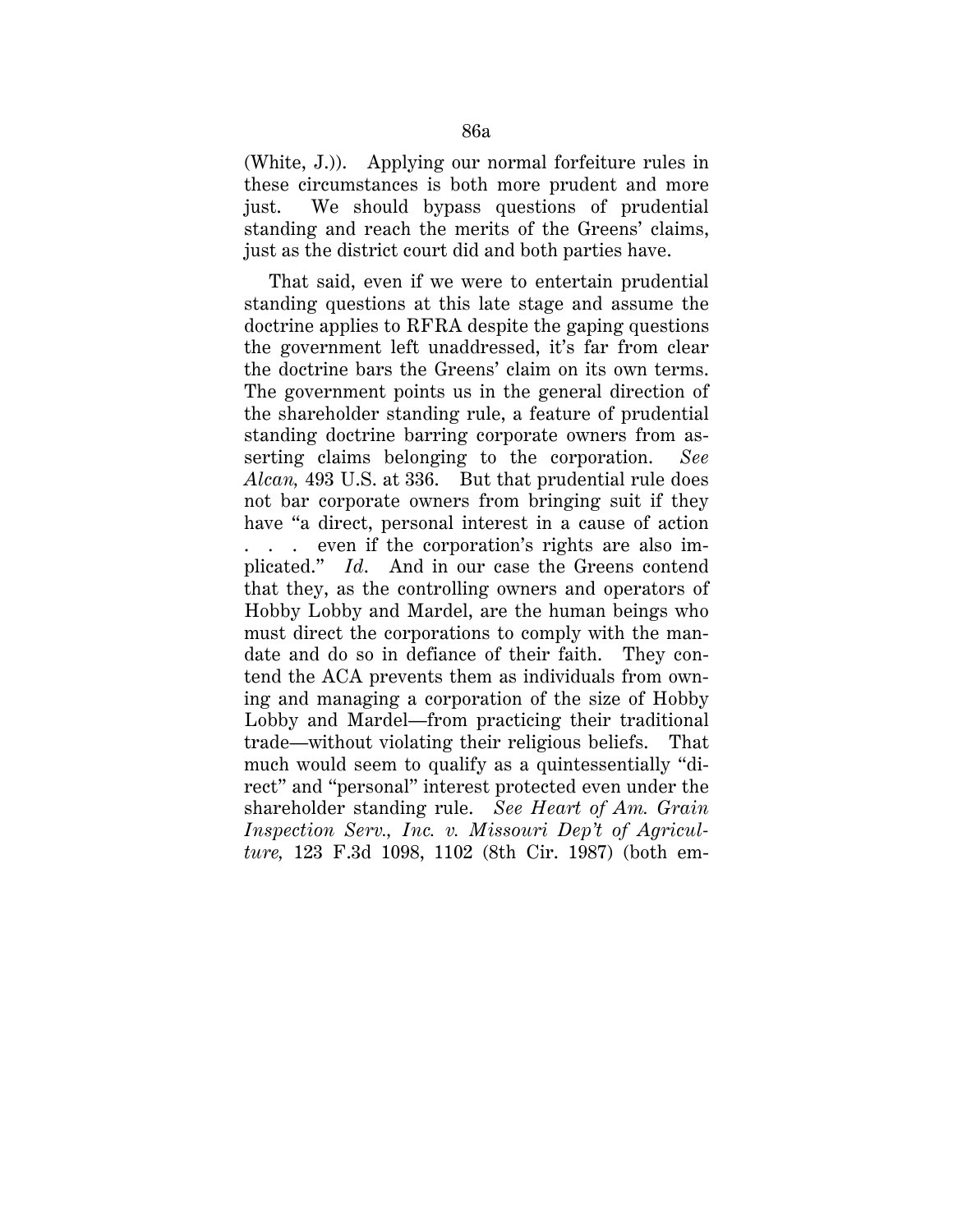ployee grain inspectors and their corporate employer had standing to sue to enjoin law preventing employer from weighing grain because not only would the corporation be injured but the inspectors themselves would be "*prevented from practicing their trade by virtue of the state's actions*") (emphasis added)); *Grubbs,* 445 F.3d at 1280. On this score, we find ourselves in full agreement with Judge Matheson.4

Turning finally to the merits, they are by this point clear enough. Unlike Hobby Lobby and Mardel, there can be no colorable question that the Greens are "persons" entitled to RFRA's protections. Neither can there be any colorable question that the Greens face a "substantial burden" on their "exercise of religion." This statutory threshold is met when, among other things, the government presents a plaintiff with a "Hobson's choice—an illusory choice where the only realistically possible course of action trenches on an adherent's sincerely held religious belief." *Abdulhaseeb v. Calbone,* 600 F.3d 1301, 1315 (10th Cir. 2010). As we have already seen, the Greens face precisely that—a choice between abiding their religion or saving their business. With respect to the remaining statutory and equitable factors, Judge Tymkovich shows

<u>.</u>

<sup>4</sup> Whether other individuals with lesser claims to involvement in a company or effecting a governmental mandate could lay claim to such a direct and personal interest is, no doubt, an important question, but it is one for a different case with different facts, not the one we confront today. Ours simply is not the case of "managers" seeking standing, *see* Briscoe Op. at 34, it is one involving individuals who are the beneficial owners, as well as the directors and officers, of privately held companies.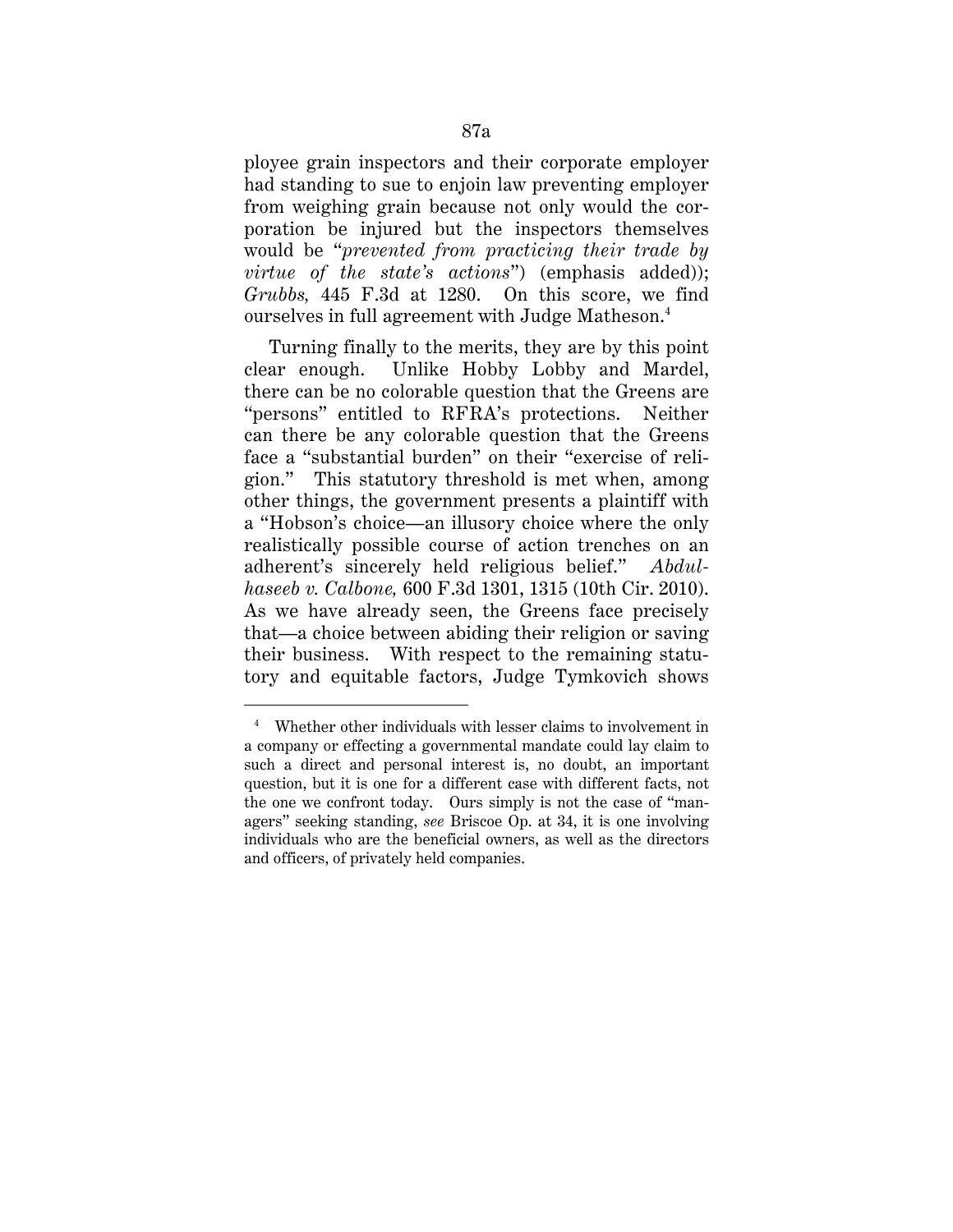why they all favor granting rather than withholding the requested relief, and none of that discussion warrants repetition here. Here it is enough to observe simply that the Greens, no less than Hobby Lobby and Mardel, merit the court's protection while this case proceeds.

In many ways this case is the tale of two statutes. The ACA compels the Greens to act. RFRA says they need not. We are asked to decide which legislative direction controls. The tie-breaker is found not in our own opinions about good policy but in the laws Congress enacted. Congress structured RFRA to override other legal mandates, including its own statutes, if and when they encroach on religious liberty. When construing any "federal statutory law adopted after November 16, 1993," Congress told us in no uncertain terms we should deem it "subject to [RFRA] unless such law explicitly excludes such application." *See* 42 U.S.C. § 2000bb-3(b). In this way, RFRA is indeed something of a "super-statute." Michael Paulsen, *A RFRA Runs Through It: Religious Freedom and the U.S. Code,* 56 Mont. L. Rev. 249, 253 (1995). And because the government identifies no explicit exclusion in the ACA to its dictates, it is RFRA's legislative direction that must prevail in the end. Indeed, though our opinions today may be many and the routes we follow various, no fewer than six of us agree that the district court's holding failed to give sufficient attention to RFRA's powerful voice.

\* \* \* \* \*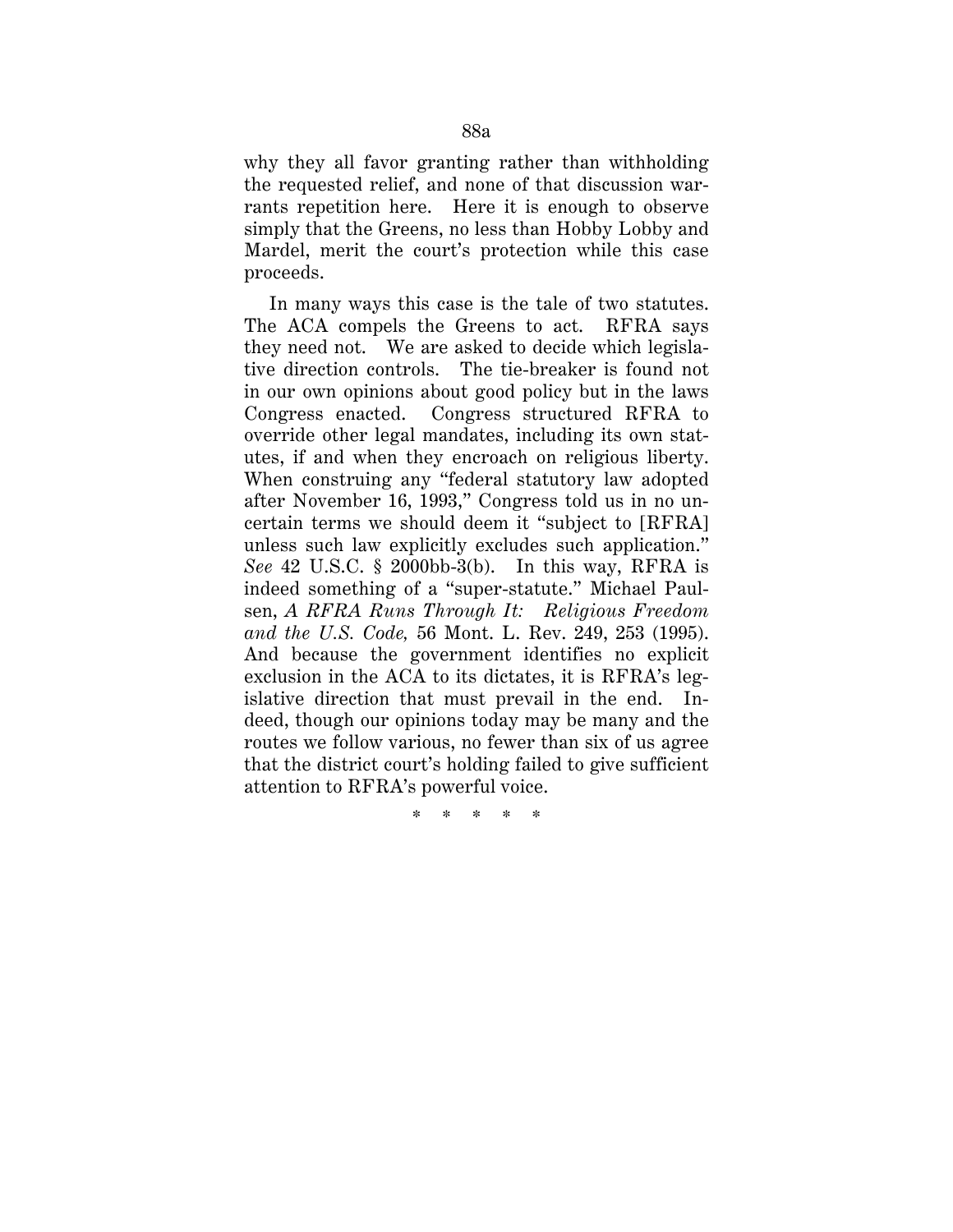We could not, of course, reach the merits of the RFRA question if we thought the Anti-Injunction Act barred our way. The AIA precludes our consideration of suits seeking to "restrain the assessment or collection of any [federal] tax."  $26$  U.S.C. § 7421(a). Though they agree on little else, both sides before us insist this lawsuit doesn't meet that description. But a non-trivial argument could be made that they are all wrong: the plaintiffs, after all, seek to restrain the government's use of *any* of the ACA's enforcement mechanisms, including one that is expressly labeled a "tax." *See* 26 U.S.C. § 4980D(a). And Congress's decision to label something a tax usually is enough for it to trigger the AIA, "even where that label [is] inaccurate." *See NFIB v. Sebelius*, 132 S. Ct. 2566, 2583 (2012).

I write to emphasize that, even if the parties are wrong and the AIA *does* apply to this case, it *still* wouldn't allow us to avoid reaching the merits. It wouldn't because the government has expressly waived any reliance on the AIA: not only did it fail to raise the AIA as a defense in the district court, it discouraged us from applying the statute when we invited additional briefing on the matter. So long as the AIA affords the government only a *waivable defense*—so long as it doesn't impose on the courts a *jurisdictional limit* on our statutory authority to entertain this case—we are bound to reach the merits. And a waivable defense, we are persuaded, is all the AIA provides.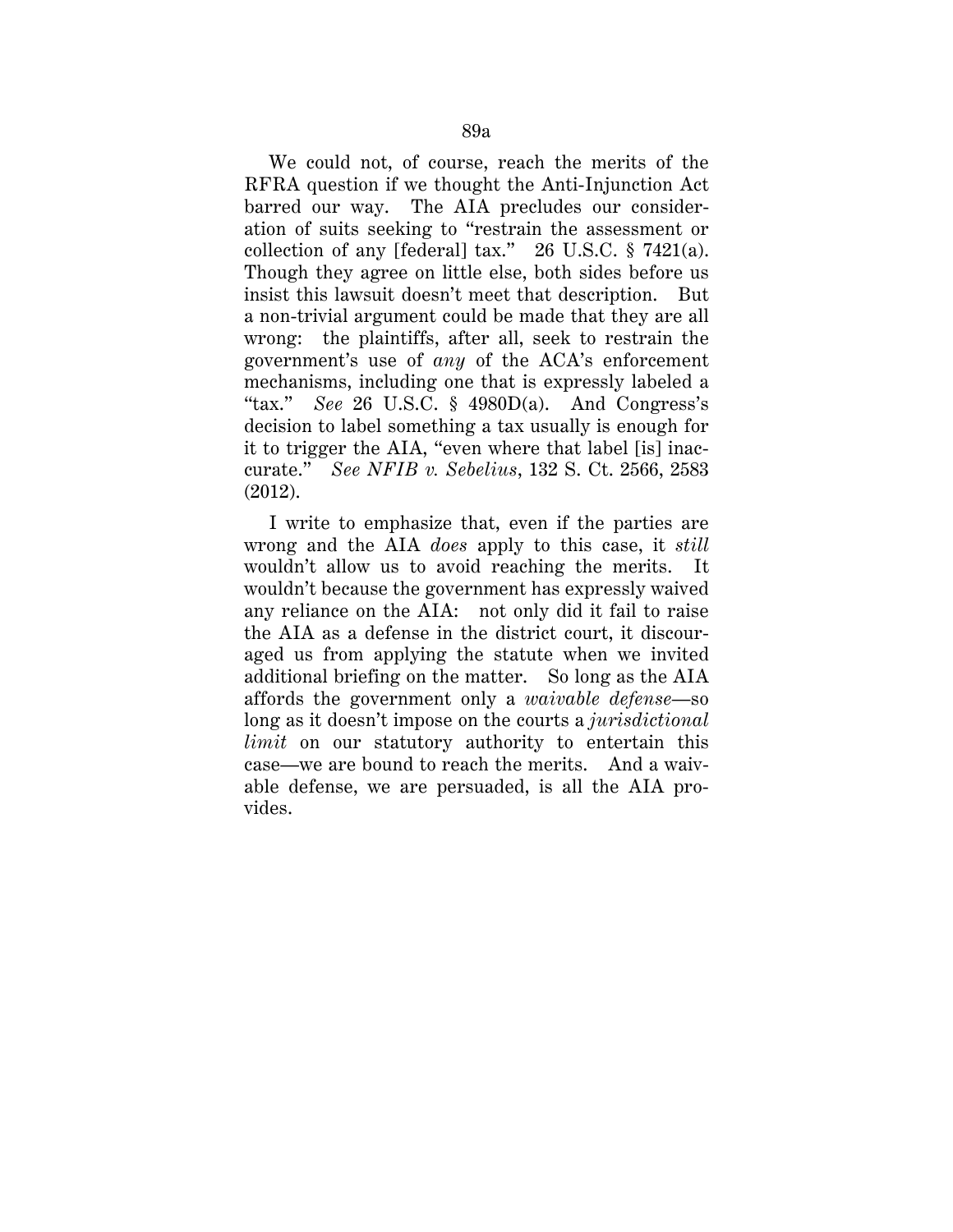The Supreme Court has cautioned that "[j]urisdiction . . . is a word of many, too many, meanings." *Steel Co. v. Citizens for a Better Env't,* 523 U.S. 83, 90 (1998) (internal quotation marks omitted). As a result, the Court has instructed us against relying on "drive-by jurisdictional rulings" that do not properly grapple with the distinctions between procedural requirements, claim elements, and bona fide jurisdictional limits on a court's power. *See Reed Elsevier, Inc. v. Muchnick,* 559 U.S. 154, 161 (2010); *Arbaugh v. Y&H Corp.,* 546 U.S. 500, 510-11 (2006); *Steel Co.,* 523 U.S. at 91. To rein in courts' "profligate use of the term jurisdiction," the Supreme Court has recently adopted "a readily administrable bright line for determining whether to classify a statutory limitation as jurisdictional." *Sebelius v. Auburn Reg'l Med. Ctr.*, 133 S. Ct. 817, 824 (2013) (alterations omitted) (internal quotation marks omitted). That rule requires us to "inquire whether Congress has clearly stated that the rule is jurisdictional; absent such a clear statement . . . courts should treat the restriction as nonjurisdictional in character." *Id.; see also Gonzalez v. Thaler*, 132 S. Ct. 641, 648-49 (2012); *Arbaugh,* 546 U.S. at 515-16. Statutes that speak clearly to "the courts' statutory or constitutional *power* to adjudicate the case" must of course be treated as jurisdictional and given their full effect. *Steel Co.,* 523 U.S. at 89 (emphasis in original). But statutes that speak to the rights or obligations of parties to a lawsuit establish "claim-processing rules," are not and should not be treated as "jurisdictional prescriptions." *Reed Elsevier,* 559 U.S. at 161. In addition to the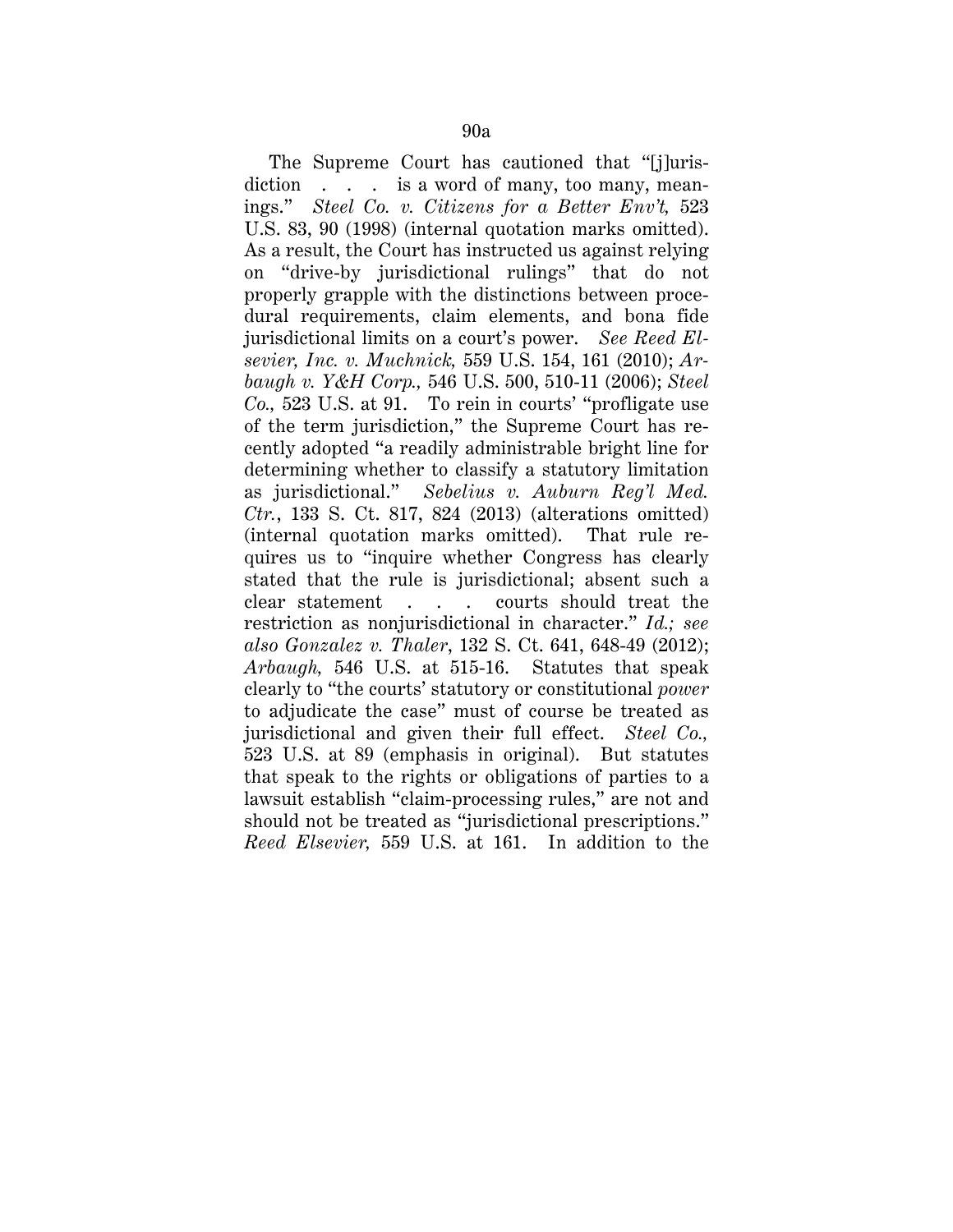consulting statutory text, we may when necessary consider as well "context, including [the Supreme] Court's interpretation of similar provisions in many years past." *Id*. at 168.

When it comes to the AIA, all of these considerations point in the same direction.

First and most importantly, the AIA's text dictates merely that "[e]xcept as provided in [other provisions inapplicable here] no suit for the purpose of restraining the assessment or collection of any tax shall be maintained in any court *by any person*." 26 U.S.C. § 7421(a). Similar to other claims processing rules, the statute does not apply its prohibition to the *court* (let alone more specifically to the court's *power* or *jurisdiction*) but applies its prohibition instead to a *person*. Indeed, the AIA's language is nearly identical to the language of the copyright statute analyzed in *Reed Elsevier*—and we know with certainty *that* language "says nothing about whether a federal court has subject-matter jurisdiction." 559 U.S. at 1664. *Compare* 26 U.S.C. § 7421(a) (AIA: "no suit. shall be maintained"), *with* 17 U.S.C. § 411(a) (copyright statute: "no civil action . . . shall be instituted").

Second, the AIA does not even appear in the same *title* of the Code as most statutes bearing on federal courts' jurisdiction. *See* 28 U.S.C. § 1330 *et seq*. Instead, Congress chose to place the AIA in Title 26, in a chapter of the tax code discussing claims processing rules in proceedings brought by "Taxpayers and Third Parties." On at least two occasions, the Supreme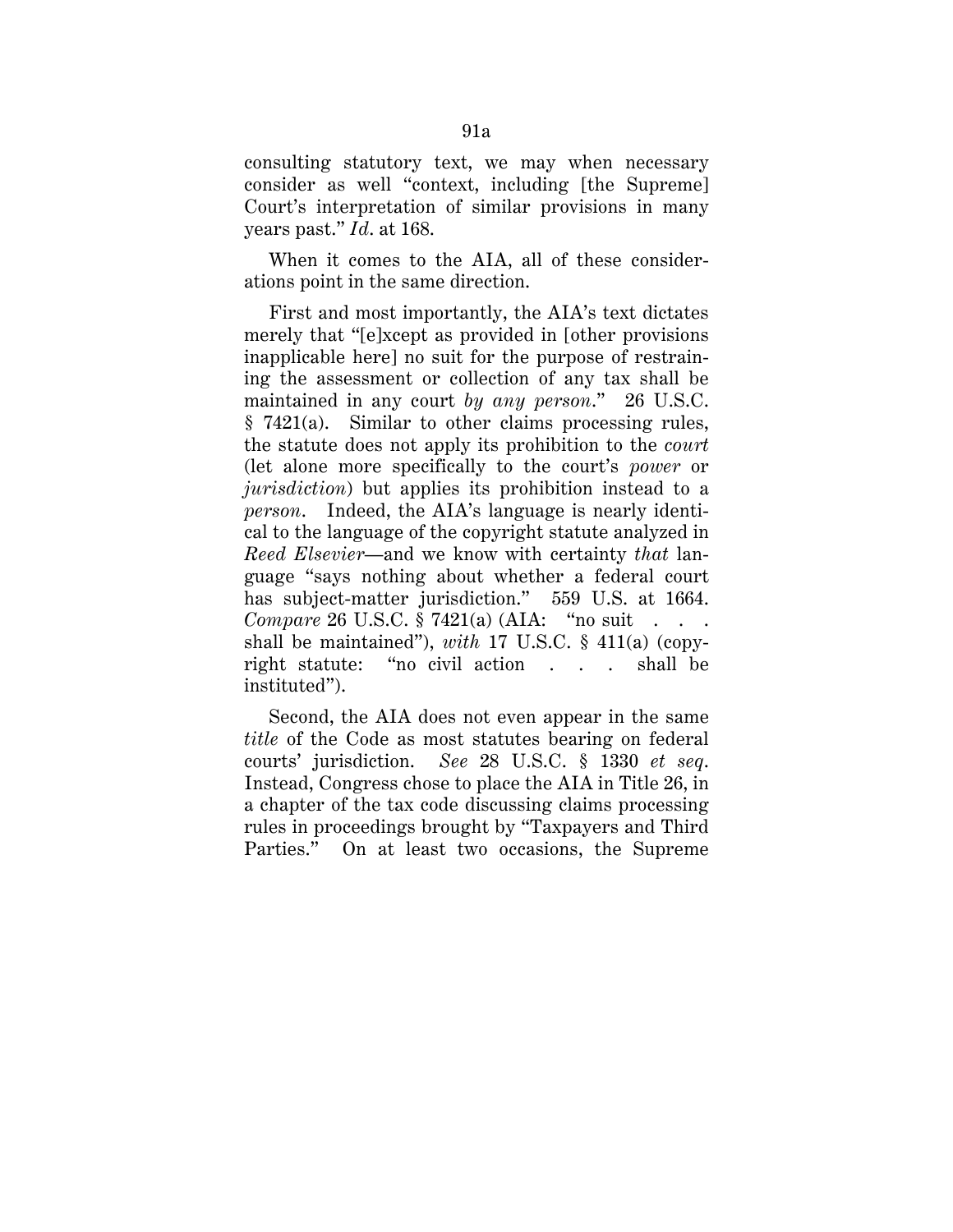Court has found Congress's decision to locate a statute "separate" from jurisdictional provisions suggestive contextual evidence that the statute in question was non-jurisdictional. *See Reed Elsevier,* 559 U.S. at 164-65; *Arbaugh,* 546 U.S. at 514. Precisely the same sort of suggestive contextual evidence exists here.

Third, in both of these respects (in both its language and placement) the AIA contrasts sharply with its cousin, the Tax Injunction Act (TIA), a provision controlling federal jurisdiction over suits seeking to enjoin *state* rather than *federal* tax collection. The TIA speaks directly to courts rather than to the parties. *See* 28 U.S.C. § 1341 ("*The district courts shall not enjoin, suspend or restrain* the assessment, levy or collection of any tax under State law . . . ." (emphasis added)). And the TIA is located within the same chapter of the same title of the U.S. Code as the other principal statutes governing federal jurisdiction. *See id*. Facts like these suggest Congress could have easily made the AIA jurisdictional if it wished and that it "would have spoken in clearer terms [in the AIA] if it intended" to do so. *Gonzalez,* 132 S. Ct. at 649. Neither is it insensible to think Congress might wish to protect state taxes even more than its own from federal lawsuits: comity and federalism concerns lurk there, while federal taxes and the lower federal courts are equally creations of Congress itself.

Finally, there is the Supreme Court's treatment of the AIA in past cases. It is settled that the courts have "no authority to create equitable exceptions to jurisdictional requirements." *Bowles v. Russell,* 551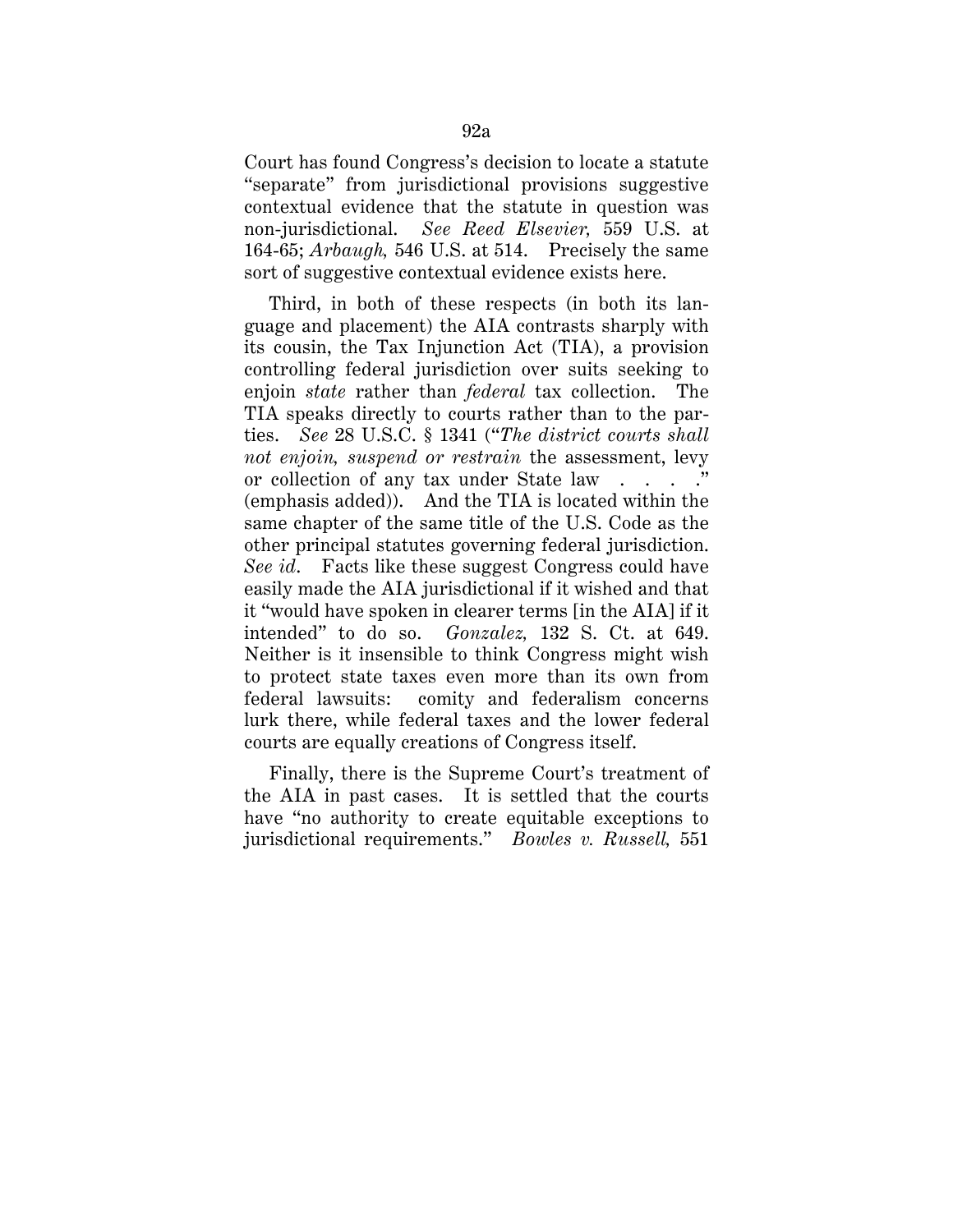U.S. 205, 214 (2007). Yet the Supreme Court has repeatedly recognized equitable exceptions to the AIA's application. *See, e.g., Bob Jones Univ. v. Simon,* 416 U.S. 725, 742-46 (1974); *Enochs v. Williams Packing,* 370 U.S. 1, 7 (1962). In fact, the Supreme Court has expressly indicated that the predecessor to the AIA containing substantially the same language—is nonjurisdictional, going so far as to allow the Solicitor General to proffer a "waiver of a defense" so the Court could reach the merits of the case before it. *See Helvering v. Davis,* 301 U.S. 619, 639 (1937) (discussing Rev. Stat. § 3224). All of these results would seem impossible if the AIA really were jurisdictional. Admittedly, both the Supreme Court and this court have on *other* occasions referred to the statute as jurisdictional. *See, e.g., Enochs v. Williams Packing & Nav. Co.,* 370 U.S. 1, 5 (1962); *Sterling Consulting Corp. v. United States,* 245 F.3d 1161, 1167 (10th Cir. 2001). But these cases employ the jurisdictional label with little or no analysis—amounting to exactly the sort of "drive-by jurisdictional rulings" the Court tells us to view with a jaundiced eye. And more recently the Supreme Court has approached the AIA much more gingerly, taking care to avoid the jurisdictional epithet. *See NFIB v. Sebelius*, 132 S. Ct. 2566, 2582 (2012) (holding that the AIA didn't apply in that case by its own terms).

In the end, the AIA shows none of the hallmarks of a jurisdictional restriction, and has many features that collectively indicate otherwise. The government can waive its application, and it has done so before us. Given that, we can be sure, perhaps doubly sure, that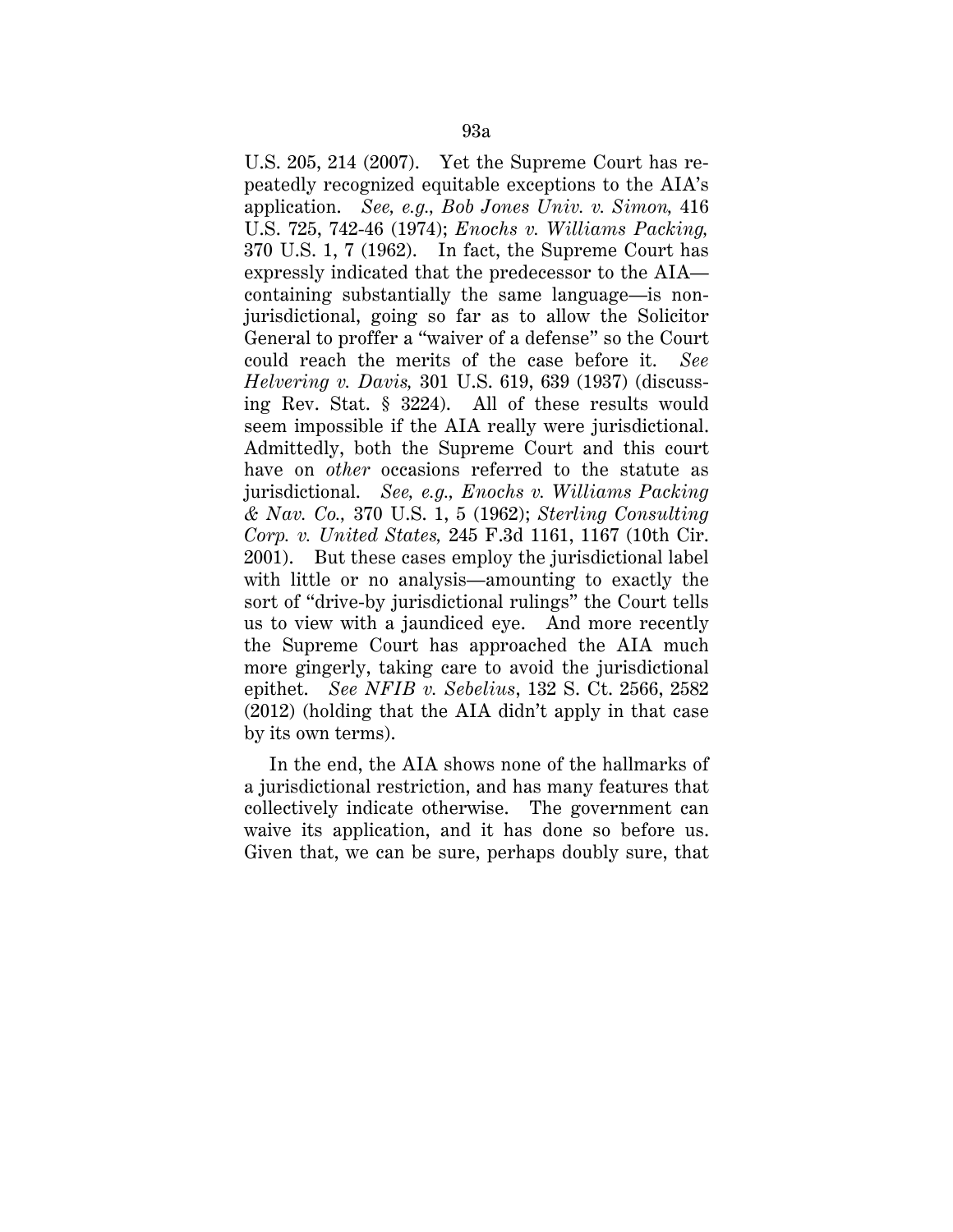reaching the merits of this case is appropriate and indeed our duty.

## BACHARACH, J., concurring.

I join Parts I, II, III, IV, V, and VI(B)(1) of Judge Tymkovich's thorough, finely-crafted opinion. Like Judge Tymkovich, I believe that Hobby Lobby Stores, Inc. and Mardel, Inc. are "persons" under the Religious Freedom Restoration Act. I write separately to:

- discuss the need for a remand so that the district court can address the balancing elements of the preliminary-injunction inquiry and
- address prudential standing and conclude that we should instruct the district court to dismiss the Greens' claims.
- I. The Need for Remand to the District Court on the Balancing Elements

I respectfully decline to join Parts VI(A), (B)(2), and  $(B)(3)$  of the plurality opinion because I believe that the required balancing of interests should be conducted by the district court rather than the court of appeals. Because we convene as an appellate tribunal, rather than a front-line court of equity, our only function is to determine whether the district court committed legal error.

The district court did err, as the plurality concludes, by holding that Hobby Lobby and Mardel are unlikely to succeed on the merits. Still, Hobby Lobby and Mardel can obtain a preliminary injunction only if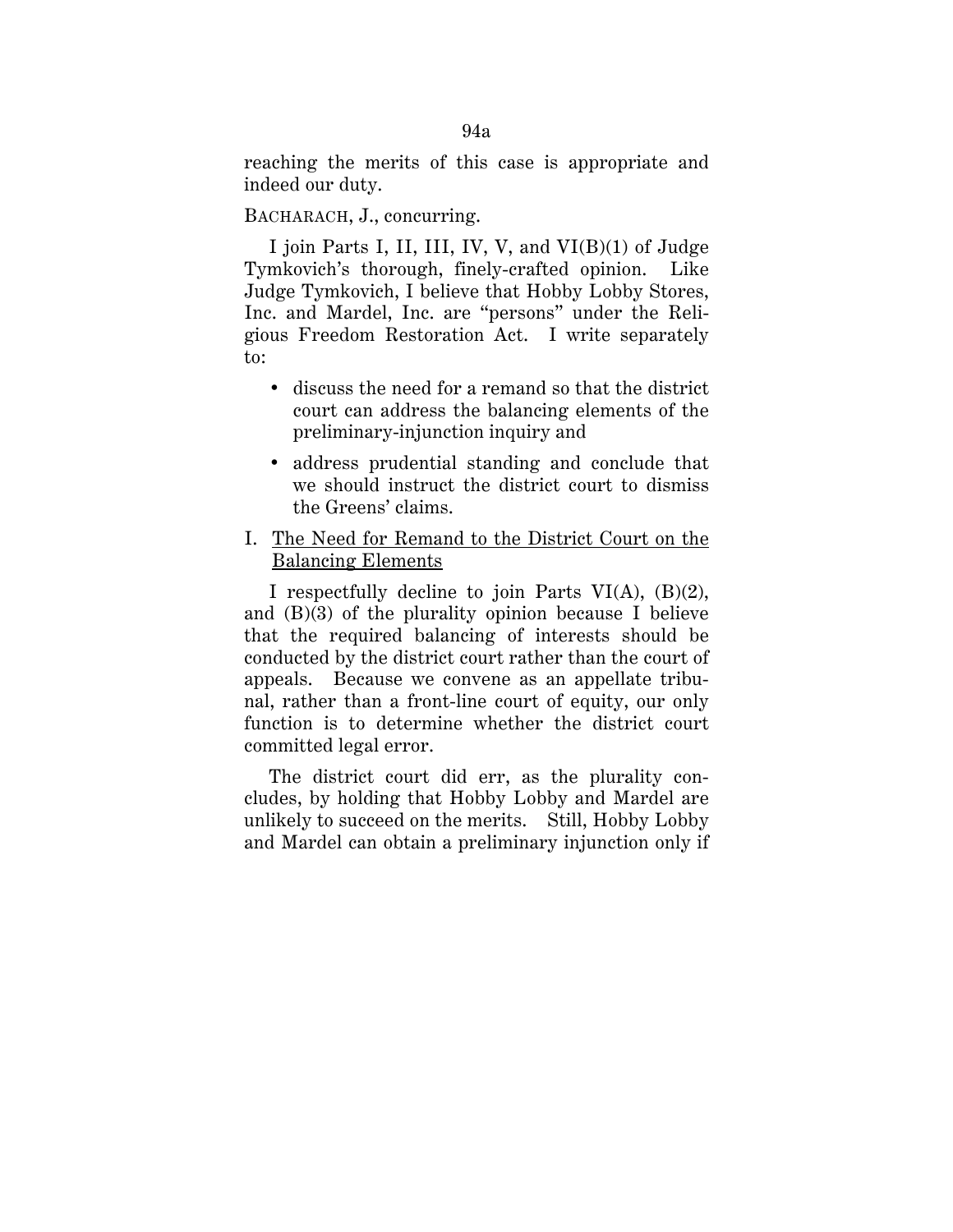they persuade a court of three additional elements: (1) irreparable injury; (2) avoidance of injury to the public interest; and (3) greater injury to themselves, if a preliminary injunction were to be denied, than to the defendants if a preliminary injunction were to be granted. *See* Plurality Op., Part VI; *see also Winter v. Natural Res. Def. Council, Inc.,* 555 U.S. 7, 20, 129 S. Ct. 365 (2008) (identifying the equitable elements for a preliminary injunction). These elements have not been addressed by the district court.

I agree with the plurality that Hobby Lobby and Mardel have demonstrated irreparable injury, for the government argued in the district court that the elements involving irreparable injury and likelihood of success had merged.

The remaining issue is whether the district court should be allowed to engage in the balancing required by the other two elements or whether, as the plurality proposes, we should undertake that task ourselves. Unlike the plurality, I think the equitable balancing should be performed by the district court.

As the Supreme Court has recognized, "the decision whether to grant or deny injunctive relief rests within the equitable discretion of the district courts." *eBay Inc. v. MercExchange, L.L.C.,* 547 U.S. 388, 394 (2006). Thus, when a district court has not addressed one or both of the balancing elements because of a legal error involving some other part of the inquiry, the general practice is to remand the case to the district court for initial consideration of the public interest and balanc-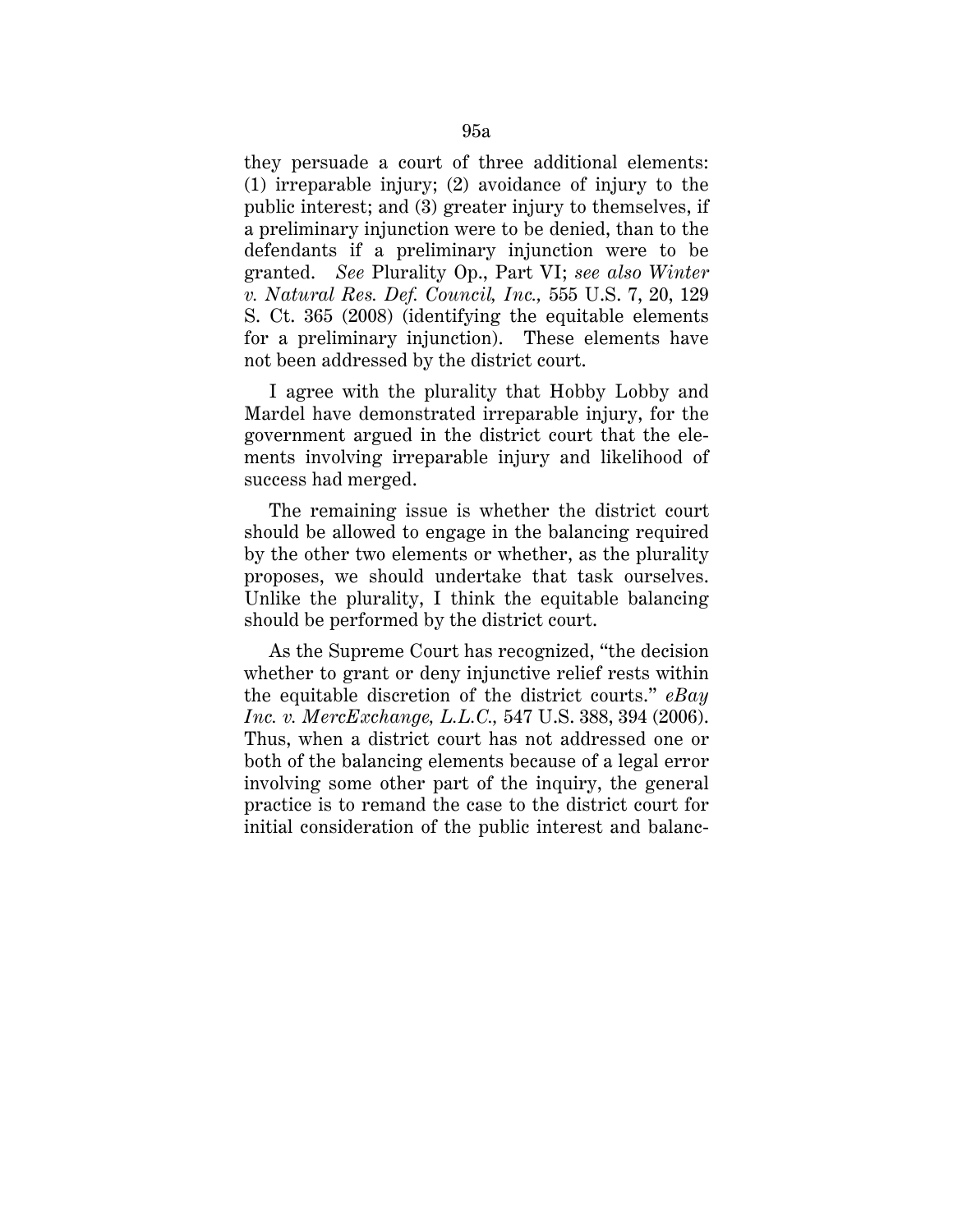ing of the potential harm to the parties.<sup>1</sup> Our court ordinarily follows this practice. *See Kikumura v. Hurley,* 242 F.3d 950, 963 (10th Cir. 2001) (remanding for consideration of the public interest and balancing of interests because the district court had not discussed them).

The reasons for this practice are sound. As the Seventh Circuit Court of Appeals observed, the "cold record" before the appellate court may not reflect the district judge's sense of the equities. *Lawson Prods., Inc. v. Avnet, Inc.,* 782 F.3d 1429, 1437-38 (7th Cir. 1986). Thus, it is hard to imagine why an appellate tribunal would be better than the district court at balancing the relevant interests. *Id.*

Now that we have decided the issues of likelihood of success on the merits and irreparable harm, a court must weigh the competing equities, such as the public interest in ensuring access to emergency contracep-

<u>.</u>

<sup>1</sup> *See eBay Inc. v. MercExchange, L.L.C.,* 547 U.S. 388, 394 (2006) (vacating the decision of the court of appeals and ordering a remand so that the district court could address the equitable elements of a preliminary injunction); *Acumed LLC v. Stryker Corp.,* 483 F.3d 800, 811 (Fed. Cir. 2007) (remanding a case to the district court and explaining that "[i]f we were to weigh the evidence ourselves to reach a conclusion on injunctive relief, we would effectively be exercising our own discretion as if we were the first-line court of equity," a role belonging "exclusively to the district court"); *Lawson Prods., Inc. v. Avnet, Inc.,* 782 F.2d 1429, 1437-38 (7th Cir. 1986) (remanding to the district court for consideration of the equitable elements of a preliminary injunction because "the appellate process is not well suited to an appreciation of the subtle shadings of a case" involved in the balancing of equities).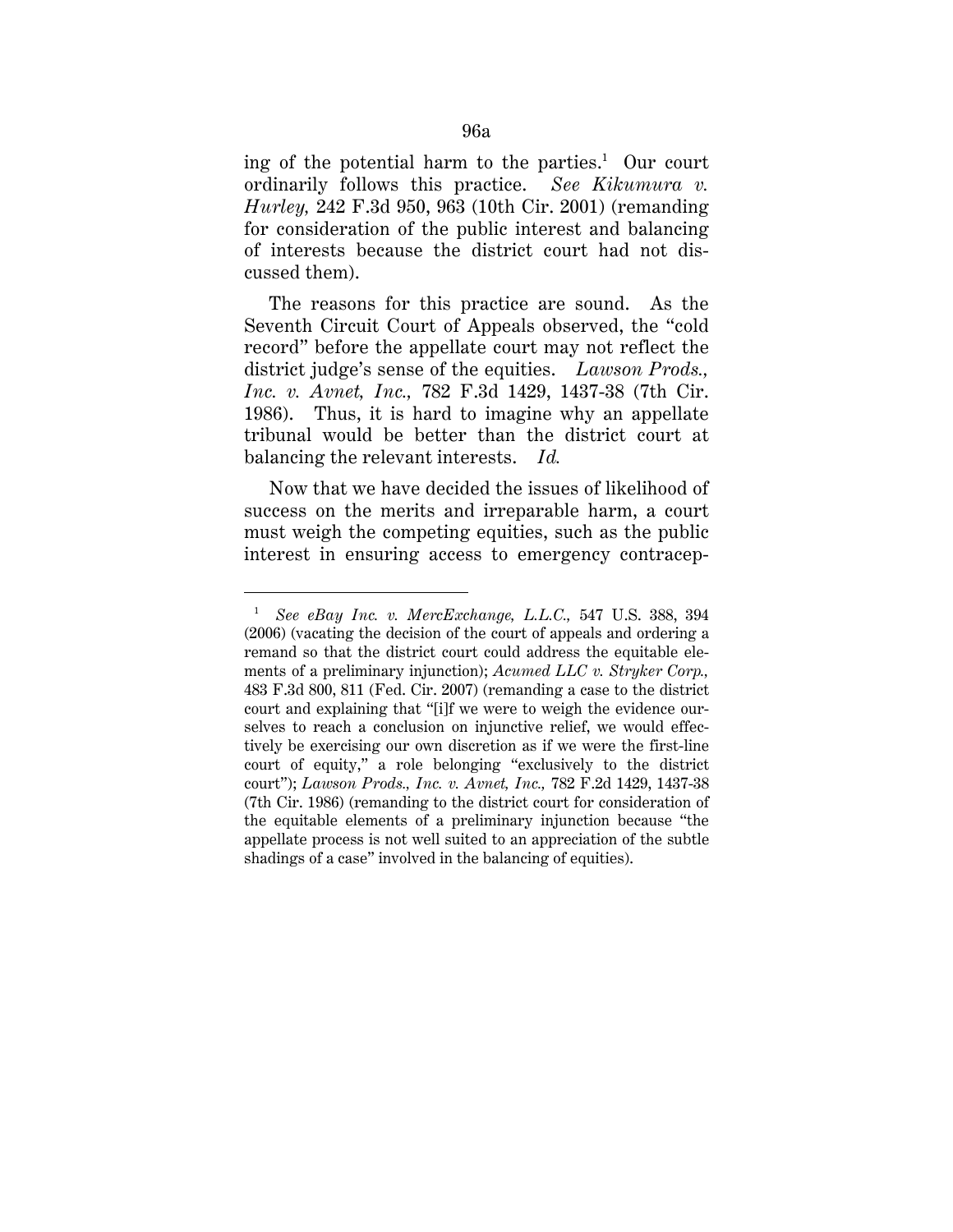tives and the interests of Hobby Lobby and Mardel in exercising their religious beliefs. In my view, this weighing process is more properly suited to the institutional expertise and function of the district court.

In its own weighing of interests, the plurality does not mention the public interest that the government had relied on at the preliminary-injunction hearing: the health reasons for promoting employee access to emergency contraceptives. JA 158a. A court of equity might ultimately decide that this interest is outweighed by the public interest in extending RFRA protection to Hobby Lobby and Mardel. But whichever court does the balancing must at least consider the government's stated interest and weigh it against the public interest in religious freedom.

As Judge Tymkovich notes, we have occasionally balanced the equities in the first instance when "the record is sufficiently developed to allow for an analysis of the equitable factors on appeal." *Westar Energy, Inc. v. Lake,* 552 F.3d 1215, 1224 (10th Cir. 2009); *see* Plurality Op., Parts IV, VI. But here, the record does not contain any evidence. Thus, I do not believe the record was sufficiently developed for us to do the balancing in the first instance.

The plurality suggests that balancing of statutory public interests is unnecessary because: (1) RFRA supersedes other statutes, and (2) rights under RFRA should be treated as if they are constitutional rights. I respectfully disagree. Public interests can arise from non-statutory sources, and the rights under RFRA and the Constitution are distinct.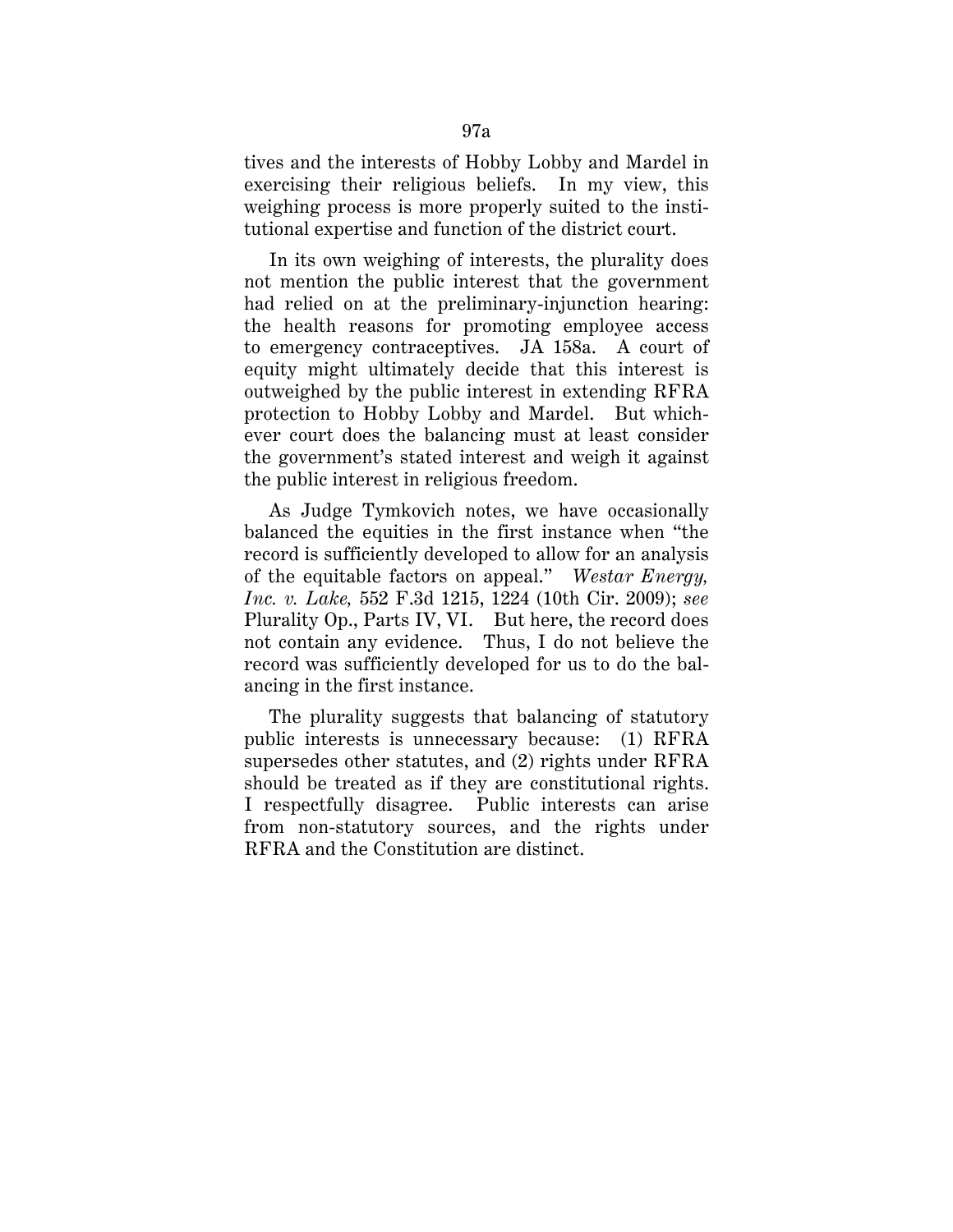First, public interests are found in a variety of places, often outside of statutes. *See, e.g., Stormans, Inc. v. Selecky,* 586 F.3d 1109, 1139 (9th Cir. 2009) (discussing the public interest in ensuring access to "Plan B" for sexually active women of childbearing age without citing statutes that support that interest). Thus, even if a court of equity were to find that the public interest in RFRA always outweighs other statutory interests, it could also find that the nonstatutory public interest in access to emergency contraceptives outweighs the public interest under RFRA for Hobby Lobby and Mardel to exercise religion.

Second, RFRA and the First Amendment are distinct and the scope of the protections are different. And when we address the likelihood of success, we are doing so in the context of the RFRA claims—not the constitutional claims.

In an effort to equate RFRA and the First Amendment, the plurality relies on *Kikumura v. Hurley,* 242 F.3d 950 (10th Cir. 2001). But *Kikumura* compared RFRA to the Constitution in the context of only one equitable element: irreparable injury. *Kikumura v. Hurley,* 242 F.3d at 963. In that context, we simply applied the general rule that an injury is irreparable when the court would be unable to grant an adequate remedy at law. *Id*. With regard to the remaining equitable elements, however, we declined to conduct the initial balancing of the public interests and the equities. *Id*. Instead, we remanded for the district court to consider the applicable public interests even if the plaintiff were to show likelihood of success on the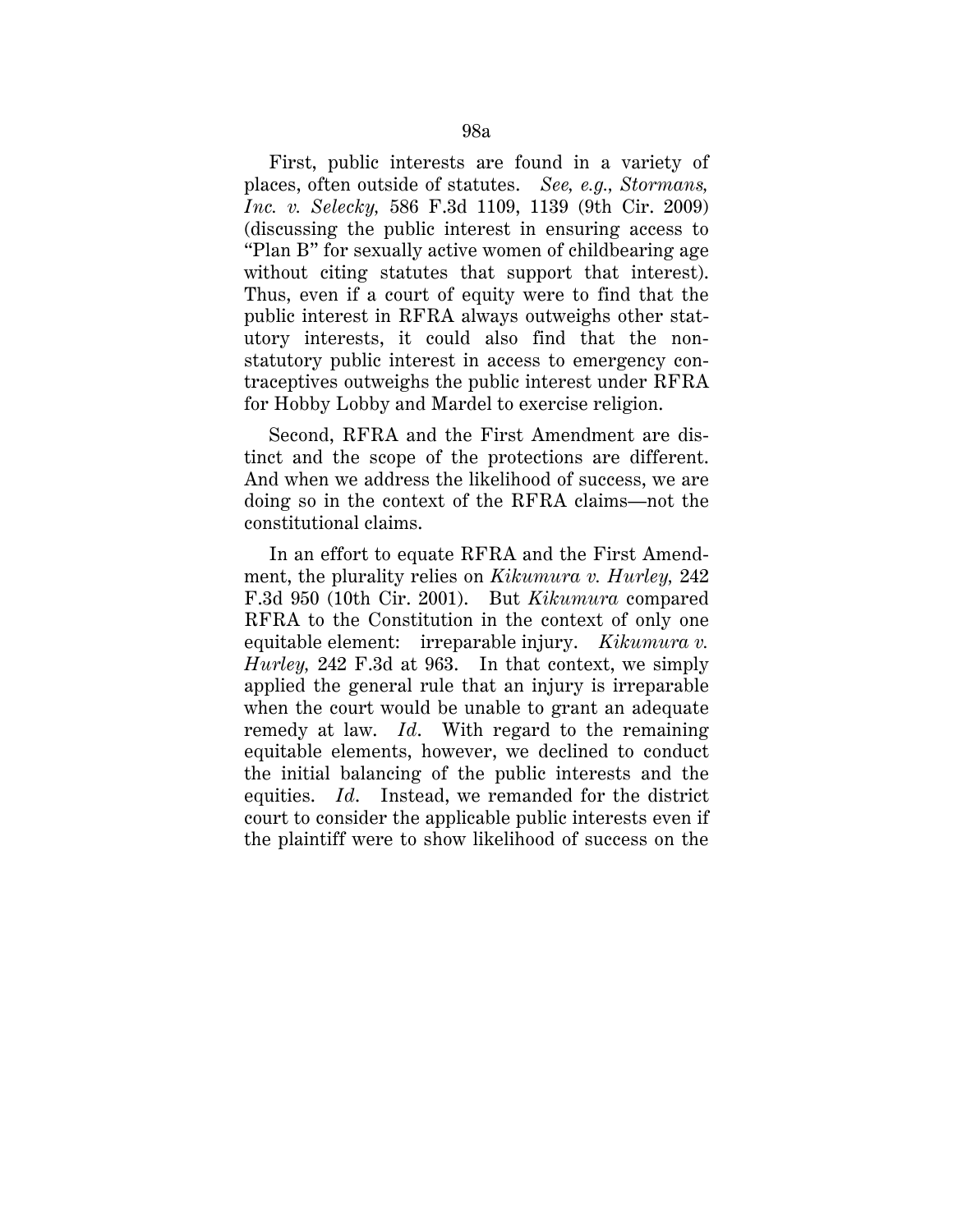merits. *Id*. Thus, *Kikumura* does not support balancing of the public interests and equities on appeal even when the plaintiff is likely to succeed under RFRA. Indeed, by remanding in *Kikumura,* we did precisely the opposite of what the plurality would have us do here.

In urging that we allow the district court to balance the remaining elements, I am mindful of the time pressures on the courts—and on Hobby Lobby and Mardel —as the deadline of July 1, 2013, approaches. Still, I do not think these time pressures should induce us to step outside of our institutional limits and usurp a role better suited to the district court.

# II. The Greens' Standing to Sue in their Personal Capacities

In footnote 4, the plurality opinion states that we need not address the Greens' standing. I believe, however, that we should do so. In addressing the Greens' standing, we should consider whether Congress abrogated prudential restrictions in RFRA and, if not, whether the Greens' alleged injuries derive solely from the injuries sustained by Hobby Lobby and Mardel.

In my view, Congress did not abrogate prudentialstanding restrictions in RFRA, and the Greens' claims derive solely from the alleged injuries sustained by Hobby Lobby and Mardel. As a result, I would direct the district court to dismiss the Greens' claims based on the shareholder-standing rule.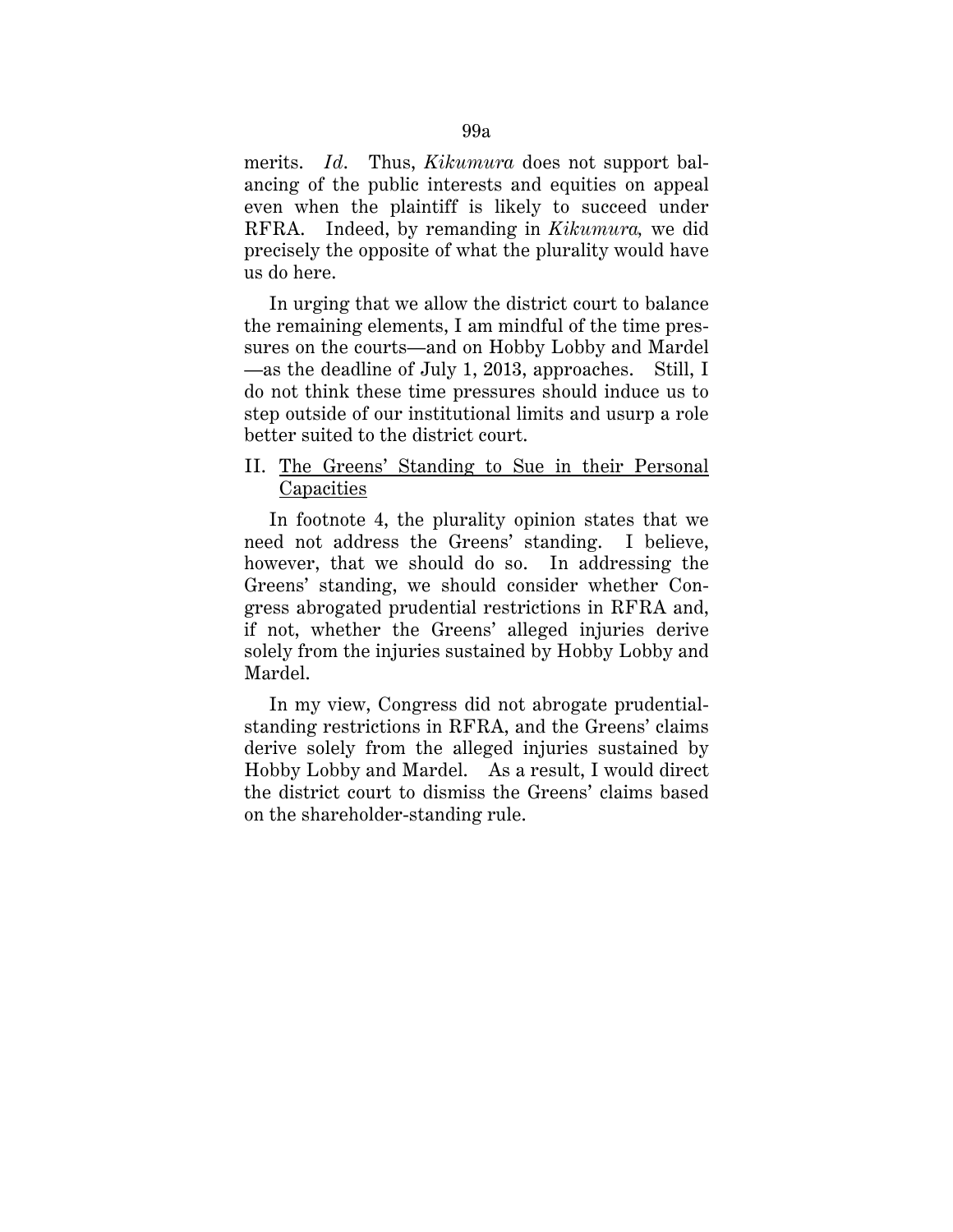A. Waiver

Prudential-standing limitations are subject to waiver. *See Finstuen v. Crutcher,* 496 F.3d 1139, 1147 (10th Cir. 2007). But this court has discretion to address prudential standing *sua sponte. Adams ex rel. D.J.W. v. Astrue,* 659 F.3d 1297, 1299-1301 (10th Cir. 2011) (addressing a prudential-standing restriction *sua sponte*). We should invoke this discretion here, for we have raised the issue, obtained briefs on the parties' positions, and learned that the Defendants object to the Greens' claims based on prudentialstanding limitations.

## B.Abrogation by Congress

If this Court were to address standing, we would need to consider whether Congress abrogated prudential-standing limitations in RFRA. The Greens argue that Congress abrogated these limitations by stating that standing under RFRA "shall be governed by the general rules of standing under article III of the Constitution."  $42$  U.S.C. § 2000bb-1(c) (2006). In my view, this language does not eliminate prudential-standing restrictions.

The restrictions apply unless they are expressly abrogated by Congress. *Bennett v. Spear,* 520 U.S. 154 (1997). In § 2000bb-1(c), Congress never mentioned prudential restrictions or said that the standing rules under Article III would be exclusive. Instead, Congress simply said that Article III would govern standing issues under RFRA. At best, this language is ambiguous regarding Congress's intent to modify prudential-standing rules.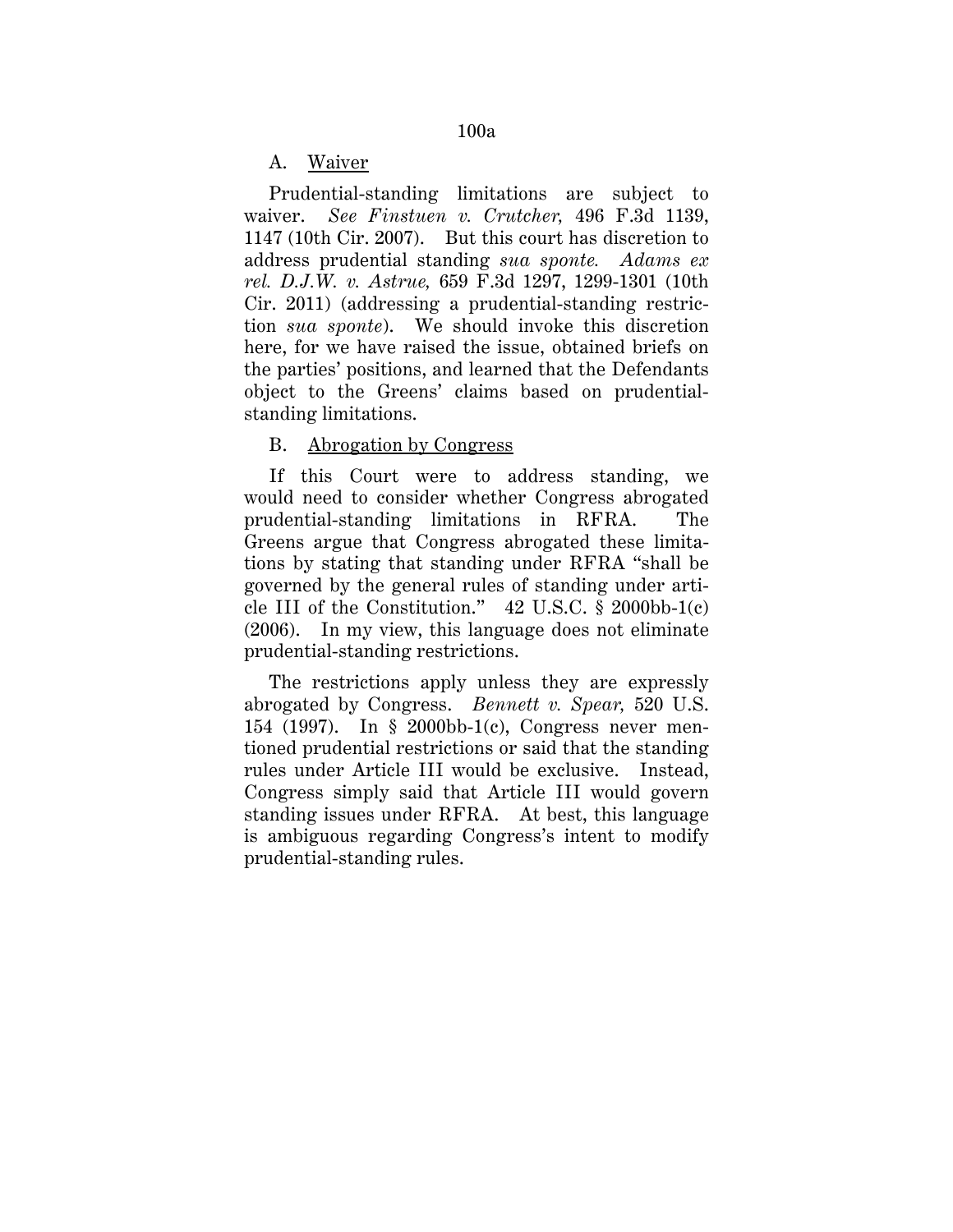Notwithstanding the potential ambiguity in the text, Congress clarified its intent in the legislative history. There Congress stated that the language in RFRA is designed only to preserve the existing body of case law on article III limitations when taxpayers sue to challenge the tax-exempt status of religious institutions. *See* S. Rep. No. 103-111, at 12-13 (1993), *reprinted in* 1993 U.S.C.C.A.N. 1892, 1902-03; H.R. Rep. 103-88 (1993), 1993 WL 158058. Though Congress rarely includes language solely to emphasize its intention to keep standing limitations, "that appears to be precisely what Congress did here." *Jackson v. District of Columbia,* 254 F.3d 262, 267 (D.C. Cir. 2001). Indeed, in explaining the cited statutory language, the House Judiciary Committee noted that "[t]he Act would not provide a basis for standing in situations where standing to bring a free exercise claim is otherwise absent." H.R. Rep. 103-88 (1993), 1993 WL 158058. As a result, I do not believe that Congress has expressly abrogated the prudentialstanding requirements through RFRA.

### C. Application of the Shareholder-Standing Rule

With this conclusion, I believe we should instruct the district court to dismiss the Greens' claims under the shareholder-standing rule.

One prudential limit on standing is the general restriction against asserting the legal rights and interests of third parties. *See, e.g., Warth v. Seldin,* 422 U.S. 490, 499-500 (1975). This restriction frequently applies when shareholders bring claims deriving solely from their relationship to the corporation. In such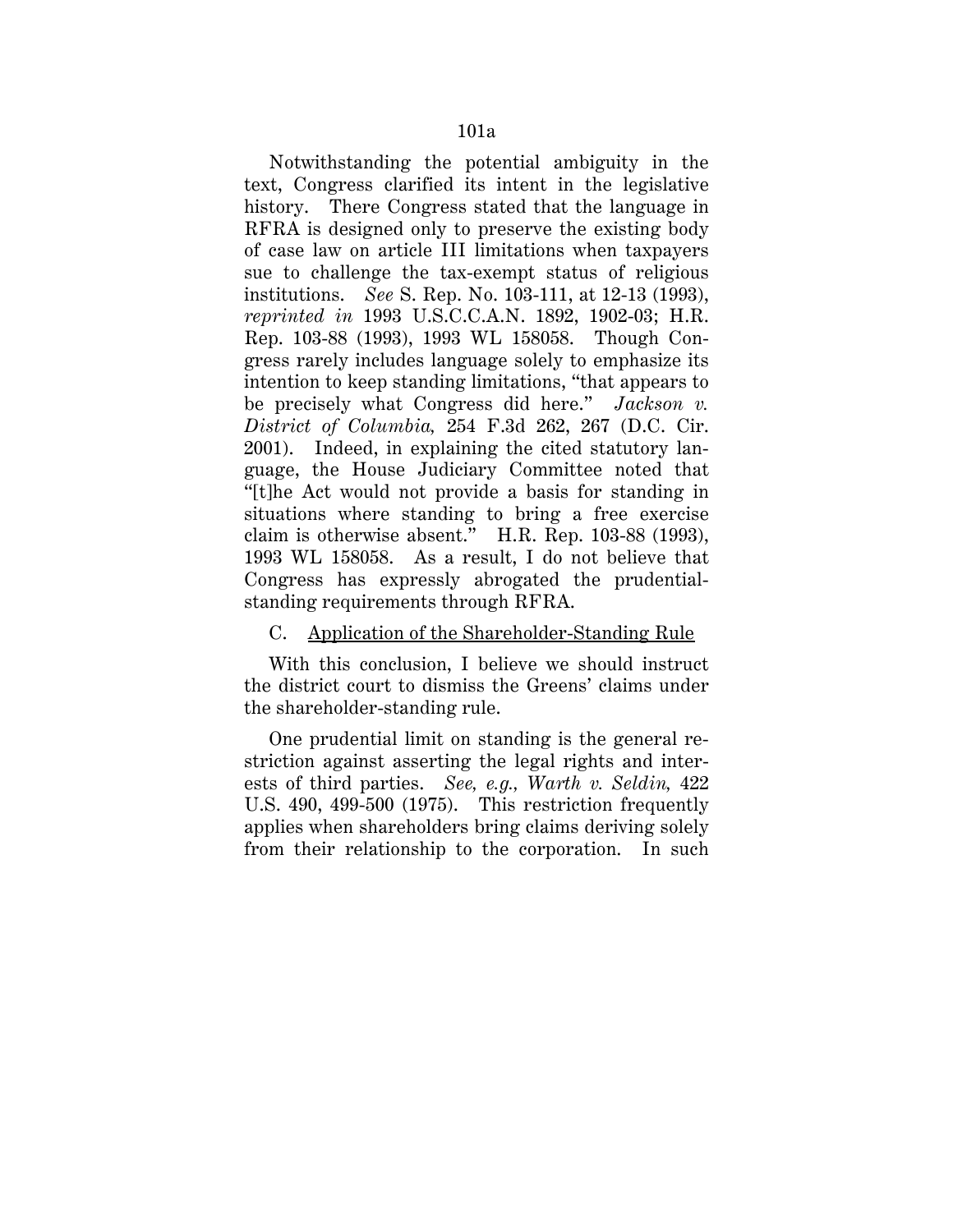situations, courts generally apply the "shareholderstanding rule," which "prohibits shareholders from initiating actions to enforce the rights of the corporation unless the corporation's management has refused to pursue the same action for reasons other than good-faith business judgment." *Franchise Tax Bd. of Cal. v. Alcan Aluminium Ltd.,* 493 U.S. 331, 336 (1990). This rule is designed to "limit access to the federal courts to those litigants best suited to assert a particular claim." *Gladstone Realtors v. Bellwood,* 441 U.S. 91, 100 (1979).

But sometimes shareholders and their corporations suffer distinct injuries. In these cases, courts have carved out an exception to the shareholder-standing rule, allowing shareholders to sue when they have "a direct, personal interest in a cause of action." *Franchise Tax Bd. of Cal. v. Alcan Aluminium Ltd.,* 493 U.S. 331, 336 (1990). Thus, the issue of standing turns on whether the Greens claim an injury from the Affordable Care Act that is direct and personal or merely derivative of the injury to Hobby Lobby and Mardel.

In my view, the Greens' injury stemming from the Affordable Care Act is purely derivative of the corporations' injury. The mandate does not require anything of the Greens; the obligation falls solely on the corporations.

In oral argument, the Greens argue that they incurred a direct injury from their duty to implement the contraceptive mandate for Hobby Lobby and Mardel. But the Greens are implementing these decisions as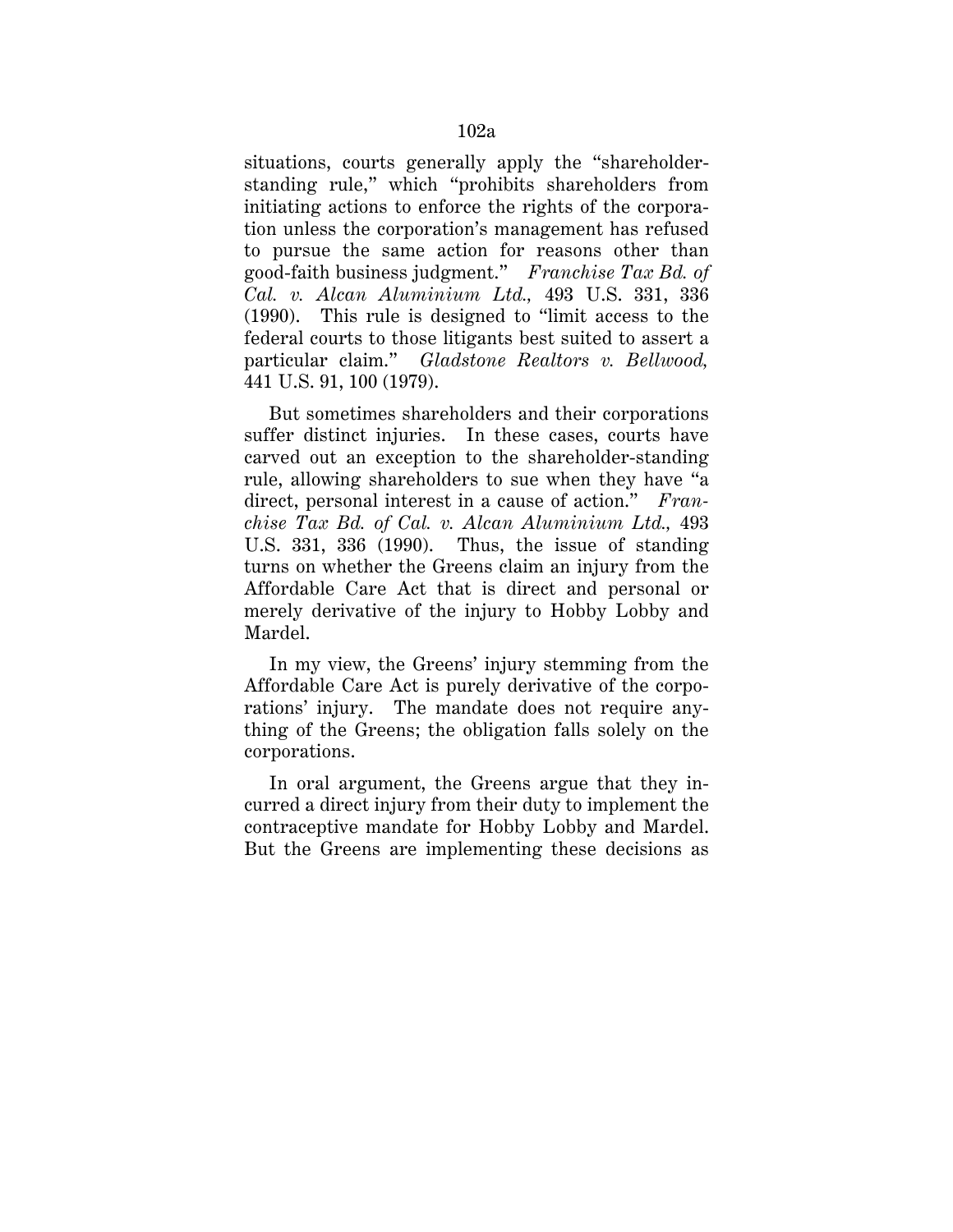officers and directors of the corporations, not as individuals acting in their personal capacities.

The Greens must subordinate their own religious beliefs to fulfill their fiduciary duties under Oklahoma law as officers and directors of Hobby Lobby and Mardel. *See Fields v. Victor Bldg. & Loan Co.*, 175 P. 529, 531 (Okla. 1918) (per curiam). As fiduciaries, the Greens must implement corporate decisions by setting aside their own religious beliefs and advancing the best interests of the corporations. *See id.*

In advancing the best interests of Hobby Lobby and Mardel, the Greens face a difficulty because the mandate creates conflicting interests for Hobby Lobby and Mardel: the financial interest in complying with the mandate and the religious interest in not covering insurance for certain contraceptives. But this Hobson's choice falls solely on the two corporations, and the Greens' injury is not directly or personally created by the Affordable Care Act. Instead, the Greens' injury stems derivatively from their fiduciary duties under Oklahoma law to advance the conflicting financial and religious interests of Hobby Lobby and Mardel. As a result, I do not believe the Greens can avoid the shareholder-standing rule based on a "direct" or "personal" injury created by the Affordable Care Act.

Accordingly, I would remand with instructions to dismiss the Greens' claims for lack of prudential standing under the shareholder-standing rule.

BRISCOE, Chief Judge, concurring in part and dissenting in part, joined by LUCERO, Circuit Judge.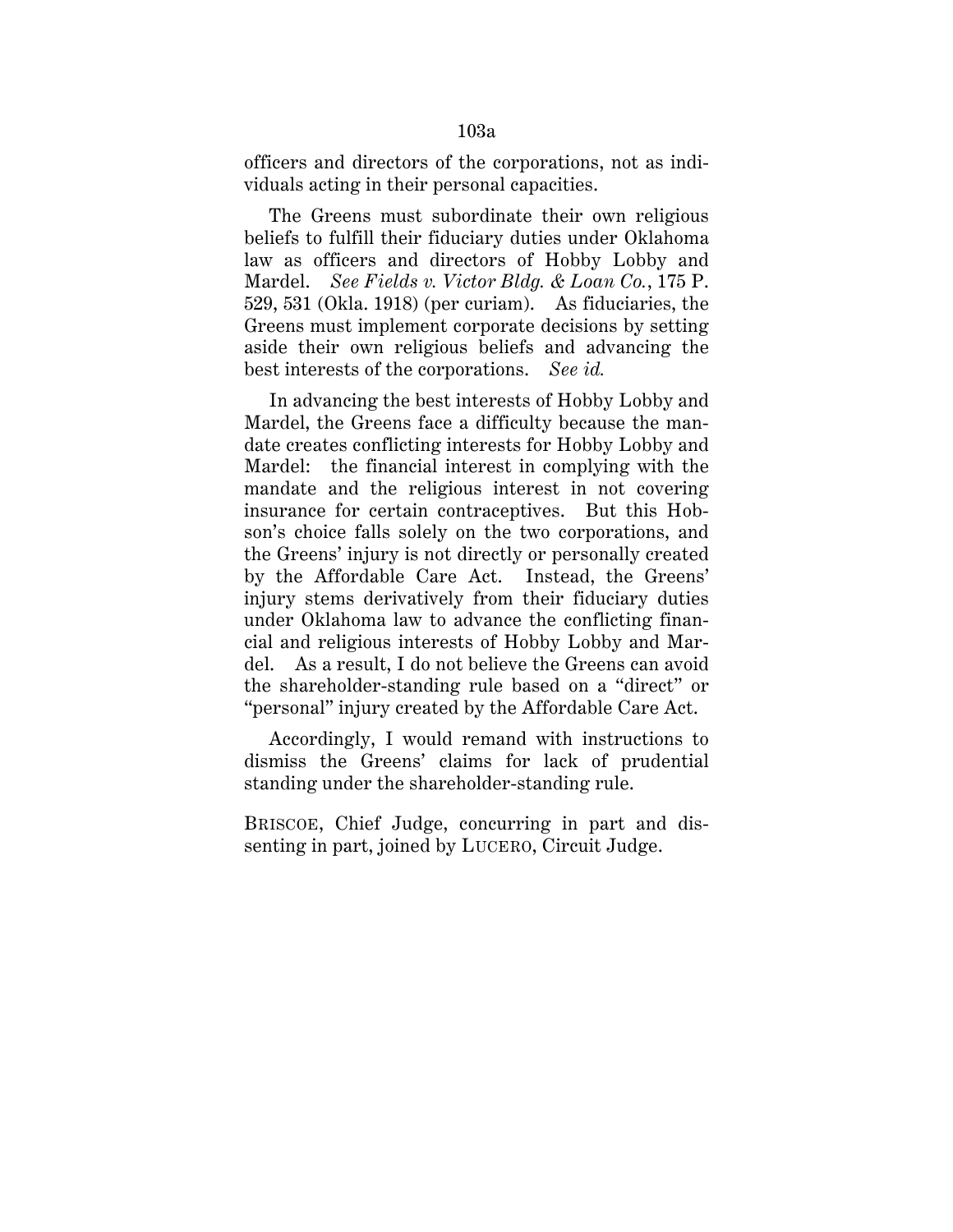In its eagerness to afford rights under the Religious Freedom Restoration Act (RFRA) and the Free Exercise Clause of the First Amendment to Hobby Lobby and Mardel, the majority ignores the fundamental components upon which sound judicial decisionmaking is grounded: evidence, of which plaintiffs presented none; burdens of persuasion, which indisputably rest on the plaintiffs but which the majority effectively imposes on the defendants; and precedent, of which there is none to support the plaintiffs' novel claims under RFRA, or the new class of corporations effectively recognized by the majority. I therefore dissent from the majority's conclusion that Hobby Lobby and Mardel have established a substantial likelihood of success on the merits of their RFRA claims, and the majority's concomitant decision to reverse the district court's denial of plaintiffs' motion for preliminary injunctive relief.

# *I. The Anti-Injunction Act*

Regarding the threshold question of the applicability of the Anti-Injunction Act (AIA), three judges would have us take the unnecessary step of concluding that the AIA is not jurisdictional, but instead a waivable, non-jurisdictional "claims processing rule." Gorsuch Op. at 14, 15. In my view, it is sufficient simply to conclude, as everyone agrees, that the AIA does not apply to the RFRA claims asserted by Hobby Lobby and Mardel, and to leave the jurisdictional/ nonjurisdictional question (which neither side has raised) for another case in which it matters. See generally Nat'l Fed'n of Indep. Bus. v. Sebelius*,* 132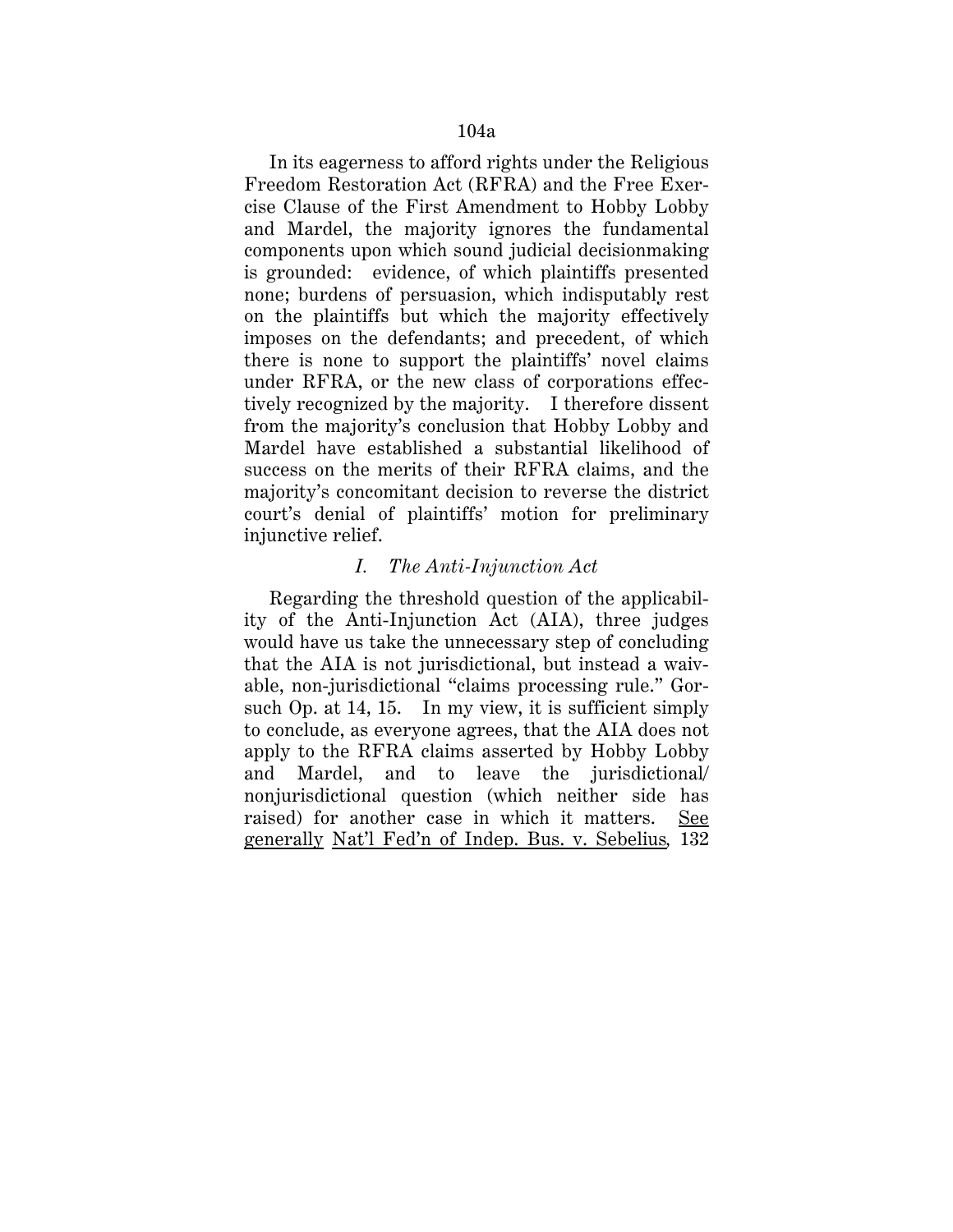S. Ct. 2566 (2012) (Scalia, J., dissenting) ("The values that should have determined our course today are caution [and] minimalism  $\ldots$   $\ldots$   $\ldots$   $\ldots$   $\ldots$  therefore concur in the conclusion that the AIA does not bar the RFRA claims at issue in this appeal.

### *II. The Record on Appeal*

Section I of the majority opinion purports to outline the "Background & Procedural History" of this case, including a description of the plaintiffs and their businesses, and the types of drugs and devices mandated under the challenged contraceptive-coverage regulation. Reading this section, one would think either that the government had admitted all of the allegations in plaintiffs' complaint, or, more likely, that the plaintiffs had presented a wealth of evidence at the preliminary injunction hearing to support those allegations. But as it turns out, neither is true. At the hearing on plaintiffs' motion for preliminary injunction, plaintiffs presented no evidence of any kind. And, although the government opposed plaintiffs' motion for preliminary injunction, it never had an opportunity to file an answer to plaintiffs' complaint. That is because, shortly after the district court denied plaintiffs' motion for preliminary injunction, the district court proceedings were stayed pending the outcome of this appeal.

As a result, we know very little about any of the important facts of this case. For example, although the allegations in plaintiffs' complaint touch on certain aspects of the structure and operation of the two corporate plaintiffs, we do not know, even assuming the truth of those allegations, precisely how each corpora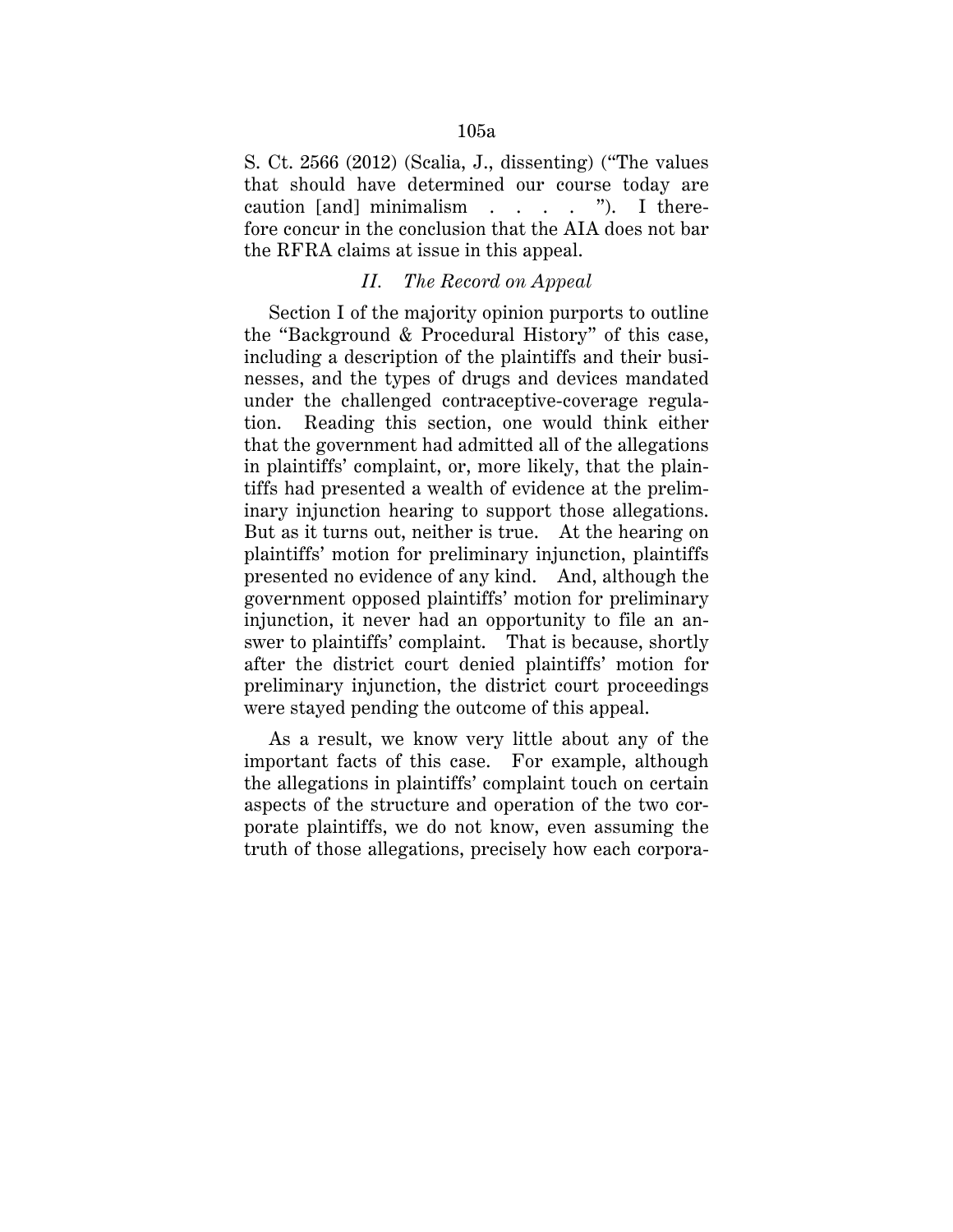tion was established, how it is structured, or how it is operated. Relatedly, plaintiffs presented no evidence attempting to demonstrate whether or how Hobby Lobby and Mardel hold religious beliefs, and whether or how these corporate plaintiffs, which collectively operate hundreds of retail stores and employ thousands of employees, exercise religion. In turn, plaintiffs presented no evidence indicating how the contraceptive-coverage regulation would burden Hobby Lobby's and Mardel's religious beliefs. Lastly, there is no evidentiary support in the record for plaintiffs' allegations that the objected-to contraceptive drugs and devices actually have the potential to prevent implantation of fertilized eggs. To be sure, a review of the briefs filed in this case suggests there is agreement among the parties and amici that intrauterine devices have such potential. But the same cannot be said about the challenged contraceptive drugs (e.g., Plan B and Ella). See Tummino v. Hamburg, — F. Supp. 2d —, 2013 WL 1348656 at \*1 (E.D.N.Y. Apr. 5, 2013) (finding that levonorgestrel-based emergency contraception, such as Plan B and Plan B One-Step, interfere with prefertilization events and have not been shown to interfere with implantation of a fertilized egg).

In light of these evidentiary deficiencies, I fail to see how plaintiffs could reasonably be said to have carried their burden of establishing their entitlement to a preliminary injunction. And, relatedly, I am concerned, given these evidentiary deficiencies, about the majority's eagerness to issue seemingly definitive rulings on the merits of plaintiffs' novel claim that for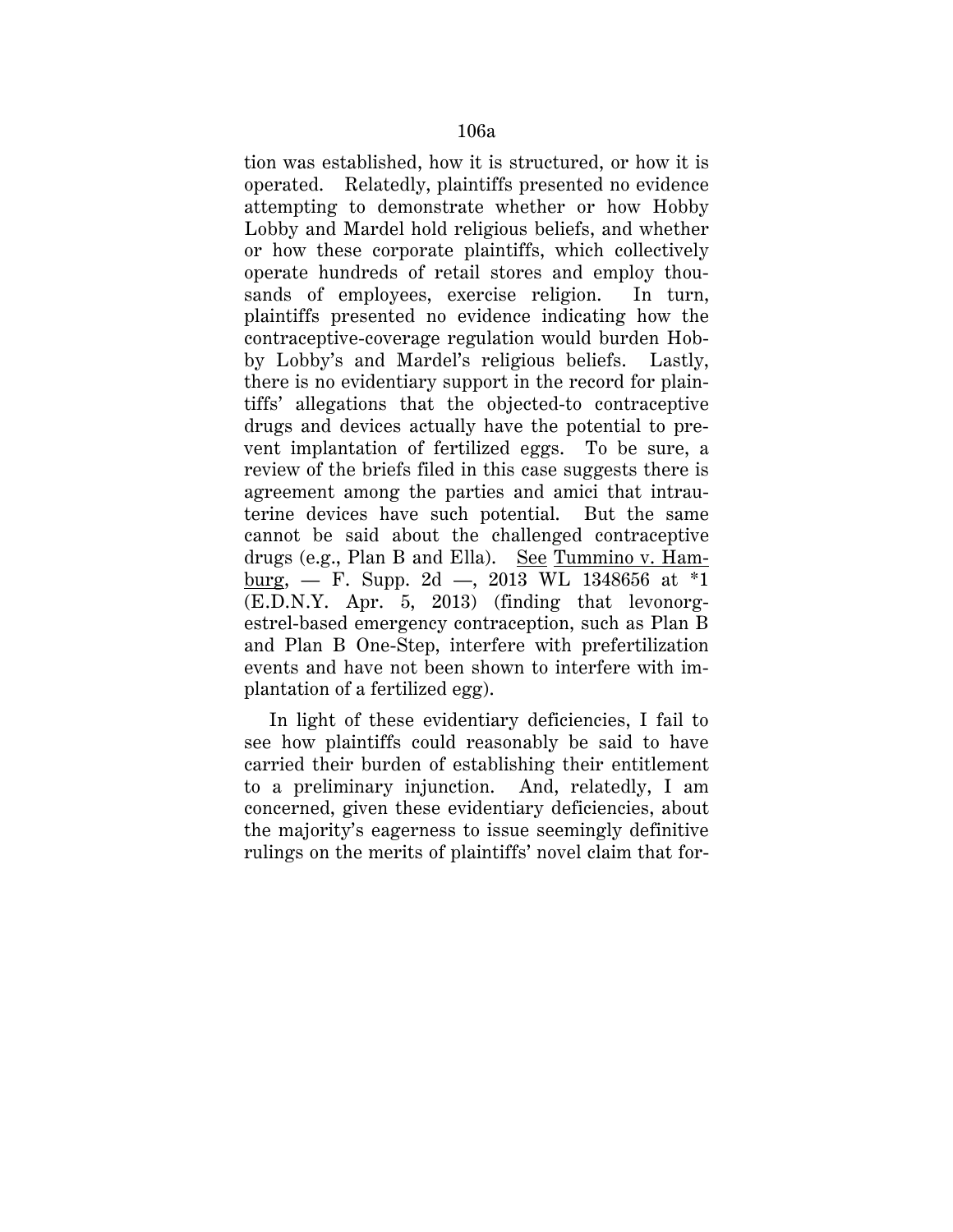profit corporations are entitled to coverage under RFRA. See generally Kennedy v. Silas Mason Co.*,* 334 U.S. 249, 256-57 (1948) ("noting that "summary procedures, however salutary where issues are clearcut and simple, present a treacherous record for deciding issues of far-flung import, on which this Court should draw inferences with caution from complicated courses of legislation").

## *III. Are Hobby Lobby and Mardel Persons Exercising Religion Under RFRA?*

In the first part of its merits analysis, the majority addresses the question of whether Hobby Lobby and Mardel qualify as "persons exercising religion for purposes of RFRA." Maj. Op. at 25. As I shall outline below, the majority makes a number of critical mistakes in doing so. And its ultimate holding, which is unprecedented, is sufficiently ambiguous that neither the majority nor anyone else can confidently predict where it may lead, particularly when one considers how easily an "exercise of religion" could now be asserted by a corporation to avoid or take advantage of any governmental rule or requirement.

### A.

The majority begins its analysis by suggesting that Hobby Lobby has a "religious mission." Id. The majority also notes, and effectively adopts, the plaintiffs' characterization of the two corporations as "faithbased compan[ies]." Id. at 10.

These characterizations, however, find meager support in the factual record, and virtually no support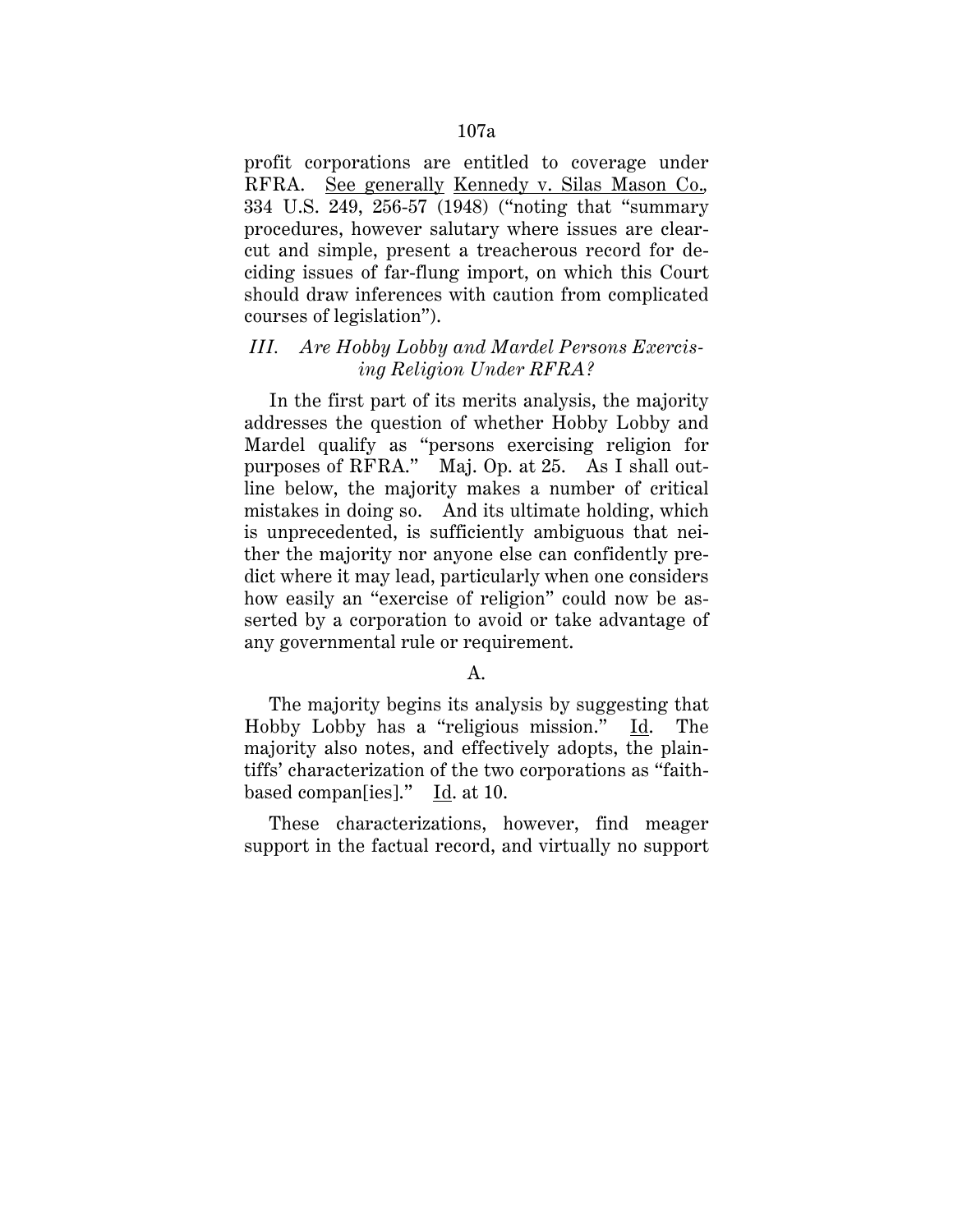in federal or state law. The certificates of incorporation for both Hobby Lobby and Mardel were submitted to the district court as exhibits to the defendants' brief in opposition to plaintiffs' motion for preliminary injunction and are now part of the joint appendix in this appeal. Notably, there is not a single reference to religion in either certificate. Instead, the certificates state simply that Hobby Lobby and Mardel were created for the purpose of "engag[ing] in any lawful act or activity for which corporations may be organized under the Oklahoma General Corporation Act." JA at 162a, 166a. Consistent with these certificates, the plaintiffs' complaint concedes that both Hobby Lobby and Mardel are "privately held, for-profit corporations[s] . . . organized under Oklahoma law." Id. at 18a. More specifically, the complaint alleges that Hobby Lobby operates approximately 514 craft stores in the United States, selling "a variety of art and craft supplies, home decor, and holiday decorations." Id. at 20a. As for Mardel, the complaint alleges that it is "a bookstore and educational supply company that specializes in Christian materials, such as Bibles, books, movies, apparel, church and educational supplies, and homeschool curricula." Id. at 21a. Assuming the truth of these allegations, Hobby Lobby and Mardel are, in a nutshell, for-profit businesses focused on selling merchandise to consumers.

To be sure, plaintiffs allege in their complaint that "Hobby Lobby's statement of purpose reads: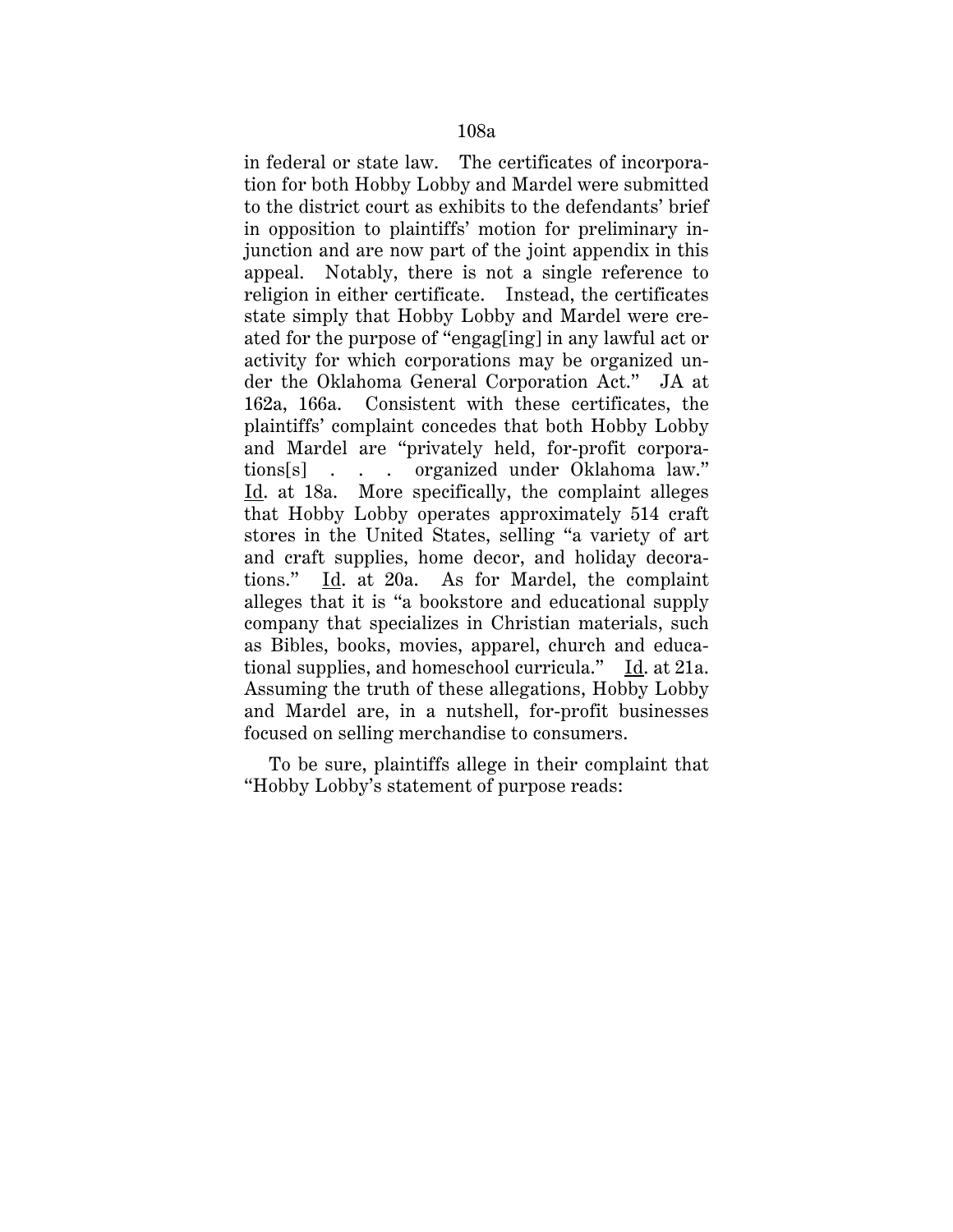### 109a

In order to effectively serve our owners, employees, and customers the Board of Directors is committed to:

Honoring the Lord in all we do by operating the company in a manner consistent with Biblical principles.

Offering our customers an exceptional selection and value.

Serving our employees and their families by establishing a work environment and company policies that build character, strengthen individuals, and nurture families.

Providing a return on the owners' investment, sharing the Lord's blessings with our employees, and investing in our community.

We believe that it is by God's grace and provision that Hobby Lobby has endured. He has been faithful in the past, we trust Him for our future."

Id. at 22a-23a. The complaint also alleges that "[t]he Green family's business practices . . . reflect their Christian faith in unmistakable and concrete ways." Id. at 14a. For example, they allege that "[t]hey give millions of dollars from their profits to fund missionaries and ministries around the world," and "they close all their stores on Sundays, even though they lose millions in annual sales by doing so." Id*.*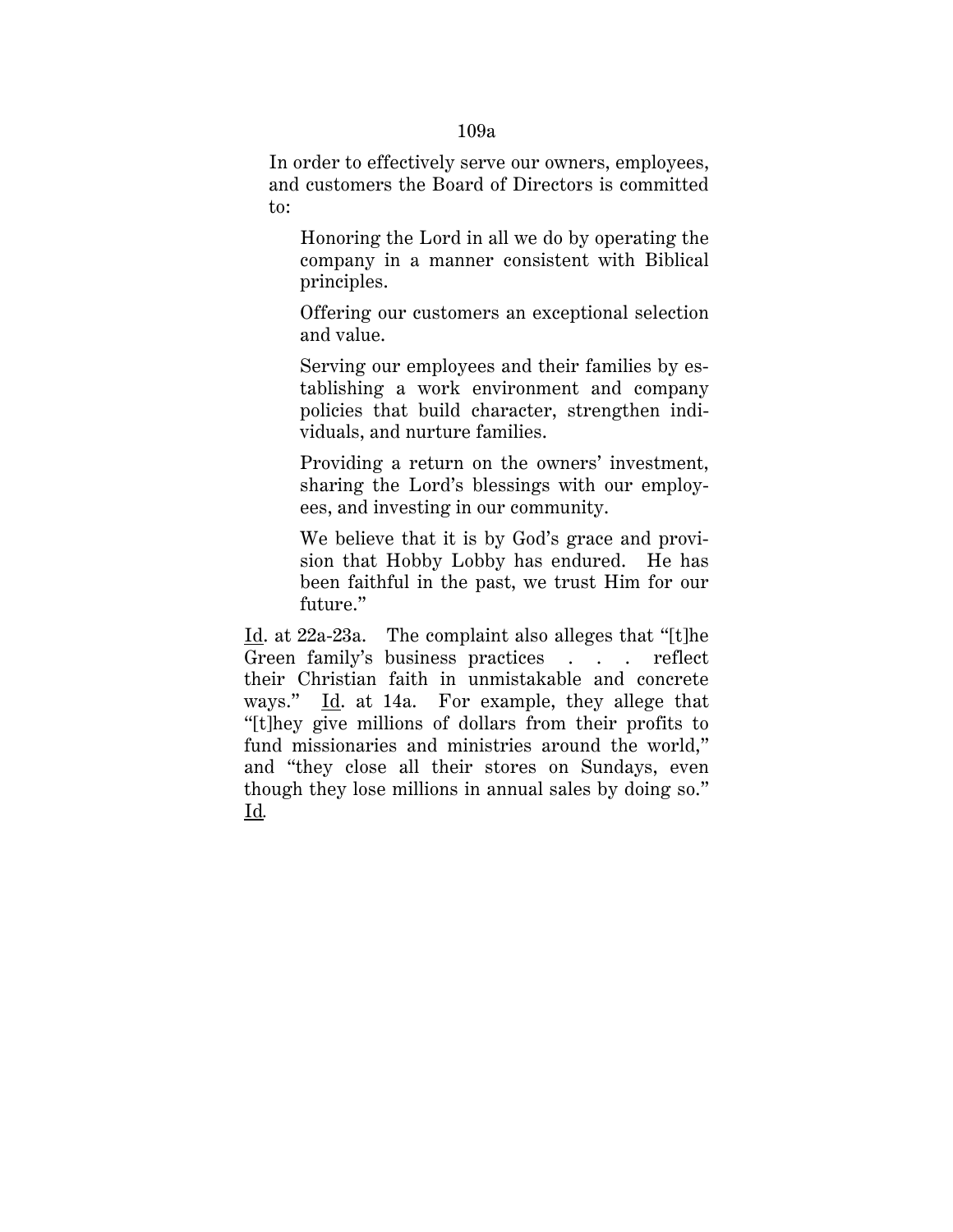But these alleged facts, though perhaps establishing a sincerity of purpose on the part of the Green family that is rooted in their faith, cannot alter the basic for-profit status of the two corporations, or otherwise place these corporations into a unique class for purposes of RFRA in particular, or federal or state law in general. Significantly, the majority, despite employing the unique characterizations of "faith-based companies" and businesses with "a religious mission," does not cite to a single source in support of this new legal category of for-profit corporation.

That is because it cannot. As far as I can determine, neither the United States Supreme Court nor any federal circuit court, until now, has ever used the phrase "faith-based company," let alone recognized such a distinct legal category of for-profit corporations. Nor, as far as I can tell, has the United States Supreme Court or any federal circuit court, until now, recognized a for-profit corporation as having a "religious mission." Finally, Oklahoma state law, under which Hobby Lobby and Mardel were formed and currently exist, does not recognize any such unique class of corporation.

### B.

The majority concludes that Hobby Lobby and Mardel are "persons" for purposes of RFRA. Maj. Op. at 25-35. In reaching this conclusion, the majority correctly notes that "RFRA contains no special definition of 'person.'" Id. at 27. The majority thus turns to "the Dictionary Act, which instructs: 'In determining the meaning of any Act of Congress, unless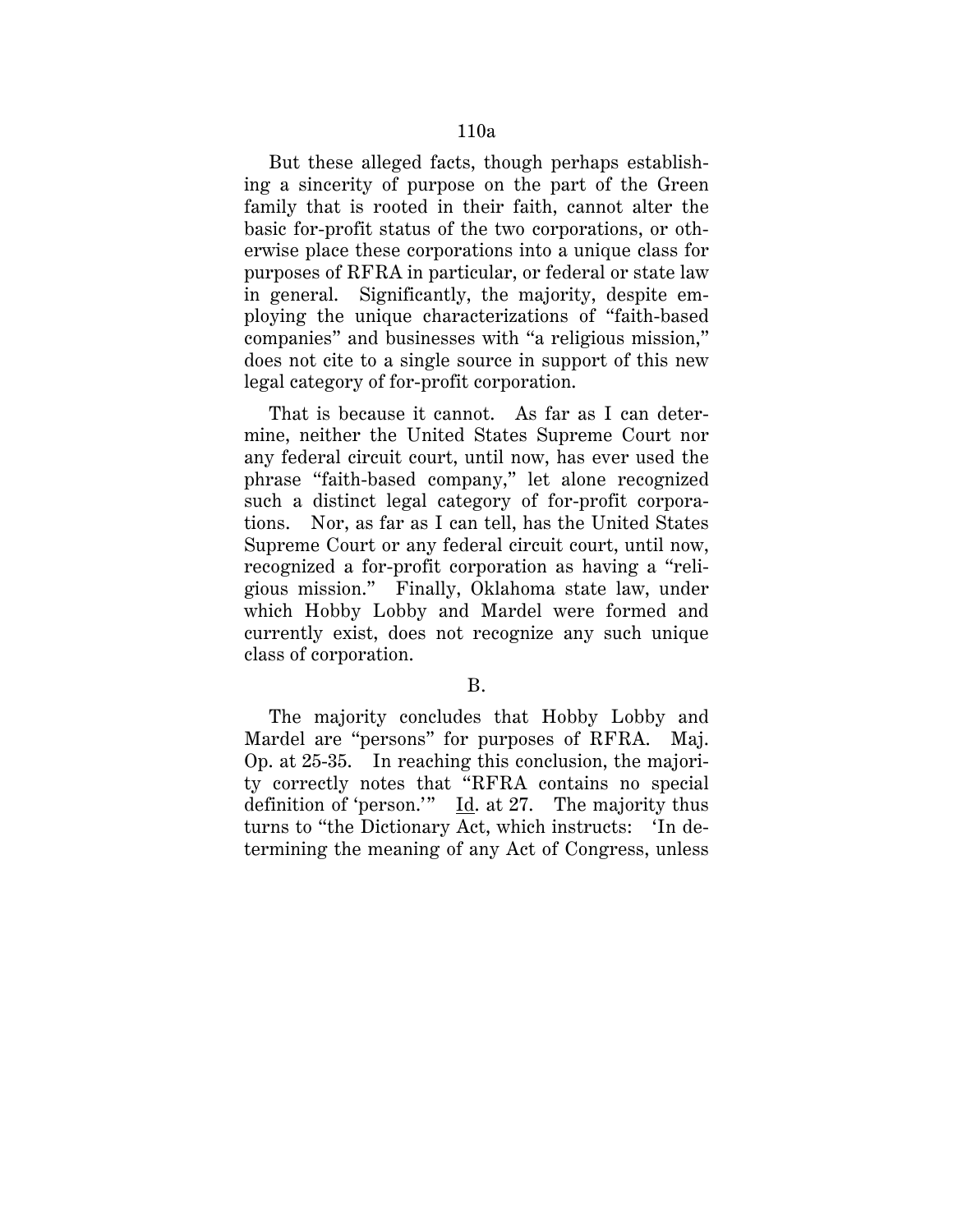the context indicates otherwise \* \* \* the word[] "person" . . . include[s] corporations, companies, associations, firms, partnerships, societies, and joint stock companies, as well as individuals.'" Id. (quoting 1 U.S.C.  $\S$  1). The majority then cites Gonzalez v. O Centro Espirita Beneficente Uniao do Vegetal, 546 U.S. 418 (2006), which involved RFRA claims raised by a New Mexico-based religious sect organized as a non-profit corporation. Relying on O Centro*,* the majority asserts that "the Supreme Court has affirmed the RFRA rights of corporate claimants, notwithstanding the claimants' decision to use the corporate form." Maj. Op. at 27. Proceeding on the assumption that "at least some types of corporate entities can bring RFRA claims," the majority then asks "whether Congress intended to exclude for-profit corporations, as opposed to non-profit corporations, from RFRA's scope." Id. at 28. Ultimately, the majority concludes that Congress "chose not to do so in RFRA," id.*,* and that, instead, "Congress meant 'person' in RFRA to  $[carry]$  . . . its default meaning in the Dictionary Act—which includes corporations regardless of their profit-making status," id. at 34-35.

The problem, however, is that the majority fails to properly recognize that "the context [of RFRA, including its legislative history,] indicates otherwise," 1 U.S.C. § 1, and thus it is unreasonable to assume from Congress's silence that Congress anticipated that forprofit corporations would be covered as "persons" under RFRA. RFRA, as the majority notes, was enacted by Congress in response to the Supreme Court's decision in Employment Division v. Smith, 494 U.S.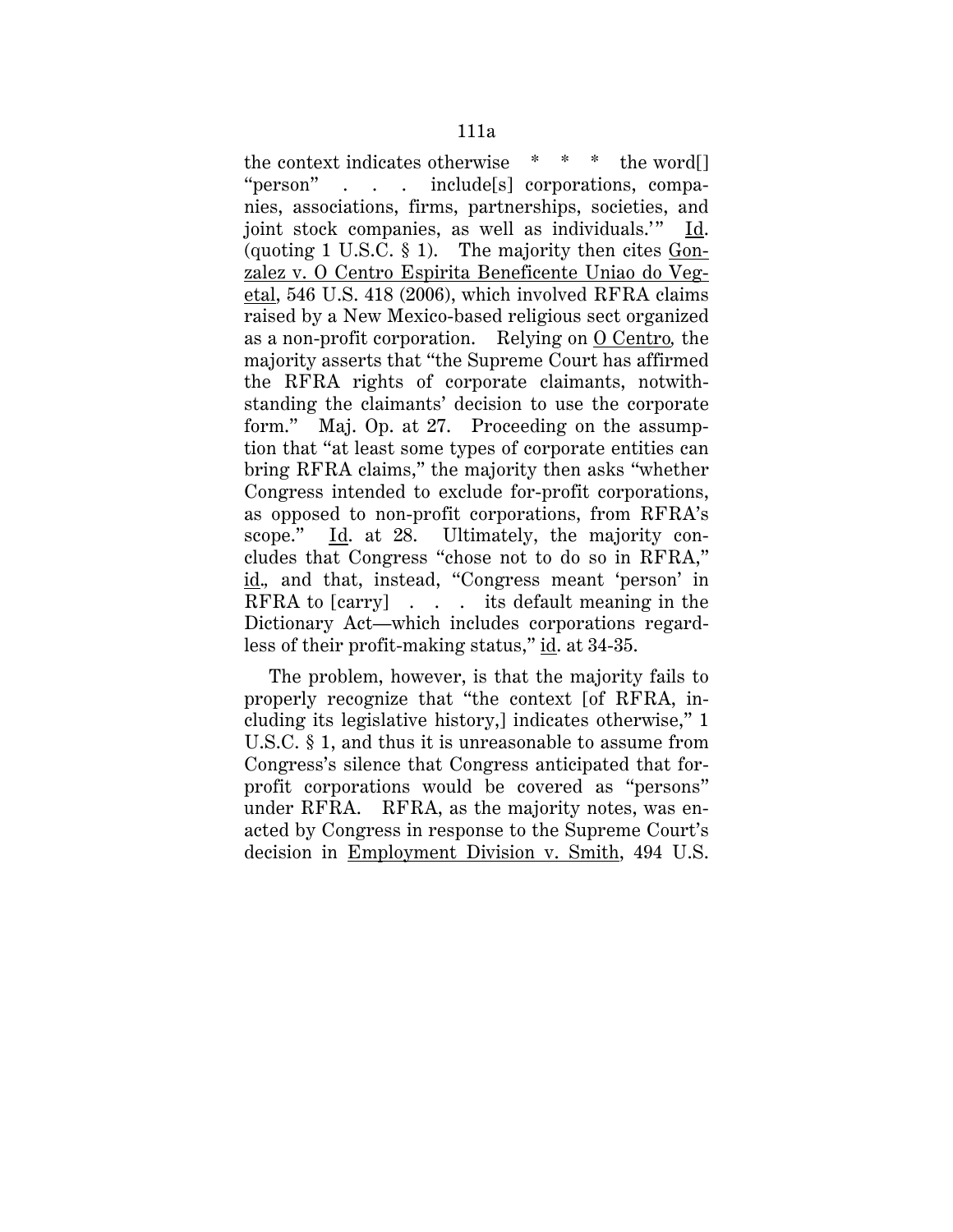872 (1990), which construed the Free Exercise Clause of the First Amendment to hold that "neutral, generally applicable laws may be applied to religious practices even when not supported by a compelling governmental interest." City of Boerne v. Flores, 521 U.S. 507, 514 (1997). In Congress's view, "the compelling interest test as set forth in [pre-Smith] Federal court rulings [wa]s a workable test for striking sensible balances between religious liberty and competing prior governmental interests." 42 U.S.C. § 2000bb(a)(5). Thus, RFRA was intended "to restore the compelling interest test . . . and to guarantee its application in all cases where free exercise of religion is substantially burdened." § 2000bb(b)(1). In short, the purpose of RFRA was restoration of pre-Smith free exercise jurisprudence, not expansion of the scope of the Free Exercise Clause. See O Centro, 546 U.S. at 1216 (noting that Congress, by way of RFRA, "adopt[ed] a statutory rule comparable to the constitutional rule rejected in Smith*.*"); Vill. of Bensenville v. Fed. Aviation Admin., 457 F.3d 52, 62 (D.C. Cir. 2006) ("[W]ith RFRA Congress intended to 'restore' the standard by which federal government actions burdening religion were to be judged, not to expand the class of actions to which the standard would be applied.").

The relevant context, then, is the body of free exercise case law that existed at the time of RFRA's passage. See Bruesewitz v. Wyeth LLC, 131 S. Ct. 1068, 1082 (2011) ("When all (or nearly all) of the relevant judicial decisions have given a term or concept a consistent judicial gloss, we presume Congress intended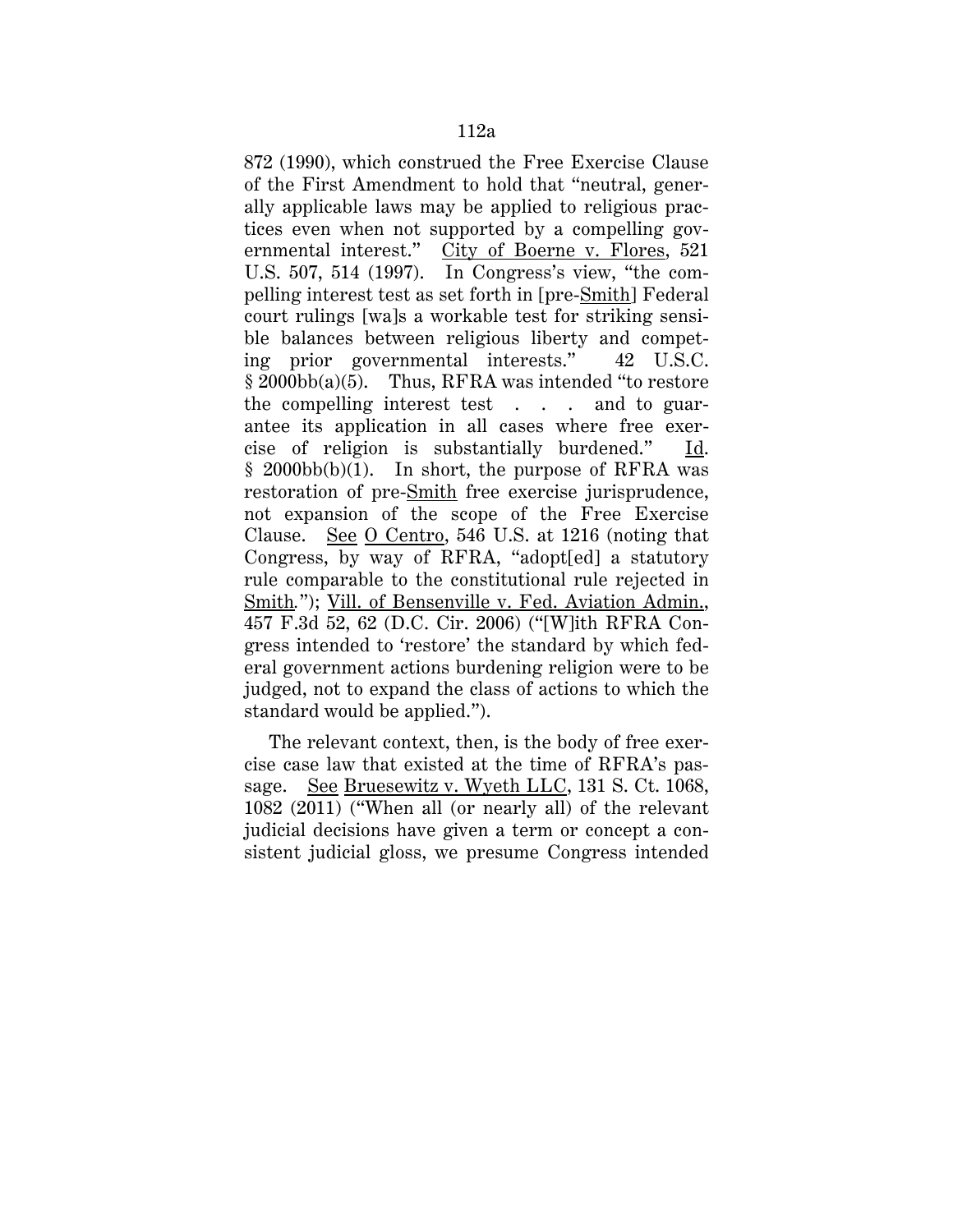the term or concept to have that meaning when it incorporated it into a later-enacted statute.") (internal quotation marks omitted); Stewart v. Dutra Constr. Co.*,* 543 U.S. 481, 490 (2005) (examining "[t]he context surrounding the . . . enactment" of the statute at issue); Rowland v. Calif. Men's Colony, 506 U.S. 194, 199 (1993) (holding that context includes "the texts of other related congressional  $Acts$ ").<sup>1</sup> And the proper inquiry is whether, at the time of RFRA's passage, the Supreme Court had said anything about for-profit corporations possessing and exercising rights under the Free Exercise Clause of the First Amendment.<sup>2</sup>

<u>.</u>

<sup>1</sup> Obviously, there were no "related congressional Acts" that existed at the time of RFRA's passage. Because, however, RFRA was intended to effectively overrule Smith and supplement the existing body of free exercise case law, City of Boerne, 521 U.S. at 531 (noting that RFRA was intended "to attempt a substantive change in constitutional protections"), it is precisely that existing body of free exercise case law that provides the proper context for understanding the text of RFRA.

<sup>2</sup> The majority ignores this inquiry and instead concludes, after discussing religious exemptions contained in Title VII, the Americans with Disabilities Act, and the National Labor Relations Act, that "Congress knows how to craft a corporate religious exemption, but chose not to do so in RFRA." Maj. Op. at 28. But those statutes, all of which address the relationship between an employer and an employee, are significantly different than RFRA and, in my view, do not support the majority's assumption that Congress anticipated that for-profit corporations would be deemed "persons" under RFRA. Indeed, I believe we must assume just the opposite since, at the time of RFRA's passage, Congress had never exempted for-profit corporations, on the basis of religious reasons, from any of these employment-related laws. As I discuss in greater detail below, affording for-profit corporations rights under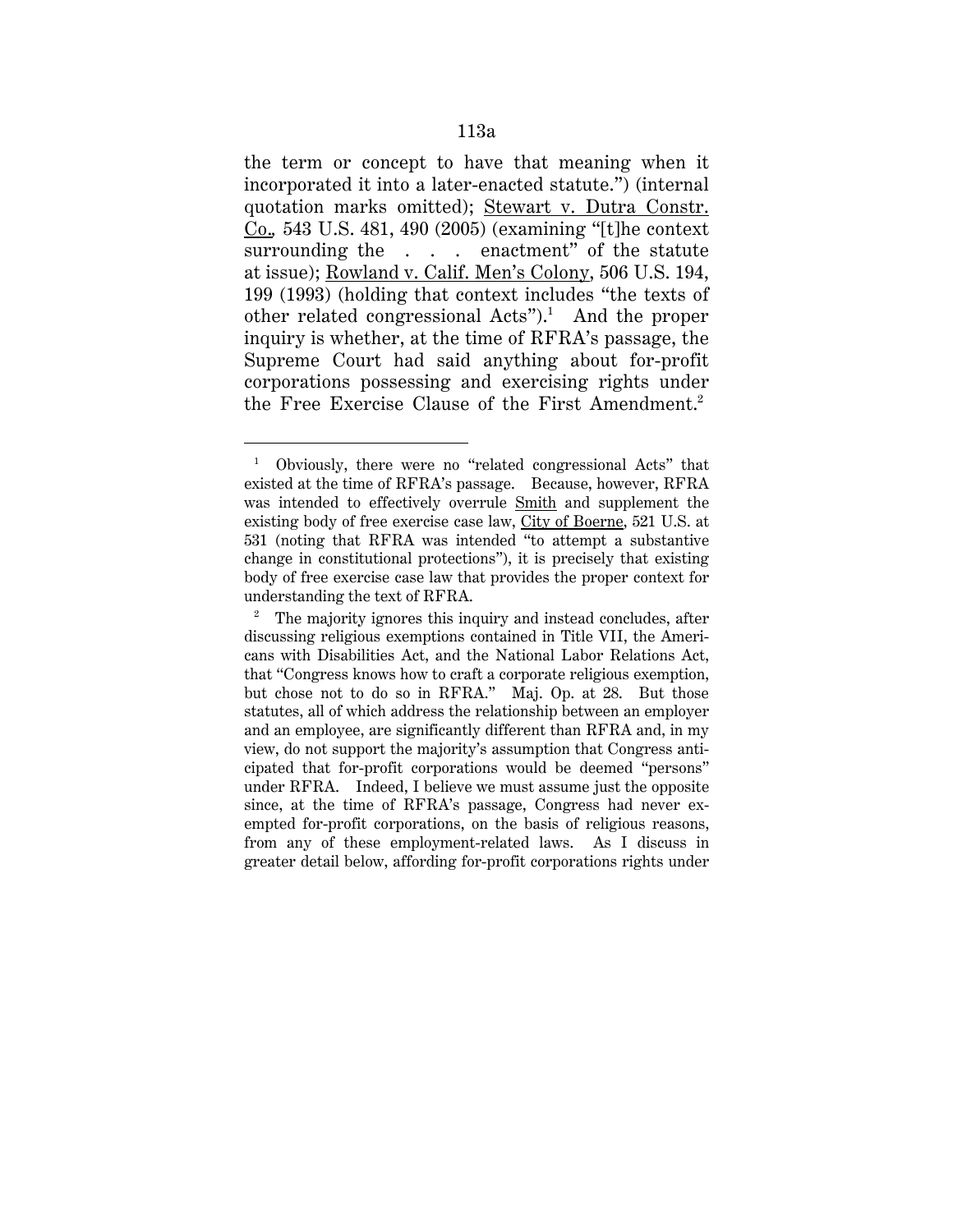Plaintiffs, who carry the burden on this inquiry, provide us with no persuasive authority. $3$  Indeed, they don't even directly address this question. Not because they have overlooked precedent. But rather

-

3 The majority properly acknowledges, as it must, that the plaintiffs carry two related burdens at this stage of the proceedings. First, to establish their entitlement to a preliminary injunction. Maj. Op. at 24. Second, to prove that there is a substantial likelihood that they will establish "a prima facie case under RFRA by showing that the government substantially burdens a sincere religious exercise." Id. at 19. But in addressing whether Hobby Lobby and Mardel "can take advantage of RFRA's protections," Maj. Op. at 31, the majority quite clearly places the burden of persuasion on the defendants, rather than on the plaintiffs who, as the parties seeking relief under RFRA and the movants seeking preliminary injunctive relief, properly carry that burden. In particular, the majority, rather than examining what precedents, if any, the plaintiffs can muster in support of their position, focuses almost exclusively on the defendants' arguments in opposition to the plaintiffs' RFRA claims.  $E.g.,$  at 26 ("The government makes two arguments for why this is not the case."), id. ("We reject both of these arguments."), 32 ("we do not see what the government sees in Amos"), id. ("Nor do the other post-RFRA circuit cases on which the government relies provide more guidance."), 34 ("to the extent the government sees Spencer and Great Falls as following principles laid down in  $\underline{Amos}$  . . . we disagree."), id. ("In conclusion, the government has given us no persuasive reason to think that Congress meant 'person' in RFRA to mean anything other than its default meaning in the Dictionary Act").

RFRA effectively creates a religious-based exemption to any number of federal statutes, including all of those that impact the employer-employee relationship. Because, however, Congress has never expressly created any such exemption in any employmentrelated laws, it is improper for us to effectively create such exemptions based upon Congress's silence in employing the term "person" in RFRA.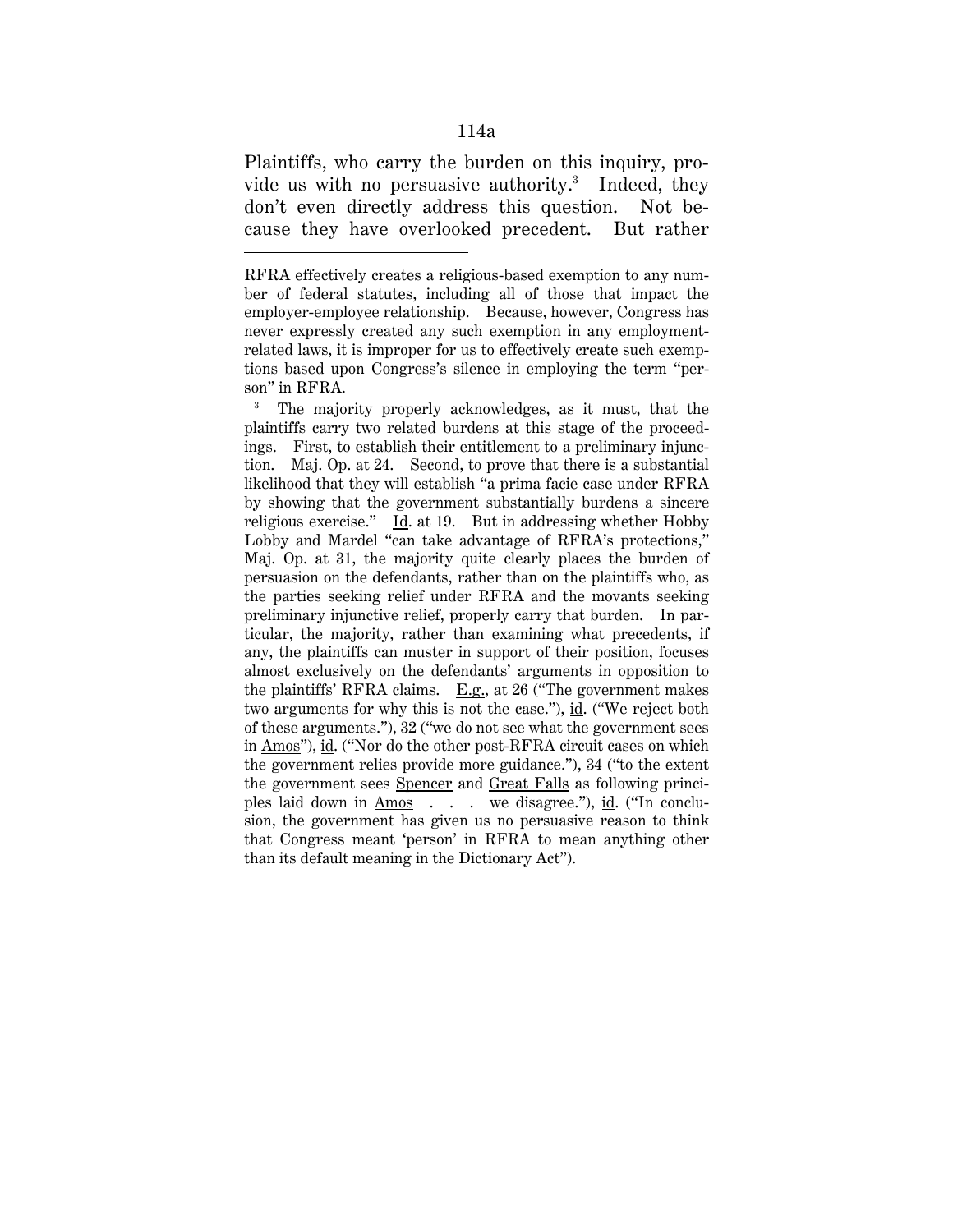because none exists. At the time of RFRA's passage, the Supreme Court had never addressed whether, let alone recognized that, a for-profit corporation possessed free exercise rights under the First Amendment. In other words, during the 200-year span between the adoption of the First Amendment and RFRA's passage, the Supreme Court consistently treated free exercise rights as confined to individuals and nonprofit religious organizations. E.g., Jimmy Swaggart Ministries v. Bd. of Equalization of Calif., 493 U.S. 378 (1990) (addressing free exercise claims asserted by religious organization); Sch. Dist. of Abington Twp. v. Schempp, 374 U.S. 203, 223 (1963) (holding that the purpose of the Free Exercise Clause is "to secure religious liberty in the individual by prohibiting any invasions thereof by civil authority.") (emphasis added). And, in United States v. Lee, 455 U.S. 252 (1982), decided approximately a decade prior to RFRA's enactment, the Supreme Court emphasized that "[w]hen followers of a particular sect enter into commercial activity as a matter of choice, the limits they accept on their own conduct as a matter of conscience and faith are not to be superimposed on the statutory schemes which are binding on others in that activity." Id. at 261. In light of this body of precedent, the only reasonable conclusion we can draw is that Congress, in employing the term "person" in RFRA, anticipated that it would encompass only individuals and non-profit religious organizations.

The limitation of RFRA's applicability to individuals and non-profit religious organizations is reinforced by examining the legislative history of RFRA. In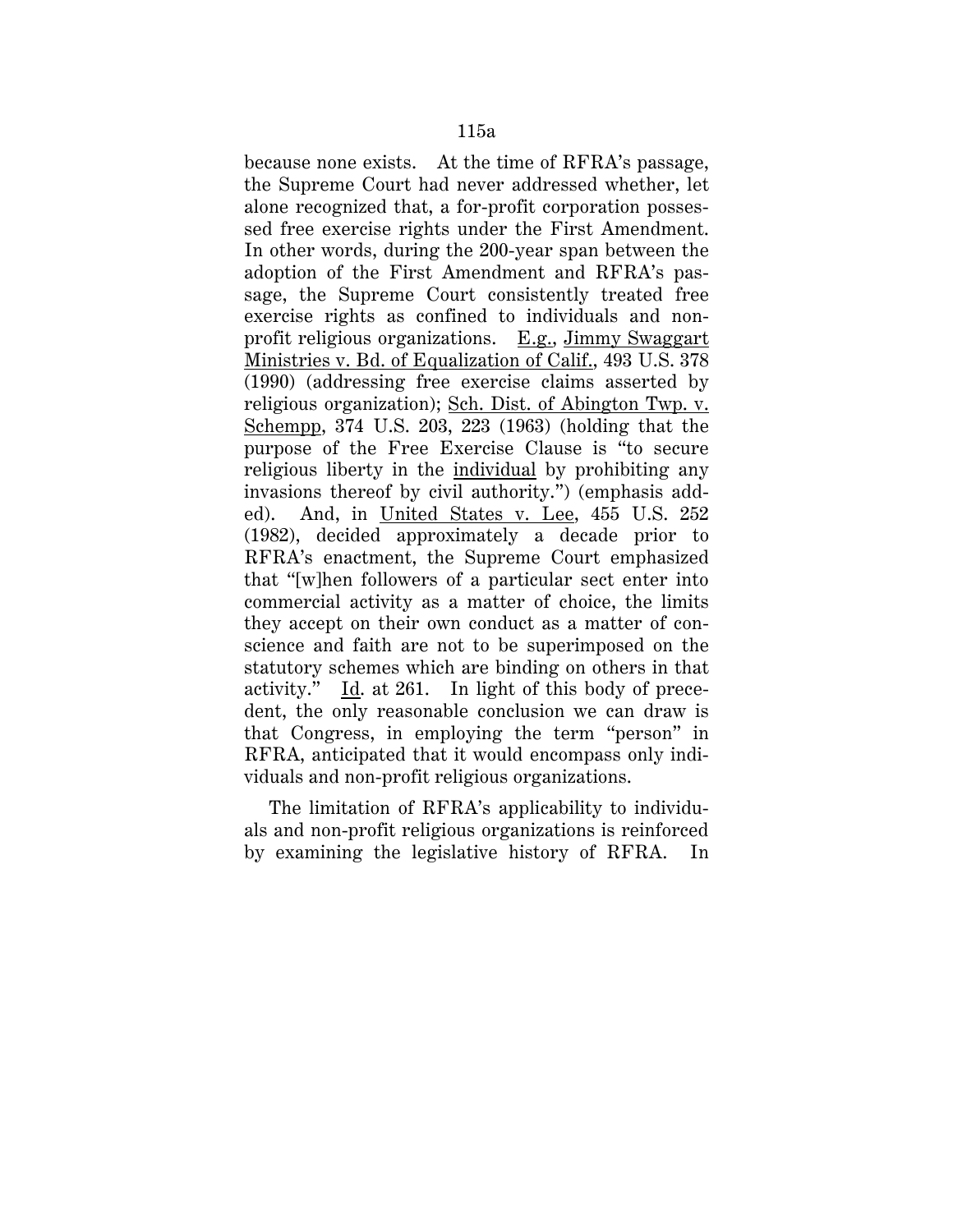discussing the "BACKGROUND AND NEED" for RFRA, Congress noted "that the right to observe one's faith, free from Government interference, . . . is enshrined in the free exercise clause of the first amendment." Religious Freedom Restoration Act of 1993, S. Rep. 103-111 (1993), reprinted in 1993 U.S.S.C.A.N. 1892, 1893-94 (emphasis added). In turn, Congress recognized that "[t]his fundamental constitutional right may be undermined . . . by governmental rules of general applicability which operate to place substantial burdens on individuals' ability to practice their faiths." Id. at 1894 (emphasis). Congress further stated that "[t]he extent to which the Free Exercise Clause requires government to refrain from impeding religious exercise defines nothing less than the respective relationships in our constitutional democracy of the individual to government and to God." Id. at 1897 (emphasis added). Later, in discussing the intended purpose of RFRA and its impact on other areas of the law, Congress made explicit reference to "religious institutions" and "religious organizations." Id. at 1898 ("The act thus would not require such a justification for every government action that may have some incidental effect on religious institutions."), 1902 ("the courts have long adjudicated cases determining the appropriate relationship between religious organizations and government."). Entirely absent from the legislative history, however, is any reference to for-profit corporations. In short, Congress clearly recognized that individuals and religious organizations enjoy free exercise rights, and thus it anticipated that RFRA's reach would ex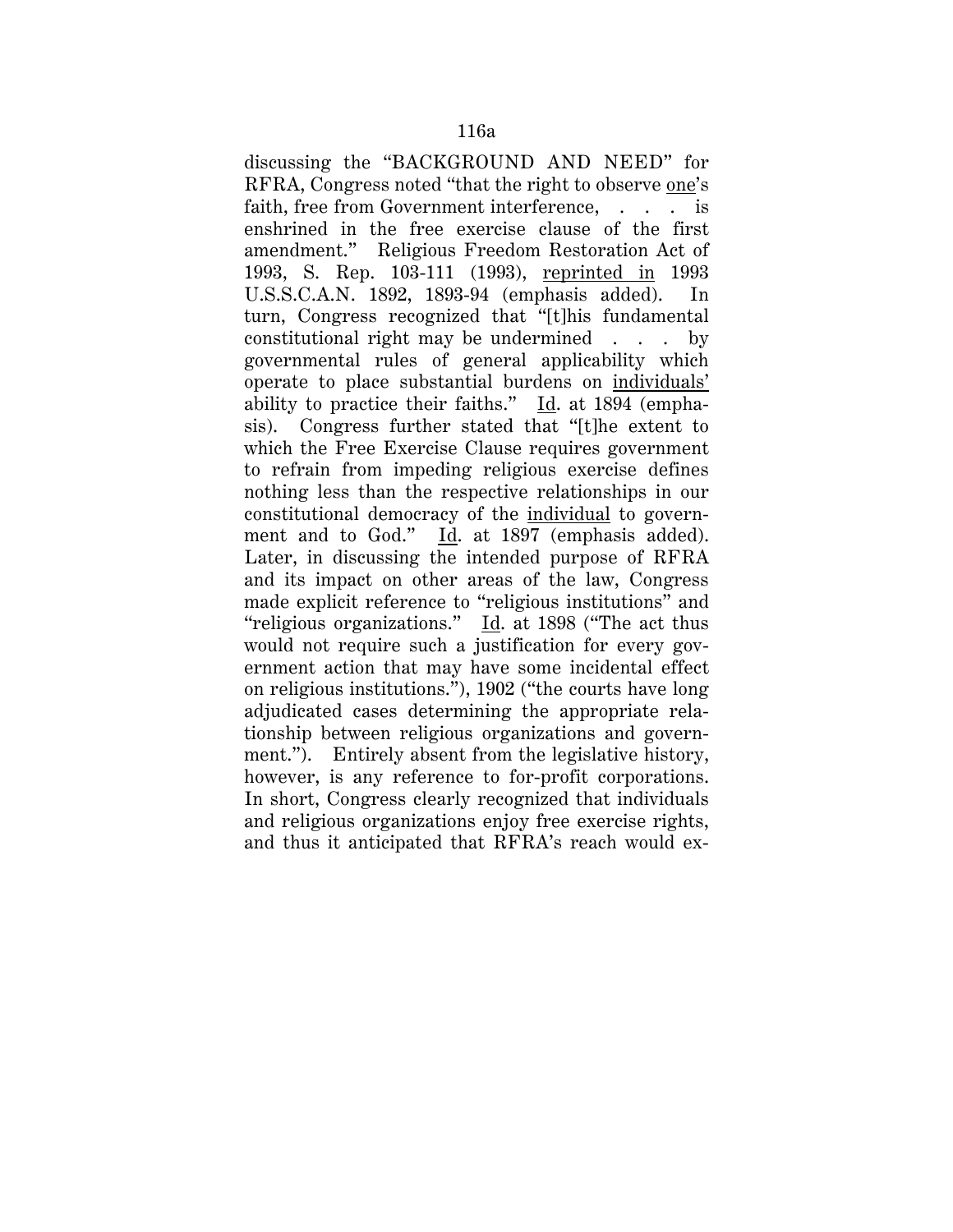tend to them. But nowhere is there any suggestion that Congress foresaw, let alone intended that, RFRA would cover for-profit corporations.

Consequently, it comes as no surprise that not a single case, until now, has extended RFRA's protections to for-profit corporations. Although the majority finds significance in the Supreme Court's O Centro decision, see Maj. Op. at 27 ("the Supreme Court has affirmed the RFRA rights of corporate claimants"), the fact of the matter is that the plaintiff in O Centro was a New Mexico non-profit corporation, specifically "[a] religious sect with origins in the Amazon Rainforest." 546 U.S. at 423. Thus, O Centro is entirely consistent with pre-RFRA free exercise precedent and tells us nothing about RFRA's application to for-profit corporations.

The same can be said for Citizens United v. FEC, 558 U.S. 310 (2010). In Citizens United, the Supreme Court held that corporations have free speech rights under the First Amendment. But that holding has no bearing on our assessment of RFRA's "context" because it was issued nearly twenty years after RFRA's enactment, and it dealt with a different provision of the First Amendment than the one Congress was concerned with in RFRA. See generally Conestoga Wood Specialities Corp. v. Sebelius, — F. Supp. 2d —, 2013 WL 140110 at \*7 (E.D. Pa. Jan. 11, 2013) ("Although [the Free Speech and Free Exercise Clauses] reside within the same constitutional amendment, these two provisions have vastly different purposes and precedents, and we decline to make the significant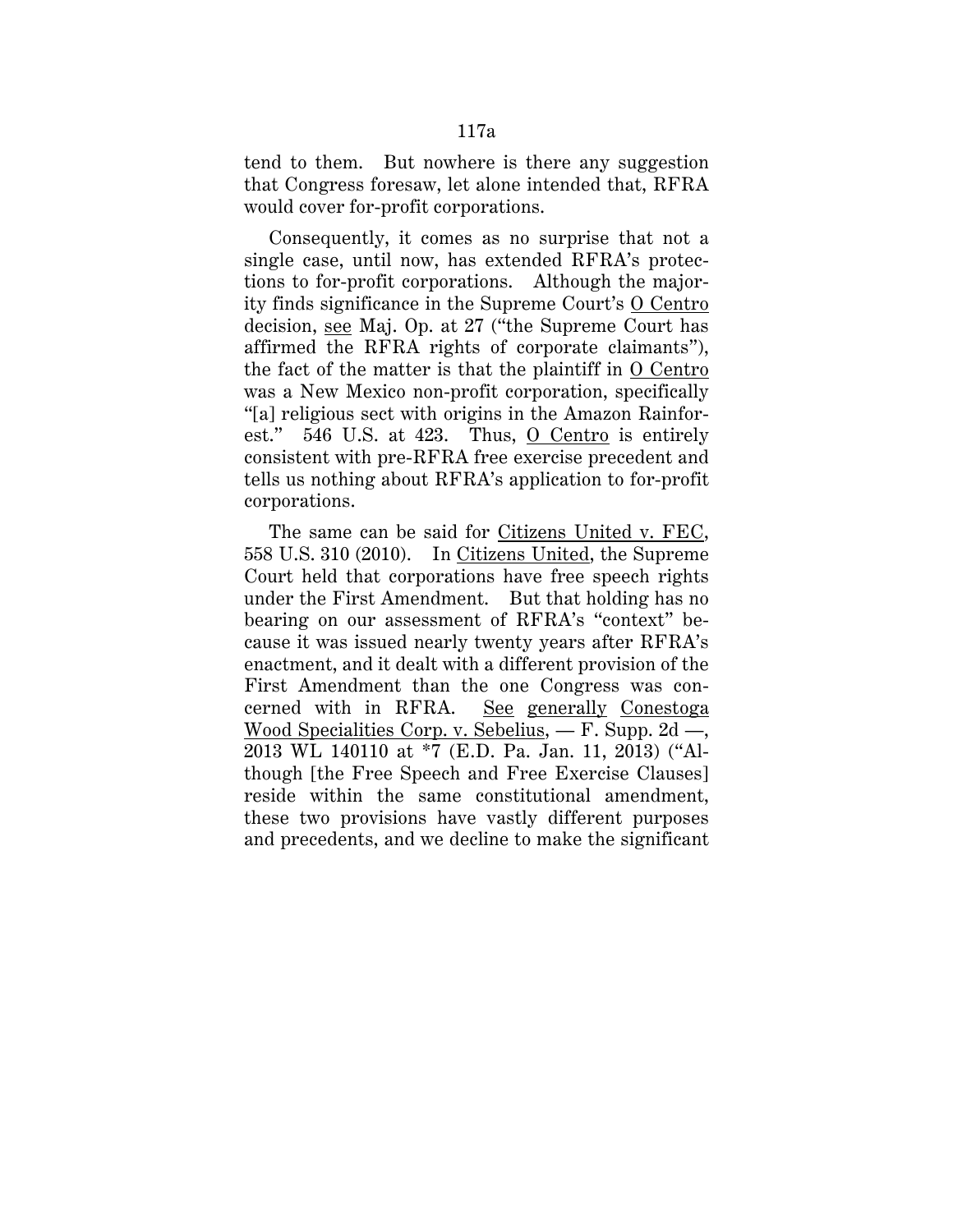leap Plaintiffs ask of us without clear guidance from Congress or the Supreme Court."). In short, a 2010 Supreme Court decision concerning the First Amendment free speech rights of a corporation cannot, in retroactive fashion, impact our determination of what Congress intended when it enacted RFRA in 1993.4

In sum, "there is no plausible basis for inferring that Congress intended or could have anticipated" that for-profit corporations would be covered by RFRA. McQuiggin v. Perkins, 133 S. Ct. 1924, 1942 (2013) (Scalia, J., dissenting). The majority's conclusion to the contrary thus "amounts to a pure judicial override of the statute Congress enacted." Id*.*

 $C<sub>1</sub>$ 

Having concluded that Hobby Lobby and Mardel qualify as "persons" for purposes of RFRA, the majority in turn concludes, "as a matter of constitutional law, [that] Free Exercise rights may extend to some for-profit organizations." Maj. Op. at 26. In doing

-

<sup>&</sup>lt;sup>4</sup> To the extent the majority means to suggest that RFRA can incorporate evolving free exercise or First Amendment case law, that view is simply wrong. Although RFRA originally defined free exercise as "the exercise of religion under the First Amendment to the Constitution, 42 U.S.C. § 2000bb-2(4) (1999), Congress subsequently amended this part of RFRA to instead provide a fixed statutory definition of religious exercise for both RFRA and the Religious Land Use and Institutionalized Persons Act of 2000. This fixed statutory definition makes no reference to the First Amendment and instead provides that "religious exercise" includes "any exercise of religion, whether or not compelled by, or central to, a system of religious belief."  $42 \text{ U.S.C.}$  §  $2000 \text{cc-}5(7)(\text{A}).$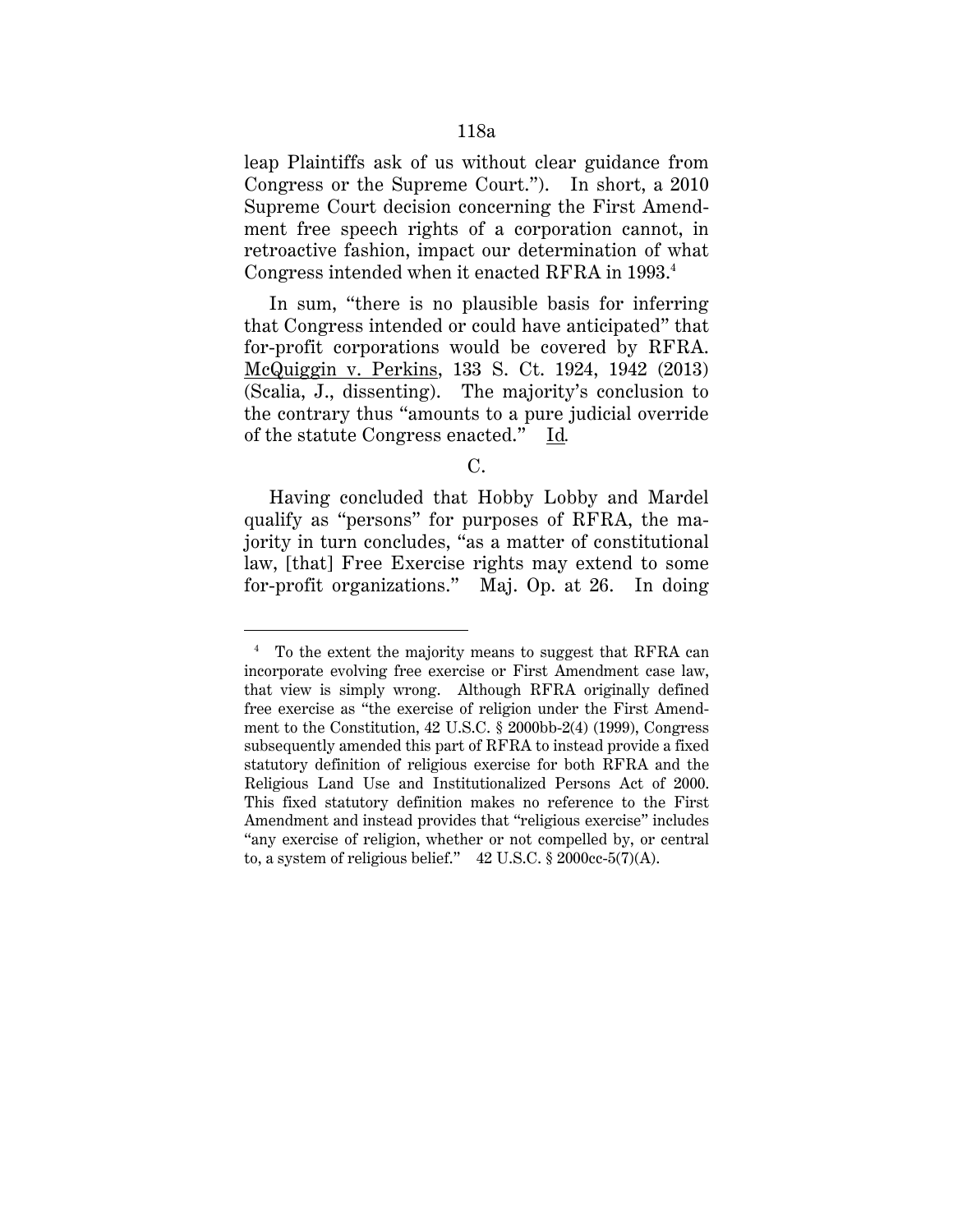so, the majority purports to rely on the precise body of case law that it ignored in assessing the "context" of RFRA, i.e., pre-RFRA "jurisprudence regarding who can bring Free Exercise claims." Maj. Op. at 36. And, despite the fact that, as I have explained, this jurisprudence does not include a single case extending free exercise rights to for-profit corporations, the majority concludes, remarkably, that at least some forprofit corporations enjoy free exercise rights.

How does the majority arrive at this conclusion? It first asserts, correctly, that the Supreme Court has recognized "'a right to associate for the purpose of . . . exercis[ing] . . . religion,'" Maj. Op. at 37 (quoting Roberts v. U.S. Jaycees, 468 U.S. 609, 618 (1984) (addressing claim brought by non-profit civic and service organization)), and that, consequently, "the Free Exercise Clause at least extends to associations like churches—including those that incorporate," id.<sup>5</sup> It then asserts, again correctly, that "the Supreme Court has settled that *individuals* have Free Exercise rights with respect to their *for-profit businesses,*" i.e., sole proprietorships. Id. at 38 (emphasis in original; citing Lee and Braunfeld v. Brown, 366 U.S. 599 (1961)).

<u>.</u>

<sup>5</sup> In doing so, the majority cites to, but does not place significant reliance on, the Supreme Court's decision in Citizens United. Maj. Op. at 37. As I have already explained, I agree that Citizens United, which held that corporations have free speech rights under the First Amendment, has no bearing on the outcome of this appeal.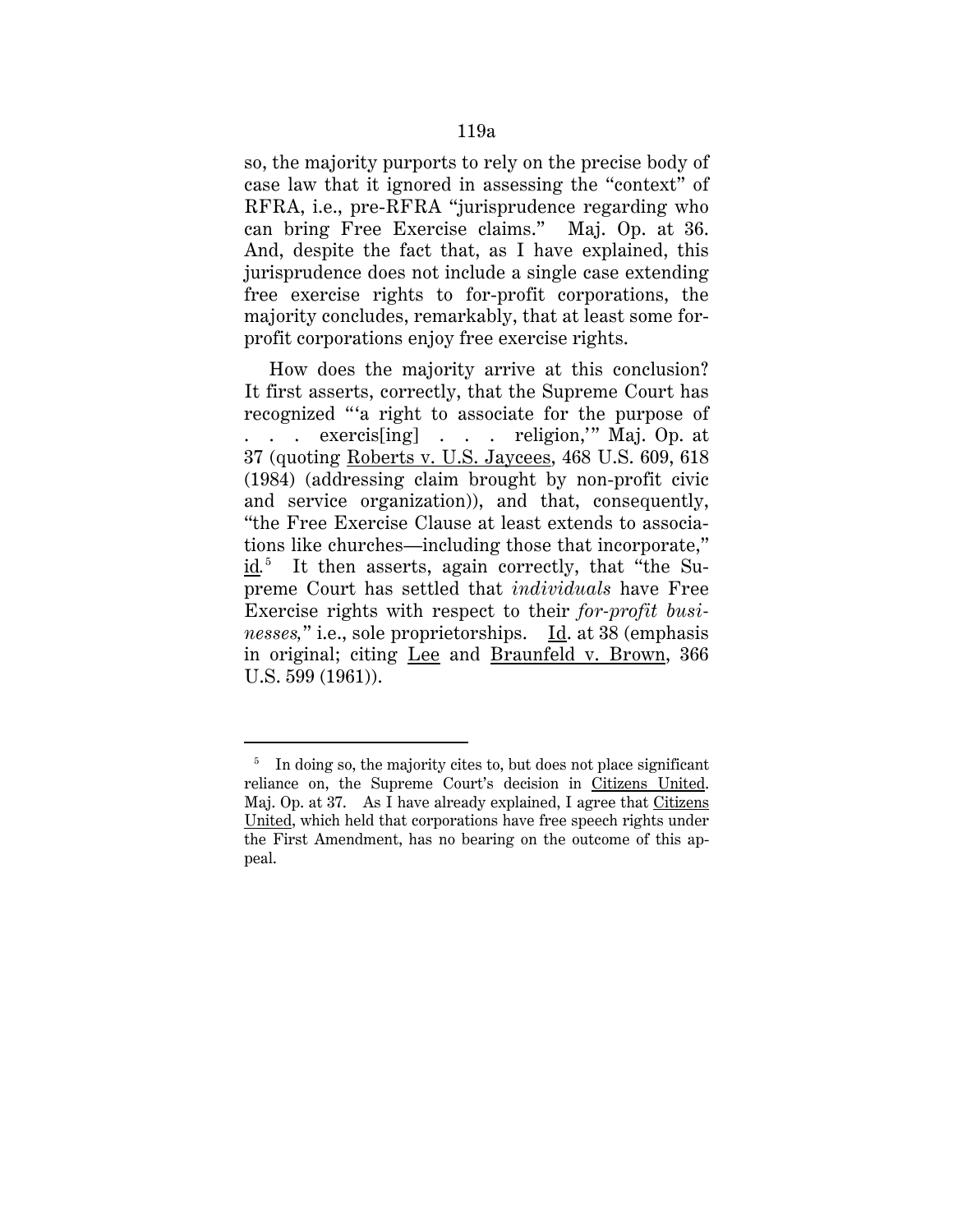From there, however, the majority abandons its purported examination of pre-RFRA jurisprudence and "wander[s] into uncharted areas of the law with no compass other than [its] own opinions about good policy." Denver Area Educ. Telecomm. Consortium, Inc. v. F.C.C., 518 U.S. 727 (1996) (Kennedy, J., concurring in part and dissenting in part). To begin with, the majority, noting that the First Amendment was intended by Congress to protect not only belief but conduct, suggests that "religious conduct includes religious expression . . . communicated by . . . for-profit corporations," Maj. Op. at 39, such as the alleged efforts by Hobby Lobby and Mardel to "proselytize by purchasing hundreds of newspaper ads to 'know Jesus as Lord and Savior,'" id. at 40 (quoting JA at 24a). But the majority cites to no authority suggesting that Congress, either at the time of the First Amendment's adoption or the passage of RFRA, remotely considered, let alone firmly believed, that

Indeed, at the time of RFRA's passage, the law had long distinguished between categories of corporations based upon "the specific purposes of their creation." Bank of Augusta v. Earle, 38 U.S. 519, 580 (1839); see Lankford v. Menefee, 145 P. 375, 378 (Okla. 1914) ("Every such corporation must be organized or incorporated for a particular purpose."). In particular, "corporations [we]re, from the particular purposes to which they [we]re devoted, denominated spiritual, and some lay; and the latter . . . again divided into

for-profit corporations, as entities separate from the individuals that form them, could "exercise religion."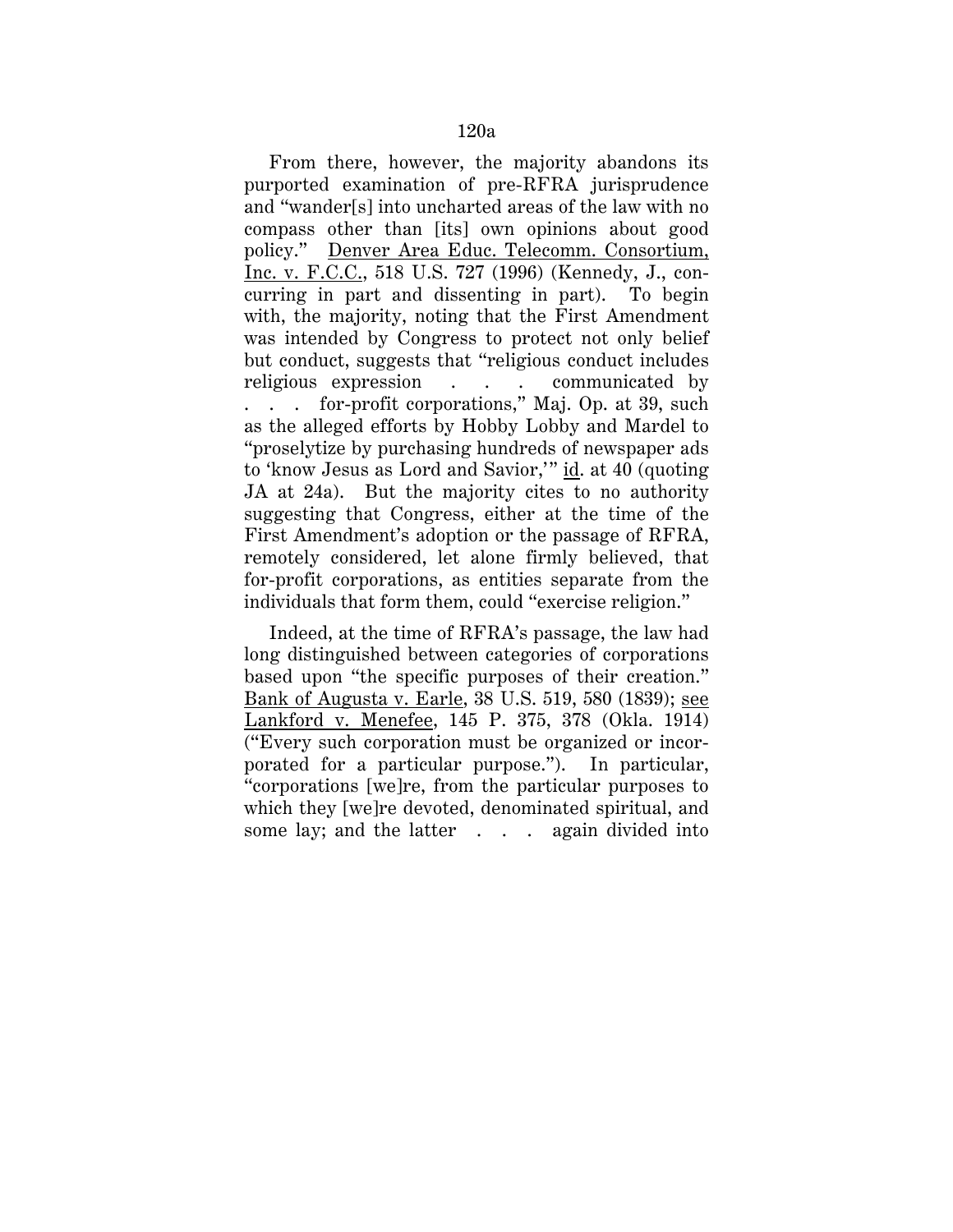civil and eleemosynary corporations."<sup>6</sup> Trustees of Dartmouth College v. Woodward, 17 U.S. 518, 668 (1819). And, quite logically, only those "spiritual" corporations, i.e., non-profit religious organizations, had been recognized as having the ability to "exercise religion."

In turn, the majority, citing Citizens United, asserts there is "no reason [why] the Supreme Court would recognize constitutional protection for a corporation's political expression but not its religious expression." Maj. Op. at 40. But, as I have already noted, there are a number of reasons why we must not allow Citizens United to impact our assessment of what Congress anticipated or intended when it enacted RFRA: Citizens United was issued nearly twenty years after RFRA; it dealt with the Free Speech Clause rather than the Free Exercise Clause of the First Amendment; and "mark[ed] a dramatic break from" the Court's prior Free Speech precedents. Citizens United, 558 U.S. at 394 (Stevens, J., dissenting).

<u>.</u>

<sup>6</sup> In this case, it is quite clear even from the little we know about Hobby Lobby and Mardel that, notwithstanding the intentions of the Green family to operate them in a manner consistent with Biblical principles, they were created for the specific purpose of selling goods and making a profit. In other words, nothing in the record on appeal remotely suggests that Hobby Lobby and Mardel were created primarily to function as a vehicle through which a group of believers could associate and collectively exercise their religion.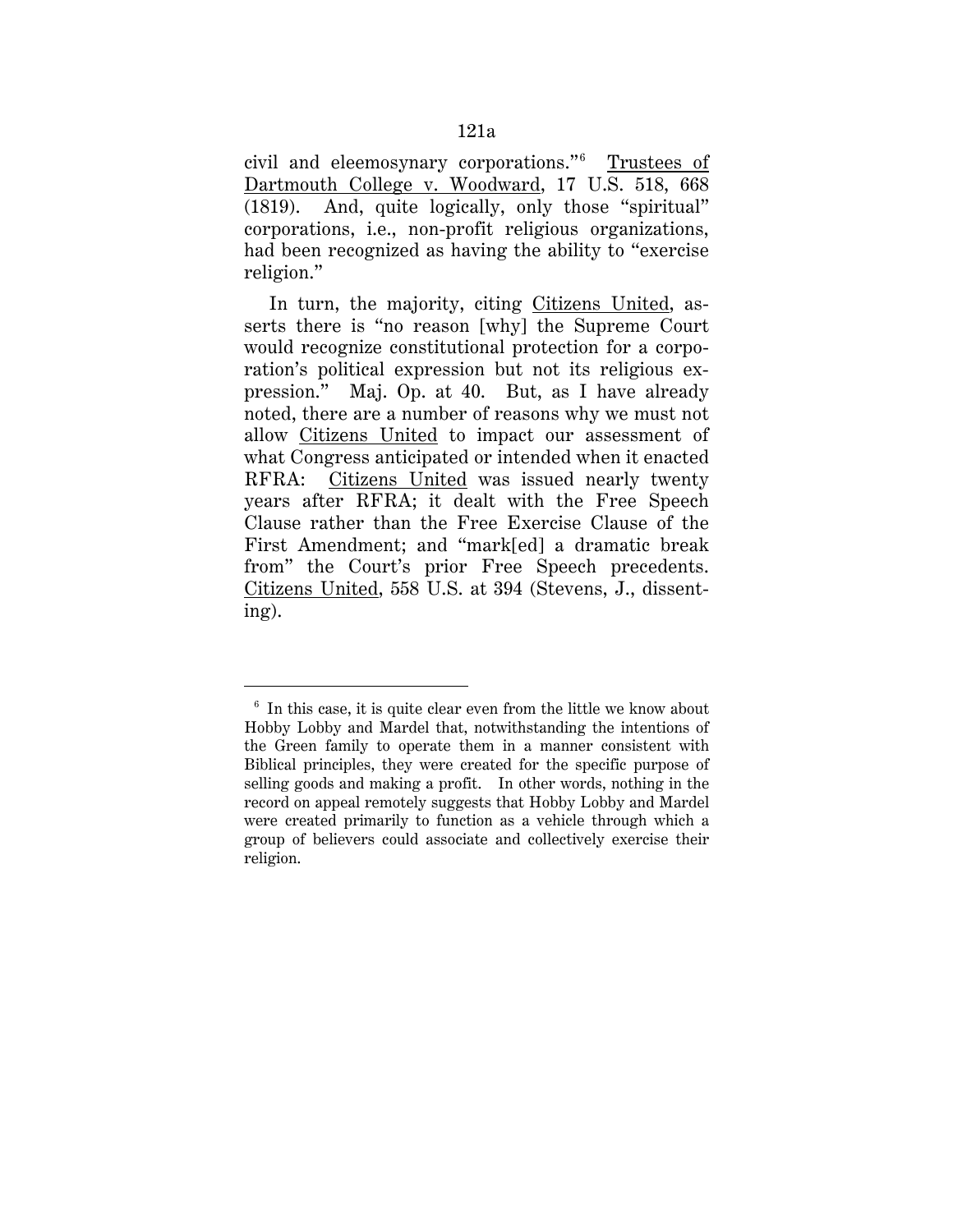The majority next states that it "cannot see why an individual operating for profit retains Free Exercise protections but an individual who incorporates—even as the sole shareholder—does not, even though he engages in the exact same activities as before." Maj. Op. at 40. The obvious response to this is that, in the latter situation, a new entity separate from the natural individual has been formed. The Supreme Court has clearly stated that "incorporation's basic purpose is to create a distinct legal entity, with legal rights, obligations, powers, and privileges different from those of the natural individuals who created it, who own it, or whom it employs." Cedric Kushner Promotions, Ltd. v. King, 533 U.S. 158, 163 (2001). Consistent with these principles, Oklahoma law, under which Hobby Lobby and Mardel were created and continue to exist, provides that "even a family corporation is a separate and distinct legal entity from its shareholders." Sautbine v. Keller, 423 P.2d 447, 451 (Okla. 1966); see Fanning v. Brown, 85 P.3d 841, 846 (Okla. 2004) ("Generally, a corporation is regarded as a legal entity, separate and distinct from the individuals comprising it."). $\cdot$  And, as I have noted, the specific purpose for which this new entity is created matters greatly to how it will be categorized and treated under the law.

<u>.</u>

<sup>&</sup>lt;sup>7</sup> Given the apparent ownership structure of the two corporate plaintiffs in this case, the majority would apparently have us disregard two organizational structures: first, the corporate structure of Hobby Lobby and Mardel; second, the organizational structure of the trusts that actually own Hobby Lobby and Mardel.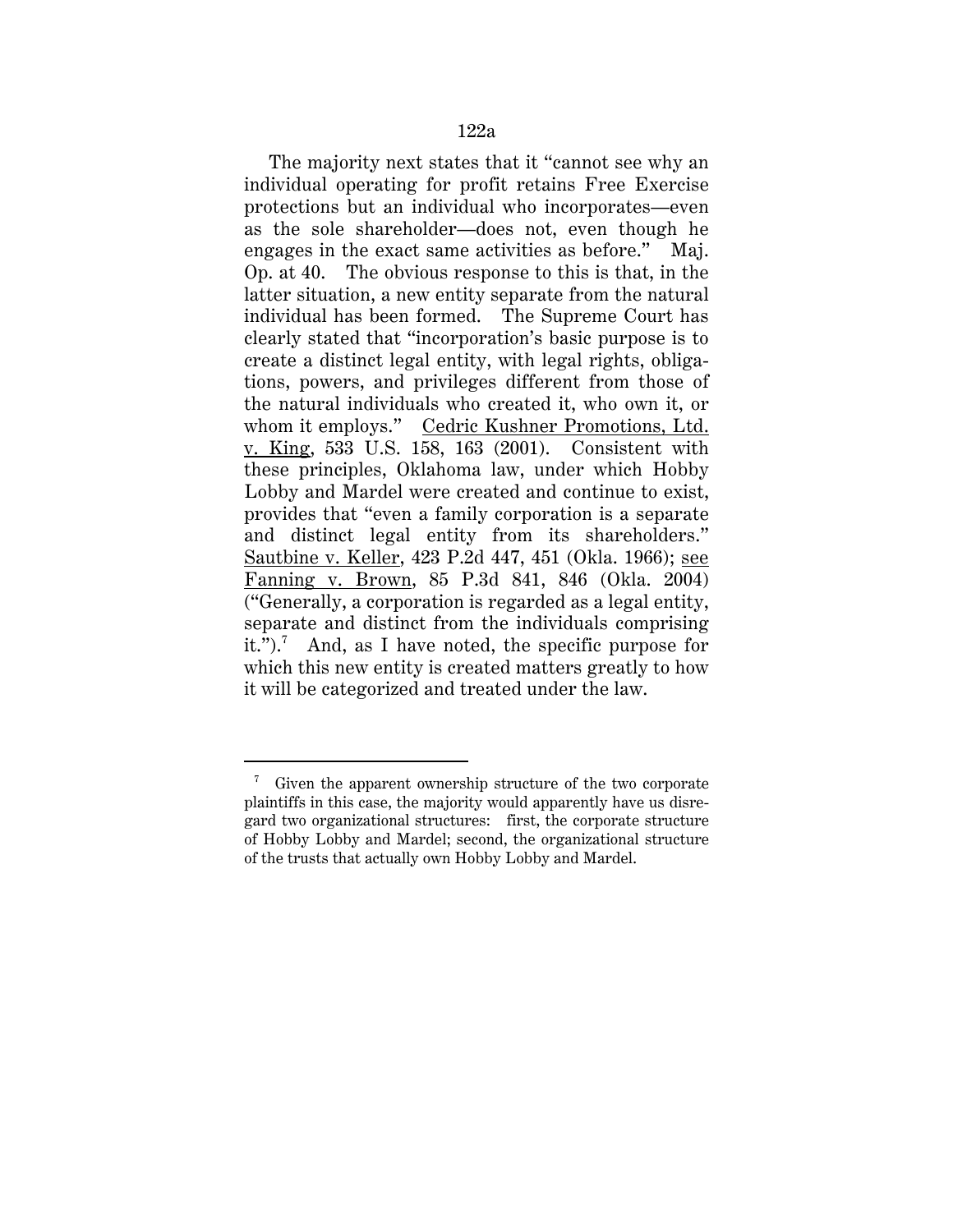The majority, obviously aware of these legal distinctions, asserts that "[t]his cannot be about the protections of the corporate form, such as limited liability and tax rates," because "[r]eligious associations can incorporate, gain those protections, and nonetheless retain their Free Exercise rights." Maj. Op. at 40. In turn, the majority asserts, with no support other than its own view of public policy, that "sincerely religious persons could find a connection between the exercise of religion and the pursuit of profit." Id. at 41. Finally, the majority suggests, most remarkably and again with no support other than its own views, that the operation of a successful for-profit corporation can reasonably be viewed as a "form of evangelism" on the part of its owners. Id. Consequently, the majority concludes, such businesses, which it has effectively deemed "faith-based businesses" or businesses with a "religious mission," are entitled to free exercise rights.

This is nothing short of a radical revision of First Amendment law, as well as the law of corporations. But whatever one might think of the majority's views, the fact remains that they are wholly unsupported by the language of the Free Exercise Clause or the Supreme Court's free exercise jurisprudence, and are thus, at best, "considerations for the legislative choice." North Dakota State Bd. of Pharmacy v. Snyder's Drug Stores, Inc.*,* 414 U.S. 156, 167 (1973). Adhering to the Supreme Court's holdings, as we must, there is, as I have explained, literally no support for the proposition that for-profit corporations enjoy free exercise rights.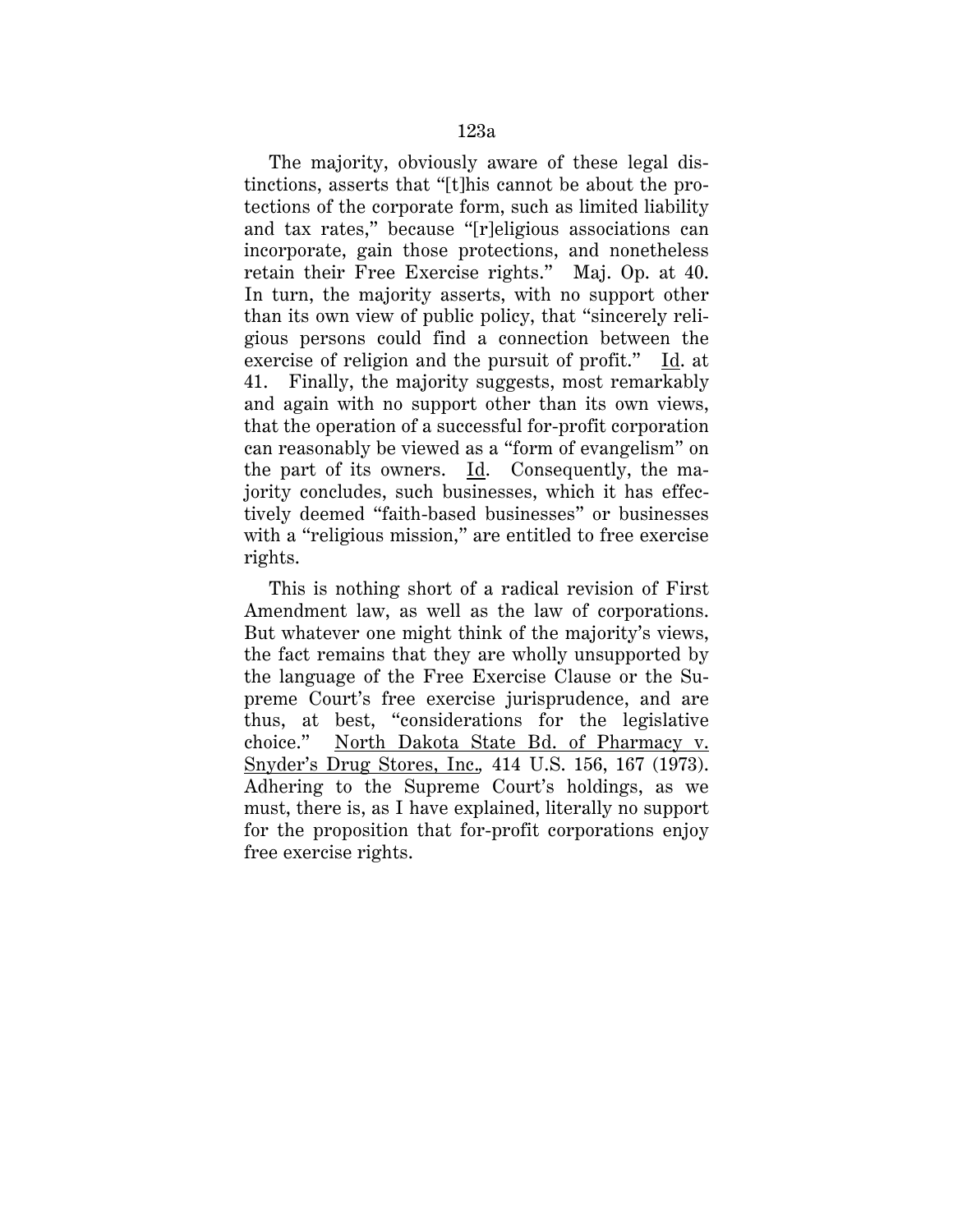Finally, the majority poses a series of hypothetical questions intended to call into question what it refers to as "the for-profit/non-profit distinction." E.g., Maj. Op. at 41-42 ("What if Congress eliminates the for-profit/non-profit distinction in tax law? Do forprofit corporations then gain Free Exercise rights? Or do non-profits lose Free Exercise rights?"). But that purported distinction is not entirely accurate. As I have explained, the Supreme Court's free exercise jurisprudence tells us two key things: non-profit religious organizations, including those that have assumed the corporate form, enjoy free exercise rights; for-profit corporations have never been recognized as enjoying free exercise rights. Whatever theoretical distinctions might be raised by the majority concerning categories of non-profit corporations are immaterial for purposes of this appeal because it is undisputed that Hobby Lobby and Mardel are for-profit corporations focused on selling merchandise to consumers. Under the Supreme Court's free exercise jurisprudence, there is no basis for concluding that they enjoy free exercise rights.

### D.

Having concluded that RFRA's protections may, at least in some instances, extend to for-profit corporations, the majority proceeds to conclude that Hobby Lobby and Mardel in particular are entitled to RFRA's protections. In doing so, the majority lists, but does not otherwise explain, four factors that it considers relevant to that determination: (1) "Hobby Lobby and Mardel are not publicly traded corporations";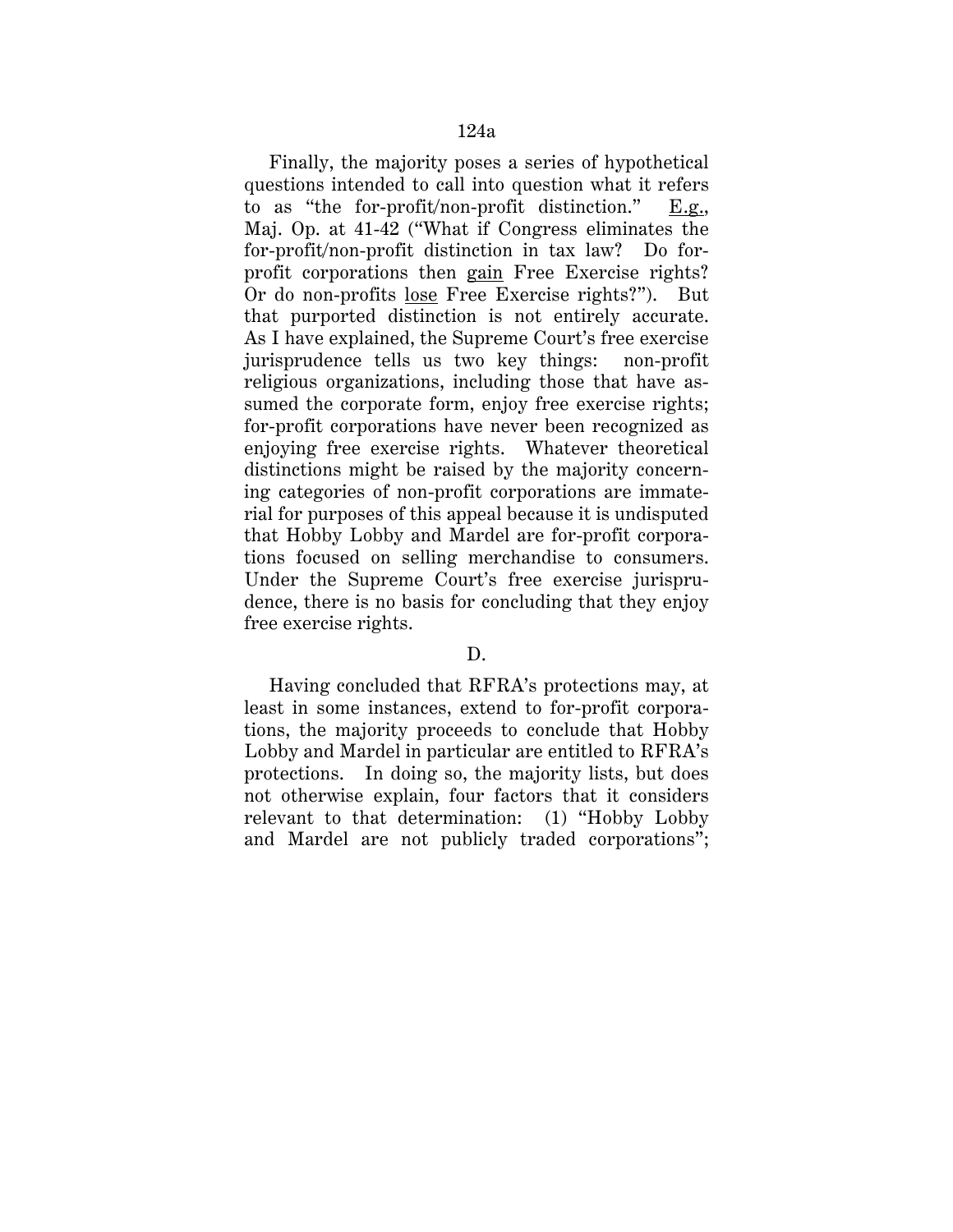(2) "they are closely held family businesses with an explicit Christian mission as defined in their governing principles"; (3) "[t]he Greens . . . have associated through Hobby Lobby and Mardel with the intent to provide goods and services while adhering to Christian standards as they see them, and they have made business decisions according to those standards"; and (4) "the Greens are unanimous in their belief that the contraceptive-coverage requirement violates the religious values they attempt to follow in operating Hobby Lobby and Mardel." Maj. Op. at 44.

In my view, these factors are problematic. To begin with, the first and second factors emphasize the fact that Hobby Lobby and Mardel are closely held corporations. But the majority offers no explanation as to why that factor is key in affording Hobby Lobby and Mardel rights under RFRA. And, in turn, the majority fails to explain whether (or why) registration as a publicly held corporation deprives a for-profit corporation of rights under RFRA.

As I see it, the publicly-held/closely-held distinction identified in the first and second factors, as well as the "unanimity of belief" mentioned in the fourth factor, are relevant only to the extent that they allow the majority to take into account the personal religious beliefs of the corporations' founders and owners although, as I have noted, the Greens apparently do not directly own Hobby Lobby or Mardel, but rather these corporations are owned by trusts that are not named as party plaintiffs. Indeed, the majority's stated third and fourth factors make that clear by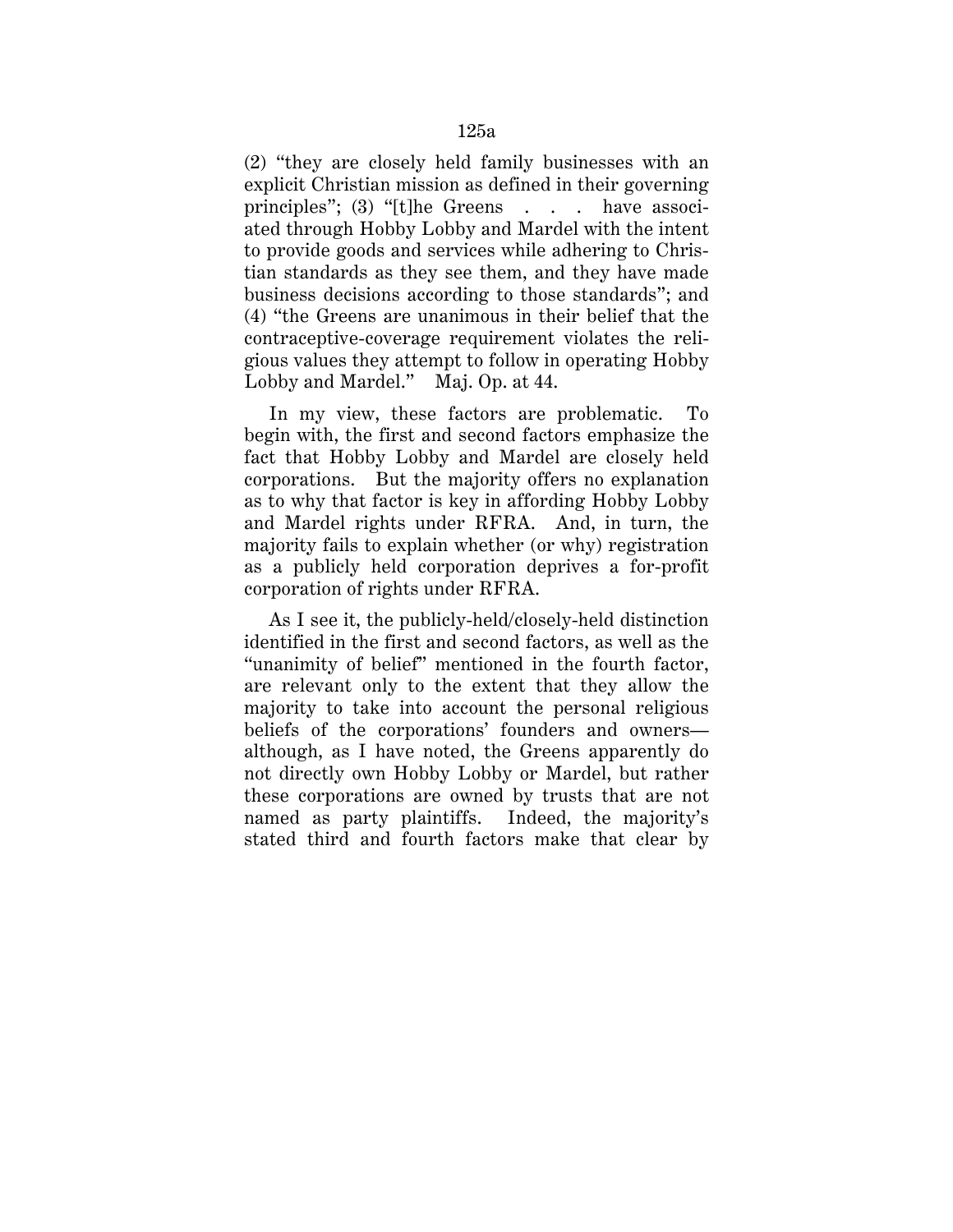emphasizing the Greens' religious beliefs in general, and their beliefs regarding the contraceptive-coverage requirement in particular. But by doing so, the majority disregards the legal distinctions between the corporate entities and the individual founders/owners. Nothing that I am aware of in federal or Oklahoma state law allows the majority to do so. To be sure, "Oklahoma has long recognized the doctrine of disregarding the corporate entity in certain circumstances." Fanning, 85 P.3d at 846. In particular, Oklahoma "[c]ourts may disregard the corporate entity and hold stockholders personally liable for corporate obligations or corporate conduct under the legal doctrines of fraud, alter ego and when necessary to protect the rights of third persons and accomplish justice." Id. Neither the plaintiffs nor the majority, however, cite to a single case that would allow us to employ these doctrines in a situation such as this. Moreover, as some of the defendants' amici have noted, it is simply unreasonable to allow the individual plaintiffs in this case to benefit, in terms of tax and personal liability, from the corporate/individual distinction, but to ignore that distinction when it comes to asserting claims under RFRA.

Although the plaintiffs have argued that Hobby Lobby and Mardel may bring RFRA claims on behalf of the individual plaintiffs in a representative capacity, there is no indication that the majority agrees with that argument or is otherwise relying on the doctrine of associational standing. Indeed, the majority appears to recognize that the doctrine of associational standing does not apply to the alleged facts of this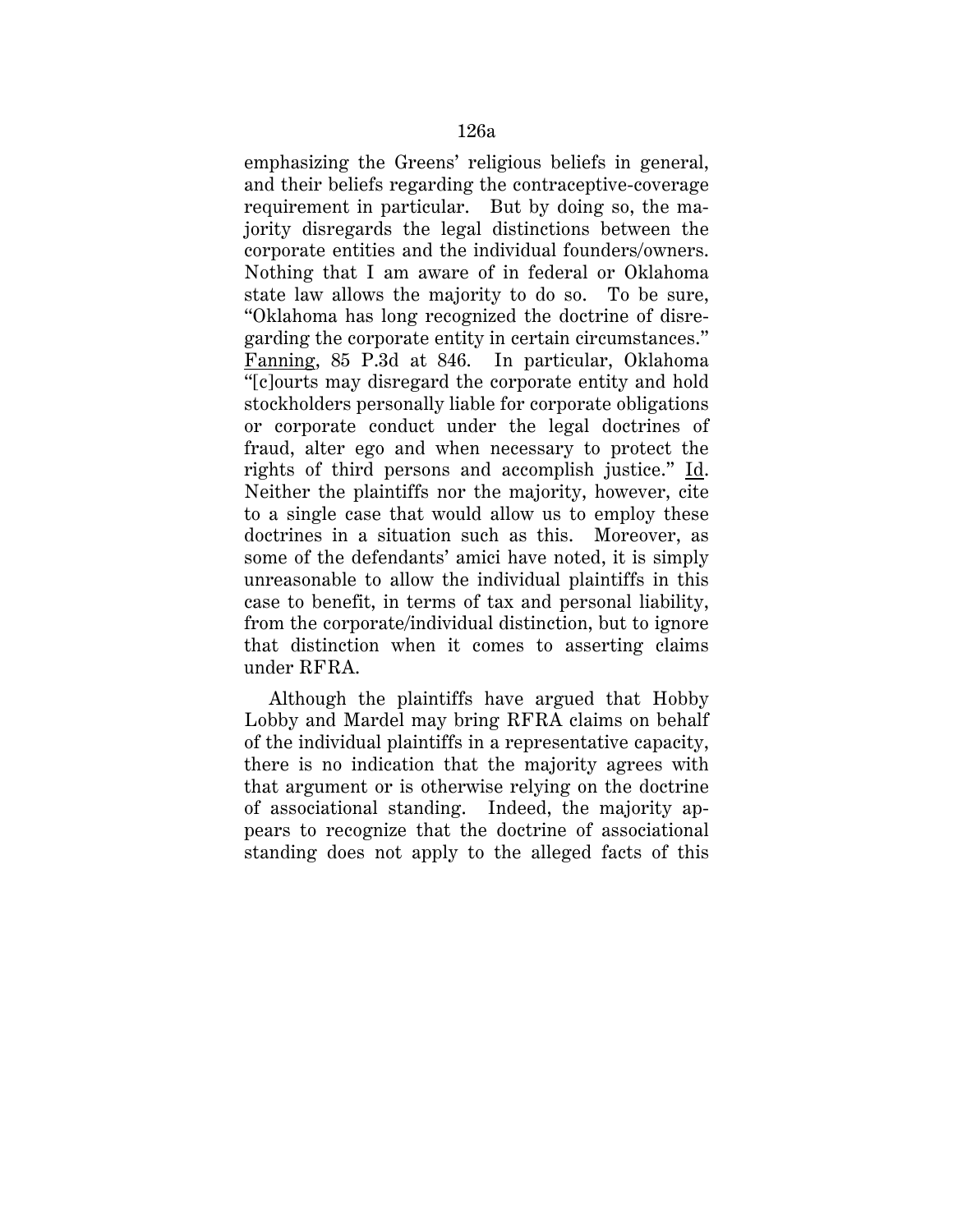case. Maj. Op. at 44 n.11 ("This is not a special case of associational standing."); see United Food and Comm. Workers Union Local 751 v. Brown Group, Inc., 517 U.S. 544, 552 (1996) (discussing "[t]he modern doctrine of associational standing, under which an organization may sue to redress its members' injuries, even without a showing of injury to the association itself"); Harris v. McRae, 448 U.S. 297 (1980) (holding that a non-profit religious organization lacked associational standing to assert the free exercise rights of its members). But, notwithstanding its apparent rejection of plaintiffs' associational standing argument, the majority nevertheless looks to the religious beliefs of the individual plaintiffs in assessing whether the corporate plaintiffs, Hobby Lobby and Mardel, are entitled to protection under RFRA.

To be sure, the second factor listed by the majority emphasizes the purported "explicit Christian mission" of the two corporate plaintiffs. But all we know at this point, based upon the limited record, is that Hobby Lobby's statement of purpose allegedly includes a reference to "Biblical principles." JA at 22a. Precisely why that is sufficient to accord Hobby Lobby rights under RFRA is unexplained by the majority. Indeed, the majority dodges several related questions: (1) whether a corporation can "believe" at all, see Citizens United, 130 S. Ct. at 972 ("It might also be added that corporations have no consciences, no beliefs, no feelings, no thoughts, no desires.") (Stevens, J., concurring in part and dissenting in part); (2) if so, precisely how courts are to go about determining a forprofit corporation's religious beliefs, and (3) whether a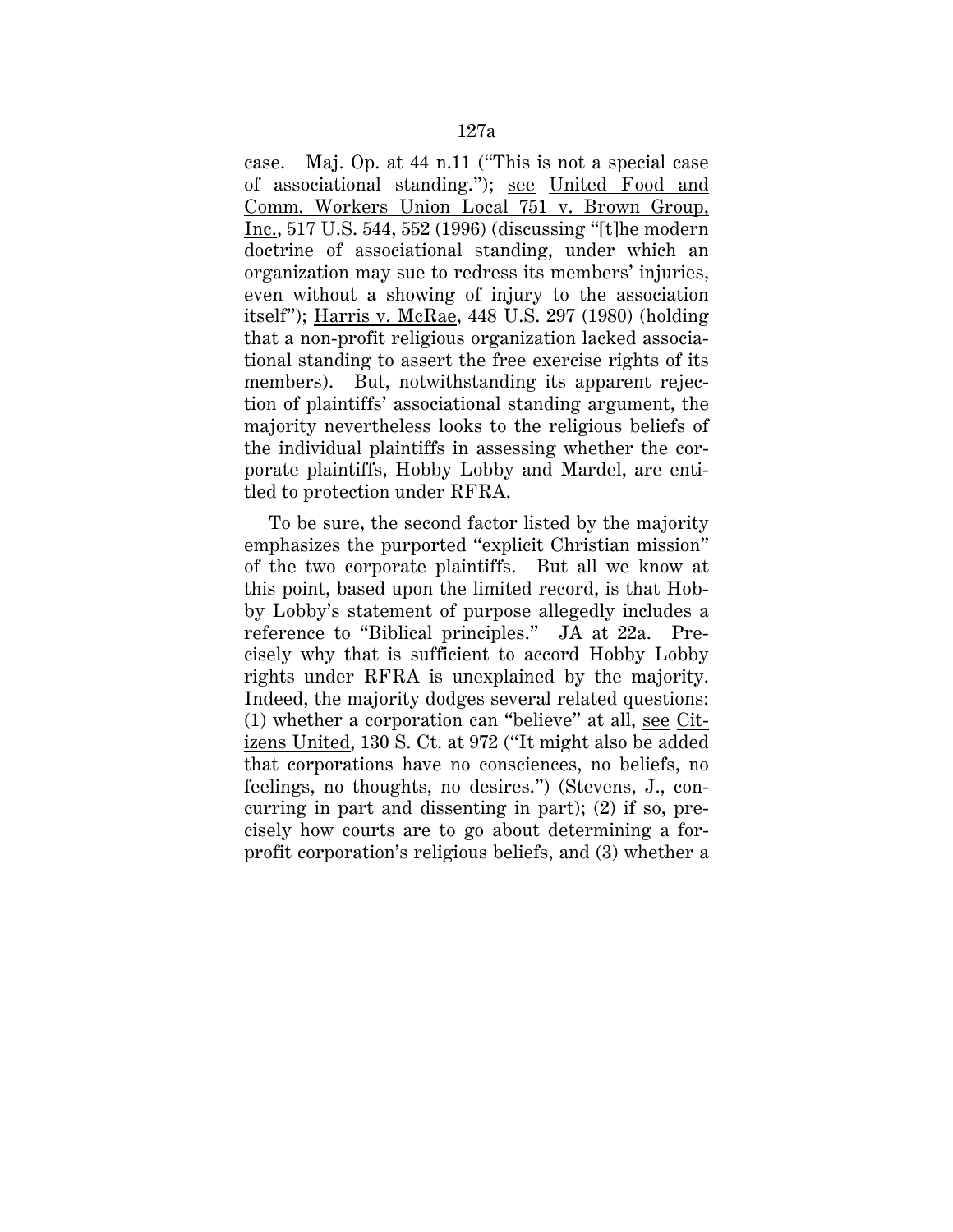for-profit corporation has "cognizable religious liberties independent of the people who animate" it, Grote v. Sebelius, 708 F.3d 850, 856 (7th Cir. 2013) (Rovner, J., dissenting).

Curiously, the majority declines to indicate whether the four factors it mentions are intended to be exclusive, or even controlling. Maj. Op. at 45 ("We need not decide today whether any of these factors is necessary."). Likewise, it refuses to address concerns raised by the defendants concerning how the factors might translate to "a large publicly traded corporation [seeking] to assert religious rights under RFRA." Id. at 44. Thus, the precise scope of the majority's holding remains unclear. That said, however, it is difficult to imagine why the majority's holding would not apply to any number of large, closely-held corporations that employ far more employees, and generate substantially more revenue, than Hobby Lobby and Mardel.

And, if all it takes for a corporation to be categorized as a "faith based business" for purposes of RFRA is a combination of a general religious statement in the corporation's statement of purpose and more specific religious beliefs on the part of the corporation's founders or owners, the majority's holding will have, intentionally or unwittingly, opened the floodgates to RFRA litigation challenging any number of federal statutes that govern corporate affairs (e.g., Title VII of the Civil Rights Act of 1964, the Fair Labor Standards  $Act).<sup>8</sup>$ See City of Boerne, 521 U.S. at 532 (noting

<u>.</u>

<sup>&</sup>lt;sup>8</sup> Americans United for Separation of Church and State assert in their amicus brief, and I agree, that the majority's holding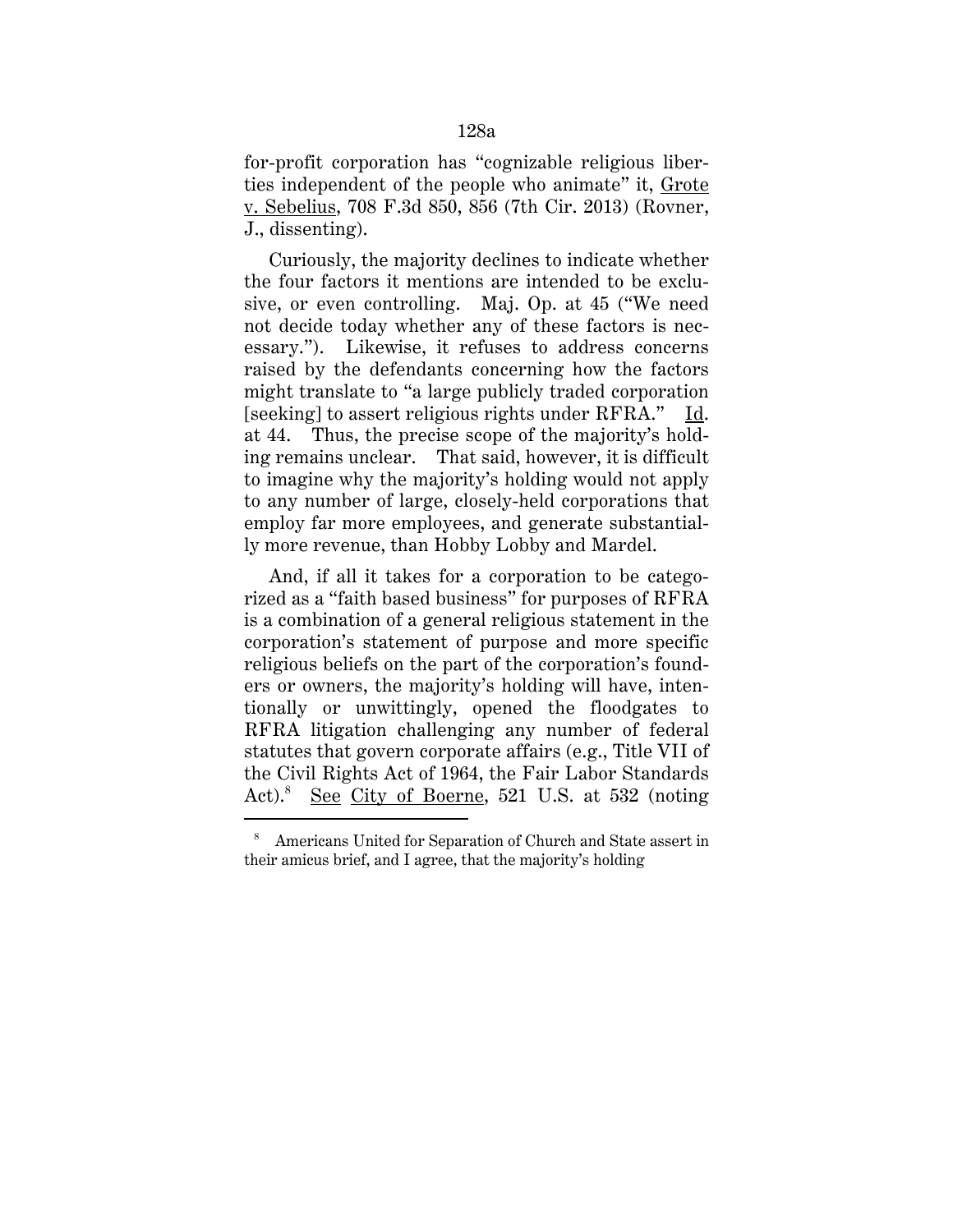that RFRA's "[s]weeping coverage" has the potential to "displac[e] laws and prohibit[] official actions of almost every description and regardless of subject matter."); id. at 534 (noting the potential of RFRA to exact "substantial costs . . . , both in practical terms of imposing a heavy litigation burden on the [government] and in terms of curtailing [its] traditional general regulatory power"). In short, the majority's holding threatens to entangle the government in the impermissible business of determining whether for-profit corporations are sufficiently "religious" to be entitled to protection under RFRA from a vast array of federal legislation. See Snyder v. Murray City Corp., 159 F.3d 1227, 1243 (10th Cir. 1998) (Lucero, J., concurring) ("[A]s Madison recognized, 'religion flourishes in greater purity, without than with the aid of Government.'" (alteration omitted) (quoting James Madison, Memorial and Remonstrance against Reli-

<u>.</u>

would transcend the provision of coverage for contraception. A Jehovah's Witness could choose to exclude blood transfusions from his corporation's health-insurance coverage. Catholicowned corporations could deprive their employees of coverage for end-of-life hospice care and for medically necessary hysterectomies. Scientologist-owned corporations could refuse to offer their employees coverage for antidepressants or emergency psychiatric treatment. And corporations owned by certain Muslims, Jews, or Hindus could refuse to provide coverage for medications or medical devices that contain porcine or bovine products including anesthesia, intravenous fluids, prostheses, sutures, and pills coated with gelatin.

Br. of Amici Curiae Am. United for Separation of Church and State, Inc., at 35.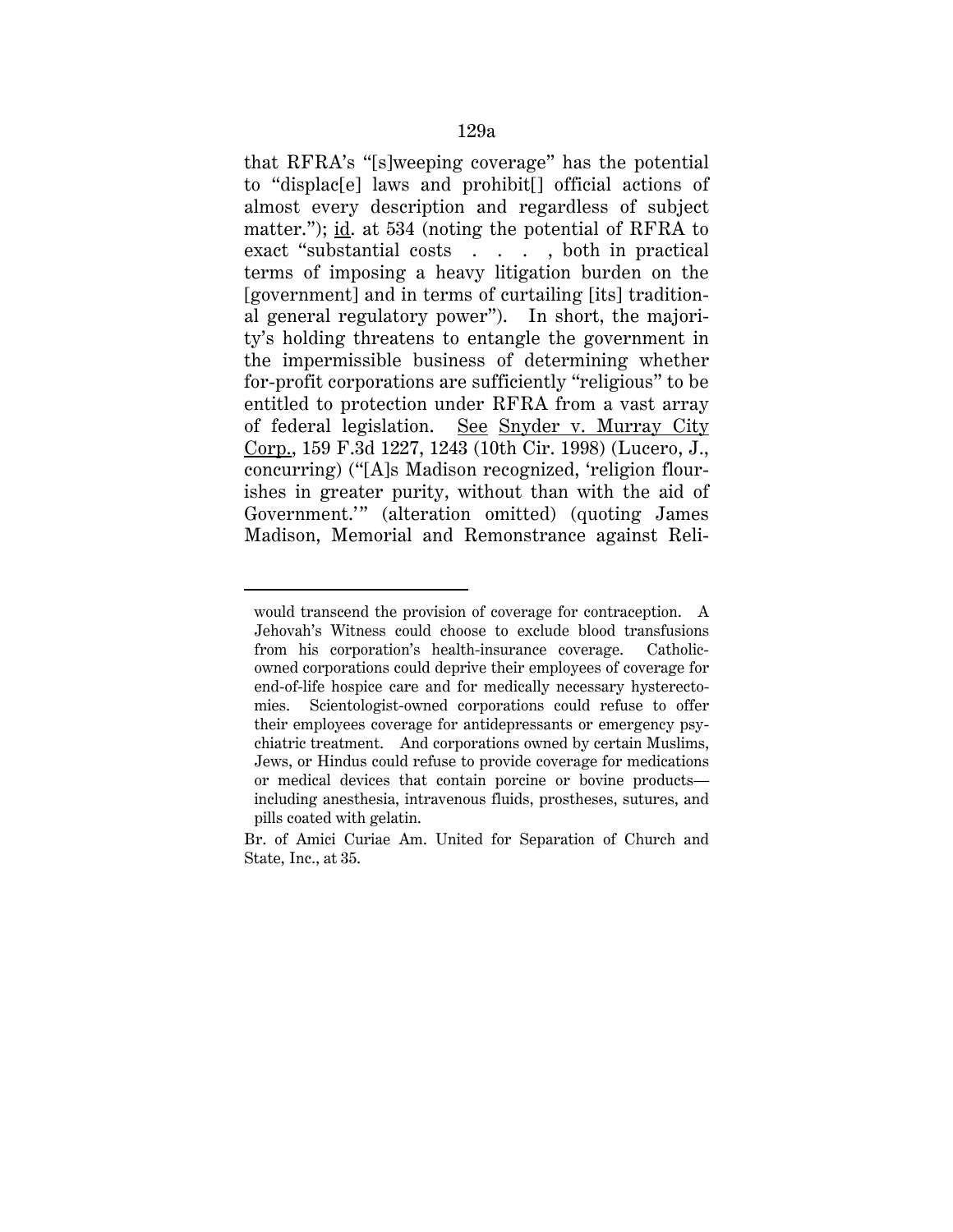gious Assessments (1785), in The Complete Madison 309 (S. Padover ed. 1953))).

For all of these reasons, I reject the majority's conclusion that Hobby Lobby and Mardel are "persons" exercising religion for purposes of RFRA. And, consequently, I conclude on that basis that Hobby Lobby and Mardel have failed to carry their burden of establishing a likelihood of success on the merits of their RFRA claims.

### *IV. Substantial Burden*

In the second part of its merits analysis, the majority addresses the question of "whether the contraceptive-coverage requirement constitutes a substantial burden on plaintiffs' exercise of religion." Maj. Op. at 45. At the outset, the majority purports to "identify the religious belief in this case." Id. at 52. But it commits two errors in doing so.

To begin with, the majority once again conflates the alleged beliefs of the individual and corporate plaintiffs. In particular, the majority states that "[t]he corporate plaintiffs believe life begins at conception." Id. To be sure, the complaint reasonably alleges that the individual plaintiffs possess this belief. But nothing in the plaintiffs' complaint suggests that Hobby Lobby or Mardel have ever taken an official stance on this particular topic. Instead, the complaint alleges only that Hobby Lobby's statement of purpose makes reference to "Biblical principles." JA at 22a. Consequently, the majority is left to treat the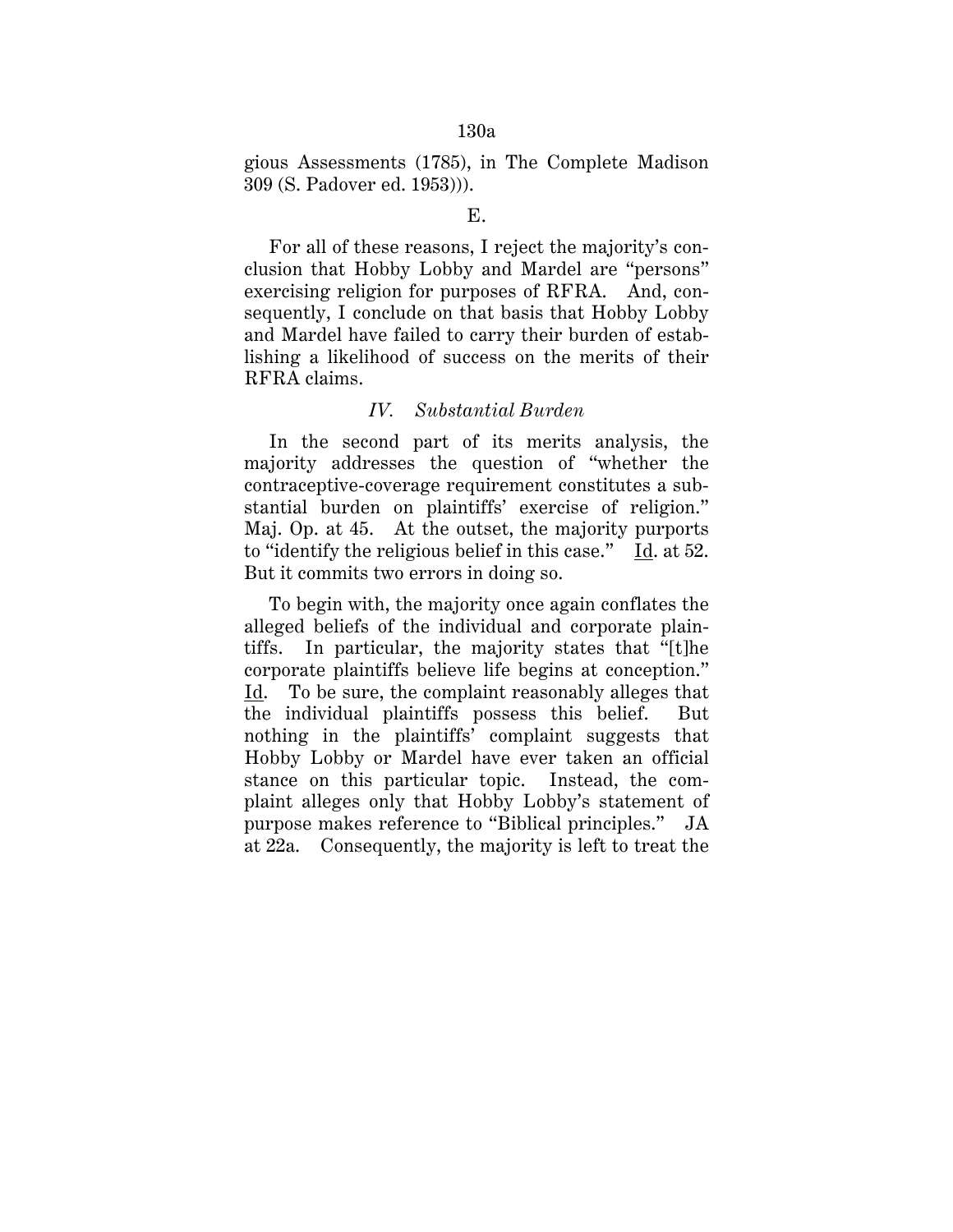religious beliefs of the individual plaintiffs as those of Hobby Lobby and Mardel, even though doing so violates basic principles of corporation law.

The majority also fails to carefully parse, and thus overstates, the nature of the plaintiffs' religious beliefs. It is undisputed that the individual plaintiffs believe, as part of their religion, that "life begins at conception." Maj. Op. at 52. But, in addition to erroneously treating these beliefs as belonging to the corporate plaintiffs, the majority erroneously concludes that these beliefs encompass the plaintiffs' views regarding the contraceptive drugs Plan B and Ella, as well as certain intrauterine devices.

I agree that the clear offshoot of plaintiffs' belief that life begins at conception is their belief, also religious in nature, that any action that threatens to harm a fertilized egg, including by preventing it from implanting in the uterus, is immoral. But what is the connection between these religious beliefs and plaintiffs' opposition to Plan B, Ella, and certain intrauterine devices? According to plaintiffs' complaint and their motion for preliminary injunction, it is statements from the Food and Drug Administration (FDA), in particular an "FDA birth control guide," suggesting "that Plan B and Ella may work by preventing 'attachment (implantation)' of a fertilized egg to a woman's uterus." JA at 33a (complaint); see id. at 50a (allegation in complaint that "[s]ome FDA-approved 'contraceptives' cause abortions.") and 70a (reference in motion for preliminary injunction to "FDA Birth Control Guide"). In other words, the connection is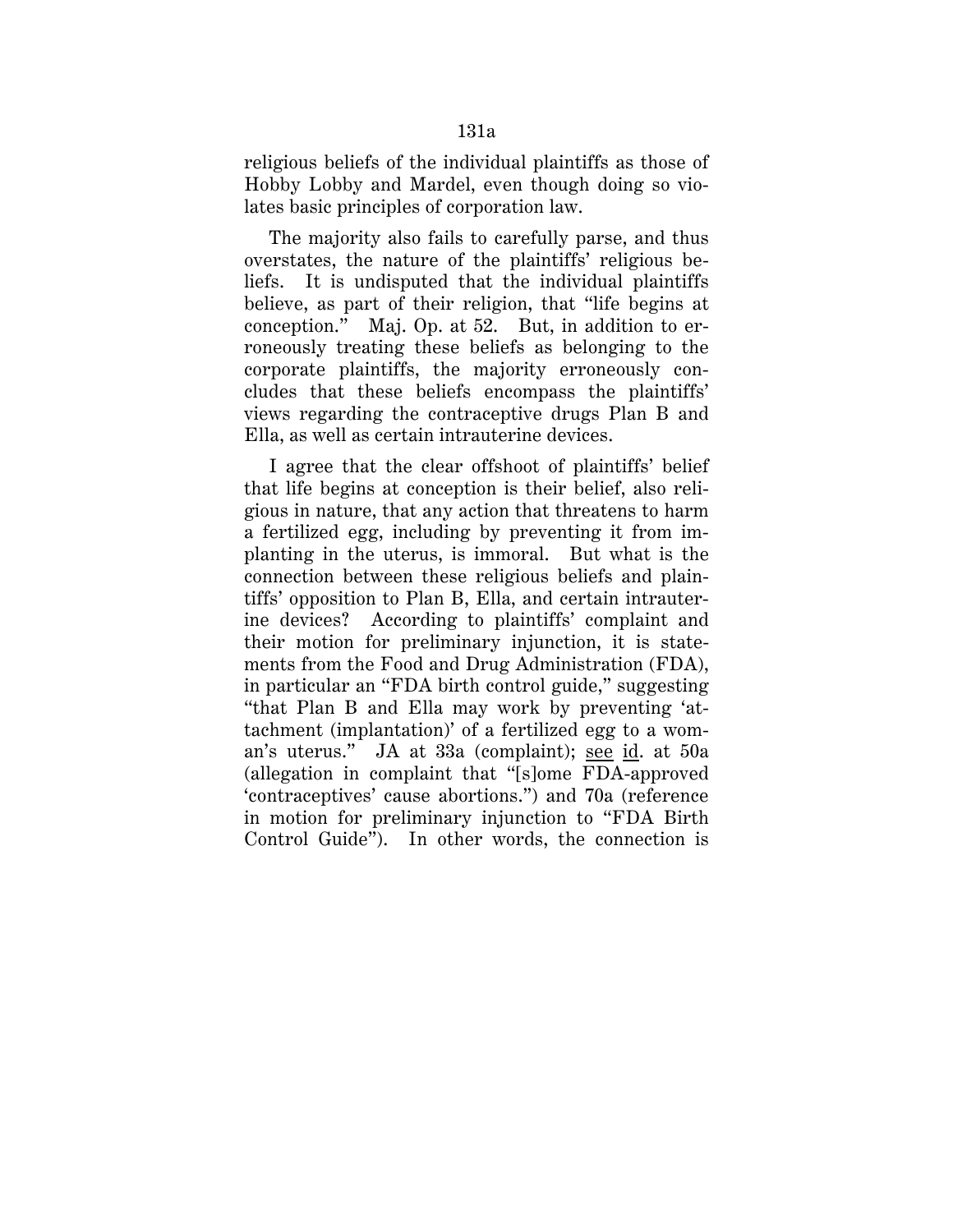not one of religious belief, but rather of purported scientific fact, i.e., how the challenged contraceptives operate to prevent pregnancy. Consequently, rather than being off limits to examination, plaintiffs' allegations regarding the abortion-causing potential of the challenged drugs are subject not only to examination but evidentiary proof. In short, they must be proven by plaintiffs on the basis of sufficient evidence.

As I have noted, however, plaintiffs presented no evidence at all during the hearing on their motion for preliminary injunction. That failure is not entirely fatal to their claims, because there appears to be agreement among the parties and amici that certain intrauterine devices actually have, as a matter of scientific fact, the potential to prevent implantation of a fertilized egg. But there is no such consensus with respect to the contraceptive drugs challenged by the plaintiffs. E.g., Br. of Amici Curiae Physicians for Reprod. Health, et al., at 8-15 (discussing the current scientific evidence regarding how the challenged contraceptive drugs function to prevent pregnancy and asserting that the FDA labels for these drugs do not reflect this evidence). Consequently, plaintiffs' tactical decision to present no evidence on this point appears, to me, to prevent them from establishing that the regulatory requirement to provide healthcare coverage encompassing these drugs substantially burdens their exercise of religion.

### *V. Remaining Preliminary Injunction Factors*

I also believe that the plurality errs in its consideration of the three remaining preliminary injunction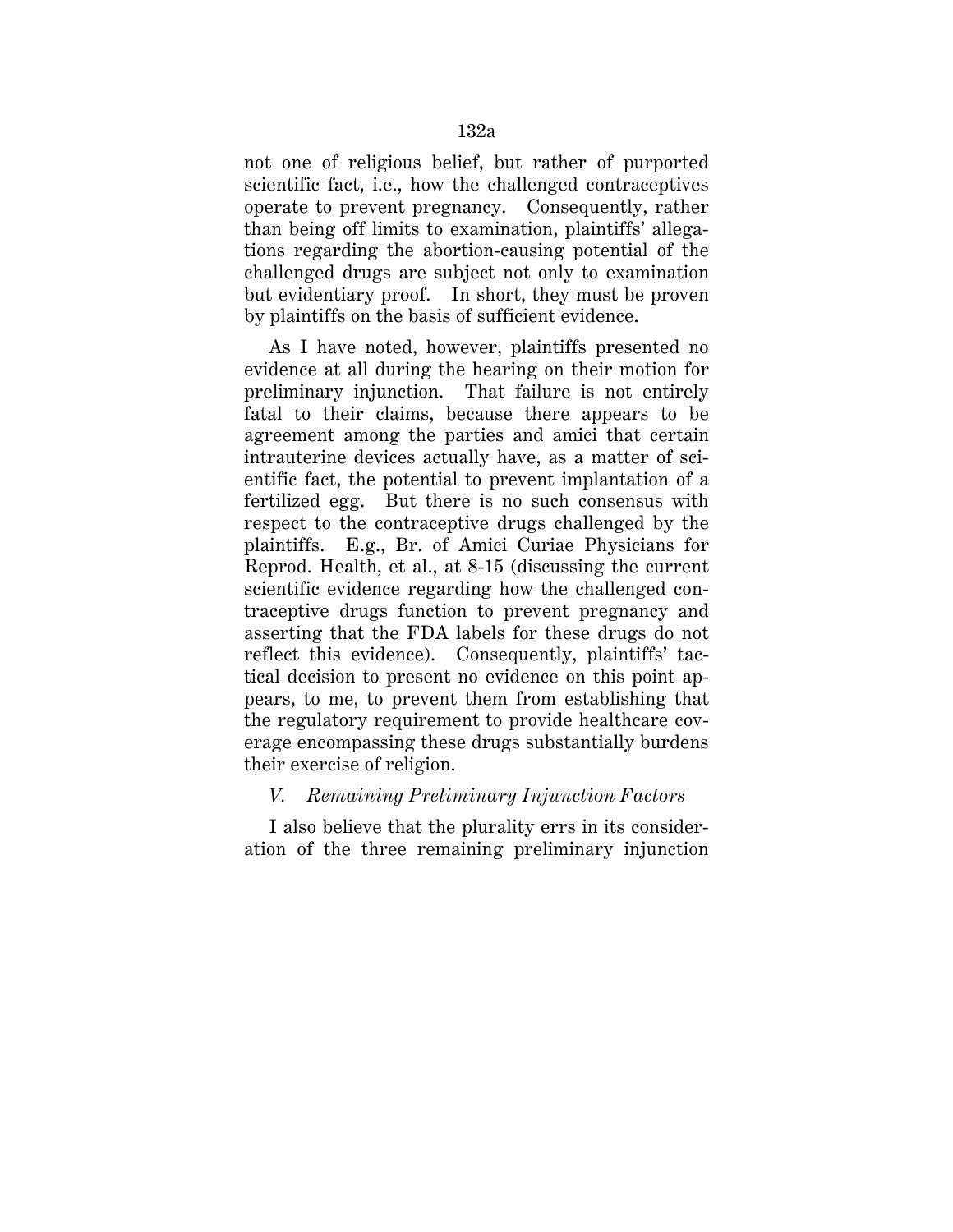factors, i.e., whether Hobby Lobby and Mardel face irreparable harm, whether the balance of equities tips in favor of Hobby Lobby and Mardel, and whether an injunction is in the public interest. The plurality suggests it is proper for this court to address each of those factors in the first instance because "[t]he record we have is the record the parties chose to create below," Maj. Op. at 63, "this record suffices for us to resolve each of the remaining preliminary injunction factors," id., RFRA is analogous to constitutional law and thus plaintiffs' likelihood of success on the merits of their RFRA claims should be considered a determinative factor, id. at 63-64, and the government did not "contest[] the *factual* adequacy or accuracy of Hobby Lobby's allegations," all of which were contained in "a verified complaint," id. at 65.

Surely, however, the plaintiffs, as the parties who unsuccessfully moved for a preliminary injunction and now appeal from the district court's decision, must be required to present some evidence to establish the remaining three preliminary injunction factors. Although the plurality suggests that the existing record is sufficient to resolve the remaining factors, the plaintiffs presented literally no evidence at the preliminary injunction hearing. And, although it is true that plaintiffs filed a verified complaint, defendants have not yet had an opportunity to file an answer to the complaint. Thus, we do not yet know which of the plaintiffs' allegations might be admitted by the defendants. Finally, we must not forget that the district court denied plaintiffs' motion for preliminary injunction based solely on its conclusion that plaintiffs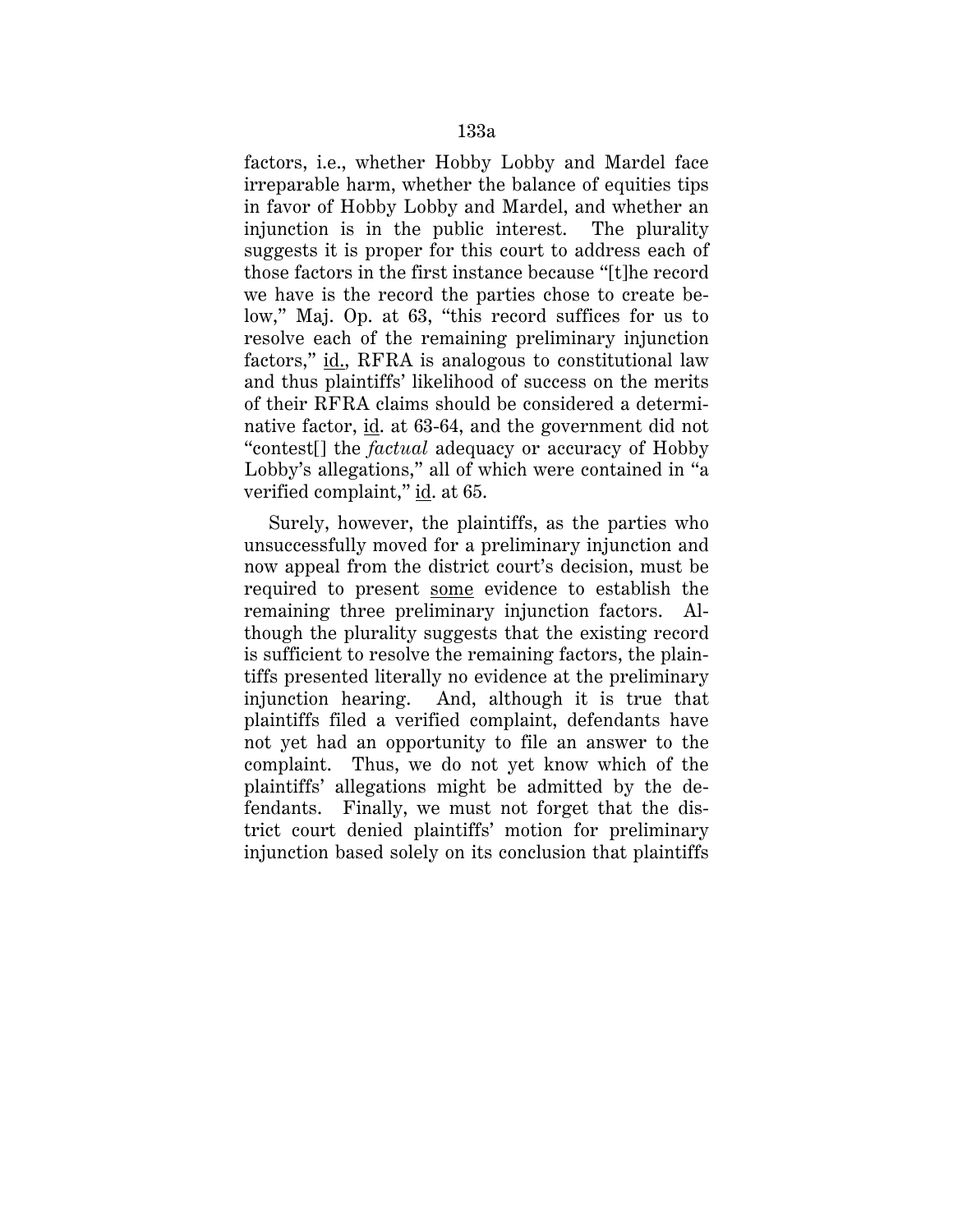failed to demonstrate a probability of success on the merits of their RFRA claims. JA at 228a-229a. Consequently, the district court concluded "it [wa]s unnecessary to determine whether the three other [preliminary injunction] factors tip[ped] in [plaintiffs'] favor." Id. at 229a n.19. It is thus completely understandable why the defendants in this appeal have focused their arguments on the likelihood of success factor: that, as I have noted, was the sole basis for the district court's decision. And, presumably, the defendants believed, and reasonably so, that if we disagreed with the district court's conclusion, we would remand the case to the district court for further consideration of the remaining three preliminary injunction factors (all of which the defendants vigorously disputed in opposing plaintiffs' motion for preliminary injunction in the district court proceedings, see id. at 156a-158a).

# *VI. The Individual Plaintiffs' Standing to Sue under RFRA*

As a final matter, I believe it necessary to briefly address several points raised by Judge Gorsuch and Judge Matheson regarding the Article III standing of the individual plaintiffs.

At the outset of his concurring opinion, Judge Gorsuch asserts that "[n]o one before us disputes that the [regulation] compels Hobby Lobby and Mardel to underwrite payments for drugs or devices that can have the effect of destroying a fertilized human egg." Gorsuch Op. at 1. As I have already explained, however, there are, indeed, factual disputes regarding the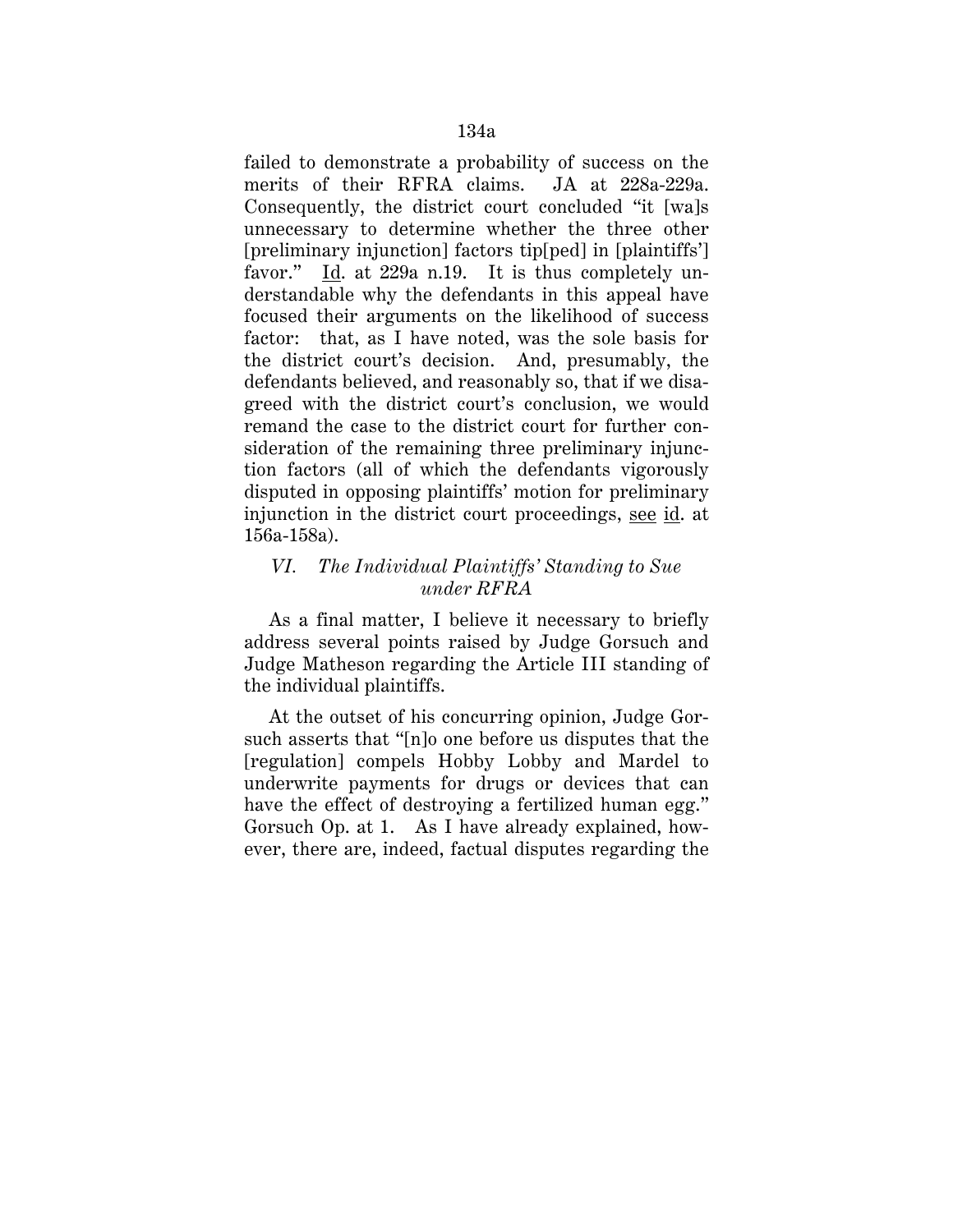actual potential of the challenged drugs to destroy a fertilized human egg. And because the plaintiffs collectively failed to present any evidence to support their allegations regarding these challenged drugs, there is no basis upon which a preliminary injunction could be issued that relieves Hobby Lobby and Mardel from offering its employees coverage for those drugs.

Judge Gorsuch proceeds to suggest that there are two bases upon which the individual plaintiffs have Article III standing. First, he suggests the individual plaintiffs have Article III standing "because the company shares of which they are the beneficial owners would decline in value if the mandate's penalties for noncompliance were enforced." Id. at 6. Although there is no disputing the principle that "shareholders suffer injury in the Article III sense when the corporation incurs significant harm, reducing the return on their investment and lowering the value of their stockholdings," Grubbs v. Bailes, 445 F.3d 1275, 1280 (10th Cir. 2006), the problem in this case is that, as far as we know, the individual plaintiffs are not the shareholders of Hobby Lobby and Mardel. Rather, plaintiffs' complaint alleges that both corporations are owned by trusts. JA at 13a. Thus, there is no basis in the limited record on appeal for concluding that the individual plaintiffs can rely on this principle of Article III standing. And even if we were to assume otherwise, I agree with the views expressed in Section II of Judge Bacharach's concurring opinion that Congress did not abrogate prudential-standing restrictions in RFRA and that the shareholder standing rule would prevent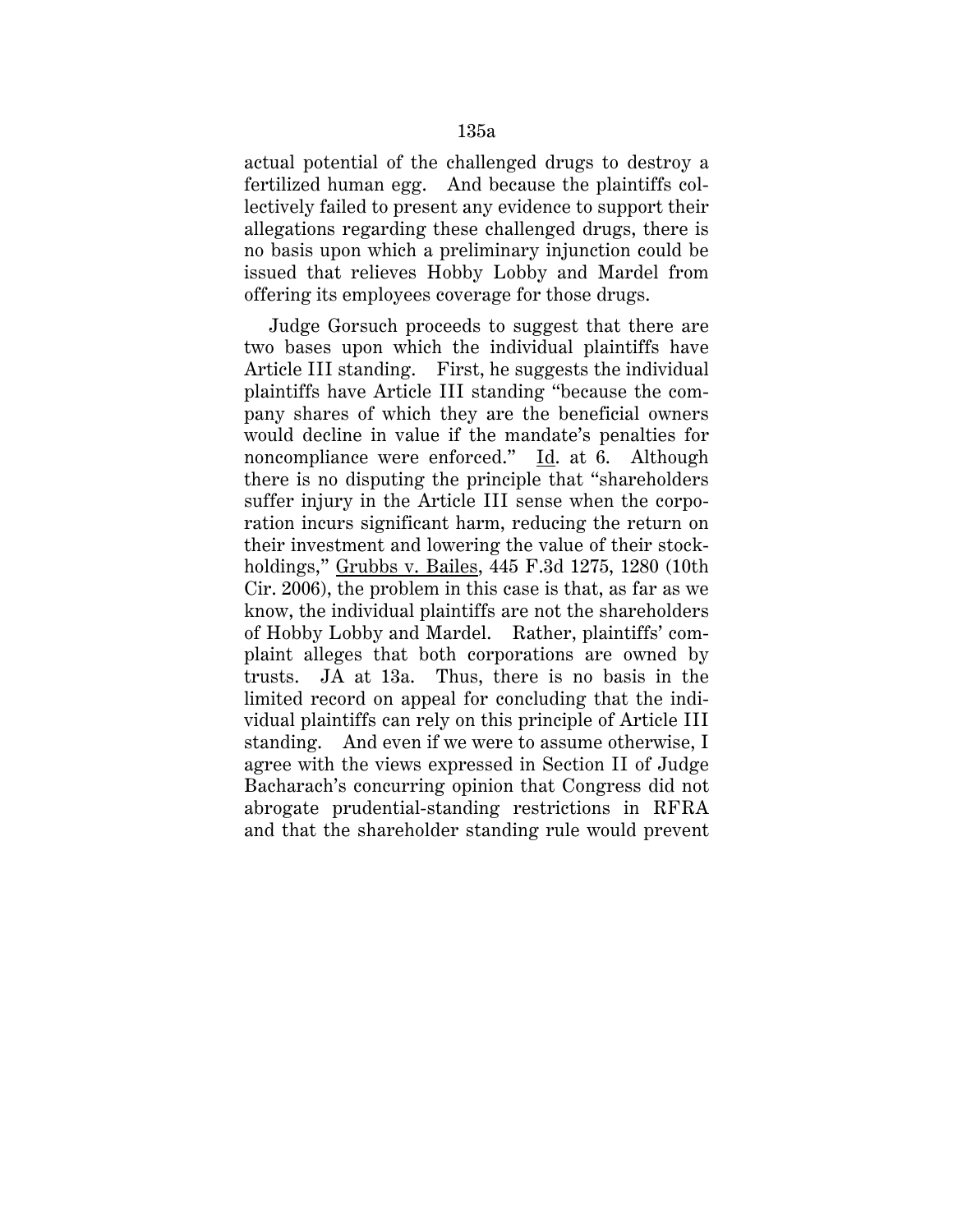the individual plaintiffs from asserting distinct claims under RFRA.

Judge Gorsuch and Judge Matheson, in their separate concurring opinions, also suggest that the individual plaintiffs have Article III standing on the basis of a novel "management standing" rule. As Judge Gorsuch describes it in his concurring opinion, the individual plaintiffs, "as the exclusive and controlling owners of Hobby Lobby and Mardel, are the human beings who must direct the corporations to comply with the [contraceptive-coverage regulation] and do so in defiance of their faith." Gorsuch Op. at 10. On this point, I agree with Judge Bacharach that the socalled "choice" that results from the contraceptivecoverage regulation "falls solely on the two corporations, and the [individual plaintiffs]' injury is not directly or personally created by the Affordable Care Act." Bacharach Op. at 10.

In addition, to the extent the individual plaintiffs in this case are involved in the corporate decisionmaking of Hobby Lobby and Mardel, I am not persuaded that the contraceptive-coverage regulation imposes a substantial burden on the exercise of their religion. The contraceptive-coverage regulation requires employers such as Hobby Lobby and Mardel to provide to their employees health insurance coverage for the full range of FDA-approved contraceptive drugs and devices. Period. Although the plaintiffs, and in turn Judge Matheson, artfully suggest that compliance with the regulation "would assist others in using particular contraceptives," Matheson Op. at 15, the fact of the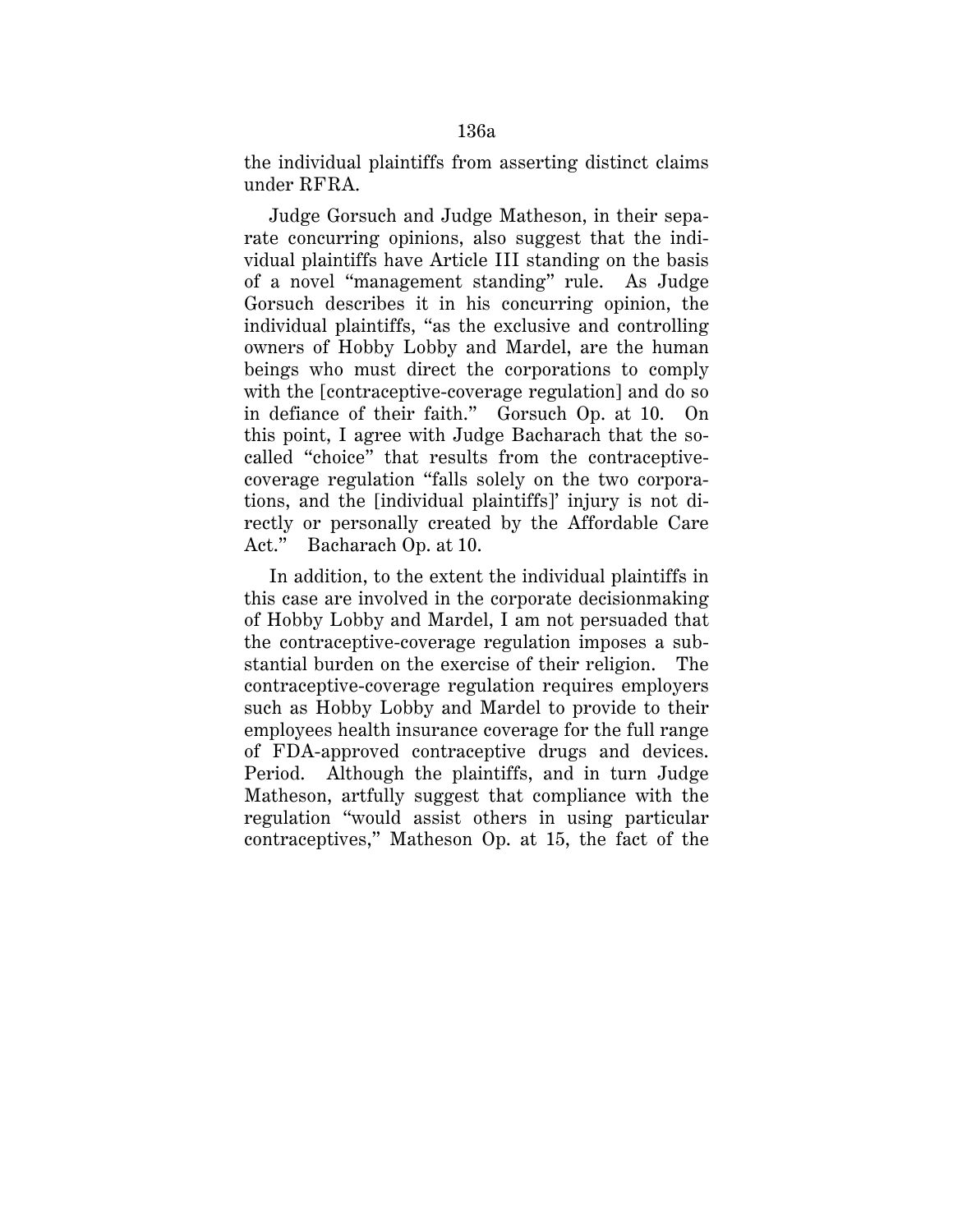matter is that the regulation is drug/device-neutral. And the decision of a female employee as to which contraceptive drug or device to use remains a private matter of individual choice. Thus, neither an employer, nor its officers and directors, by choosing to comply with the contraceptive-coverage regulation, become a party to, or otherwise encourage, an individual employee's decision to use a particular drug or device. See Grote, 708 F.3d at 865 (Rovner, J., dissenting) ("No individual decision by an employeer and her physician—be it to sue contraception, treat an infection, or have a hip replaced—is in any meaningful sense the [employer's or company owner's] decision or action."); cf. Zelman v. Simmons-Harris, 536 U.S. 639, 652 (2002) (upholding a state school voucher program on the ground that "[t]he incidental advancement of a religious mission . . . is reasonably attributable to the individual [voucher] recipient, not to the government, whose role ends with the disbursement of benefits."). But, by recognizing a new "management standing" rule applicable to the individual plaintiffs, Judge Gorsuch and Judge Matheson "upend th[is] traditional understanding" and effectively conclude "that when a company insures its employees' health care, a company owner indeed is a party to that care, with a cognizable religious interest in what services are made available to the employee." Grote, 708 F.3d at 865 (Rovner, J., dissenting). In my view, "[h]olding that a company [owner]'s religious beliefs and practices are implicated by the autonomous health care decisions of company employees, such that the obligation to insure those decisions, when objected to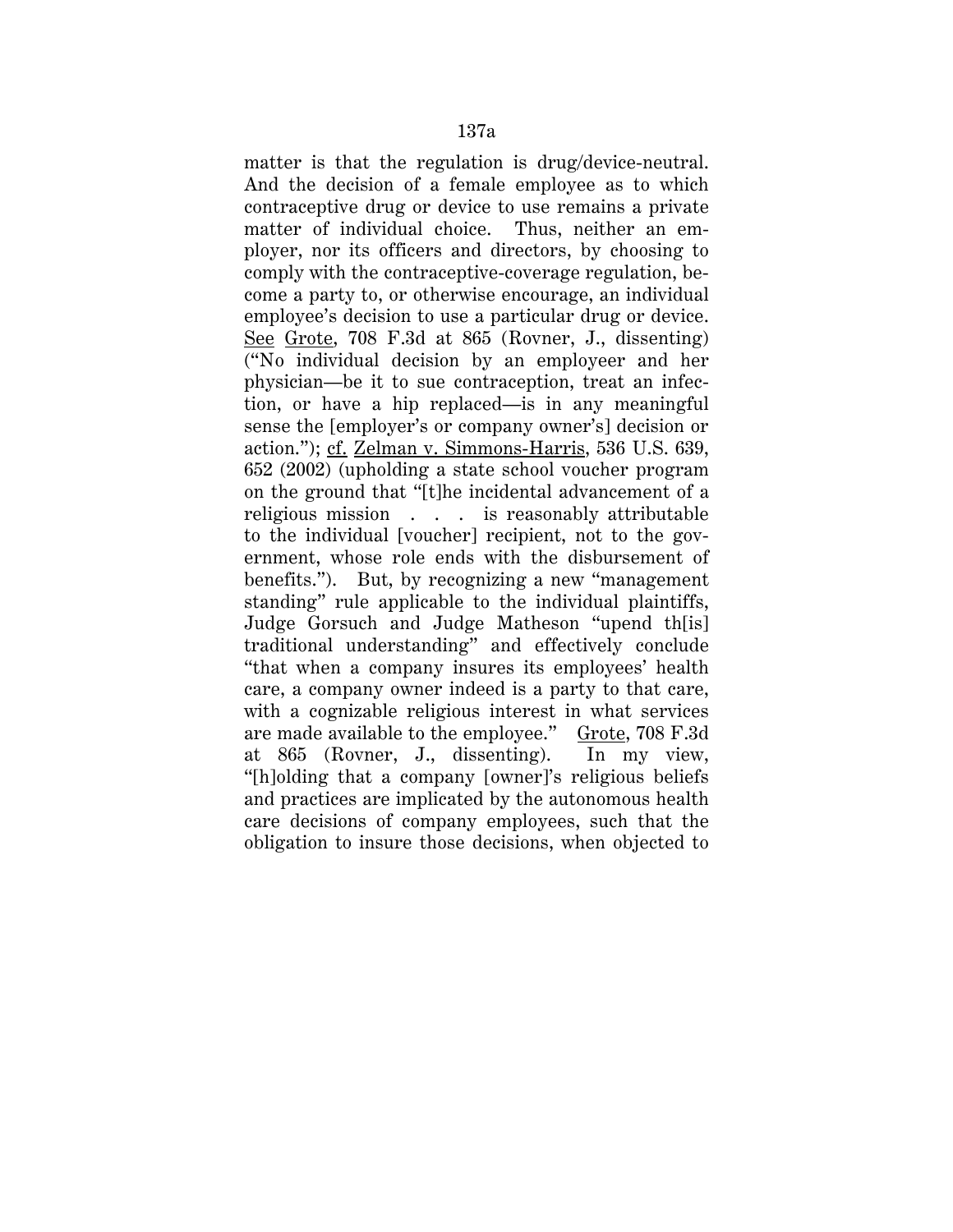by [the owner], represents a substantial burden on that [owner]'s religious liberties [is] an [unduly] expansive understanding of what acts in the commercial sphere meaningfully interfere with an individual's religious beliefs and practices." Id. at 866.

MATHESON, J., concurring in part and dissenting in part.

#### **INTRODUCTION**

The plaintiffs in this case are two corporations— Hobby Lobby and Mardel—and the owners and managers of those corporations—the Greens. Asserting claims under the Religious Freedom Restoration Act ("RFRA") and the Free Exercise Clause, these corporate and individual plaintiffs challenge a federal regulation requiring employers to provide employee health insurance that covers certain contraceptives. The challenged regulation ("the Regulation") was promulgated under the 2010 Patient Protection and Affordable Health Care Act and applies to Hobby Lobby and Mardel. The Greens allege that it burdens their religious beliefs to manage their corporations in compliance with the Regulation by providing health insurance coverage for the contraceptives at issue.

The plaintiffs seek a preliminary injunction to bar the enforcement of the Regulation. In addressing this request for "an extraordinary remedy never awarded as of right," *Winter v. Natural Res. Def. Council, Inc.,* 555 U.S. 7, 24 (2008), we cannot forget that the corporate and individual plaintiffs are not on common legal and factual ground. Each faces a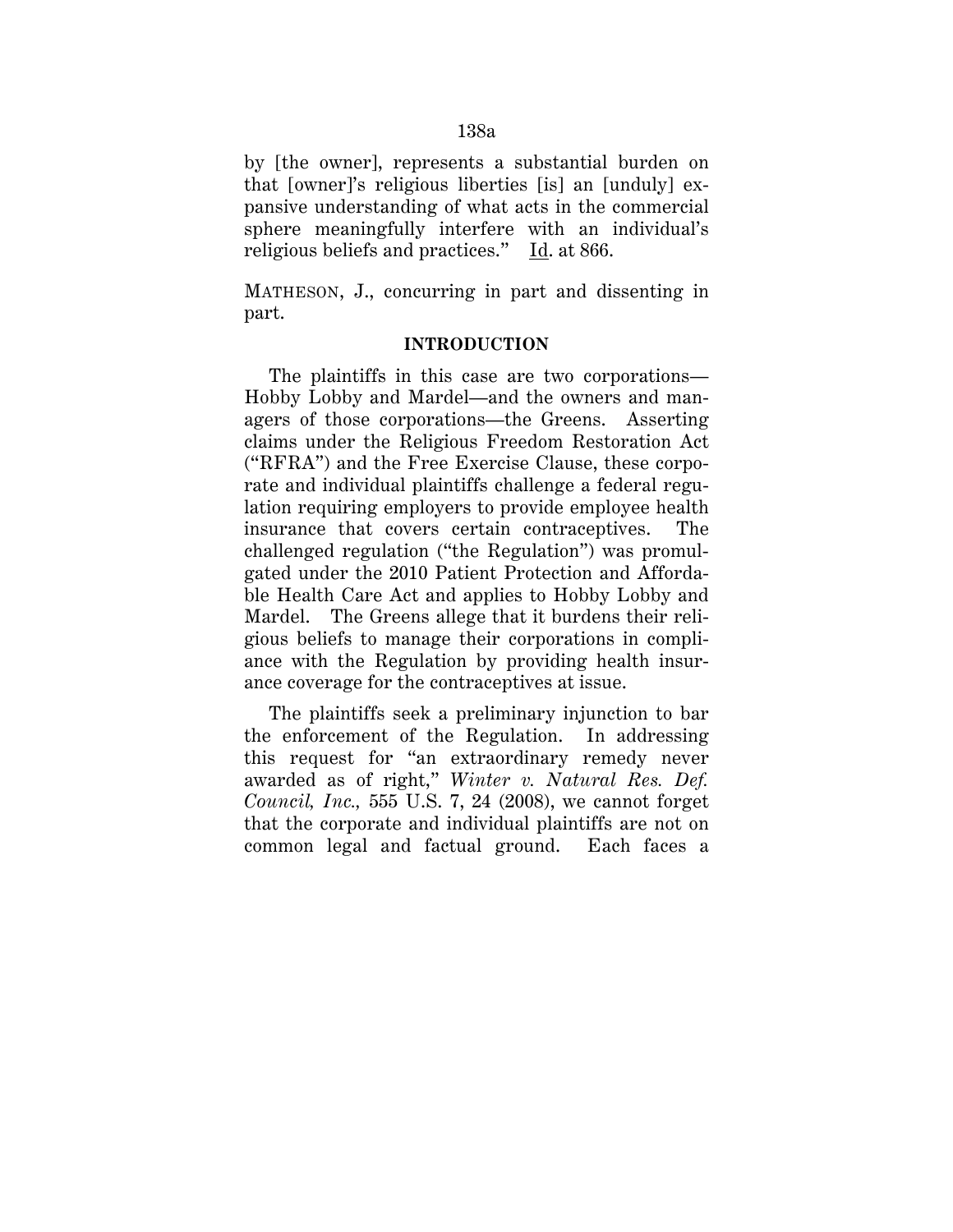unique set of problems that must be overcome to obtain a preliminary injunction.

Hobby Lobby and Mardel face a distinct and formidable challenge: a dearth of legal precedent that for-profit, secular corporations have rights under RFRA or the Free Exercise Clause. To overcome this obstacle, the plaintiffs attribute the beliefs of the Greens to the corporations and ignore the corporate form.

In contrast, the Greens start on more solid ground with respect to RFRA and the Free Exercise Clause. No one disputes that, as natural persons, the Greens have free exercise rights. Their distinct challenge is to demonstrate that the Regulation imposed on the corporations also burdens *the Greens'* exercise of religion. To do so, they must first show they have standing to assert their free exercise rights and, if they do, demonstrate that the Regulation substantially burdens their exercise of religion.

Each set of plaintiffs must show that the district court abused its discretion when it denied their request for a preliminary injunction because they could not meet their burden to demonstrate a substantial likelihood of success on the merits. *See Gen. Motors Corp. v. Urban Gorilla, LLC,* 500 F.3d 1222, 1226 (10th Cir. 2007). With the plaintiffs' burden in mind, I conclude that the district court did not abuse its discretion as to the corporate plaintiffs, Hobby Lobby and Mardel, but would remand for further consideration of the Greens' request for a preliminary injunction on their RFRA claim.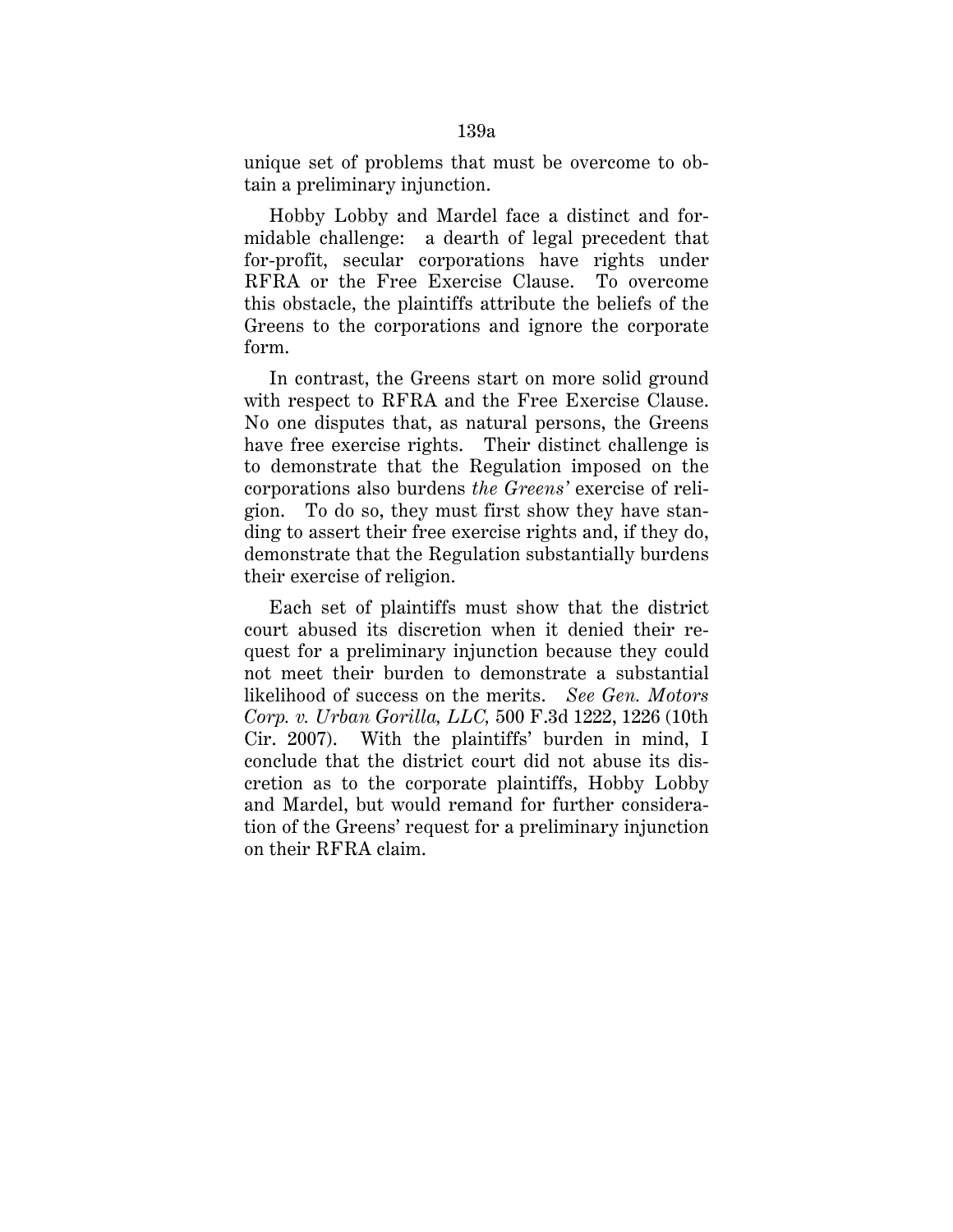As to the corporate plaintiffs, I agree with Chief Judge Briscoe that they did not meet their burden to show that RFRA applies to them. Their briefs lack adequate supporting precedent, and the record lacks evidence of how Hobby Lobby and Mardel hold and exercise religious beliefs in conflict with the Regulation. Also, I am thus far unconvinced that for-profit, secular corporations can so easily seize upon the religious beliefs of their owners to demonstrate a corporate religious conviction. The structural barriers of corporate law give me pause about whether the plaintiffs can have their corporate veil and pierce it too.

In contrast to Chief Judge Briscoe, however, I am not prepared to conclude once and for all that RFRA or the Free Exercise Clause provides no protection to any for-profit corporation. The legal and factual arguments have not been sufficiently developed to provide a definitive answer. Up until the recent court challenges to the Regulation, there is little or no case authority on whether a for-profit corporation has free exercise rights. We should not attempt a final answer on such a novel and significant question until we have to, and we do not have to at this early stage of this case. The circumstances in which this issue of first impression comes to us counsel against deciding it, other than to say that the plaintiffs have not met their burden at this point.

As to the Greens, the threshold issue is whether they have standing to assert their rights under RFRA and the Free Exercise Clause. I think they do. I also agree with the Greens that the district court failed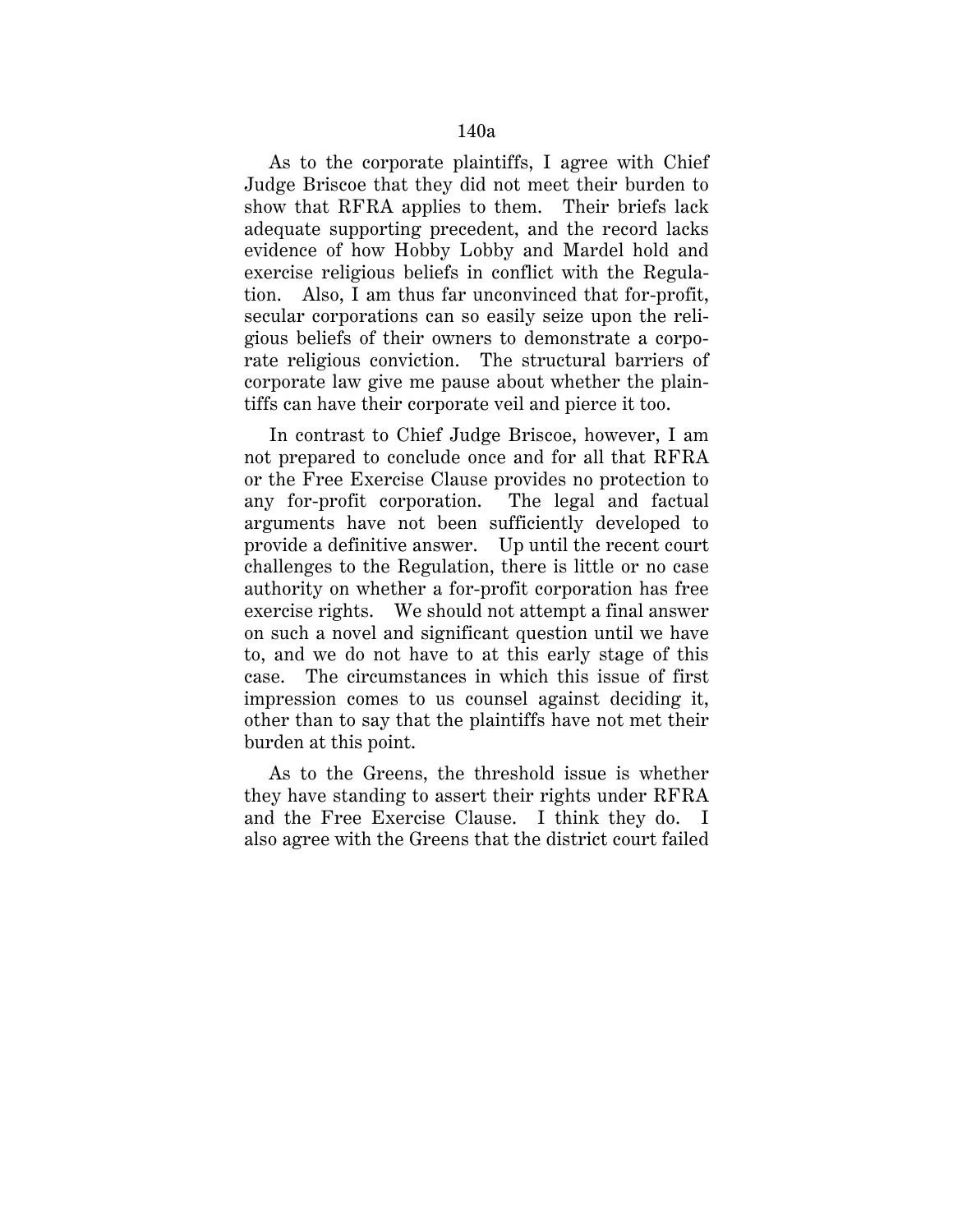to address their precise burden under RFRA. It should do so on remand.

In accordance with the foregoing, my analysis of the district court's preliminary injunction ruling begins with the corporate plaintiffs' RFRA claim and then proceeds to the Greens' RFRA claim. I end with a brief discussion of why the plaintiffs have not shown they are entitled to a preliminary injunction on their Free Exercise Clause claim.<sup>1</sup>

#### **DISCUSSION**

### **I. THE CORPORATIONS' RFRA CLAIM**

Hobby Lobby and Mardel seek a preliminary injunction, asserting that the Regulation violates their rights under RFRA. I agree with much of Sections I and II in Chief Judge Briscoe's separate opinion, in which she raises serious concerns about the corporations' entitlement to RFRA protection. In addition, I do not think the corporate plaintiffs have demonstrat-

<sup>1</sup> I address whether the plaintiffs should receive preliminary relief on their Free Exercise Clause claim for two reasons. First, because I would affirm on Hobby Lobby's and Mardel's RFRA claim and remand the Greens' RFRA claim, the district court would need to know where we stand on its earlier Free Exercise Clause preliminary injunction ruling. Second, consistent with avoidance of novel constitutional questions, *see Three Affiliated Tribes of the Fort Berthold Reservation v. Wold Engineering,* 467 U.S. 138, 157 (1984), we need not decide whether the Free Exercise Clause applies to for-profit corporations, an issue of first impression, by instead addressing the more conventional question of whether the Regulation is neutral, generally applicable, and rationally based. *See* Section III, *infra.*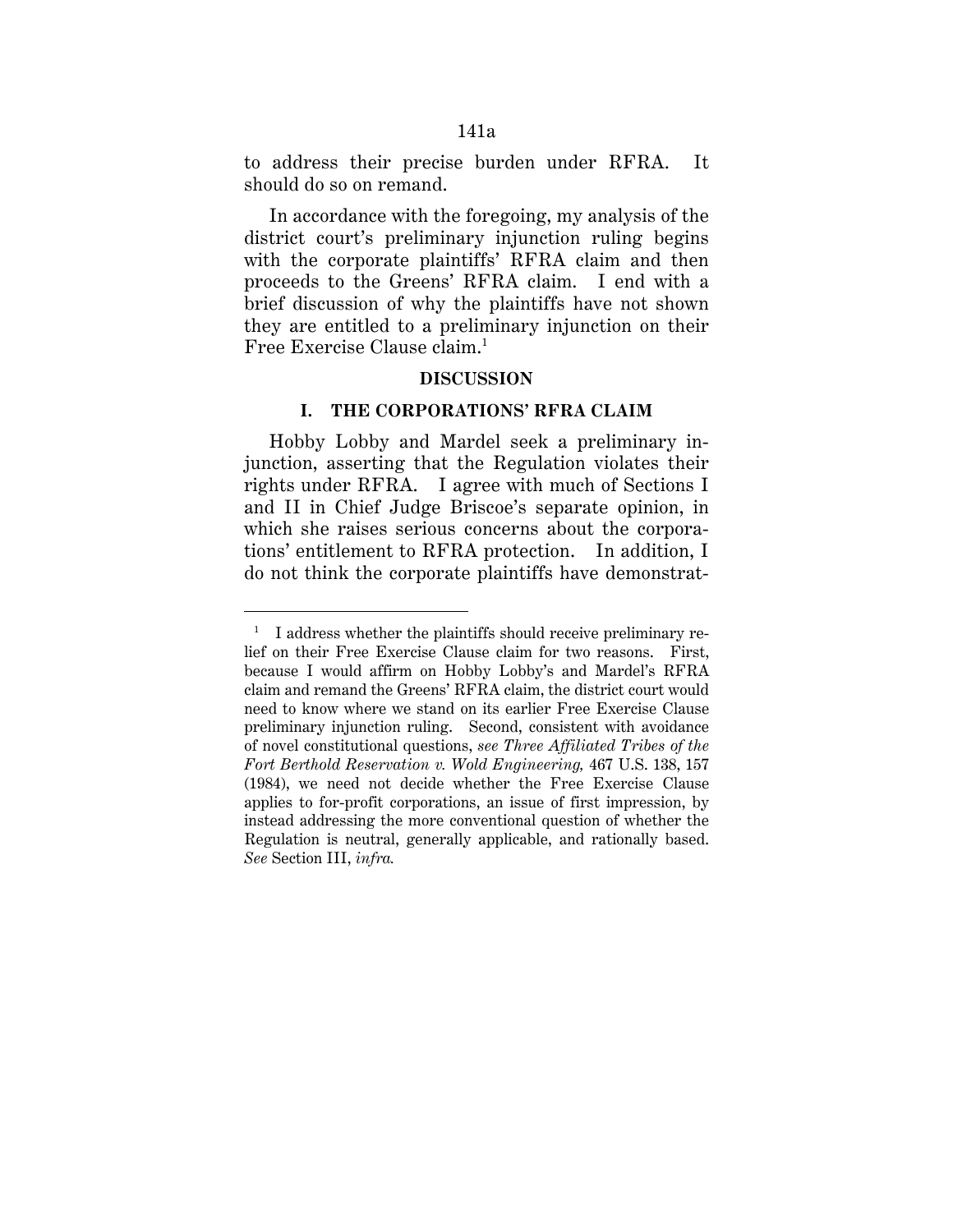ed they can so easily disregard the corporate form and assume the Greens' religious beliefs. Accordingly, I do not think the district court abused its discretion in holding that Hobby Lobby and Mardel failed to show they are substantially likely to succeed on the merits of their RFRA claim.

Nevertheless, I would stop at concluding that the plaintiffs have not met their preliminary injunction burden and would not foreclose the issue of RFRA coverage for secular, for-profit corporations from future consideration. Prudential considerations of judicial restraint take me to this position.

## A. *Plaintiffs' Failure to Meet Preliminary Injunction Burden on Law and Facts*

Chief Judge Briscoe raises serious concerns about the majority's analysis and conclusions. These concerns are sufficient to conclude that the district court did not abuse its discretion in denying a preliminary injunction to Hobby Lobby and Mardel.

I agree with the district court that our usual preliminary injunction standard applies because the plaintiffs seek relief that would "stay governmental action taken in the public interest pursuant to a statutory or regulatory scheme." *Nova Health Sys. v. Edmondson,* 460 F.3d 1295, 1298 n.6 (10th Cir. 2006). Accordingly, the plaintiffs "must show that four factors weigh in [their] favor: (1) [they are] substantially likely to succeed on the merits; (2) [they] will suffer irreparable injury if the injunction is denied; (3) [their] threatened injury outweighs the injury the opposing party will suffer under the injunction; and (4) the injunction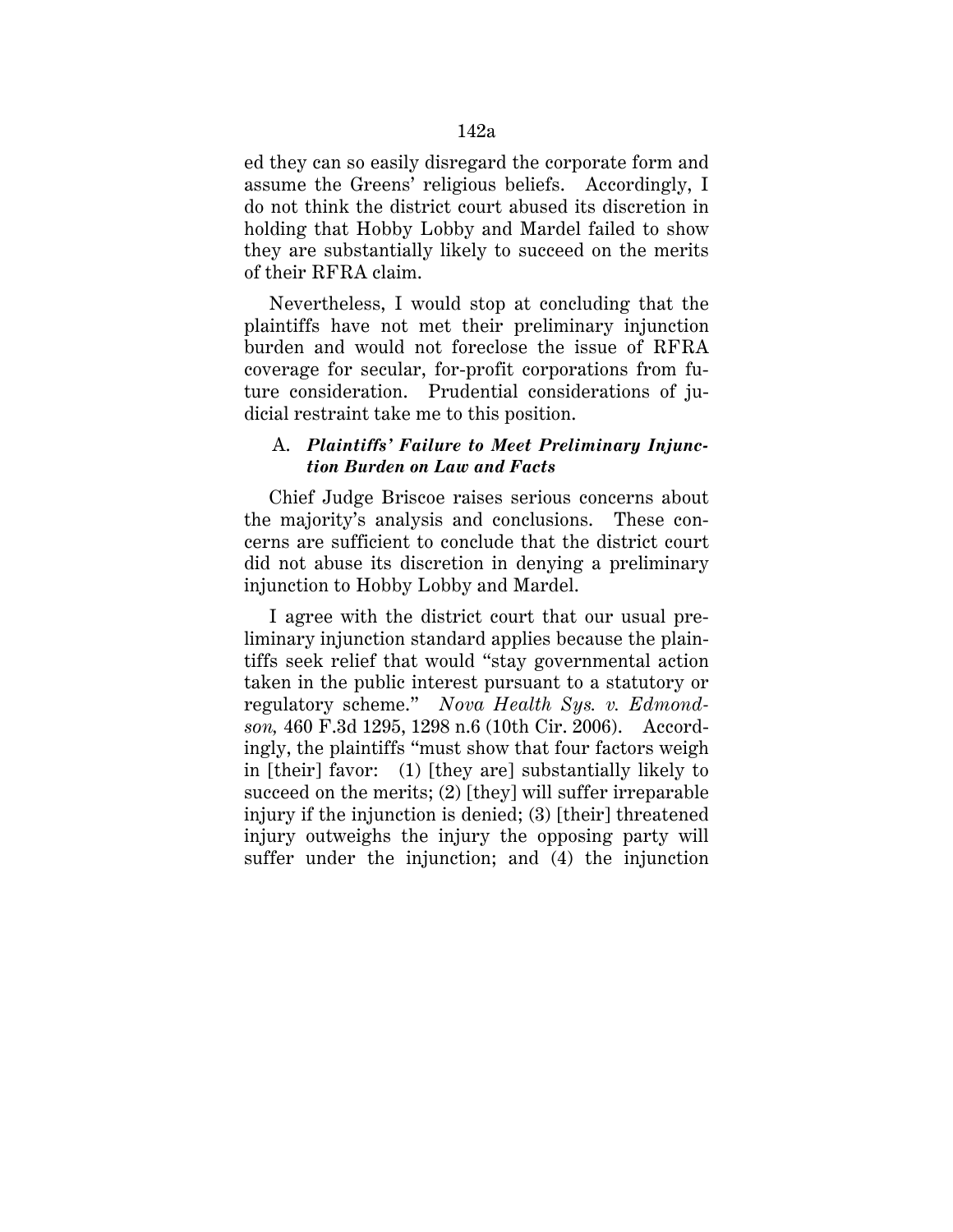would not be adverse to the public interest." *Awad v. Ziriax,* 670 F.3d 1111, 1125 (10th Cir. 2012) (quotations omitted). The district court focused on the "substantially likely to succeed" factor.

RFRA itself contains no express indication that it covers secular, for-profit corporations. *See generally* 42 U.S.C. §§ 2000bb-2000bb-4. The majority relies on the Dictionary Act, which provides that corporations are persons "unless the context indicates otherwise." 1 U.S.C. § 1. At least some of the context surrounding RFRA's enactment does indicate otherwise: (1) no court decision recognizing free exercise rights for secular, for-profit corporations, *see* Briscoe Op. at  $9-12;$ <sup>2</sup> (2) no federal statute recognizing for-profit corporations as religious organizations; and (3) no acknowledgement that granting for-profit corporations such coverage could allow them to challenge a wide

<sup>&</sup>lt;sup>2</sup> "Context" for purposes of the Dictionary Act includes "the text" of the Act of Congress surrounding the word at issue, or the texts of other related congressional Acts." *Rowland v. Cal. Men's Colony, Unit II Men's Advisory Council,* 506 U.S. 194, 199 (1993). In considering statutory text, if "the plain meaning . . . is unclear, we turn to the 'legislative environment' . . . searching for an indicia of congressional intent at the time the statute was enacted." *United States v. Doe,* 572 F.3d 1162, 1169 (10th Cir. 2009) (quotations omitted). RFRA itself guides us to consider free exercise case law decided before its enactment. The text refers to Supreme Court decisions, including in the statute's description of findings and purpose. *See, e.g.,* § 2000bb(a)-(b). Indeed, "Congress enacted RFRA in direct response to the Court's decision in *Employment Div., Dept. of Human Resources of Oregon v. Smith,* 494 U.S. 872 (1990)." *City of Boerne v. Flores,* 521 U.S. 507 (1997).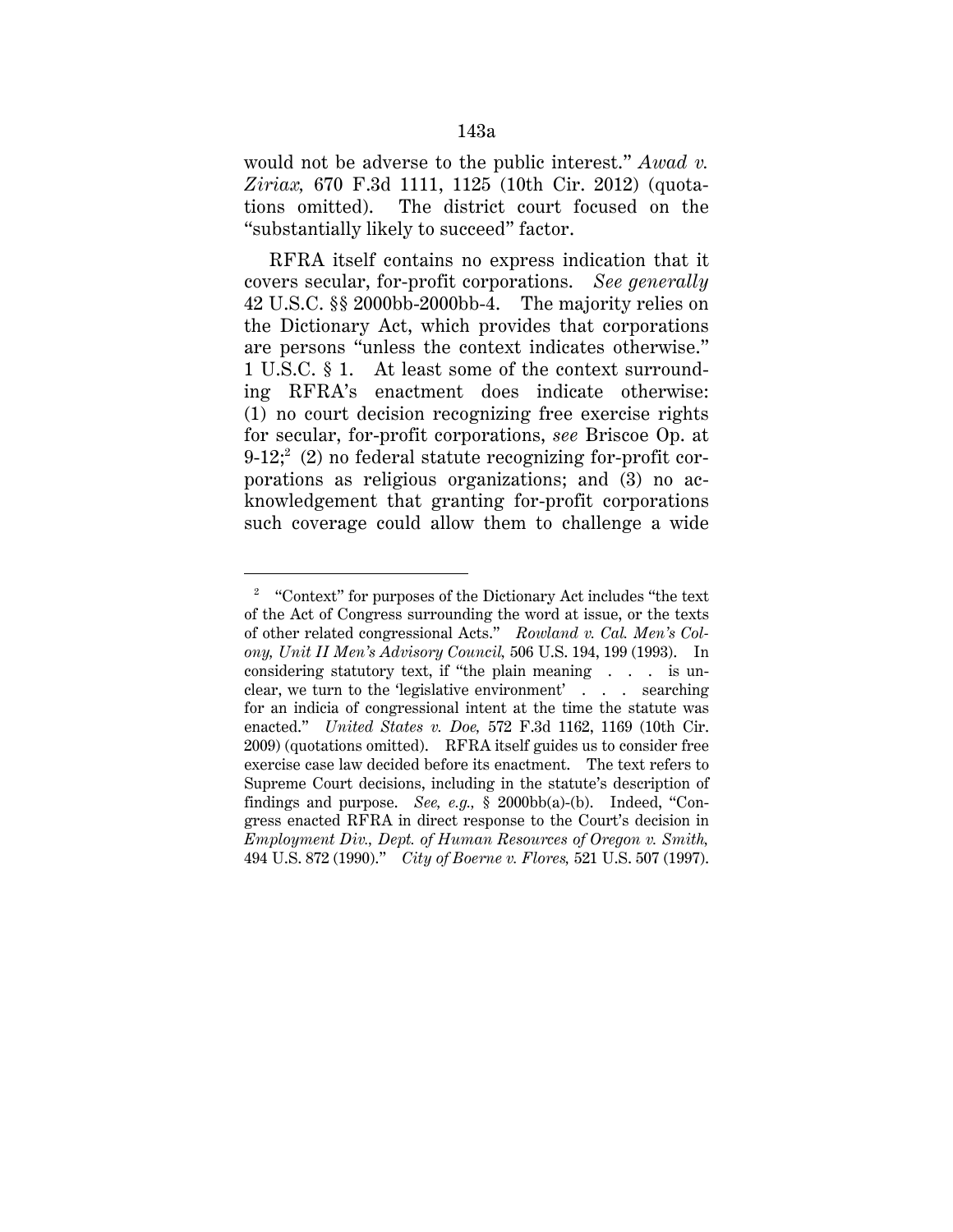swath of federal laws governing employers' obligations to employees.<sup>3</sup>

To obtain a preliminary injunction "the right to relief must be clear and unequivocal." *Nova Health Sys.,* 460 F.3d at 1298 (quotations omitted). Given the uncertainty regarding whether the corporate plaintiffs are covered by RFRA, they have not met their burden to clearly and unequivocally show that they are substantially likely to succeed on the merits.

I also share Chief Judge Briscoe's concerns that the plaintiffs have provided almost no evidence to support many of the allegations in their complaint. In partic-

<sup>3</sup> As Chief Judge Briscoe notes, granting RFRA coverage to forprofit corporations opens the door to challenges to federal statutes such as Title VII of the Civil Rights Act of 1964, 42 U.S.C. § 2000e *et seq.,* the Americans with Disabilities Act, 42 U.S.C. § 12101 *et seq.,* the Fair Labor Standards Act ("FLSA"), 29 U.S.C. § 201 *et seq.,* and various immigration laws. If the majority is correct that Congress intended to grant free exercise rights to for-profit corporations under RFRA, we would expect to find evidence in the legislative record that Congress addressed, or at least discussed, these consequences. The legislative record contains no such evidence. *See* Briscoe Op. at 12-13.

The majority attempts to answer this concern, in part, by suggesting that the government has a compelling interest in uniform enforcement of the FLSA. Maj. Op. at 55 n.16. But the answer to this question is far from clear. Neither the Supreme Court nor this circuit has held that uniform enforcement of FLSA is a compelling government interest or that its application would satisfy the least restrictive alternative requirement in a RFRA challenge. Moreover, many of the reasons the majority cites for concluding that the Regulation fails strict scrutiny would apply equally to the FLSA and to other federal laws, including those mentioned above.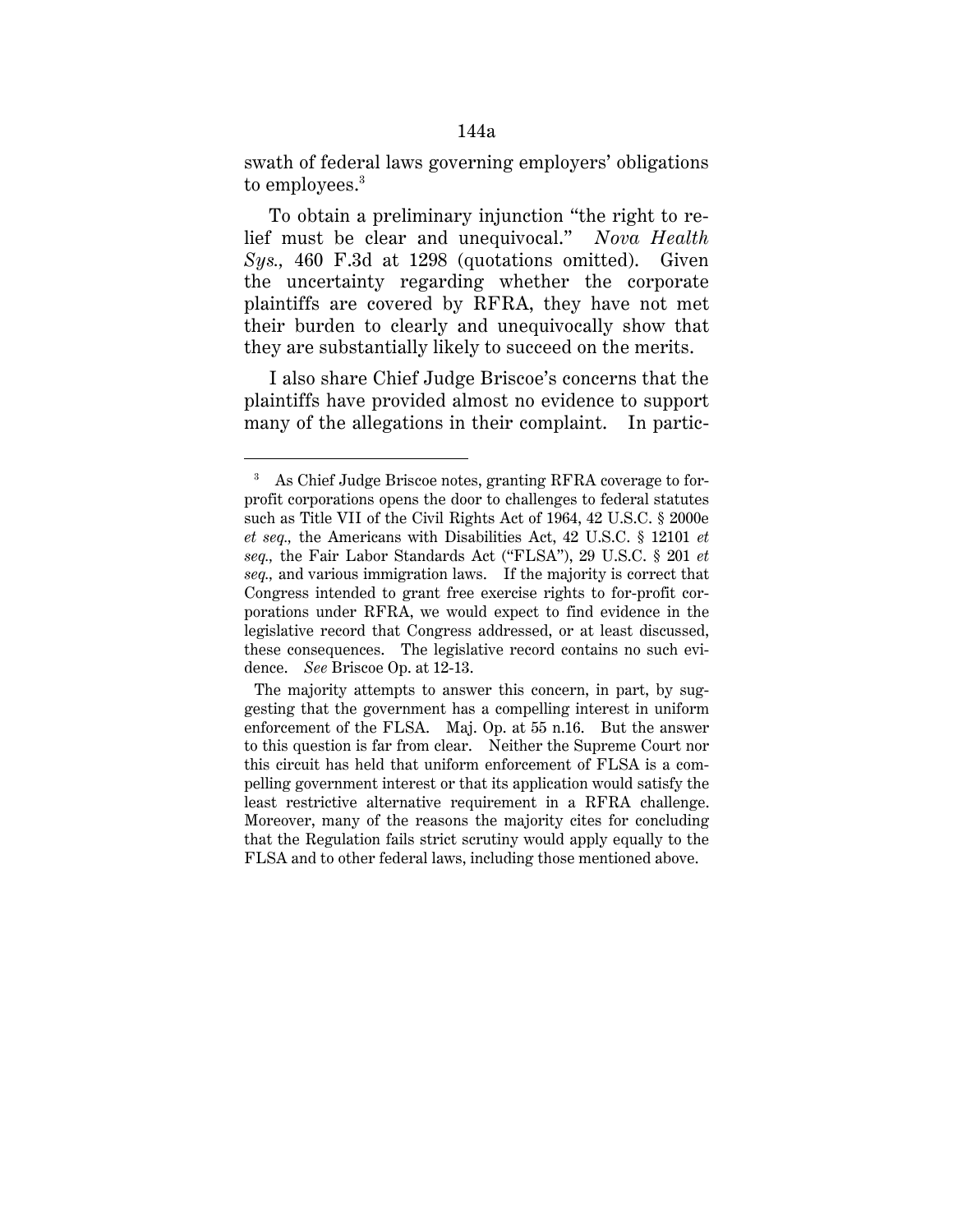ular, they have not provided sufficient facts about specific alleged religious beliefs of the corporations with respect to the contraceptives at issue here or how those beliefs are defined and exercised by the corporations. The plaintiffs also provided few detailed facts and no supporting evidence concerning their employee health care policies and practices, including how they are managed and precisely how they affect the corporations' religious beliefs.4

This evidence vacuum may explain why the plaintiffs paint their RFRA claim with a broad brush, pressing us to provide expansive answers to abstract legal questions. The allegations in the complaint suggest that Hobby Lobby and Mardel have features that could set them apart from other for-profit businesses and even from each other, but the plaintiffs provide no evidence in support. The record does not allow meaningful consideration of whether RFRA applies to either of the two plaintiff corporations.

### B. *Disregarding the Corporate Form*

A threshold question is how Hobby Lobby and Mardel hold and exercise religious beliefs, including the specific beliefs at issue here. The majority and the plaintiffs attempt to bridge this gap by ignoring

<sup>&</sup>lt;sup>4</sup> The plaintiffs have failed, for example, to provide the district court with complete information about the financial strain they would bear if they did not provide health care insurance coverage to their employees. They allege that they would face a penalty of \$26 million but do not allege or prove the offsetting expenses they would save. *See* Maj. Op. at 54. These facts are relevant to substantial burden and other preliminary injunction factors.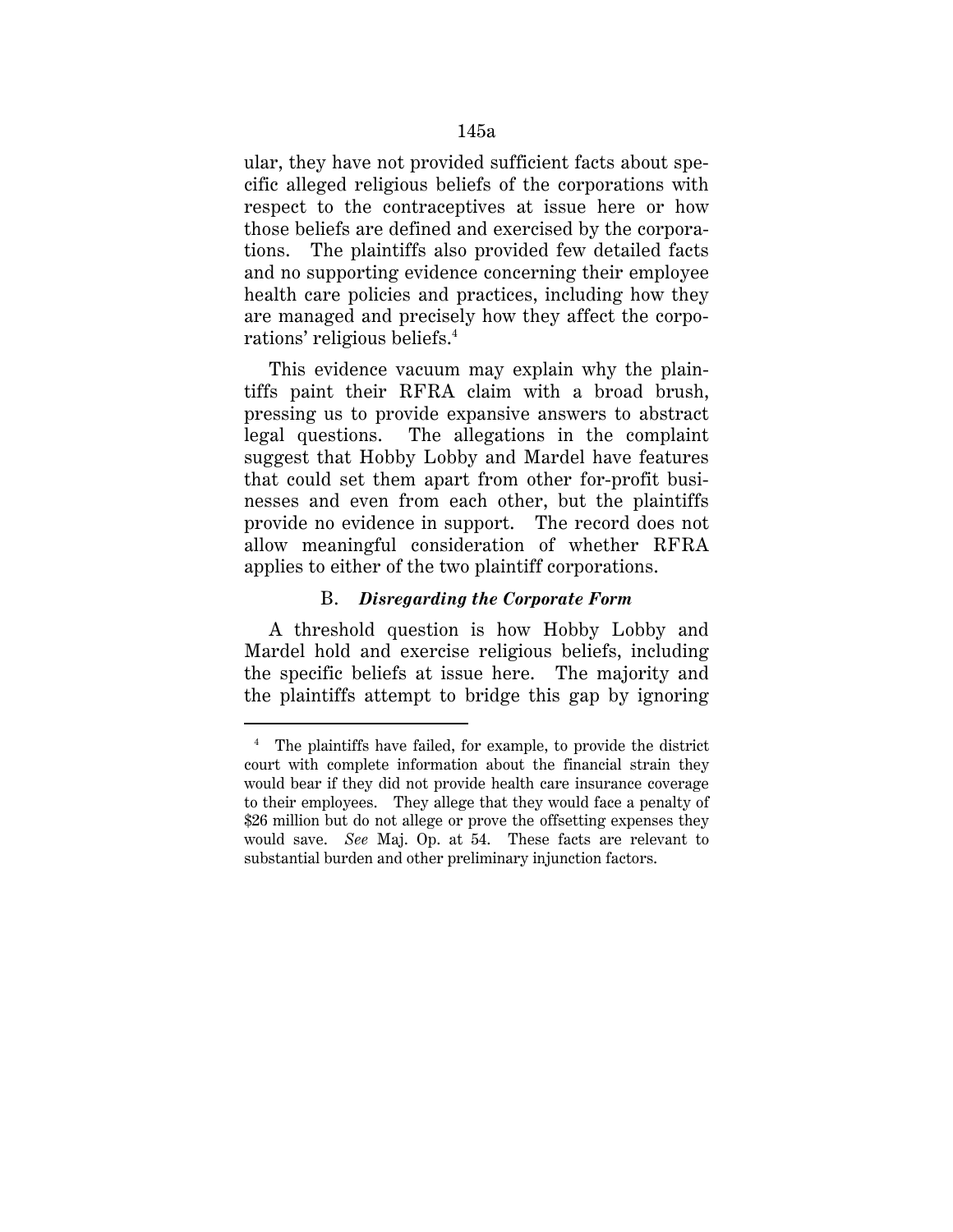the corporate form and imputing the religious beliefs of the Greens to the corporations.<sup>5</sup> But they fail to contend with corporate law that recognizes legal distinctions between corporations and shareholders. *See New Colonial Ice Co. v. Helvering,* 292 U.S. 435, 442, (1934) ("As a general rule a corporation and its stockholders are deemed separate entities."); *Sipma v. Mass. Cas. Ins. Co.,* 256 F.3d 1006, 1010 (10th Cir. 2001) ("[A] corporation is treated as a legal entity separate from its shareholders." (quotations omitted)).

Although courts generally recognize corporations and their shareholders as distinct legal entities, in limited circumstances courts "disregard the corporate form" or "pierce the corporate veil." *Floyd v. IRS,* 151 F.3d 1295, 1298 (10th Cir. 1998).<sup>6</sup> This is done

<sup>&</sup>lt;sup>5</sup> For example, the majority asks, "Where did Hobby Lobby and Mardel lose their Free Exercise rights?" Maj. Op at 45 n.12. But this begs the question of whether these entities acquired such rights. Have Hobby Lobby and Mardel shown clearly and unequivocally that it is substantially likely they have such rights?

<sup>&</sup>lt;sup>6</sup> The issue of piercing the corporate veil has surfaced in other RFRA challenges to the Regulation. *See, e.g., Grote v. Sebelius,* 708 F.3d 850, 858 (7th Cir. 2013) (Rovner, J., dissenting) (stating that individual plaintiffs did not make a "piercing the corporate veil" argument to attribute corporate expenditures for the health care plan to themselves); *Conestoga Wood Specialties, Inc. v. Sebelius,* No. 13-1144, 2013 U.S. Dist. LEXIS 2706, at \*14-15 (3d Cir. Feb. 7, 2013) (Garth, J., concurring) (rejecting the corporate plaintiff's claim "that it should be construed as holding the religious beliefs of its owners," stating, "'It would be entirely inconsistent to allow [individual plaintiffs] to enjoy the benefits of incorporation, while simultaneously piercing the corporate veil for the limited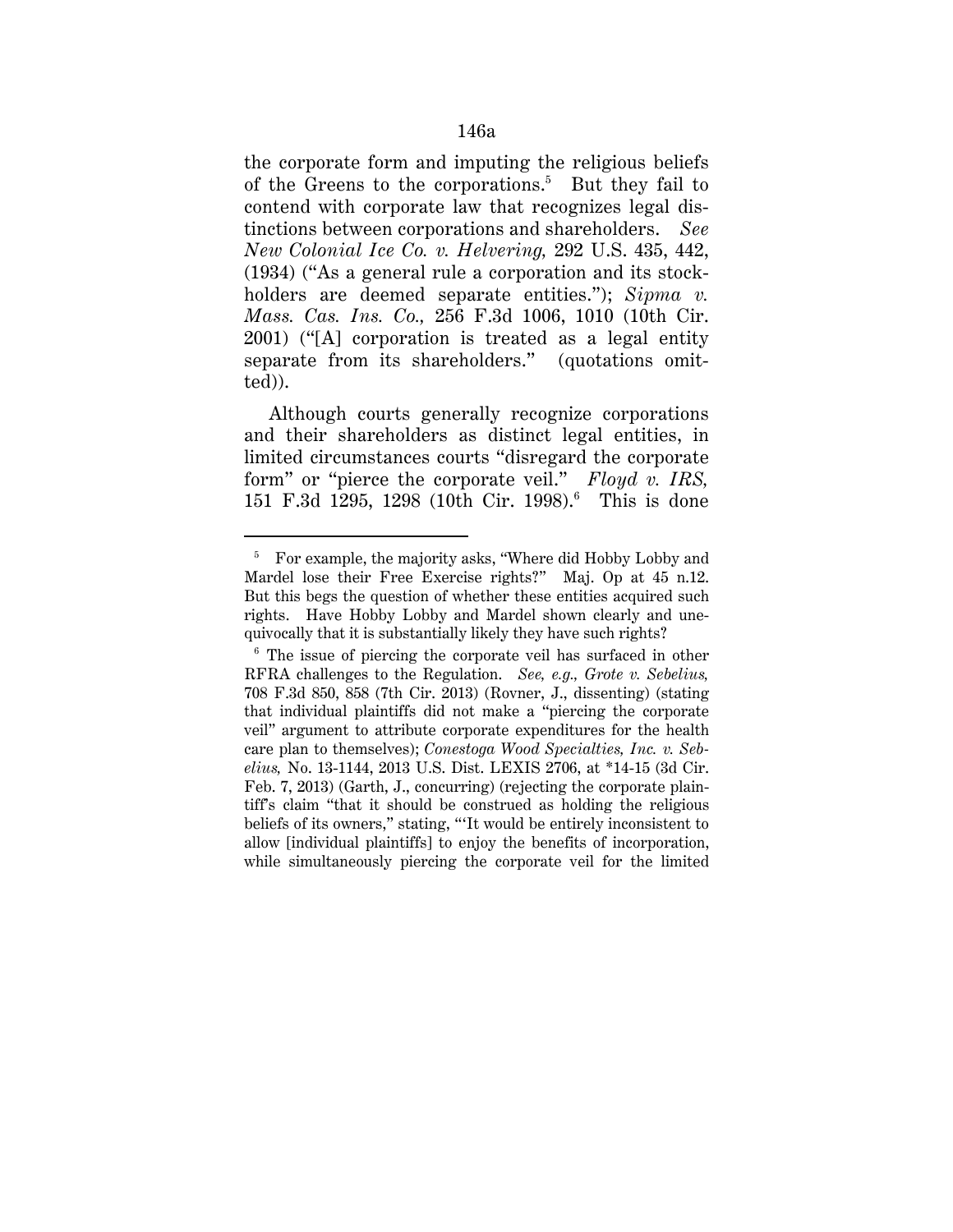"only reluctantly and cautiously," *NLRB v. Greater Kan. City Roofing,* 2 F.3d 1047, 1051 (10th Cir. 1993), and the Supreme Court has called it a "rare exception." *Dole Food Co. v. Patrickson,* 538 U.S. 468, 475 (2003). For instance, "Oklahoma has long recognized the doctrine of disregarding the corporate entity in certain circumstances[,] . . . under the legal doctrines of fraud, alter ego and when necessary to protect the rights of third persons and accomplish justice." *Fanning v. Brown,* 85 P.3d 841, 846 (Okla. 2004); *see also Luckett v. Bethlehem Steel Corp.,* 618 F.2d 1373, 1378-80 (10th Cir. 1980); *Smoot v. B & J* 

purpose of challenging these regulations.'") (quoting *Conestoga Wood Specialties, Inc. v. Sebelius,* No. 12-6744, 2013 U.S. Dist. LEXIS 4449, 2013 WL 140110, at \*8 (E.D. Pa. Jan. 11, 2013)); *Gilardi v. Sebelius,* No. 13-104 (EGS), 2013 WL 781150, at \*7 (D.D.C. Mar. 3, 2013) (using the same quote and agreeing with *Conestoga* ); *Briscoe v. Sebelius,* No. 13-cv-00285-WYD-BNB, 2013 WL 755413, \*6 (D. Colo. Feb. 27, 2013) (same); *Korte v. U.S. Dep't of Health & Human Servs.,* No. 3:12-CV-01072-MJR, 2012 WL 6553996, at \*11 (S.D. Ill. Dec. 14, 2012) ("The fact that a 'corporate veil' (regardless of how thin) stands between the [individual owners] and [the corporation], and another legal 'veil' is between [the corporation] and the group health plan, cannot be ignored.") (denying motion for preliminary injunction), *injunction pending appeal granted by, Korte v. Sebelius,* No. 12-3841, 2012 WL 6757353 (7th Cir. Dec. 28, 2012). The court in *Gilardi* also said it was "troubled by plaintiffs' apparent disregard of the corporate form in this case" and "decline[d] to disregard the corporate form by imputing the religious belief of the Gilardis to the corporations they own." 2013 WL 781150, at \*4, 6. In *Newland v. Sebelius,* 881 F. Supp. 2d 1287 (D. Colo. 2012), the court asked, "Is it possible to 'pierce the veil' and disregard the corporate form in this context?" *Id*. at 1296.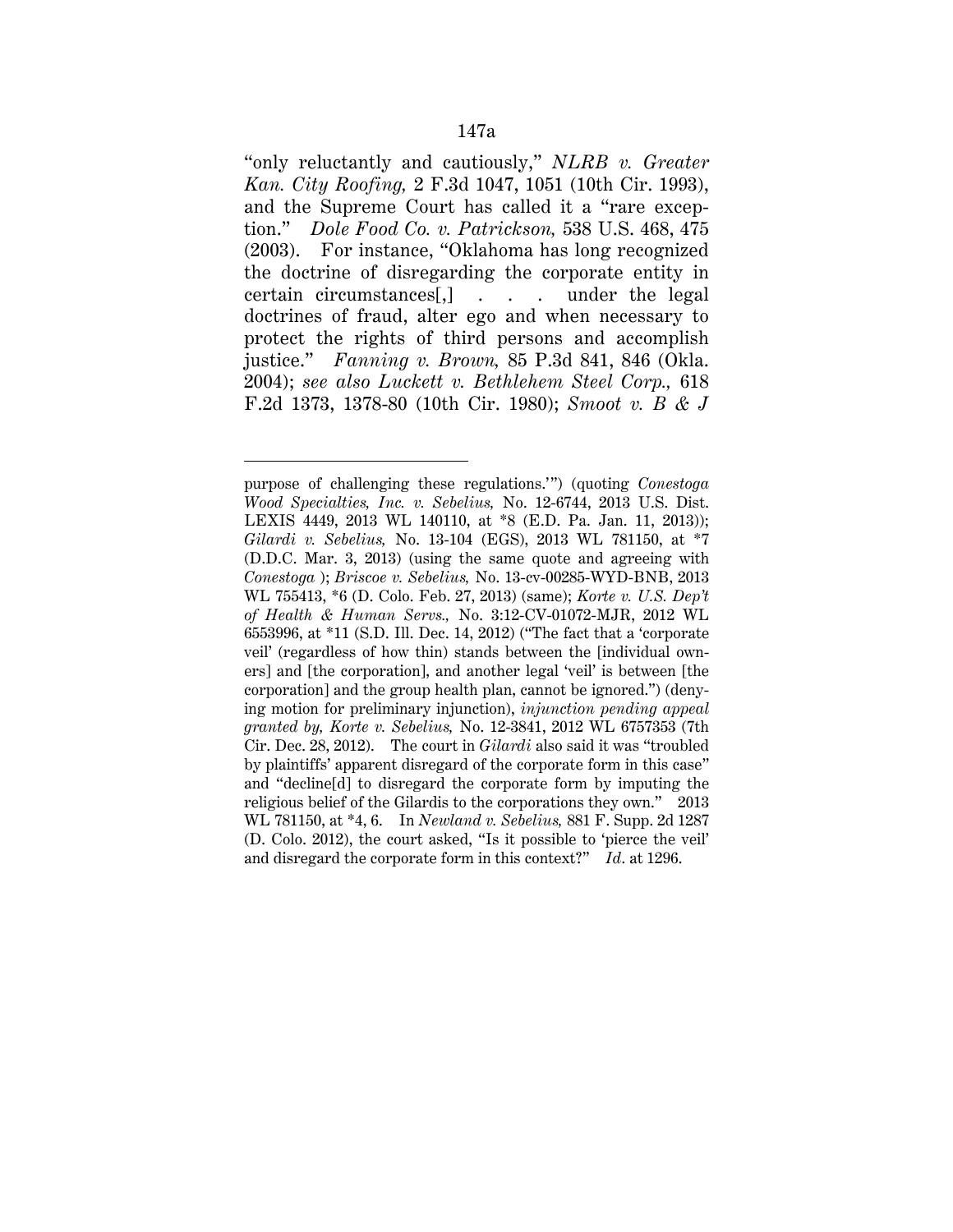*Restoration Servs., Inc.,* 279 P.3d 805, 813 (Okla. Ct. Civ. App. 2012).

Many jurisdictions apply an alter ego theory in veil piercing cases. *See Skull Valley Band of Goshute Indians v. Nielson,* 376 F.3d 1223, 1251 (10th Cir. 2004) (applying Utah law to ordinary veil piercing claim); *Floyd,* 151 F.3d at 1298 (applying Kansas law to reverse veil piercing claim).<sup>7</sup> In analyzing whether an alter ego theory justifies veil piercing under federal law, this court asks (1) "was there such unity of interest and lack of respect given to the separate identity of the corporation by its shareholders that the personalities and assets of the corporation and the individual are indistinct," and (2) "would adherence to the corporate fiction sanction a fraud, promote injustice, or lead to an evasion of legal obligations." *Greater Kan. City Roofing,* 2 F.3d at 1052.

<sup>7</sup> Ordinary veil piercing occurs when *external* plaintiffs seek to hold shareholders liable for the corporation's debts. *See Floyd,* 151 F.3d at 1298. The plaintiffs' claims would likely involve socalled reverse veil piercing, in which the corporation itself or a controlling insider asks a court to disregard the corporate form to obtain some advantage, avoid liability, or claim legal protections not otherwise available. *See id.; Love v. Flour Mills of Am.,* 647 F.2d 1058 (10th Cir. 1981) (declining to apply reverse veil pierce under Oklahoma law but leaving open the possibility in other circumstances); *Cargill, Inc. v. Hedge,* 375 N.W.2d 477 (Minn. 1985) (allowing reverse veil pierce in bankruptcy action to recognize homestead exception for home owned by a corporation but occupied by shareholder family); *see also* Gregory S. Crespi, *The Reverse Pierce Doctrine,* 16 J. Corp. L. 33, 37 (1991).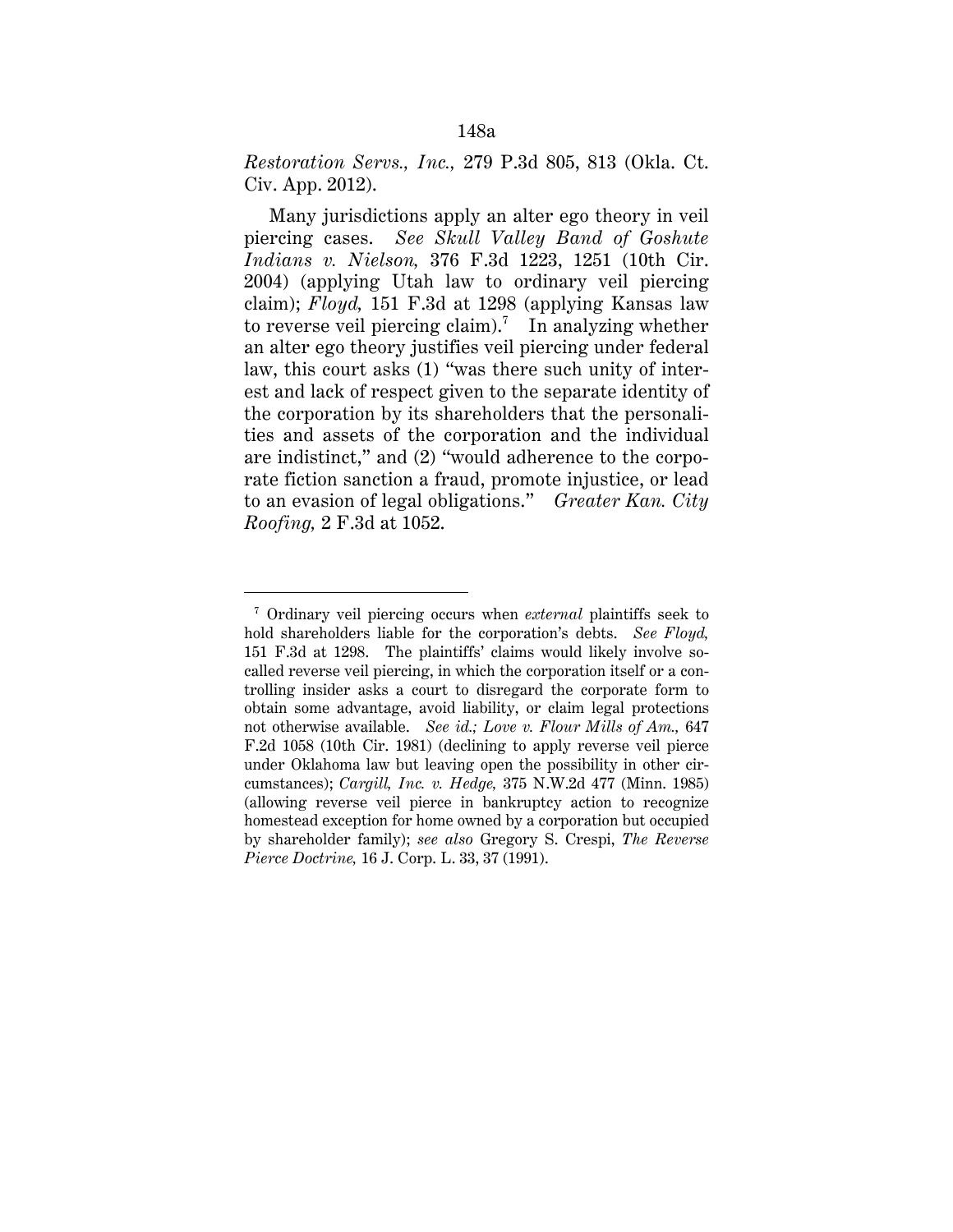Perhaps Hobby Lobby, Mardel, and the Greens can make a successful argument for disregarding the corporate form and sharing religious beliefs. But courts require evidence to disregard the corporate form, and the plaintiffs have presented none. Yet they filed their suit and immediately asked the district court to relieve the corporations of their legal obligations to their employees under the Regulation, even when we have repeatedly said that "a preliminary injunction is an extraordinary remedy, and thus the right to relief must be clear and unequivocal." *Nova Health Sys.,* 460 F.3d at 1298 (alterations omitted) (quotations omitted).

### C. *Judicial Restraint*

Although I conclude that the district court did not abuse its discretion in denying the corporate plaintiffs' RFRA claim, I do not think we need to decide as a final matter whether for-profit, secular corporations have RFRA or Free Exercise Clause rights. The corporate plaintiffs' failure to meet their burden of showing they are substantially likely to succeed on the merits is a sufficient basis to affirm the district court's order.

Moreover, this court is being asked to answer whether RFRA covers for-profit, secular corporations in an expedited process, at a preliminary stage of the case, and without the benefit of a full record, a final judgment from the district court, or prior consideration from a panel of this court. The Supreme Court has not addressed this question, and few courts have even considered it. The issue is complex and involves critical areas of statutory and constitutional law. The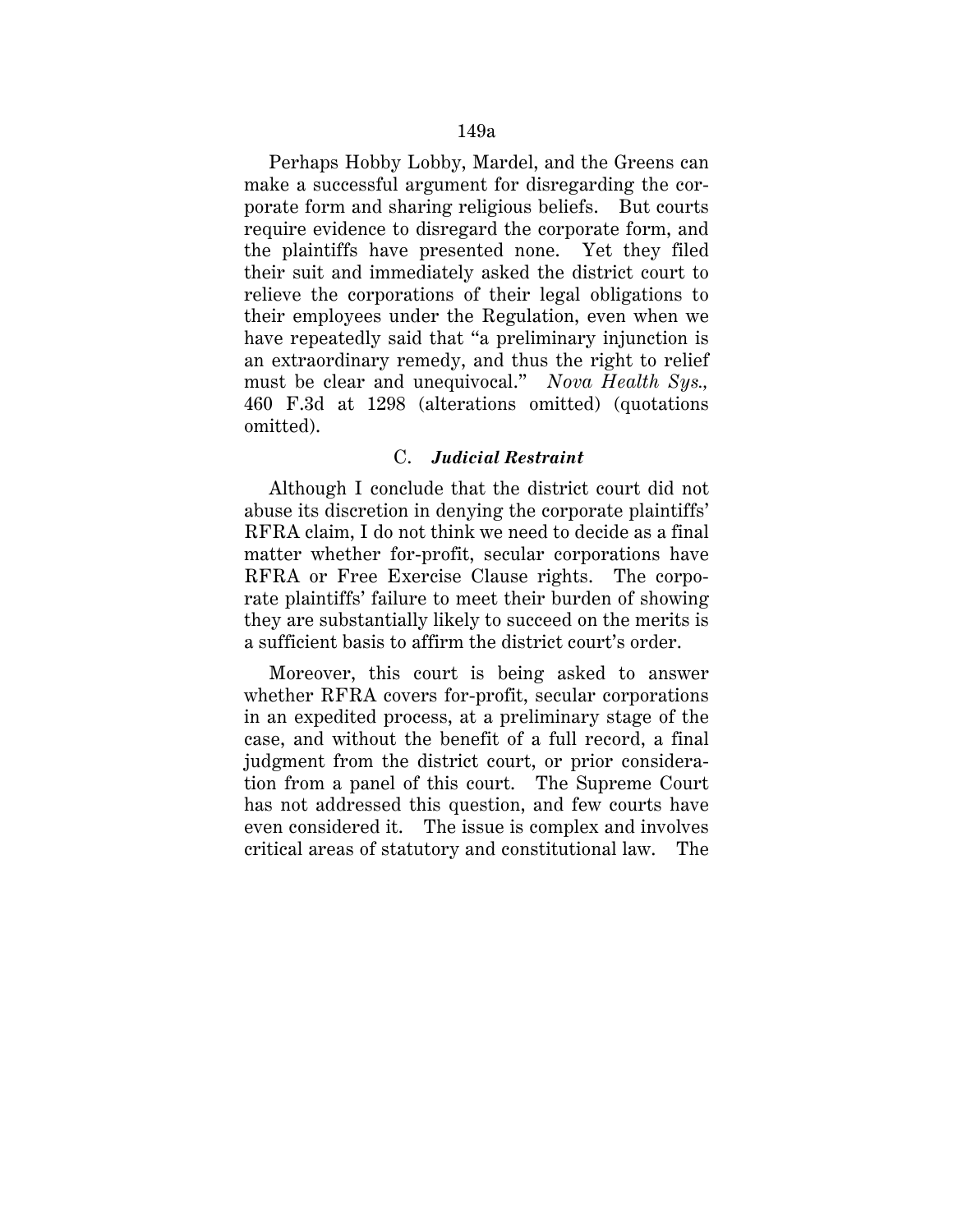answer will profoundly affect the relationship between the government and potentially millions of business entities in our society in ways we can only begin to anticipate. These circumstances are far from optimal to decide a heretofore unexplored question, yet the majority does so broadly and without hesitation.

To understand the meaning of RFRA requires delving into the scope and meaning of the Free Exercise Clause. *See* 42 U.S.C. §§ 2000bb (describing RFRA's purpose and meaning in terms of the Free Exercise Clause). $8$  "If there is one doctrine more deeply rooted than any other in the process of constitutional adjudication, it is that we ought not to pass on

-

<sup>8</sup> The majority's attempt at using history to support its conclusion illustrates the uphill burden of showing clearly and unequivocally a substantial likelihood that RFRA covers for-profit corporations. Not surprisingly, opinions differ about the history surrounding the adoption of the Free Exercise Clause. The Supreme Court's limited attempts to explore that history have taken different directions. *See Church of the Lukumi Babalu Aye v. City of Hialeah,* 508 U.S. 520, 575-77 & n.6 (1993) (Souter, J., concurring). Professor McConnell's article explores multiple possible explanations for the inclusion of "free exercise of religion" rather than "liberty of conscience" in the First Amendment. *See* Michael W. McConnell, *The Origins and Historical Understanding of Free Exercise of Religion,* 103 Harv. L. Rev. 1409, 1488-1500 (1990); *but see* Philip A. Hamburger, *A Constitutional Right of Religious Exemption: A Historical Perspective,* 60 Geo. Wash. L. Rev. 915 (1992) (reviewing and criticizing Professor McConnell's general conclusions regarding original meaning of the Free Exercise Clause). If history is to be our guide, neither the plaintiffs nor the majority have marshaled the evidence or fully canvassed the scholarship.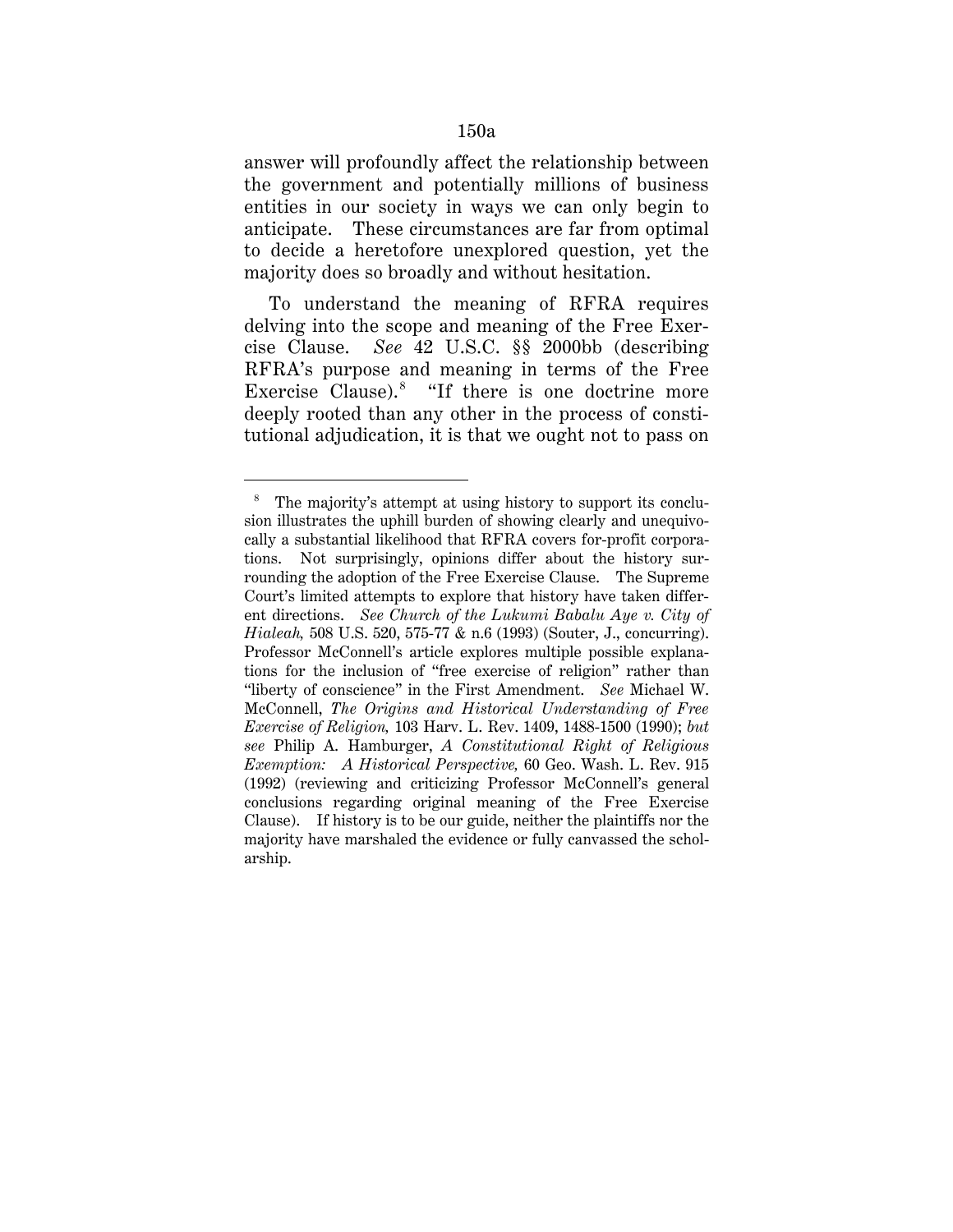questions of constitutionality . . . unless such adjudication is unavoidable." *United States v. Cusumano,* 83 F.3d 1247, 1250-51 (10th Cir. 1996) (quoting *Spector Motor Serv., Inc. v. McLaughlin,* 323 U.S. 101, 105 (1944)). Because we are at the preliminary injunction stage, where emphasis should be on the plaintiffs' burden and the evidence presented, I do not think adjudication of the RFRA coverage issue is unavoidable. In these circumstances, we ought to exercise the "fundamental rule of judicial restraint." *Three Affiliated Tribes of the Fort Berthold Reservation v. Wold Engineering,* 467 U.S. 138, 157 (1984). I am therefore reluctant to hold that all, some, or no for-profit corporations are entitled to RFRA or Free Exercise Clause protection.

\* \* \*

Chief Judge Briscoe should not have to remind us that the plaintiffs need to do more than file a complaint and a motion to receive a preliminary injunction. They must earn it by meeting their "clear and unequivocal" burden of persuasion. They have not done so as to Hobby Lobby and Mardel. I would therefore affirm the district court's denial of the preliminary injunction as to the corporate plaintiffs' RFRA claim.

### **II. THE GREENS' RFRA CLAIM**

Unlike Hobby Lobby and Mardel, the Greens do not have to convince us that they have RFRA rights. It is clear they do. The obstacle they must overcome is whether they can claim that the Regulation violates their RFRA rights even though the Regulation applies to the corporate plaintiffs.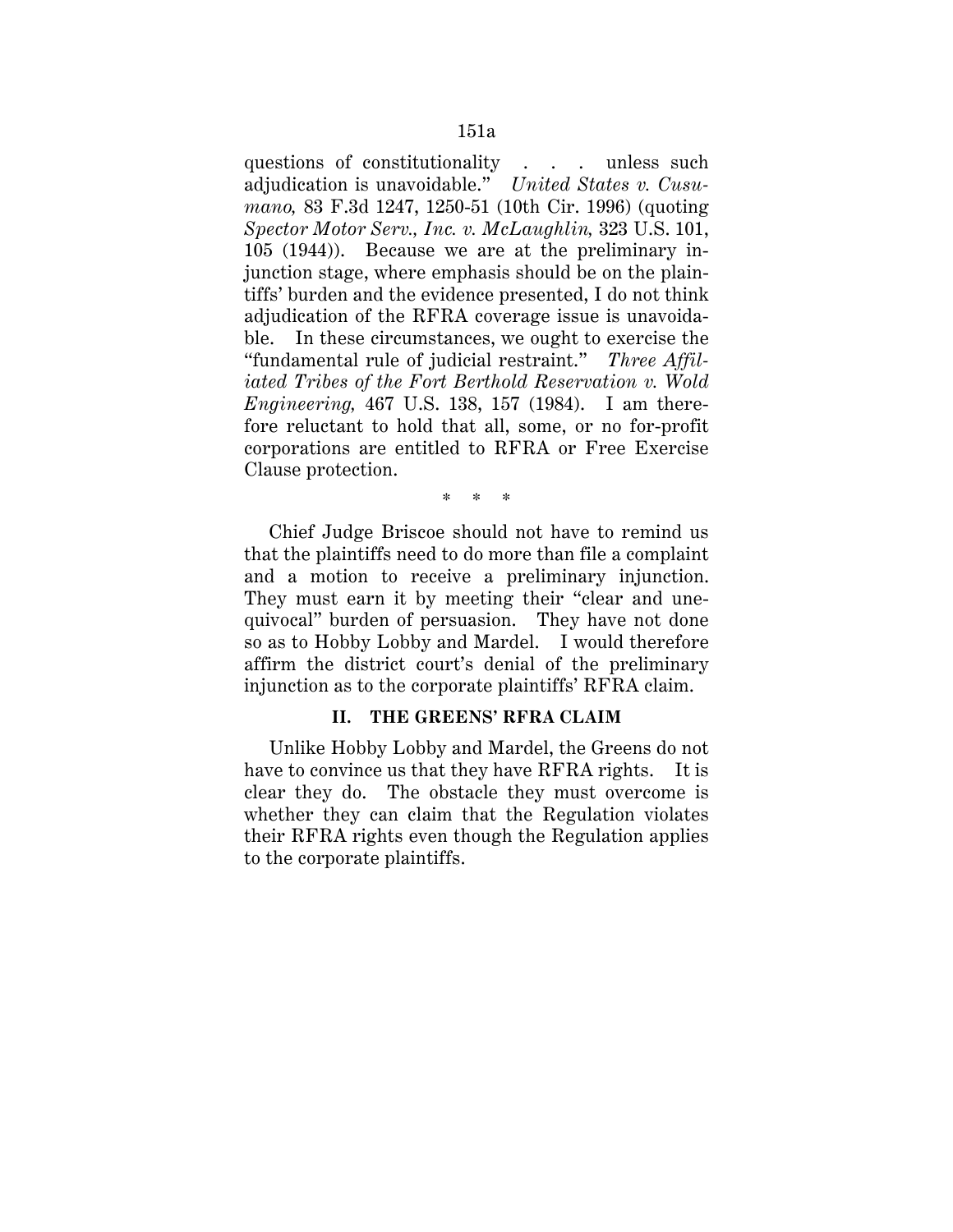I would hold that the Greens have standing to pursue their RFRA claim because they have shown the Regulation injures them in a direct, personal way. I would then remand to the district court with instructions to reconsider their request for a preliminary injunction in light of a proper understanding of the Greens' claim that the Regulation substantially burdens their religious beliefs.

### **A.** *The Greens Have Standing*

The Greens must first convince us they have standing to challenge the Regulation under RFRA.

The standing "inquiry involves both constitutional limitations on federal-court jurisdiction and prudential limitations on its exercise." *Warth v. Seldin,* 422 U.S. 490, 498 (1975); *see also Valley Forge Christian Coll. v. Americans United for Separation of Church & State,* 454 U.S. 464, 471 (1982). As "[t]he party invoking federal jurisdiction," the Greens "bear[] the burden of establishing [their standing] . . . in the same way as any other matter on which the plaintiff bears the burden of proof, *i.e.,* with the manner and degree of evidence required at the successive stages of the litigation." *Lujan v. Defenders of Wildlife,* 504 U.S. 555, 561 (1992) (citations omitted). Thus, "at the preliminary injunction stage, [the Greens] must make a 'clear showing''' that they have standing. *Lopez v. Candaele,* 630 F.3d 775, 785 (9th Cir. 2010) (quoting *Winter v. Natural Res. Def. Council, Inc.,* 555 U.S. 7, 22 (2008)).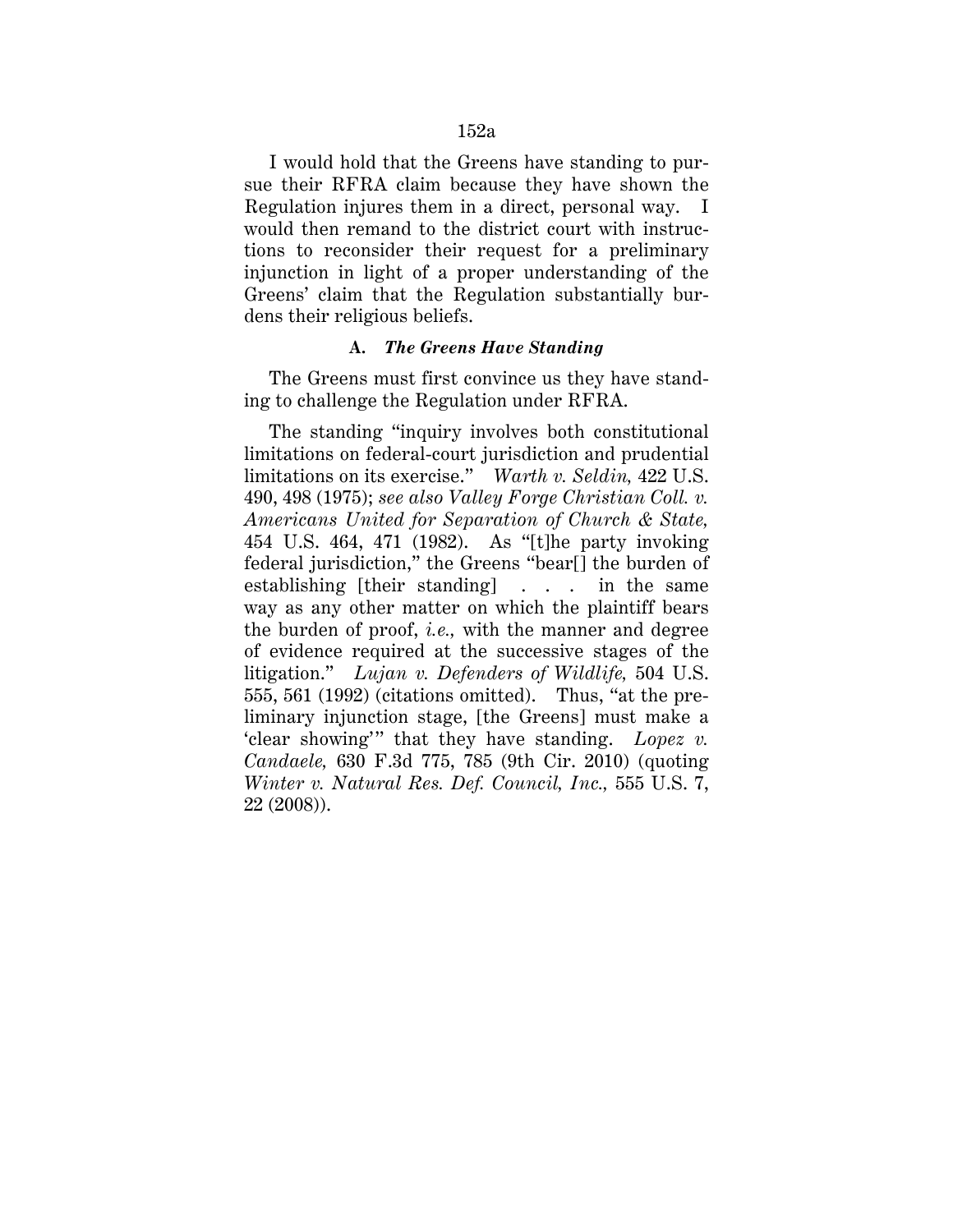### 1. **Article III Standing**

"[T]he core component of standing is an essential and unchanging part of the case-or-controversy requirement of Article III." *Lujan,* 504 U.S. at 560. This "irreducible constitutional minimum" is established by three elements. *Id*. The Greens must demonstrate "(1) that [they have] suffered an injury in fact; (2) that the injury is 'fairly traceable to the challenged [regulation];' and (3) that it is 'likely' that 'the injury will be redressed by a favorable decision.'" *Awad,* 670 F.3d at 1120 (quoting *Ariz. Christian Sch. Tuition Org. v. Winn*, 131 S. Ct. 1436, 1442 (2011)).

The crux of the Greens' Article III standing concerns the first element, injury in fact. An injury in fact is "an invasion of a legally protected interest which is (a) concrete and particularized, and (b) actual or imminent, not conjectural or hypothetical." *Lujan,* 504 U.S. at 560 (citations omitted) (quotations omitted). Here, the Greens allege they are injured because by July 1, 2013, they must either manage their corporations to comply with the Regulation, and thereby violate their religious beliefs, or subject the corporations to fines for noncompliance. At the very least, they have shown their alleged injury is imminent. But they must also show they have suffered an injury that goes to a "legally protected" interest and that their injury is "concrete and particularized." *Id.*

"Determining whether a plaintiff has alleged a sufficient injury in fact is often not difficult," but when the alleged injury is neither physical nor economic, it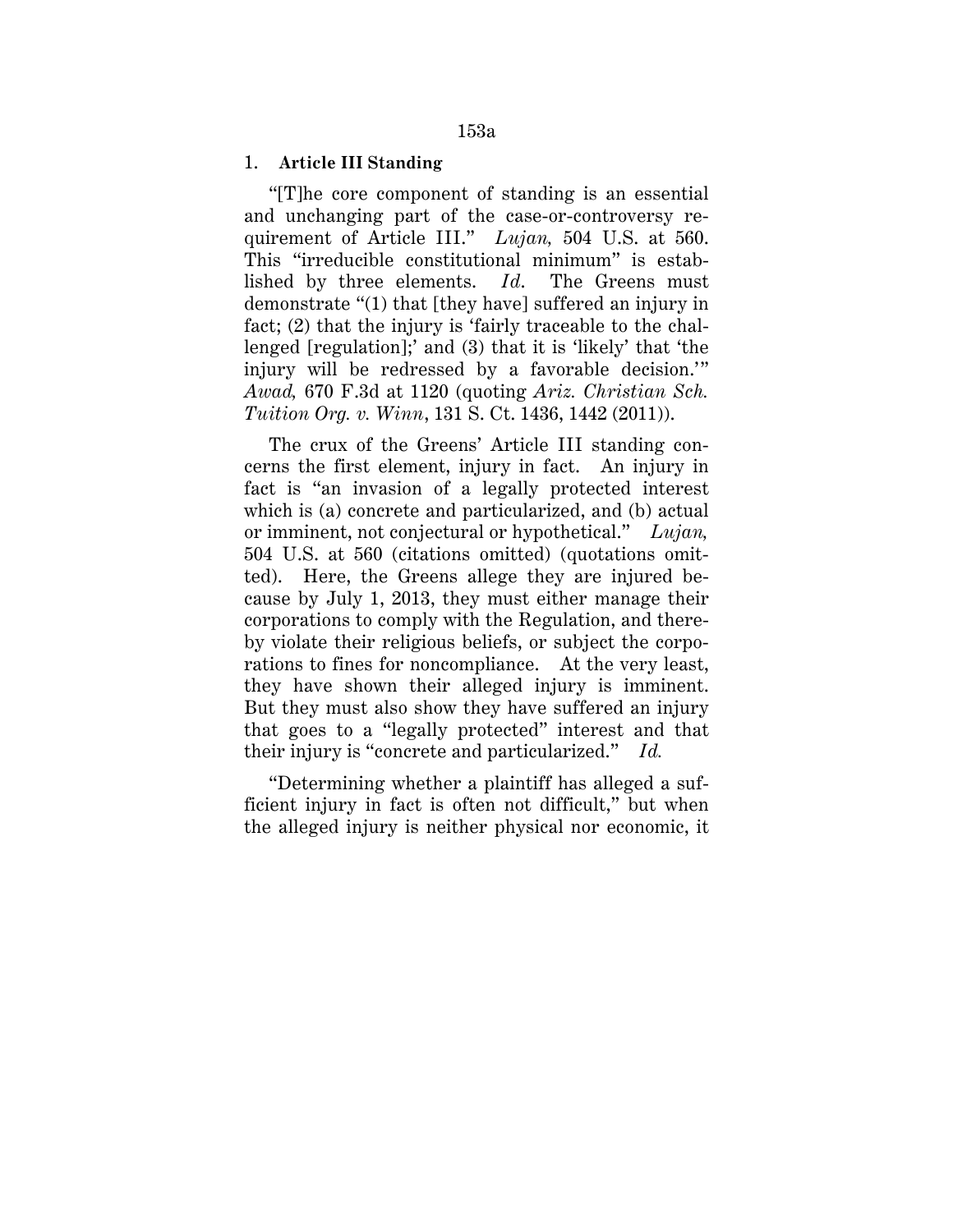may be more challenging. *Awad,* 670 F.3d at 1120.9 Although "standing may be predicated on noneconomic injury," not every noneconomic injury is sufficient. *Valley Forge,* 454 U.S. at 486. For example, "the psychological consequence presumably produced by observation of conduct with which one disagrees is not a sufficient injury in fact." *Green v. Haskell Cnty. Bd. of Comm'rs,* 568 F.3d 784, 793 (10th Cir. 2009) (quotations omitted). A plaintiff's grievance must be more than a mere "'religious difference'" that is "'a generally available grievance about government,'" *Hein v. Freedom From Religion Found., Inc.,* 551 U.S. 587, 601 (2007) (quoting *Doremus v. Bd. of Educ. of Borough of Hawthorne,* 342 U.S. 429, 434 (1952), and *Lujan,* 504 U.S. at 573-74), "hurt feelings," *Freedom from Religion Found., Inc. v. Obama,* 641 F.3d 803, 807 (7th Cir. 2011), or even a "deep and genuine offense" to a particular law or conduct, *Catholic League* 

<sup>9</sup> As Judge Gorsuch's concurrence notes, Hobby Lobby and Mardel face penalties if they do not comply with the Regulation. These penalties would reduce the corporations' value, and the resulting economic injury would affect the Greens as shareholders. Such an injury ordinarily satisfies Article III's injury requirement. *See Franchise Tax Bd. of Cal. v. Alcan Aluminium Ltd.,* 493 U.S. 331, 336 (1990); *Grubbs v. Bailes,* 445 F.3d 1275, 1280 (10th Cir. 2006). Even if the Greens were not shareholders, as Chief Judge Briscoe suggests, *see* Briscoe Op. at 32, no one disputes that the Greens are exposed to a *financial injury,* which is sufficient for Article III standing. *See Alcan,* 493 U.S. at 665 (analyzing whether injury to a corporation will cause "actual financial injury" to those with an ownership interest). Nevertheless, I understand the Greens' primary alleged injury to be interference with their religion.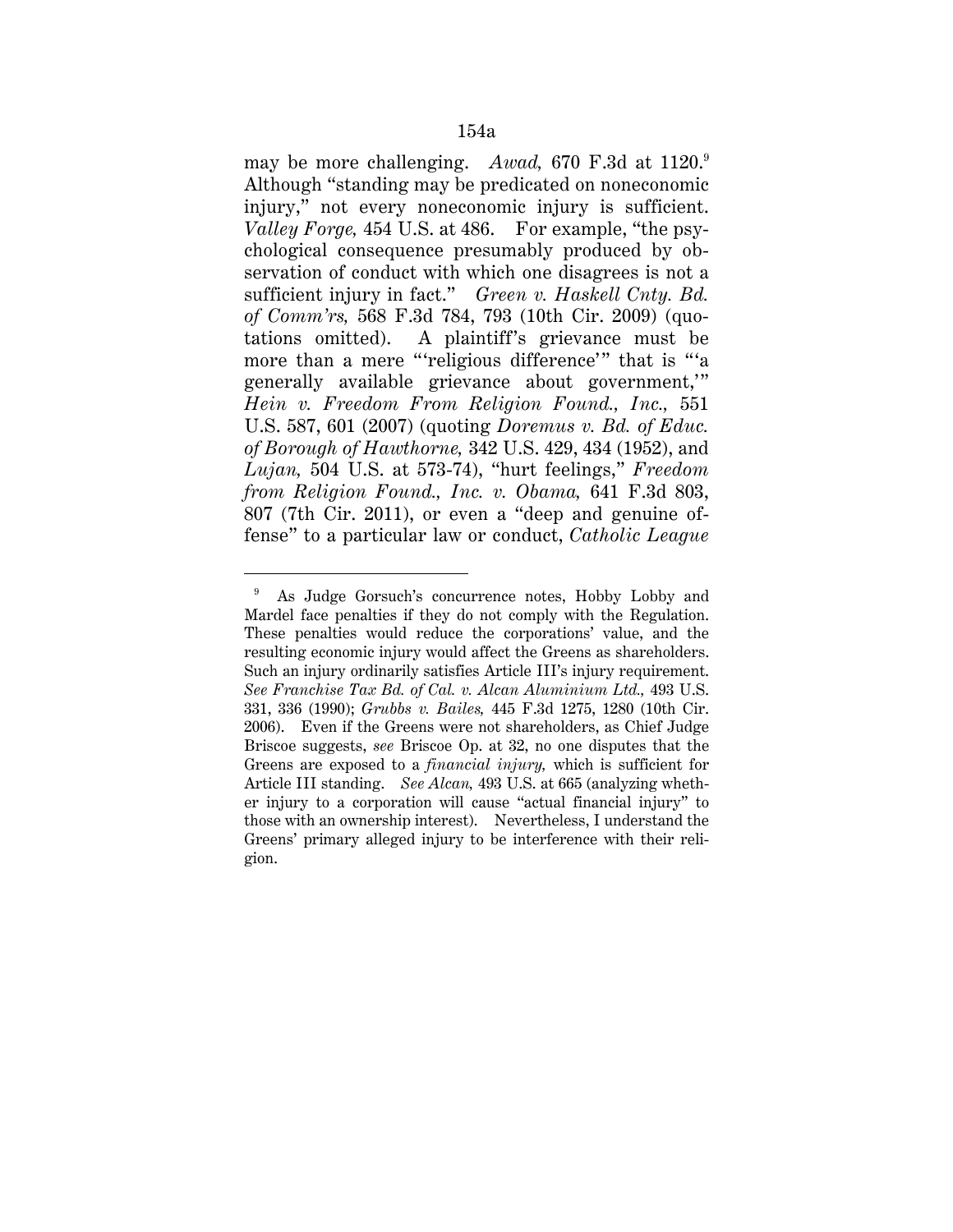*for Religious & Civil Rights v. City & Cnty. of San Francisco,* 624 F.3d 1043, 1062 (9th Cir. 2010) (en banc) (Graber, J., dissenting).<sup>10</sup>

The Greens assert an injury to their free exercise rights, which certainly constitute a legally protected interest. *See Wisconsin v. Yoder,* 406 U.S. 205, 214, (1972). To establish an injury to this legally protected interest, the Greens must show that the challenged government action infringes on their "particular religious freedoms." *Sch. Dist. of Abington Twp., Pa. v. Schempp,* 374 U.S. 203, 224 n.9 (1963). They have done so.

The Greens contend their religious beliefs require them to refrain from any conduct or action that would assist others in using particular contraceptives.<sup>11</sup> The

-

<sup>&</sup>lt;sup>10</sup> These examples come from cases involving claims brought under the Establishment Clause, while the Greens' claims involve religious exercise. We know from case law that requirements for standing under the Establishment Clause and the Free Exercise Clause differ, but these cases are nevertheless instructive.

 $11$  The Greens' statements in their verified complaint are sufficient evidence of *their* individual religious beliefs. *See Taft v. Vines,* 83 F.3d 681, 685 n.\* (4th Cir. 1996) ("[A] verified complaint is the equivalent of an . . . affidavit . . . when the allegations . . . are based on personal knowledge."); *see also Sheinkopf v. Stone,* 927 F.2d 1259, 1263 (1st Cir. 1991) (verified complaint equivalent to affidavit to the extent it is based on matters of personal knowledge); *Runnels v. Rosendale,* 499 F.2d 733, 734, n.1 (9th Cir. 1974) (same). (We note that the complaint does not specify the corporations' alleged religious beliefs, but even if it did, there is no legal precedent to guide us in how a corporate entity could establish and define legally recognized religious beliefs.)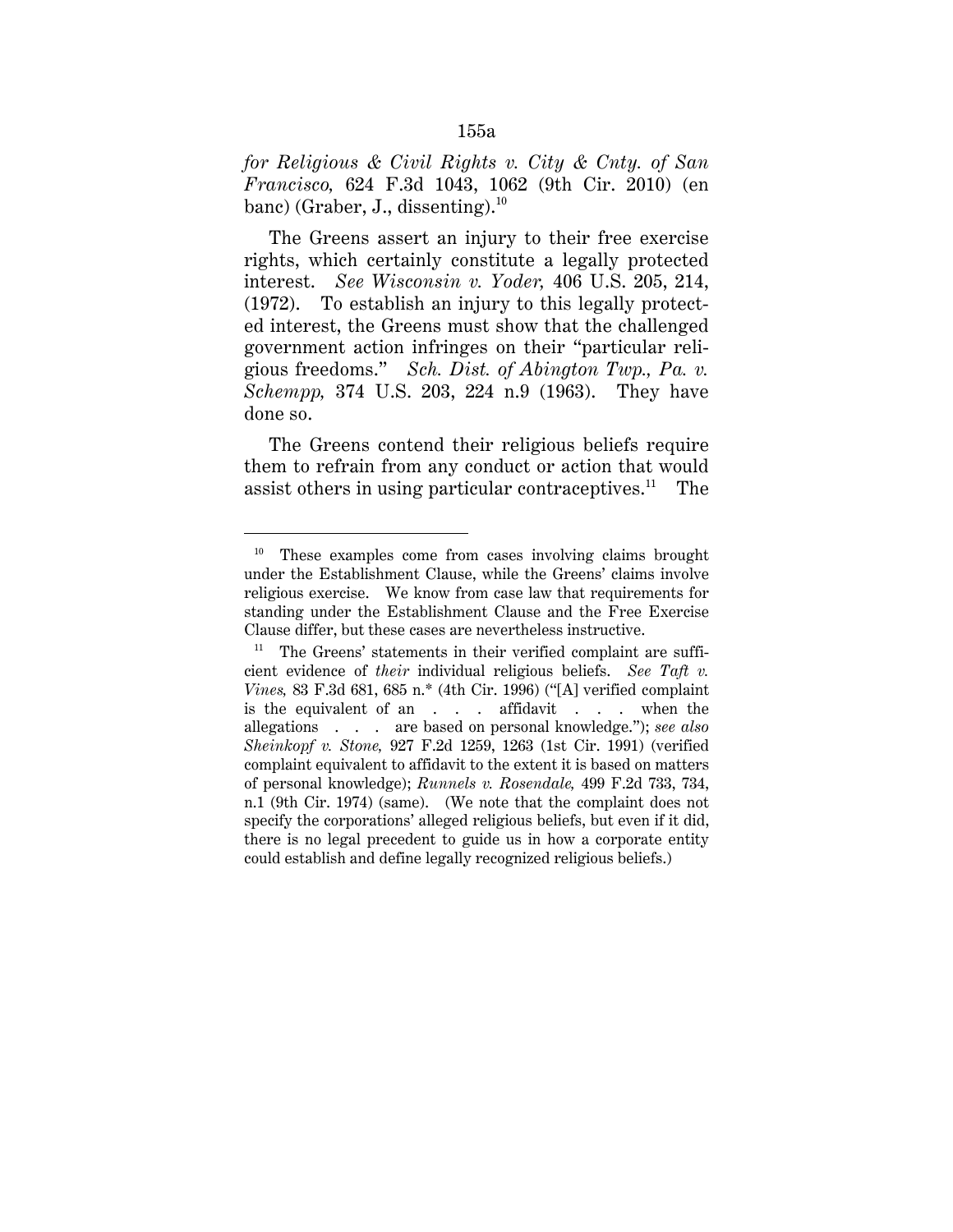Greens' roles as managers of Hobby Lobby and Mardel place them between two imminent, concrete, and particularized injuries: the Regulation requires them (1) to violate this religious obligation by implementing their corporations' compliance with the Regulation or (2) to disregard the Regulation and risk the financial future of the corporations they own and operate. The Regulation causes this injury, and an exemption under RFRA or the Free Exercise Clause would redress it.

The Government argues that the Greens have not shown an injury in fact because only the corporations are subject to the Regulation and its penalties for noncompliance. But this does not preclude the Greens' satisfaction of the injury requirement. Even an indirect injury may be an injury for Article III purposes. *See Warth,* 422 U.S. at 505 ("[T]he indirectness of the injury does not necessarily deprive the person harmed of standing to vindicate his rights."). And plaintiffs may suffer injury from the enforcement of a law or regulation even if it does not directly apply to them. *See Summers v. Earth Island Inst.,* 555 U.S. 488, 493 (2009).

"At bottom, the gist of the question of standing is whether petitioners have such a personal stake in the outcome of the controversy as to assure that concrete adverseness which sharpens the presentation of issues upon which the court so largely depends for illumination." *Awad,* 670 F.3d at 1120 (quoting *Massachusetts v. E.P.A.,* 549 U.S. 497, 517, 127 (2007)). The Greens' RFRA and Free Exercise claims satisfy this requirement.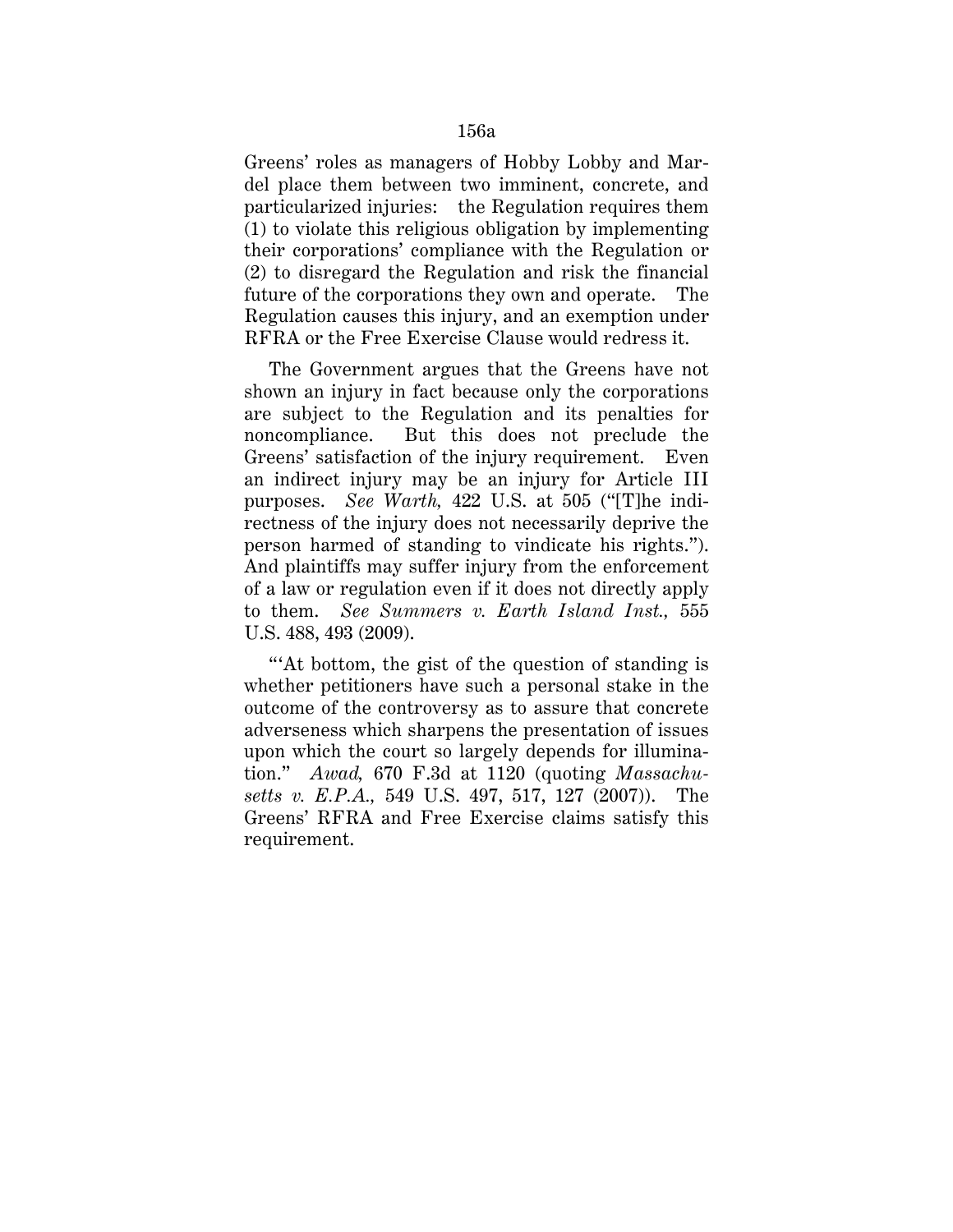### 2. **Prudential Standing**

-

Even when Article III's standing requirements are satisfied, there are "other limits on the class of persons who may invoke [federal courts'] decisional and remedial powers." *Warth,* 422 U.S. at 499. Such prudential standing requirements include the "shareholder standing rule," which provides that "conduct which harms a corporation confers standing on the corporation, not its shareholders." *Bixler v. Foster,* 596 F.3d 751, 756 (quoting *Franchise Tax Bd. of Cal. v. Alcan Aluminium Ltd.,* 493 U.S. 331, 336 (1990) ("*Alcan*")). A shareholder may not bring claims for injuries that are "derivative" of, or indistinct from, the corporation's injury. *Id*. at 758.

Because the Regulation applies to Hobby Lobby and Mardel, there is a question of whether the Greens' alleged injury is derivative. This issue arises because the Greens emphasize their shareholder status, and the Greens do not help matters because they insist that their interests, burdens, and injuries are identical to the corporations'.<sup>12</sup> Nonetheless, I do not believe

 $12$  The plaintiffs' appellate brief describes the corporations throughout as a "family business" and the Greens as "owners." *See* Aplt. Br. at 1-2, 20, 22, 33-36. The plaintiffs' complaint and arguments acknowledge no distinction between the corporate plaintiffs and the Greens, and they continuously attribute the Regulation's requirements and penalties and the religious beliefs at issue interchangeably to "the Greens," "Hobby Lobby," and "Plaintiffs." *E.g.,* Complaint at 24, 27-39 (myriad references to the "Plaintiffs'" obligations under the Regulation and "Plaintiffs' religious beliefs"); *see also, e.g.,* Aplt. Br. at 5 (The Regulation "forces the Greens and Hobby Lobby to violate their religious beliefs . . . "); *id*. at 1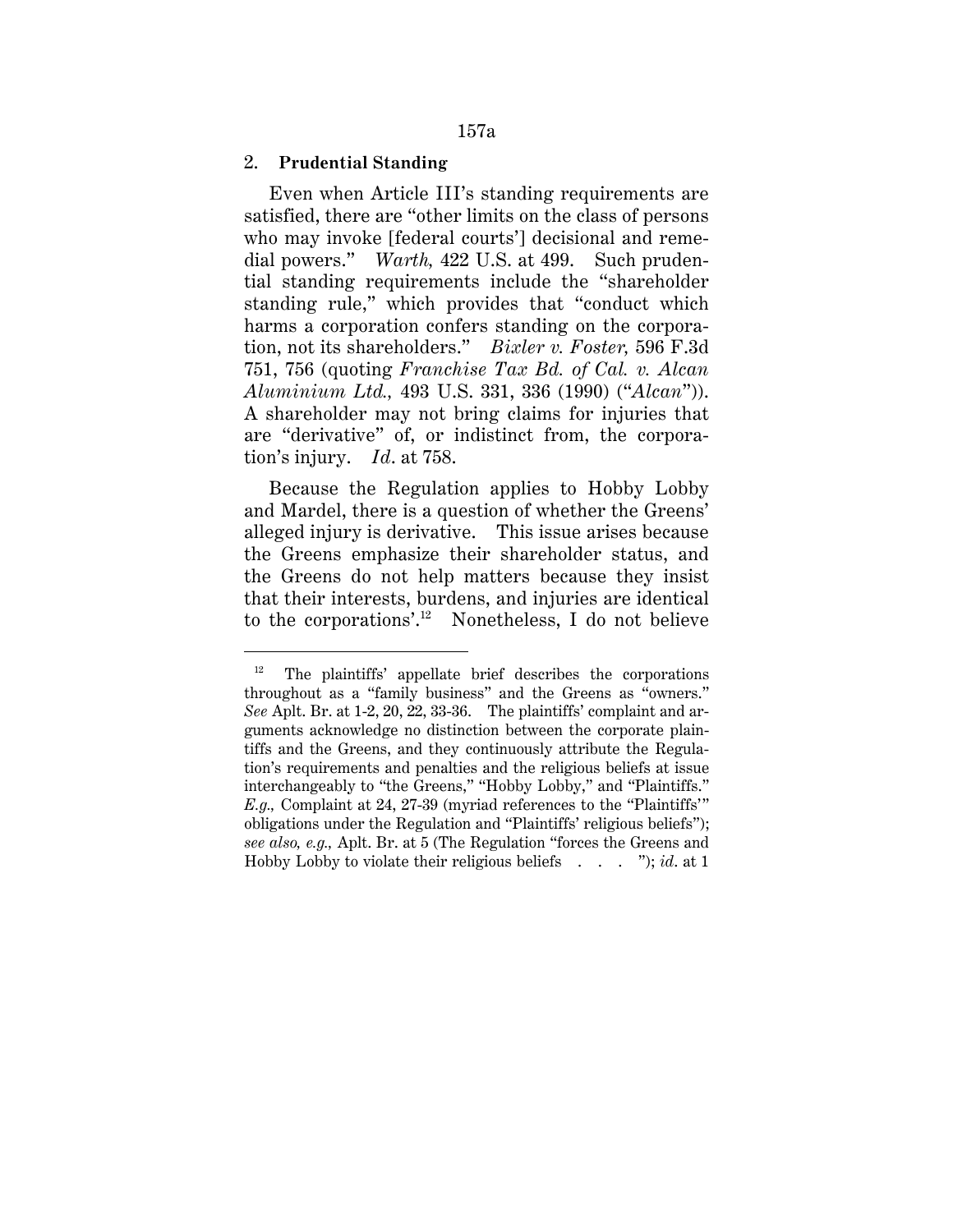the shareholder standing rule applies because the Greens have alleged an injury that is direct and personal. $13$ 

<sup>(&</sup>quot;If the Greens do not comply  $\ldots$  they face massive fines."); *id*. at 18, 22, 27. As discussed earlier, this ignores that "a corporation is regarded as a legal entity, separate and distinct from the individuals comprising it." *Fanning,* 85 P.3d at 846. The Greens have failed to develop a legal or factual basis to allow the court to disregard the corporate form.

<sup>&</sup>lt;sup>13</sup> My conclusions on the Greens' standing are generally consistent with Judge Gorsuch's concurrence. I do not join his concurrence for several reasons. I do not believe we can conclude at this point that the Greens are entitled to relief. Because this court raised the standing issue and asked the Government to brief it, I do not think we should decline to consider the Government's prudential standing arguments. And I am not convinced that RFRA forecloses consideration of prudential standing for the reasons Judge Bacharach has raised in his concurring opinion. Bacharach Op. at 7-8.

I disagree, however, with Judge Bacharach's conclusion that the shareholder standing rule prevents the Greens' claims, for reasons described in this section. Additionally, I do not agree that the Greens' fiduciary duties to the corporations as officers and directors determine whether their free exercise injury is derivative. Shareholders do not owe the same fiduciary duties to corporations that officers and directors do. *See, e.g., In re Midway Games, Inc.,* 428 B.R. 303, 313, 319 (Bankr. Del. 2010) (officers and directors owe a duty of loyalty and good faith to advance the interests of the corporation, while shareholders are entitled to advance their own economic interests). The fiduciary duties to which Judge Bacharach refers are separate from the Greens' shareholder status and cannot resolve the shareholder standing issue. Even if these fiduciary duties were relevant to standing, assuming they place added pressure on the Greens to comply with the Regulation and thereby violate their religious obligations, this would strengthen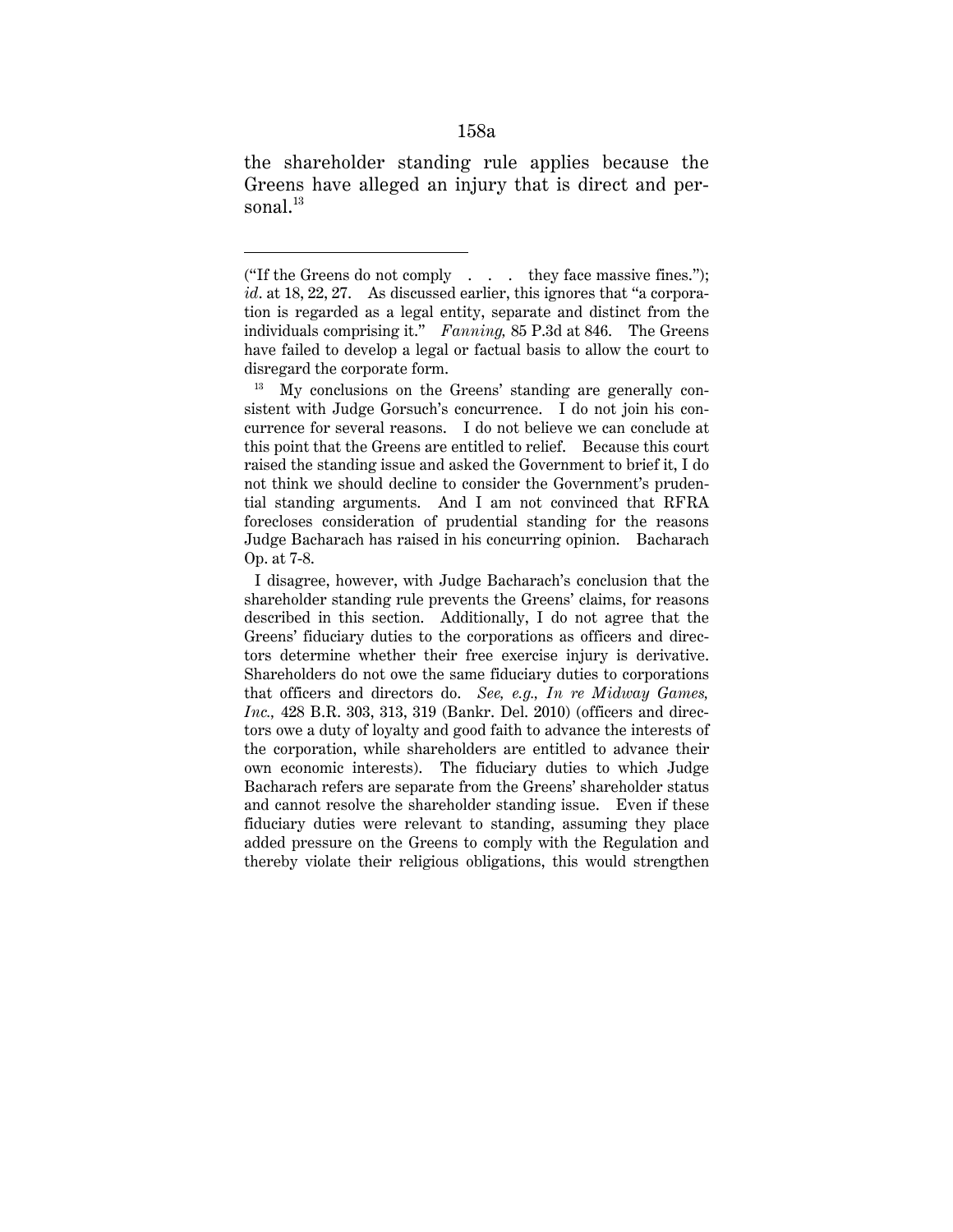## a. *Shareholder standing exception: direct and personal injury*

A well-established exception to the shareholder standing rule is that "a shareholder with a direct, personal interest in a cause of action [may] bring suit even if the corporation's rights are also implicated." *Alcan,* 493 U.S. at 336; *see also Grubbs v. Bailes,* 445 F.3d 1275, 1280 (10th Cir. 2006). Purely financial injuries to a shareholder's corporate investment are typically derivative and do not fall under this exception. *E.g., Bixler,* 596 F.3d at 758 (alleged injury financial loss from corporation's RICO violations—was derivative because it was based solely on plaintiffs' status and rights as shareholders). This is true even when the defendant's alleged wrongdoing involves a civil rights violation. *E.g., Diva's Inc. v. City of Bangor,* 411 F.3d 30, 42 (1st Cir. 2005) (shareholder's § 1983 claim barred because alleged injuries were purely financial and were identical to the corporation's); *Potthoff v. Morin,* 245 F.3d 710, 717-18 (8th Cir. 2001) (same); *Smith Stzer & Sons, Inc. v. South Carolina Procurement Review Panel,* 20 F.3d 1311, 317-18 (4th Cir. 1994) (same).

-

the argument that their injury is direct and personal and not derivative of any injury to the corporations.

Chief Judge Briscoe suggests this analysis would create a "management standing" rule. Briscoe Op. at 33. No such rule is proposed. The standing analysis in this section applies wellestablished Article III and prudential standing law to the facts of this case.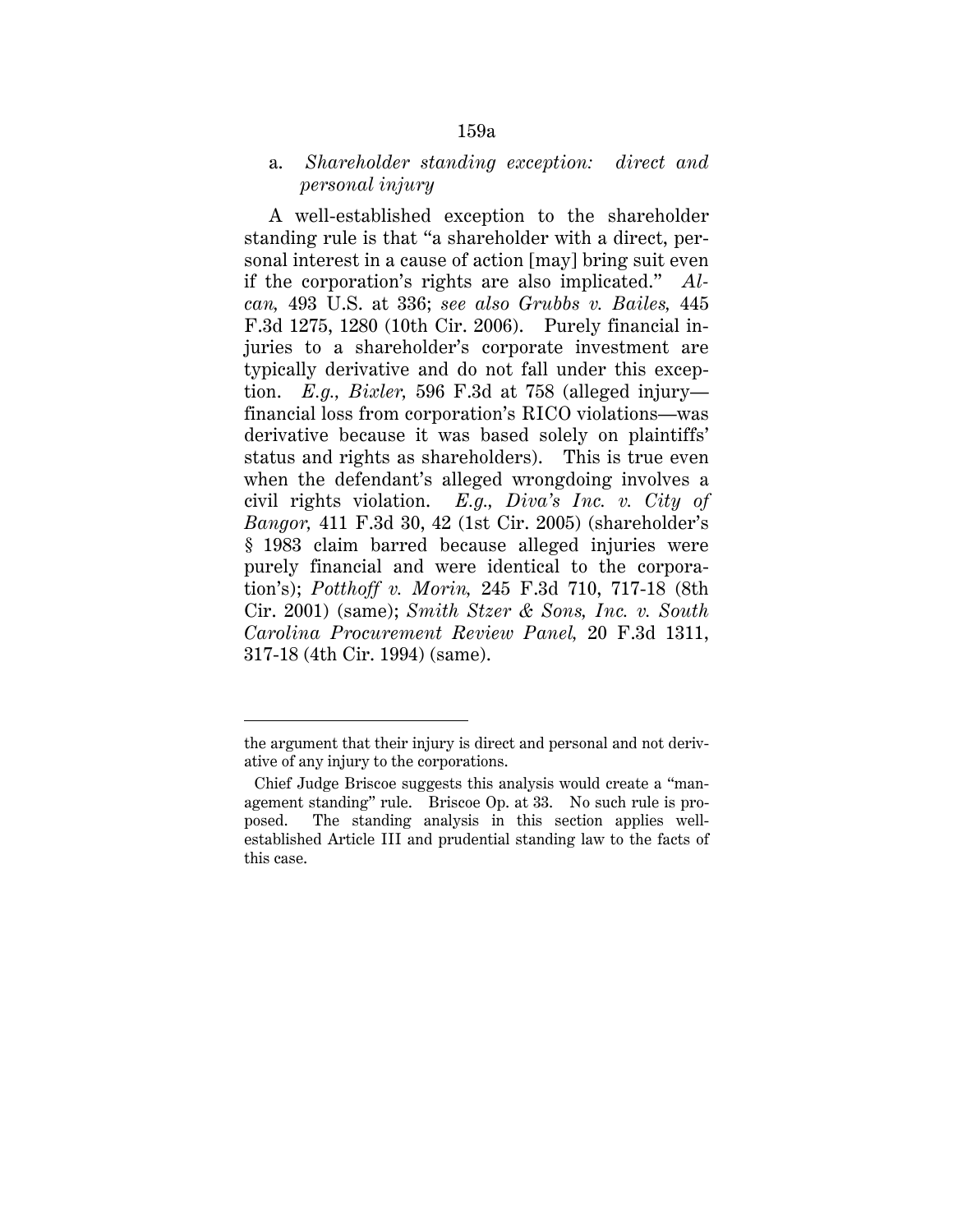# 160a

But even though shareholders may suffer derivative financial harm, they may also separately suffer a direct and personal injury. In *Alcan,* a foreign corporation challenged a state franchise tax imposed on its subsidiary corporation. 493 U.S. at 336-37. At issue was whether the plaintiff's injury was merely the "decline in the value of [the shareholder's] ownership interest," in which case it would have been derivative. *Id*. at 337. The Supreme Court dismissed the claim on other grounds, but it left open the possibility that a separate injury—namely, a burden on the shareholder's decisions about "participation in the American economy"—would satisfy prudential standing requirements. *Id*. at 338.

We applied *Alcan* in *Grubbs,* where the shareholder of a corporation that held land for shareholder use sued a sheriff's department for failing to protect the land against trespassers. 445 F.3d at 1277. The shareholder retained an individual leasehold in the property, giving him a state law right against trespass. *Id*. at 1280. His injury was to a "distinct legally recognized interest," and therefore was direct and personal and "sufficient to satisfy the prudential standing principles in  $Alcan$ ." *Id.* at 1277, 1280.<sup>14</sup> (As in  $Al$ -

Another case from this circuit came to a different conclusion. In *Guides Ltd. v. Yarmouth Group Property Management., Inc.,* 295 F.3d 1065 (10th Cir. 2002), a corporation brought a § 1981 claim for race discrimination, and the corporation's sole shareholder added an individual claim for emotional distress. We rejected the individual claim on prudential standing grounds. But *Guides* did not apply the *Alcan* rule. It relied on *In re Stat-Tech Int'l Corp.,* 47 F.3d 1054 (10th Cir. 1995), a Tenth Circuit case that applied a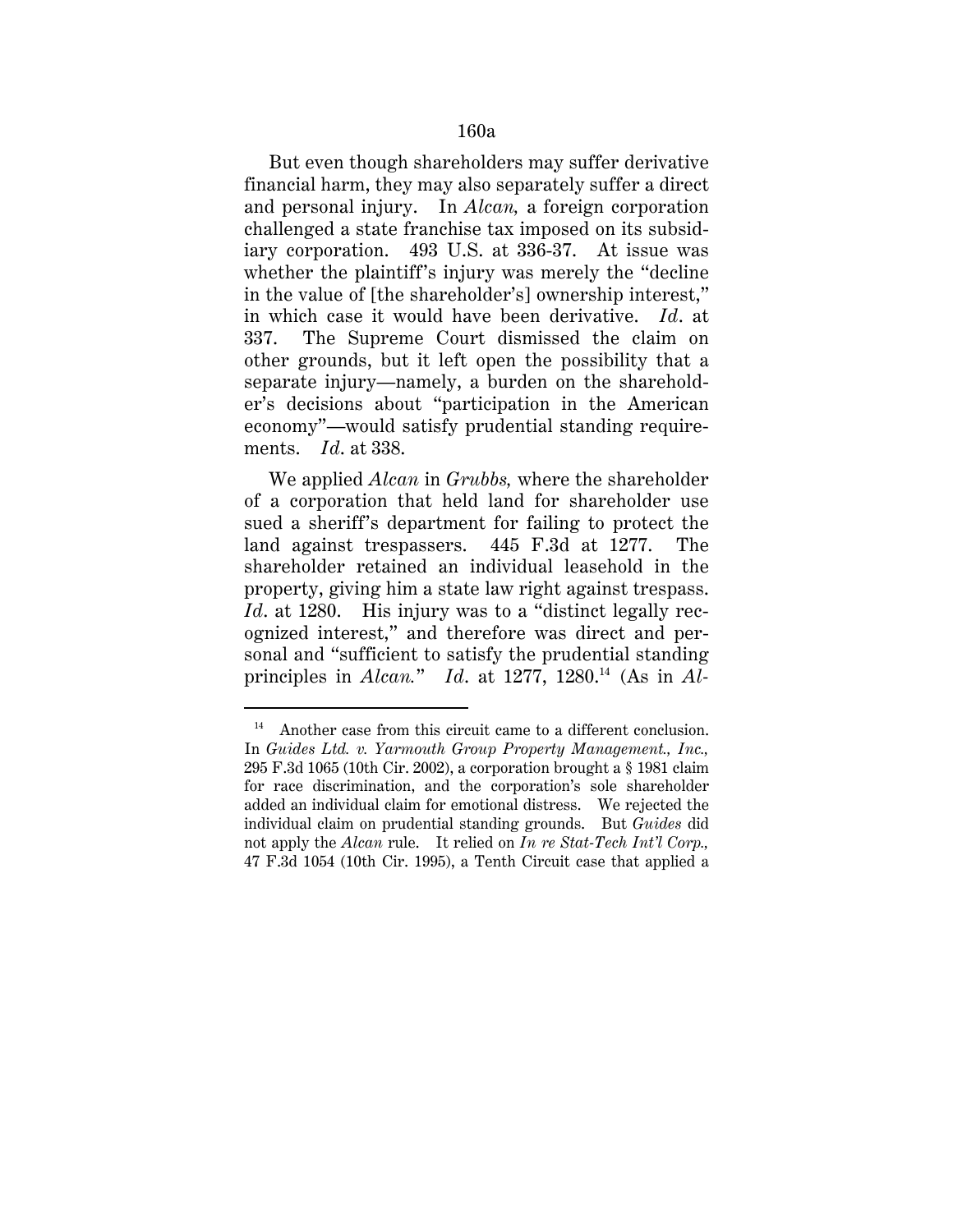*can,* we ultimately rejected the claim on other grounds without "definitively resolv[ing]" the shareholder standing issue. *Id*. at 1280.)

## b. *Direct and personal injury exception applies to the Greens*

The Greens' injury is direct and personal regardless of whether the corporations are covered by RFRA. If the corporations have no RFRA rights, the Greens' alleged free exercise injury is not derivative of a corporate free exercise injury. If, on the other hand, the corporations do possess RFRA rights, a bit more analysis is required.

Although the Greens may suffer financial losses arising from non-compliance with the Regulation, their core alleged injury is religious. The Greens claim that the Regulation injures them directly and personally because it requires them to take *affirmative action* contrary to their religious beliefs: they must implement coverage for the contraceptives at issue.

<sup>&</sup>quot;different shareholder standing exception" that "does not look for direct injury distinct from a shareholder's derivative harm; it looks for harm to the plaintiff *as a shareholder* but requires that it be unique in some way from that suffered by shareholders generally." *Grubbs,* 445 F.3d at 1280 n.2 (10th Cir. 2006) (summarizing *Guides); see also In re Stat-Tech,* 47 F.3d at 1059. We have most often applied this second shareholder standing exception in cases arising under state law where minority shareholders claim financial injuries from actions of the corporation or a majority shareholder. *E.g., Combs v. Price WaterhouseCoopers LLP,* 382 F.3d 1196, 1199- 1200 (10th Cir. 2004); *In re Stat-Tech,* 47 F.3d at 1059.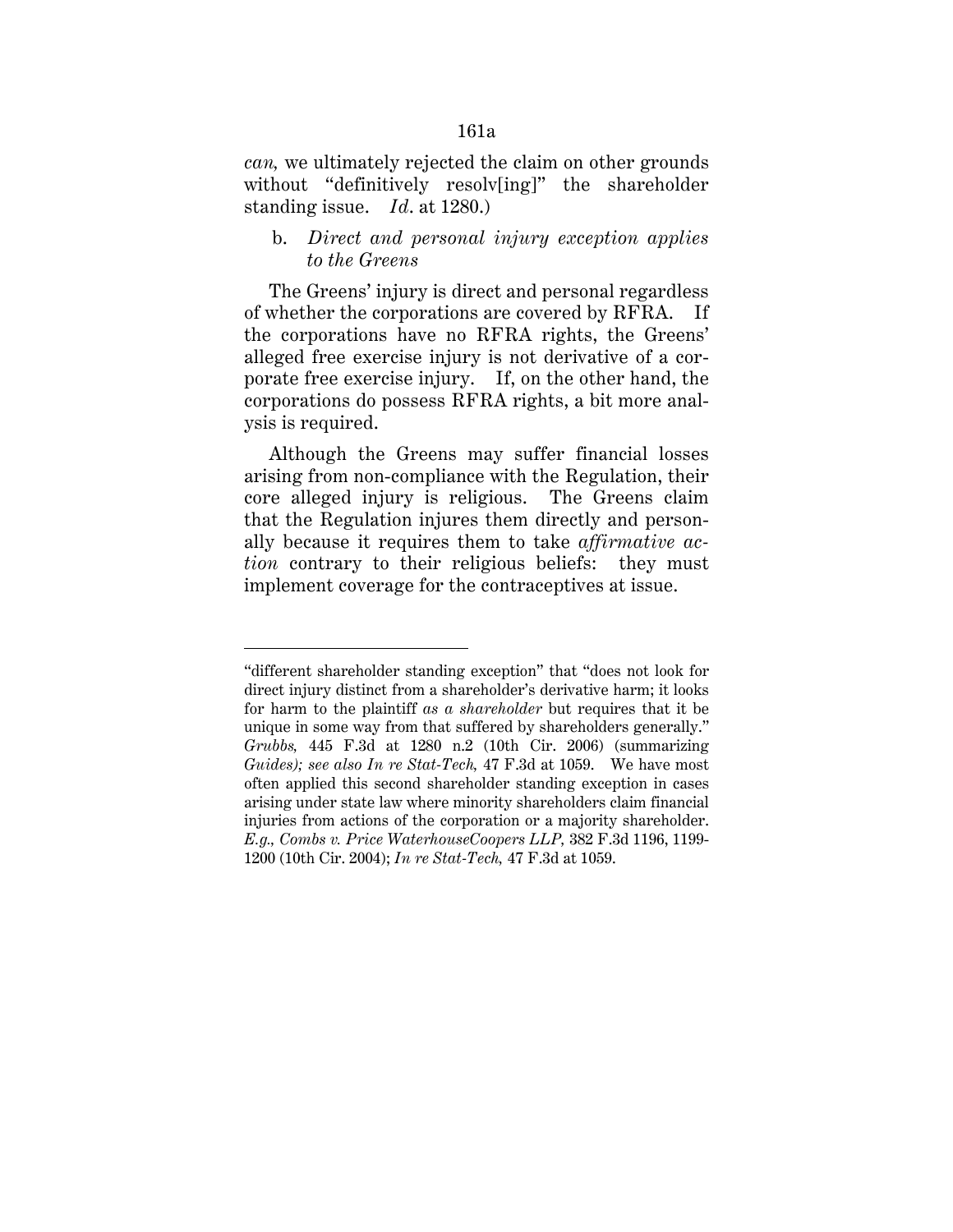The Greens are not only shareholders, they are also directors and officers of the corporations. They own and manage Hobby Lobby and Mardel and will be directly and personally involved in implementing the Regulation.15 The situation might be different, for example, for a shareholder who has no role in managing the corporation and is unlikely to be involved in any of the details of the corporation's health plan. Conversely, a human resources manager who does not also serve as shareholder, officer, or director could be relieved of responsibility connected to the Regulation, perhaps by requesting accommodation under Title VII. *See Rodriguez v. City of Chicago,* 156 F.3d 771, 774-78 (7th Cir. 1998) (police officer's religious beliefs opposing abortion entitled him to reasonable accommodation under Title VII to be excused from assignment guarding health clinic where abortions were performed).

The Greens' injury is not purely financial. At its core, their injury is religious. Like the shareholder in *Grubbs,* they assert rights that are independent of their shareholder status. Whether or not their RFRA claim prevails, the Greens have standing to have the claim heard in federal court.

 $15$  This point answers Judge Hartz's hypothetical about the rabbi who owns a kosher-matzo business. The rabbi retains his RFRA rights when he incorporates his business. Conversely, his corporation does not necessarily acquire his RFRA rights by virtue of his religious beliefs, though, as noted earlier, I would leave that question open for now.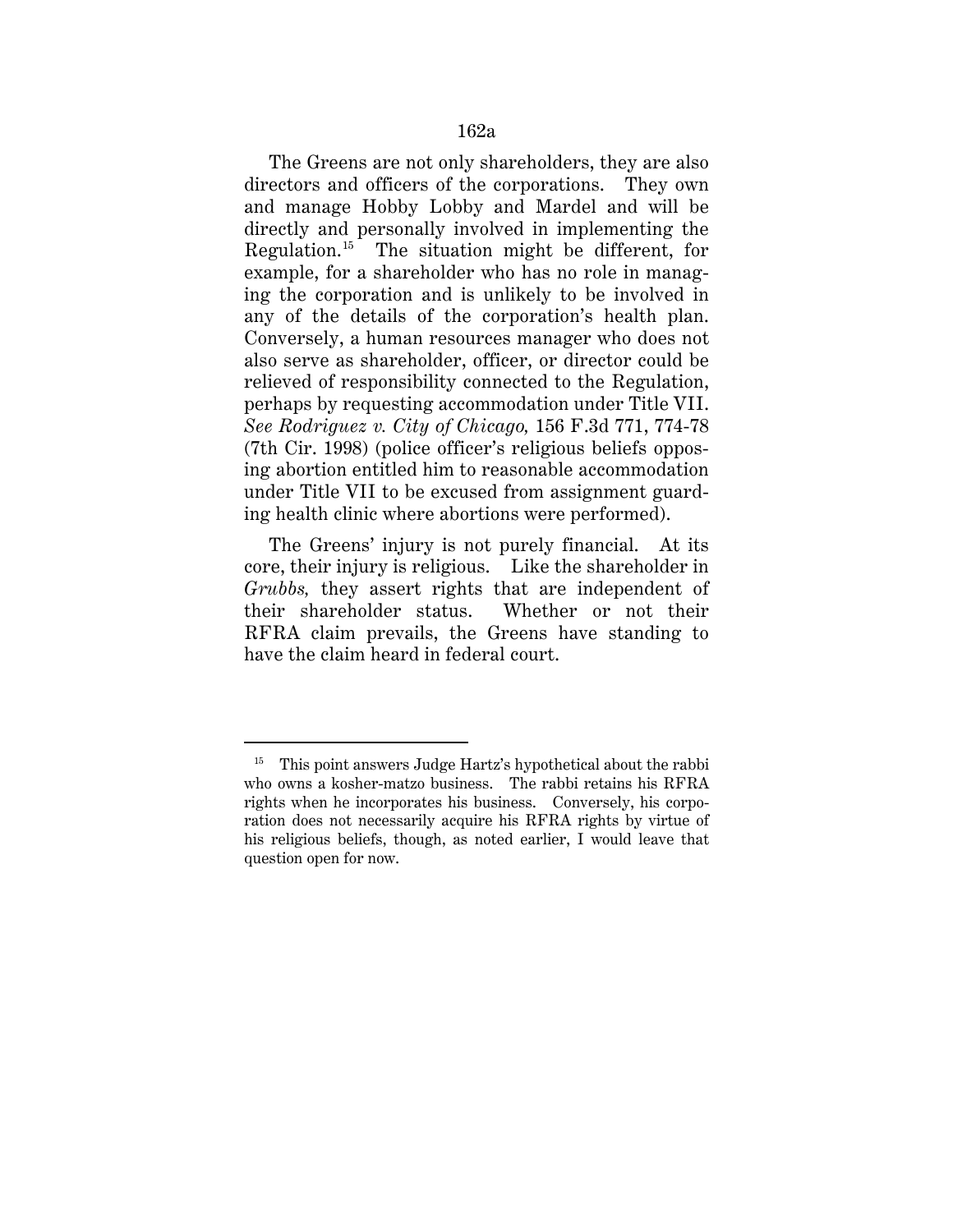### **B.** *The Greens' RFRA Claim Should Be Remanded*

The next issue is whether the district court abused its discretion in concluding that the Greens failed to show a substantial likelihood of success on the merits of their RFRA claim. The court determined that the burden on their religious exercise was not substantial. Because I conclude the court misunderstood the nature of the Greens' burden, I would remand for reconsideration of their RFRA claim.

The district court concluded that the Greens' RFRA claim was not substantially likely to succeed because the burden on their religious exercise was "indirect and attenuated" and therefore not substantial. *Hobby Lobby Stores, Inc. v. Sebelius,* 870 F. Supp. 2d 1278, 1294 (W.D. Okla. 2012). It defined the burden as the possibility that "funds, which plaintiffs will contribute to a group health plan, might, after a series of independent decisions by health care providers and patients covered by [their] plan, subsidize *someone else's* participation in an activity that is condemned by plaintiff's religion." *Id*. (quoting *O'Brien v. U.S. Dep't of Health & Human Servs.,* 894 F. Supp. 2d 1149, 1159 (E.D. Mo. 2012)). This statement misconstrues the Greens' religious objection.

The Greens acknowledge that their religious beliefs are not "even implicated" by their employees' independent medical choices. Aplt. Br. at 27. But they assert "that their faith demands they refrain from participating in, providing access to, paying for, training others to engage in, or otherwise supporting" the use of particular contraceptives. *Id*. (quotations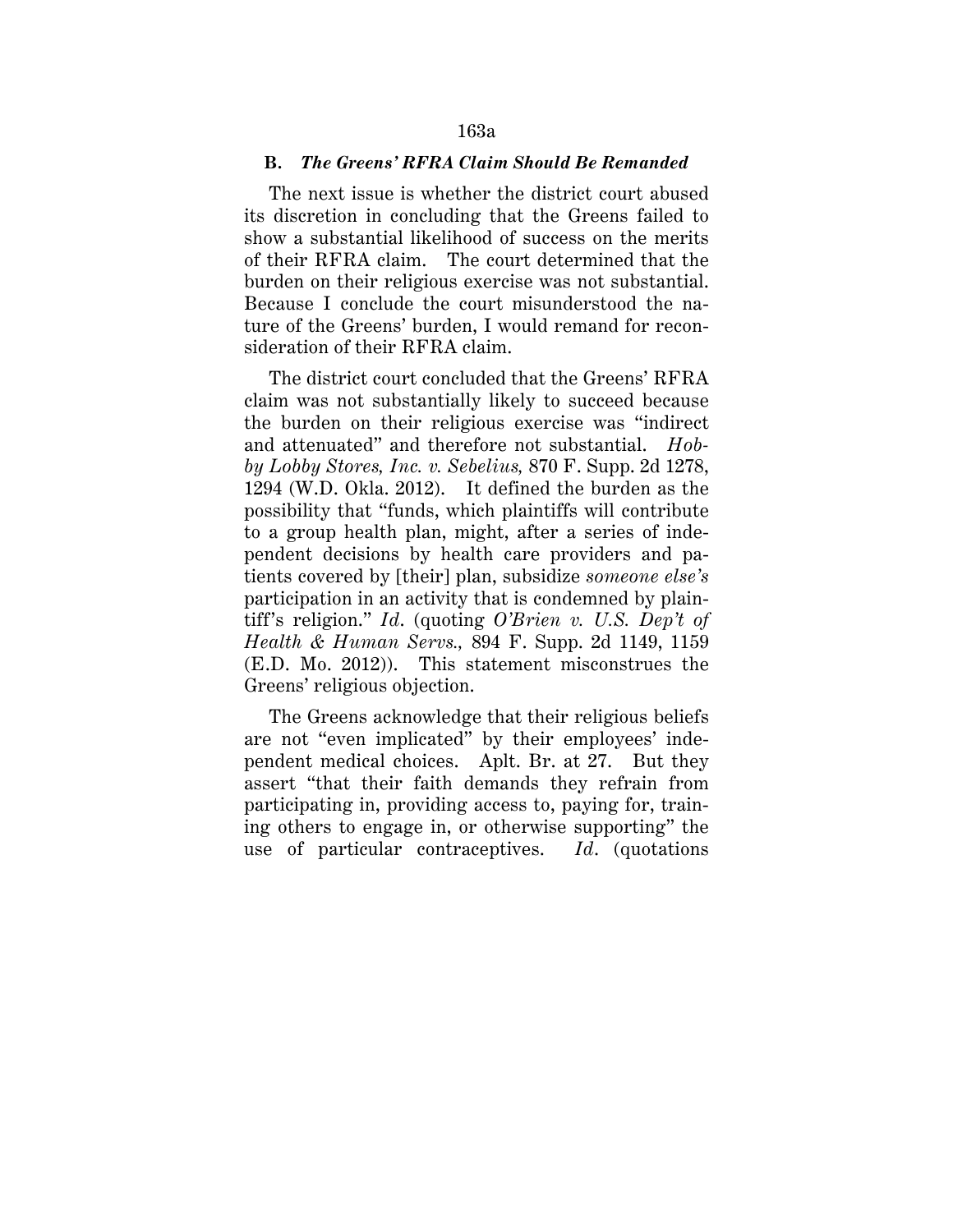omitted). The district court abused its discretion by applying its substantial burden analysis to an incorrectly understood religious burden. *See Korte v. Sebelius*, No. 12-3841, 2012 WL 6757353, at \*3 (7th Cir. Dec. 28, 2012) ("The religious-liberty violation at issue here inheres in the *coerced coverage* of contraception . . . *not*—or perhaps more precisely, *not only*—in the later purchase or use of contraception or related services."). The burden would arise from having to provide coverage in contravention of the Greens' religious beliefs.

As previously explained, the alleged burden on the Greens' religious exercise constitutes an injury for standing purposes. But to prevail on the merits of a RFRA claim, the Greens must show a substantial burden. The district court did not conduct the proper analysis due to its erroneous view of the burden on the Greens' exercise of religion. I therefore would remand to the district court to reconsider the substantial burden issue. Depending on the outcome of that analysis, the court may also need to address whether the Regulation satisfies strict scrutiny and also consider the remaining preliminary injunction factors with respect to the Greens' RFRA claim.

#### **III. FREE EXERCISE CLAUSE CLAIM**

The district court did not abuse its discretion in denying a preliminary injunction for the plaintiffs' Free Exercise claim because they have not clearly and unequivocally shown that they are substantially likely to succeed on the merits.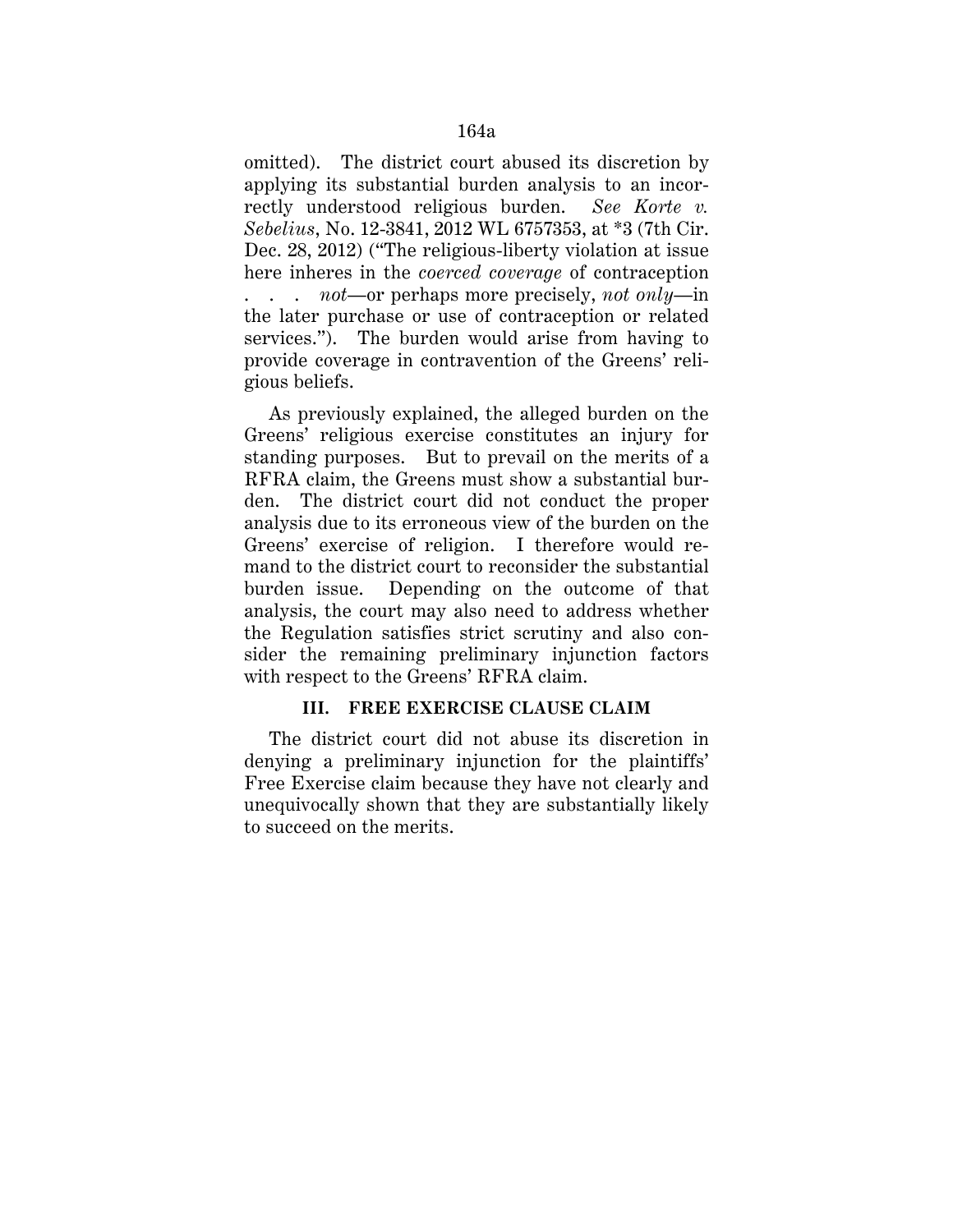"[T]he 'right of free exercise does not relieve an individual of the obligation to comply with a valid and neutral law of general applicability on the ground that the law proscribes (or prescribes) conduct that his religion prescribes (or proscribes).'" *Hosanna-Tabor Evangelical Lutheran Church & Sch. v. EEOC*, 132 S. Ct. 694, 706 (2012) (quoting *Emp't Div., Dep't of Human Res. of Or. v. Smith,* 494 U.S. 872, 879 (1990)). For this reason, the Supreme Court has concluded that "a law that is neutral and of general applicability need not be justified by a compelling governmental interest even if the law has the incidental effect of burdening a particular religious practice." *Church of the Lukumi Babalu Aye, Inc. v. City of Hialeah,* 508 U.S. 520, 531 (1993). Rather, "[g]overnment actions that stem from 'neutral' rules of 'general applicability' are subject to rational basis review." *Taylor v. Roswell Indep. Sch. Dist.,* 713 F.3d 25, 52 (10th Cir. 2013) (quoting *City of Hialeah,* 508 U.S. at 531).

The Regulation is a neutral rule of general applicability "so long as its object is something other than the infringement or restriction of religious practices." *Grace United Methodist Church v. City of Cheyenne,* 451 F.3d 643, 649-50 (10th Cir. 2006); *see also Corder v. Lewis Palmer Sch. Dist. No. 38,* 566 F.3d 1219, 1233 (10th Cir. 2009); *Axson-Flynn v. Johnson,* 356 F.3d 1277, 1294 (10th Cir. 2004) ("A rule that is discriminatorily motivated and applied is not a neutral rule of general applicability."). The Regulation was enacted to promote women's access to health care—a purpose entirely unrelated to religion. And it applies generally to for-profit corporations based on criteria unre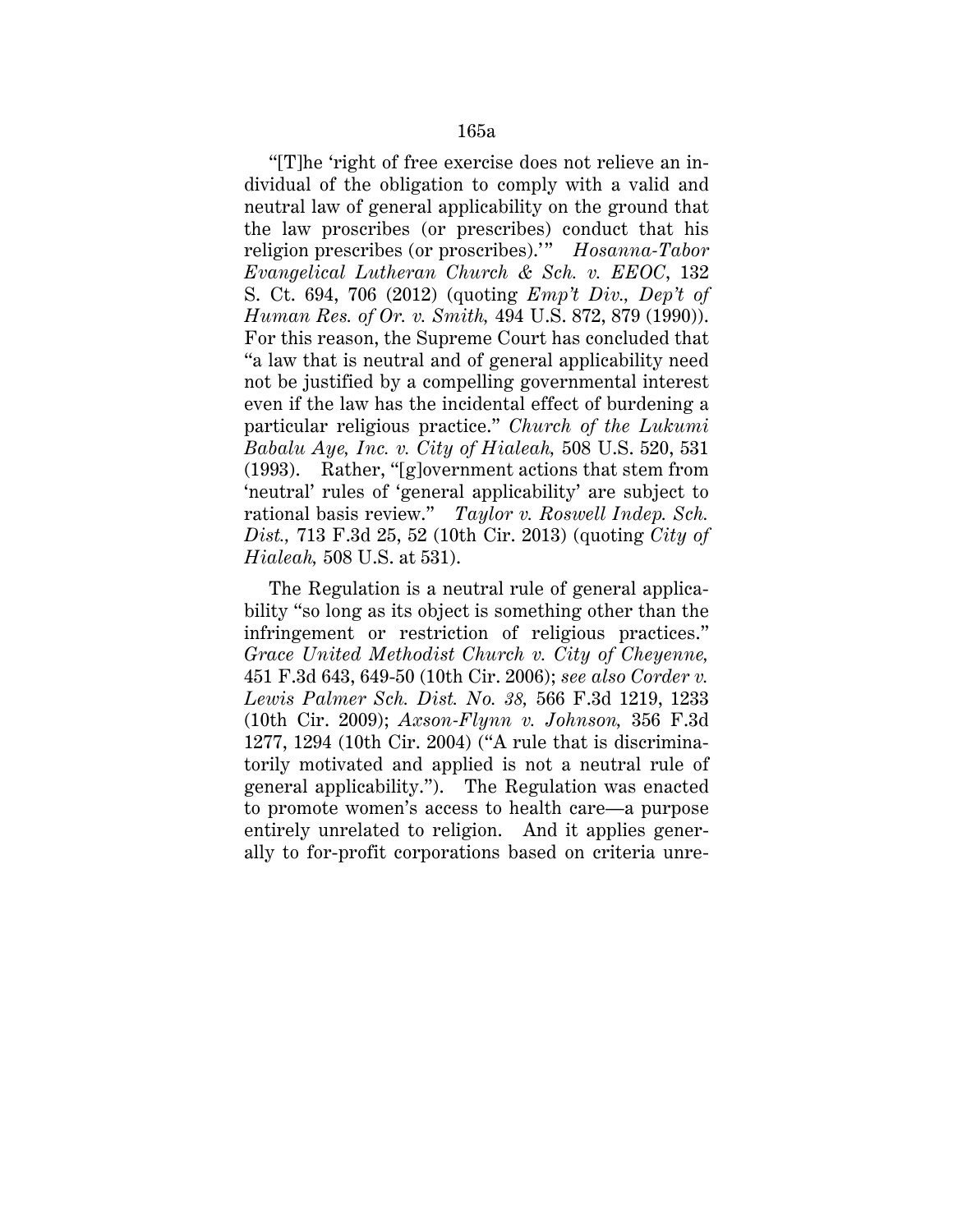lated to its shareholders' religious views. *See Swanson ex rel. Swanson v. Guthrie Indep. Sch. Dist. No. I-L,* 135 F.3d 694, 698 (10th Cir. 1998) (law is generally applicable because it applies to an activity whether motivated by religious or secular purpose).

Under rational basis review, the Regulation survives a constitutional challenge if it is at least "rationally related to a legitimate government interest." *Corder,* 566 F.3d at 1232. The plaintiffs have not argued that the Government's stated purpose of promoting women's access to health care is not legitimate, nor have they suggested that the Regulation is not rationally related to this purpose.

The district court did not abuse its discretion in concluding that the plaintiffs have not shown that their Free Exercise Clause claim is substantially likely to succeed on the merits.

### **CONCLUSION**

I would (1) affirm the district court's denial of a preliminary injunction for Hobby Lobby and Mardel on their RFRA claim; (2) conclude that the Greens have standing to assert their RFRA and Free Exercise claims; (3) reverse the district court's holding that the Greens' RFRA claim is not substantially likely to succeed and remand for reconsideration; and (4) affirm the district court's denial of a preliminary injunction on the plaintiffs' Free Exercise Clause claim.

Finally, I concur that the Anti-Injunction Act does not apply to this case.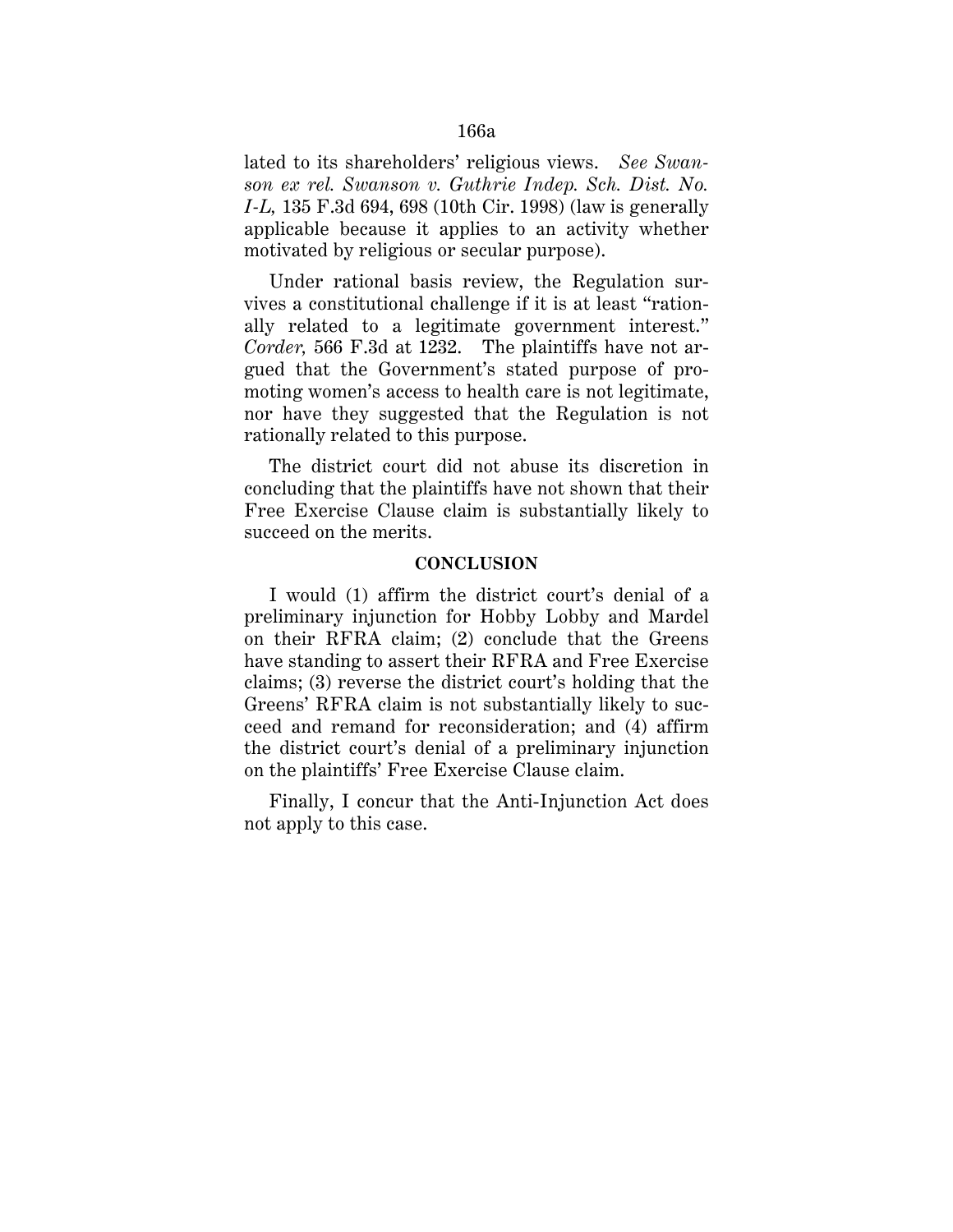## 167a

## **APPENDIX B**

## UNITED STATES DISTRICT COURT FOR THE WESTERN DISTRICT OF OKLAHOMA

### No. CIV-12-1000-HE

HOBBY LOBBY STORES, INC., ET AL., PLAINTIFFS

*v.*

KATHLEEN SEBELIUS, IN HER OFFICIAL CAPACITY AS THE SECRETARY OF THE UNITED STATES DEPARTMENT OF HEALTH AND HUMAN SERVICES, ET AL., DEFENDANTS

Nov. 19, 2012

### *ORDER*

JOE HEATON, District Judge.

Plaintiffs, Hobby Lobby Stores, Inc., Mardel, Inc., David Green, Barbara Green, Steve Green, Mart Green and Darsee Lett sued Kathleen Sebelius, Secretary of the United States Department of Health and Human Services ("HHS"), and other government officials and agencies challenging regulations issued under the Patient Protection and Affordable Care Act, Pub. L. No. 111-148, 124 Stat. 119 (2010), as amended by the Health Care and Education Reconciliation Act, Publ. L. No. 111-152, 124 Stat. 1029 (2010) ("Afforda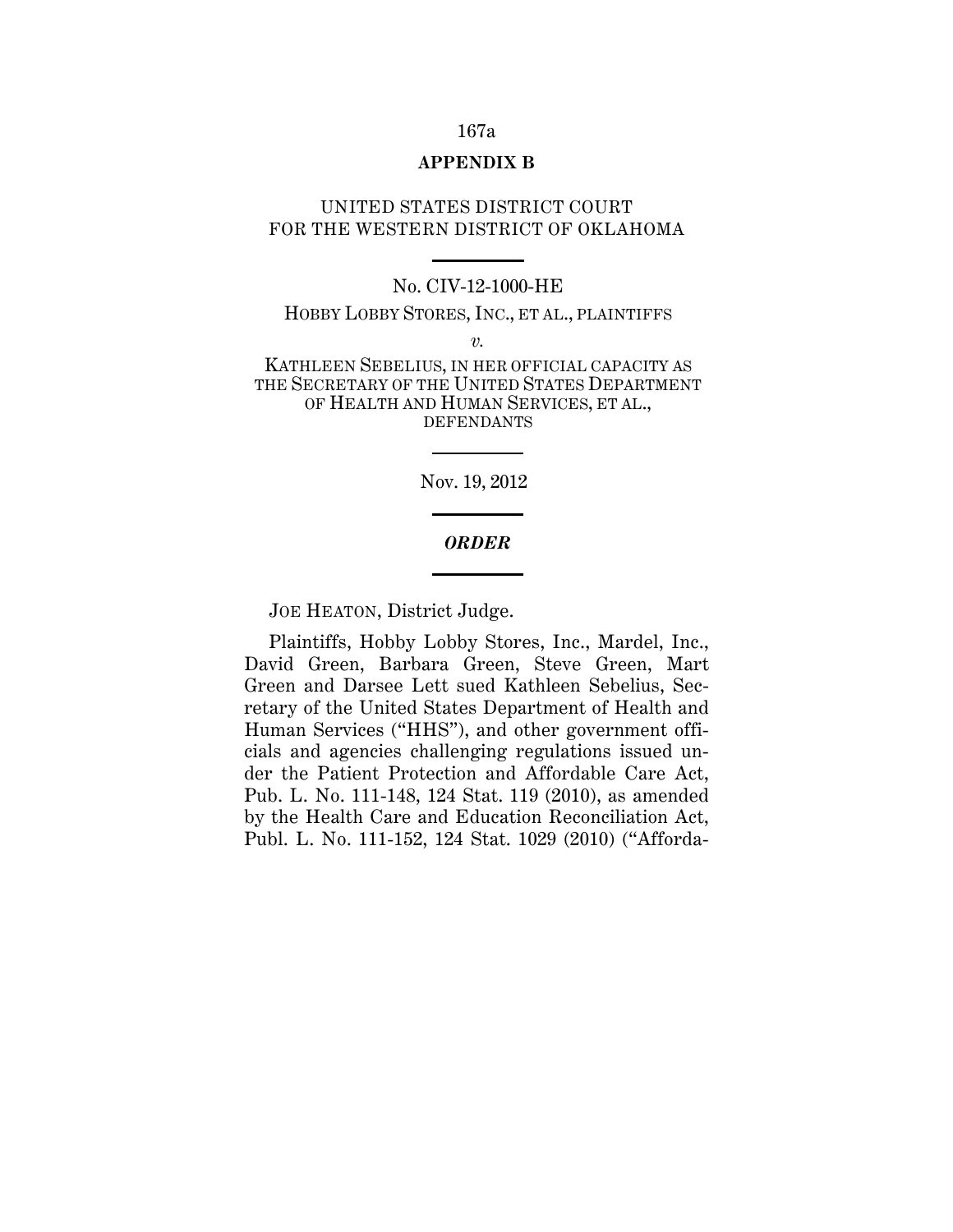ble Care Act" or "ACA"). Specifically, plaintiffs object to the preventive care coverage regulations or mandate which they allege forces them to "provide health insurance coverage for abortion-inducing drugs and devices, as well as related education and counseling." Complaint, ¶ 8. Plaintiffs contend the mandate violates their statutory and constitutional rights and seek both declaratory and injunctive relief. Presently at issue is plaintiffs' motion for preliminary injunction in which they ask the court to prohibit defendants from enforcing the mandate against them. A hearing on the motion was held on November 1, 2012.

This lawsuit is one of many challenging various aspects of the Affordable Care Act. While the legislation is controversial, as another judge has stated in similar circumstances, "this Court's personal views on the necessity, prudence, or effectiveness of the Affordable Care Act are of no moment whatsoever. The only issues concerning the ACA presently before this Court are those raised by the parties: namely, whether [the preventive services coverage provision] passes muster under the Constitution of the United States, and whether it violates the Religious Freedom Restoration Act of 1993, 42 U.S.C. § 2000bb et seq." *Mead v. Holder,* 766 F. Supp. 2d 16, 19 (D.D.C. 2011), *aff'd on other grounds, Nat'l Fed'n of Indep. Bus. v. Sebelius,* — U.S. — (2012).

### *Background*

The ACA, signed into law on March 23, 2010, effected a variety of changes to the healthcare system.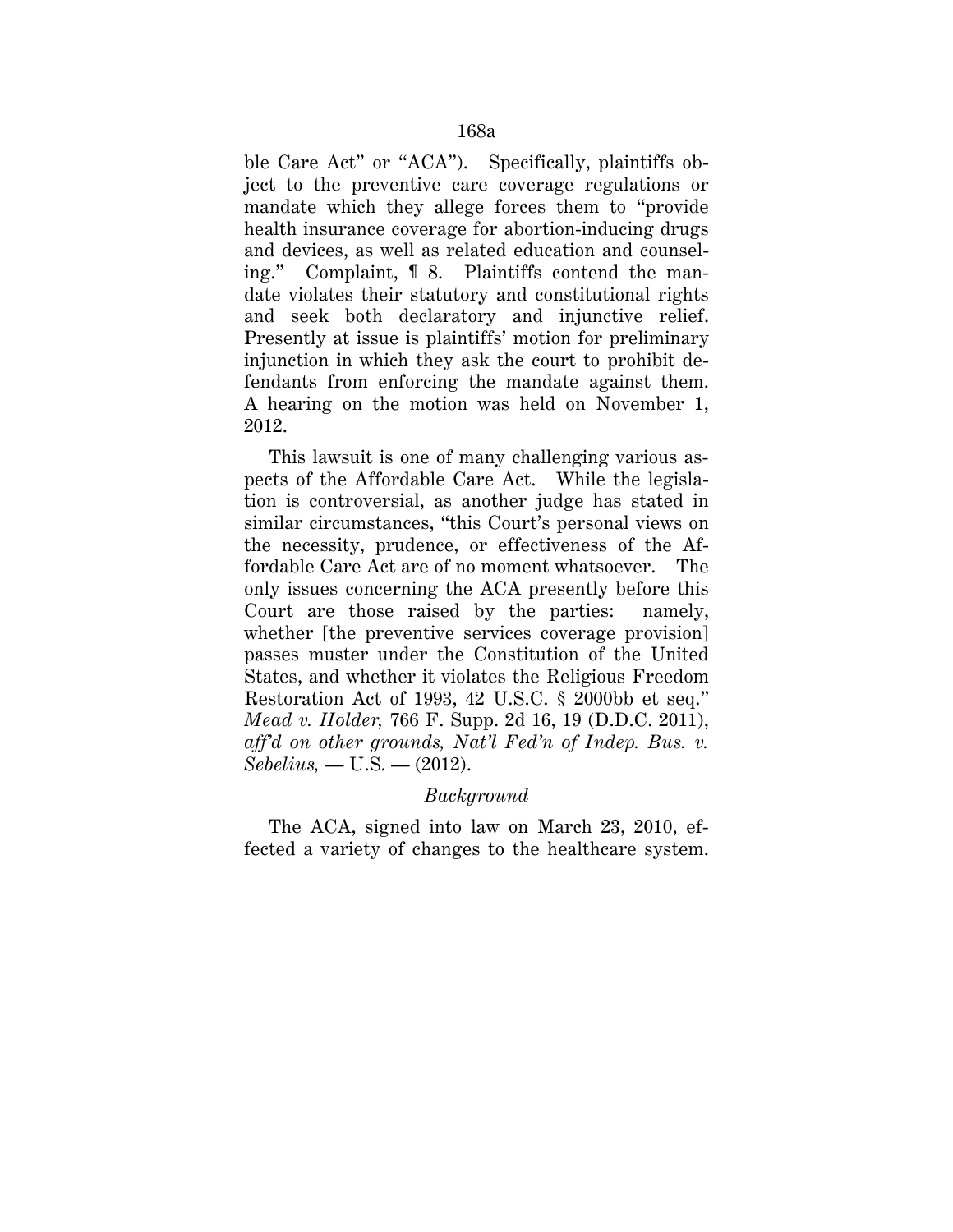The Act includes a preventive services provision which provides:

A group health plan and a health insurance issuer offering group or individual health insurance coverage shall, at a minimum provide coverage for and shall not impose any cost sharing requirements for . . . (4) with respect to women, such additional preventive care and screenings . . . as provided for in comprehensive guidelines supported by the Health Resources and Services Administration<sup>1</sup> for purposes of this paragraph.

42 U.S.C. § 300gg-13(a). The Health Resources and Services Administration (HRSA) commissioned the Institute of Medicine (IOM) to develop recommendations for the HSRS guidelines. The IOM published a report which proposed, among other things, that insurance plans cover "[a]ll Food and Drug Administration approved contraceptive methods, sterilization procedures, and patient education and counseling for all women with reproductive capacity."<sup>2</sup> Included among the FDA-approved contraceptive methods are diaphragms, oral contraceptive pills, emergency contraceptives such as Plan B and ulipristal, commonly known as the morning-after pill and the week-after pill, respectively, and intrauterine devices.<sup>3</sup>

-

<sup>&</sup>lt;sup>1</sup> The Health Resources and Services Administration (HRSA) is an agency within HHS.

<sup>2</sup> See http://www.hrsa.gov/womensguidelines/.

<sup>3</sup> See www.fda.gov/forconsumers/byaudience/forwomen/ucm1184 65.htm.FreePublications/UCM282014.pdf (last updated Aug. 2012).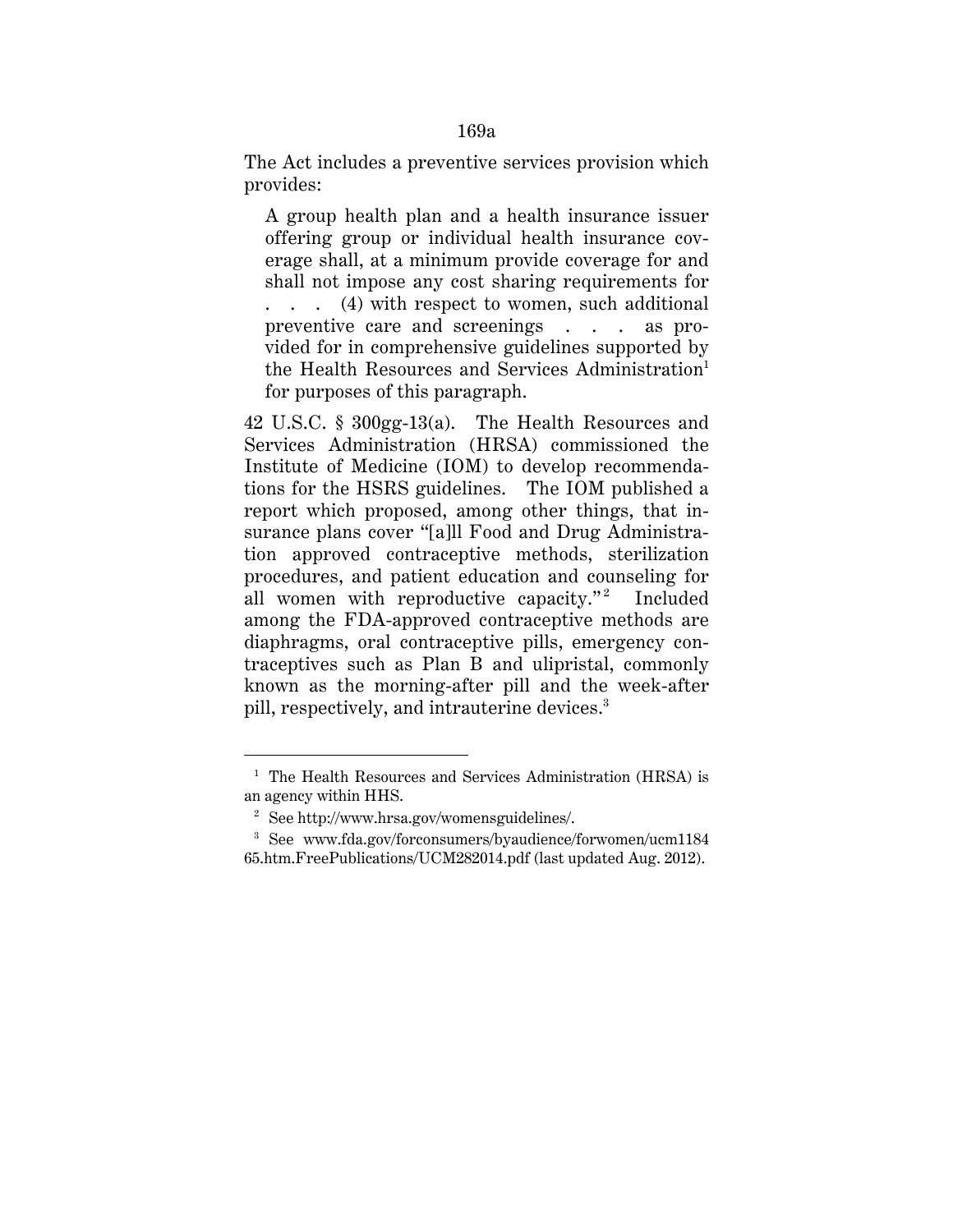On August 1, 2011, HRSA adopted IOM's recommendations in full, *see* 76 Fed. Reg. 46621; 45 C.F.R. § 147.130, and, on February 15, 2012, HHS, the Department of Labor and the Department of Treasury published rules finalizing the HRSA guidelines. Unless grandfathered or otherwise exempt, employers' group health plans must provide coverage conforming with the guidelines for plan years beginning on or after August 1, 2012. 75 Fed. Reg. 41726, 41729.

Grandfathered health plans are not subject to the preventive services provision of the ACA. 75 Fed. Reg.  $34538-01$  (June 17,  $2010$ ).<sup>4</sup> Some religious employers also are exempt from providing plans that cover contraceptive services. To qualify as a "religious employer" an employer must satisfy the following criteria:

(1) The inculcation of religious values is the purpose of the organization; (2) The organization primarily employs persons who share the religious tenets of the organization; (3) The organization serves primarily persons who share the religious tenets of the organization; (4) The organization is a nonprofit organization as described in section  $6033(a)(1)$  and section  $6033(a)(3)(A)(i)$  or (iii) of the Internal Revenue Code of 1986, as amended.

<sup>&</sup>lt;sup>4</sup> A grandfathered plan is one that was in existence on March 23, 2010, and which has not undergone any of a defined set of changes. See 26 C.F.R. § 54.9815-1251T; 29 C.F.R. § 2590.715-1251; 45 C.F.R. § 147.140. The government estimates that by 2013, a majority of group health plans will lose their grandfathered status.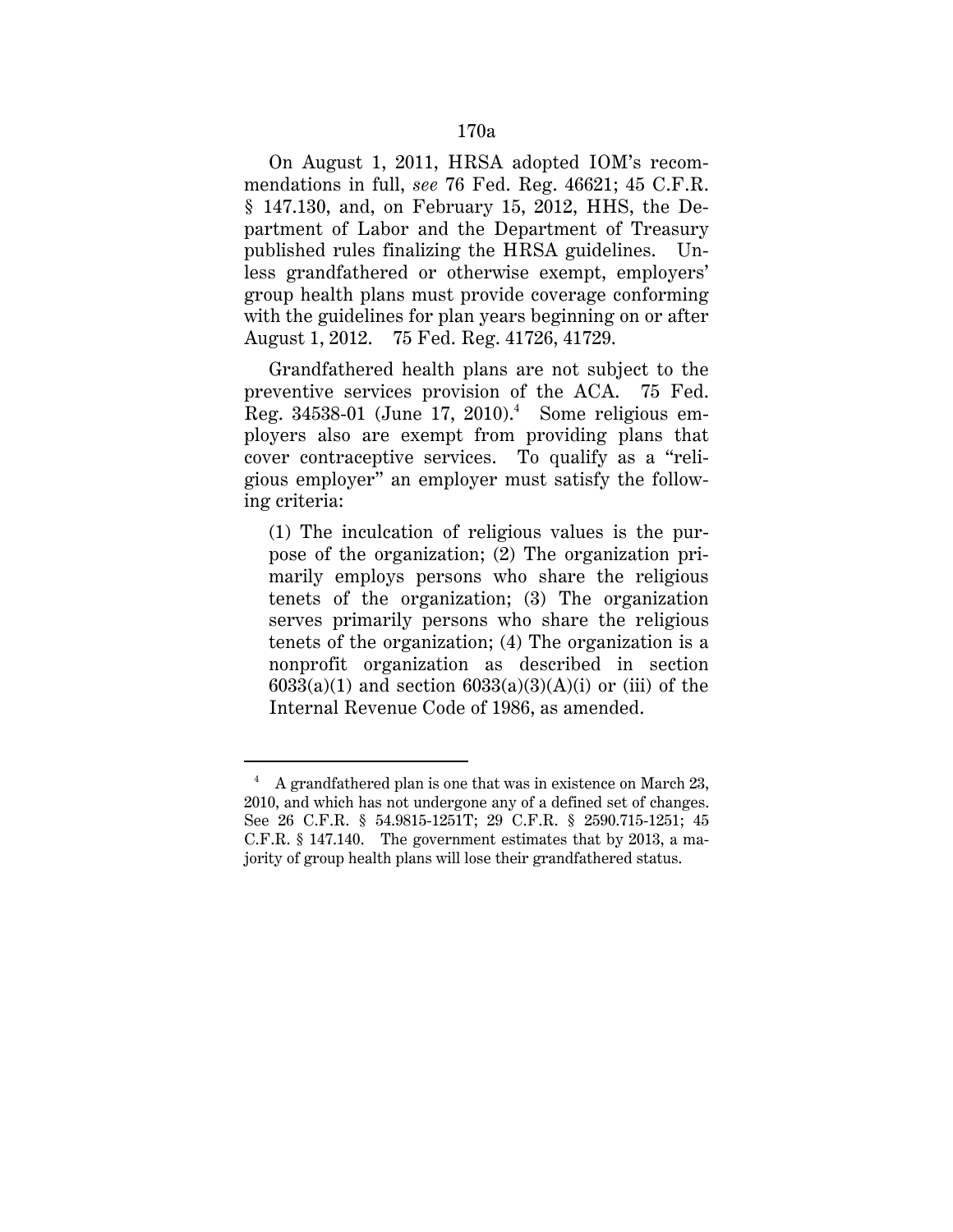45 C.F.R. § 147.130(a)(1)(iv)(B); 76 Fed. Reg. 46621-01, 46623. A temporary enforcement safe-harbor provision applies to other non-profit organizations that do not qualify for any other exemption and "do not provide some or all of the contraceptive coverage otherwise required, consistent with any applicable State law, because of the religious beliefs of the organization." 77 Fed. Reg. 16501, 16502 (March 21, 2012); 77 Fed. Reg. 8725 (Feb. 15, 2012).<sup>5</sup> Finally, an employer with fewer than 50 employees is not required to provide any health insurance plan. 26 U.S.C.  $$4980H(c)(2)(A).$ 

The individual plaintiffs (collectively the "Greens"), are members of a family that owns and operates Hobby Lobby Stores, Inc. and Mardel, Inc., privately held, for-profit corporations. Hobby Lobby operates 514 arts and crafts stores in 41 states with 13,240 full-time employees. Mardel is a bookstore and educational supply company that specializes in Christian materials. It has 35 stores in 7 states with 372 employees. Both Hobby Lobby and Mardel are operated through a management trust which owns all the voting stock in the corporations.<sup>6</sup> Each member of the Green family is a trustee of the trust.

 $5$  The government is in the process of finalizing amendments to the preventive services coverage regulations to accommodate the religious objections of non-exempt, non-grandfathered religious organizations to providing coverage for contraceptive services. See 77 Fed. Reg. at 8728.

 $6$  It is not altogether clear from the parties' submissions whether Hobby Lobby and Mardel are wholly owned by the Green plain-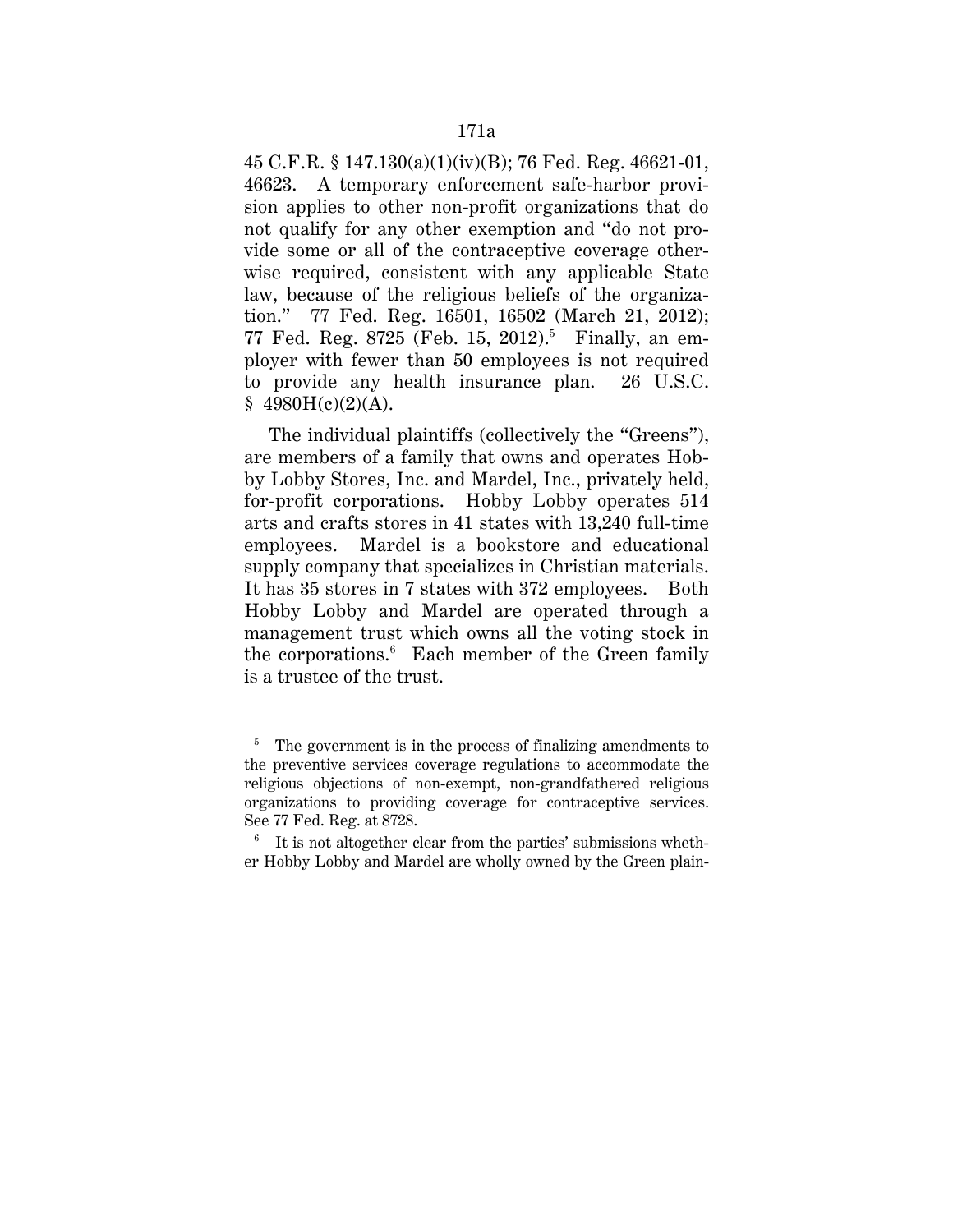Although Hobby Lobby and Mardel are for-profit, secular corporations, the Green family operates them according to their Christian faith. "As part of their religious obligations" the Green family provides health insurance coverage to Hobby Lobby's and Mardel's employees through a self-insured plan. Complaint, ¶ 52. However, "[t]he Green family's religious beliefs prohibit them from deliberately providing insurance coverage for prescription drugs or devices inconsistent with their faith, in particular abortion-causing drugs and devices. Hobby Lobby's insurance policies have long explicitly excluded—consistent with their religious beliefs—contraceptive devices that might cause abortions and pregnancy-termination drugs like RU-486." *Id*. at ¶¶ 53-54. The government does not dispute the sincerity of the Greens' beliefs.

Hobby Lobby and Mardel, as secular, for-profit companies, do not satisfy the ACA's definition of a "religious employer" and are ineligible for the protection of the safe-harbor provision. Their health plans also are not grandfathered under the Act. The mandate takes effect as to the corporations' employee health plan on January 1, 2013, as that is the date upon which the plan year begins. Plaintiffs assert that they "face an unconscionable choice: either violate the law, or violate their faith." *Id*. at ¶ 133. If

tiffs or just wholly controlled by them, with some portion of the non-voting, equity ownership of the companies held by others. See Complaint, ¶ 38. The complaint alleges only voting control. The distinction does not affect the disposition of the pending motion.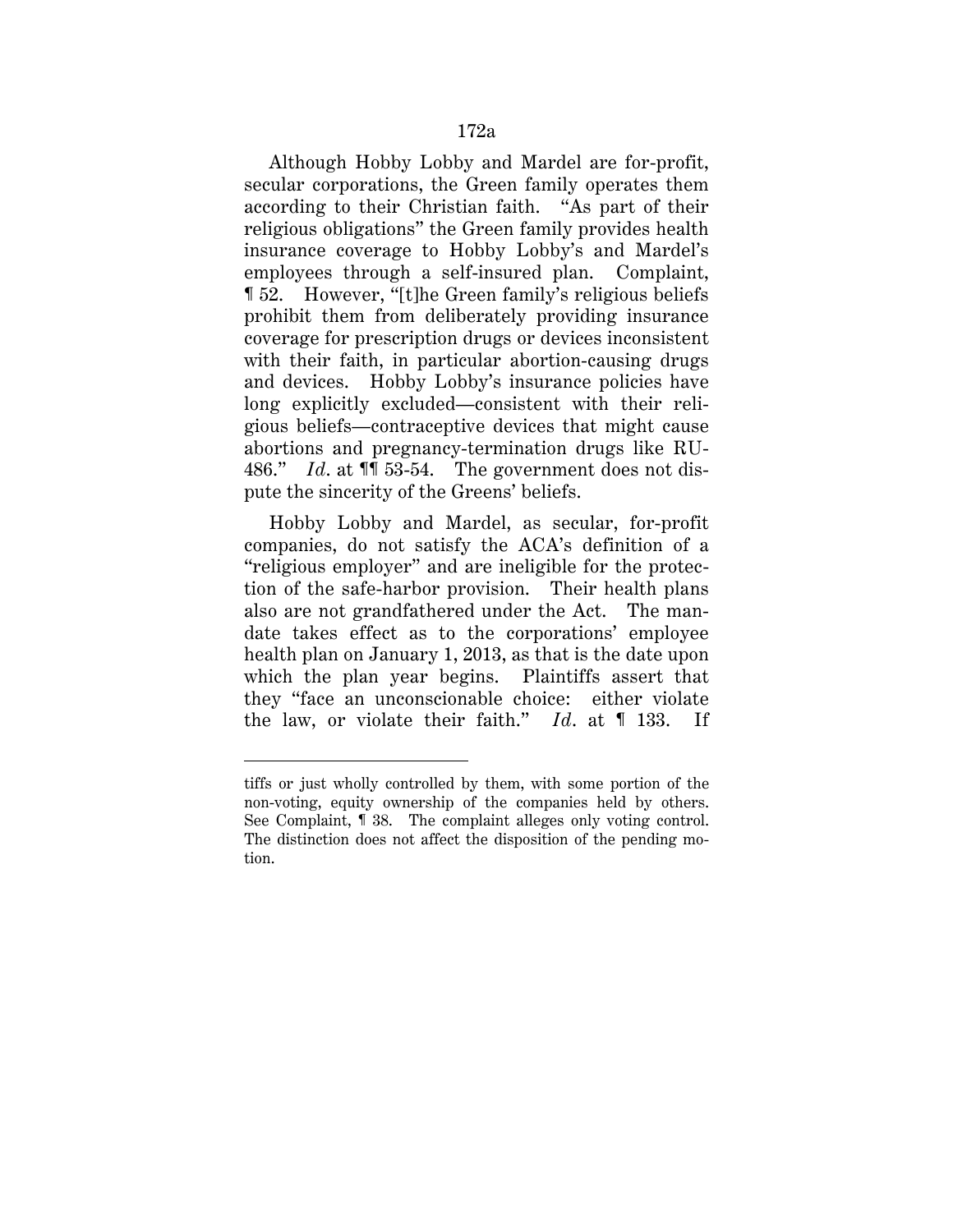Hobby Lobby fails to provide the mandated coverage, plaintiffs contend the corporation will incur penalties of about \$1.3 million a day. Mardel also will be fined if it does not comply with the mandate. Plaintiffs seek a preliminary injunction to prevent defendants from enforcing the mandate against them, arguing that the mandate violates their right to free exercise of religion under the First Amendment and their statutory rights under the Religious Freedom Restoration Act of 1993. ("RFRA"), 42 U.S.C. § 2000bb-1.

# *Legal Standard*

A preliminary injunction is an extraordinary remedy and should "not be issued unless the movant's right to relief is 'clear and unequivocal.'" *Heideman v. South Salt Lake City,* 348 F.3d 1182, 1188 (10th Cir. 2003) (quoting *Kikumura v. Hurley,* 242 F.3d 950, 955 (10th Cir. 2001)). To obtain a preliminary injunction the moving party must establish that:

(1) [the movant] will suffer irreparable injury unless the injunction issues; (2) the threatened injury . . . outweighs whatever damage the proposed injunction may cause the opposing party; (3) the injunction, if issued, would not be adverse to the public interest; and (4) there is a substantial likelihood [of success] on the merits.

*Id*. (quoting *Resolution Trust Corp. v. Cruce,* 972 F.2d 1195, 1198 (10th Cir. 1992)). Plaintiffs, as the movants, have the burden of demonstrating that each factor tips in their favor. *Id*. at 1188-89.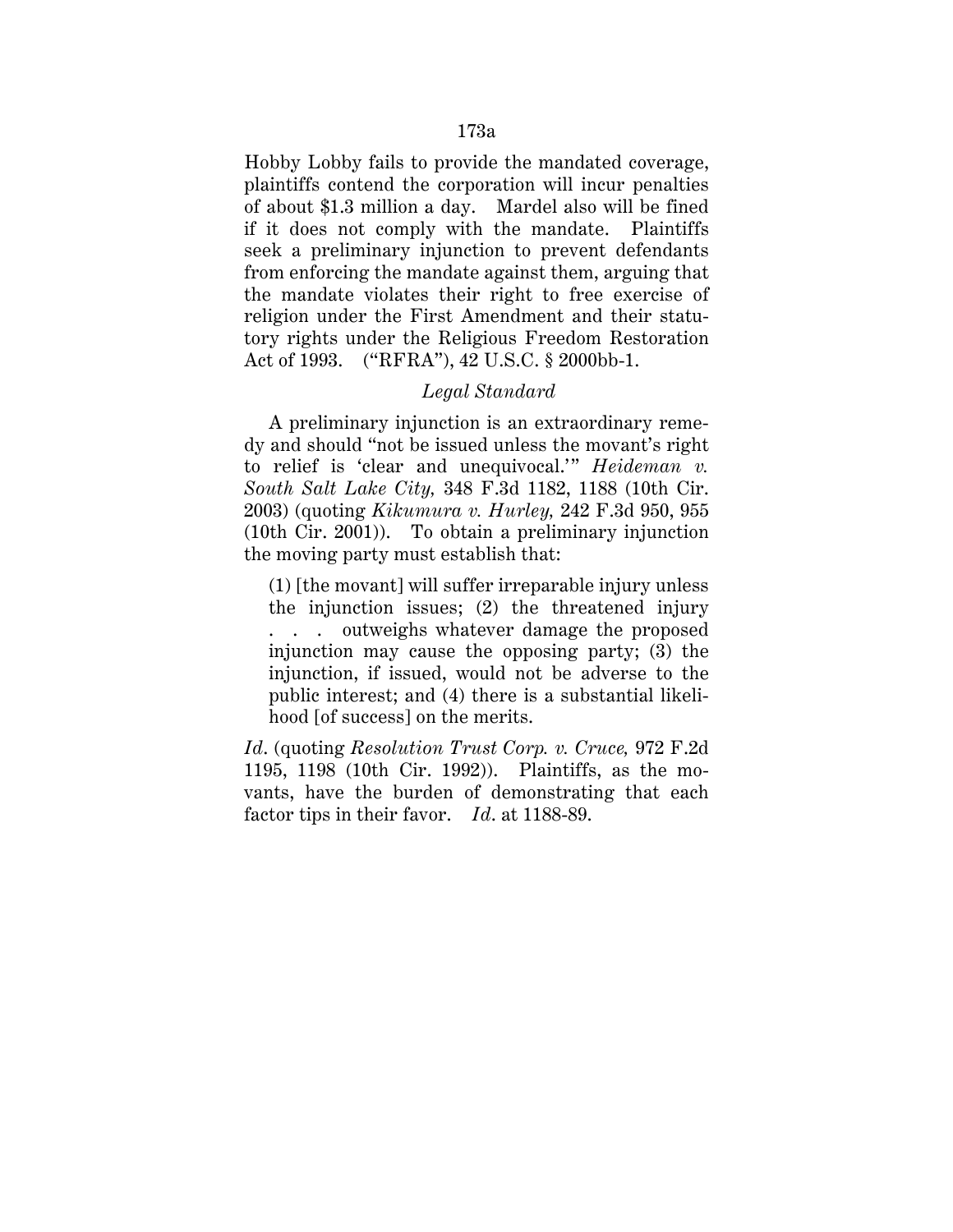The Tenth Circuit has applied a relaxed "probability of success" requirement when the moving party has "established that the three 'harm' factors tip *decidedly* in its favor." *Id*. at 1189. The movant in such cases "need only show questions going to the merits so serious, substantial, difficult and doubtful, as to make them a fair ground for litigation." *Id*. (internal quotations omitted). Plaintiffs urge application of the "'less rigorous fair-ground-for-litigation standard.'" *Heideman,* 348 F.3d at 1189 (quoting *Sweeney v. Bane,* 996 F.2d 1384, 1388 (2d Cir. 1993)).

The relaxed standard does not apply if the injunction "is one that alters the status quo and therefore is disfavored." *Northern Natural Gas Co. v. L.D. Drilling, Inc.,* 697 F.3d 1259, 1266 (10th Cir. 2012). Defendants argue that plaintiffs are not seeking to maintain the status quo because, prior to the enactment of the mandate, Hobby Lobby provided coverage for emergency contraceptives that could cause an abortion. The court is not persuaded that the coverage was due to anything other than a mistake. Upon discovery of the coverage, Hobby Lobby immediately excluded the two drugs, Plan B and Ella, from its prescription drug policy. Defendants do not dispute that the company's policies have otherwise long excluded abortion-inducing drugs. Here plaintiffs are not seeking a disfavored injunction, but rather ask the court to preserve the status quo.

The court agrees with plaintiffs that the questions presented here are "serious, substantial, difficult and doubtful." However, an additional limitation on the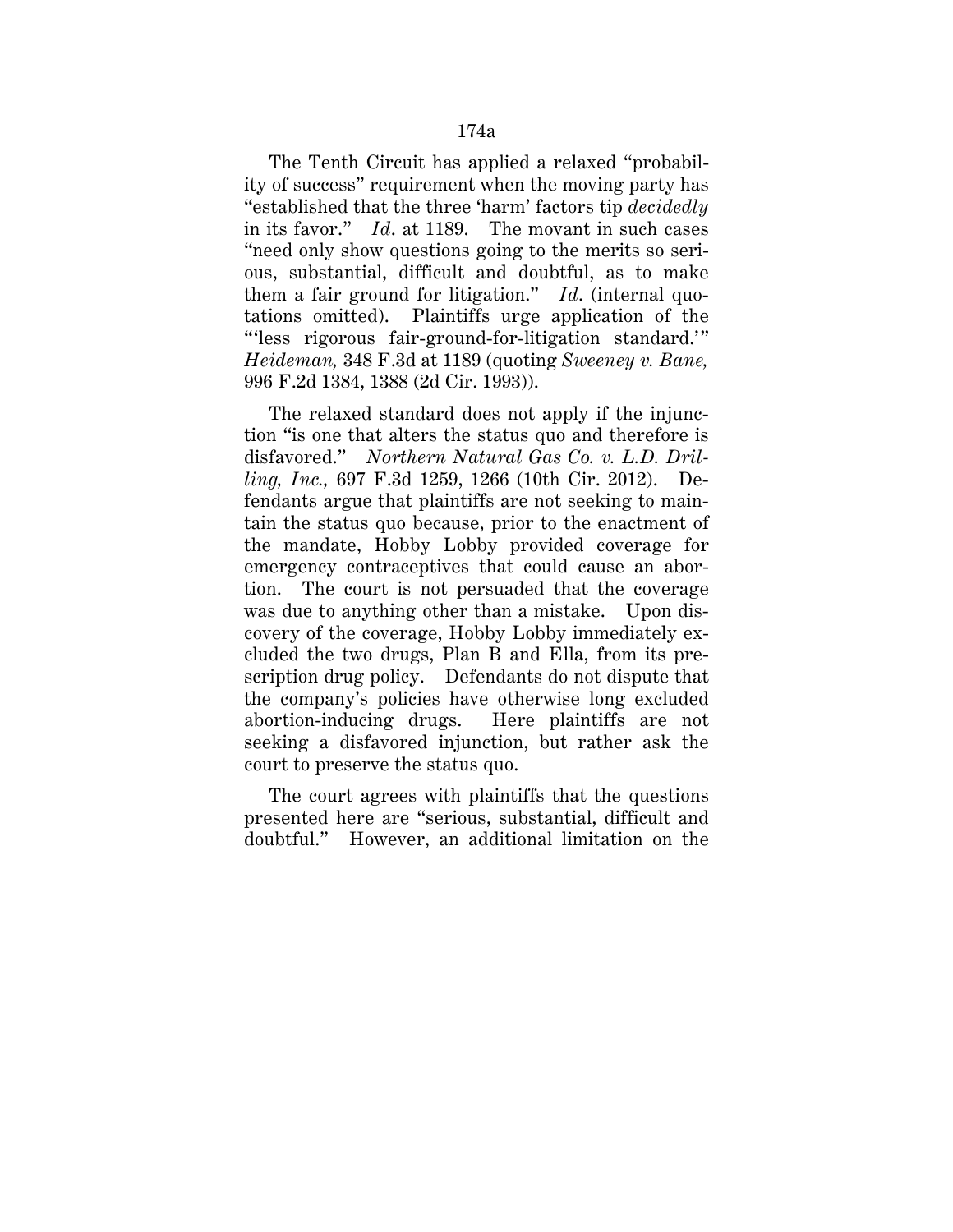applicability of the "less rigorous fair-ground-forlitigation standard" exists. The Tenth Circuit has concluded the "'liberal definition of the 'probability of success' requirement'" does not apply "'where a preliminary injunction seeks to stay governmental action taken in the public interest pursuant to a statutory or regulatory scheme.'" *Nova Health Systems v. Edmondson,* 460 F.3d 1295, 1298 n.6 (10th Cir. 2006) (quoting  $Heideman$ , 348 F.3d at 1189).<sup>7</sup> Here, plaintiffs challenge a regulatory requirement imposed pursuant to a statutory or regulatory scheme. As a result, the more liberal "fair ground for litigation" standard does not apply.

One court in this circuit has reached a contrary conclusion.8 In *Newland v. Sebelius*, — F. Supp. 2d —, 2012 WL 3069154 (D. Colo. 2012), a factually similar case, the court concluded the relaxed "likelihood of success" standard should be applied because the "gov-

<sup>7</sup> Defendants argue that in *Winter v. Natural Res. Def. Council, Inc.*, 555 U.S. 7, 129 S. Ct. 365, 172 L. Ed. 2d 249 (2008), the Supreme court abrogated the more flexible standard for the preliminary injunction. The court does not have to reach that issue, due to its conclusion that, because plaintiffs are seeking to enjoin the enforcement of an action taken, pursuant to a statutory scheme, they "must meet the traditional substantial likelihood of success' standard." *Nova Health Systems*, 460 F.3d at 1298 n.6.

Two district courts in other circuits have issued preliminary injunctions in similar cases, employing different standards than those adopted by the Tenth Circuit. See *Legatus v. Sebelius*, — F. Supp. 2d —, 2012 WL 5359630 (E.D. Mich. Oct. 31, 2012) and *Tyndale House Publishers, Inc. v. Sebelius*, — F. Supp. 2d —, 2012 WL 5817323 (D.D.C. Nov. 16, 2012).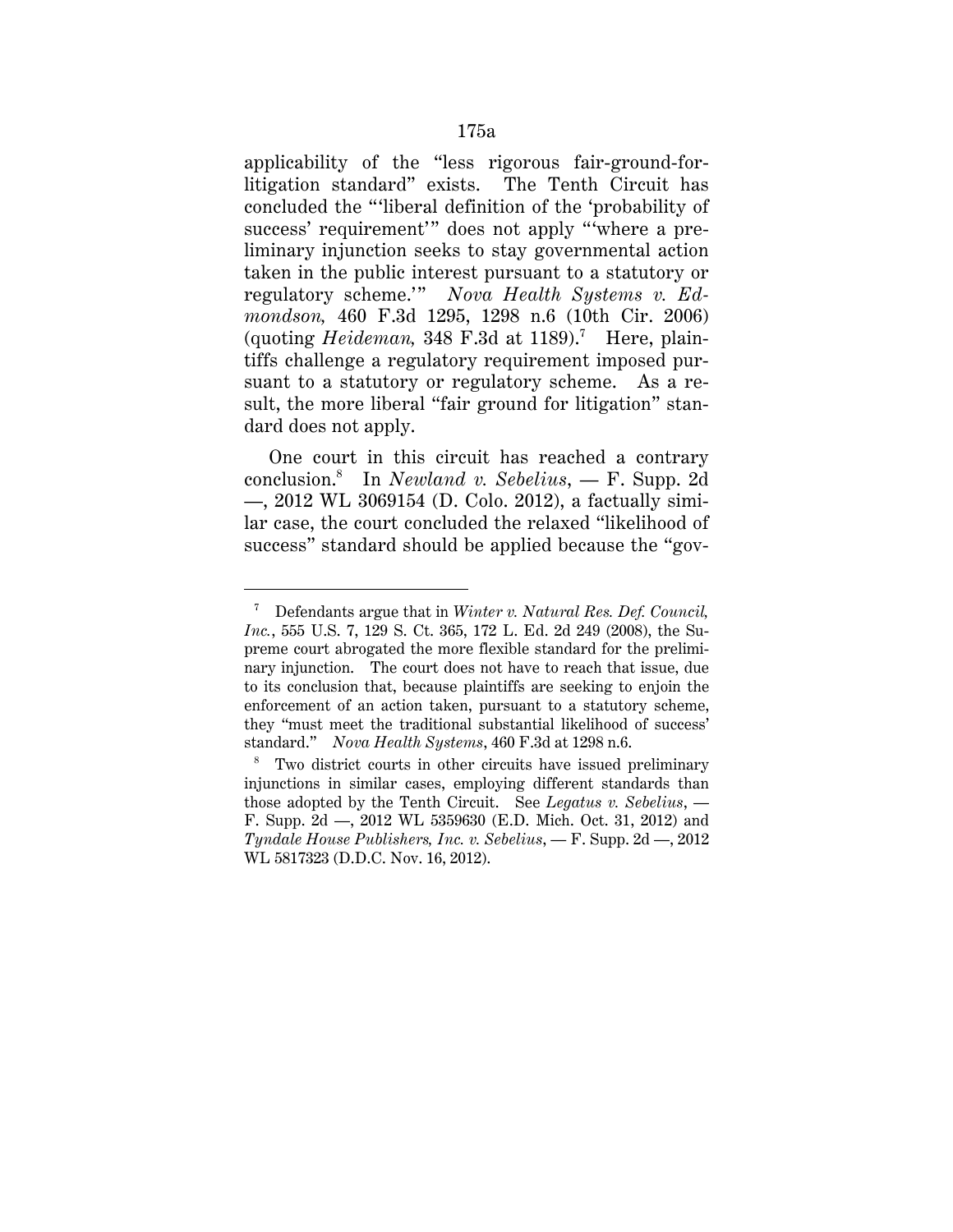ernment's creation of numerous exceptions to the preventive care coverage mandate has undermined its alleged public interest." *Id*. at —, 2012 WL 3069154, at \*5. However, for purposes of determining the appropriate preliminary injunction standard, the question is not whether the public interest is strong or compelling, but rather whether it is in the public interest at all. And as to that question, the court is obliged to defer to the determination of Congress. As the Tenth Circuit observed in a somewhat similar context, applying the *Heideman* rule, "we presume that all governmental action pursuant to a statutory scheme is 'taken in the public interest.'" *Aid for Women v. Foulston,* 441 F.3d 1101, 1115 n.15 (10th Cir. 2006) (more relaxed standard inapplicable to plaintiff's challenge to a Kansas statute requiring reporting of minors' voluntary sexual activity). In like manner, this court presumes the challenged government actions at issue here are taken in the public interest within the meaning of the *Heideman* standard, notwithstanding the existence of exceptions to the coverage requirement.<sup>9</sup>

Similarly unpersuasive is plaintiff's argument that the more flexible preliminary injunction standard applies here because they are not attacking the entire statutory scheme, just a small part of it. First, the *Heideman* exception, as articulated by the Tenth Circuit, does not require the challenge to be to an entire

<sup>9</sup> And, as noted above, the presumption is made without regard to the court's owns views of whether the ACA or the particular regulatory requirements at issue are sound public policy.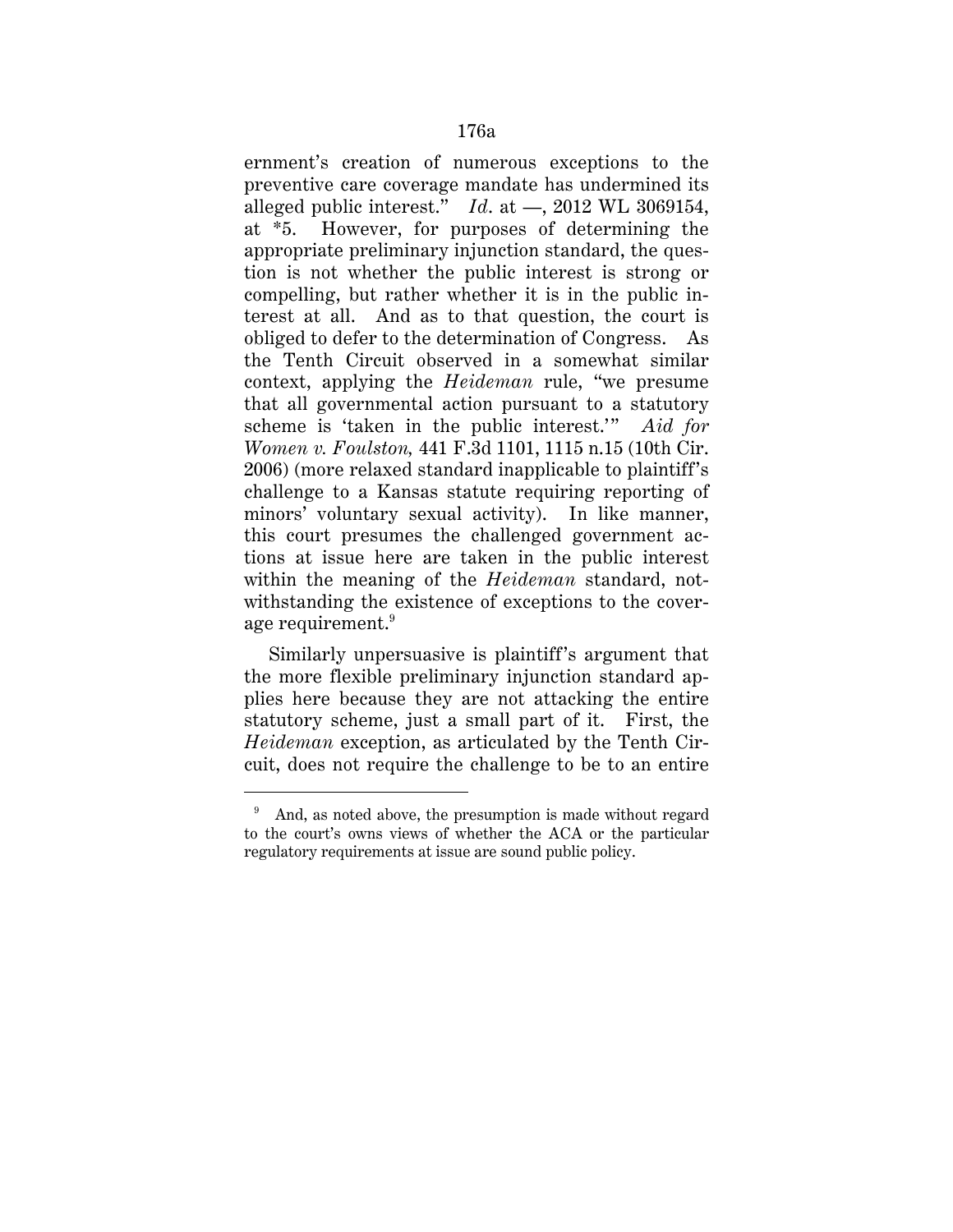statutory scheme. Instead, it refers to attempts to "stay governmental action taken in the public interest" that is "pursuant to a statutory or regulatory scheme." *Heideman,* 348 F.3d at 1189 (internal quotations omitted). The mandate at issue here is both (1) an action in the public interest, as determined by Congress, and (2) one taken *pursuant* to the statute. That is all that is required. Moreover, none of the cases plaintiffs cite offer any explicit support for their view and at least some of them clearly involve challenges to less than a whole "scheme." For example, in *Foulston,* the challenge was not to the entire scheme (which imposed a reporting requirement on various professionals for instances of physical, mental or emotional abuse or neglect or sexual abuse of a child), but to a limited aspect of it (mandatory reporting of consensual sex between minors).

As plaintiffs are challenging a coverage requirement imposed as part of a regulatory or statutory scheme, the "fair ground for litigation standard" does not apply. To obtain injunctive relief, they must show a substantial likelihood of success on the merits, in addition to the standard's three other requirements. The requirement for showing a substantial likelihood of success on the merits is determinative of the present motion for the reasons which follow.

## *First Amendment—Free Exercise of Religion*

The First Amendment's Free Exercise Clause states that "Congress shall make no law respecting the establishment of religion, or prohibiting the free exercise thereof." Plaintiffs maintain they exercise their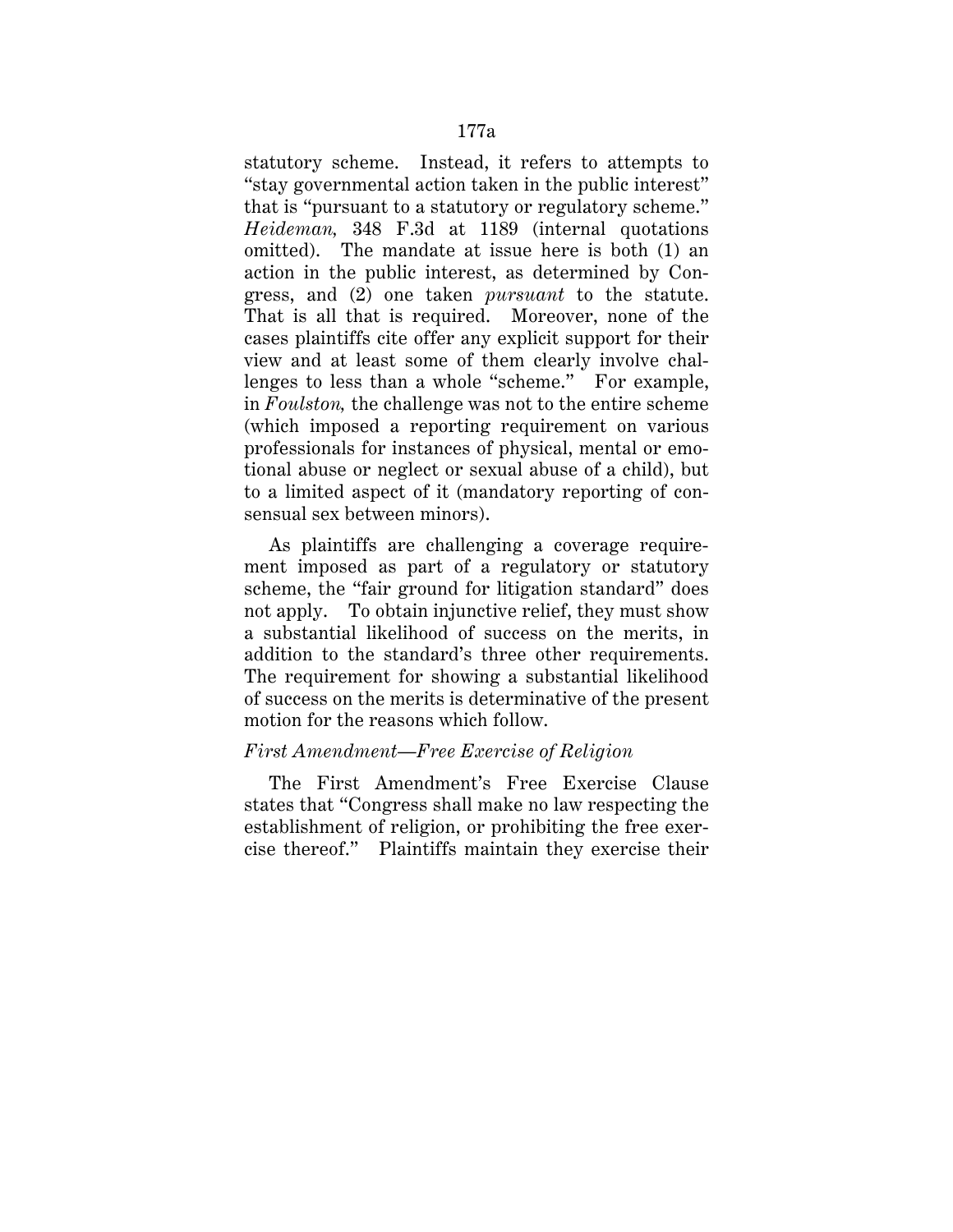religion by complying with their religious beliefs which prohibit them from providing coverage, or access to coverage, for abortion-causing drugs or devices or related education and counseling. The mandate forces them, plaintiff's argue, to violate their religious beliefs and substantially burdens their religious exercise.

The question of whether plaintiffs are likely to prevail on their constitutional claims requires a threshold determination of whether the particular plaintiffs have constitutional "free exercise" rights subject to being violated. As to the Greens, the answer to that is obviously yes. However, as to the corporations—Hobby Lobby and Mardel—the court concludes otherwise.

Corporations have constitutional rights in some circumstances, such as the right to free speech, but the rights of corporate persons and natural persons are not coextensive. Courts have not extended all constitutional rights to all corporations. Corporations do not possess a "right to exercise a privilege against selfincrimination." *Application to Enforce Admin. Subpoenas Duces Tecum of the S.E.C. v. Knowles,* 87 F.3d 413, 416 n.3 (10th Cir. 1996), They have been denied "[c]ertain 'purely personal' guarantees . . . because the 'historic function' of the particular guarantee has been limited to the protection of individuals." First *Nat'l Bank of Boston v. Bellotti,* 435 U.S. 765, 778 n.14, 98 S. Ct. 1407, 55 L. Ed. 2d 707 (1978) (citing *United States v. White,* 322 U.S. 694, 698-701, 64 S. Ct. 1248, 88 L. Ed. 1542 (1944)). "Whether or not a particular guarantee is 'purely personal' or is unavailable to corporations for some other reason depends on the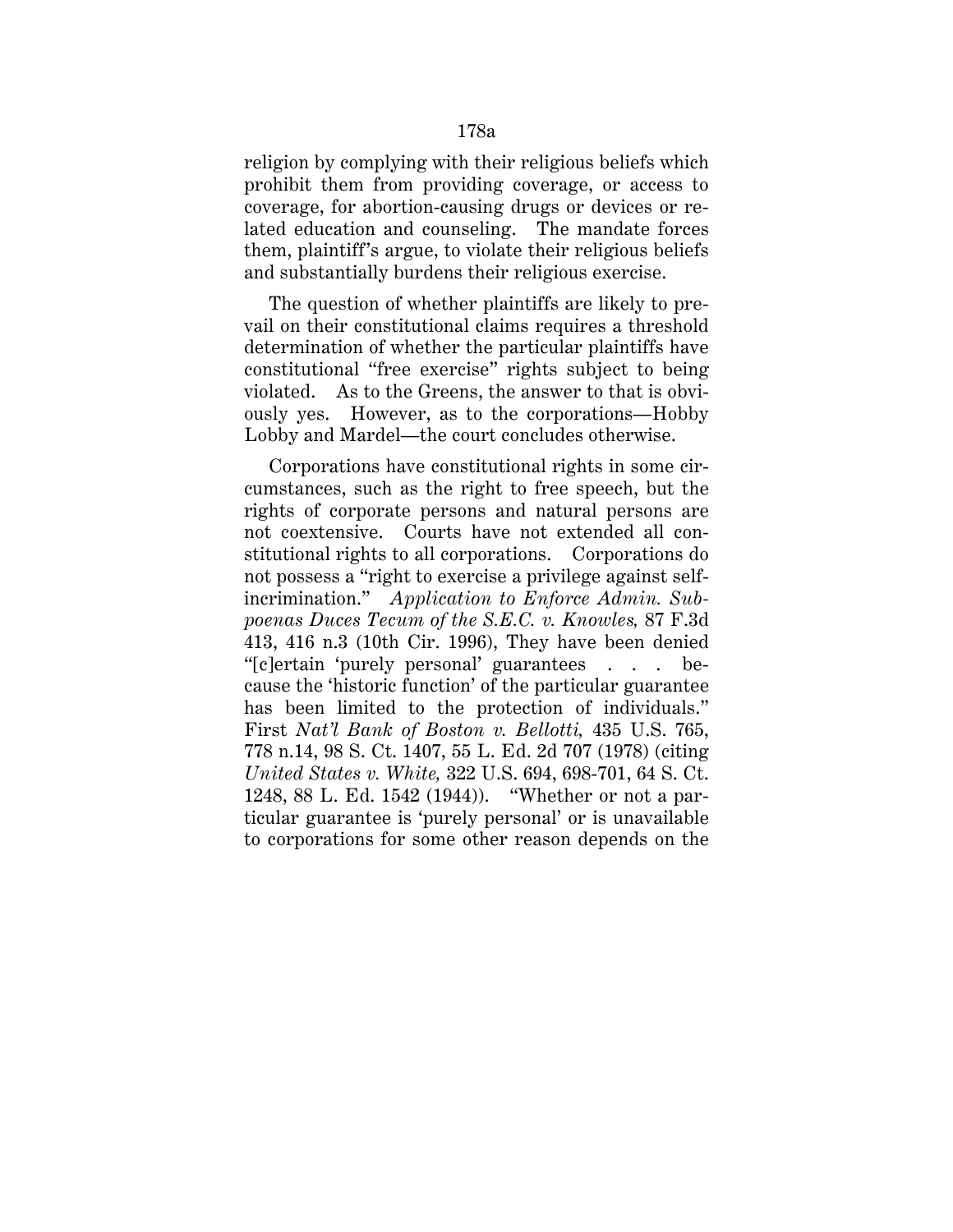nature, history, and purpose of the particular constitutional provision." *Id.*

The purpose of the free exercise clause is "to secure religious liberty in the *individual* by prohibiting any invasions thereof by civil authority." *Sch. Dist. of Abington Twp. v. Schempp,* 374 U.S. 203, 223, 83 S. Ct. 1560, 10 L. Ed. 2d 844 (1963) (emphasis added). Churches and other religious organizations or religious corporations have been accorded protection under the free exercise clause, *see Hosanna-Tabor Evangelical Lutheran Church & Sch. v. EEOC,* — U.S. —, 132 S. Ct. 694, 706, 181 L. Ed. 2d 650 (2012); *Lukumi,* 508 U.S. at 531-32, 113 S. Ct. 2217, because believers "exercise their religion through religious organizations." *Corp. of Presiding Bishop of Church of Jesus Christ of Latter-day Saints v. Amos,* 483 U.S. 327, 341, 107 S. Ct. 2862, 97 L. Ed. 2d 273 (1987) (BRENNAN, J. concurring) (internal quotations omitted). However, Hobby Lobby and Mardel are not religious organizations. Plaintiffs have not cited, and the court has not found, any case concluding that secular, for-profit corporations such as Hobby Lobby and Mardel have a constitutional right to the free exercise of religion. *See Anselmo v. Cnty. of Shasta,* 873 F. Supp. 2d 1247, 1264, 2012 WL 2090437, at \*12 (E.D. Cal. 2012) ("Although corporations and limited partnerships have broad rights, the court has been unable to find a single RLUIPA case protecting the religious exercise rights of a non-religious organization such as Seven Hills.").<sup>10</sup>

<sup>&</sup>lt;sup>10</sup> The court has considerable doubt whether the corporations would have standing to assert a claim on behalf of the Greens.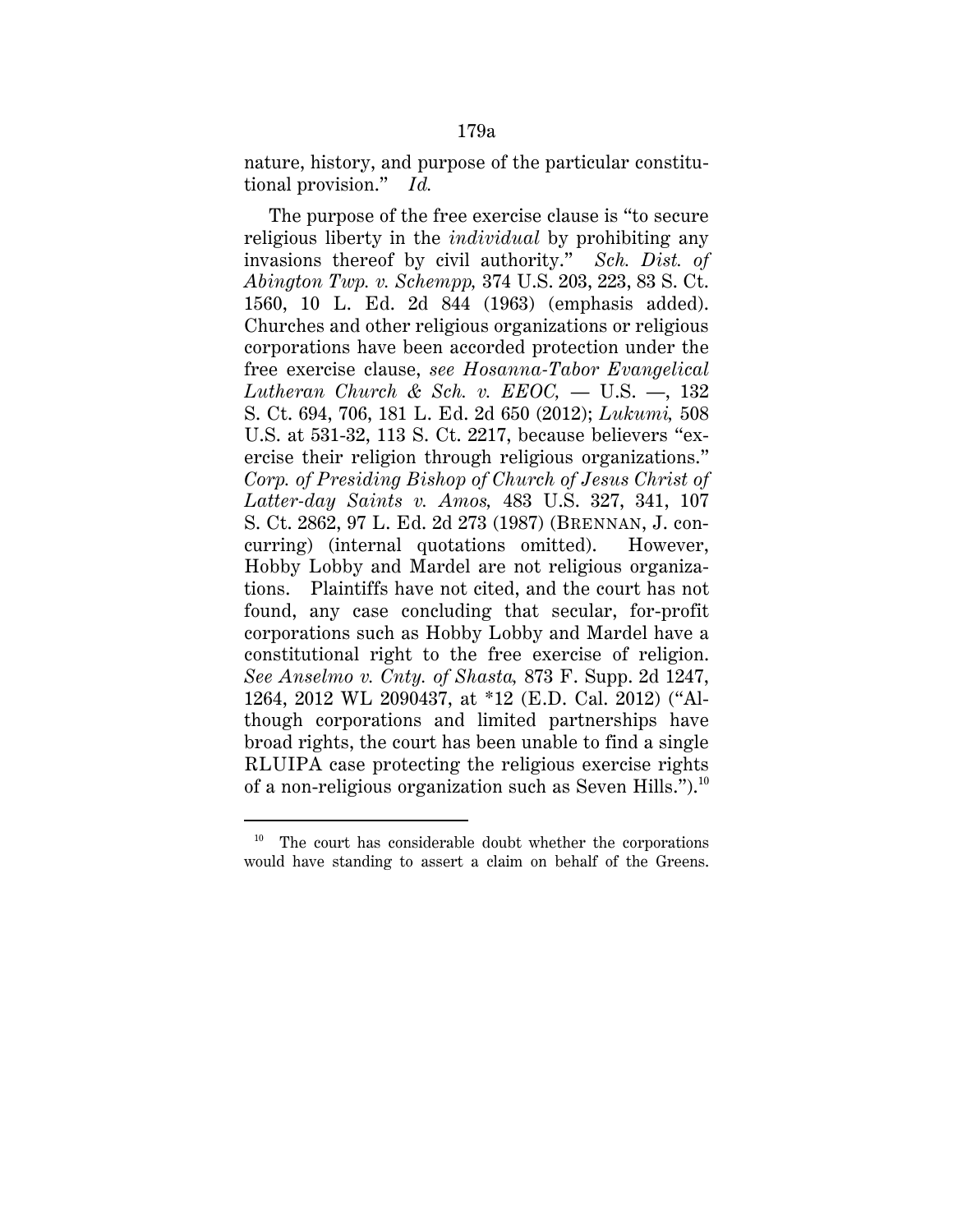The court concludes plaintiffs Hobby Lobby and Mardel do not have constitutional free exercise rights as corporations and that they therefore cannot show a likelihood of success as to any constitutional claims they may assert. Plaintiffs' ability to show a likelihood of success therefore depends on evaluation of the claims of the individual plaintiffs—the Greens.

The question of whether the Greens can establish a free exercise constitutional violation by reason of restrictions or requirements imposed on general business corporations they own or control involves largely uncharted waters. However, the court concludes it is unnecessary, as to the constitutional claims, to resolve those questions here as the challenged statutory scheme and regulations are substantially likely to survive constitutional scrutiny in any event.

"While the First Amendment provides absolute protection to religious thoughts and beliefs, the free exercise clause does not prohibit Congress and local governments from validly regulating religious conduct." *Grace United Methodist Church v. City of Cheyenne,* 451 F.3d 643, 649 (10th Cir. 2006). "[T]he right of free exercise does not relieve an individual of the obligation to comply with a 'valid and neutral law of general applicability on the ground that the law proscribes

See generally *Grace*, 451 F.3d at 670 (discussing prerequisites for associational standing as stated by the Supreme Court in *Hunt v. Washington State Apple Adver. Comm'n*, 432 U.S. 333, 343, 97 S. Ct. 2434, 53 L. Ed. 2d 383 (1977)). However, as the Greens are parties appearing and asserting their own rights, it is unnecessary to belabor the issue.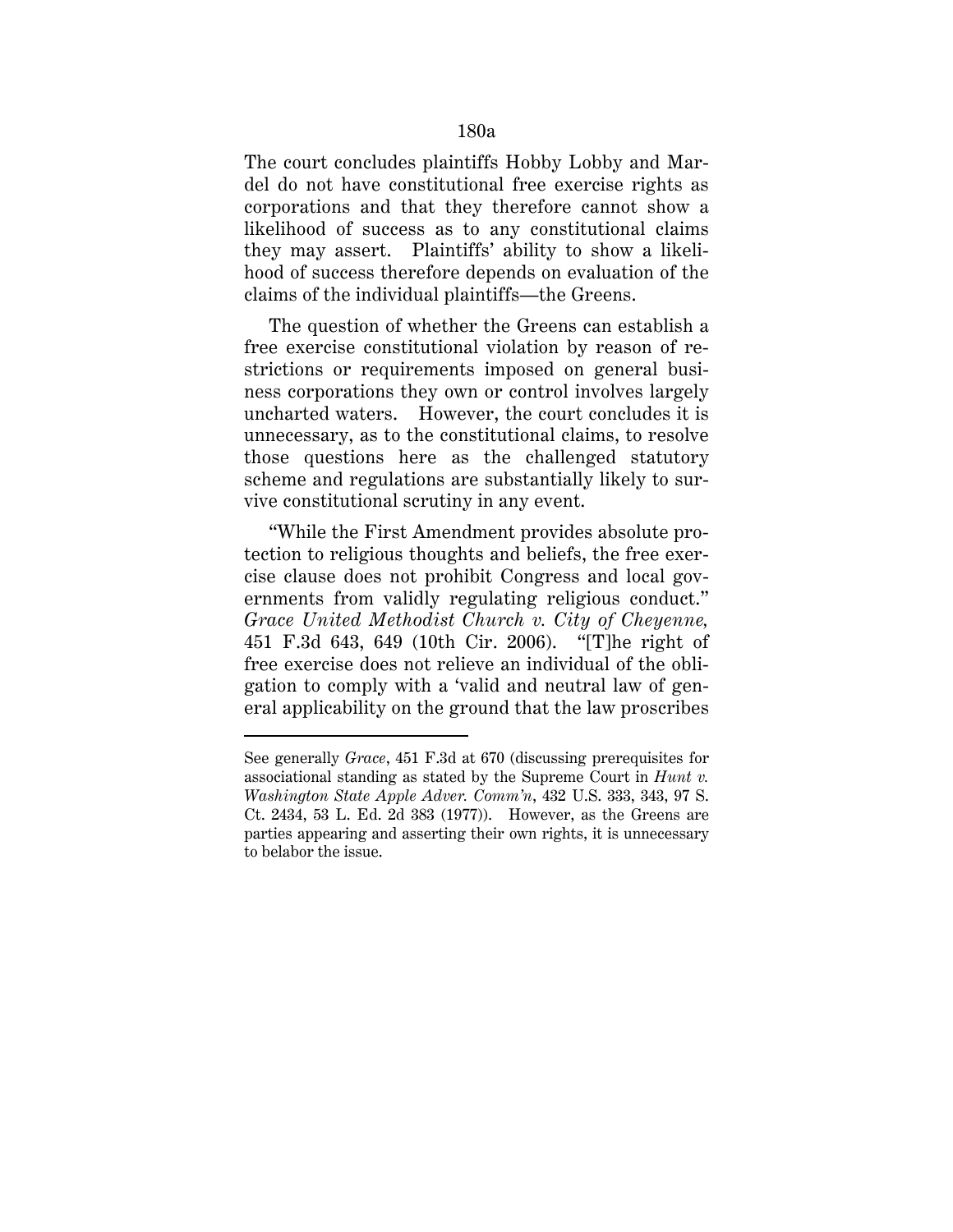(or prescribes) conduct that his religion prescribes (or proscribes).'" *Emp't Div., Dep't of Human Res. of Oregon v. Smith,* 494 U.S. 872, 879, 110 S. Ct. 1595, 108 L. Ed. 2d 876 (1990) (quoting *United States v. Lee,* 455 U.S. 252, 263 n.3, 102 S. Ct. 1051, 71 L. Ed. 2d 127 (1982) (Stevens, J., concurring in judgment)). If a law is both neutral and generally applicable, it only has to be "rationally related to a legitimate governmental interest to survive a constitutional challenge." *Grace,* 451 F.3d at 649. A law that burdens a religious practice and is not neutral or generally applicable is subject to strict scrutiny. *Id*. "[U]nless it is narrowly tailored to advance a compelling governmental interest," the law violates the Free Exercise Clause. *Id.*

To analyze plaintiffs' free exercise claims the court must first determine the level of scrutiny to apply. *Id*. A law is neutral if its object is "something other than the infringement or restriction of religious practices." *Id*. at 649-50. Citing *Church of the Lukumi Babalu Aye, Inc. v. City of Hialeah,* 508 U.S. 520, 113 S. Ct. 2217, 124 L. Ed. 2d 472 (1993), plaintiffs argue that the mandate is not neutral because it exempts some religious employers from compliance while compelling others to provide coverage for preventive services. They contend it discriminates between religious objectors, exempting "only organizations whose 'purpose' is to inculcate religious values; who 'primarily' employ and serve co-religionists; and who qualify as churches or religious orders under the tax code." Plaintiffs' motion, p. 18,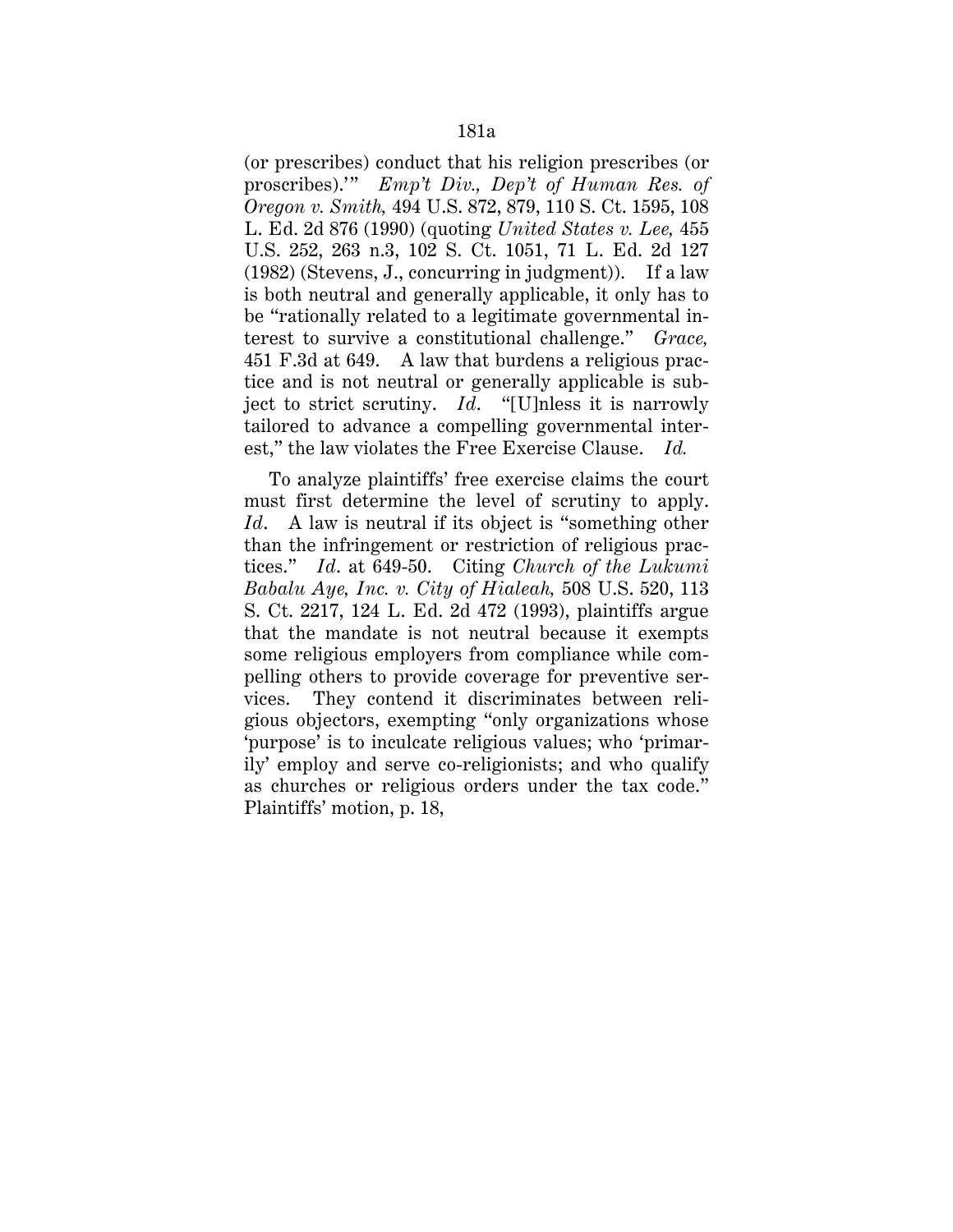Carving out an exemption for defined religious entities does not make a law nonneutral as to others. Plaintiffs do not allege that "the *object* of [the mandate] is to infringe upon or restrict practices because of their religious motivation." *Lukumi,* 508 U.S. at 533, 113 S. Ct. 2217 (emphasis added);<sup>11</sup> *see Grace*, 451 F.3d at 649-50. They do not dispute that the mandate's purpose is secular in nature and intended to promote public health and gender equality. "[T]here is no evidence that the exception is in any way based on religious categorization or discrimination." *Grace,* 451 F.3d at 652 (quoting *Swanson v. Guthrie Indep. Sch. Dist. No. I-L,* 135 F.3d 694, 701 (10th Cir. 1998)); *see Axson-Flynn v. Johnson,* 356 F.3d 1277, 1294 (10th Cir. 2004) ("A rule that is discriminatorily motivated and applied is not a neutral rule of general applicability."); *Corder v. Lewis Palmer Sch. Dist. No. 38,* 566 F.3d 1219, 1232-33 (10th Cir. 2009); *Catholic Charities of Diocese of Albany v. Serio,* 7 N.Y.3d 510, 825 N.Y.S.2d 653, 859 N.E.2d 459, 464 (2006). In fact, the religious employer exemption and the safe harbor provision suggest the opposite of what plaintiffs argue and must show to warrant strict scrutiny of the mandate. Using well established criteria to determine eligibility for an exemption based on religious belief, such as the nonsecular nature of the organization and its nonprofit status, the ACA, through its implementing rules and regulations, both recognizes and protects

 $11$  Plaintiffs also do not argue that the preventive care coverage regulations lack "facial neutrality." *See Lukumi*, 508 U.S. at 533, 113 S. Ct. 2217.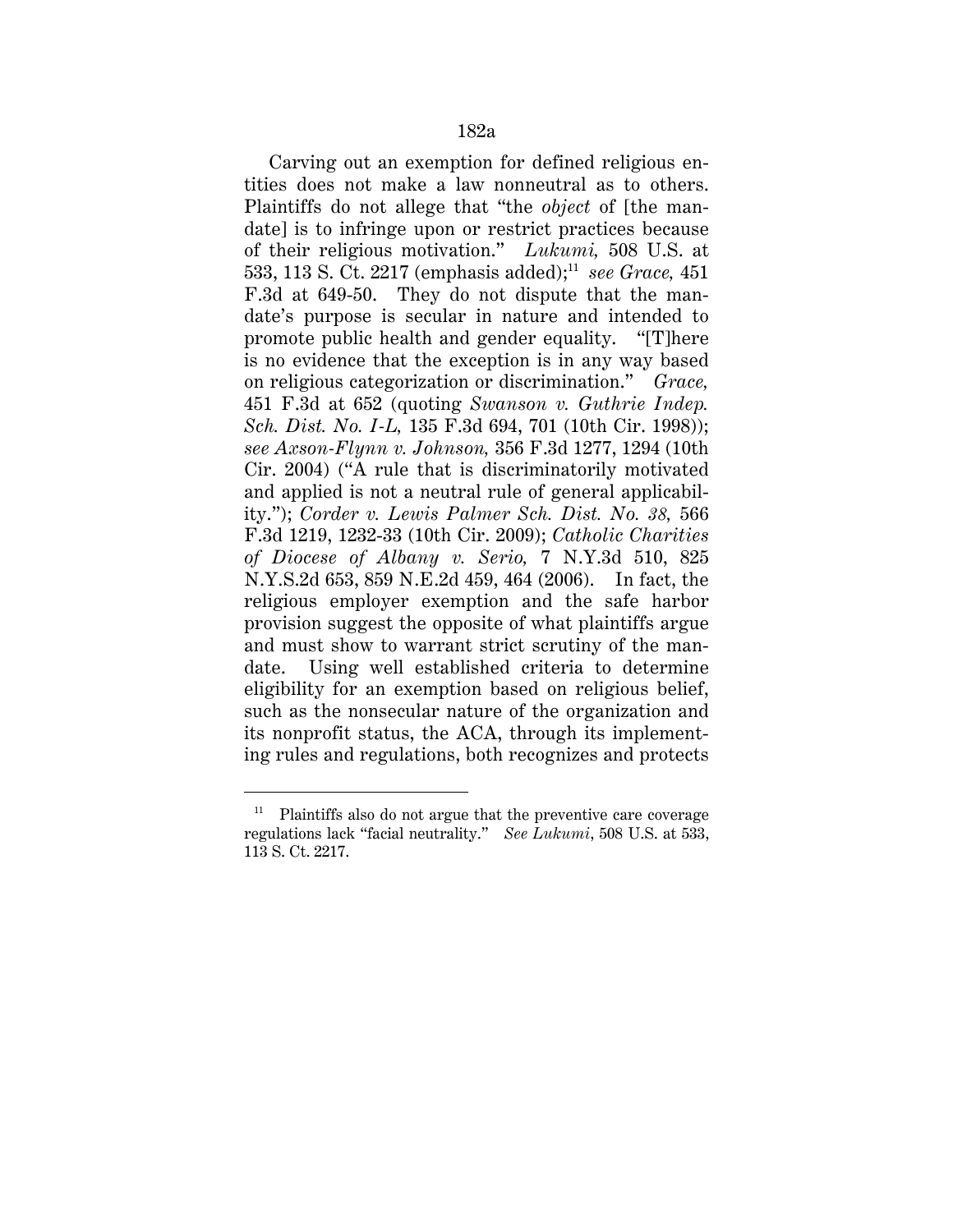the exercise of religion. The fact that the exceptions do not extend as far as plaintiffs would like does not make the mandate non-neutral. *O'Brien v. United States Dep't of Health and Human Servs.,* — F. Supp. 2d —, —, 2012 WL 4481208, at \*8 (E.D. Mo. 2012) ("[T]he religious employer exemption does not compromise the neutrality of the regulations by favoring certain religious employers over others. Rather . . . the religious employer exemption presents a strong argument in favor of neutrality.  $\ldots$  ..."). As the New York Court of Appeals explained in *Serio,* a case involving a free exercise challenge to a state law requiring employers providing coverage for prescription drugs to include coverage for contraceptives:

The neutral purpose of the challenged portions of the [health care law]—to make contraceptive coverage broadly available to New York women—is not altered because the Legislature chose to exempt some religious institutions and not others. To hold that any religious exemption that is not all-inclusive renders a statute non-neutral would be to discourage the enactment of any such exemptions—and thus to restrict, rather than promote, freedom of religion.

*Serio,* 825 N.Y.S.2d 653, 859 N.E.2d at 464. "[T]he neutrality inquiry leads to one conclusion: The [preventive services coverage regulations] [did not have] as their object the suppression of religion." *Lukumi,* 508 U.S. at 542, 113 S. Ct. 2217.

The second requirement of the constitutional test is that "laws burdening religious practice must be of gen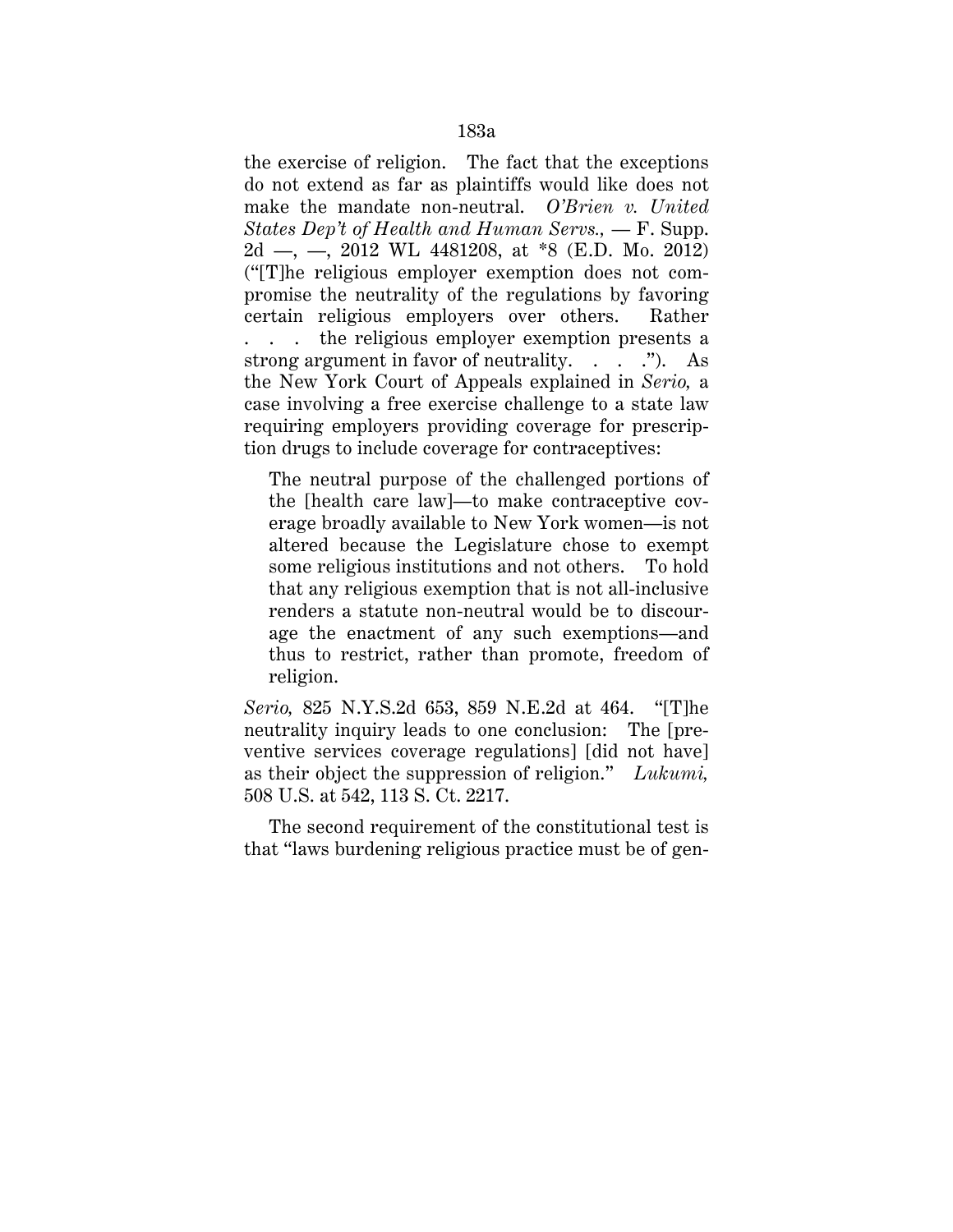eral applicability." *Id*. "The Free Exercise Clause protect[s] religious observers against unequal treatment, and inequality results when a legislature decides that the governmental interests it seeks to advance are worthy of being pursued only against conduct with a religious motivation." *Id*. at 542-43, 113 S. Ct. 2217 (internal citation and quotations omitted).

Plaintiffs contend the mandate is not generally applicable because of the numerous exemptions, including those for grandfathered plans and religious employers. However, the mandate does not "pursue[] . . . governmental interests only against conduct motivated by religious belief." *Id*. at 545, 113 S. Ct. 2217. As the court noted in *O'Brien,* — F. Supp. 2d at —, 2012 WL 4481208, at \*8, "[t]he regulations in this case apply to all employers not falling under an exemption, regardless of those employers' personal religious inclinations." *See Stormans, Inc. v. Selecky,* 586 F.3d 1109, 1134 (9th Cir. 2009) ("Pharmacies and pharmacists who do not have a religious objection to Plan B must comply with the rules to the same extent—no more and no less—than pharmacies and pharmacists who may have a religious objection to Plan B. Therefore, the rules are generally applicable.").

As the court concludes the mandate is neutral and of general applicability, it is subject only to rational basis scrutiny under the First Amendment. *Smith,* 494 U.S. at 883-85, 110 S. Ct. 1595. Plaintiffs do not argue that there is no legitimate government interest for the mandate or that the regulations are not ration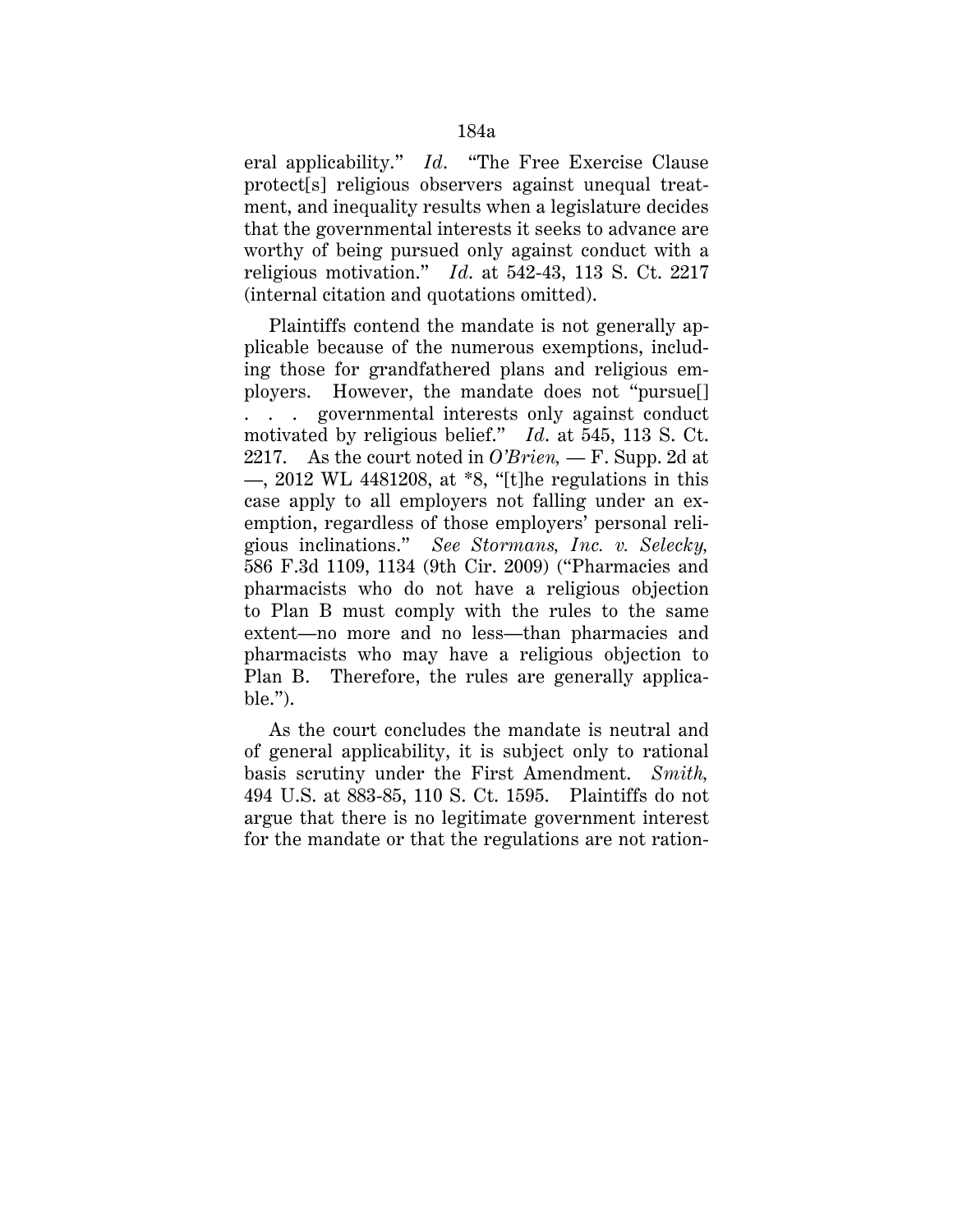ally related to protect that interest, and the court finds no basis on the present showing to conclude the law, under the rational basis test, is unconstitutional.

Applying these principles, the court concludes plaintiffs have not established a likelihood of success as to their constitutional claims. The corporations lack free exercise rights subject to being violated and, as the challenged statutes/regulations are neutral and of general applicability as contemplated by the constitutional standard, plaintiffs are unlikely to successfully establish a constitutional violation in any event.

### *Religious Freedom Restoration Act*

Plaintiffs' claims under the Religious Freedom Restoration Act of 1993 present a closer question. RFRA applies standards which are more protective of religious exercise than the constitutional standard. It prohibits the federal government from substantially burdening a person's exercise of religion, unless the government demonstrates that application of the burden to the person is the least restrictive means of furthering a compelling governmental interest. 42 U.S.C. § 2000bb-1; *Gonzales v. O Centro Espirita Beneficente Uniao do Vegetal,* 546 U.S. 418, 424, 126 S. Ct. 1211, 163 L. Ed. 2d 1017 (2006). The Act "provides a statutory claim to individuals whose religious exercise is burdened by the federal government." *United States v. Wilgus,* 638 F.3d 1274, 1279 (10th Cir. 2011). Congress passed RFRA to restore the compelling interest test that had been applied to laws substantially burdening religious exercise before the Supreme Court's decision in *Smith.*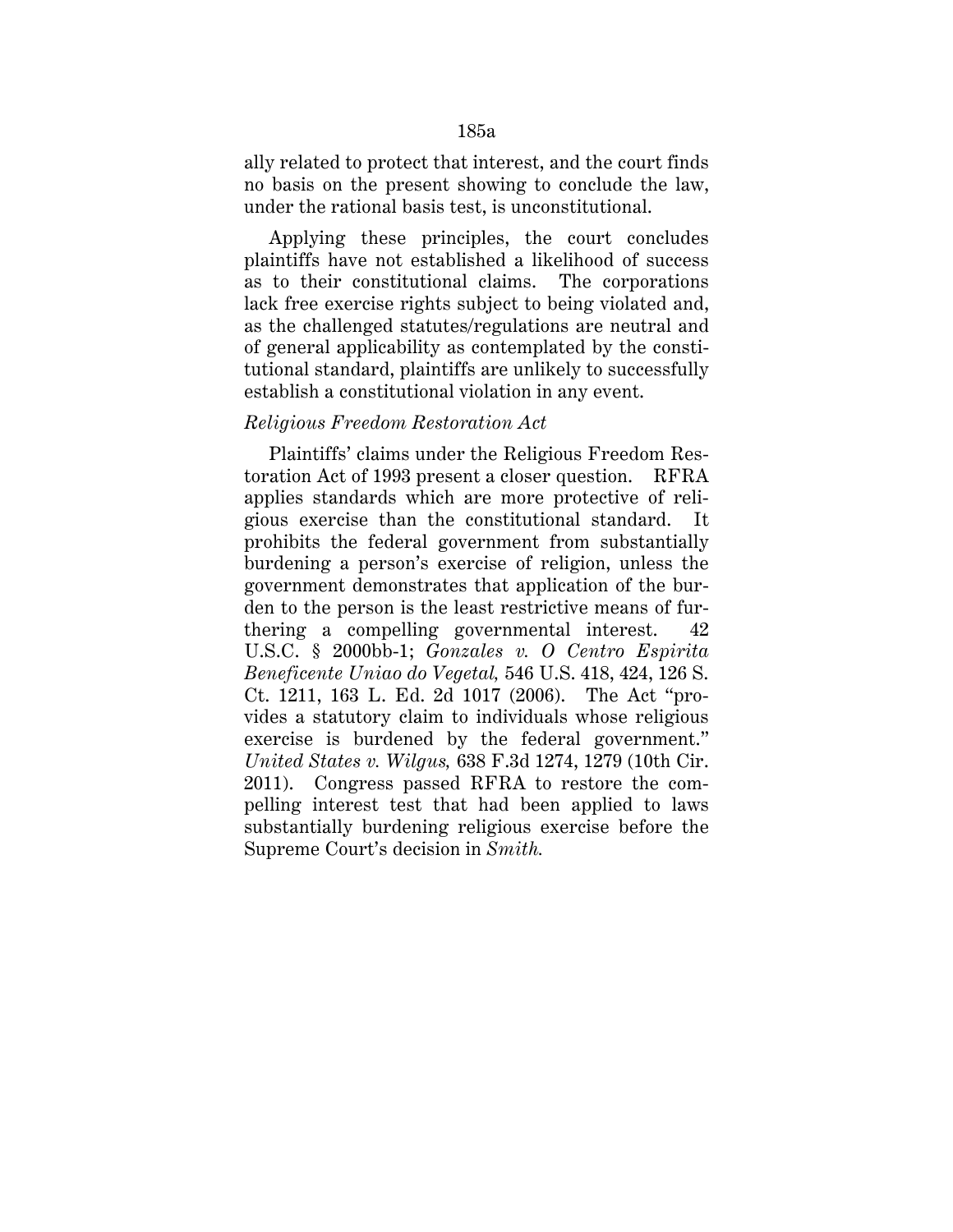186a

RFRA provides that:

(a) In general

Government shall not substantially burden a person's exercise of religion even if the burden results from a rule of general applicability, except as provided in subsection (b) of this section.

(b) Exception

Government may substantially burden a person's exercise of religion only if it demonstrates that application of the burden to the person—

(1) is in furtherance of a compelling governmental interest; and

(2) is the least restrictive means of furthering that compelling governmental interest.

# 42 U.S.C. § 2000bb-1.

As was the case with plaintiffs' constitutional claims, a threshold question here is whether all the plaintiffs are in a position to assert rights under RFRA. That depends on whether particular plaintiffs qualify as a "person" within the meaning of the statute. The Greens are unquestionably "persons" under the statute, entitled to assert its potential application to them. Less clear is the status of Hobby Lobby and Mardel.

RFRA does not include a specific definition of "person." Plaintiffs argue that Hobby Lobby and Mardel qualify as "persons" based on the general definition included in 1 U.S.C. § 1. That section provides: "In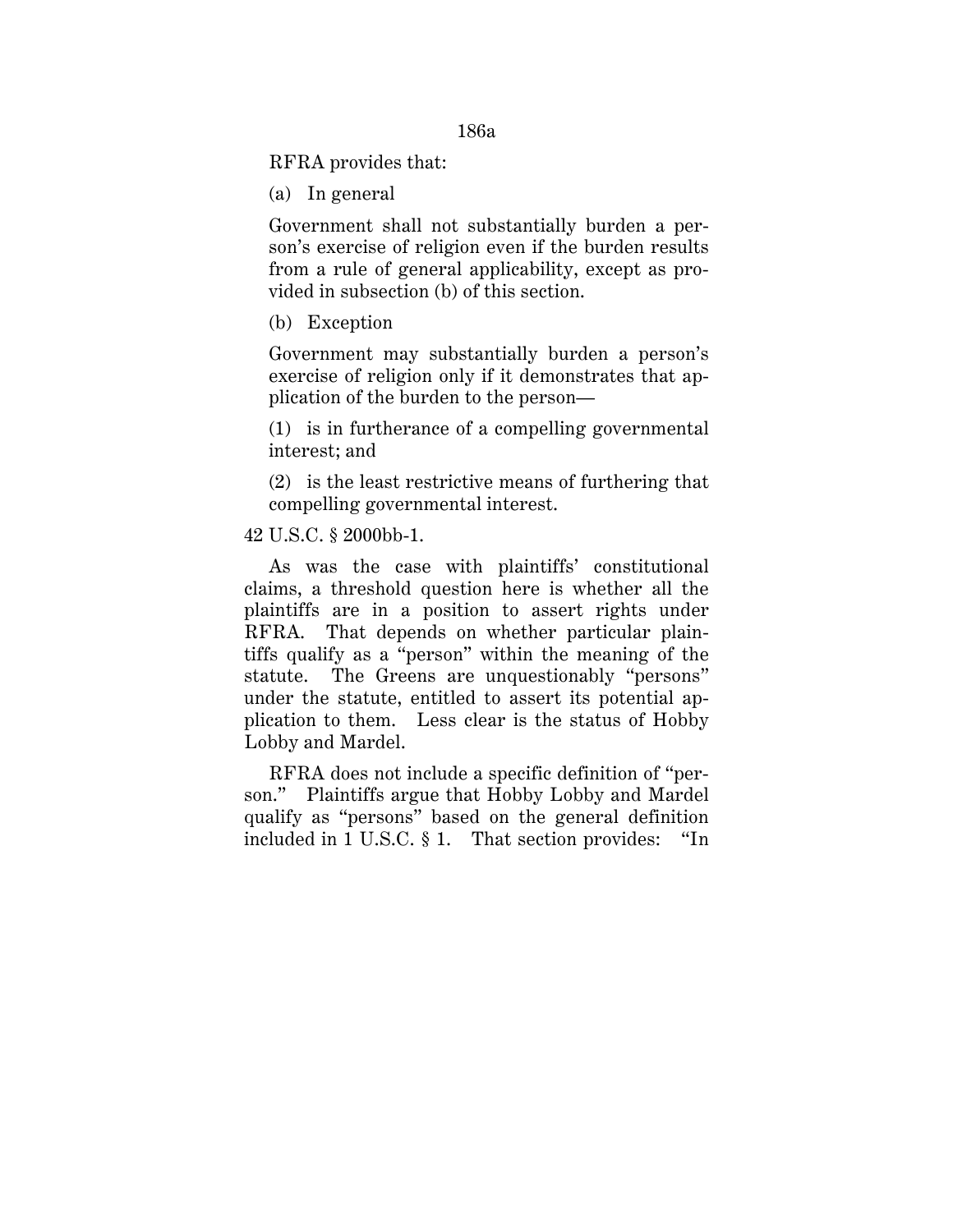determining the meaning of any Act of Congress, unless the context indicates otherwise . . . the words 'person' and 'whoever' includes corporations . . . as well as individuals." As used in § 1, "'[c]ontext' . . . means the text of the Act of Congress surrounding the word at issue, or the texts of other related congressional Acts, and this is simply an instance of the word's ordinary meaning. . . . " *Rowland v. Cal. Men's Colony,* 506 U.S. 194, 199, 113 S. Ct. 716, 121 L. Ed. 2d 656 (1993). While context "has a narrow compass, the 'indication' contemplated by 1 U.S.C. § 1 has a broader one." *Id*. at 200, 113 S. Ct. 716. The qualification "unless the context indicates otherwise," is intended to assist the court "in the awkward case where Congress provides no particular definition, but the definition in 1 U.S.C. § 1 seems not to fit." *Id*. That is the situation here. General business corporations do not, separate and apart from the actions or belief systems of their individual owners or employees, exercise religion. They do not pray, worship, observe sacraments or take other religiouslymotivated actions separate and apart from the intention and direction of their individual actors. Religious exercise is, by its nature, one of those "purely personal" matters referenced in *Bellotti* which is not the province of a general business corporation. As applied to 1 U.S.C. § 1 and the question of whether these corporations are "persons" within the meaning of RFRA, the context "indicates otherwise."

"Plaintiffs assert that "[i]t is settled law that corporations may exercise religion." Plaintiffs' reply, p. 8. However, the cases they cite, *Gonzales* and *Luku-*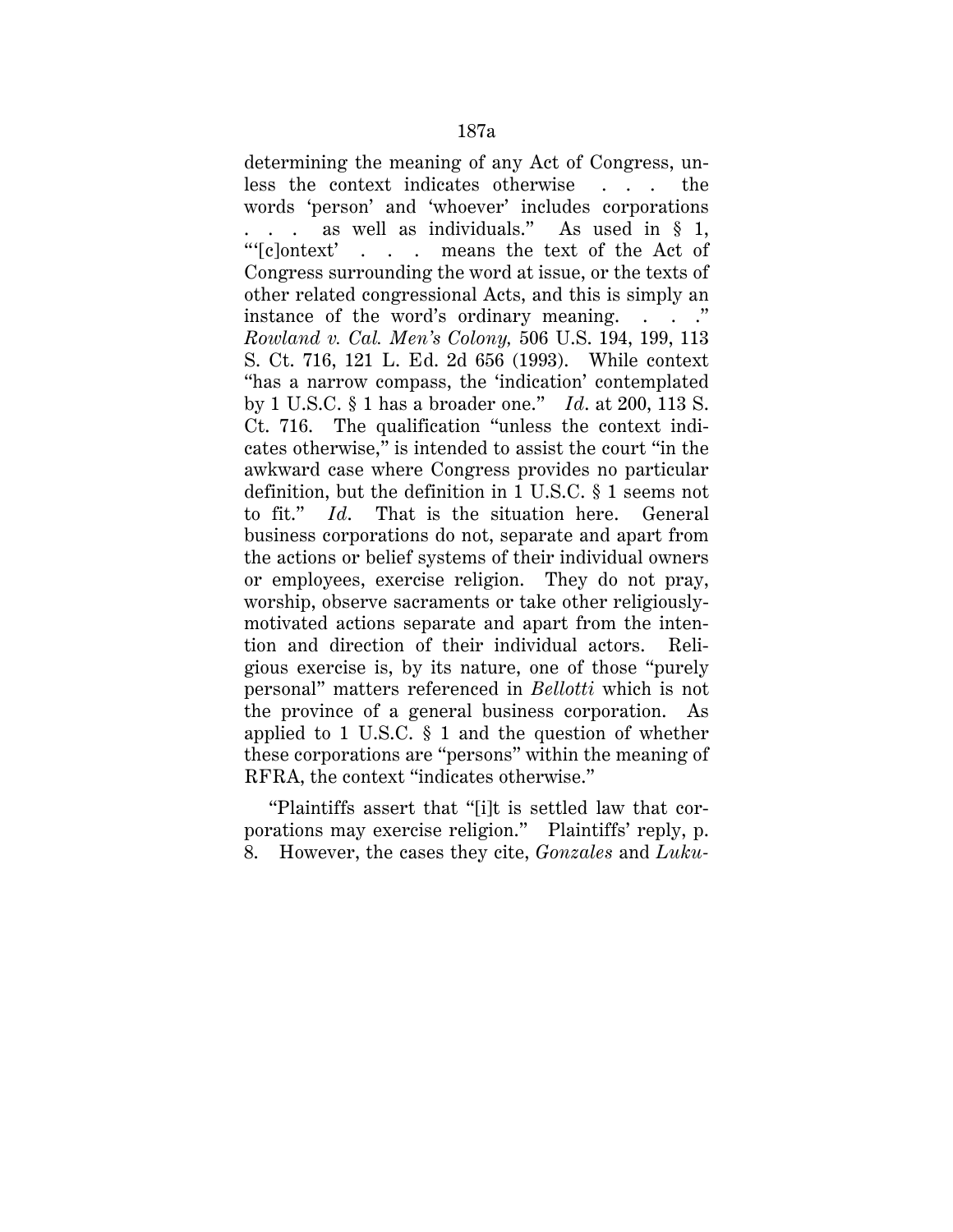*mi* involved religious organizations, not general business corporations.<sup>12</sup> The same reasons behind the court's conclusion that secular, for-profit corporations do not have First Amendment rights under the Free Exercise Clause support a determination that they are not "persons" for purposes of the RFRA.<sup>13</sup> This con-

<sup>12</sup> Centro Espirita Beneficiente Uniao do Vegetal is described in *Gonzales* as a religious sect. There is no indication it was incorporated. The church in *Lukumi* was a non-profit corporation, 508 U.S. at 525, 113 S. Ct. 2217, and nothing in *Gonzales* indicates the religious sect operated a secular, for profit business. Plaintiffs also cite *Primera Iglesia Bautista Hispana of Boca Raton, Inc. v. Broward Cnty.*, 450 F.3d 1295 (11th Cir. 2006) for the proposition that a commercial corporation's rights can include religious exercise. However, in resolving the issue of whether the plaintiff had standing to assert a violation of free exercise rights under the First Amendment, the Eleventh Circuit stated: "we easily conclude that Primera, as an incorporated religious organization, stated a section 1983 claim for the alleged violation of its . . . free exercise rights." *Id*. at 1306.

<sup>&</sup>lt;sup>13</sup> Plaintiffs argue that "the Supreme Court has at least twice allowed commercial proprietors to assert religious exercise claims against regulations impacting their businesses," citing *United States v. Lee*, 455 U.S. 252, 102 S. Ct. 1051, 71 L. Ed. 2d 127 (1982) and *Braunfeld v. Brown*, 366 U.S. 599, 81 S. Ct. 1144, 6 L. Ed. 2d 563 (1961). Plaintiffs' reply, p. 4. However, neither case appears to have involved a corporation and, in any event, it is clear that the religious beliefs that were allegedly being interfered with were those of the owners. *Braunfeld*, 366 U.S. at 601, 81 S. Ct. 1144 ("[T]he only question for consideration is whether the statute interferes with the free exercise of appellants' religion. . . . Each of the appellants is a member of the Orthodox Jewish faith."). Plaintiffs also rely on two Ninth Circuit cases, *Stormans, Inc. v. Selecky*, 586 F.3d 1109 (9th Cir. 2009) and *EEOC v. Townley Eng'g & Mfg. Co.*, 859 F.2d 610 (9th Cir. 1988). Neither supports their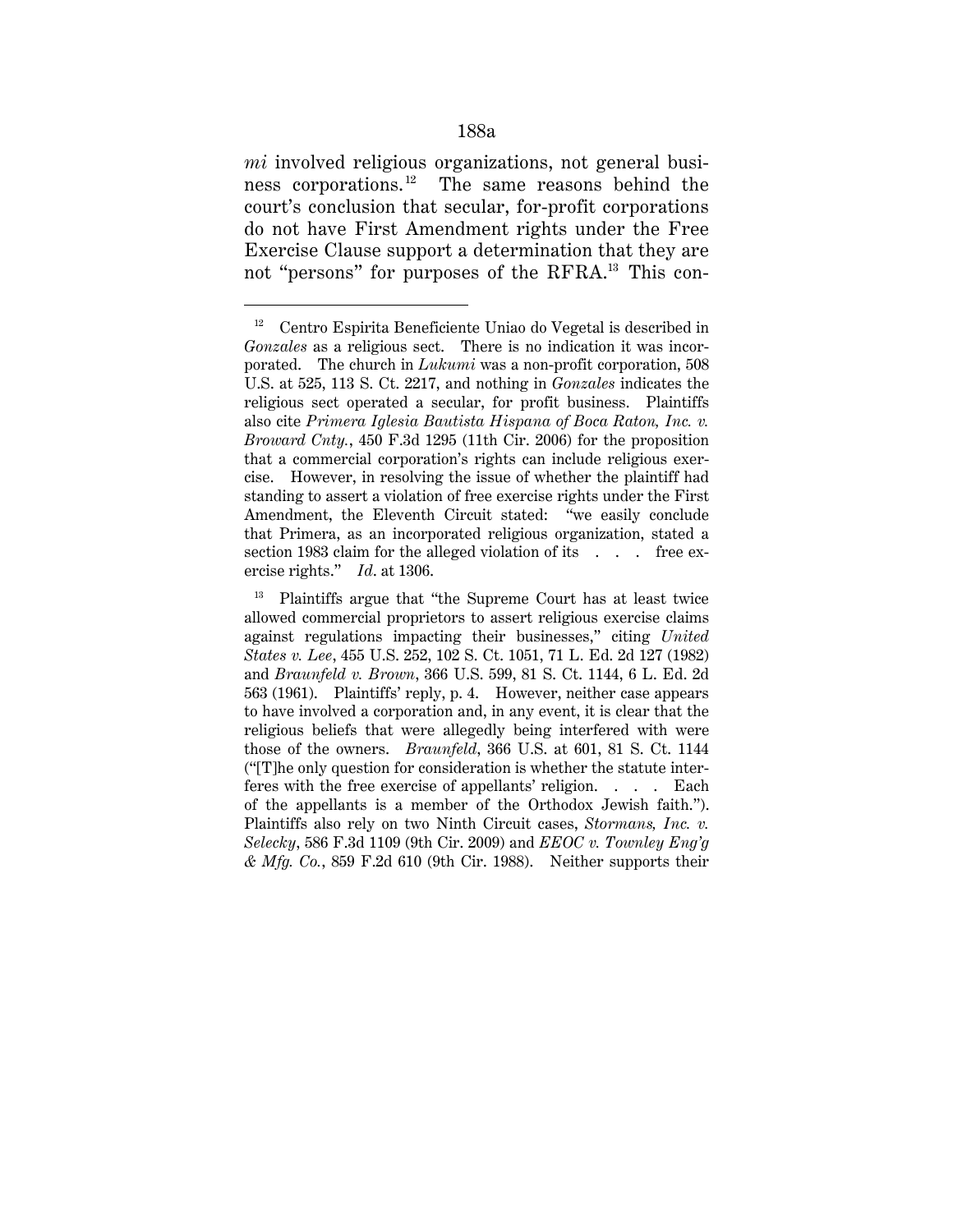clusion is buttressed by RFRA's reference to principles of standing: "Standing to assert a claim or defense under this section shall be governed by the general rules of standing under Article III of the Constitution." 42 U.S.C. § 2000bb-1(c).

In any event, the court concludes that plaintiffs have not established a likelihood of success as to any claims asserted by Hobby Lobby and Mardel under RFRA. The question then becomes whether plaintiffs have established a likelihood of success as to the RFRA claims of the Greens.

"[A] plaintiff establishes a prima facie claim under RFRA by proving the following three elements: (1) a substantial burden imposed by the federal government on a (2) sincere (3) exercise of religion."14 *Kikumura* 

argument. In *Stormans*, 586 F.3d at 1119, the Ninth Circuit stated "We decline to decide whether a for-profit corporation can assert its own rights under the Free Exercise Clause and instead examine the rights at issue as those of the corporate owners." Similarly, in *Townley*, 859 F.2d at 619-20, the court stated: ("Because *Townley* is merely the instrument through and by which Mr. and Mrs. Townley express their religious beliefs, it is unnecessary to address the abstract issue whether a for profit corporation has rights under the Free Exercise Clause independent of those of its shareholders and officers. Townley presents no rights of its own different from or greater than its owners' rights.").

<sup>&</sup>lt;sup>14</sup> The term "religious exercise" is broadly defined to include "any exercise of religion, whether or not compelled by, or central to, a system of religious belief." 42 U.S.C. § 2000cc-5(7)(A); 42 U.S.C. § 2000bb-2(4); see generally *Smith*, 494 U.S. at 877, 110 S. Ct. 1595 ("But the 'exercise of religion' often involves not only belief and profession but the performance of (or abstention from)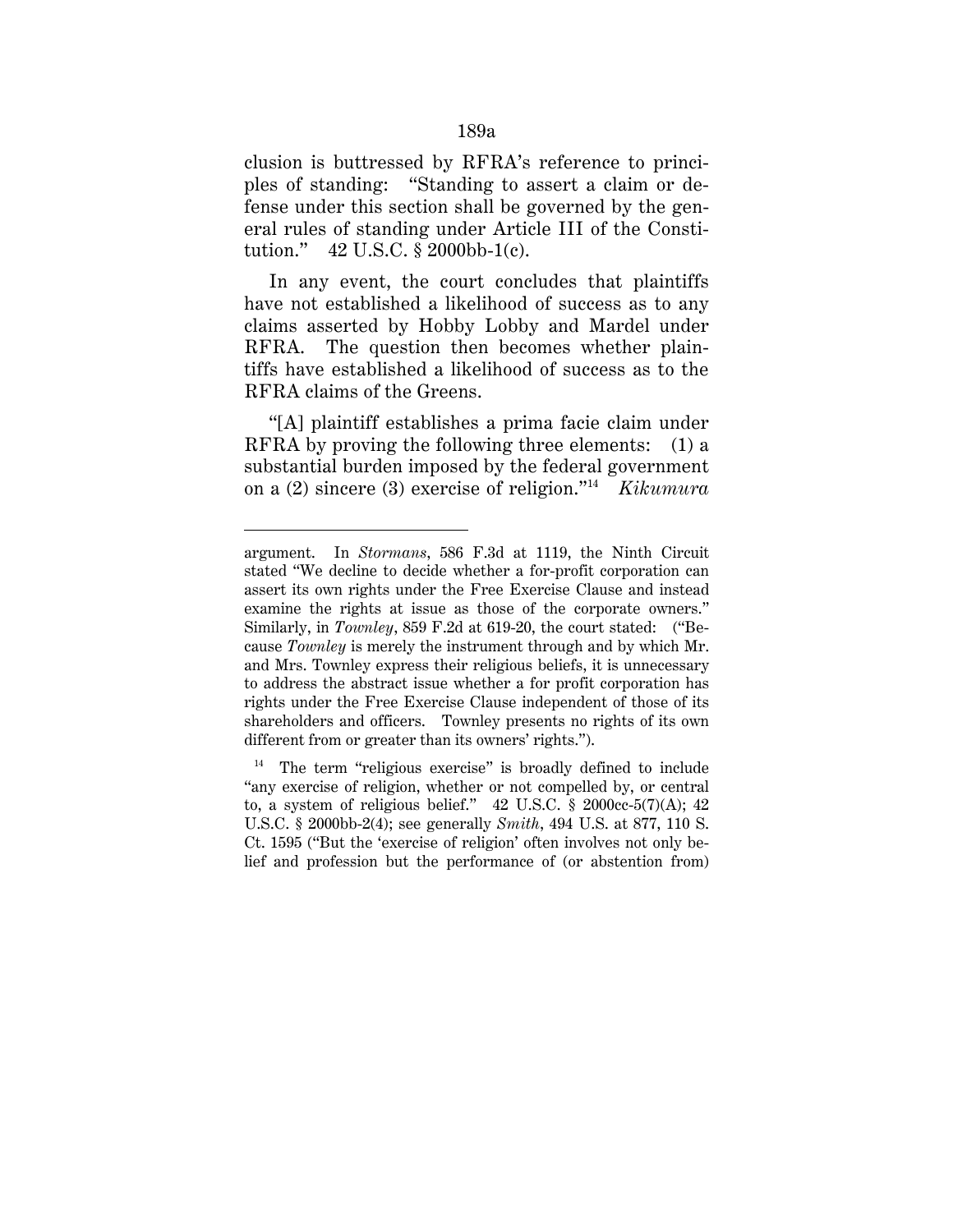*v. Hurley,* 242 F.3d 950, 960 (10th Cir. 2001). Once the plaintiff establishes these elements, "the burden shifts to the government to demonstrate that 'application of the burden' to the claimant 'is in furtherance of a compelling governmental interest' and 'is the least restrictive means of furthering that compelling governmental interest.'" *Id*. at 961-62 (quoting 42 U.S.C. § 2000bb-1(b)); *Gonzales,* 546 U.S. at 428-30, 126 S. Ct. 1211.

The second and third elements of plaintiffs' prima facie case are not in dispute. No one questions that the Greens' beliefs are sincerely held or that the mandate burdens, at least indirectly, the Greens' "own exercise of [their] sincerely held religious beliefs."<sup>15</sup> *Abdulhaseeb v. Calbone,* 600 F.3d 1301, 1314 (10th Cir. 2010), *cert. denied,* — U.S. —, 131 S. Ct. 469, 178 L. Ed. 2d 298 (2010). The critical question is whether the mandate imposes a "substantial" burden on the Greens for purposes of the RFRA. Defendants contend that any burden the mandate imposes on the Greens is indirect, "result[ing]s from obligations that the preventive services coverage regulations impose on a legally separate, secular entity." Defendants' response, pp. 18-19. They argue that "[t]his type of attenuated burden is not cognizable under the RFRA."

physical acts: assembling with others for a worship service, participating in sacramental use of bread and wine, proselytizing, abstaining from certain foods or certain modes of transportation.").

Plaintiffs assert that they "exercise religion by avoiding participation in abortion, an act forbidden by their faith. Plaintiffs' reply, p. 3.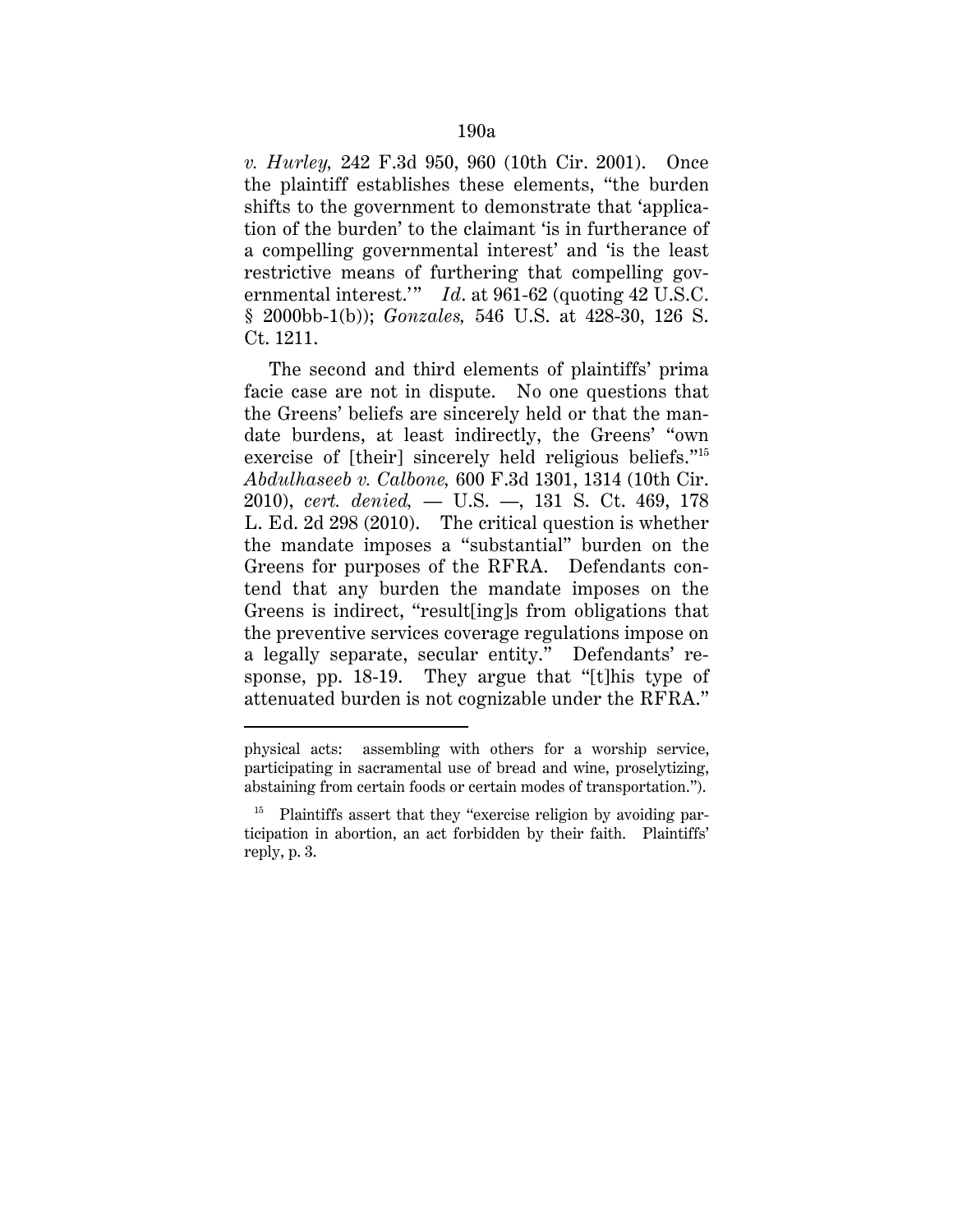*Id.* at p. 19. Plaintiffs counter that defendants' "attenuation argument rewrites their faith. The government may not, they contend "re-draw the theological lines in religious belief systems." Plaintiffs' reply, p. 13. They contend the mandate substantially burdens their religious exercise "by forcing them to choose between following their convictions and paying enormous fines." Plaintiffs' motion, p. 9.

The present circumstances require charting a course through the "treacherous terrain" at the intersection of the federal government's duty to avoid imposing burdens on the individual's practice of religion and the protection of competing interests. *See Wilgus,* 638 F.3d at 1281. No Supreme Court or Tenth Circuit authority applying or discussing RFRA's "substantial burden" requirement does so in circumstances like those present here—where regulatory requirements applicable to a general business corporation are alleged to infringe on the religious exercise rights of the corporation's owners or officers. Similarly, the cases decided under the Religious Land Use and Institutionalized Persons Act of 2000 ("RLUI-PA"), 42 U.S.C. §§ 2000cc-2000cc-5, which applies essentially the same standard,  $16$  do not provide specific guidance. However, certain principles emerge from the cases which guide the court's determination.

RLUIPA cases are instructive as "RLUIPA's legislative history reveals that 'substantial burden' is to be interpreted by reference to the Religious Freedom Act of 1993 . . . and First Amendment jurisprudence." *Grace*, 451 F.3d at 661 (citing 146 Cong. Rec. 7774-01, 7776).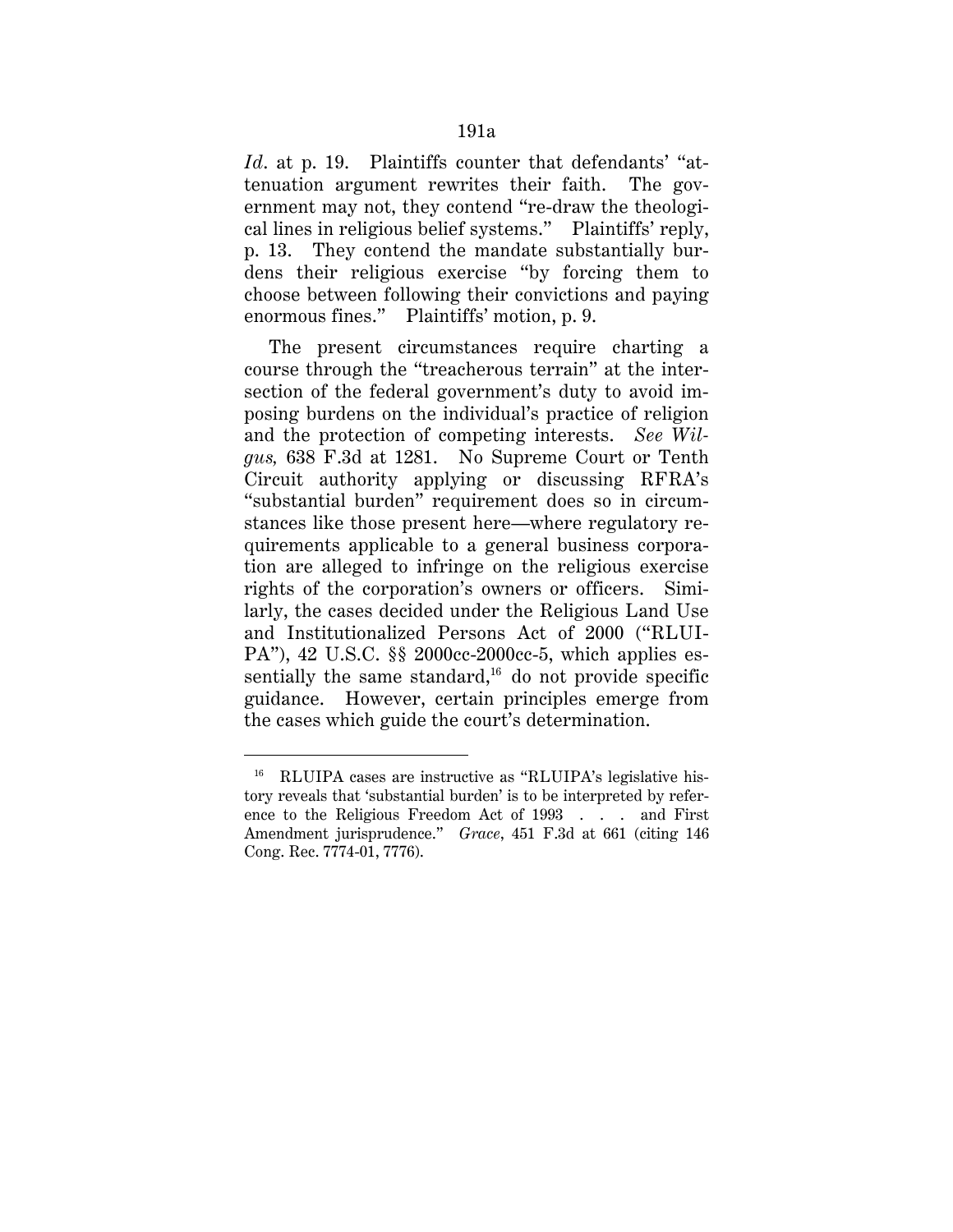First, it is clear, as plaintiffs argue, that it is not the province of the court to tell the plaintiffs what their religious beliefs are, i.e. whether their beliefs about abortion should be understood to extend to how they run their corporations or the like, or to decide whether such beliefs are fundamental to their belief system or peripheral to it. RFRA makes clear it does not matter whether the particular exercise of religion at issue is or is not central to the individual's religious beliefs. 42 U.S.C. § 2000cc-5(7)(A); *see Abdulhaseeb,* 600 F.3d at 1314 at n.6. Nonetheless, even assuming, as appears to be the case with plaintiffs, that they object as a matter of religious faith to any act supporting or facilitating abortion, no matter how indirect, that does not end the issue. RFRA's provisions do not apply to *any* burden on religious exercise, but rather to a "substantial" burden on that exercise. As the Seventh Circuit observed in *Civil Liberties for Urban Believers v. City of Chicago,* 342 F.3d 752 (7th Cir. 2003):

Application of the substantial burden provision to a regulation inhibiting or constraining *any* religious exercise, including the use of property for religious purposes, would render meaningless the word "substantial," because the slightest obstacle to religious exercise incidental to the regulation of land use however minor the burden it were to impose—could then constitute a burden sufficient to trigger RLUIPA's requirement that the regulation advance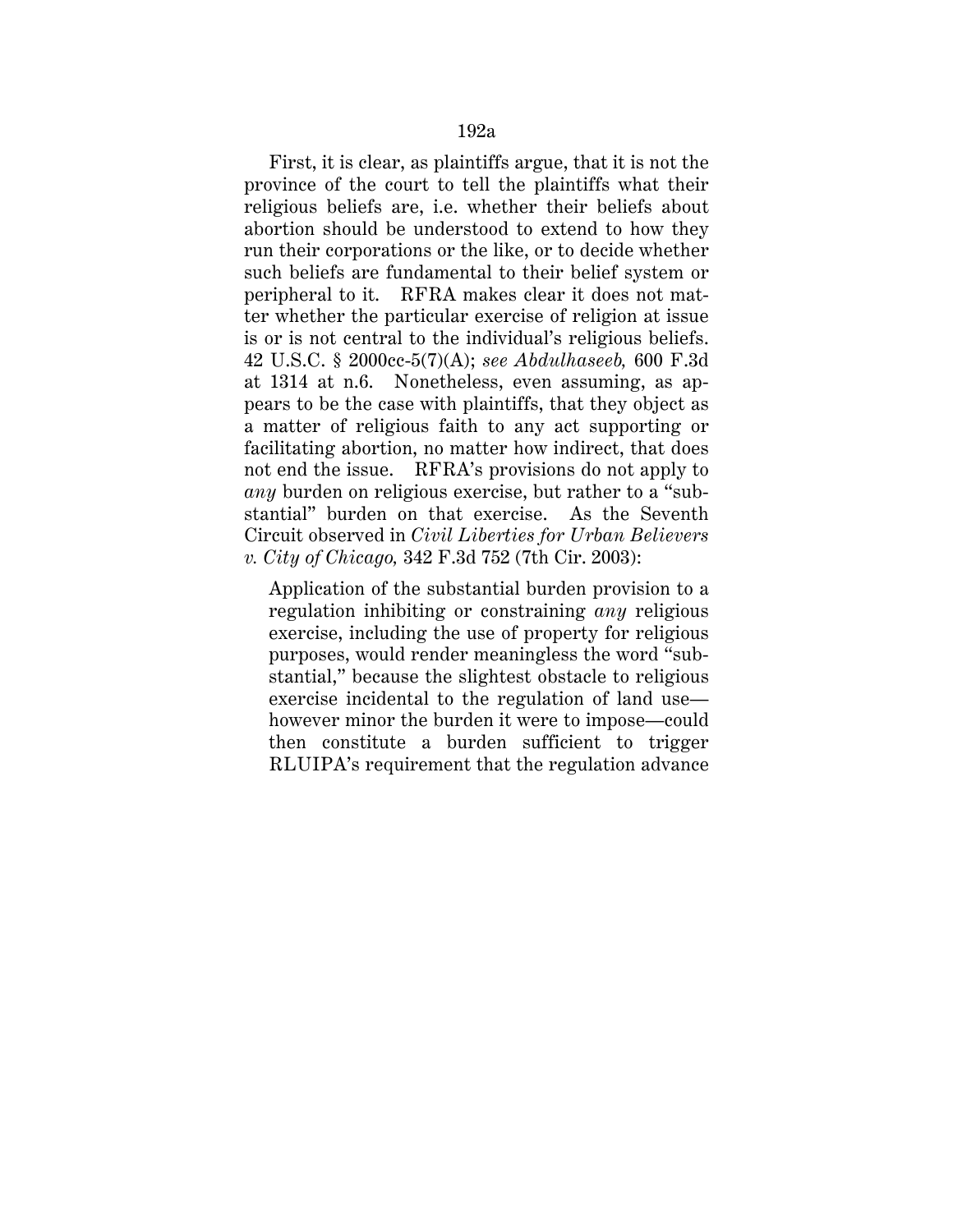a compelling governmental interest by the least restrictive means.<sup>17</sup>

342 F.3d 752, 761. Recognizing that the word "substantial" must have some meaning, the *Civil Liberties* court went on to conclude that

[I]n the context of RLUIPA's broad definition of religious exercise, a . . . regulation that imposes a substantial burden on religious exercise is one that *necessarily bears direct, primary and fundamental* responsibility for rendering religious exercise . . . impracticable.

*Id*. (emphasis added). *Civil Liberties* thus concludes, in general, that a "substantial burden" on religious exercise is one that bears in some relatively direct manner on it.

The view of substantial burden adopted by the Seventh Circuit in *Civil Liberties* is not the only approach that has emerged. *See Adkins v. Kaspar,* 393 F.3d 559, 567-71 (5th Cir. 2004) (discussing cases); *Living Water Church of God v. Charter Twp. of Meridian,* 258 Fed. Appx. 729, 735-38 (6th Cir. 2007) (unpublished) (discussing cases). However, the Tenth Circuit has cited *Civil Liberties* with approval in the context of determining what constitutes a "substantial burden," *Grace,* 451 F.3d at 661, suggesting that it shares the view that some level of "directness" must be

<sup>17</sup> *Civil Liberties* was decided under RLUIPA but, as noted above, RLUIPA's standards for what constitutes a "substantial burden" are the same as RFRA's.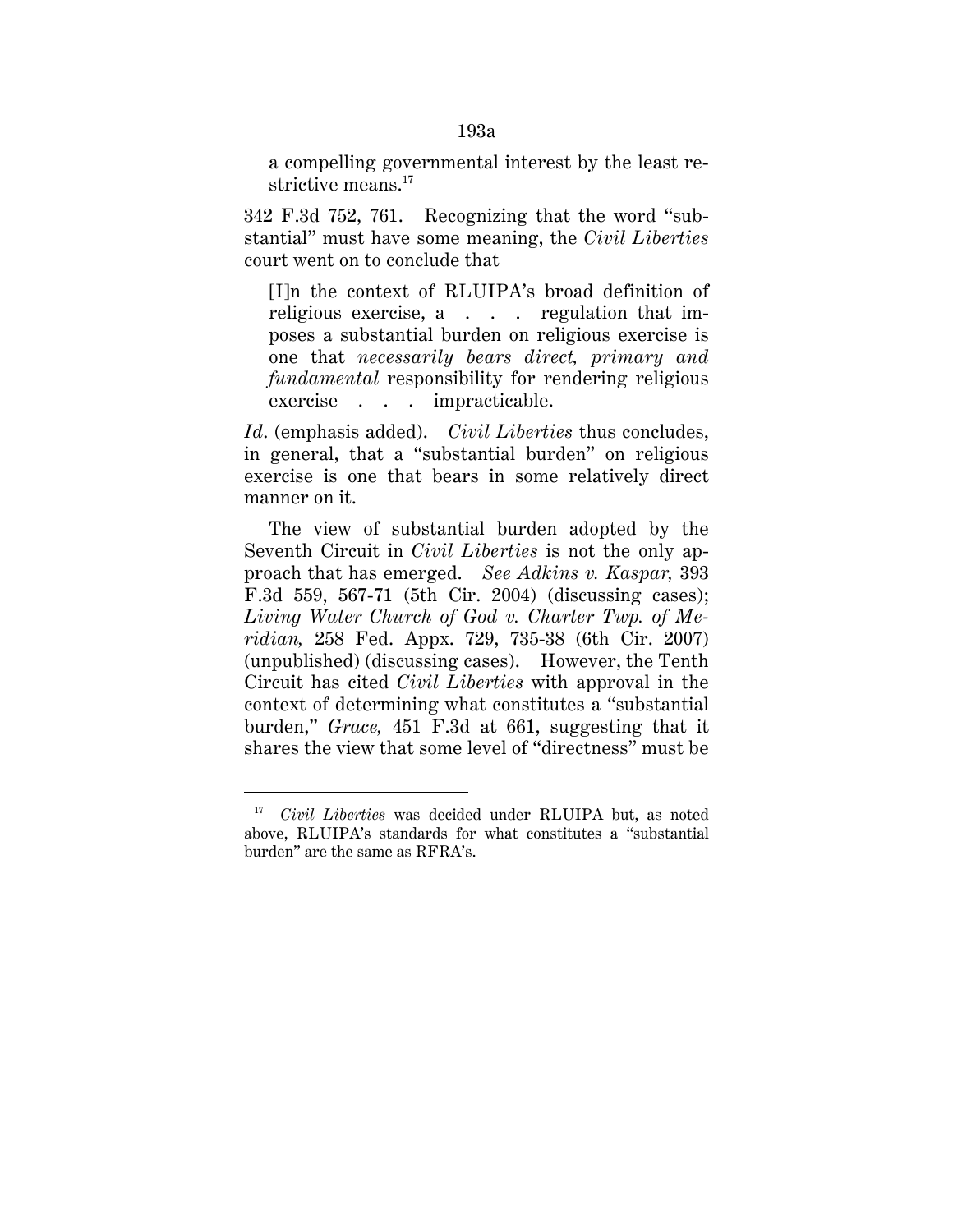present. The Tenth Circuit has, of course, also noted that a substantial burden may, in some circumstances, be based on compulsion that is indirect. *Abdulhaseeb,* 600 F.3d at 1315; *see also Thomas v. Review Bd. of Ind. Employment Sec. Div.,* 450 U.S. 707, 101 S. Ct. 1425, 67 L. Ed. 2d 624 (1981). Giving effect to both principles, the result appears to be that, while no bright line rule has been stated by the Supreme Court or the Tenth Circuit (or perhaps could be, in this context), the degree to which the challenged government action operates directly and primarily on the individual's religious exercise is a significant factor to be evaluated in determining whether a "substantial burden" is present.

Evaluating the "directness" factor here, the court concludes the Greens are unlikely to be able to establish a "substantial burden" on them within the meaning of RFRA. The mandate in question applies only to Hobby Lobby and Mardel, not to its officers or owners. Further, the particular "burden of which plaintiffs complain is that funds, which plaintiffs will contribute to a group health plan, might, after a series of independent decisions by health care providers and patients covered by [Hobby Lobby's] plan, subsidize *someone else's* participation in an activity that is condemned by plaintiff's religion." *O'Brien,* — F. Supp. 2d at —, 2012 WL 4481208, at \*6. Such an indirect and attenuated relationship appears unlikely to establish the necessary "substantial burden."

Other cases decided by the Tenth Circuit under RFRA/RLUIPA are consistent with the view that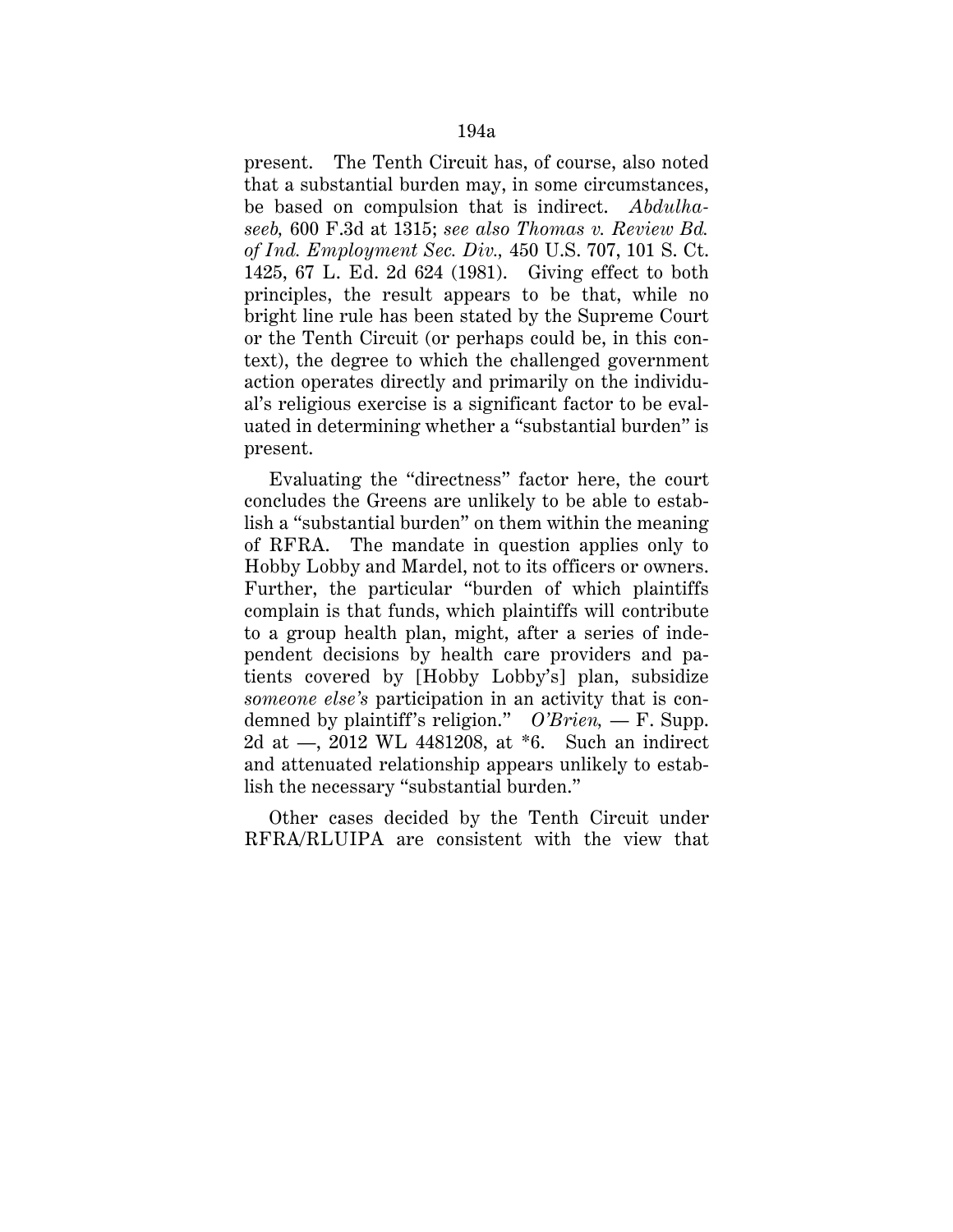some reasonably direct and personal connection between the religious exercise and the restraint in question must be present. In *Abdulhaseeb,* the restriction in question directly impacted the religious exercise of the plaintiff by denying him the diet that was necessary to his religious beliefs. In *Wilgus,* the defendant personally possessed the eagle feathers. In *Kikumura,* the prisoner was denied pastoral visits by a minister he claimed was particularly well suited to provide him with spiritual guidance.

Similarly, the principal Supreme Court case construing RFRA, *Gonzales,* also involved a close or personal connection between the religious exercise and the infringing government action. The religious sect in *Gonzales* was prohibited from engaging in communion. Its members were faced with the choice of foregoing a religious sacrament or violating the Controlled Substances Act.

Consideration of Supreme Court decisions addressing the constitutional standard in this area also provides some support for the view that the necessary "substantial burden" is unlikely to be established here. *Grace* notes that the legislative history of RFRA and RLUIPA indicates that the term "substantial burden" should not be given a broader interpretation that the Supreme Court's articulation of the concept. *Grace,* 451 F.3d at 661. *See O'Brien,* — F. Supp. 2d at —, 2012 WL 4481208 at \*5 ("Courts frequently look to free exercise cases predating *Employment Div. v. Smith* to determine which burdens cross the threshold of substantiality"); *Anselmo,* 873 F. Supp. 2d at 1258,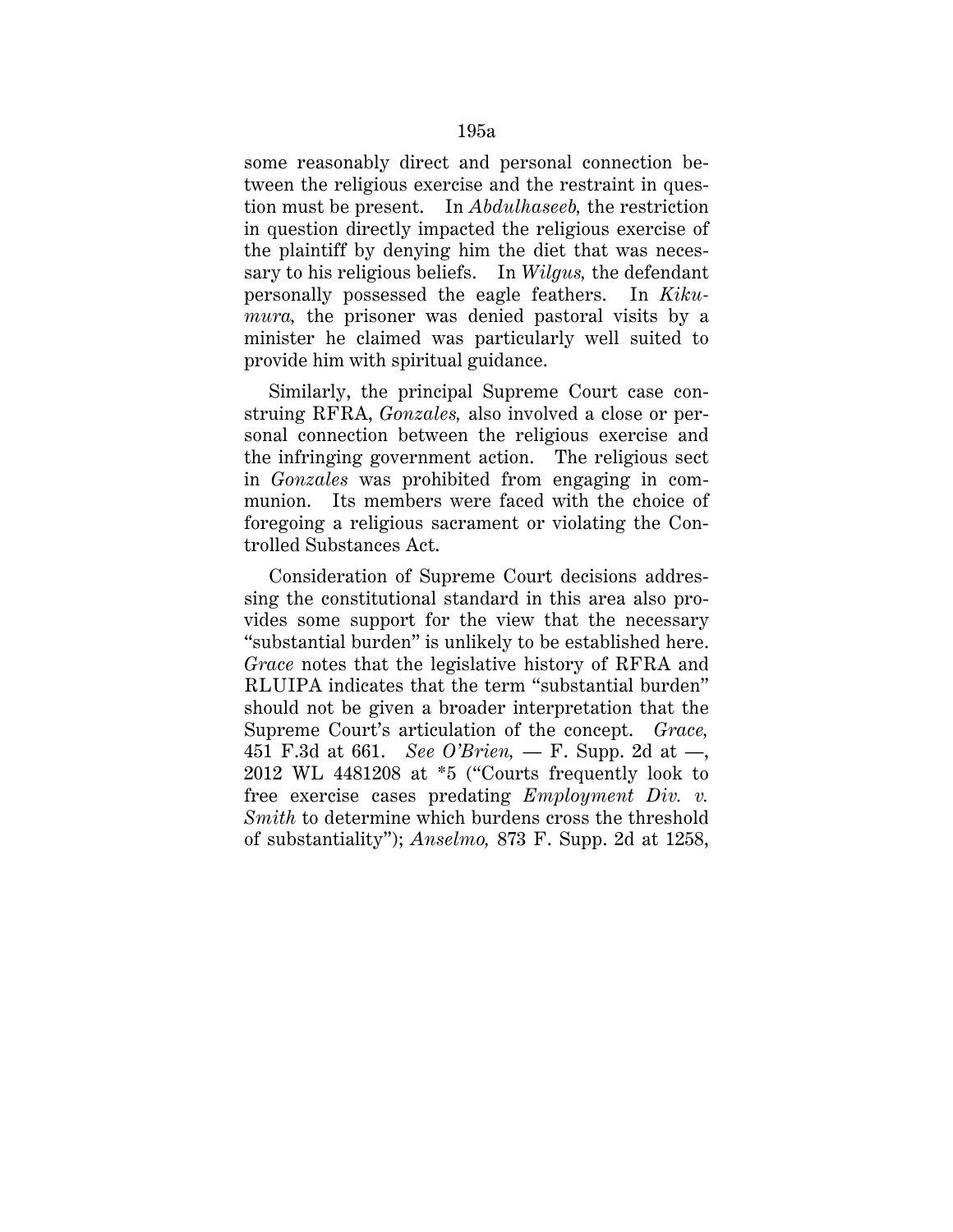2012 WL 2090437, at \*8 ("The Ninth Circuit has explained that the Supreme Court's free exercise jurisprudence . . . is instructive in defining a substantial burden under RLUIPA . . . . ") (quoting *Guru Nanak Sikh Soc. of Yuba City v. Cnty. of Sutter,* 456 F.3d 978, 988 (9th Cir. 2006)). As with the Tenth Circuit cases, the Supreme Court decisions have also involved situations where the restraint in question operated with some level of directness on the individual. For example, the plaintiff in *Sherbert v. Verner,* 374 U.S. 398, 83 S. Ct. 1790, 10 L. Ed. 2d 965 (1963), was forced "to choose between following the precepts of her religion and forfeiting benefits, on the one hand, and abandoning one of the precepts of her religion in order to accept work, on the other hand." 374 U.S. at 404, 83 S. Ct. 1790. The compulsory attendance law at issue in *Wisconsin v. Yoder,* 406 U.S. 205, 92 S. Ct. 1526, 32 L. Ed. 2d 15 (1972), required the Amish plaintiffs to elect between "abandon[ing] belief and be[ing] assimilated into society at large, or be[ing] forced to migrate to some other and more tolerant region." 406 U.S. at 218, 92 S. Ct. 1526. In *Thomas,* the employee's personal participation in activity to which he objected was involved.

Finally, the court notes the Supreme Court's approach in *Lee*. Although *Lee* was a free exercise case and focused principally on the nature and application of the compelling interest test, its discussion of the impact of commercial activity provides some guidance on the issue of what constitutes a "substantial burden." The Court noted that "every person cannot be shielded from all the burdens incident to exercising every as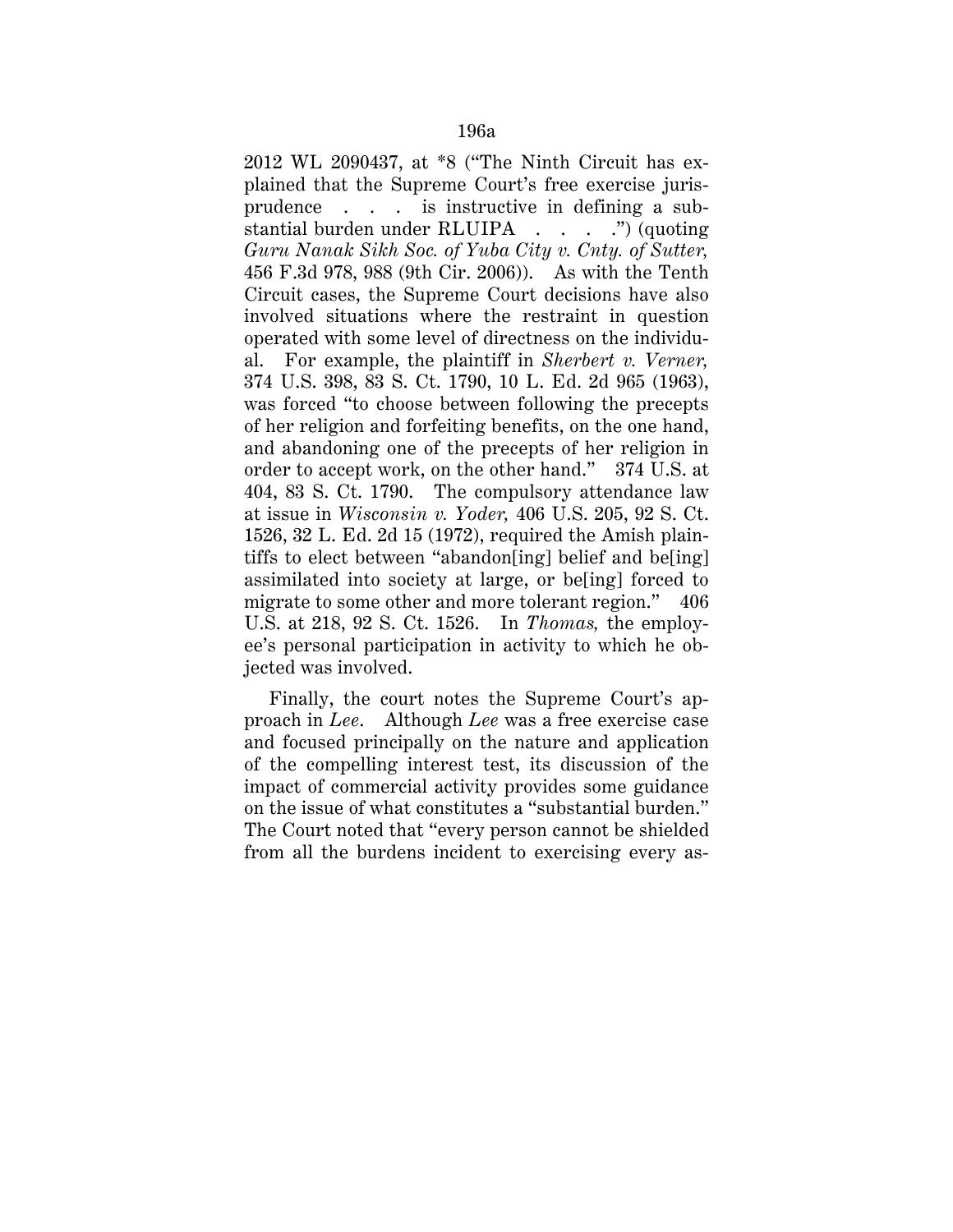pect of the right to practice religious beliefs." *Lee,* 455 U.S. at 261, 102 S. Ct. 1051. The plain import is that there must be more than some burden on religious exercise. The burden must be substantial. The Court then went on to state that

[w]hen followers of a particular sect enter into commercial activity as a matter of choice, the limits they accept on their own conduct as a matter of conscience and faith are not to be superimposed on the statutory schemes which are binding on others in that activity. Granting an exemption from social security taxes to an employer operates to impose the employer's religious faith on the employees. Congress drew a line in  $\S$  1402(g), exempting the self-employed Amish but not all persons working for an Amish employer.

455 U.S. at 261, 102 S. Ct. 1051. The Court's discussion reflected a concern with the impact of the employer's faith-based decisions on his employees. While that appears not to have been a matter critical in *Lee,* as Lee's employees were also Amish, it would be potentially significant here. Hobby Lobby and Mardel employ over 13,500 people and "welcome[] employees of all faiths or no faith." Complaint, ¶ 51. Many of those employees are likely to have different religious views. Moreover, the employees' rights being affected are of constitutional dimension—related to matters of procreation, marriage contraception, and abortion.<sup>18</sup> While such considerations (and the dis-

<sup>&</sup>lt;sup>18</sup> The matter of a constitutional right to abortion has been highly controversial since the right was discovered among the pen-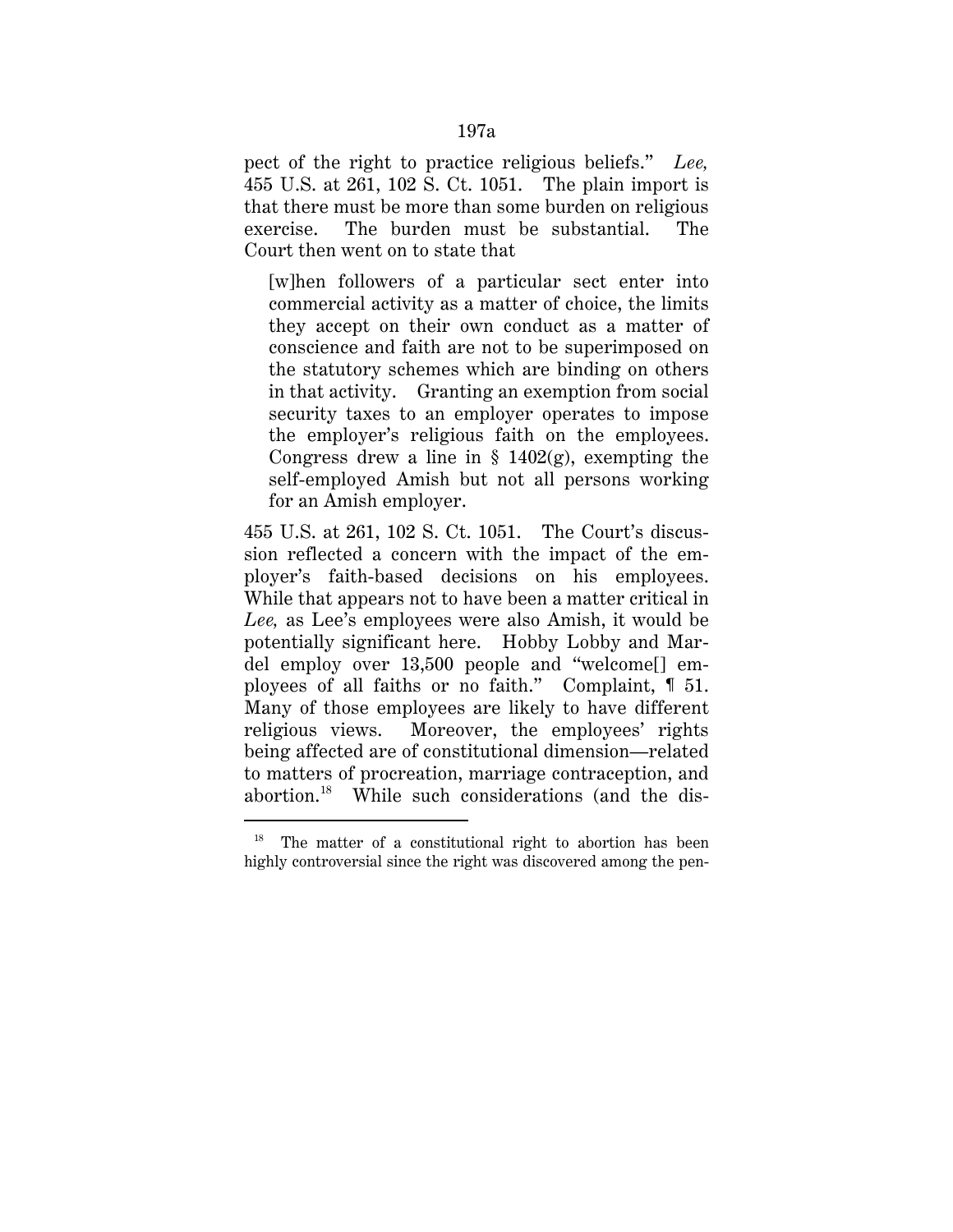cussion in *Lee* referenced above) go most directly to a determination of whether a compelling governmental interest is shown in a particular circumstance, rather than to what is here the determinative issue—what constitutes a "substantial burden"—they nonetheless suggest that term should be given meaningful application.

In sum, while the meaning and reach of the term "substantial burden" in this context is considerably less than crystal clear, it appears to impose a requirement that the burden on religious exercise be more direct and personal than has been shown here as to the Greens and their management of nationwide general business corporations.

# *Conclusion*

Plaintiffs have not shown a "clear and unequivocal" right to injunctive relief in light of the standards applicable to their request. *Heideman,* 348 F.3d at 1188 (internal quotations omitted). The court is not unsympathetic to plaintiffs' circumstances and recognizes that the ACA's substantial expansion of employer obligations results in concerns and issues not previously confronted by companies or their owners. However,

umbras of the Due Process Clause some forty years ago. *Roe v. Wade*, 410 U.S. 113, 93 S. Ct. 705, 35 L. Ed. 2d 147 (1973). Nonetheless, the right is now clearly established and necessarily shapes the nature of the rights and interests of plaintiffs' employees. See *Gonzales v. Carhart*, 550 U.S. 124, 127 S. Ct. 1610, 167 L. Ed. 2d 480 (2007); *Planned Parenthood of Southeastern Pa. v. Casey*, 505 U.S. 833, 112 S. Ct. 2791, 120 L. Ed. 2d 674 (1992).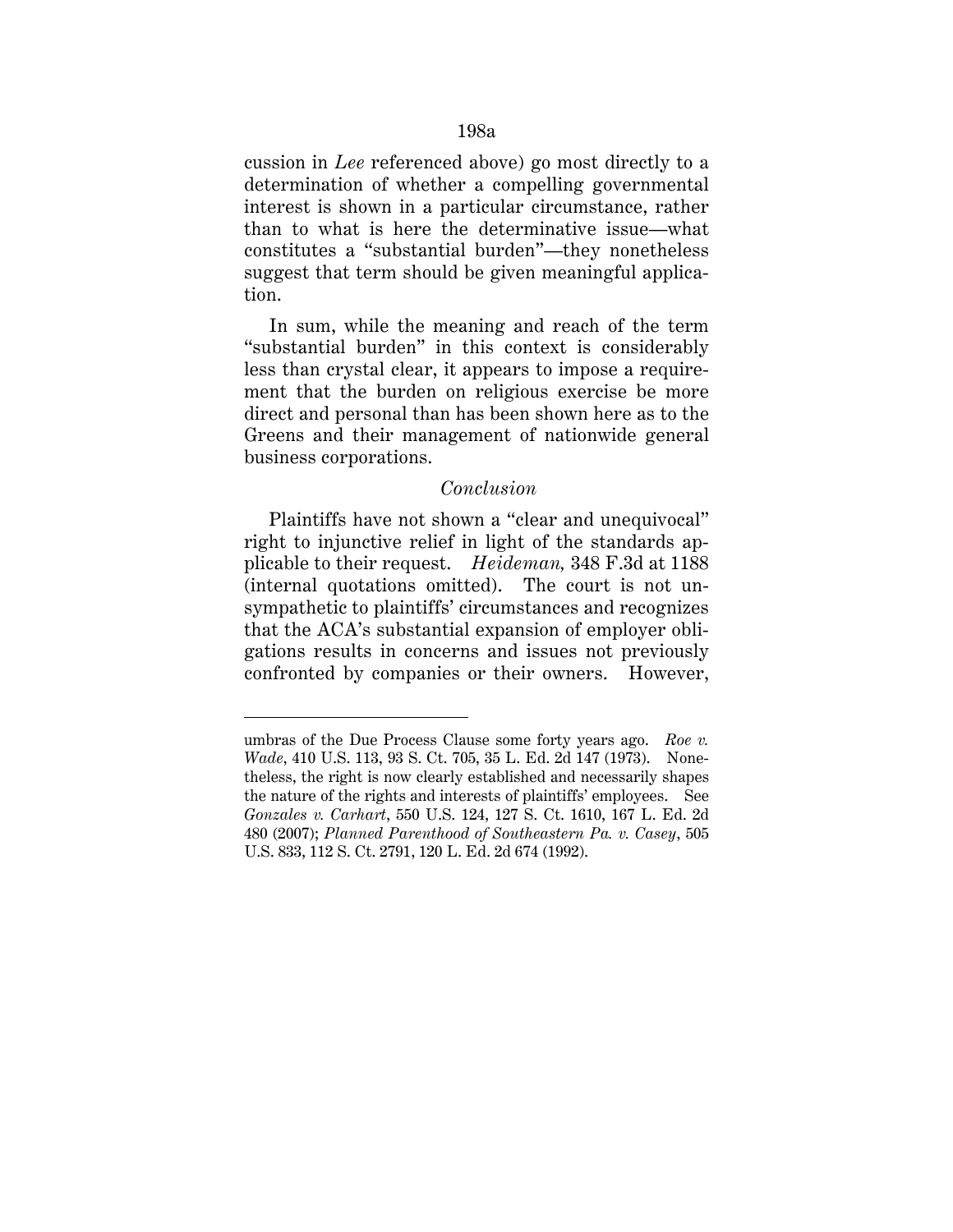for the reasons previously stated, the court concludes plaintiffs have not made the necessary showing of a likelihood of success on the merits to warrant a preliminary injunction in the circumstances existing here.

Plaintiffs have not demonstrated a probability of success on their First Amendment claims. Hobby Lobby and Mardel, secular, for-profit corporations, do not have free exercise rights. The Greens do have such rights, but are unlikely to prevail as to their constitutional claims because the preventive care coverage regulations they challenge are neutral laws of general applicability which are rationally related to a legitimate governmental objective.

Plaintiffs also have failed to demonstrate a probability of success on their Religious Freedom Restoration Act claims. Hobby Lobby and Mardel are not "persons" for purposes of the RFRA and the Greens have not established that compliance with the preventive care coverage regulations would "substantially burden" their religious exercise, as the term "substantially burdened" is used in the statute. Therefore, plaintiffs have not met their prima facie burden under RFRA and have not demonstrated a probability of success as to their RFRA claims.<sup>19</sup> Accordingly, the motion for preliminary injunction [Doc. # 6] is **DE-NIED.**

### **IT IS SO ORDERED.**

<sup>19</sup> Because plaintiffs have not demonstrated a substantial likelihood of success on the merits, it is unnecessary to determine whether the three other factors tip in their favor.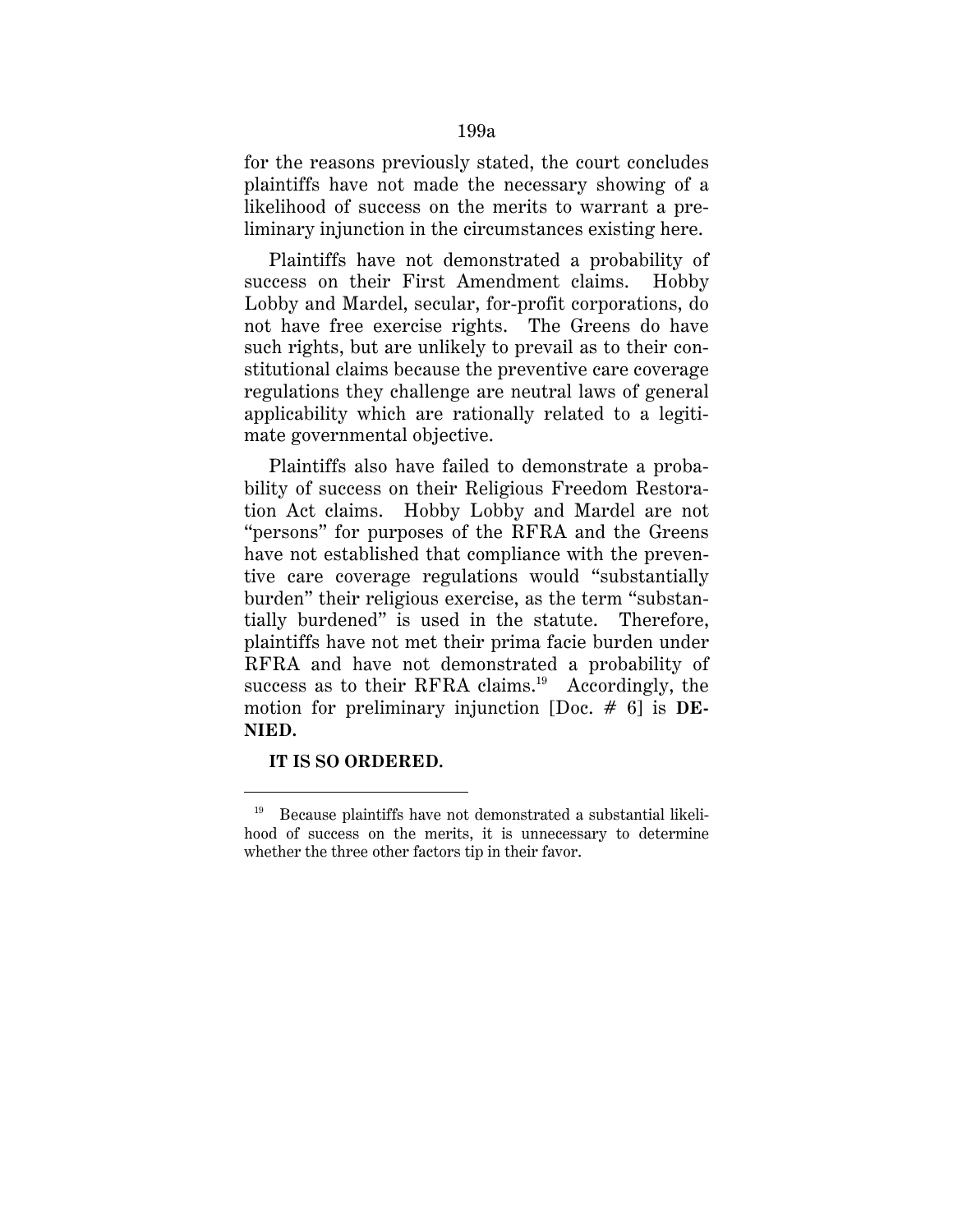# 200a

# **APPENDIX C**

## 1. 42 U.S.C 300gg-13 (Supp. V 2011) provides:

#### **Coverage of preventive health services**

### **(a) In general**

<u>.</u>

A group health plan and a health insurance issuer offering group or individual health insurance coverage shall, at a minimum provide coverage for and shall not impose any cost sharing requirements for—

(1) evidence-based items or services that have in effect a rating of "A" or "B" in the current recommendations of the United States Preventive Services Task Force;

(2) immunizations that have in effect a recommendation from the Advisory Committee on Immunization Practices of the Centers for Disease Control and Prevention with respect to the individual involved; and<sup>1</sup>

(3) with respect to infants, children, and adolescents, evidence-informed preventive care and screenings provided for in the comprehensive guidelines supported by the Health Resources and Services Administration.2

(4) with respect to women, such additional preventive care and screenings not described in paragraph (1) as provided for in comprehensive guide-

 $<sup>1</sup>$  So in original. The word "and" probably should not appear.</sup>

<sup>2</sup> So in original. The period probably should be a semicolon.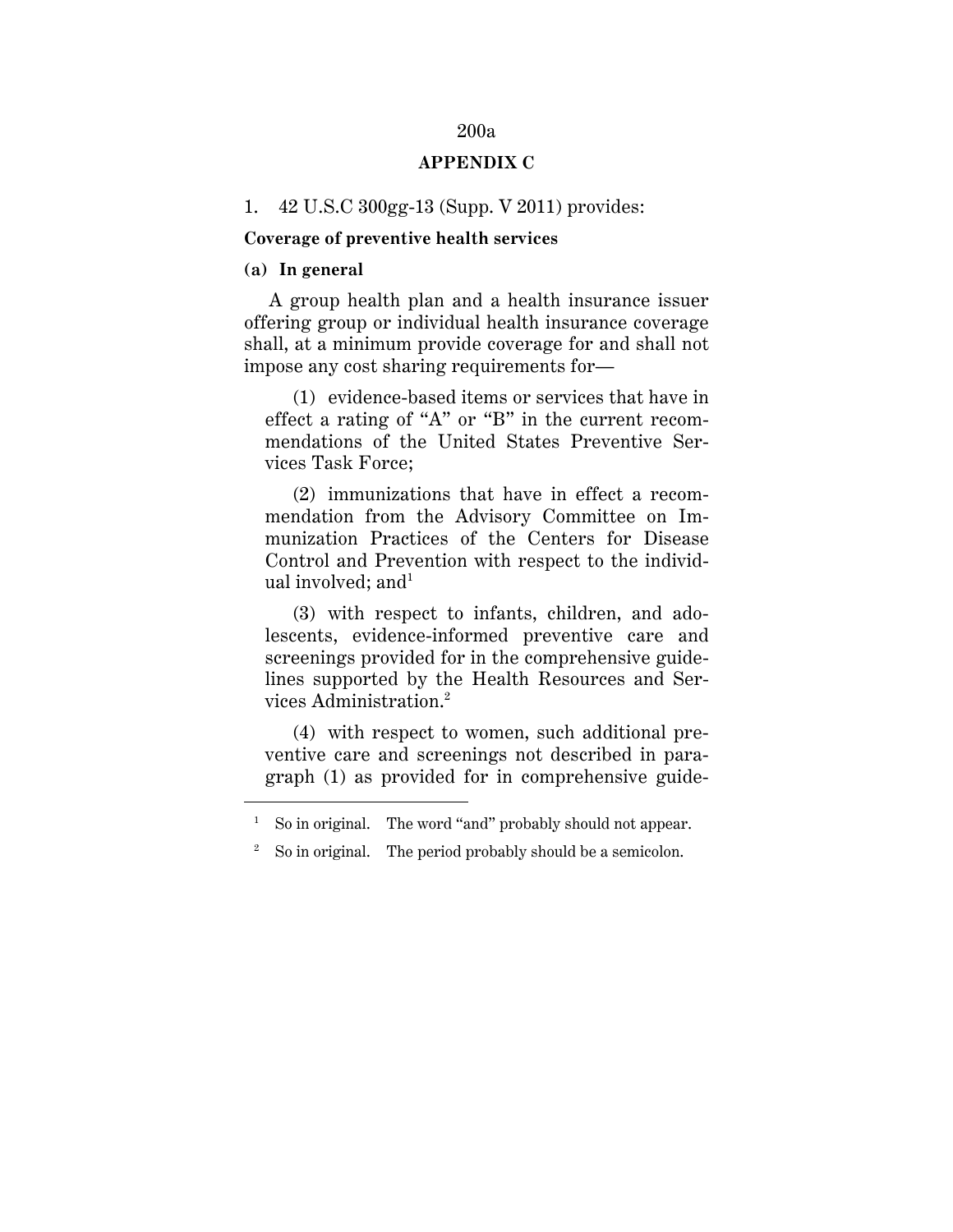lines supported by the Health Resources and Services Administration for purposes of this para $graph.<sup>2</sup>$ 

(5) for the purposes of this chapter, and for the purposes of any other provision of law, the current recommendations of the United States Preventive Service Task Force regarding breast cancer screening, mammography, and prevention shall be considered the most current other than those issued in or around November 2009.

Nothing in this subsection shall be construed to prohibit a plan or issuer from providing coverage for services in addition to those recommended by United States Preventive Services Task Force or to deny coverage for services that are not recommended by such Task Force.

# **(b) Interval**

<u>.</u>

# **(1) In general**

The Secretary shall establish a minimum interval between the date on which a recommendation described in subsection (a)(1) or (a)(2) or a guideline under subsection (a)(3) is issued and the plan year with respect to which the requirement described in subsection (a) is effective with respect to the service described in such recommendation or guideline.

 $2^2$  So in original. The period probably should be a semicolon.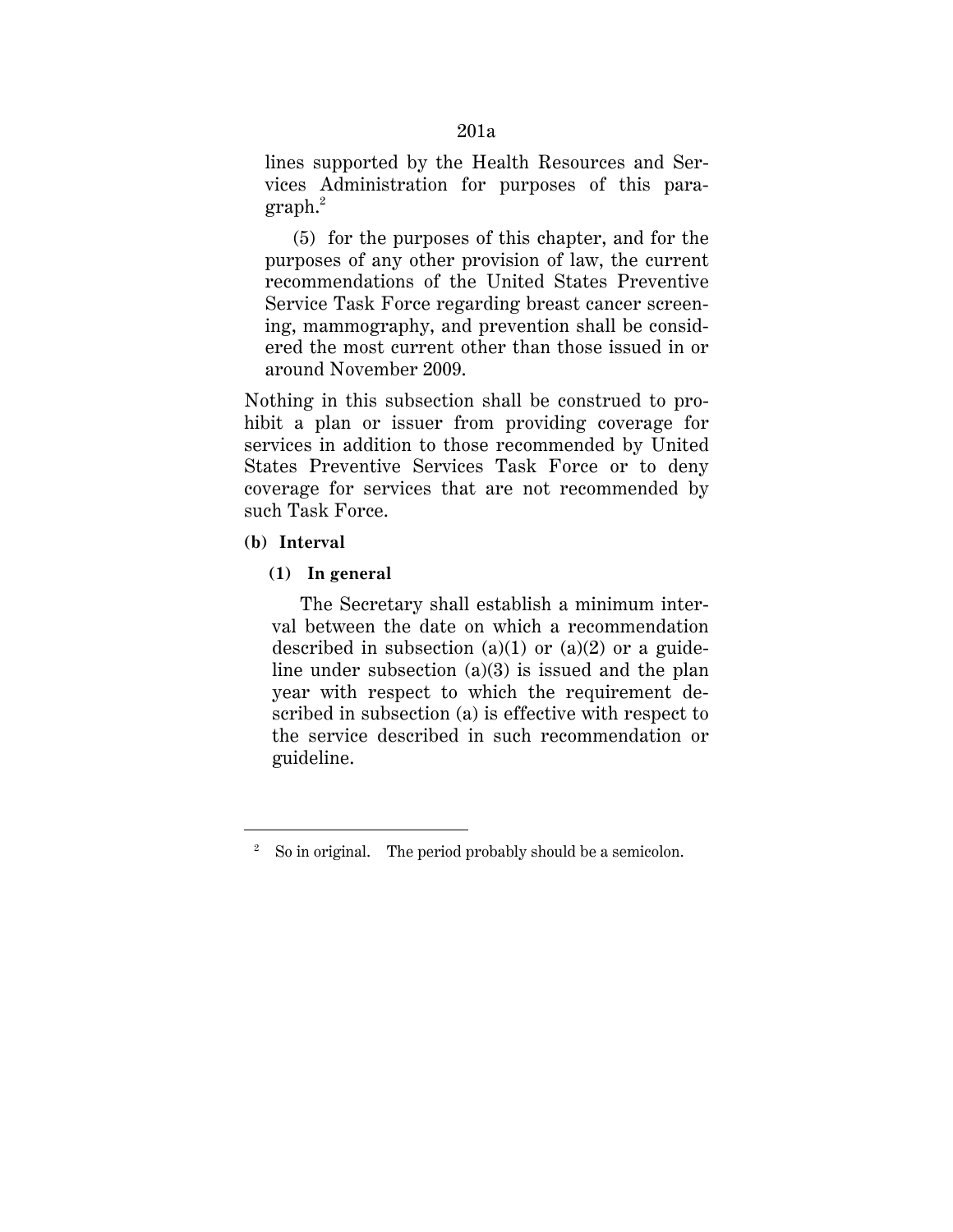## 202a

## **(2) Minimum**

The interval described in paragraph (1) shall not be less than 1 year.

# **(c) Value-based insurance design**

The Secretary may develop guidelines to permit a group health plan and a health insurance issuer offering group or individual health insurance coverage to utilize value-based insurance designs.

### 2. 42 U.S.C. 2000bb provides:

### **Congressional findings and declaration of purposes**

## **(a) Findings**

The Congress finds that—

(1) the framers of the Constitution, recognizing free exercise of religion as an unalienable right, secured its protection in the First Amendment to the Constitution;

(2) laws "neutral" toward religion may burden religious exercise as surely as laws intended to interfere with religious exercise;

(3) governments should not substantially burden religious exercise without compelling justification;

(4) in Employment Division v. Smith, 494 U.S. 872 (1990) the Supreme Court virtually eliminated the requirement that the government justify bur-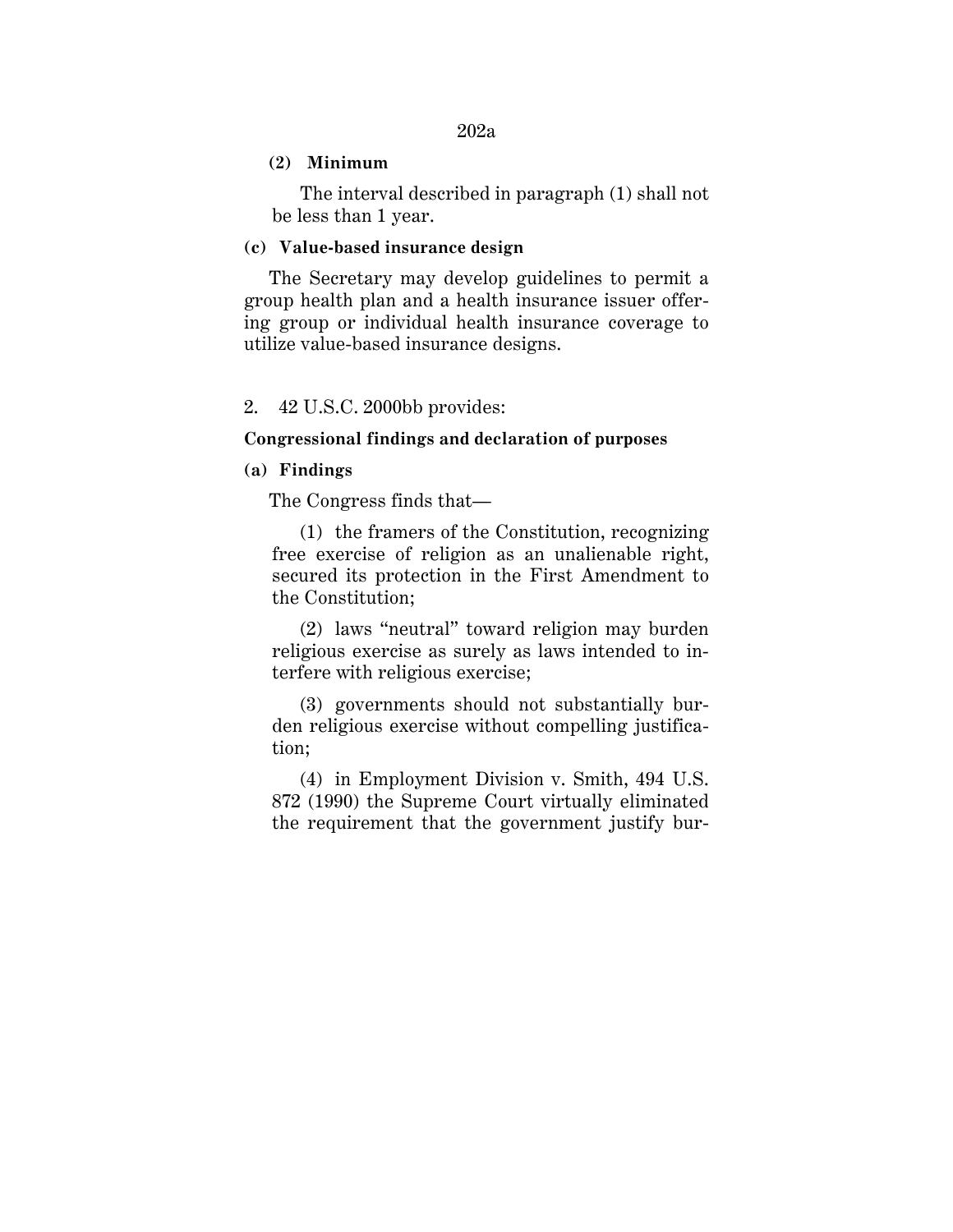# 203a

dens on religious exercise imposed by laws neutral toward religion; and

(5) the compelling interest test as set forth in prior Federal court rulings is a workable test for striking sensible balances between religious liberty and competing prior governmental interests.

### **(b) Purposes**

The purposes of this chapter are—

(1) to restore the compelling interest test as set forth in Sherbert v. Verner, 374 U.S. 398 (1963) and Wisconsin v. Yoder, 406 U.S. 205 (1972) and to guarantee its application in all cases where free exercise of religion is substantially burdened; and

(2) to provide a claim or defense to persons whose religious exercise is substantially burdened by government.

# 3. 42 U.S.C. 2000bb-1 provides:

# **Free exercise of religion protected**

## **(a) In general**

Government shall not substantially burden a person's exercise of religion even if the burden results from a rule of general applicability, except as provided in subsection (b) of this section.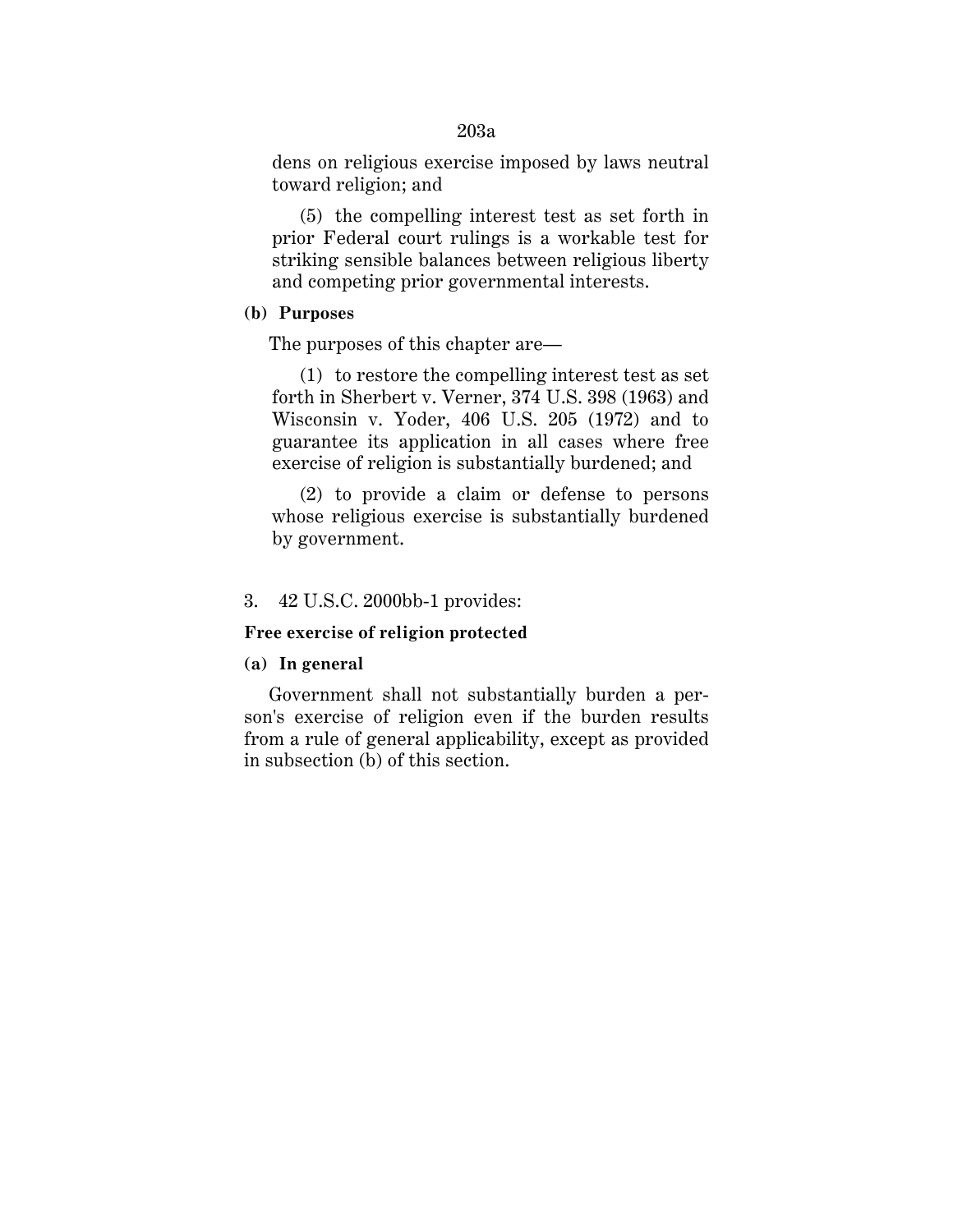### **(b) Exception**

Government may substantially burden a person's exercise of religion only if it demonstrates that application of the burden to the person—

(1) is in furtherance of a compelling governmental interest; and

(2) is the least restrictive means of furthering that compelling governmental interest.

### **(c) Judicial relief**

A person whose religious exercise has been burdened in violation of this section may assert that violation as a claim or defense in a judicial proceeding and obtain appropriate relief against a government. Standing to assert a claim or defense under this section shall be governed by the general rules of standing under article III of the Constitution.

### 4. 42 U.S.C. 2000bb-2 provides:

### **Definitions**

As used in this chapter—

(1) the term "government" includes a branch, department, agency, instrumentality, and official (or other person acting under color of law) of the United States, or of a covered entity;

(2) the term "covered entity" means the District of Columbia, the Commonwealth of Puerto Rico, and each territory and possession of the United States;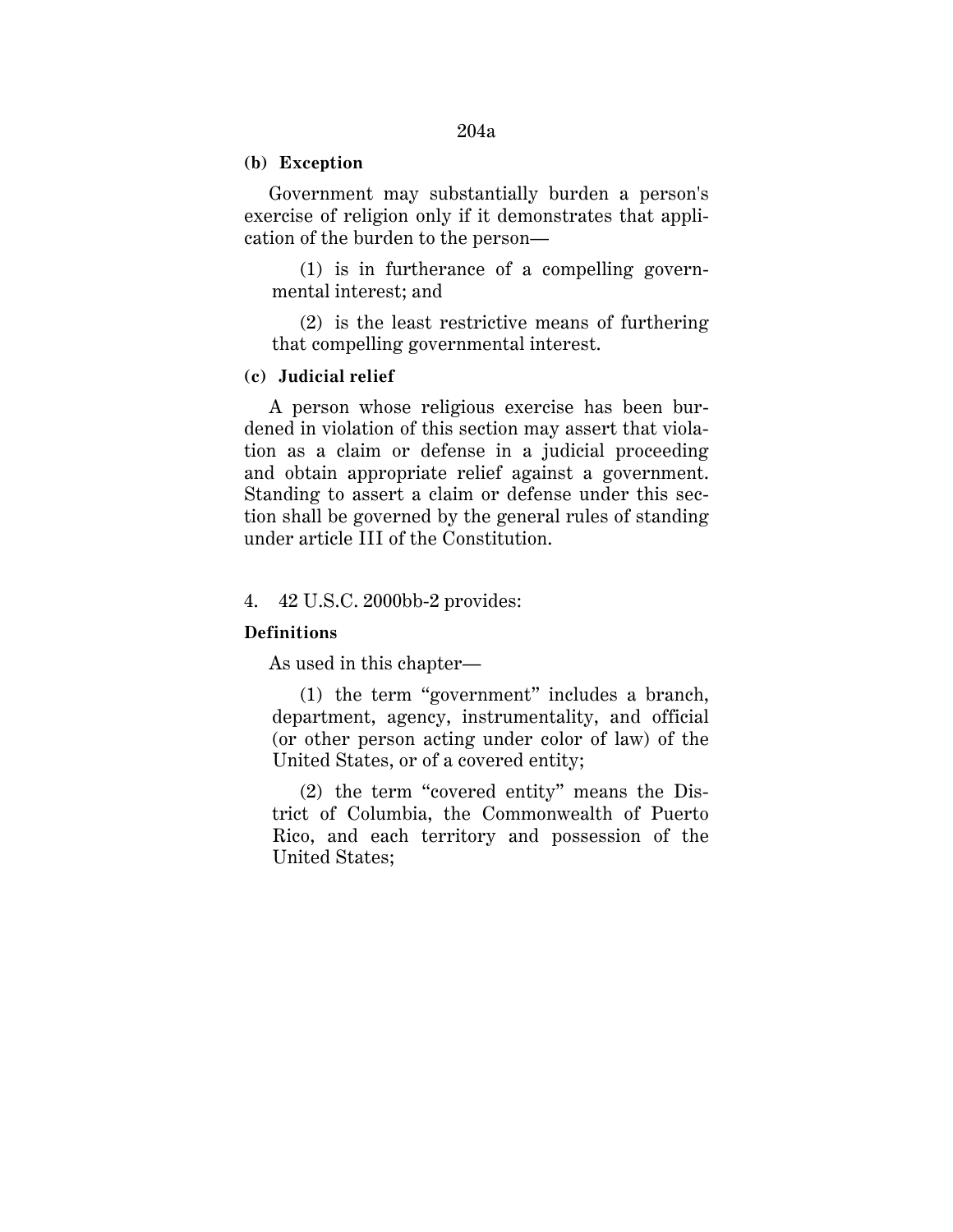# 205a

(3) the term "demonstrates" means meets the burdens of going forward with the evidence and of persuasion; and

(4) the term "exercise of religion" means religious exercise, as defined in section 2000cc-5 of this title.

# 5. 42 U.S.C. 2000bb-3 provides:

## **Applicability**

### **(a) In general**

This chapter applies to all Federal law, and the implementation of that law, whether statutory or otherwise, and whether adopted before or after November 16, 1993.

## **(b) Rule of construction**

Federal statutory law adopted after November 16, 1993, is subject to this chapter unless such law explicitly excludes such application by reference to this chapter.

### **(c) Religious belief unaffected**

Nothing in this chapter shall be construed to authorize any government to burden any religious belief.